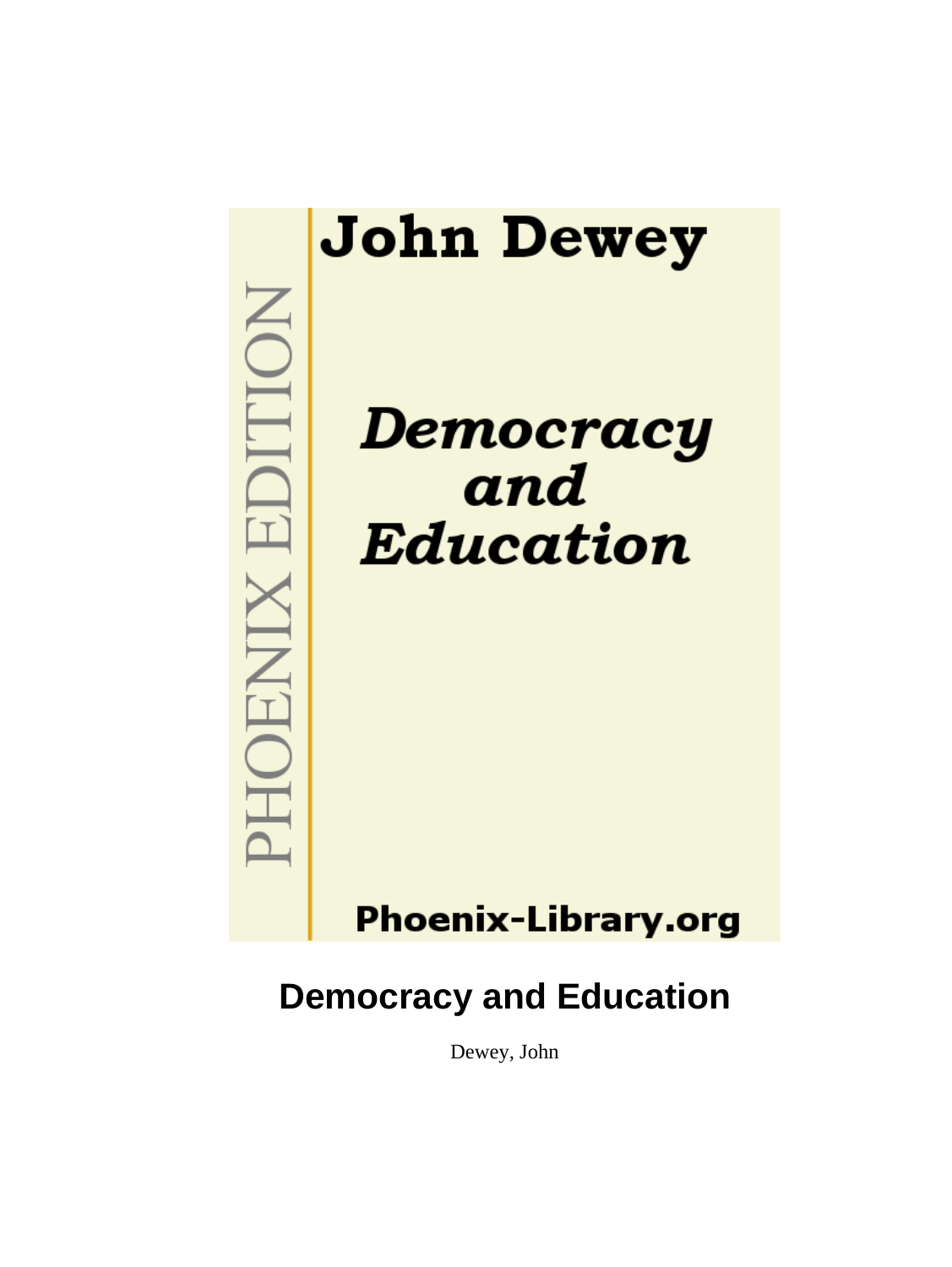[Table Of Content](#page-248-0) [About Phoenix−Edition](#page-250-0) **[Copyright](#page-251-0)**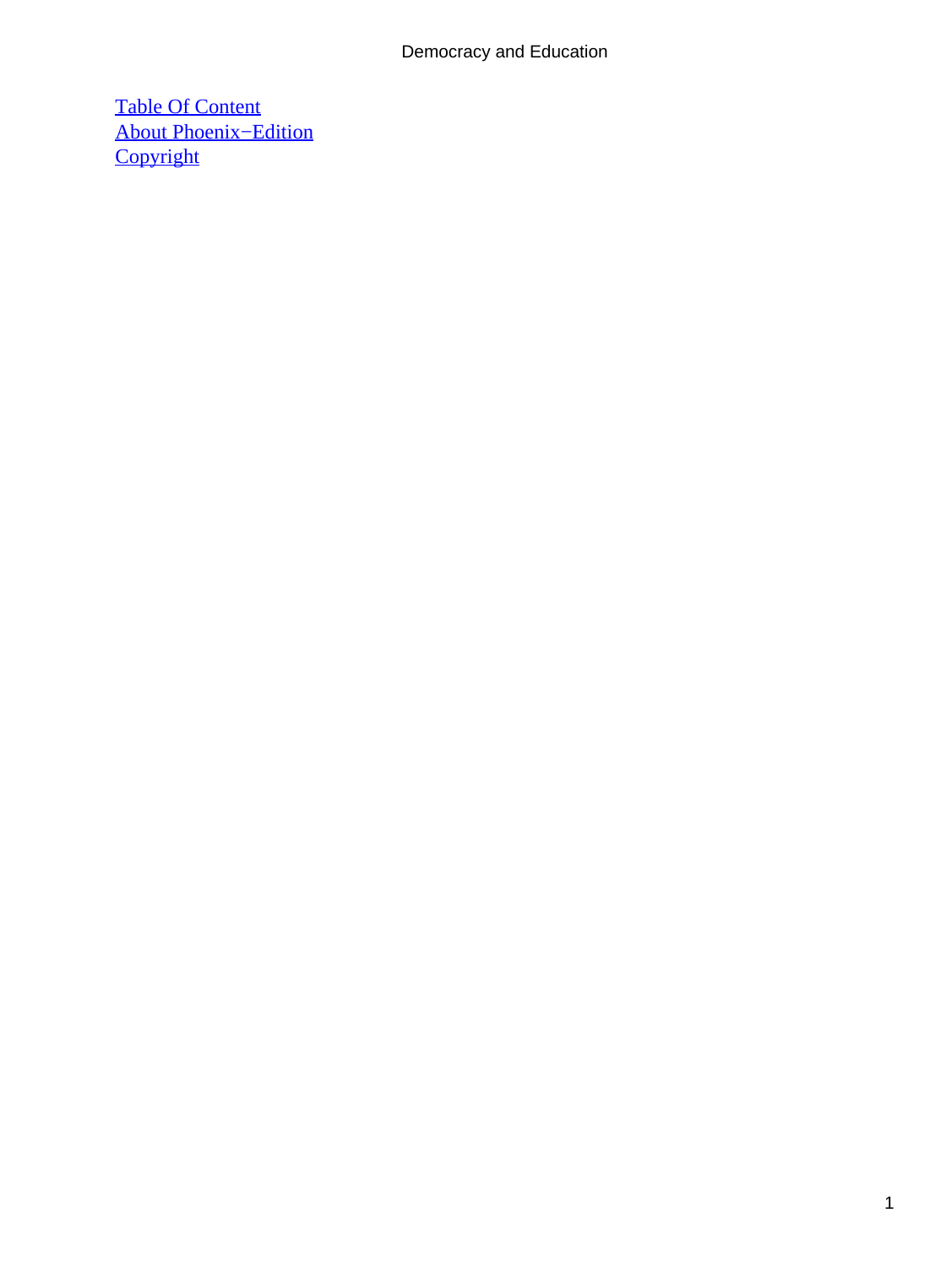*D*emocracy and Education by John Dewey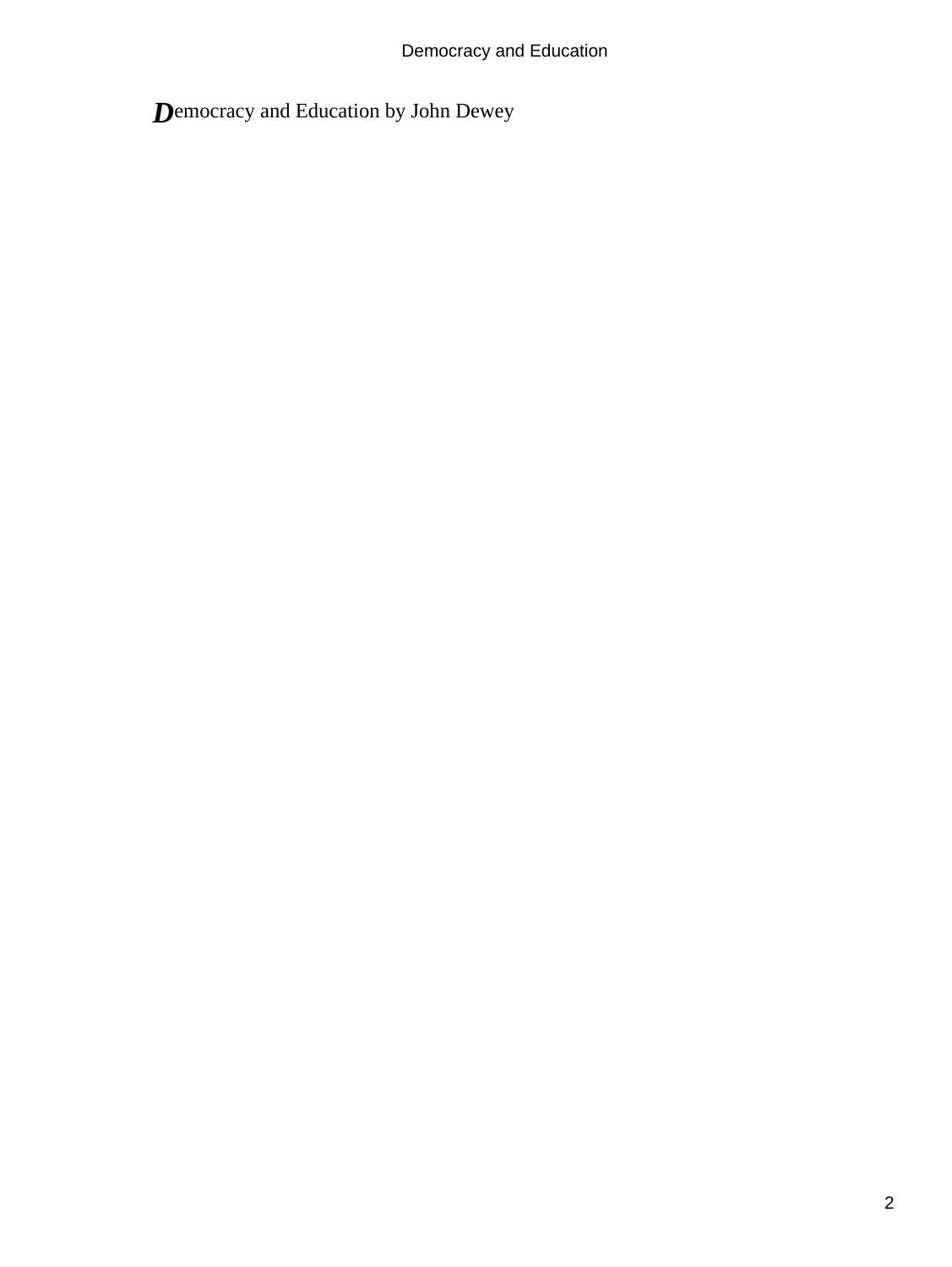# **[Chapter One: Education as a Necessity of Life](#page-248-0)**

*1. R*enewal of Life by Transmission. The most notable distinction between living and inanimate things is that the former maintain themselves by renewal. A stone when struck resists. If its resistance is greater than the force of the blow struck, it remains outwardly unchanged. Otherwise, it is shattered into smaller bits. Never does the stone attempt to react in such a way that it may maintain itself against the blow, much less so as to render the blow a contributing factor to its own continued action. While the living thing may easily be crushed by superior force, it none the less tries to turn the energies which act upon it into means of its own further existence. If it cannot do so, it does not just split into smaller pieces (at least in the higher forms of life), but loses its identity as a living thing.

 As long as it endures, it struggles to use surrounding energies in its own behalf. It uses light, air, moisture, and the material of soil. To say that it uses them is to say that it turns them into means of its own conservation. As long as it is growing, the energy it expends in thus turning the environment to account is more than compensated for by the return it gets: it grows. Understanding the word «control» in this sense, it may be said that a living being is one that subjugates and controls for its own continued activity the energies that would otherwise use it up. Life is a self−renewing process through action upon the environment.

 In all the higher forms this process cannot be kept up indefinitely. After a while they succumb; they die. The creature is not equal to the task of indefinite self−renewal. But continuity of the life process is not dependent upon the prolongation of the existence of any one individual. Reproduction of other forms of life goes on in continuous sequence. And though, as the geological record shows, not merely individuals but also species die out, the life process continues in increasingly complex forms. As some species die out, forms better adapted to utilize the obstacles against which they struggled in vain come into being. Continuity of life means continual readaptation of the environment to the needs of living organisms.

We have been speaking of life in its lowest terms – as a physical thing. But we use the word Life« to denote the whole range of experience, individual and racial. When we see a book called the Life of Lincoln we do not expect to find within its covers a treatise on physiology. We look for an account of social antecedents; a description of early surroundings, of the conditions and occupation of the family; of the chief episodes in the development of character; of signal struggles and achievements; of the individual's hopes, tastes, joys and sufferings. In precisely similar fashion we speak of the life of a savage tribe, of the Athenian people, of the American nation. »Life" covers customs, institutions, beliefs, victories and defeats, recreations and occupations.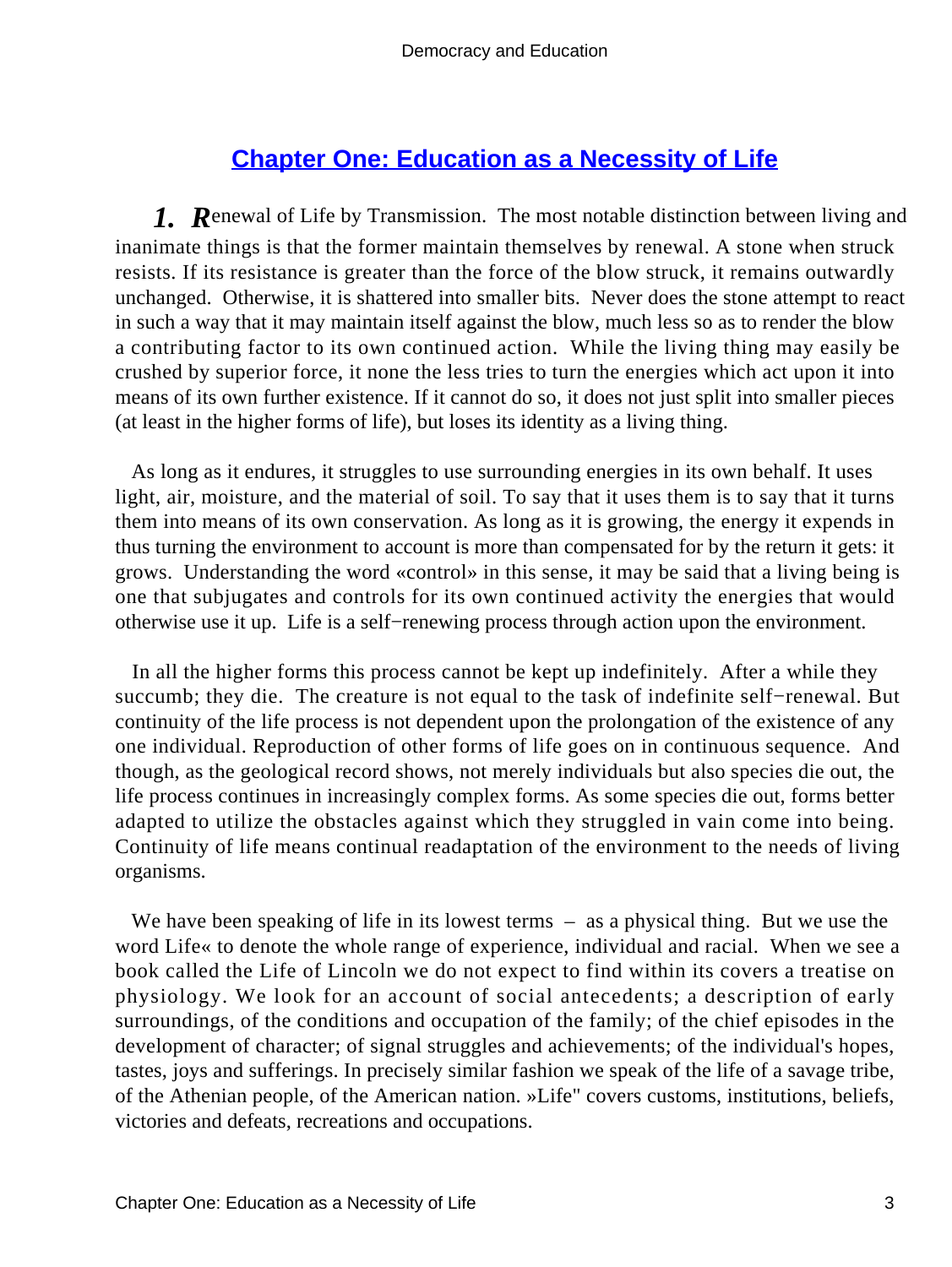We employ the word «experience» in the same pregnant sense. And to it, as well as to life in the bare physiological sense, the principle of continuity through renewal applies. With the renewal of physical existence goes, in the case of human beings, the recreation of beliefs, ideals, hopes, happiness, misery, and practices. The continuity of any experience, through renewing of the social group, is a literal fact. Education, in its broadest sense, is the means of this social continuity of life. Every one of the constituent elements of a social group, in a modern city as in a savage tribe, is born immature, helpless, without language, beliefs, ideas, or social standards. Each individual, each unit who is the carrier of the life−experience of his group, in time passes away. Yet the life of the group goes on.

 The primary ineluctable facts of the birth and death of each one of the constituent members in a social group determine the necessity of education. On one hand, there is the contrast between the immaturity of the new−born members of the group – its future sole representatives – and the maturity of the adult members who possess the knowledge and customs of the group. On the other hand, there is the necessity that these immature members be not merely physically preserved in adequate numbers, but that they be initiated into the interests, purposes, information, skill, and practices of the mature members: otherwise the group will cease its characteristic life. Even in a savage tribe, the achievements of adults are far beyond what the immature members would be capable of if left to themselves. With the growth of civilization, the gap between the original capacities of the immature and the standards and customs of the elders increases. Mere physical growing up, mere mastery of the bare necessities of subsistence will not suffice to reproduce the life of the group. Deliberate effort and the taking of thoughtful pains are required. Beings who are born not only unaware of, but quite indifferent to, the aims and habits of the social group have to be rendered cognizant of them and actively interested. Education, and education alone, spans the gap.

 Society exists through a process of transmission quite as much as biological life. This transmission occurs by means of communication of habits of doing, thinking, and feeling from the older to the younger. Without this communication of ideals, hopes, expectations, standards, opinions, from those members of society who are passing out of the group life to those who are coming into it, social life could not survive. If the members who compose a society lived on continuously, they might educate the new−born members, but it would be a task directed by personal interest rather than social need. Now it is a work of necessity.

 If a plague carried off the members of a society all at once, it is obvious that the group would be permanently done for. Yet the death of each of its constituent members is as certain as if an epidemic took them all at once. But the graded difference in age, the fact that some are born as some die, makes possible through transmission of ideas and practices the constant reweaving of the social fabric. Yet this renewal is not automatic. Unless pains are taken to see that genuine and thorough transmission takes place, the most civilized group will relapse into barbarism and then into savagery. In fact, the human young are so immature that if they were left to themselves without the guidance and succor of others, they could not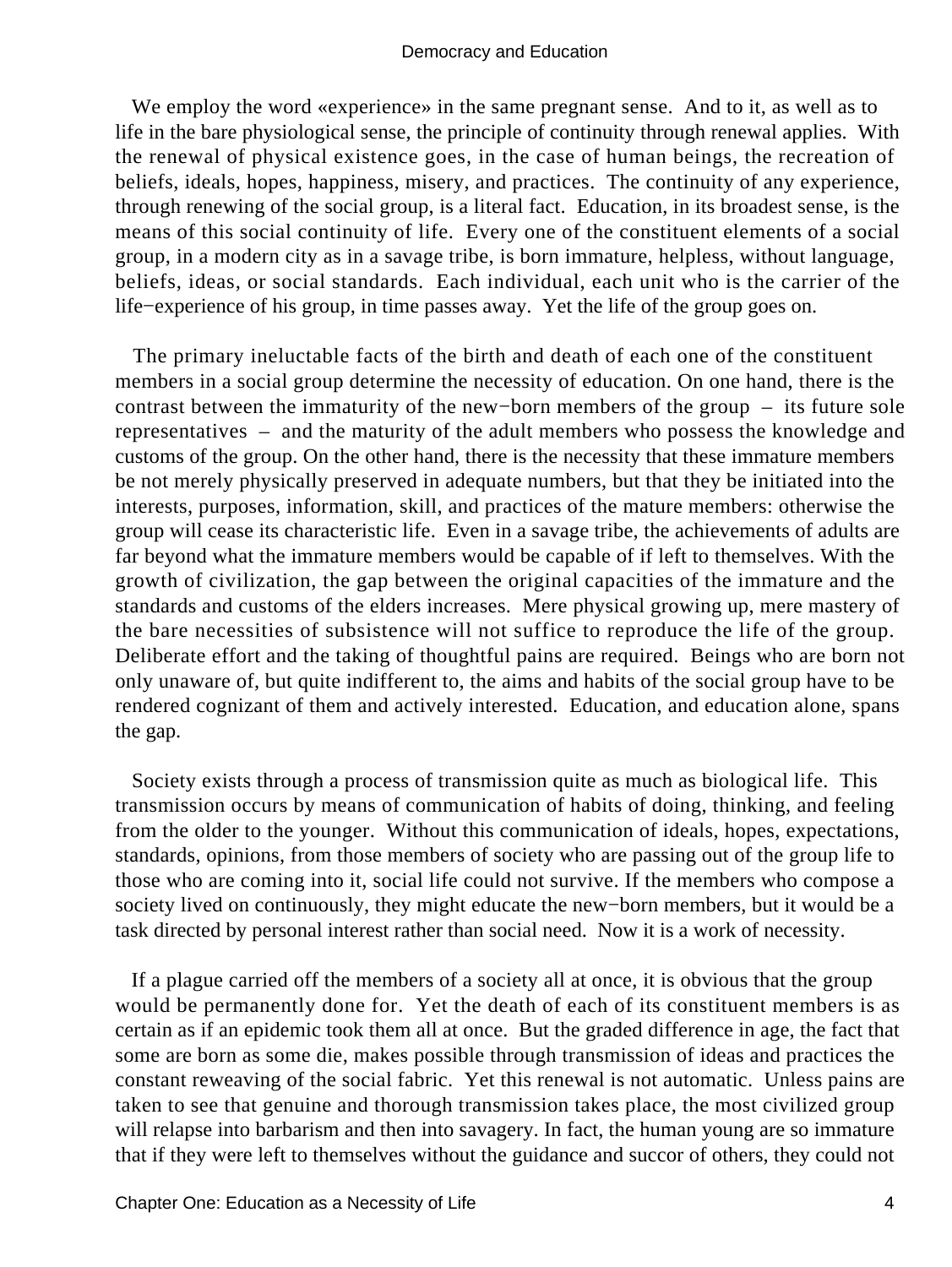acquire the rudimentary abilities necessary for physical existence. The young of human beings compare so poorly in original efficiency with the young of many of the lower animals, that even the powers needed for physical sustentation have to be acquired under tuition. How much more, then, is this the case with respect to all the technological, artistic, scientific, and moral achievements of humanity!

 2. Education and Communication. So obvious, indeed, is the necessity of teaching and learning for the continued existence of a society that we may seem to be dwelling unduly on a truism. But justification is found in the fact that such emphasis is a means of getting us away from an unduly scholastic and formal notion of education. Schools are, indeed, one important method of the transmission which forms the dispositions of the immature; but it is only one means, and, compared with other agencies, a relatively superficial means. Only as we have grasped the necessity of more fundamental and persistent modes of tuition can we make sure of placing the scholastic methods in their true context.

 Society not only continues to exist by transmission, by communication, but it may fairly be said to exist in transmission, in communication. There is more than a verbal tie between the words common, community, and communication. Men live in a community in virtue of the things which they have in common; and communication is the way in which they come to possess things in common. What they must have in common in order to form a community or society are aims, beliefs, aspirations, knowledge – a common understanding – like−mindedness as the

 sociologists say. Such things cannot be passed physically from one to another, like bricks; they cannot be shared as persons would share a pie by dividing it into physical pieces. The communication which insures participation in a common understanding is one which secures similar emotional and intellectual dispositions – like ways of responding to expectations and requirements.

 Persons do not become a society by living in physical proximity, any more than a man ceases to be socially influenced by being so many feet or miles removed from others. A book or a letter may institute a more intimate association between human beings separated thousands of miles from each other than exists between dwellers under the same roof. Individuals do not even compose a social group because they all work for a common end. The parts of a machine work with a maximum of cooperativeness for a common result, but they do not form a community. If, however, they were all cognizant of the common end and all interested in it so that they regulated their specific activity in view of it, then they would form a community. But this would involve communication. Each would have to know what the other was about and would have to have some way of keeping the other informed as to his own purpose and progress. Consensus demands communication.

 We are thus compelled to recognize that within even the most social group there are many relations which are not as yet social. A large number of human relationships in any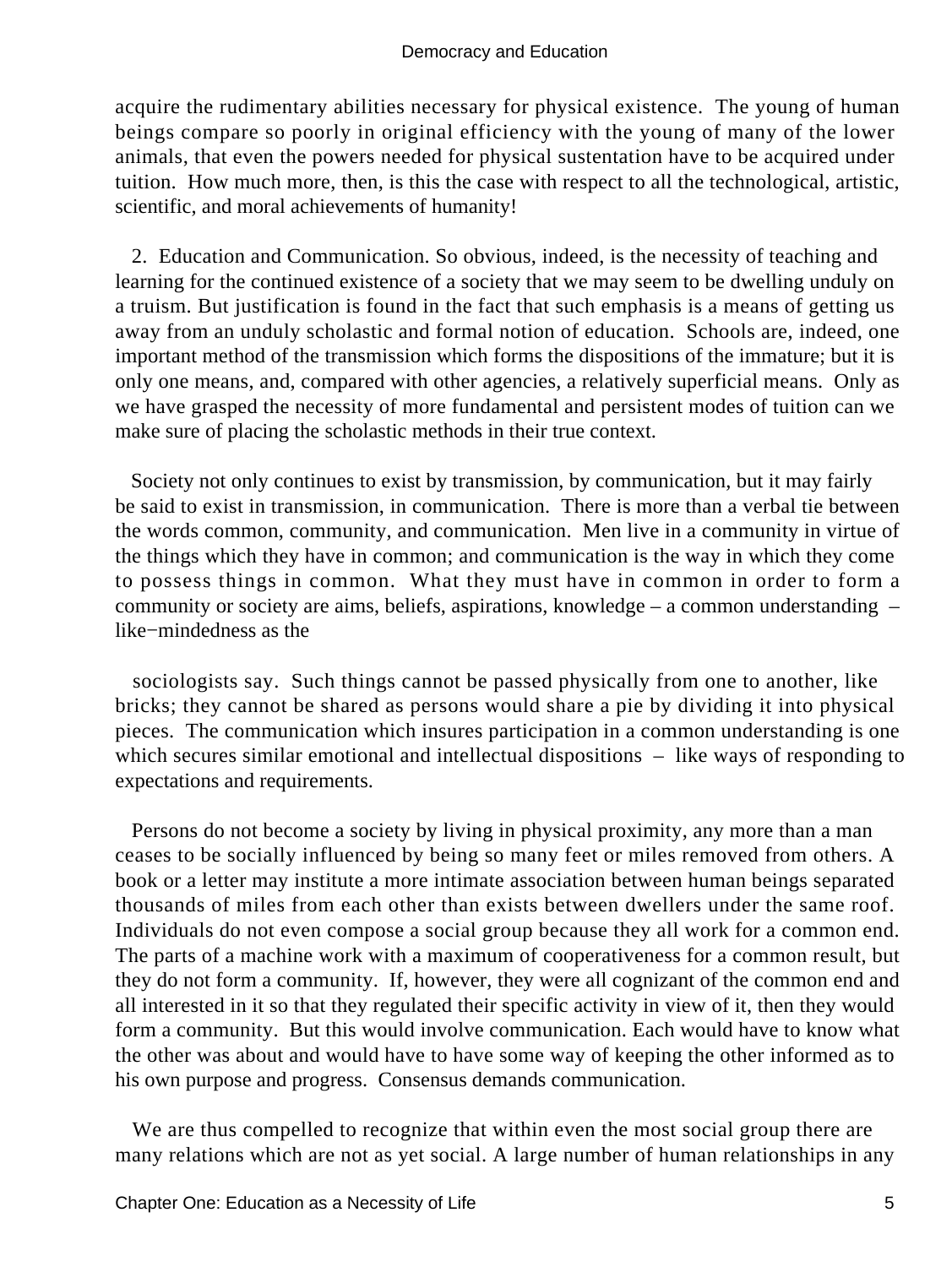social group are still upon the machine−like plane. Individuals use one another so as to get desired results, without reference to the emotional and intellectual disposition and consent of those used. Such uses express physical superiority, or superiority of position, skill, technical ability, and command of tools, mechanical or fiscal. So far as the relations of parent and child, teacher and pupil, employer and employee, governor and governed, remain upon this level, they form no true social group, no matter how closely their respective activities touch one another. Giving and taking of orders modifies action and results, but does not of itself effect a sharing of purposes, a communication of interests.

 Not only is social life identical with communication, but all communication (and hence all genuine social life) is educative. To be a recipient of a communication is to have an enlarged and changed experience. One shares in what another has thought and felt and in so far, meagerly or amply, has his own attitude modified. Nor is the one who communicates left unaffected. Try the experiment of communicating, with fullness and accuracy, some experience to another, especially if it be somewhat complicated, and you will find your own attitude toward your experience changing; otherwise you resort to expletives and ejaculations. The experience has to be formulated in order to be communicated. To formulate requires getting outside of it, seeing it as another would see it, considering what points of contact it has with the life of another so that it may be got into such form that he can appreciate its meaning. Except in dealing with commonplaces and catch phrases one has to assimilate, imaginatively, something of another's experience in order to tell him intelligently of one's own experience. All communication is like art. It may fairly be said, therefore, that any social arrangement that remains vitally social, or vitally shared, is educative to those who participate in it. Only when it becomes cast in a mold and runs in a routine way does it lose its educative power.

 In final account, then, not only does social life demand teaching and learning for its own permanence, but the very process of living together educates. It enlarges and enlightens experience; it stimulates and enriches imagination; it creates responsibility for accuracy and vividness of statement and thought. A man really living alone (alone mentally as well as physically) would have little or no occasion to reflect upon his past experience to extract its net meaning. The inequality of achievement between the mature and the immature not only necessitates teaching the young, but the necessity of this teaching gives an immense stimulus to reducing experience to that order and form which will render it most easily communicable and hence most usable.

 3. The Place of Formal Education. There is, accordingly, a marked difference between the education which every one gets from living with others, as long as he really lives instead of just continuing to subsist, and the deliberate educating of the young. In the former case the education is incidental; it is natural and important, but it is not the express reason of the association. While it may be said, without exaggeration, that the measure of the worth of any social institution, economic, domestic, political, legal, religious, is its effect in enlarging and improving experience; yet this effect is not a part of its original motive, which is limited and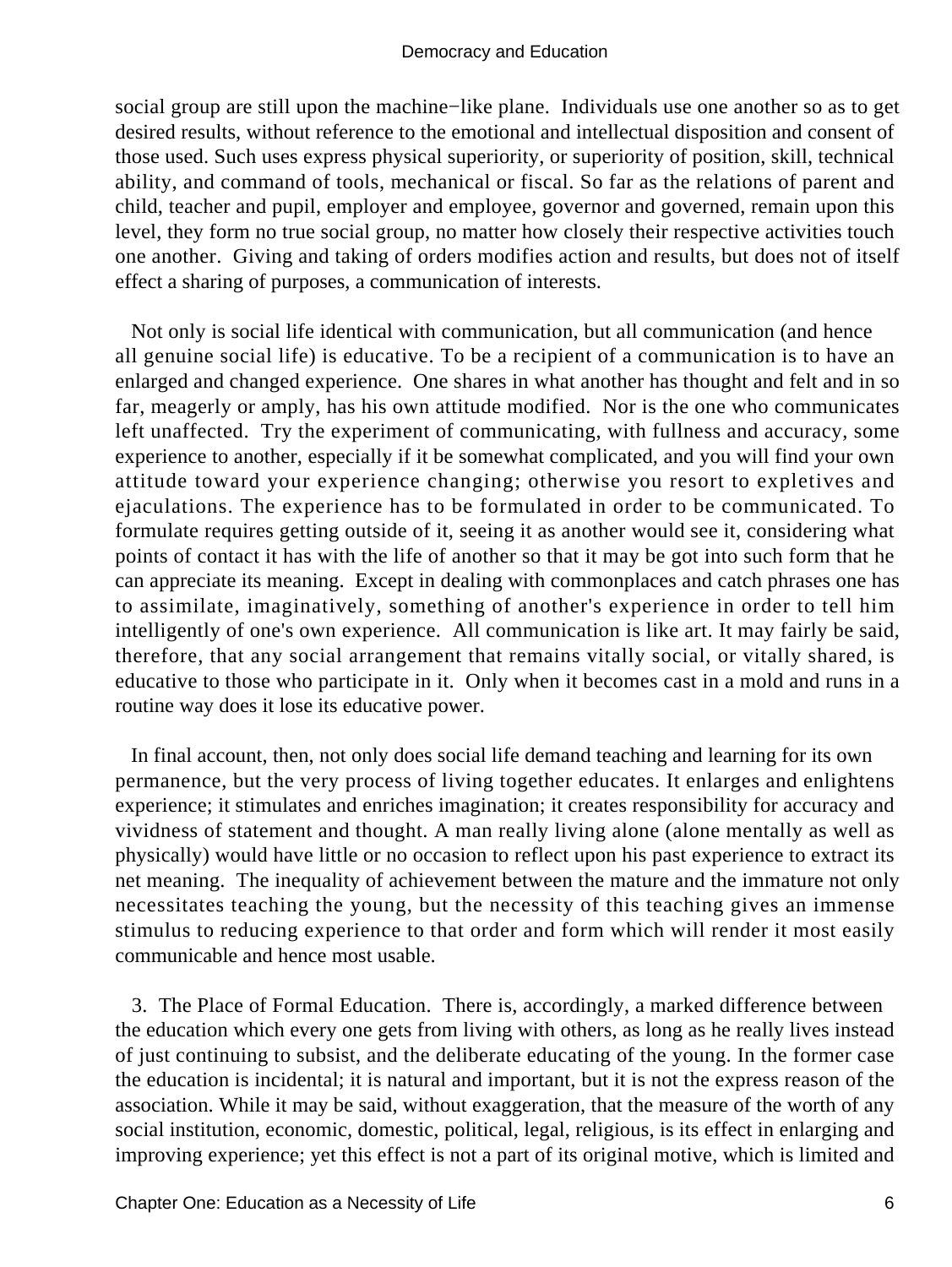more immediately practical. Religious associations began, for example, in the desire to secure the favor of overruling powers and to ward off evil influences; family life in the desire to gratify appetites and secure family perpetuity; systematic labor, for the most part, because of enslavement to others, etc. Only gradually was the by−product of the institution, its effect upon the quality and extent of conscious life, noted, and only more gradually still was this effect considered as a directive factor in the conduct of the institution. Even today, in our industrial life, apart from certain values of industriousness and thrift, the intellectual and emotional reaction of the forms of human association under which the world's work is carried on receives little attention as compared with physical output.

 But in dealing with the young, the fact of association itself as an immediate human fact, gains in importance. While it is easy to ignore in our contact with them the effect of our acts upon their disposition, or to subordinate that educative effect to some external and tangible result, it is not so easy as in dealing with adults. The need of training is too evident; the pressure to accomplish a change in their attitude and habits is too urgent to leave these consequences wholly out of account. Since our chief business with them is to enable them to share in a common life we cannot help considering whether or no we are forming the powers which will secure this ability. If humanity has made some headway in realizing that the ultimate value of every institution is its distinctively human effect – its effect upon conscious experience – we may well believe that this lesson has been learned largely through dealings with the young.

 We are thus led to distinguish, within the broad educational process which we have been so far considering, a more formal kind of education – that of direct tuition or schooling. In undeveloped social groups, we find very little formal teaching and training. Savage groups mainly rely for instilling needed dispositions into the young upon the same sort of association which keeps adults loyal to their group. They have no special devices, material, or institutions for teaching save in connection with initiation ceremonies by which the youth are inducted into full social membership. For the most part, they depend upon children learning the customs of the adults, acquiring their emotional set and stock of ideas, by sharing in what the elders are doing. In part, this sharing is direct, taking part in the occupations of adults and thus serving an apprenticeship; in part, it is indirect, through the dramatic plays in which children reproduce the actions of grown−ups and thus learn to know what they are like. To savages it would seem preposterous to seek out a place where nothing but learning was going on in order that one might learn.

 But as civilization advances, the gap between the capacities of the young and the concerns of adults widens. Learning by direct sharing in the pursuits of grown−ups becomes increasingly difficult except in the case of the less advanced occupations. Much of what adults do is so remote in space and in meaning that playful imitation is less and less adequate to reproduce its spirit. Ability to share effectively in adult activities thus depends upon a prior training given with this end in view. Intentional agencies – schools – and explicit material – studies – are devised. The task of teaching certain things is delegated to a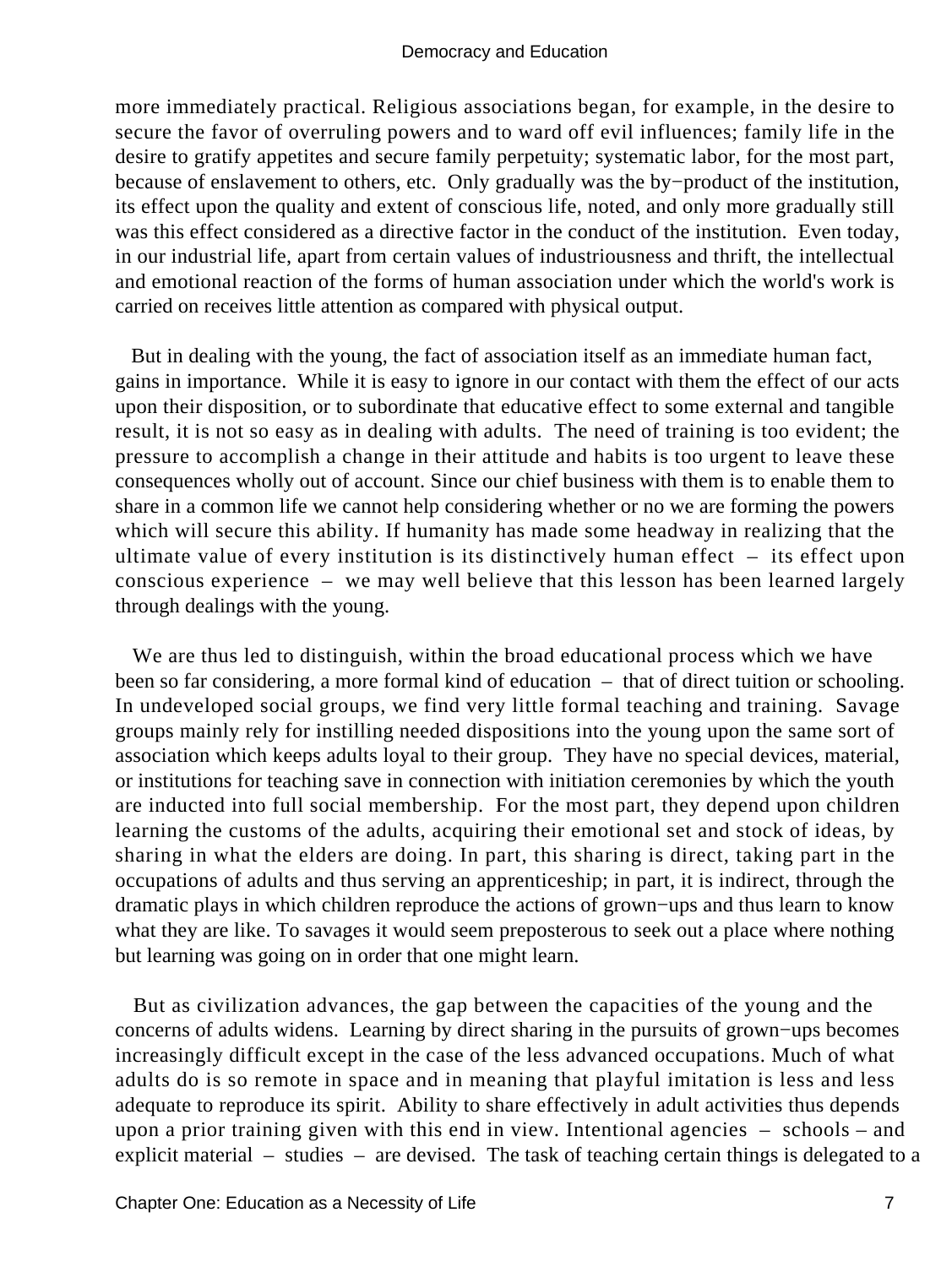special group of persons.

 Without such formal education, it is not possible to transmit all the resources and achievements of a complex society. It also opens a way to a kind of experience which would not be accessible to the young, if they were left to pick up their training in informal association with others, since books and the symbols of knowledge are mastered.

 But there are conspicuous dangers attendant upon the transition from indirect to formal education. Sharing in actual pursuit, whether directly or vicariously in play, is at least personal and vital. These qualities compensate, in some measure, for the narrowness of available opportunities. Formal instruction, on the contrary, easily becomes remote and dead – abstract and bookish, to use the ordinary words of depreciation. What accumulated knowledge exists in low grade societies is at least put into practice; it is transmuted into character; it exists with the depth of meaning that attaches to its coming within urgent daily interests.

 But in an advanced culture much which has to be learned is stored in symbols. It is far from translation into familiar acts and objects. Such material is relatively technical and superficial. Taking the ordinary standard of reality as a measure, it is artificial. For this measure is connection with practical concerns. Such material exists in a world by itself, unassimilated to ordinary customs of thought and expression. There is the standing danger that the material of formal instruction will be merely the subject matter of the schools, isolated from the subject matter of life− experience. The permanent social interests are likely to be lost from view. Those which have not been carried over into the structure of social life, but which remain largely matters of technical information expressed in symbols, are made conspicuous in schools. Thus we reach the ordinary notion of education: the notion which ignores its social necessity and its identity with all human association that affects conscious life, and which identifies it with imparting information about remote matters and the conveying of learning through verbal signs: the acquisition of literacy.

 Hence one of the weightiest problems with which the philosophy of education has to cope is the method of keeping a proper balance between the informal and the formal, the incidental and the intentional, modes of education. When the acquiring of information and of technical intellectual skill do not influence the formation of a social disposition, ordinary vital experience fails to gain in meaning, while schooling, in so far, creates only «sharps» in learning – that is, egoistic specialists. To avoid a split between what men consciously know because they are aware of having learned it by a specific job of learning, and what they unconsciously know because they have absorbed it in the formation of their characters by intercourse with others, becomes an increasingly delicate task with every development of special schooling.

 Summary. It is the very nature of life to strive to continue in being. Since this continuance can be secured only by constant renewals, life is a self−renewing process. What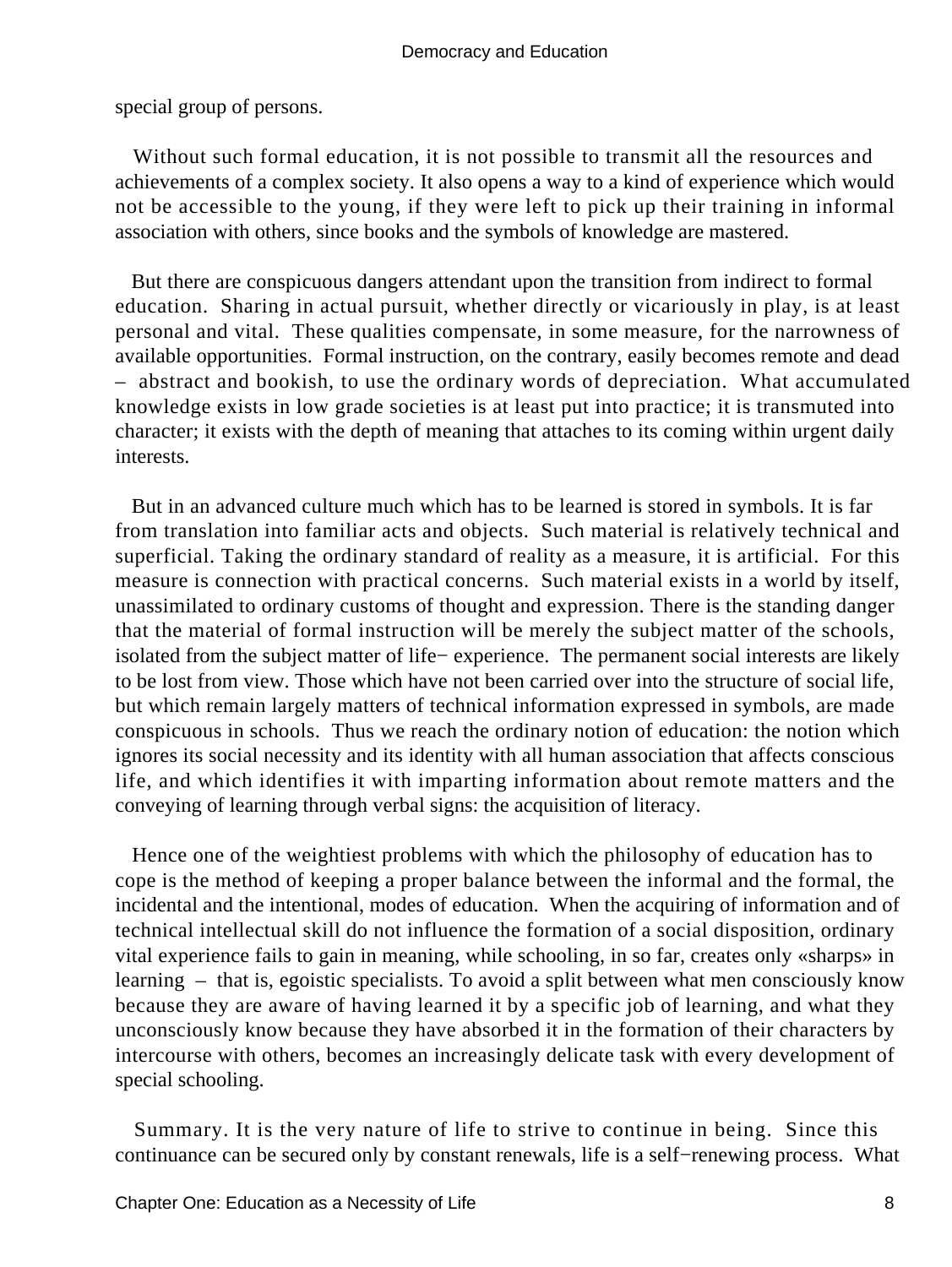nutrition and reproduction are to physiological life, education is to social life. This education consists primarily in transmission through communication. Communication is a process of sharing experience till it becomes a common possession. It modifies the disposition of both the parties who partake in it. That the ulterior significance of every mode of human association lies in the contribution which it makes to the improvement of the quality of experience is a fact most easily recognized in dealing with the immature. That is to say, while every social arrangement is educative in effect, the educative effect first becomes an important part of the purpose of the association in connection with the association of the older with the younger. As societies become more complex in structure and resources, the need of formal or intentional teaching and learning increases. As formal teaching and training grow in extent, there is the danger of creating an undesirable split between the experience gained in more direct associations and what is acquired in school. This danger was never greater than at the present time, on account of the rapid growth in the last few centuries of knowledge and technical modes of skill.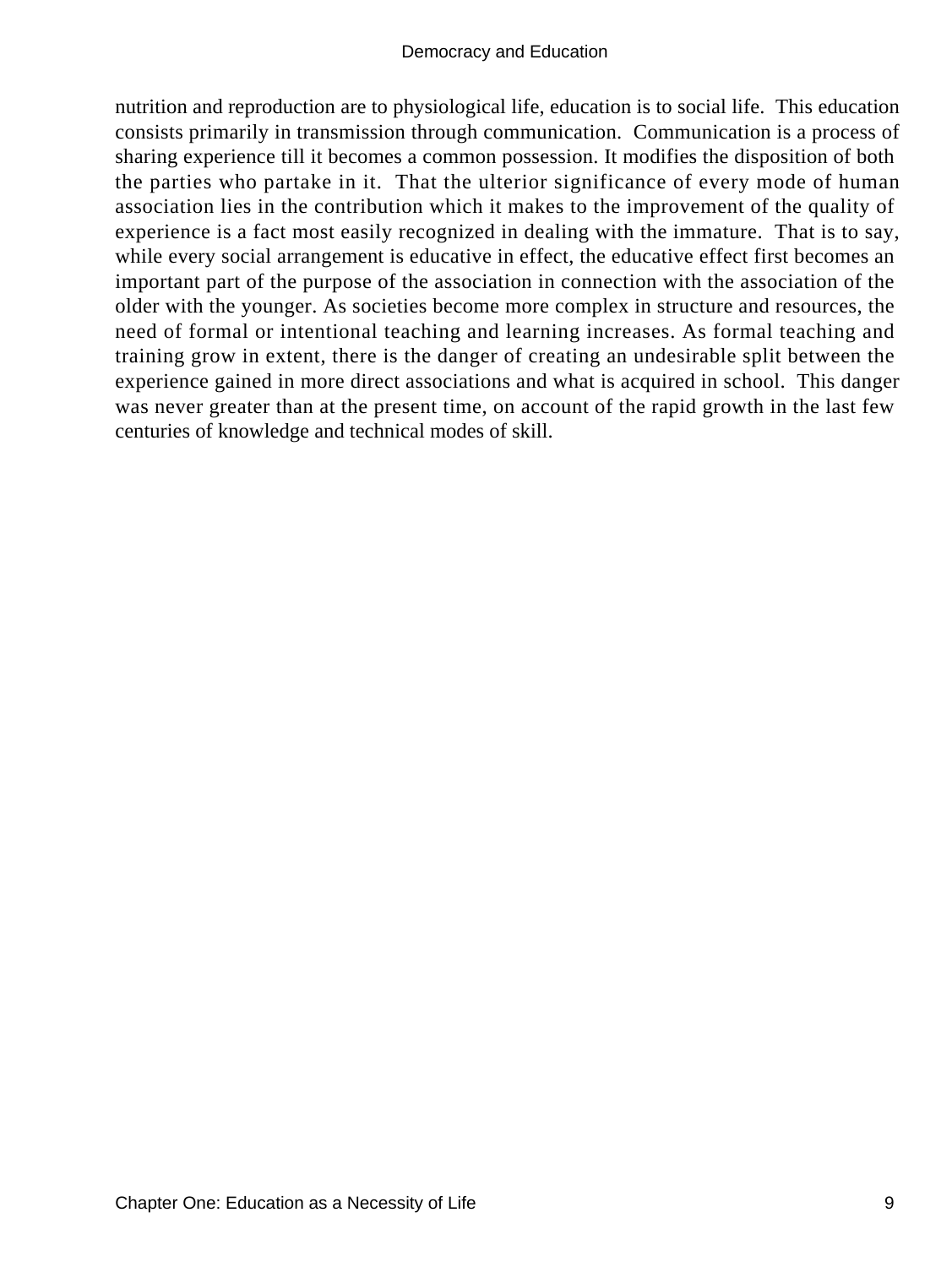# **[Chapter Two: Education as a Social Function](#page-248-0)**

*1. T*he Nature and Meaning of Environment. We have seen that a community or social group sustains itself through continuous self−renewal, and that this renewal takes place by means of the educational growth of the immature members of the group. By various agencies, unintentional and designed, a society transforms uninitiated and seemingly alien beings into robust trustees of its own resources and ideals. Education is thus a fostering, a nurturing, a cultivating, process. All of these words mean that it implies attention to the conditions of growth. We also speak of rearing, raising, bringing  $up -$  words which express the difference of level which education aims to cover. Etymologically, the word education means just a process of leading or bringing up. When we have the outcome of the process in mind, we speak of education as shaping, forming, molding activity – that is, a shaping into the standard form of social activity. In this chapter we are concerned with the general features of the way in which a social group brings up its immature members into its own social form.

 Since what is required is a transformation of the quality of experience till it partakes in the interests, purposes, and ideas current in the social group, the problem is evidently not one of mere physical forming. Things can be physically transported in space; they may be bodily conveyed. Beliefs and aspirations cannot be physically extracted and inserted. How then are they communicated? Given the impossibility of direct contagion or literal inculcation, our problem is to discover the method by which the young assimilate the point of view of the old, or the older bring the young into like−mindedness with themselves. The answer, in general formulation, is: By means of the action of the environment in calling out certain responses. The required beliefs cannot be hammered in; the needed attitudes cannot be plastered on. But the particular medium in which an individual exists leads him to see and feel one thing rather than another; it leads him to have certain plans in order that he may act successfully with others; it strengthens some beliefs and weakens others as a condition of winning the approval of others. Thus it gradually produces in him a certain system of behavior, a certain disposition of action. The words «environment,» «medium» denote something more than surroundings which encompass an individual. They denote the specific continuity of the surroundings with his own active tendencies. An inanimate being is, of course, continuous with its surroundings; but the environing circumstances do not, save metaphorically, constitute an environment. For the inorganic being is not concerned in the influences which affect it. On the other hand, some things which are remote in space and time from a living creature, especially a human creature, may form his environment even more truly than some of the things close to him. The things with which a man varies are his genuine environment. Thus the activities of the astronomer vary with the stars at which he gazes or about which he calculates. Of his immediate surroundings, his telescope is most intimately his environment. The environment of an antiquarian, as an antiquarian, consists of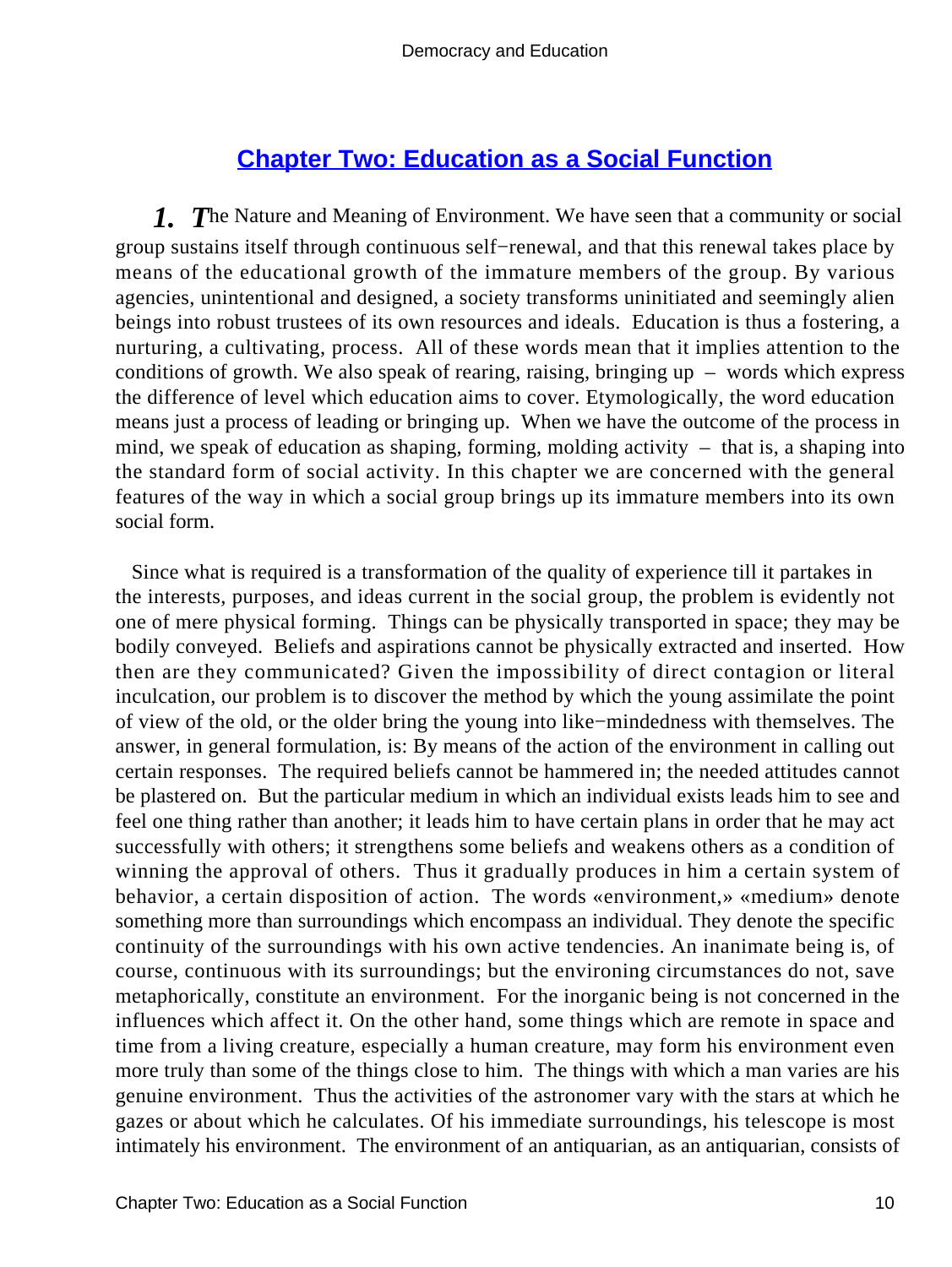the remote epoch of human life with which he is concerned, and the relics, inscriptions, etc., by which he establishes connections with that period.

 In brief, the environment consists of those conditions that promote or hinder, stimulate or inhibit, the characteristic activities of a living being. Water is the environment of a fish because it is necessary to the fish's activities – to its life. The north pole is a significant element in the environment of an arctic explorer, whether he succeeds in reaching it or not, because it defines his activities, makes them what they distinctively are. Just because life signifies not bare passive existence (supposing there is such a thing), but a way of acting, environment or medium signifies what enters into this activity as a sustaining or frustrating condition.

 2. The Social Environment. A being whose activities are associated with others has a social environment. What he does and what he can do depend upon the expectations, demands, approvals, and condemnations of others. A being connected with other beings cannot perform his own activities without taking the activities of others into account. For they are the indispensable conditions of the realization of his tendencies. When he moves he stirs them and reciprocally. We might as well try to imagine a business man doing business, buying and selling, all by himself, as to conceive it possible to define the activities of an individual in terms of his isolated actions. The manufacturer moreover is as truly socially guided in his activities when he is laying plans in the privacy of his own counting house as when he is buying his raw material or selling his finished goods. Thinking and feeling that have to do with action in association with others is as much a social mode of behavior as is the most overt cooperative or hostile act.

 What we have more especially to indicate is how the social medium nurtures its immature members. There is no great difficulty in seeing how it shapes the external habits of action. Even dogs and horses have their actions modified by association with human beings; they form different habits because human beings are concerned with what they do. Human beings control animals by controlling the natural stimuli which influence them; by creating a certain environment in other words. Food, bits and bridles, noises, vehicles, are used to direct the ways in which the natural or instinctive responses of horses occur. By operating steadily to call out certain acts, habits are formed which function with the same uniformity as the original stimuli. If a rat is put in a maze and finds food only by making a given number of turns in a given sequence, his activity is gradually modified till he habitually takes that course rather than another when he is hungry.

 Human actions are modified in a like fashion. A burnt child dreads the fire; if a parent arranged conditions so that every time a child touched a certain toy he got burned, the child would learn to avoid that toy as automatically as he avoids touching fire. So far, however, we are dealing with what may be called training in distinction from educative teaching. The changes considered are in outer action rather than in mental and emotional dispositions of behavior. The distinction is not, however, a sharp one. The child might conceivably generate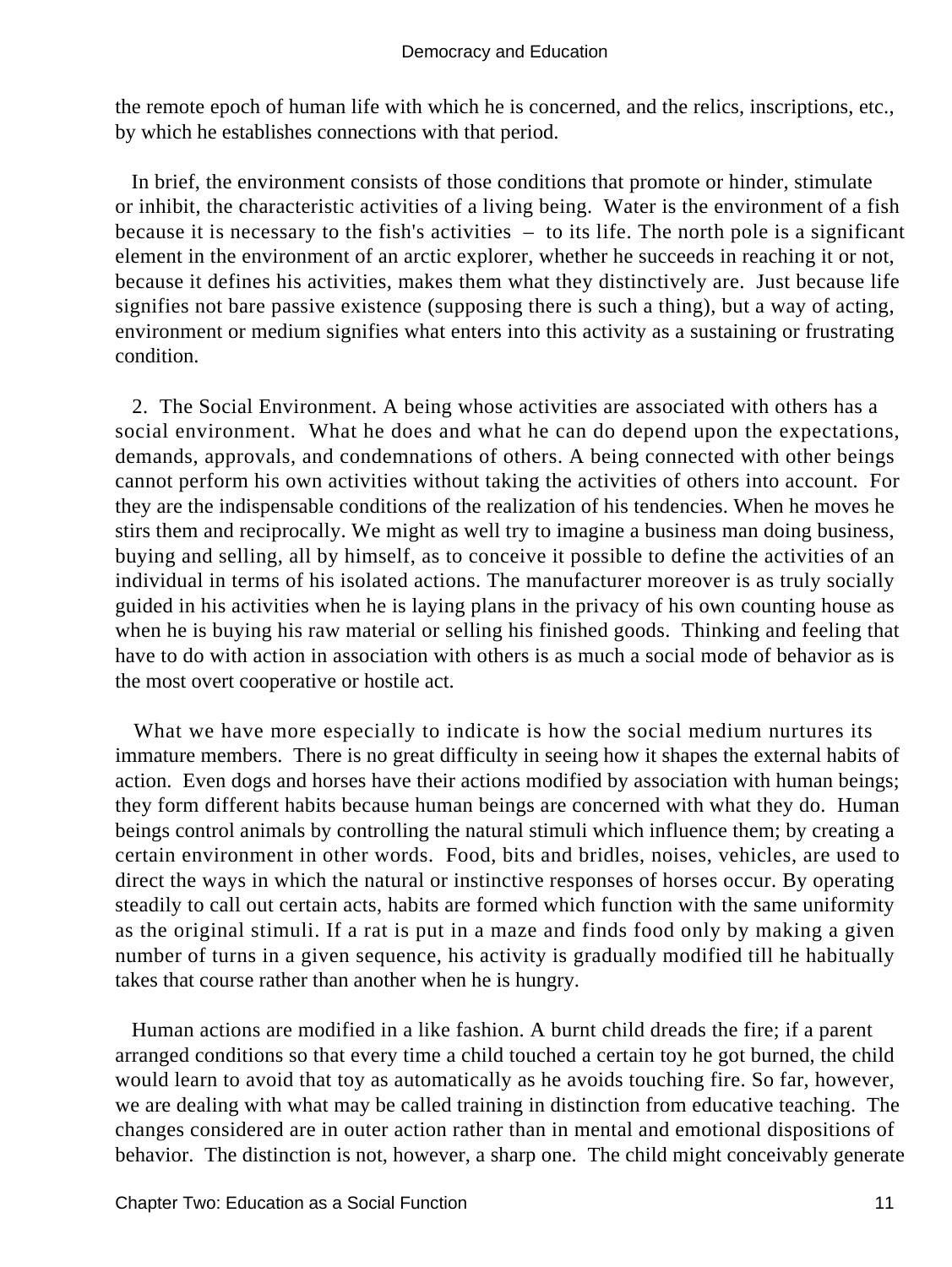in time a violent antipathy, not only to that particular toy, but to the class of toys resembling it. The aversion might even persist after he had forgotten about the original burns; later on he might even invent some reason to account for his seemingly irrational antipathy. In some cases, altering the external habit of action by changing the environment to affect the stimuli to action will also alter the mental disposition concerned in the action. Yet this does not always happen; a person trained to dodge a threatening blow, dodges automatically with no corresponding thought or emotion. We have to find, then, some differentia of training from education.

 A clew may be found in the fact that the horse does not really share in the social use to which his action is put. Some one else uses the horse to secure a result which is advantageous by making it advantageous to the horse to perform the  $act - he$  gets food, etc. But the horse, presumably, does not get any new interest. He remains interested in food, not in the service he is rendering. He is not a partner in a shared activity. Were he to become a copartner, he would, in engaging in the conjoint activity, have the same interest in its accomplishment which others have. He would share their ideas and emotions.

 Now in many cases – too many cases – the activity of the immature human being is simply played upon to secure habits which are useful. He is trained like an animal rather than educated like a human being. His instincts remain attached to their original objects of pain or pleasure. But to get happiness or to avoid the pain of failure he has to act in a way agreeable to others. In other cases, he really shares or participates in the common activity. In this case, his original impulse is modified. He not merely acts in a way agreeing with the actions of others, but, in so acting, the same ideas and emotions are aroused in him that animate the others. A tribe, let us say, is warlike. The successes for which it strives, the achievements upon which it sets store, are connected with fighting and victory. The presence of this medium incites bellicose exhibitions in a boy, first in games, then in fact when he is strong enough. As he fights he wins approval and advancement; as he refrains, he is disliked, ridiculed, shut out from favorable recognition. It is not surprising that his original belligerent tendencies and emotions are strengthened at the expense of others, and that his ideas turn to things connected with war. Only in this way can he become fully a recognized member of his group. Thus his mental habitudes are gradually assimilated to those of his group.

 If we formulate the principle involved in this illustration, we shall perceive that the social medium neither implants certain desires and ideas directly, nor yet merely establishes certain purely muscular habits of action, like «instinctively» winking or dodging a blow. Setting up conditions which stimulate certain visible and tangible ways of acting is the first step. Making the individual a sharer or partner in the associated activity so that he feels its success as his success, its failure as his failure, is the completing step. As soon as he is possessed by the emotional attitude of the group, he will be alert to recognize the special ends at which it aims and the means employed to secure success. His beliefs and ideas, in other words, will take a form similar to those of others in the group. He will also achieve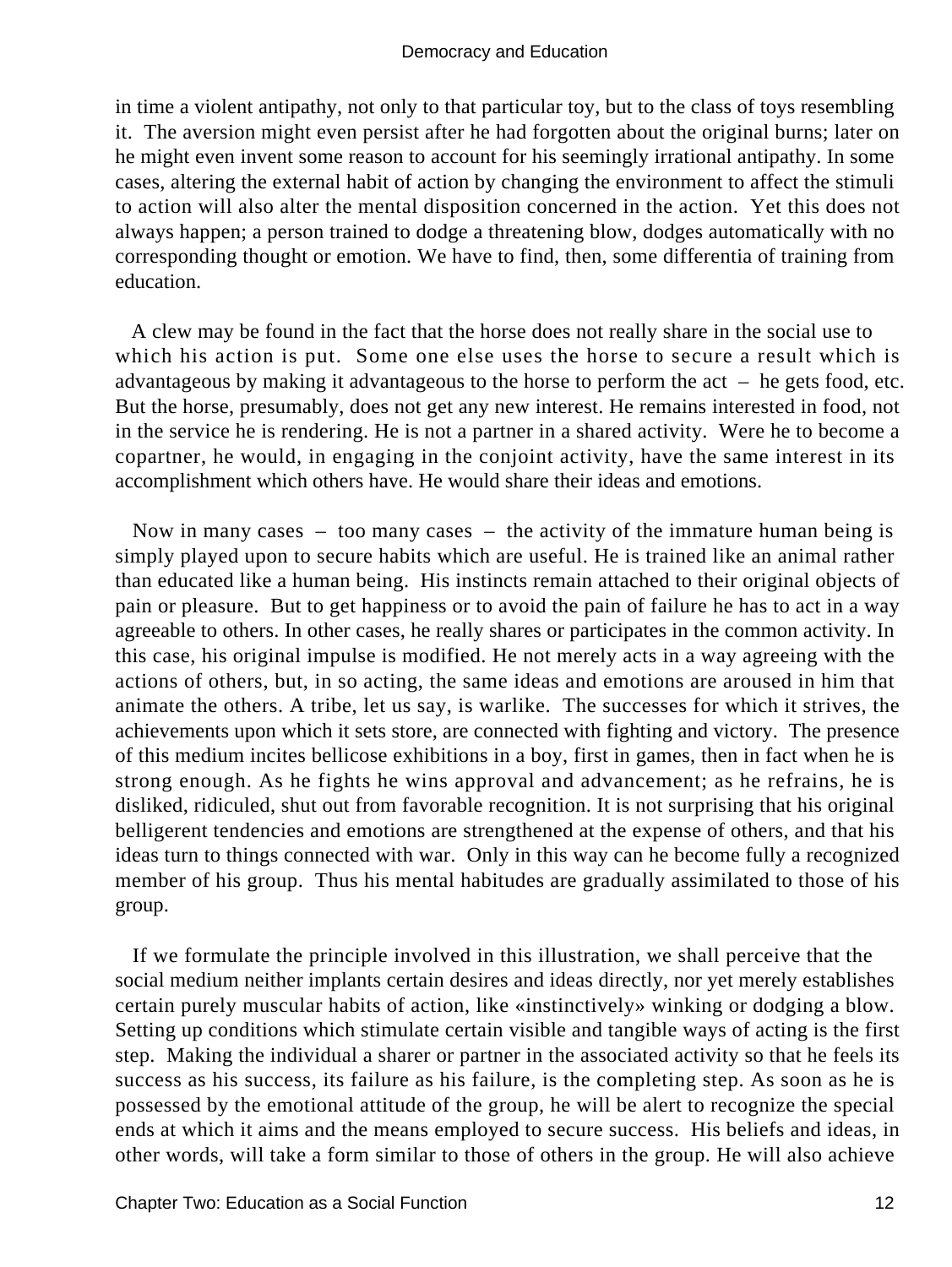pretty much the same stock of knowledge since that knowledge is an ingredient of his habitual pursuits.

 The importance of language in gaining knowledge is doubtless the chief cause of the common notion that knowledge may be passed directly from one to another. It almost seems as if all we have to do to convey an idea into the mind of another is to convey a sound into his ear. Thus imparting knowledge gets assimilated to a purely physical process. But learning from language will be found, when analyzed, to confirm the principle just laid down. It would probably be admitted with little hesitation that a child gets the idea of, say, a hat by using it as other persons do; by covering the head with it, giving it to others to wear, having it put on by others when going out, etc. But it may be asked how this principle of shared activity applies to getting through speech or reading the idea of, say, a Greek helmet, where no direct use of any kind enters in. What shared activity is there in learning from books about the discovery of America?

 Since language tends to become the chief instrument of learning about many things, let us see how it works. The baby begins of course with mere sounds, noises, and tones having no meaning, expressing, that is, no idea. Sounds are just one kind of stimulus to direct response, some having a soothing effect, others tending to make one jump, and so on. The sound h−a−t would remain as meaningless as a sound in Choctaw, a seemingly inarticulate grunt, if it were not uttered in connection with an action which is participated in by a number of people. When the mother is taking the infant out of doors, she says «hat» as she puts something on the baby's head. Being taken out becomes an interest to the child; mother and child not only go out with each other physically, but both are concerned in the going out; they enjoy it in common. By conjunction with the other factors in activity the sound «hat» soon gets the same meaning for the child that it has for the parent; it becomes a sign of the activity into which it enters. The bare fact that language consists of sounds which are mutually intelligible is enough of itself to show that its meaning depends upon connection with a shared experience.

 In short, the sound h−a−t gains meaning in precisely the same way that the thing «hat» gains it, by being used in a given way. And they acquire the same meaning with the child which they have with the adult because they are used in a common experience by both. The guarantee for the same manner of use is found in the fact that the thing and the sound are first employed in a joint activity, as a means of setting up an active connection between the child and a grownup. Similar ideas or meanings spring up because both persons are engaged as partners in an action where what each does depends upon and influences what the other does. If two savages were engaged in a joint hunt for game, and a certain signal meant «move to the right» to the one who uttered it, and «move to the left» to the one who heard it, they obviously could not successfully carry on their hunt together. Understanding one another means that objects, including sounds, have the same value for both with respect to carrying on a common pursuit.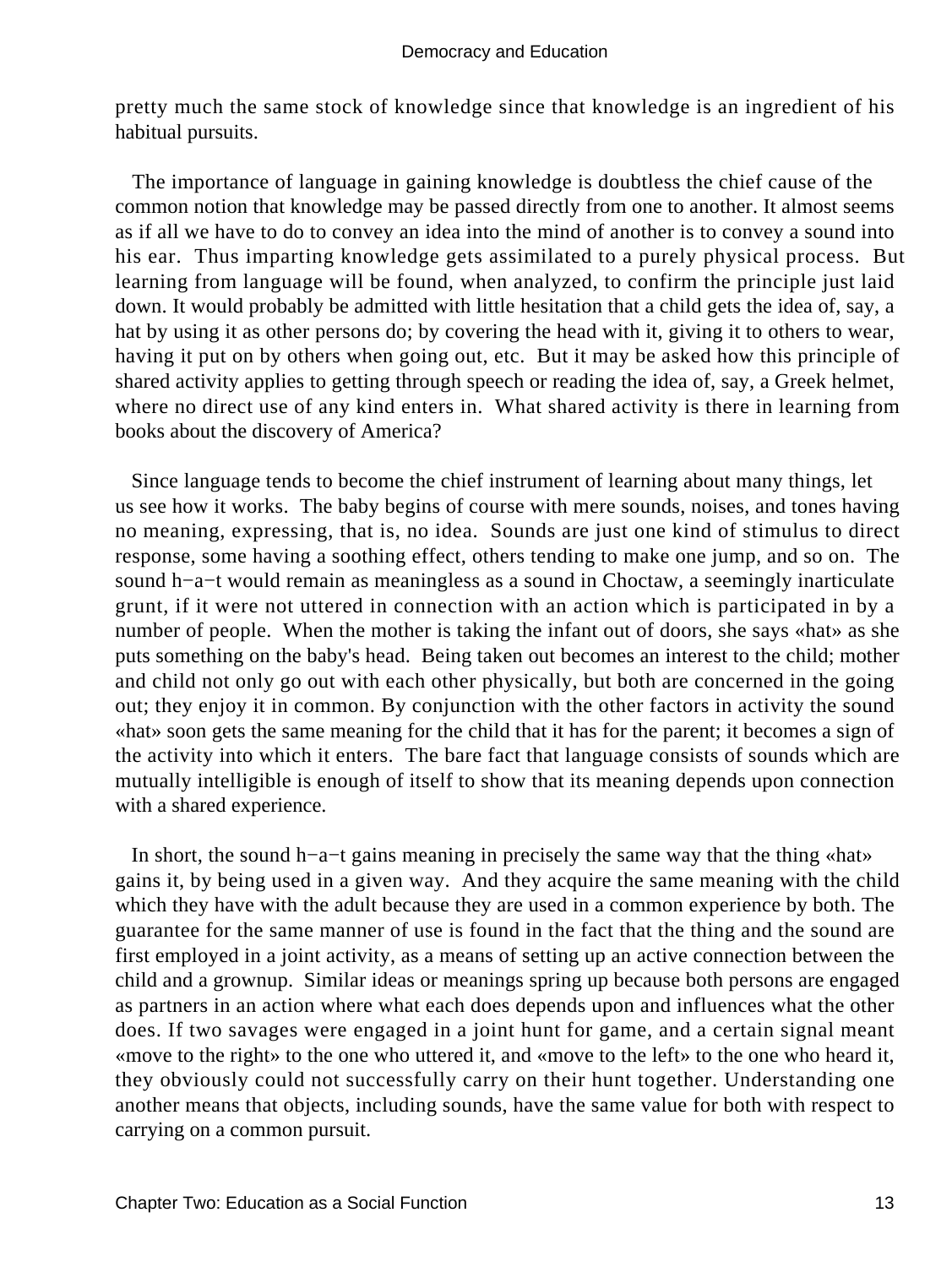After sounds have got meaning through connection with other things employed in a joint undertaking, they can be used in connection with other like sounds to develop new meanings, precisely as the things for which they stand are combined. Thus the words in which a child learns about, say, the Greek helmet originally got a meaning (or were understood) by use in an action having a common interest and end. They now arouse a new meaning by inciting the one who hears or reads to rehearse imaginatively the activities in which the helmet has its use. For the time being, the one who understands the words «Greek helmet» becomes mentally a partner with those who used the helmet. He engages, through his imagination, in a shared activity. It is not easy to get the full meaning of words. Most persons probably stop with the idea that «helmet» denotes a queer kind of headgear a people called the Greeks once wore. We conclude, accordingly, that the use of language to convey and acquire ideas is an extension and refinement of the principle that things gain meaning by being used in a shared experience or joint action; in no sense does it contravene that principle. When words do not enter as factors into a shared situation, either overtly or imaginatively, they operate as pure physical stimuli, not as having a meaning or intellectual value. They set activity running in a given groove, but there is no accompanying conscious purpose or meaning. Thus, for example, the plus sign may be a stimulus to perform the act of writing one number under another and adding the numbers, but the person performing the act will operate much as an automaton would unless he realizes the meaning of what he does.

 3. The Social Medium as Educative. Our net result thus far is that social environment forms the mental and emotional disposition of behavior in individuals by engaging them in activities that arouse and strengthen certain impulses, that have certain purposes and entail certain consequences. A child growing up in a family of musicians will inevitably have whatever capacities he has in music stimulated, and, relatively, stimulated more than other impulses which might have been awakened in another environment. Save as he takes an interest in music and gains a certain competency in it, he is «out of it»; he is unable to share in the life of the group to which he belongs. Some kinds of participation in the life of those with whom the individual is connected are inevitable; with respect to them, the social environment exercises an educative or formative influence unconsciously and apart from any set purpose.

 In savage and barbarian communities, such direct participation (constituting the indirect or incidental education of which we have spoken) furnishes almost the sole influence for rearing the young into the practices and beliefs of the group. Even in present−day societies, it furnishes the basic nurture of even the most insistently schooled youth. In accord with the interests and occupations of the group, certain things become objects of high esteem; others of aversion. Association does not create impulses or affection and dislike, but it furnishes the objects to which they attach themselves. The way our group or class does things tends to determine the proper objects of attention, and thus to prescribe the directions and limits of observation and memory. What is strange or foreign (that is to say outside the activities of the groups) tends to be morally forbidden and intellectually suspect. It seems almost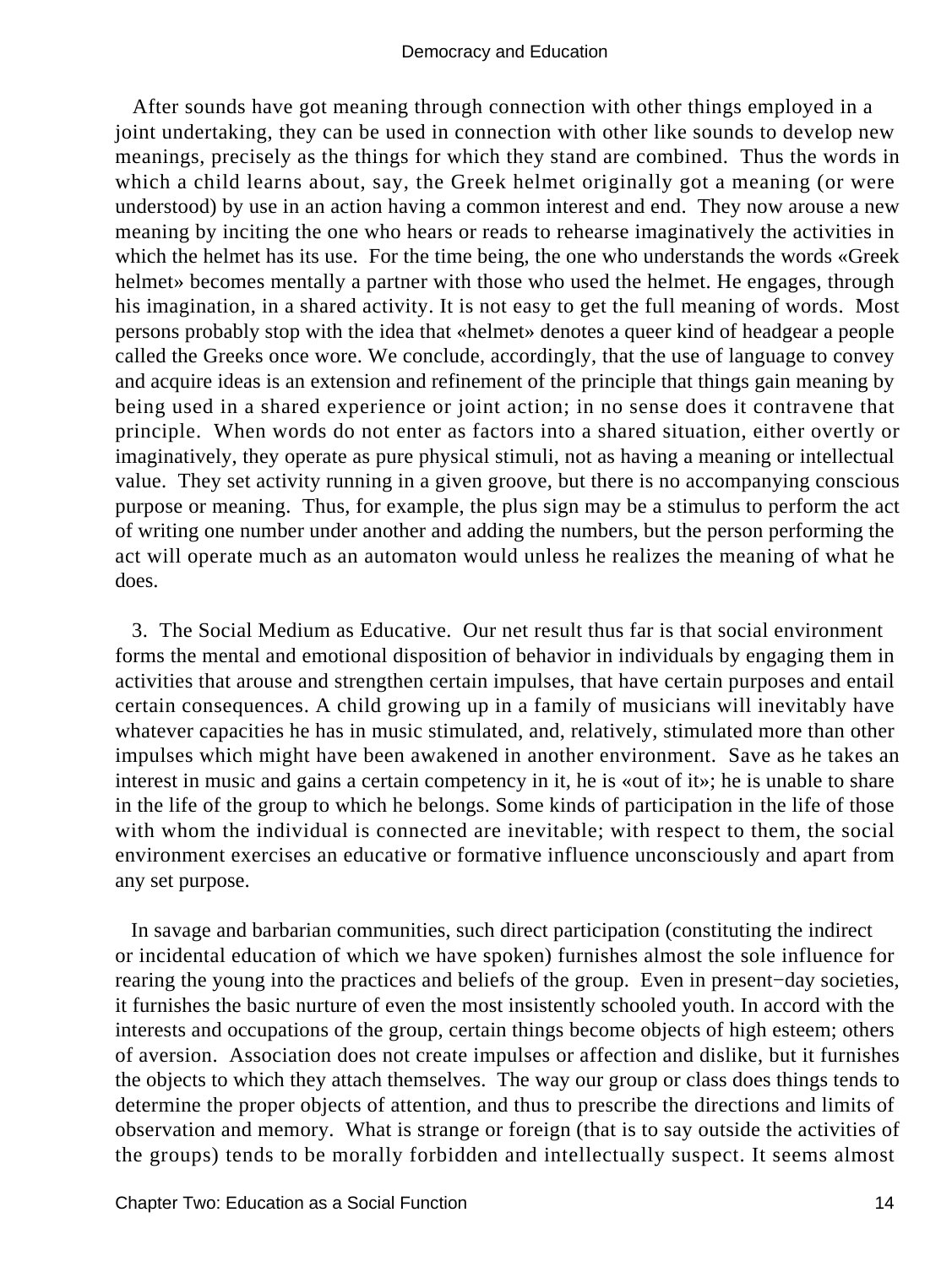incredible to us, for example, that things which we know very well could have escaped recognition in past ages. We incline to account for it by attributing congenital stupidity to our forerunners and by assuming superior native intelligence on our own part. But the explanation is that their modes of life did not call for attention to such facts, but held their minds riveted to other things. Just as the senses require sensible objects to stimulate them, so our powers of observation, recollection, and imagination do not work spontaneously, but are set in motion by the demands set up by current social occupations. The main texture of disposition is formed, independently of schooling, by such influences. What conscious, deliberate teaching can do is at most to free the capacities thus formed for fuller exercise, to purge them of some of their grossness, and to furnish objects which make their activity more productive of meaning.

While this «unconscious influence of the environment» is so subtle and pervasive that it affects every fiber of character and mind, it may be worth while to specify a few directions in which its effect is most marked. First, the habits of language. Fundamental modes of speech, the bulk of the vocabulary, are formed in the ordinary intercourse of life, carried on not as a set means of instruction but as a social necessity. The babe acquires, as we well say, the mother tongue. While speech habits thus contracted may be corrected or even displaced by conscious teaching, yet, in times of excitement, intentionally acquired modes of speech often fall away, and individuals relapse into their really native tongue. Secondly, manners. Example is notoriously more potent than precept. Good manners come, as we say, from good breeding or rather are good breeding; and breeding is acquired by habitual action, in response to habitual stimuli, not by conveying information. Despite the never ending play of conscious correction and instruction, the surrounding atmosphere and spirit is in the end the chief agent in forming manners. And manners are but minor morals. Moreover, in major morals, conscious instruction is likely to be efficacious only in the degree in which it falls in with the general «walk and conversation» of those who constitute the child's social environment. Thirdly, good taste and esthetic appreciation. If the eye is constantly greeted by harmonious objects, having elegance of form and color, a standard of taste naturally grows up. The effect of a tawdry, unarranged, and over−decorated environment works for the deterioration of taste, just as meager and barren surroundings starve out the desire for beauty. Against such odds, conscious teaching can hardly do more than convey second−hand information as to what others think. Such taste never becomes spontaneous and personally engrained, but remains a labored reminder of what those think to whom one has been taught to look up. To say that the deeper standards of judgments of value are framed by the situations into which a person habitually enters is not so much to mention a fourth point, as it is to point out a fusion of those already mentioned. We rarely recognize the extent in which our conscious estimates of what is worth while and what is not, are due to standards of which we are not conscious at all. But in general it may be said that the things which we take for granted without inquiry or reflection are just the things which determine our conscious thinking and decide our conclusions. And these habitudes which lie below the level of reflection are just those which have been formed in the constant give and take of relationship with others.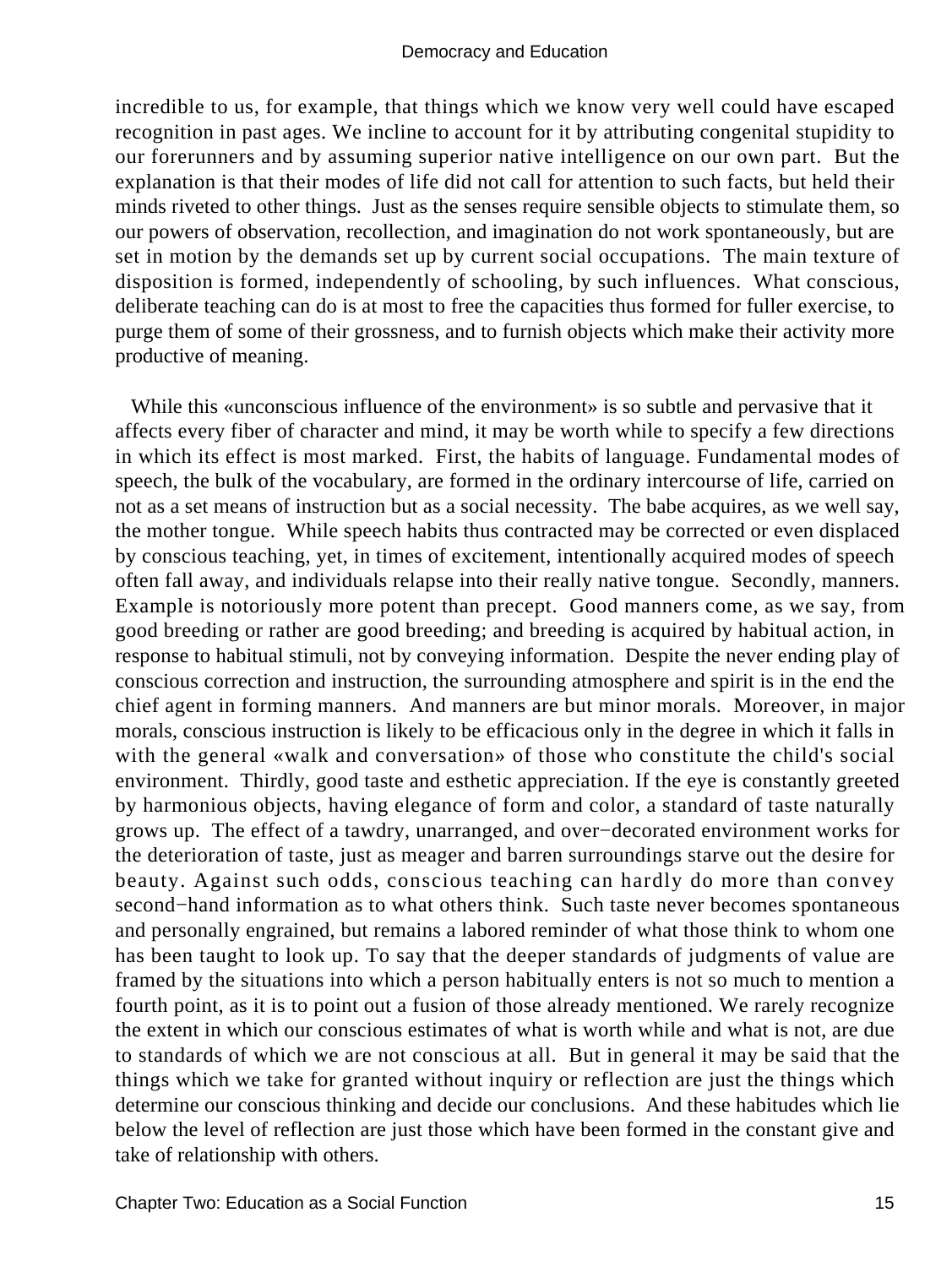4. The School as a Special Environment. The chief importance of this foregoing statement of the educative process which goes on willy−nilly is to lead us to note that the only way in which adults consciously control the kind of education which the immature get is by controlling the environment in which they act, and hence think and feel. We never educate directly, but indirectly by means of the environment. Whether we permit chance environments to do the work, or whether we design environments for the purpose makes a great difference. And any environment is a chance environment so far as its educative influence is concerned unless it has been deliberately regulated with reference to its educative effect. An intelligent home differs from an unintelligent one chiefly in that the habits of life and intercourse which prevail are chosen, or at least colored, by the thought of their bearing upon the development of children. But schools remain, of course, the typical instance of environments framed with express reference to influencing the mental and moral disposition of their members.

 Roughly speaking, they come into existence when social traditions are so complex that a considerable part of the social store is committed to writing and transmitted through written symbols. Written symbols are even more artificial or conventional than spoken; they cannot be picked up in accidental intercourse with others. In addition, the written form tends to select and record matters which are comparatively foreign to everyday life. The achievements accumulated from generation to generation are deposited in it even though some of them have fallen temporarily out of use. Consequently as soon as a community depends to any considerable extent upon what lies beyond its own territory and its own immediate generation, it must rely upon the set agency of schools to insure adequate transmission of all its resources. To take an obvious illustration: The life of the ancient Greeks and Romans has profoundly influenced our own, and yet the ways in which they affect us do not present themselves on the surface of our ordinary experiences. In similar fashion, peoples still existing, but remote in space, British, Germans, Italians, directly concern our own social affairs, but the nature of the interaction cannot be understood without explicit statement and attention. In precisely similar fashion, our daily associations cannot be trusted to make clear to the young the part played in our activities by remote physical energies, and by invisible structures. Hence a special mode of social intercourse is instituted, the school, to care for such matters.

 This mode of association has three functions sufficiently specific, as compared with ordinary associations of life, to be noted. First, a complex civilization is too complex to be assimilated in toto. It has to be broken up into portions, as it were, and assimilated piecemeal, in a gradual and graded way. The relationships of our present social life are so numerous and so interwoven that a child placed in the most favorable position could not readily share in many of the most important of them. Not sharing in them, their meaning would not be communicated to him, would not become a part of his own mental disposition. There would be no seeing the trees because of the forest. Business, politics, art, science, religion, would make all at once a clamor for attention; confusion would be the outcome. The first office of the social organ we call the school is to provide a simplified environment.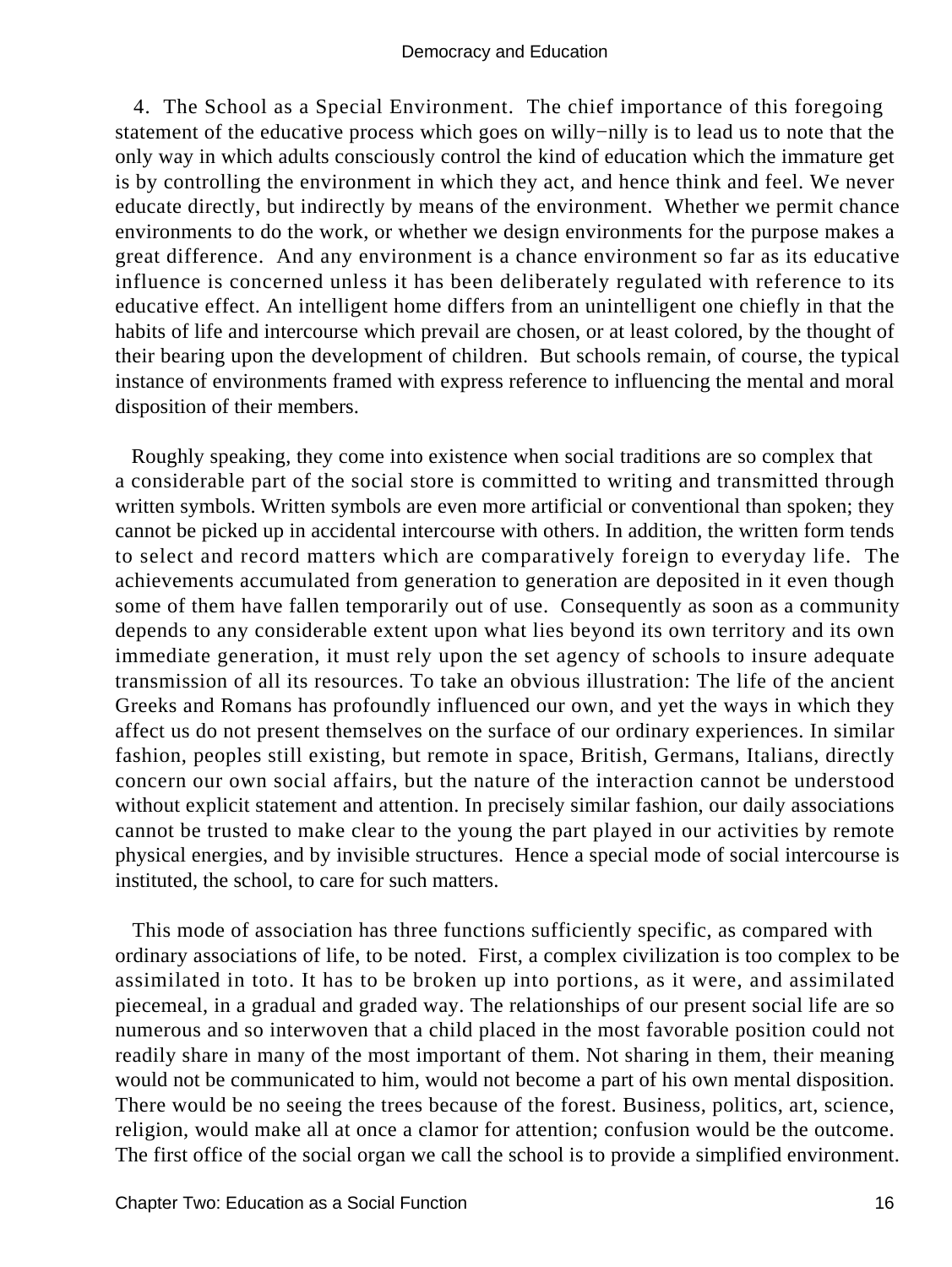It selects the features which are fairly fundamental and capable of being responded to by the young. Then it establishes a progressive order, using the factors first acquired as means of gaining insight into what is more complicated.

 In the second place, it is the business of the school environment to eliminate, so far as possible, the unworthy features of the existing environment from influence upon mental habitudes. It establishes a purified medium of action. Selection aims not only at simplifying but at weeding out what is undesirable. Every society gets encumbered with what is trivial, with dead wood from the past, and with what is positively perverse. The school has the duty of omitting such things from the environment which it supplies, and thereby doing what it can to counteract their influence in the ordinary social environment. By selecting the best for its exclusive use, it strives to reinforce the power of this best. As a society becomes more enlightened, it realizes that it is responsible not to transmit and conserve the whole of its existing achievements, but only such as make for a better future society. The school is its chief agency for the accomplishment of this end.

 In the third place, it is the office of the school environment to balance the various elements in the social environment, and to see to it that each individual gets an opportunity to escape from the limitations of the social group in which he was born, and to come into living contact with a broader environment. Such words as «society» and «community» are likely to be misleading, for they have a tendency to make us think there is a single thing corresponding to the single word. As a matter of fact, a modern society is many societies more or less loosely connected. Each household with its immediate extension of friends makes a society; the village or street group of playmates is a community; each business group, each club, is another. Passing beyond these more intimate groups, there is in a country like our own a variety of races, religious affiliations, economic divisions. Inside the modern city, in spite of its nominal political unity, there are probably more communities, more differing customs, traditions, aspirations, and forms of government or control, than existed in an entire continent at an earlier epoch.

 Each such group exercises a formative influence on the active dispositions of its members. A clique, a club, a gang, a Fagin's household of thieves, the prisoners in a jail, provide educative environments for those who enter into their collective or conjoint activities, as truly as a church, a labor union, a business partnership, or a political party. Each of them is a mode of associated or community life, quite as much as is a family, a town, or a state. There are also communities whose members have little or no direct contact with one another, like the guild of artists, the republic of letters, the members of the professional learned class scattered over the face of the earth. For they have aims in common, and the activity of each member is directly modified by knowledge of what others are doing.

 In the olden times, the diversity of groups was largely a geographical matter. There were many societies, but each, within its own territory, was comparatively homogeneous.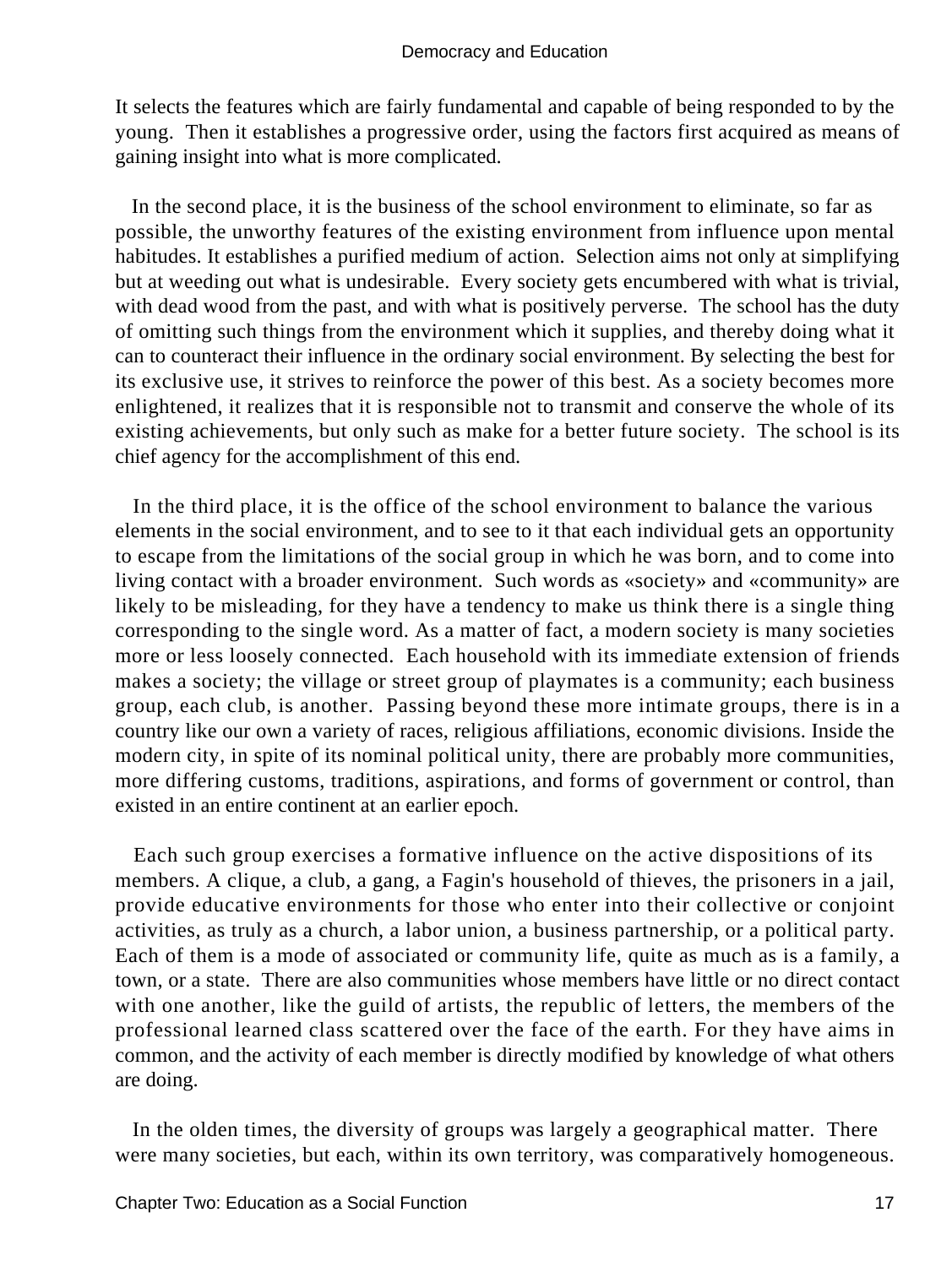But with the development of commerce, transportation, intercommunication, and emigration, countries like the United States are composed of a combination of different groups with different traditional customs. It is this situation which has, perhaps more than any other one cause, forced the demand for an educational institution which shall provide something like a homogeneous and balanced environment for the young. Only in this way can the centrifugal forces set up by juxtaposition of different groups within one and the same political unit be counteracted. The intermingling in the school of youth of different races, differing religions, and unlike customs creates for all a new and broader environment. Common subject matter accustoms all to a unity of outlook upon a broader horizon than is visible to the members of any group while it is isolated. The assimilative force of the American public school is eloquent testimony to the efficacy of the common and balanced appeal.

 The school has the function also of coordinating within the disposition of each individual the diverse influences of the various social environments into which he enters. One code prevails in the family; another, on the street; a third, in the workshop or store; a fourth, in the religious association. As a person passes from one of the environments to another, he is subjected to antagonistic pulls, and is in danger of being split into a being having different standards of judgment and emotion for different occasions. This danger imposes upon the school a steadying and integrating office.

 Summary. The development within the young of the attitudes and dispositions necessary to the continuous and progressive life of a society cannot take place by direct conveyance of beliefs, emotions, and knowledge. It takes place through the intermediary of the environment. The environment consists of the sum total of conditions which are concerned in the execution of the activity characteristic of a living being. The social environment consists of all the activities of fellow beings that are bound up in the carrying on of the activities of any one of its members. It is truly educative in its effect in the degree in which an individual shares or participates in some conjoint activity. By doing his share in the associated activity, the individual appropriates the purpose which actuates it, becomes familiar with its methods and subject matters, acquires needed skill, and is saturated with its emotional spirit.

 The deeper and more intimate educative formation of disposition comes, without conscious intent, as the young gradually partake of the activities of the various groups to which they may belong. As a society becomes more complex, however, it is found necessary to provide a special social environment which shall especially look after nurturing the capacities of the immature. Three of the more important functions of this special environment are: simplifying and ordering the factors of the disposition it is wished to develop; purifying and idealizing the existing social customs; creating a wider and better balanced environment than that by which the young would be likely, if left to themselves, to be influenced.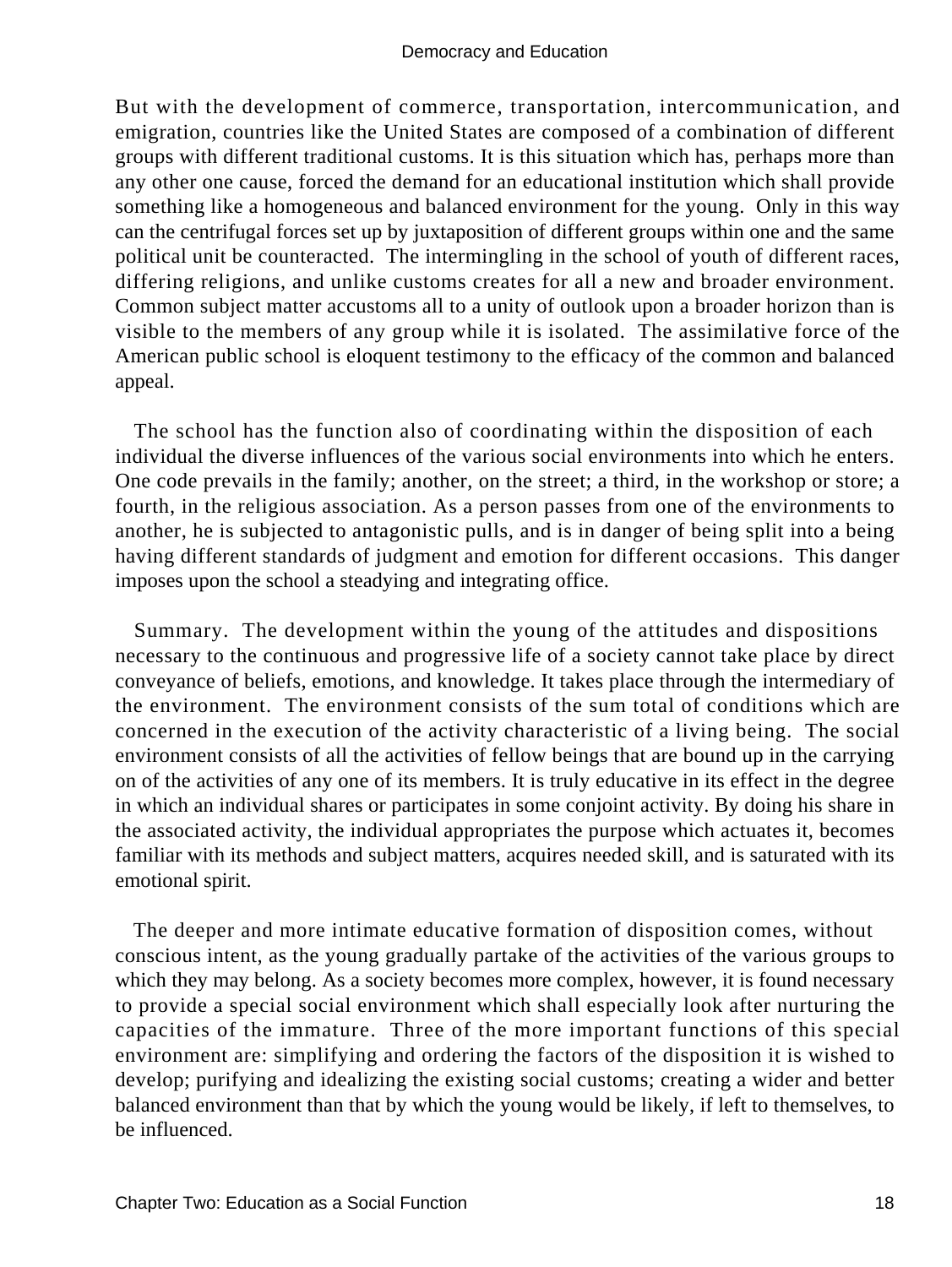# **[Chapter Three: Education as Direction](#page-248-0)**

#### *1. T*he Environment as Directive.

 We now pass to one of the special forms which the general function of education assumes: namely, that of direction, control, or guidance. Of these three words, direction, control, and guidance, the last best conveys the idea of assisting through cooperation the natural capacities of the individuals guided; control conveys rather the notion of an energy brought to bear from without and meeting some resistance from the one controlled; direction is a more neutral term and suggests the fact that the active tendencies of those directed are led in a certain continuous course, instead of dispersing aimlessly. Direction expresses the basic function, which tends at one extreme to become a guiding assistance and at another, a regulation or ruling. But in any case, we must carefully avoid a meaning sometimes read into the term «control.» It is sometimes assumed, explicitly or unconsciously, that an individual's tendencies are naturally purely individualistic or egoistic, and thus antisocial. Control then denotes the process by which he is brought to subordinate his natural impulses to public or common ends. Since, by conception, his own nature is quite alien to this process and opposes it rather than helps it, control has in this view a flavor of coercion or compulsion about it. Systems of government and theories of the state have been built upon this notion, and it has seriously affected educational ideas and practices. But there is no ground for any such view. Individuals are certainly interested, at times, in having their own way, and their own way may go contrary to the ways of others. But they are also interested, and chiefly interested upon the whole, in entering into the activities of others and taking part in conjoint and cooperative doings. Otherwise, no such thing as a community would be possible. And there would not even be any one interested in furnishing the policeman to keep a semblance of harmony unless he thought that thereby he could gain some personal advantage. Control, in truth, means only an emphatic form of direction of powers, and covers the regulation gained by an individual through his own efforts quite as much as that brought about when others take the lead.

 In general, every stimulus directs activity. It does not simply excite it or stir it up, but directs it toward an object. Put the other way around, a response is not just a re−action, a protest, as it were, against being disturbed; it is, as the word indicates, an answer. It meets the stimulus, and corresponds with it. There is an adaptation of the stimulus and response to each other. A light is the stimulus to the eye to see something, and the business of the eye is to see. If the eyes are open and there is light, seeing occurs; the stimulus is but a condition of the fulfillment of the proper function of the organ, not an outside interruption. To some extent, then, all direction or control is a guiding of activity to its own end; it is an assistance in doing fully what some organ is already tending to do.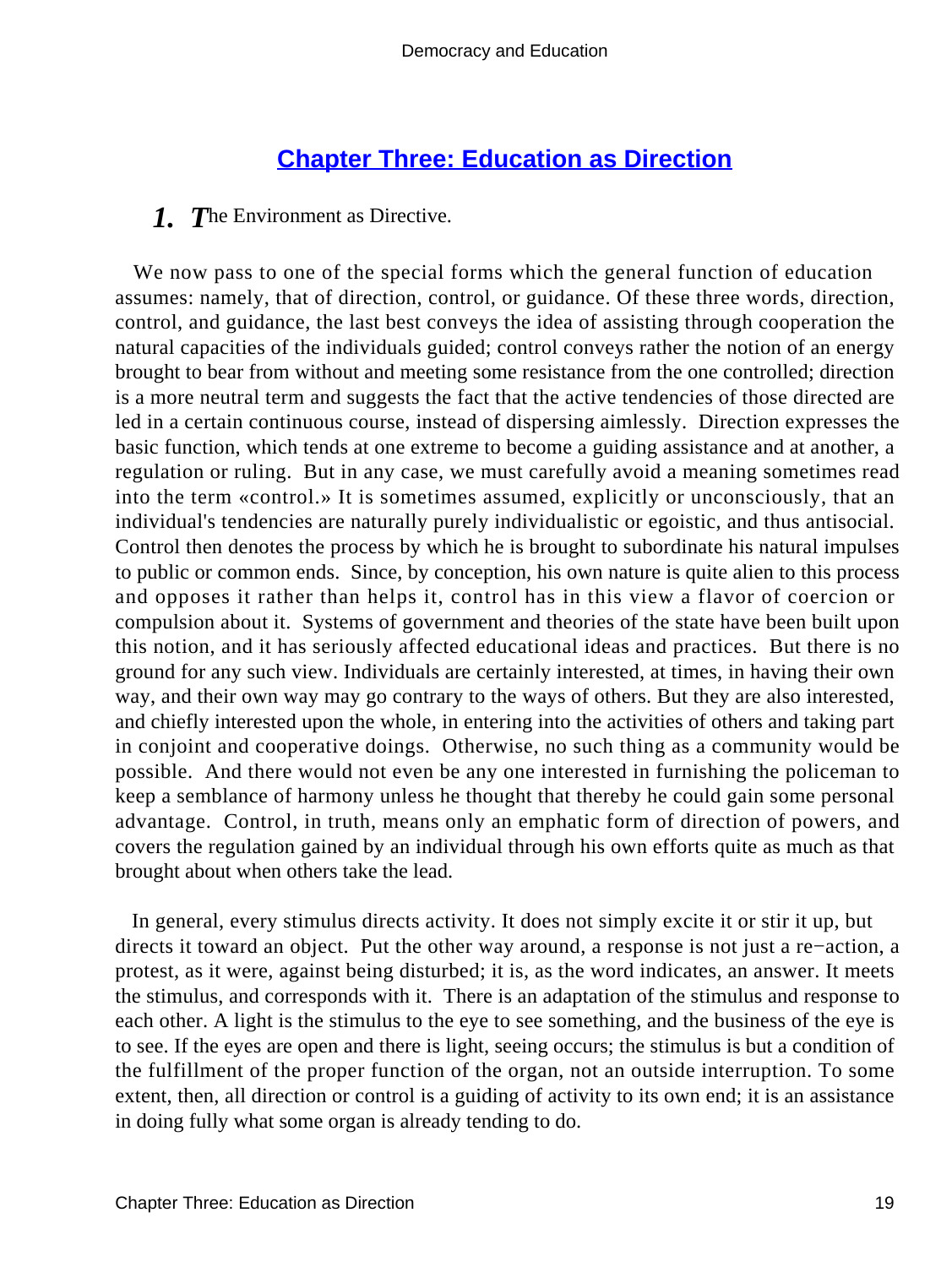This general statement needs, however, to be qualified in two respects. In the first place, except in the case of a small number of instincts, the stimuli to which an immature human being is subject are not sufficiently definite to call out, in the beginning, specific responses. There is always a great deal of superfluous energy aroused. This energy may be wasted, going aside from the point; it may also go against the successful performance of an act. It does harm by getting in the way. Compare the behavior of a beginner in riding a bicycle with that of the expert. There is little axis of direction in the energies put forth; they are largely dispersive and centrifugal. Direction involves a focusing and fixating of action in order that it may be truly a response, and this requires an elimination of unnecessary and confusing movements. In the second place, although no activity can be produced in which the person does not cooperate to some extent, yet a response may be of a kind which does not fit into the sequence and continuity of action. A person boxing may dodge a particular blow successfully, but in such a way as to expose himself the next instant to a still harder blow. Adequate control means that the successive acts are brought into a continuous order; each act not only meets its immediate stimulus but helps the acts which follow.

 In short, direction is both simultaneous and successive. At a given time, it requires that, from all the tendencies that are partially called out, those be selected which center energy upon the point of need. Successively, it requires that each act be balanced with those which precede and come after, so that order of activity is achieved. Focusing and ordering are thus the two aspects of direction, one spatial, the other temporal. The first insures hitting the mark; the second keeps the balance required for further action. Obviously, it is not possible to separate them in practice as we have distinguished them in idea. Activity must be centered at a given time in such a way as to prepare for what comes next. The problem of the immediate response is complicated by one's having to be on the lookout for future occurrences.

 Two conclusions emerge from these general statements. On the one hand, purely external direction is impossible. The environment can at most only supply stimuli to call out responses. These responses proceed from tendencies already possessed by the individual. Even when a person is frightened by threats into doing something, the threats work only because the person has an instinct of fear. If he has not, or if, though having it, it is under his own control, the threat has no more influence upon him than light has in causing a person to see who has no eyes. While the customs and rules of adults furnish stimuli which direct as well as evoke the activities of the young, the young, after all, participate in the direction which their actions finally take. In the strict sense, nothing can be forced upon them or into them. To overlook this fact means to distort and pervert human nature. To take into account the contribution made by the existing instincts and habits of those directed is to direct them economically and wisely. Speaking accurately, all direction is but re−direction; it shifts the activities already going on into another channel. Unless one is cognizant of the energies which are already in operation, one's attempts at direction will almost surely go amiss.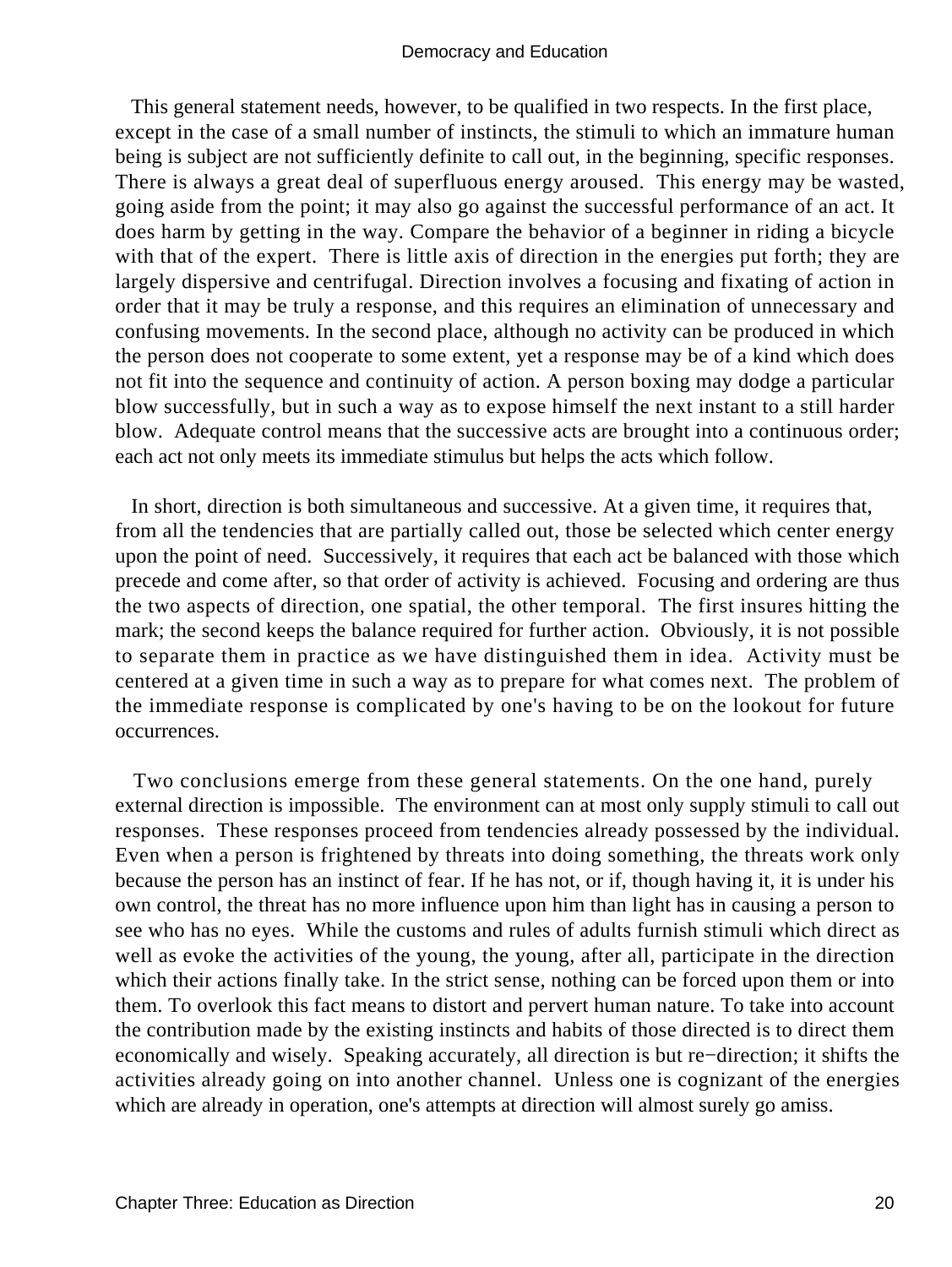On the other hand, the control afforded by the customs and regulations of others may be short−sighted. It may accomplish its immediate effect, but at the expense of throwing the subsequent action of the person out of balance. A threat may, for example, prevent a person from doing something to which he is naturally inclined by arousing fear of disagreeable consequences if he persists. But he may be left in the position which exposes him later on to influences which will lead him to do even worse things. His instincts of cunning and slyness may be aroused, so that things henceforth appeal to him on the side of evasion and trickery more than would otherwise have been the case. Those engaged in directing the actions of others are always in danger of overlooking the importance of the sequential development of those they direct.

 2. Modes of Social Direction. Adults are naturally most conscious of directing the conduct of others when they are immediately aiming so to do. As a rule, they have such an aim consciously when they find themselves resisted; when others are doing things they do not wish them to do. But the more permanent and influential modes of control are those which operate from moment to moment continuously without such deliberate intention on our part.

 1. When others are not doing what we would like them to or are threatening disobedience, we are most conscious of the need of controlling them and of the influences by which they are controlled. In such cases, our control becomes most direct, and at this point we are most likely to make the mistakes just spoken of. We are even likely to take the influence of superior force for control, forgetting that while we may lead a horse to water we cannot make him drink; and that while we can shut a man up in a penitentiary we cannot make him penitent. In all such cases of immediate action upon others, we need to discriminate between physical results and moral results. A person may be in such a condition that forcible feeding or enforced confinement is necessary for his own good. A child may have to be snatched with roughness away from a fire so that he shall not be burnt. But no improvement of disposition, no educative effect, need follow. A harsh and commanding tone may be effectual in keeping a child away from the fire, and the same desirable physical effect will follow as if he had been snatched away. But there may be no more obedience of a moral sort in one case than in the other. A man can be prevented from breaking into other persons' houses by shutting him up, but shutting him up may not alter his disposition to commit burglary. When we confuse a physical with an educative result, we always lose the chance of enlisting the person's own participating disposition in getting the result desired, and thereby of developing within him an intrinsic and persisting direction in the right way.

 In general, the occasion for the more conscious acts of control should be limited to acts which are so instinctive or impulsive that the one performing them has no means of foreseeing their outcome. If a person cannot foresee the consequences of his act, and is not capable of understanding what he is told about its outcome by those with more experience, it is impossible for him to guide his act intelligently. In such a state, every act is alike to him.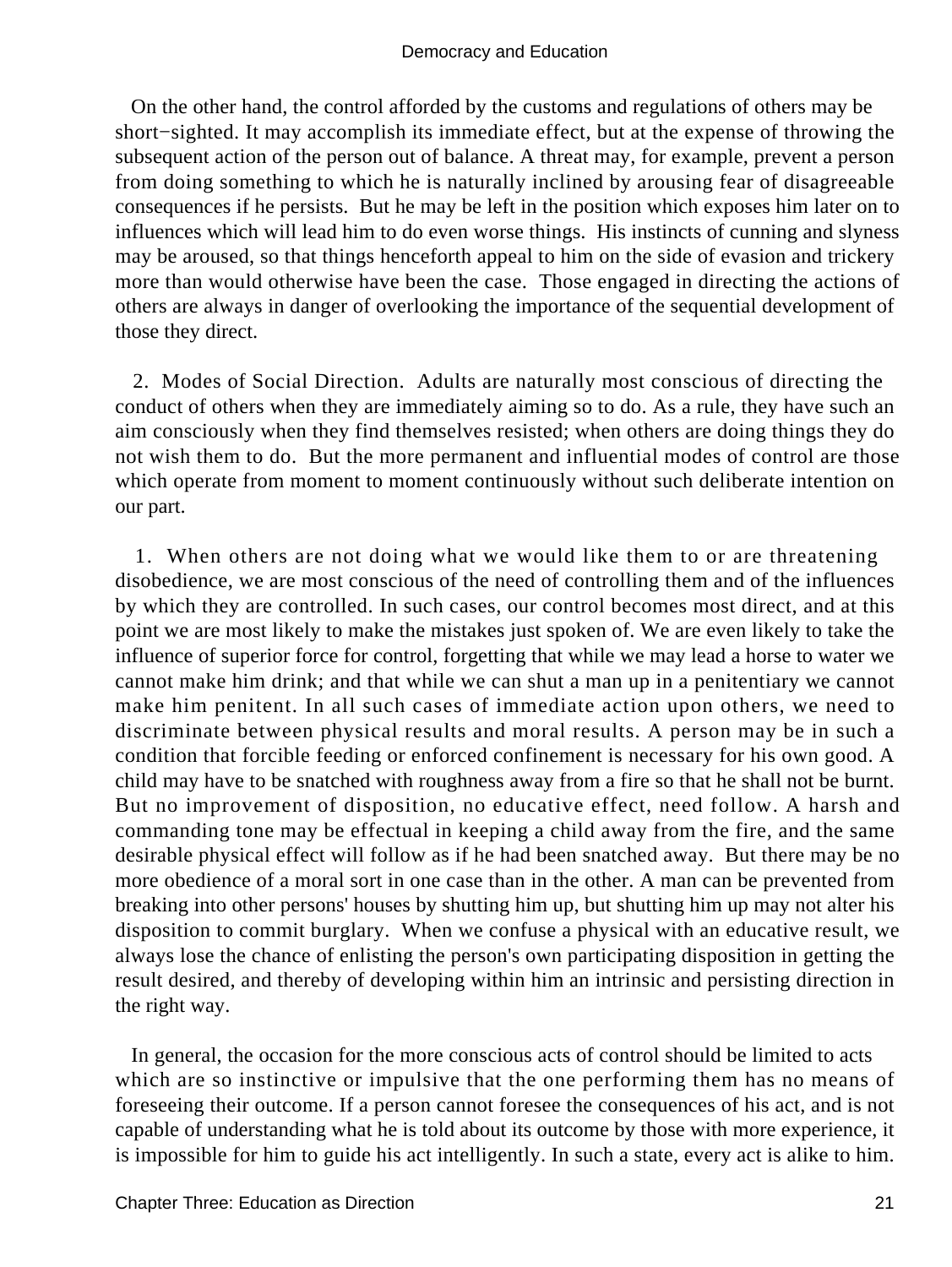Whatever moves him does move him, and that is all there is to it. In some cases, it is well to permit him to experiment, and to discover the consequences for himself in order that he may act intelligently next time under similar circumstances. But some courses of action are too discommoding and obnoxious to others to allow of this course being pursued. Direct disapproval is now resorted to. Shaming, ridicule, disfavor, rebuke, and punishment are used. Or contrary tendencies in the child are appealed to to divert him from his troublesome line of behavior. His sensitiveness to approbation, his hope of winning favor by an agreeable act, are made use of to induce action in another direction.

 2. These methods of control are so obvious (because so intentionally employed) that it would hardly be worth while to mention them if it were not that notice may now be taken, by way of contrast, of the other more important and permanent mode of control. This other method resides in the ways in which persons, with whom the immature being is associated, use things; the instrumentalities with which they accomplish their own ends. The very existence of the social medium in which an individual lives, moves, and has his being is the standing effective agency of directing his activity.

 This fact makes it necessary for us to examine in greater detail what is meant by the social environment. We are given to separating from each other the physical and social environments in which we live. The separation is responsible on one hand for an exaggeration of the moral importance of the more direct or personal modes of control of which we have been speaking; and on the other hand for an exaggeration, in current psychology and philosophy, of the intellectual possibilities of contact with a purely physical environment. There is not, in fact, any such thing as the direct influence of one human being on another apart from use of the physical environment as an intermediary. A smile, a frown, a rebuke, a word of warning or encouragement, all involve some physical change. Otherwise, the attitude of one would not get over to alter the attitude of another. Comparatively speaking, such modes of influence may be regarded as personal. The physical medium is reduced to a mere means of personal contact. In contrast with such direct modes of mutual influence, stand associations in common pursuits involving the use of things as means and as measures of results. Even if the mother never told her daughter to help her, or never rebuked her for not helping, the child would be subjected to direction in her activities by the mere fact that she was engaged, along with the parent, in the household life. Imitation, emulation, the need of working together, enforce control.

 If the mother hands the child something needed, the latter must reach the thing in order to get it. Where there is giving there must be taking. The way the child handles the thing after it is got, the use to which it is put, is surely influenced by the fact that the child has watched the mother. When the child sees the parent looking for something, it is as natural for it also to look for the object and to give it over when it finds it, as it was, under other circumstances, to receive it. Multiply such an instance by the thousand details of daily intercourse, and one has a picture of the most permanent and enduring method of giving direction to the activities of the young.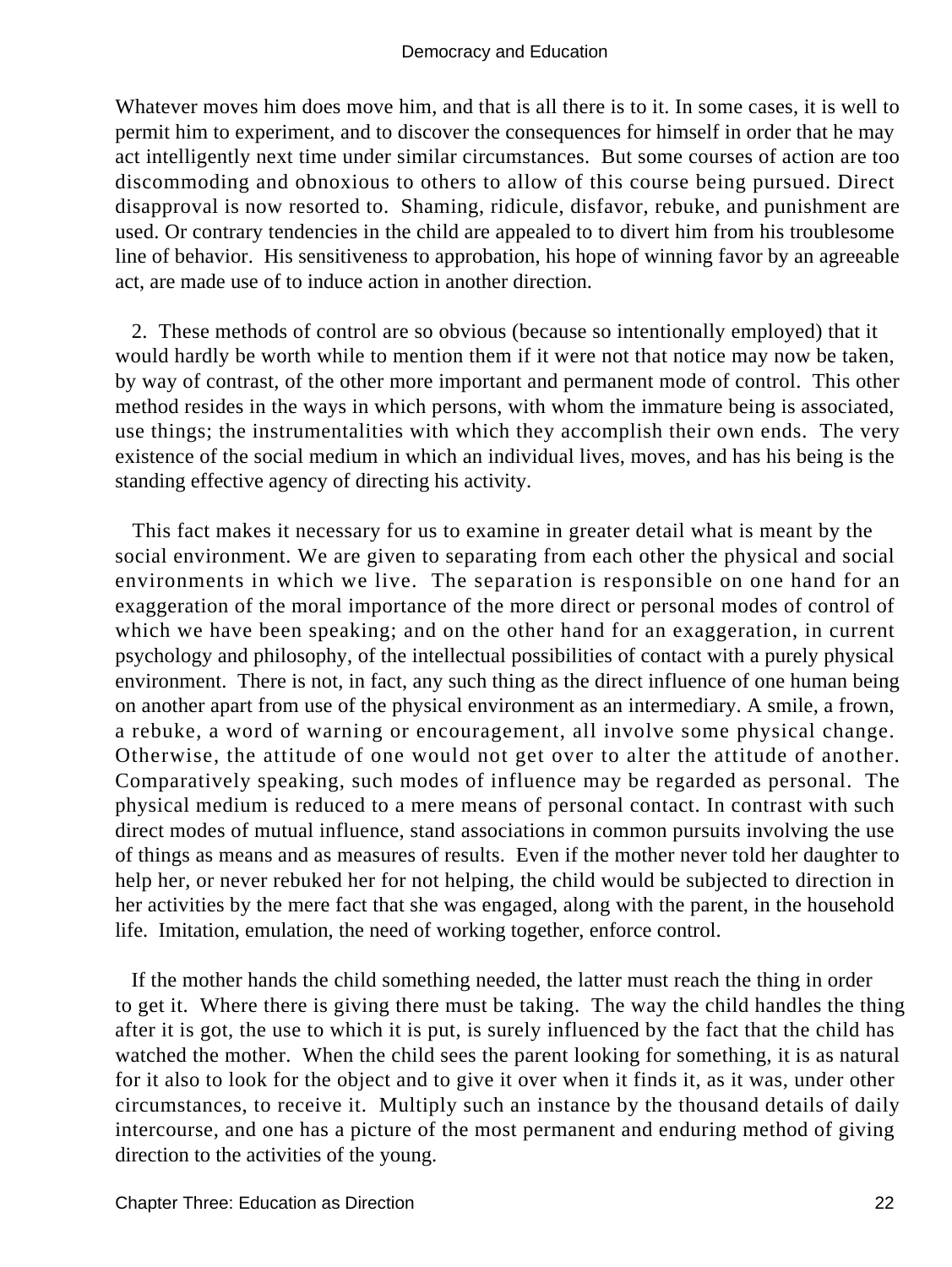In saying this, we are only repeating what was said previously about participating in a joint activity as the chief way of forming disposition. We have explicitly added, however, the recognition of the part played in the joint activity by the use of things. The philosophy of learning has been unduly dominated by a false psychology. It is frequently stated that a person learns by merely having the qualities of things impressed upon his mind through the gateway of the senses. Having received a store of sensory impressions, association or some power of mental synthesis is supposed to combine them into ideas – into things with a meaning. An object, stone, orange, tree, chair, is supposed to convey different impressions of color, shape, size, hardness, smell, taste, etc., which aggregated together constitute the characteristic meaning of each thing. But as matter of fact, it is the characteristic use to which the thing is put, because of its specific qualities, which supplies the meaning with which it is identified. A chair is a thing which is put to one use; a table, a thing which is employed for another purpose; an orange is a thing which costs so much, which is grown in warm climes, which is eaten, and when eaten has an agreeable odor and refreshing taste, etc.

 The difference between an adjustment to a physical stimulus and a mental act is that the latter involves response to a thing in its meaning; the former does not. A noise may make me jump without my mind being implicated. When I hear a noise and run and get water and put out a blaze, I respond intelligently; the sound meant fire, and fire meant need of being extinguished. I bump into a stone, and kick it to one side purely physically. I put it to one side for fear some one will stumble upon it, intelligently; I respond to a meaning which the thing has. I am startled by a thunderclap whether I recognize it or not – more likely, if I do not recognize it. But if I say, either out loud or to myself, that is thunder, I respond to the disturbance as a meaning. My behavior has a mental quality. When things have a meaning for us, we mean (intend, propose) what we do: when they do not, we act blindly, unconsciously, unintelligently.

 In both kinds of responsive adjustment, our activities are directed or controlled. But in the merely blind response, direction is also blind. There may be training, but there is no education. Repeated responses to recurrent stimuli may fix a habit of acting in a certain way. All of us have many habits of whose import we are quite unaware, since they were formed without our knowing what we were about. Consequently they possess us, rather than we them. They move us; they control us. Unless we become aware of what they accomplish, and pass judgment upon the worth of the result, we do not control them. A child might be made to bow every time he met a certain person by pressure on his neck muscles, and bowing would finally become automatic. It would not, however, be an act of recognition or deference on his part, till he did it with a certain end in view – as having a certain meaning. And not till he knew what he was about and performed the act for the sake of its meaning could he be said to be «brought up» or educated to act in a certain way. To have an idea of a thing is thus not just to get certain sensations from it. It is to be able to respond to the thing in view of its place in an inclusive scheme of action; it is to foresee the drift and probable consequence of the action of the thing upon us and of our action upon it. To have the same ideas about things which others have, to be like−minded with them, and thus to be really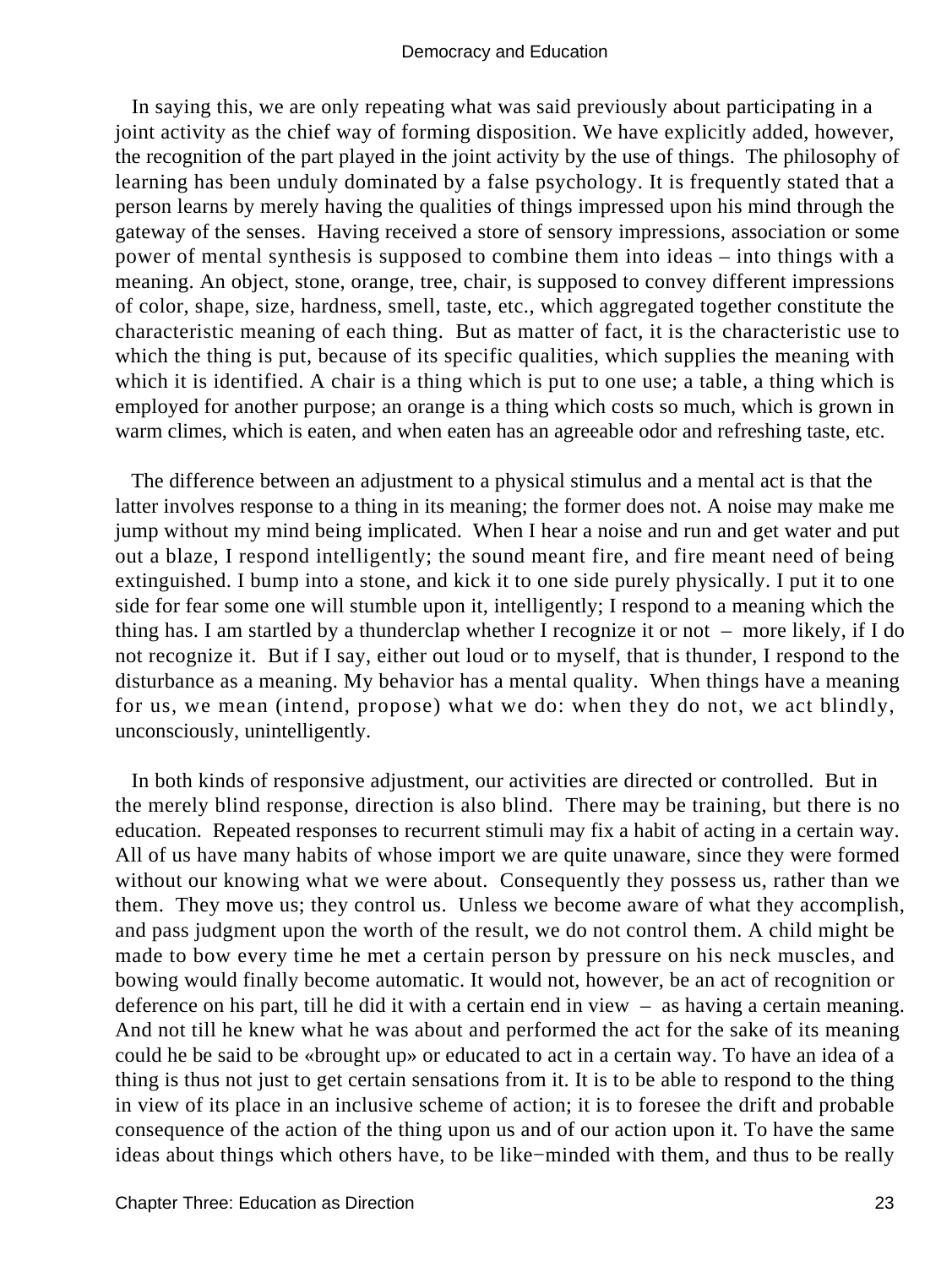members of a social group, is therefore to attach the same meanings to things and to acts which others attach. Otherwise, there is no common understanding, and no community life. But in a shared activity, each person refers what he is doing to what the other is doing and vice−versa. That is, the activity of each is placed in the same inclusive situation. To pull at a rope at which others happen to be pulling is not a shared or conjoint activity, unless the pulling is done with knowledge that others are pulling and for the sake of either helping or hindering what they are doing. A pin may pass in the course of its manufacture through the hands of many persons. But each may do his part without knowledge of what others do or without any reference to what they do; each may operate simply for the sake of a separate result – his own pay. There is, in this case, no common consequence to which the several acts are referred, and hence no genuine intercourse or association, in spite of juxtaposition, and in spite of the fact that their respective doings contribute to a single outcome. But if each views the consequences of his own acts as having a bearing upon what others are doing and takes into account the consequences of their behavior upon himself, then there is a common mind; a common intent in behavior. There is an understanding set up between the different contributors; and this common understanding controls the action of each. Suppose that conditions were so arranged that one person automatically caught a ball and then threw it to another person who caught and automatically returned it; and that each so acted without knowing where the ball came from or went to. Clearly, such action would be without point or meaning. It might be physically controlled, but it would not be socially directed. But suppose that each becomes aware of what the other is doing, and becomes interested in the other's action and thereby interested in what he is doing himself as connected with the action of the other. The behavior of each would then be intelligent; and socially intelligent and guided. Take one more example of a less imaginary kind. An infant is hungry, and cries while food is prepared in his presence. If he does not connect his own state with what others are doing, nor what they are doing with his own satisfaction, he simply reacts with increasing impatience to his own increasing discomfort. He is physically controlled by his own organic state. But when he makes a back and forth reference, his whole attitude changes. He takes an interest, as we say; he takes note and watches what others are doing. He no longer reacts just to his own hunger, but behaves in the light of what others are doing for its prospective satisfaction. In that way, he also no longer just gives way to hunger without knowing it, but he notes, or recognizes, or identifies his own state. It becomes an object for him. His attitude toward it becomes in some degree intelligent. And in such noting of the meaning of the actions of others and of his own state, he is socially directed.

 It will be recalled that our main proposition had two sides. One of them has now been dealt with: namely, that physical things do not influence mind (or form ideas and beliefs) except as they are implicated in action for prospective consequences. The other point is persons modify one another's dispositions only through the special use they make of physical conditions. Consider first the case of so−called expressive movements to which others are sensitive; blushing, smiling, frowning, clinching of fists, natural gestures of all kinds. In themselves, these are not expressive. They are organic parts of a person's attitude. One does not blush to show modesty or embarrassment to others, but because the capillary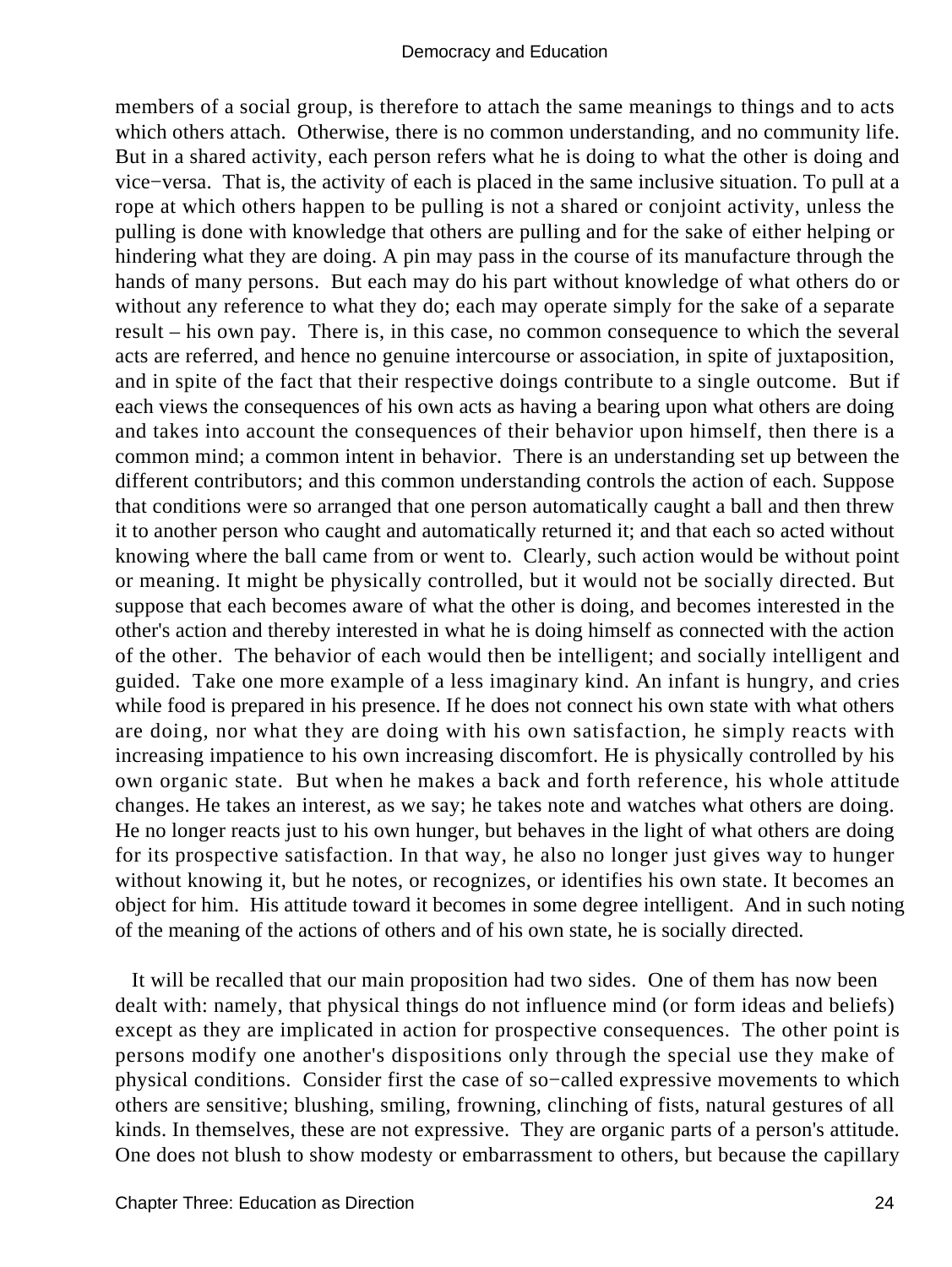circulation alters in response to stimuli. But others use the blush, or a slightly perceptible tightening of the muscles of a person with whom they are associated, as a sign of the state in which that person finds himself, and as an indication of what course to pursue. The frown signifies an imminent rebuke for which one must prepare, or an uncertainty and hesitation which one must, if possible, remove by saying or doing something to restore confidence. A man at some distance is waving his arms wildly. One has only to preserve an attitude of detached indifference, and the motions of the other person will be on the level of any remote physical change which we happen to note. If we have no concern or interest, the waving of the arms is as meaningless to us as the gyrations of the arms of a windmill. But if interest is aroused, we begin to participate. We refer his action to something we are doing ourselves or that we should do. We have to judge the meaning of his act in order to decide what to do. Is he beckoning for help? Is he warning us of an explosion to be set off, against which we should guard ourselves? In one case, his action means to run toward him; in the other case, to run away. In any case, it is the change he effects in the physical environment which is a sign to us of how we should conduct ourselves. Our action is socially controlled because we endeavor to refer what we are to do to the same situation in which he is acting.

 Language is, as we have already seen (ante, p. 15) a case of this joint reference of our own action and that of another to a common situation. Hence its unrivaled significance as a means of social direction. But language would not be this efficacious instrument were it not that it takes place upon a background of coarser and more tangible use of physical means to accomplish results. A child sees persons with whom he lives using chairs, hats, tables, spades, saws, plows, horses, money in certain ways. If he has any share at all in what they are doing, he is led thereby to use things in the same way, or to use other things in a way which will fit in. If a chair is drawn up to a table, it is a sign that he is to sit in it; if a person extends his right hand, he is to extend his; and so on in a never ending stream of detail. The prevailing habits of using the products of human art and the raw materials of nature constitute by all odds the deepest and most pervasive mode of social control. When children go to school, they already have «minds» – they have knowledge and dispositions of judgment which may be appealed to through the use of language. But these «minds» are the organized habits of intelligent response which they have previously required by putting things to use in connection with the way other persons use things. The control is inescapable; it saturates disposition. The net outcome of the discussion is that the fundamental means of control is not personal but intellectual. It is not «moral» in the sense that a person is moved by direct personal appeal from others, important as is this method at critical junctures. It consists in the habits of understanding, which are set up in using objects in correspondence with others, whether by way of cooperation and assistance or rivalry and competition. Mind as a concrete thing is precisely the power to understand things in terms of the use made of them; a socialized mind is the power to understand them in terms of the use to which they are turned in joint or shared situations. And mind in this sense is the method of social control.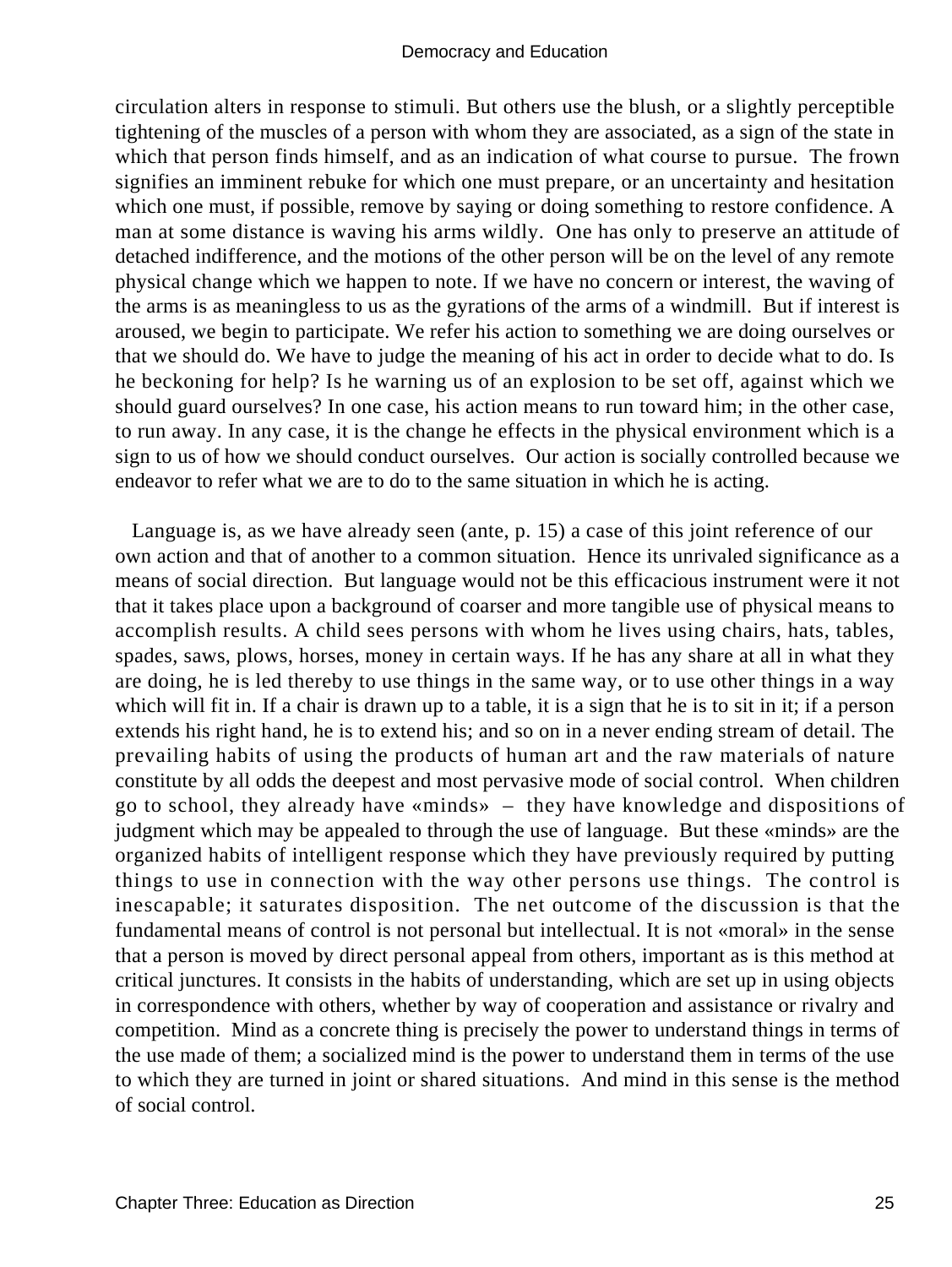3. Imitation and Social Psychology. We have already noted the defects of a psychology of learning which places the individual mind naked, as it were, in contact with physical objects, and which believes that knowledge, ideas, and beliefs accrue from their interaction. Only comparatively recently has the predominating influence of association with fellow beings in the formation of mental and moral disposition been perceived. Even now it is usually treated as a kind of adjunct to an alleged method of learning by direct contact with things, and as merely supplementing knowledge of the physical world with knowledge of persons. The purport of our discussion is that such a view makes an absurd and impossible separation between persons and things. Interaction with things may form habits of external adjustment. But it leads to activity having a meaning and conscious intent only when things are used to produce a result. And the only way one person can modify the mind of another is by using physical conditions, crude or artificial, so as to evoke some answering activity from him. Such are our two main conclusions. It is desirable to amplify and enforce them by placing them in contrast with the theory which uses a psychology of supposed direct relationships of human beings to one another as an adjunct to the psychology of the supposed direct relation of an individual to physical objects. In substance, this so−called social psychology has been built upon the notion of imitation. Consequently, we shall discuss the nature and role of imitation in the formation of mental disposition.

 According to this theory, social control of individuals rests upon the instinctive tendency of individuals to imitate or copy the actions of others. The latter serve as models. The imitative instinct is so strong that the young devote themselves to conforming to the patterns set by others and reproducing them in their own scheme of behavior. According to our theory, what is here called imitation is a misleading name for partaking with others in a use of things which leads to consequences of common interest. The basic error in the current notion of imitation is that it puts the cart before the horse. It takes an effect for the cause of the effect. There can be no doubt that individuals in forming a social group are like−minded; they understand one another. They tend to act with the same controlling ideas, beliefs, and intentions, given similar circumstances. Looked at from without, they might be said to be engaged in «imitating» one another. In the sense that they are doing much the same sort of thing in much the same sort of way, this would be true enough. But «imitation» throws no light upon why they so act; it repeats the fact as an explanation of itself. It is an explanation of the same order as the famous saying that opium puts men to sleep because of its dormitive power.

 Objective likeness of acts and the mental satisfaction found in being in conformity with others are baptized by the name imitation. This social fact is then taken for a psychological force, which produced the likeness. A considerable portion of what is called imitation is simply the fact that persons being alike in structure respond in the same way to like stimuli. Quite independently of imitation, men on being insulted get angry and attack the insulter. This statement may be met by citing the undoubted fact that response to an insult takes place in different ways in groups having different customs. In one group, it may be met by recourse to fisticuffs, in another by a challenge to a duel, in a third by an exhibition of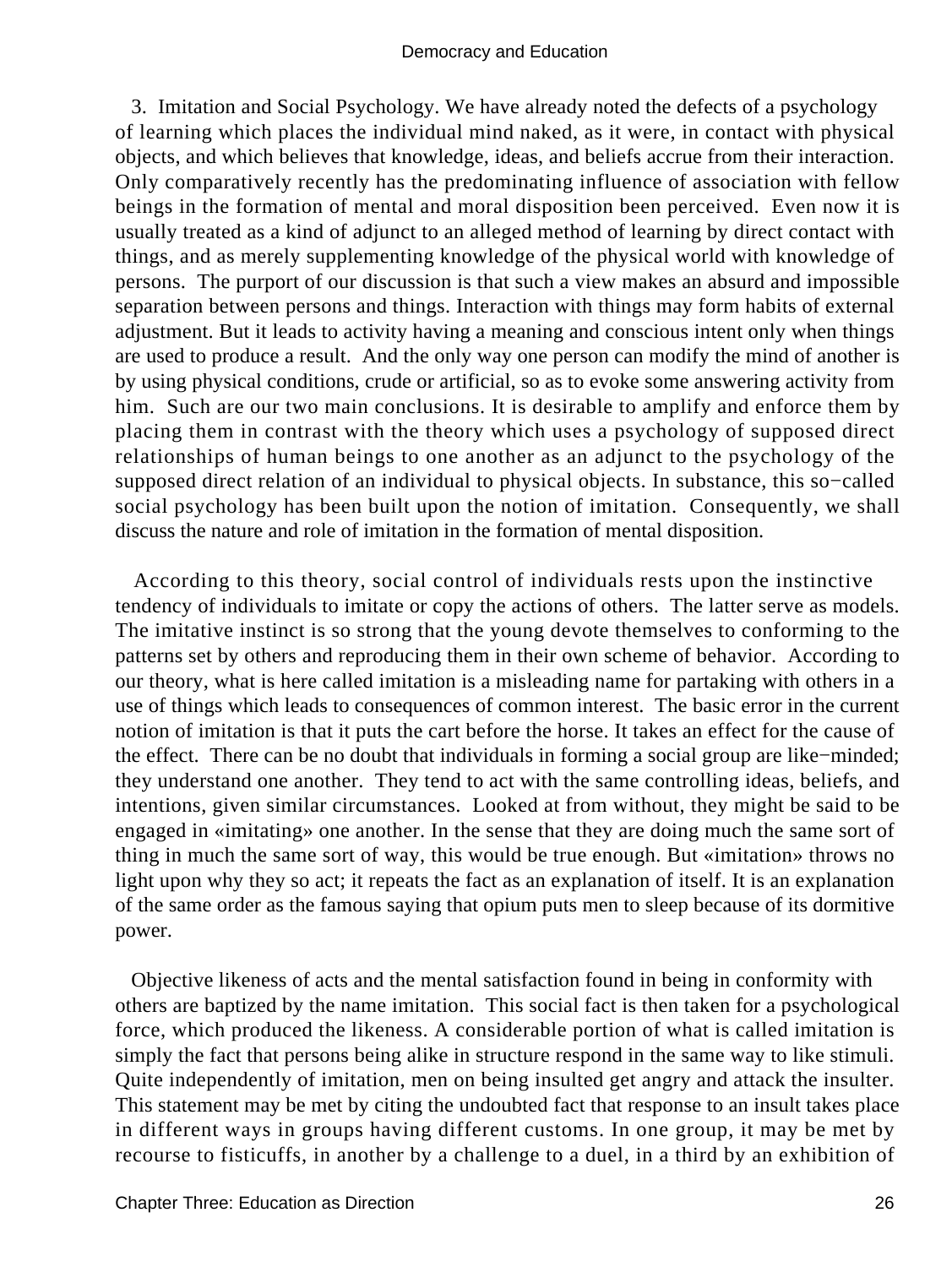contemptuous disregard. This happens, so it is said, because the model set for imitation is different. But there is no need to appeal to imitation. The mere fact that customs are different means that the actual stimuli to behavior are different. Conscious instruction plays a part; prior approvals and disapprovals have a large influence. Still more effective is the fact that unless an individual acts in the way current in his group, he is literally out of it. He can associate with others on intimate and equal terms only by behaving in the way in which they behave. The pressure that comes from the fact that one is let into the group action by acting in one way and shut out by acting in another way is unremitting. What is called the effect of imitation is mainly the product of conscious instruction and of the selective influence exercised by the unconscious confirmations and ratifications of those with whom one associates.

 Suppose that some one rolls a ball to a child; he catches it and rolls it back, and the game goes on. Here the stimulus is not just the sight of the ball, or the sight of the other rolling it. It is the situation – the game which is playing. The response is not merely rolling the ball back; it is rolling it back so that the other one may catch and return it,  $-$  that the game may continue. The «pattern» or model is not the action of the other person. The whole situation requires that each should adapt his action in view of what the other person has done and is to do. Imitation may come in but its role is subordinate. The child has an interest on his own account; he wants to keep it going. He may then note how the other person catches and holds the ball in order to improve his own acts. He imitates the means of doing, not the end or thing to be done. And he imitates the means because he wishes, on his own behalf, as part of his own initiative, to take an effective part in the game. One has only to consider how completely the child is dependent from his earliest days for successful execution of his purposes upon fitting his acts into those of others to see what a premium is put upon behaving as others behave, and of developing an understanding of them in order that he may so behave. The pressure for likemindedness in action from this source is so great that it is quite superfluous to appeal to imitation. As matter of fact, imitation of ends, as distinct from imitation of means which help to reach ends, is a superficial and transitory affair which leaves little effect upon disposition. Idiots are especially apt at this kind of imitation; it affects outward acts but not the meaning of their performance. When we find children engaging in this sort of mimicry, instead of encouraging them (as we would do if it were an important means of social control) we are more likely to rebuke them as apes, monkeys, parrots, or copy cats. Imitation of means of accomplishment is, on the other hand, an intelligent act. It involves close observation, and judicious selection of what will enable one to do better something which he already is trying to do. Used for a purpose, the imitative instinct may, like any other instinct, become a factor in the development of effective action.

 This excursus should, accordingly, have the effect of reinforcing the conclusion that genuine social control means the formation of a certain mental disposition; a way of understanding objects, events, and acts which enables one to participate effectively in associated activities. Only the friction engendered by meeting resistance from others leads to the view that it takes place by forcing a line of action contrary to natural inclinations. Only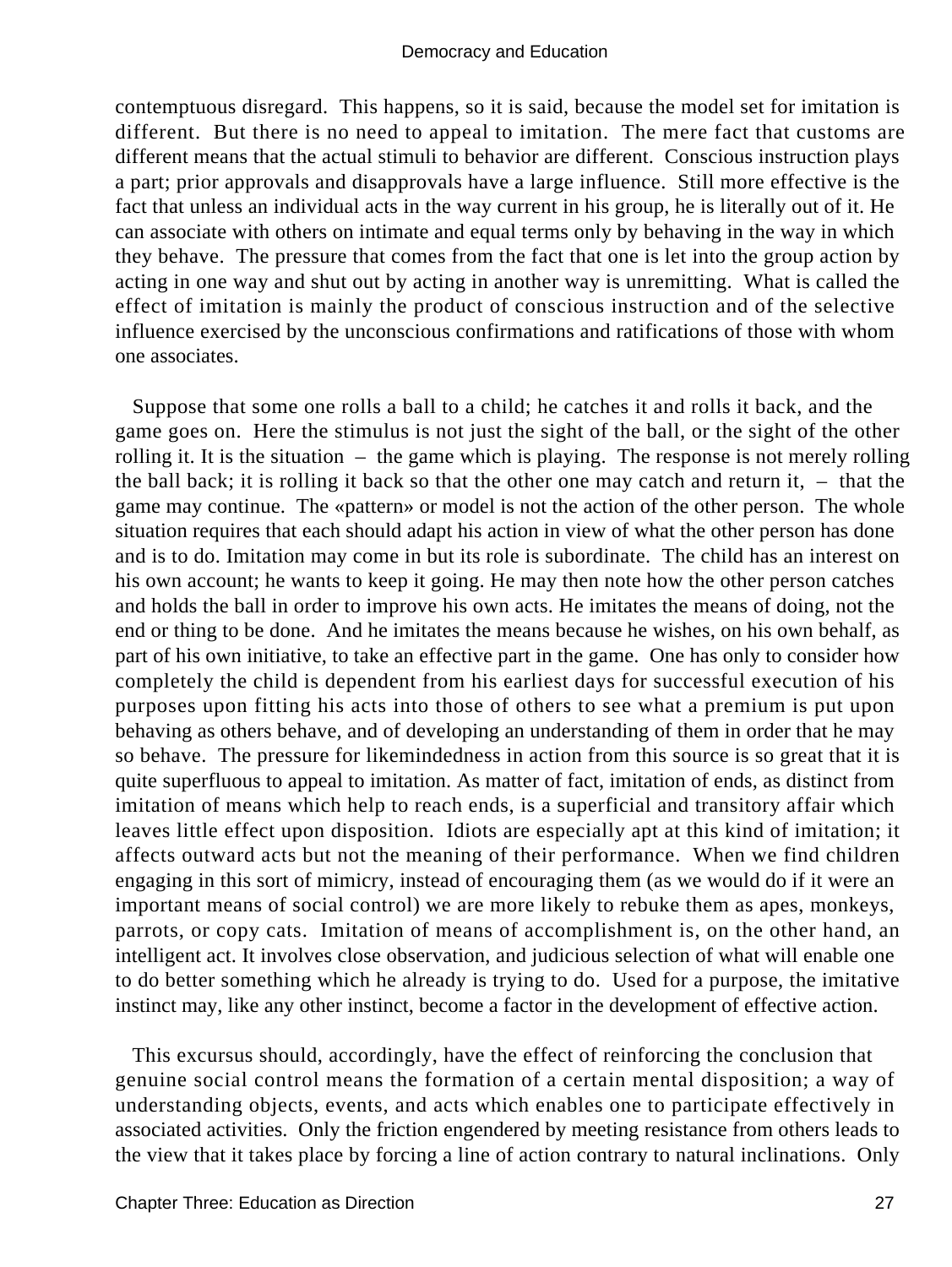failure to take account of the situations in which persons are mutually concerned (or interested in acting responsively to one another) leads to treating imitation as the chief agent in promoting social control.

 4. Some Applications to Education. Why does a savage group perpetuate savagery, and a civilized group civilization? Doubtless the first answer to occur to mind is because savages are savages; being of low−grade intelligence and perhaps defective moral sense. But careful study has made it doubtful whether their native capacities are appreciably inferior to those of civilized man. It has made it certain that native differences are not sufficient to account for the difference in culture. In a sense the mind of savage peoples is an effect, rather than a cause, of their backward institutions. Their social activities are such as to restrict their objects of attention and interest, and hence to limit the stimuli to mental development. Even as regards the objects that come within the scope of attention, primitive social customs tend to arrest observation and imagination upon qualities which do not fructify in the mind. Lack of control of natural forces means that a scant number of natural objects enter into associated behavior. Only a small number of natural resources are utilized and they are not worked for what they are worth. The advance of civilization means that a larger number of natural forces and objects have been transformed into instrumentalities of action, into means for securing ends. We start not so much with superior capacities as with superior stimuli for evocation and direction of our capacities. The savage deals largely with crude stimuli; we have weighted stimuli. Prior human efforts have made over natural conditions. As they originally existed they were indifferent to human endeavors. Every domesticated plant and animal, every tool, every utensil, every appliance, every manufactured article, every esthetic decoration, every work of art means a transformation of conditions once hostile or indifferent to characteristic human activities into friendly and favoring conditions. Because the activities of children today are controlled by these selected and charged stimuli, children are able to traverse in a short lifetime what the race has needed slow, tortured ages to attain. The dice have been loaded by all the successes which have preceded.

 Stimuli conducive to economical and effective response, such as our system of roads and means of transportation, our ready command of heat, light, and electricity, our ready−made machines and apparatus for every purpose, do not, by themselves or in their aggregate, constitute a civilization. But the uses to which they are put are civilization, and without the things the uses would be impossible. Time otherwise necessarily devoted to wresting a livelihood from a grudging environment and securing a precarious protection against its inclemencies is freed. A body of knowledge is transmitted, the legitimacy of which is guaranteed by the fact that the physical equipment in which it is incarnated leads to results that square with the other facts of nature. Thus these appliances of art supply a protection, perhaps our chief protection, against a recrudescence of these superstitious beliefs, those fanciful myths and infertile imaginings about nature in which so much of the best intellectual power of the past has been spent. If we add one other factor, namely, that such appliances be not only used, but used in the interests of a truly shared or associated life, then the appliances become the positive resources of civilization. If Greece, with a scant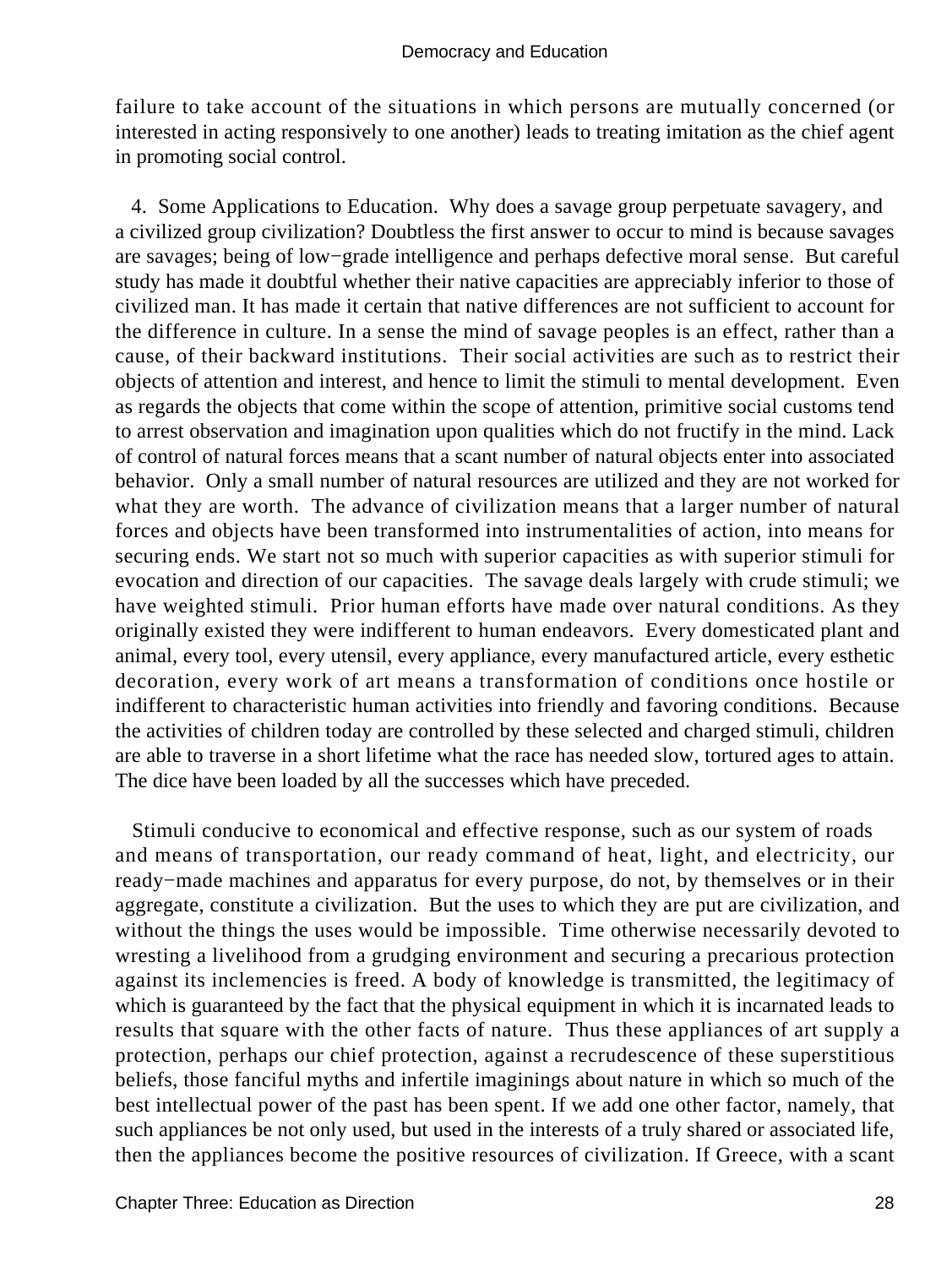tithe of our material resources, achieved a worthy and noble intellectual and artistic career, it is because Greece operated for social ends such resources as it had. But whatever the situation, whether one of barbarism or civilization, whether one of stinted control of physical forces, or of partial enslavement to a mechanism not yet made tributary to a shared experience, things as they enter into action furnish the educative conditions of daily life and direct the formation of mental and moral disposition.

 Intentional education signifies, as we have already seen, a specially selected environment, the selection being made on the basis of materials and method specifically promoting growth in the desired direction. Since language represents the physical conditions that have been subjected to the maximum transformation in the interests of social life – physical things which have lost their original quality in becoming social tools – it is appropriate that language should play a large part compared with other appliances. By it we are led to share vicariously in past human experience, thus widening and enriching the experience of the present. We are enabled, symbolically and imaginatively, to anticipate situations. In countless ways, language condenses meanings that record social outcomes and presage social outlooks. So significant is it of a liberal share in what is worth while in life that unlettered and uneducated have become almost synonymous.

 The emphasis in school upon this particular tool has, however, its dangers – dangers which are not theoretical but exhibited in practice. Why is it, in spite of the fact that teaching by pouring in, learning by a passive absorption, are universally condemned, that they are still so entrenched in practice? That education is not an affair of «telling» and being told, but an active and constructive process, is a principle almost as generally violated in practice as conceded in theory. Is not this deplorable situation due to the fact that the doctrine is itself merely told? It is preached; it is lectured; it is written about. But its enactment into practice requires that the school environment be equipped with agencies for doing, with tools and physical materials, to an extent rarely attained. It requires that methods of instruction and administration be modified to allow and to secure direct and continuous occupations with things. Not that the use of language as an educational resource should lessen; but that its use should be more vital and fruitful by having its normal connection with shared activities. «These things ought ye to have done, and not to have left the others undone.» And for the school «these things» mean equipment with the instrumentalities of cooperative or joint activity.

 For when the schools depart from the educational conditions effective in the out−of−school environment, they necessarily substitute a bookish, a pseudo−intellectual spirit for a social spirit. Children doubtless go to school to learn, but it has yet to be proved that learning occurs most adequately when it is made a separate conscious business. When treating it as a business of this sort tends to preclude the social sense which comes from sharing in an activity of common concern and value, the effort at isolated intellectual learning contradicts its own aim. We may secure motor activity and sensory excitation by keeping an individual by himself, but we cannot thereby get him to understand the meaning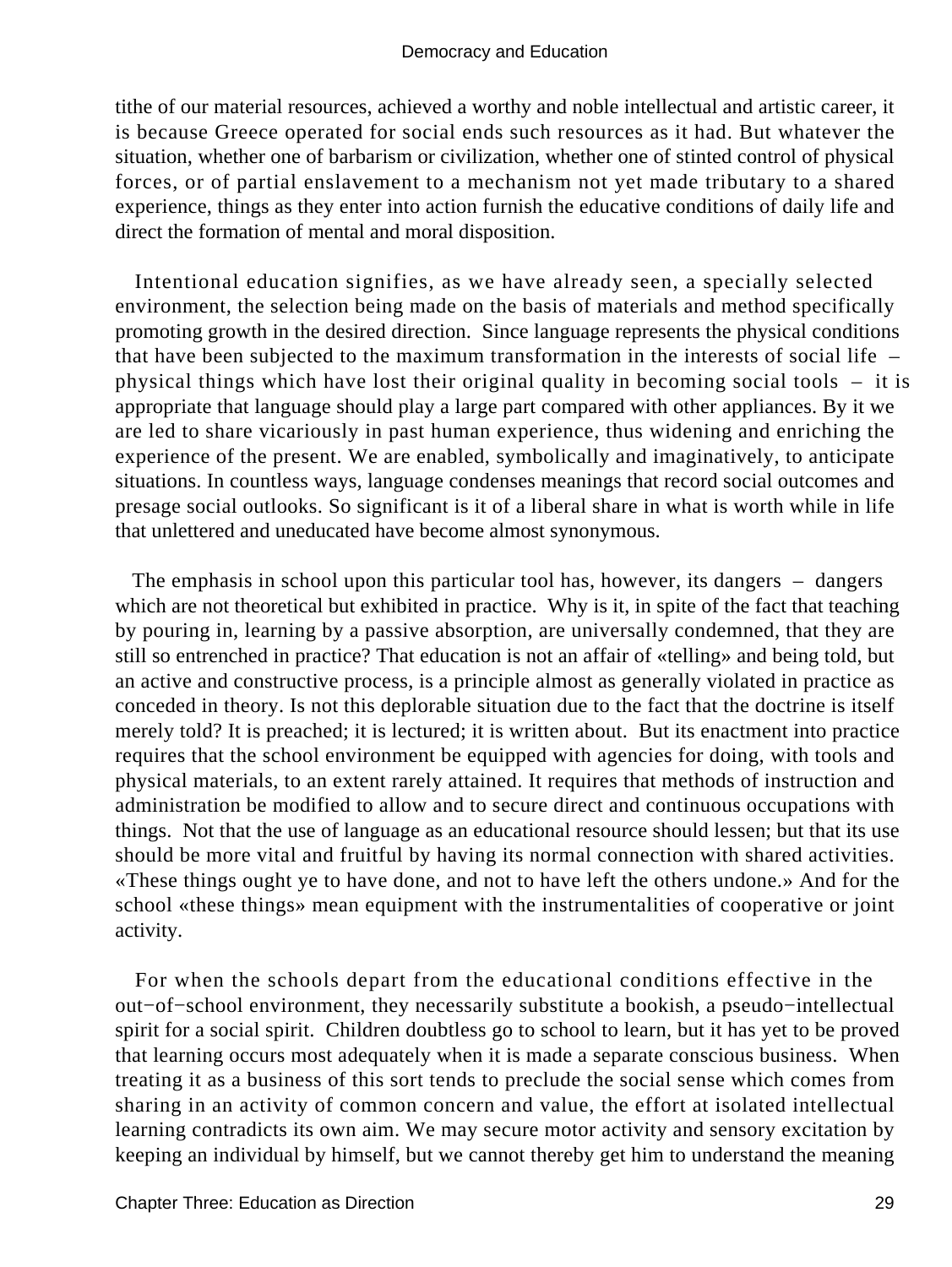which things have in the life of which he is a part. We may secure technical specialized ability in algebra, Latin, or botany, but not the kind of intelligence which directs ability to useful ends. Only by engaging in a joint activity, where one person's use of material and tools is consciously referred to the use other persons are making of their capacities and appliances, is a social direction of disposition attained.

 Summary. The natural or native impulses of the young do not agree with the life−customs of the group into which they are born. Consequently they have to be directed or guided. This control is not the same thing as physical compulsion; it consists in centering the impulses acting at any one time upon some specific end and in introducing an order of continuity into the sequence of acts. The action of others is always influenced by deciding what stimuli shall call out their actions. But in some cases as in commands, prohibitions, approvals, and disapprovals, the stimuli proceed from persons with a direct view to influencing action. Since in such cases we are most conscious of controlling the action of others, we are likely to exaggerate the importance of this sort of control at the expense of a more permanent and effective method. The basic control resides in the nature of the situations in which the young take part. In social situations the young have to refer their way of acting to what others are doing and make it fit in. This directs their action to a common result, and gives an understanding common to the participants. For all mean the same thing, even when performing different acts. This common understanding of the means and ends of action is the essence of social control. It is indirect, or emotional and intellectual, not direct or personal. Moreover it is intrinsic to the disposition of the person, not external and coercive. To achieve this internal control through identity of interest and understanding is the business of education. While books and conversation can do much, these agencies are usually relied upon too exclusively. Schools require for their full efficiency more opportunity for conjoint activities in which those instructed take part, so that they may acquire a social sense of their own powers and of the materials and appliances used.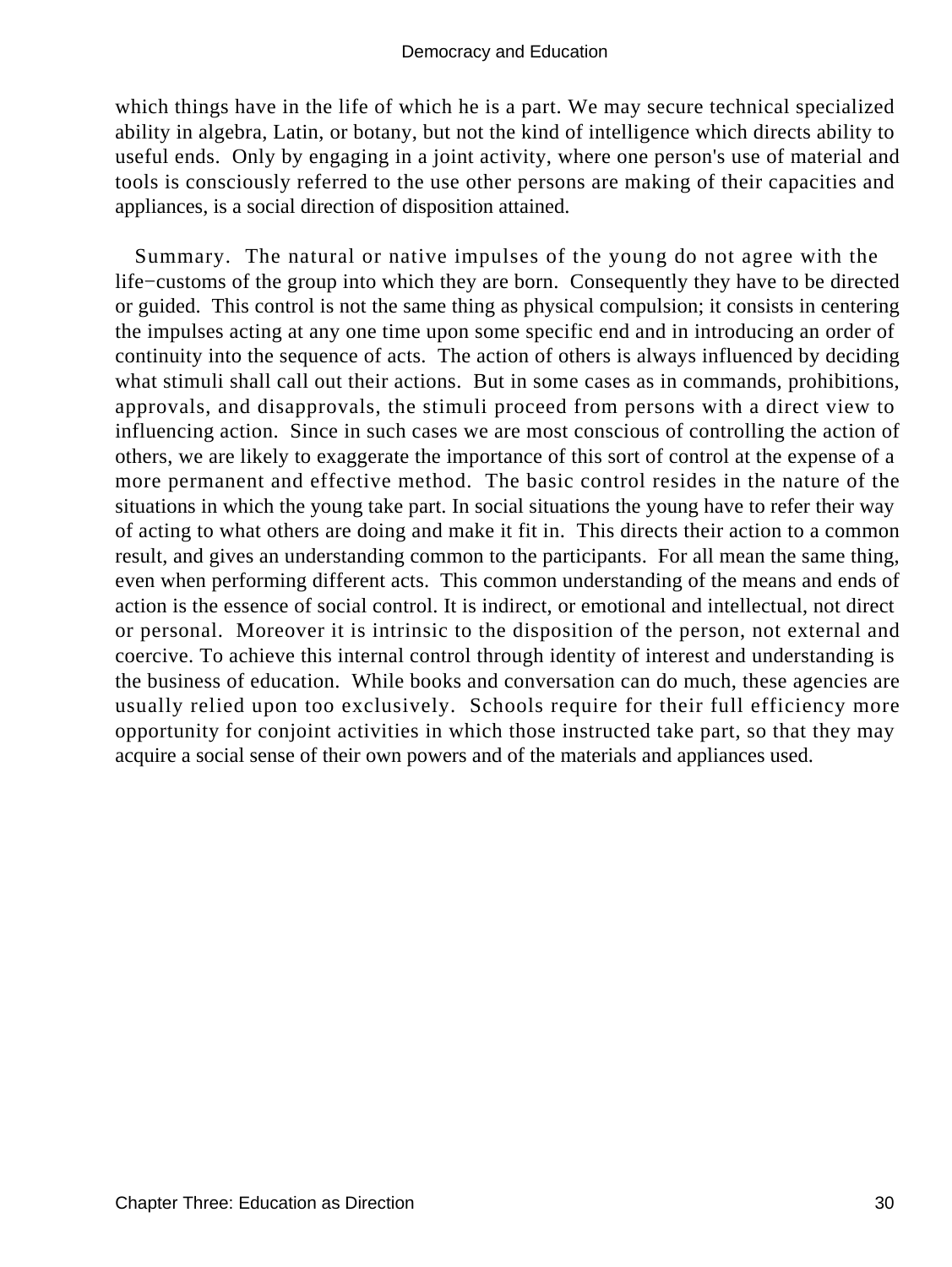# **[Chapter Four: Education as Growth](#page-248-0)**

#### *1. T*he Conditions of Growth.

 In directing the activities of the young, society determines its own future in determining that of the young. Since the young at a given time will at some later date compose the society of that period, the latter's nature will largely turn upon the direction children's activities were given at an earlier period. This cumulative movement of action toward a later result is what is meant by growth.

 The primary condition of growth is immaturity. This may seem to be a mere truism – saying that a being can develop only in some point in which he is undeveloped. But the prefix «im» of the word immaturity means something positive, not a mere void or lack. It is noteworthy that the terms «capacity» and «potentiality» have a double meaning, one sense being negative, the other positive. Capacity may denote mere receptivity, like the capacity of a quart measure. We may mean by potentiality a merely dormant or quiescent state  $-$  a capacity to become something different under external influences. But we also mean by capacity an ability, a power; and by potentiality potency, force. Now when we say that immaturity means the possibility of growth, we are not referring to absence of powers which may exist at a later time; we express a force positively present – the ability to develop.

 Our tendency to take immaturity as mere lack, and growth as something which fills up the gap between the immature and the mature is due to regarding childhood comparatively, instead of intrinsically. We treat it simply as a privation because we are measuring it by adulthood as a fixed standard. This fixes attention upon what the child has not, and will not have till he becomes a man. This comparative standpoint is legitimate enough for some purposes, but if we make it final, the question arises whether we are not guilty of an overweening presumption. Children, if they could express themselves articulately and sincerely, would tell a different tale; and there is excellent adult authority for the conviction that for certain moral and intellectual purposes adults must become as little children. The seriousness of the assumption of the negative quality of the possibilities of immaturity is apparent when we reflect that it sets up as an ideal and standard a static end. The fulfillment of growing is taken to mean an accomplished growth: that is to say, an Ungrowth, something which is no longer growing. The futility of the assumption is seen in the fact that every adult resents the imputation of having no further possibilities of growth; and so far as he finds that they are closed to him mourns the fact as evidence of loss, instead of falling back on the achieved as adequate manifestation of power. Why an unequal measure for child and man?

 Taken absolutely, instead of comparatively, immaturity designates a positive force or ability, – the pouter to grow. We do not have to draw out or educe positive activities from a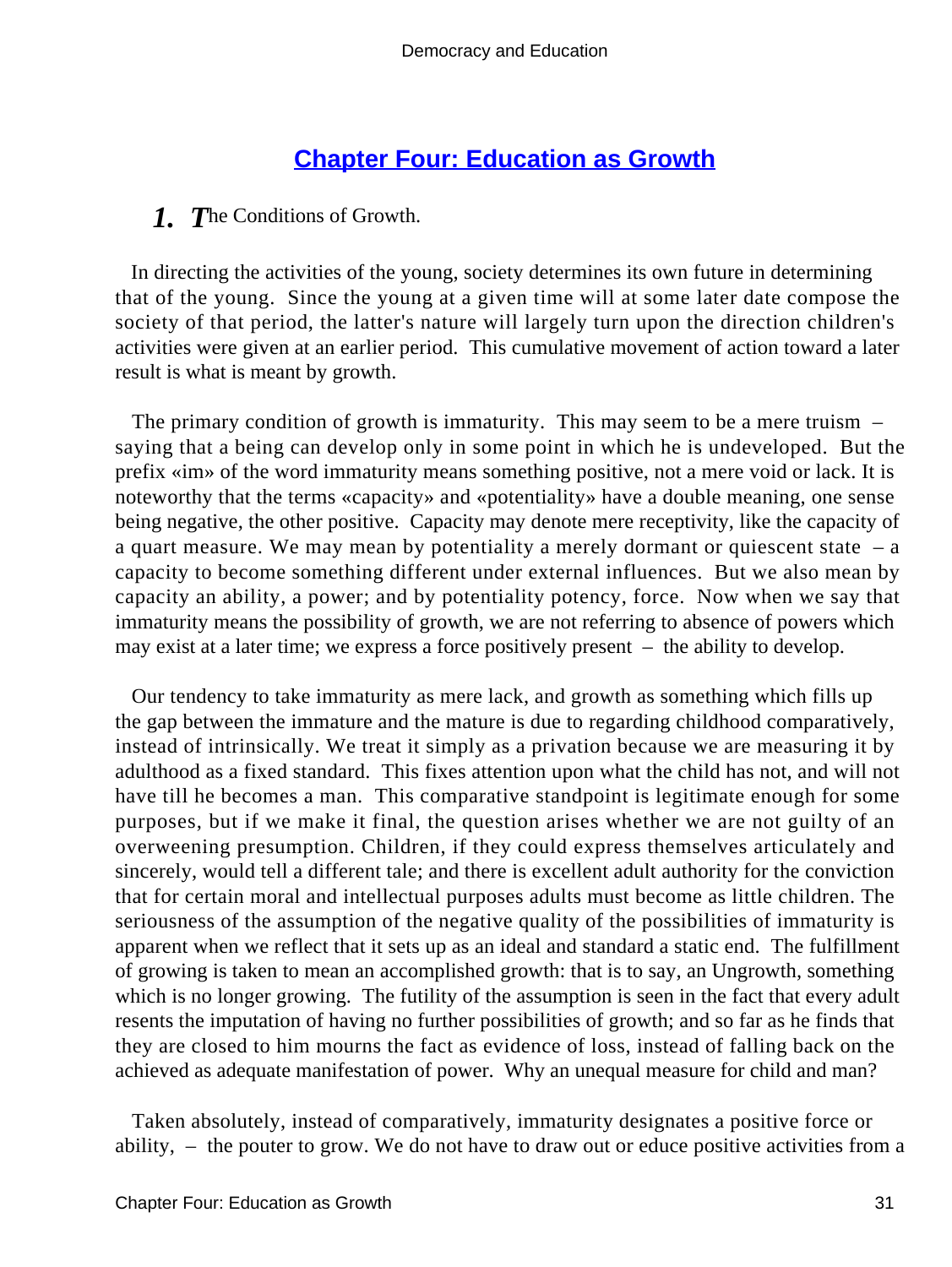child, as some educational doctrines would have it. Where there is life, there are already eager and impassioned activities. Growth is not something done to them; it is something they do. The positive and constructive aspect of possibility gives the key to understanding the two chief traits of immaturity, dependence and plasticity.

 (1) It sounds absurd to hear dependence spoken of as something positive, still more absurd as a power. Yet if helplessness were all there were in dependence, no development could ever take place. A merely impotent being has to be carried, forever, by others. The fact that dependence is accompanied by growth in ability, not by an ever increasing lapse into parasitism, suggests that it is already something constructive. Being merely sheltered by others would not promote growth. For

 (2) it would only build a wall around impotence. With reference to the physical world, the child is helpless. He lacks at birth and for a long time thereafter power to make his way physically, to make his own living. If he had to do that by himself, he would hardly survive an hour. On this side his helplessness is almost complete. The young of the brutes are immeasurably his superiors. He is physically weak and not able to turn the strength which he possesses to coping with the physical environment.

 1. The thoroughgoing character of this helplessness suggests, however, some compensating power. The relative ability of the young of brute animals to adapt themselves fairly well to physical conditions from an early period suggests the fact that their life is not intimately bound up with the life of those about them. They are compelled, so to speak, to have physical gifts because they are lacking in social gifts. Human infants, on the other hand, can get along with physical incapacity just because of their social capacity. We sometimes talk and think as if they simply happened to be physically in a social environment; as if social forces exclusively existed in the adults who take care of them, they being passive recipients. If it were said that children are themselves marvelously endowed with power to enlist the cooperative attention of others, this would be thought to be a backhanded way of saying that others are marvelously attentive to the needs of children. But observation shows that children are gifted with an equipment of the first order for social intercourse. Few grown−up persons retain all of the flexible and sensitive ability of children to vibrate sympathetically with the attitudes and doings of those about them. Inattention to physical things (going with incapacity to control them) is accompanied by a corresponding intensification of interest and attention as to the doings of people. The native mechanism of the child and his impulses all tend to facile social responsiveness. The statement that children, before adolescence, are egotistically self−centered, even if it were true, would not contradict the truth of this statement. It would simply indicate that their social responsiveness is employed on their own behalf, not that it does not exist. But the statement is not true as matter of fact. The facts which are cited in support of the alleged pure egoism of children really show the intensity and directness with which they go to their mark. If the ends which form the mark seem narrow and selfish to adults, it is only because adults (by means of a similar engrossment in their day) have mastered these ends, which have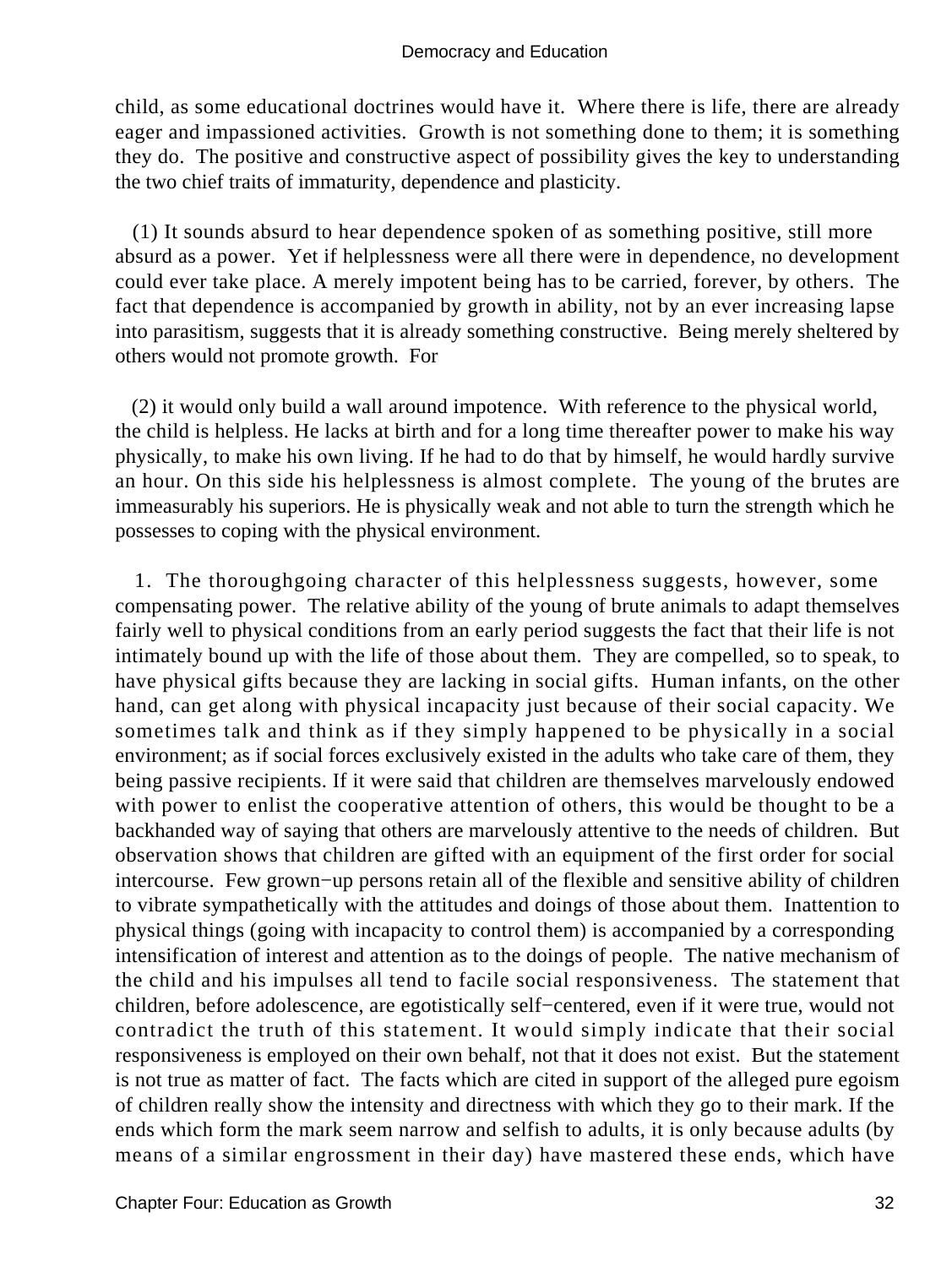consequently ceased to interest them. Most of the remainder of children's alleged native egoism is simply an egoism which runs counter to an adult's egoism. To a grown−up person who is too absorbed in his own affairs to take an interest in children's affairs, children doubtless seem unreasonably engrossed in their own affairs.

 From a social standpoint, dependence denotes a power rather than a weakness; it involves interdependence. There is always a danger that increased personal independence will decrease the social capacity of an individual. In making him more self−reliant, it may make him more self−sufficient; it may lead to aloofness and indifference. It often makes an individual so insensitive in his relations to others as to develop an illusion of being really able to stand and act alone – an unnamed form of insanity which is responsible for a large part of the remediable suffering of the world.

 2. The specific adaptability of an immature creature for growth constitutes his plasticity. This is something quite different from the plasticity of putty or wax. It is not a capacity to take on change of form in accord with external pressure. It lies near the pliable elasticity by which some persons take on the color of their surroundings while retaining their own bent. But it is something deeper than this. It is essentially the ability to learn from experience; the power to retain from one experience something which is of avail in coping with the difficulties of a later situation. This means power to modify actions on the basis of the results of prior experiences, the power to develop dispositions. Without it, the acquisition of habits is impossible.

 It is a familiar fact that the young of the higher animals, and especially the human young, have to learn to utilize their instinctive reactions. The human being is born with a greater number of instinctive tendencies than other animals. But the instincts of the lower animals perfect themselves for appropriate action at an early period after birth, while most of those of the human infant are of little account just as they stand. An original specialized power of adjustment secures immediate efficiency, but, like a railway ticket, it is good for one route only. A being who, in order to use his eyes, ears, hands, and legs, has to experiment in making varied combinations of their reactions, achieves a control that is flexible and varied. A chick, for example, pecks accurately at a bit of food in a few hours after hatching. This means that definite coordinations of activities of the eyes in seeing and of the body and head in striking are perfected in a few trials. An infant requires about six months to be able to gauge with approximate accuracy the action in reaching which will coordinate with his visual activities; to be able, that is, to tell whether he can reach a seen object and just how to execute the reaching. As a result, the chick is limited by the relative perfection of its original endowment. The infant has the advantage of the multitude of instinctive tentative reactions and of the experiences that accompany them, even though he is at a temporary disadvantage because they cross one another. In learning an action, instead of having it given ready−made, one of necessity learns to vary its factors, to make varied combinations of them, according to change of circumstances. A possibility of continuing progress is opened up by the fact that in learning one act, methods are developed good for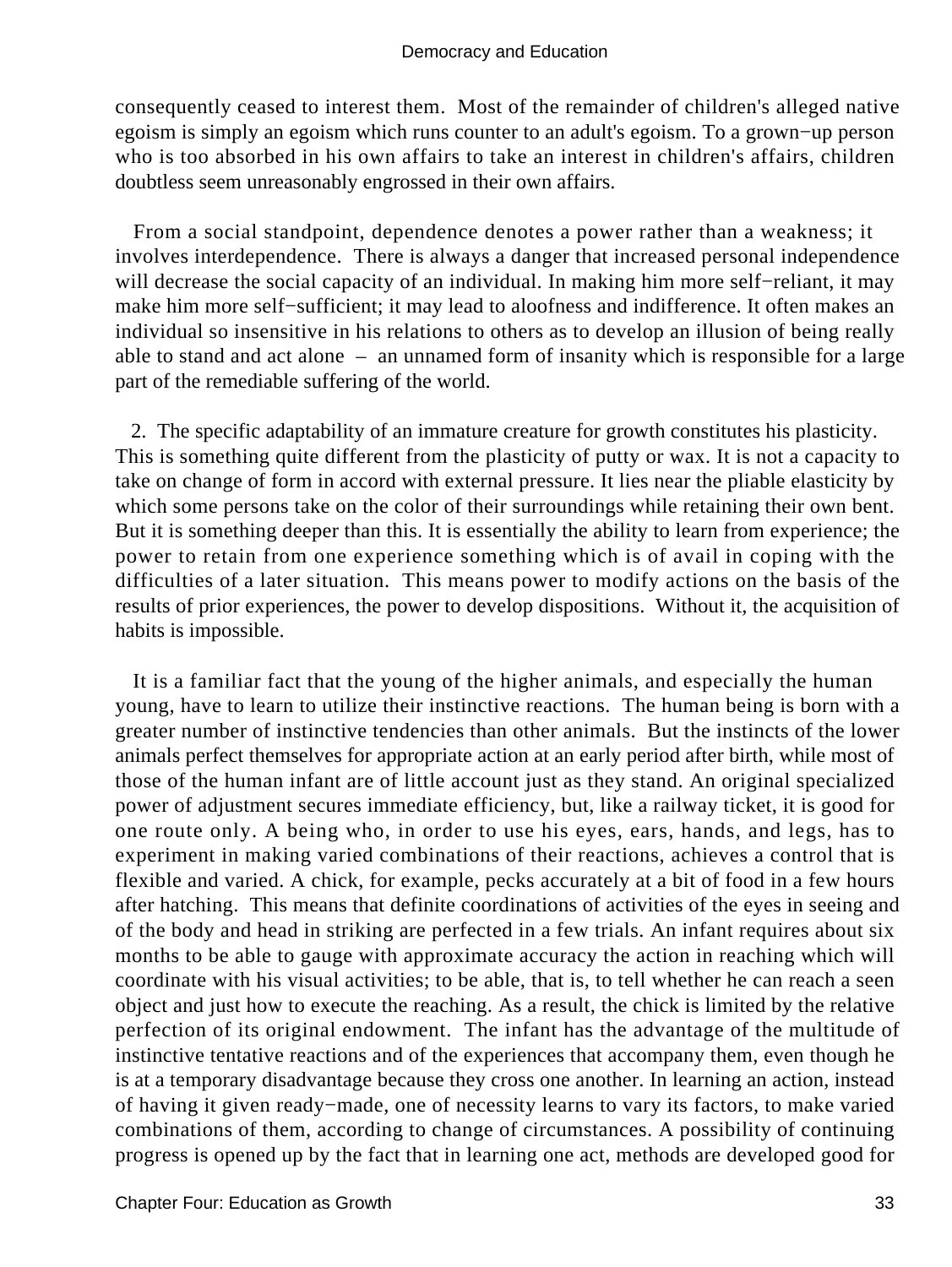use in other situations. Still more important is the fact that the human being acquires a habit of learning. He learns to learn.

 The importance for human life of the two facts of dependence and variable control has been summed up in the doctrine of the significance of prolonged infancy. 1 This prolongation is significant from the standpoint of the adult members of the group as well as from that of the young. The presence of dependent and learning beings is a stimulus to nurture and affection. The need for constant continued care was probably a chief means in transforming temporary cohabitations into permanent unions. It certainly was a chief influence in forming habits of affectionate and sympathetic watchfulness; that constructive interest in the well−being of others which is essential to associated life. Intellectually, this moral development meant the introduction of many new objects of attention; it stimulated foresight and planning for the future. Thus there is a reciprocal influence. Increasing complexity of social life requires a longer period of infancy in which to acquire the needed powers; this prolongation of dependence means prolongation of plasticity, or power of acquiring variable and novel modes of control. Hence it provides a further push to social progress.

 2. Habits as Expressions of Growth. We have already noted that plasticity is the capacity to retain and carry over from prior experience factors which modify subsequent activities. This signifies the capacity to acquire habits, or develop definite dispositions. We have now to consider the salient features of habits. In the first place, a habit is a form of executive skill, of efficiency in doing. A habit means an ability to use natural conditions as means to ends. It is an active control of the environment through control of the organs of action. We are perhaps apt to emphasize the control of the body at the expense of control of the environment. We think of walking, talking, playing the piano, the specialized skills characteristic of the etcher, the surgeon, the bridge−builder, as if they were simply ease, deftness, and accuracy on the part of the organism. They are that, of course; but the measure of the value of these qualities lies in the economical and effective control of the environment which they secure. To be able to walk is to have certain properties of nature at our disposal – and so with all other habits.

 Education is not infrequently defined as consisting in the acquisition of those habits that effect an adjustment of an individual and his environment. The definition expresses an essential phase of growth. But it is essential that adjustment be understood in its active sense of control of means for achieving ends. If we think of a habit simply as a change wrought in the organism, ignoring the fact that this change consists in ability to effect subsequent changes in the environment, we shall be led to think of «adjustment» as a conformity to environment as wax conforms to the seal which impresses it. The environment is thought of as something fixed, providing in its fixity the end and standard of changes taking place in the organism; adjustment is just fitting ourselves to this fixity of external conditions. 2 Habit as habituation is indeed something relatively passive; we get used to our surroundings – to our clothing, our shoes, and gloves; to the atmosphere as long as it is fairly equable; to our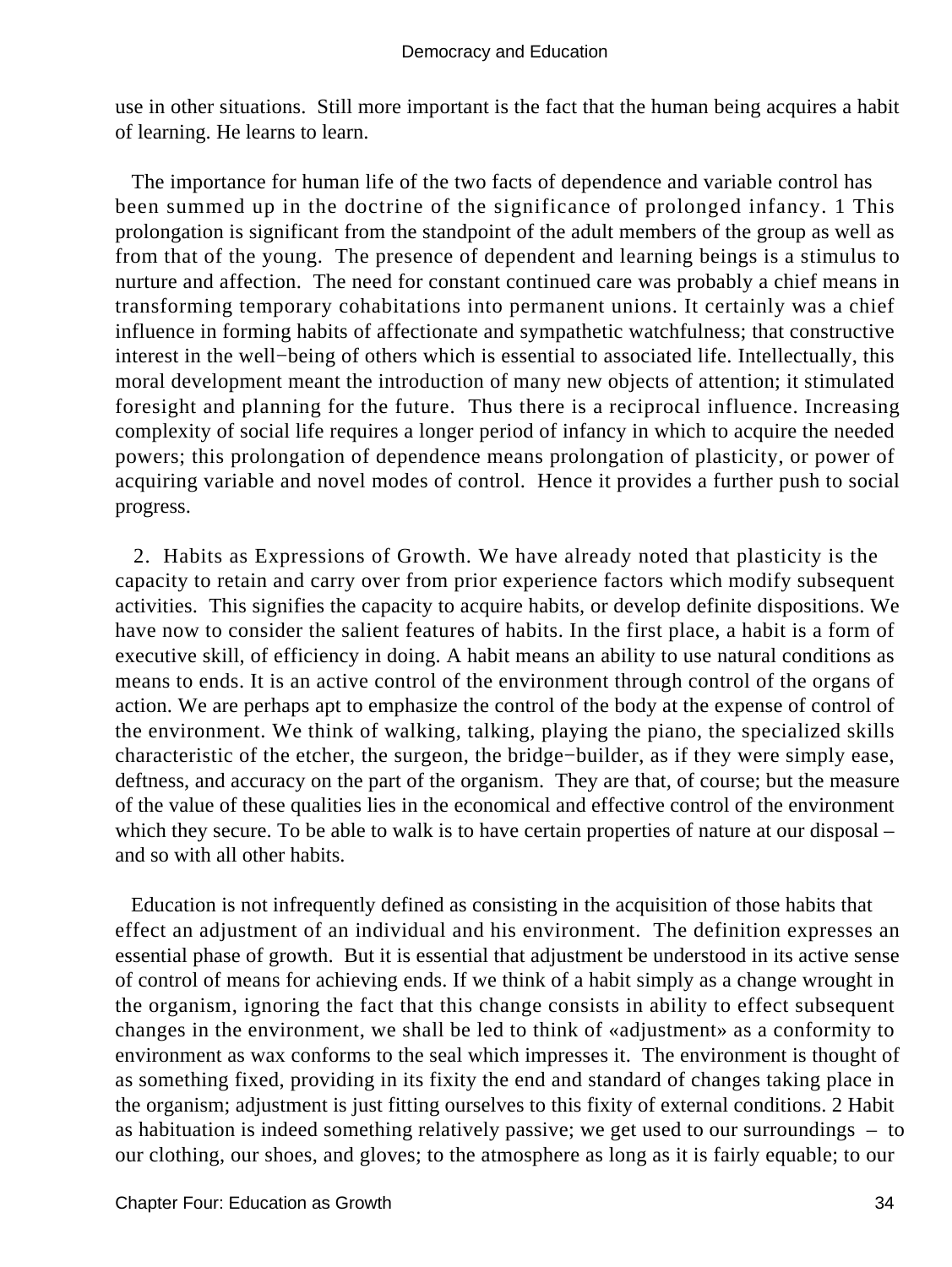daily associates, etc. Conformity to the environment, a change wrought in the organism without reference to ability to modify surroundings, is a marked trait of such habituations. Aside from the fact that we are not entitled to carry over the traits of such adjustments (which might well be called accommodations, to mark them off from active adjustments) into habits of active use of our surroundings, two features of habituations are worth notice. In the first place, we get used to things by first using them.

 Consider getting used to a strange city. At first, there is excessive stimulation and excessive and ill−adapted response. Gradually certain stimuli are selected because of their relevancy, and others are degraded. We can say either that we do not respond to them any longer, or more truly that we have effected a persistent response to them – an equilibrium of adjustment. This means, in the second place, that this enduring adjustment supplies the background upon which are made specific adjustments, as occasion arises. We are never interested in changing the whole environment; there is much that we take for granted and accept just as it already is. Upon this background our activities focus at certain points in an endeavor to introduce needed changes. Habituation is thus our adjustment to an environment which at the time we are not concerned with modifying, and which supplies a leverage to our active habits. Adaptation, in fine, is quite as much adaptation of the environment to our own activities as of our activities to the environment. A savage tribe manages to live on a desert plain. It adapts itself. But its adaptation involves a maximum of accepting, tolerating, putting up with things as they are, a maximum of passive acquiescence, and a minimum of active control, of subjection to use. A civilized people enters upon the scene. It also adapts itself. It introduces irrigation; it searches the world for plants and animals that will flourish under such conditions; it improves, by careful selection, those which are growing there. As a consequence, the wilderness blossoms as a rose. The savage is merely habituated; the civilized man has habits which transform the environment.

 The significance of habit is not exhausted, however, in its executive and motor phase. It means formation of intellectual and emotional disposition as well as an increase in ease, economy, and efficiency of action. Any habit marks an inclination – an active preference and choice for the conditions involved in its exercise. A habit does not wait, Micawber−like, for a stimulus to turn up so that it may get busy; it actively seeks for occasions to pass into full operation. If its expression is unduly blocked, inclination shows itself in uneasiness and intense craving. A habit also marks an intellectual disposition. Where there is a habit, there is acquaintance with the materials and equipment to which action is applied. There is a definite way of understanding the situations in which the habit operates. Modes of thought, of observation and reflection, enter as forms of skill and of desire into the habits that make a man an engineer, an architect, a physician, or a merchant. In unskilled forms of labor, the intellectual factors are at minimum precisely because the habits involved are not of a high grade. But there are habits of judging and reasoning as truly as of handling a tool, painting a picture, or conducting an experiment. Such statements are, however, understatements. The habits of mind involved in habits of the eye and hand supply the latter with their significance. Above all, the intellectual element in a habit fixes the relation of the habit to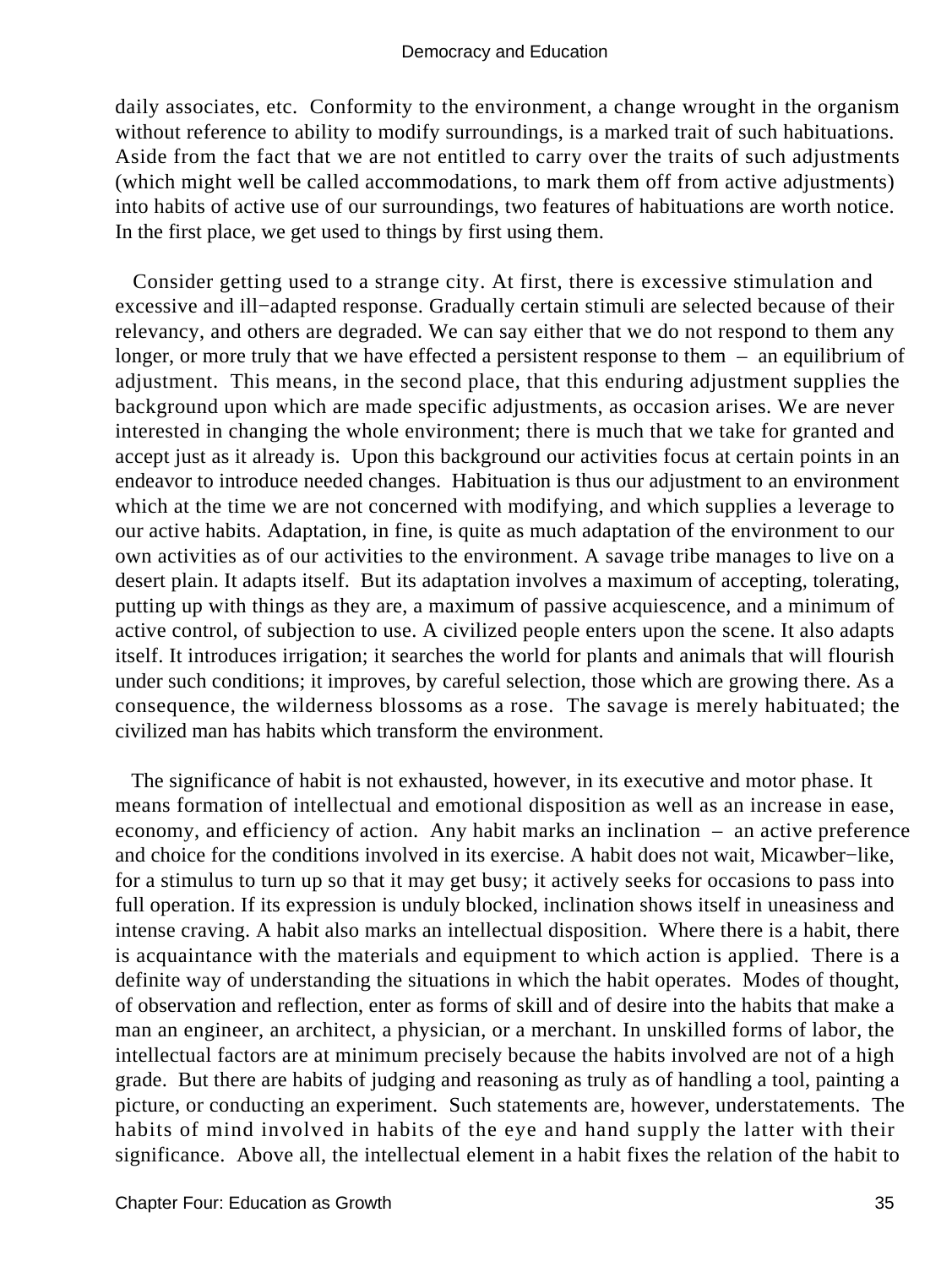varied and elastic use, and hence to continued growth. We speak of fixed habits. Well, the phrase may mean powers so well established that their possessor always has them as resources when needed. But the phrase is also used to mean ruts, routine ways, with loss of freshness, open− mindedness, and originality. Fixity of habit may mean that something has a fixed hold upon us, instead of our having a free hold upon things. This fact explains two points in a common notion about habits: their identification with mechanical and external modes of action to the neglect of mental and moral attitudes, and the tendency to give them a bad meaning, an identification with «bad habits.» Many a person would feel surprised to have his aptitude in his chosen profession called a habit, and would naturally think of his use of tobacco, liquor, or profane language as typical of the meaning of habit. A habit is to him something which has a hold on him, something not easily thrown off even though judgment condemn it.

 Habits reduce themselves to routine ways of acting, or degenerate into ways of action to which we are enslaved just in the degree in which intelligence is disconnected from them. Routine habits are unthinking habits: «bad» habits are habits so severed from reason that they are opposed to the conclusions of conscious deliberation and decision. As we have seen, the acquiring of habits is due to an original plasticity of our natures: to our ability to vary responses till we find an appropriate and efficient way of acting. Routine habits, and habits that possess us instead of our possessing them, are habits which put an end to plasticity. They mark the close of power to vary. There can be no doubt of the tendency of organic plasticity, of the physiological basis, to lessen with growing years. The instinctively mobile and eagerly varying action of childhood, the love of new stimuli and new developments, too easily passes into a «settling down,» which means aversion to change and a resting on past achievements. Only an environment which secures the full use of intelligence in the process of forming habits can counteract this tendency. Of course, the same hardening of the organic conditions affects the physiological structures which are involved in thinking. But this fact only indicates the need of persistent care to see to it that the function of intelligence is invoked to its maximum possibility. The short−sighted method which falls back on mechanical routine and repetition to secure external efficiency of habit, motor skill without accompanying thought, marks a deliberate closing in of surroundings upon growth.

 3. The Educational Bearings of the Conception of Development. We have had so far but little to say in this chapter about education. We have been occupied with the conditions and implications of growth. If our conclusions are justified, they carry with them, however, definite educational consequences. When it is said that education is development, everything depends upon how development is conceived. Our net conclusion is that life is development, and that developing, growing, is life. Translated into its educational equivalents, that means (i) that the educational process has no end beyond itself; it is its own end; and that (ii) the educational process is one of continual reorganizing, reconstructing, transforming.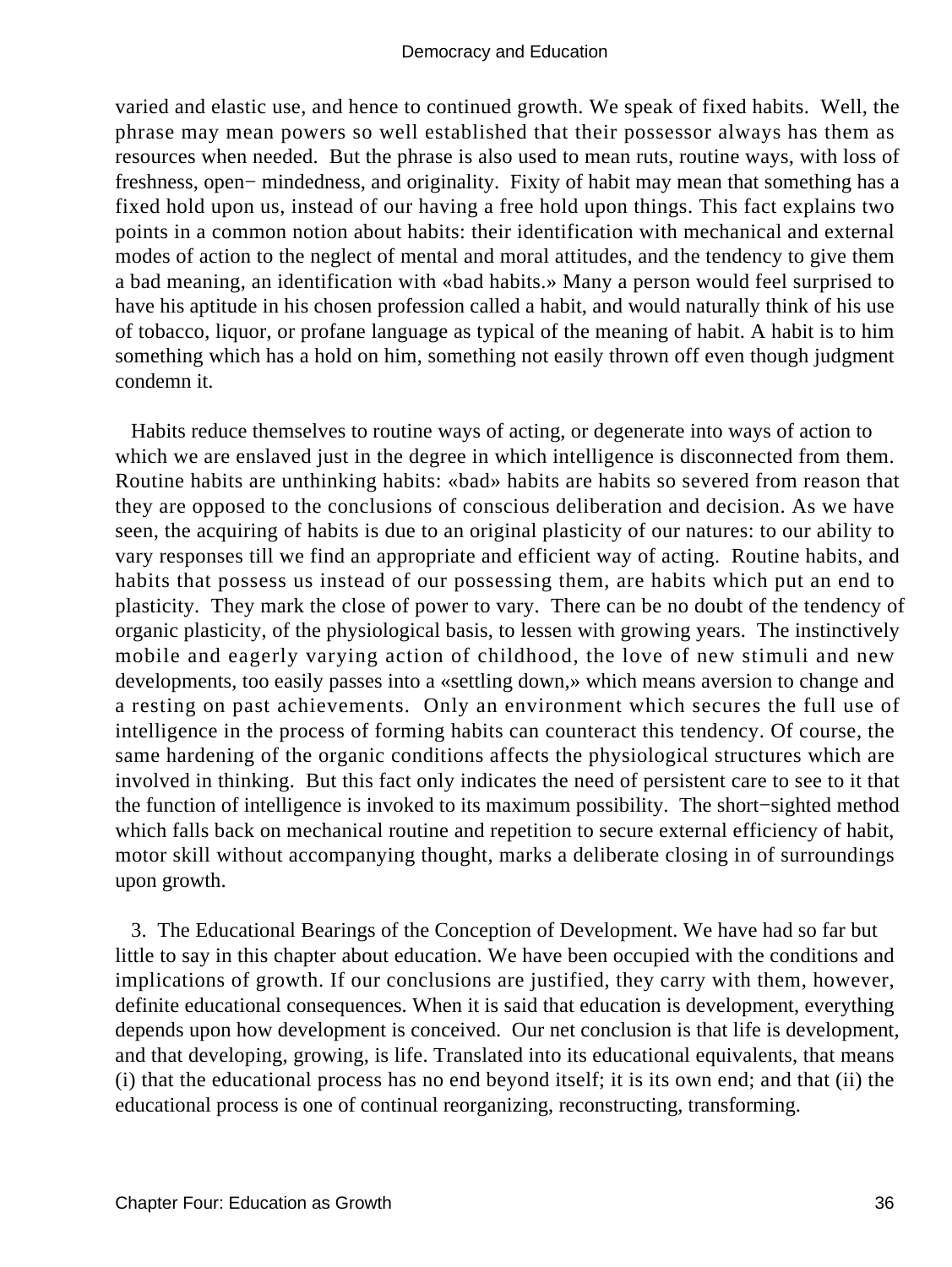1. Development when it is interpreted in comparative terms, that is, with respect to the special traits of child and adult life, means the direction of power into special channels: the formation of habits involving executive skill, definiteness of interest, and specific objects of observation and thought. But the comparative view is not final. The child has specific powers; to ignore that fact is to stunt or distort the organs upon which his growth depends. The adult uses his powers to transform his environment, thereby occasioning new stimuli which redirect his powers and keep them developing. Ignoring this fact means arrested development, a passive accommodation. Normal child and normal adult alike, in other words, are engaged in growing. The difference between them is not the difference between growth and no growth, but between the modes of growth appropriate to different conditions. With respect to the development of powers devoted to coping with specific scientific and economic problems we may say the child should be growing in manhood. With respect to sympathetic curiosity, unbiased responsiveness, and openness of mind, we may say that the adult should be growing in childlikeness. One statement is as true as the other.

 Three ideas which have been criticized, namely, the merely privative nature of immaturity, static adjustment to a fixed environment, and rigidity of habit, are all connected with a false idea of growth or development,  $-$  that it is a movement toward a fixed goal. Growth is regarded as having an end, instead of being an end. The educational counterparts of the three fallacious ideas are first, failure to take account of the instinctive or native powers of the young; secondly, failure to develop initiative in coping with novel situations; thirdly, an undue emphasis upon drill and other devices which secure automatic skill at the expense of personal perception. In all cases, the adult environment is accepted as a standard for the child. He is to be brought up to it.

 Natural instincts are either disregarded or treated as nuisances – as obnoxious traits to be suppressed, or at all events to be brought into conformity with external standards. Since conformity is the aim, what is distinctively individual in a young person is brushed aside, or regarded as a source of mischief or anarchy. Conformity is made equivalent to uniformity. Consequently, there are induced lack of interest in the novel, aversion to progress, and dread of the uncertain and the unknown. Since the end of growth is outside of and beyond the process of growing, external agents have to be resorted to to induce movement toward it. Whenever a method of education is stigmatized as mechanical, we may be sure that external pressure is brought to bear to reach an external end.

 2. Since in reality there is nothing to which growth is relative save more growth, there is nothing to which education is subordinate save more education. It is a commonplace to say that education should not cease when one leaves school. The point of this commonplace is that the purpose of school education is to insure the continuance of education by organizing the powers that insure growth. The inclination to learn from life itself and to make the conditions of life such that all will learn in the process of living is the finest product of schooling.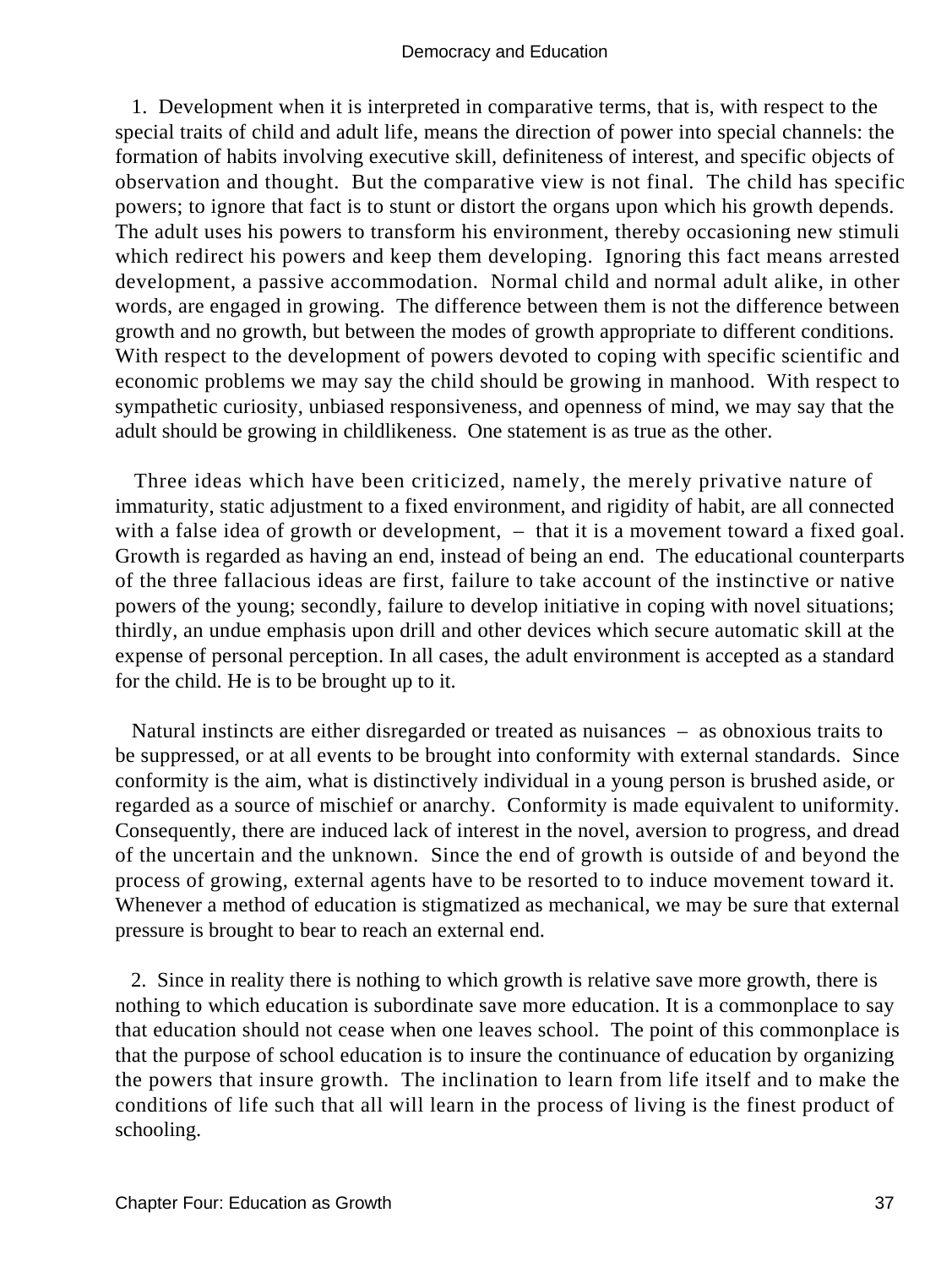When we abandon the attempt to define immaturity by means of fixed comparison with adult accomplishments, we are compelled to give up thinking of it as denoting lack of desired traits. Abandoning this notion, we are also forced to surrender our habit of thinking of instruction as a method of supplying this lack by pouring knowledge into a mental and moral hole which awaits filling. Since life means growth, a living creature lives as truly and positively at one stage as at another, with the same intrinsic fullness and the same absolute claims. Hence education means the enterprise of supplying the conditions which insure growth, or adequacy of life, irrespective of age. We first look with impatience upon immaturity, regarding it as something to be got over as rapidly as possible. Then the adult formed by such educative methods looks back with impatient regret upon childhood and youth as a scene of lost opportunities and wasted powers. This ironical situation will endure till it is recognized that living has its own intrinsic quality and that the business of education is with that quality. Realization that life is growth protects us from that so−called idealizing of childhood which in effect is nothing but lazy indulgence. Life is not to be identified with every superficial act and interest. Even though it is not always easy to tell whether what appears to be mere surface fooling is a sign of some nascent as yet untrained power, we must remember that manifestations are not to be accepted as ends in themselves. They are signs of possible growth. They are to be turned into means of development, of carrying power forward, not indulged or cultivated for their own sake. Excessive attention to surface phenomena (even in the way of rebuke as well as of encouragement) may lead to their fixation and thus to arrested development. What impulses are moving toward, not what they have been, is the important thing for parent and teacher. The true principle of respect for immaturity cannot be better put than in the words of Emerson: «Respect the child. Be not too much his parent. Trespass not on his solitude. But I hear the outcry which replies to this suggestion: Would you verily throw up the reins of public and private discipline; would you leave the young child to the mad career of his own passions and whimsies, and call this anarchy a respect for the child's nature? I answer, – Respect the child, respect him to the end, but also respect yourself.... The two points in a boy's training are, to keep his naturel and train off all but that; to keep his naturel, but stop off his uproar, fooling, and horseplay; keep his nature and arm it with knowledge in the very direction in which it points.» And as Emerson goes on to show this reverence for childhood and youth instead of opening up an easy and easy−going path to the instructors, «involves at once, immense claims on the time, the thought, on the life of the teacher. It requires time, use, insight, event, all the great lessons and assistances of God; and only to think of using it implies character and profoundness.»

 Summary. Power to grow depends upon need for others and plasticity. Both of these conditions are at their height in childhood and youth. Plasticity or the power to learn from experience means the formation of habits. Habits give control over the environment, power to utilize it for human purposes. Habits take the form both of habituation, or a general and persistent balance of organic activities with the surroundings, and of active capacities to readjust activity to meet new conditions. The former furnishes the background of growth; the latter constitute growing. Active habits involve thought, invention, and initiative in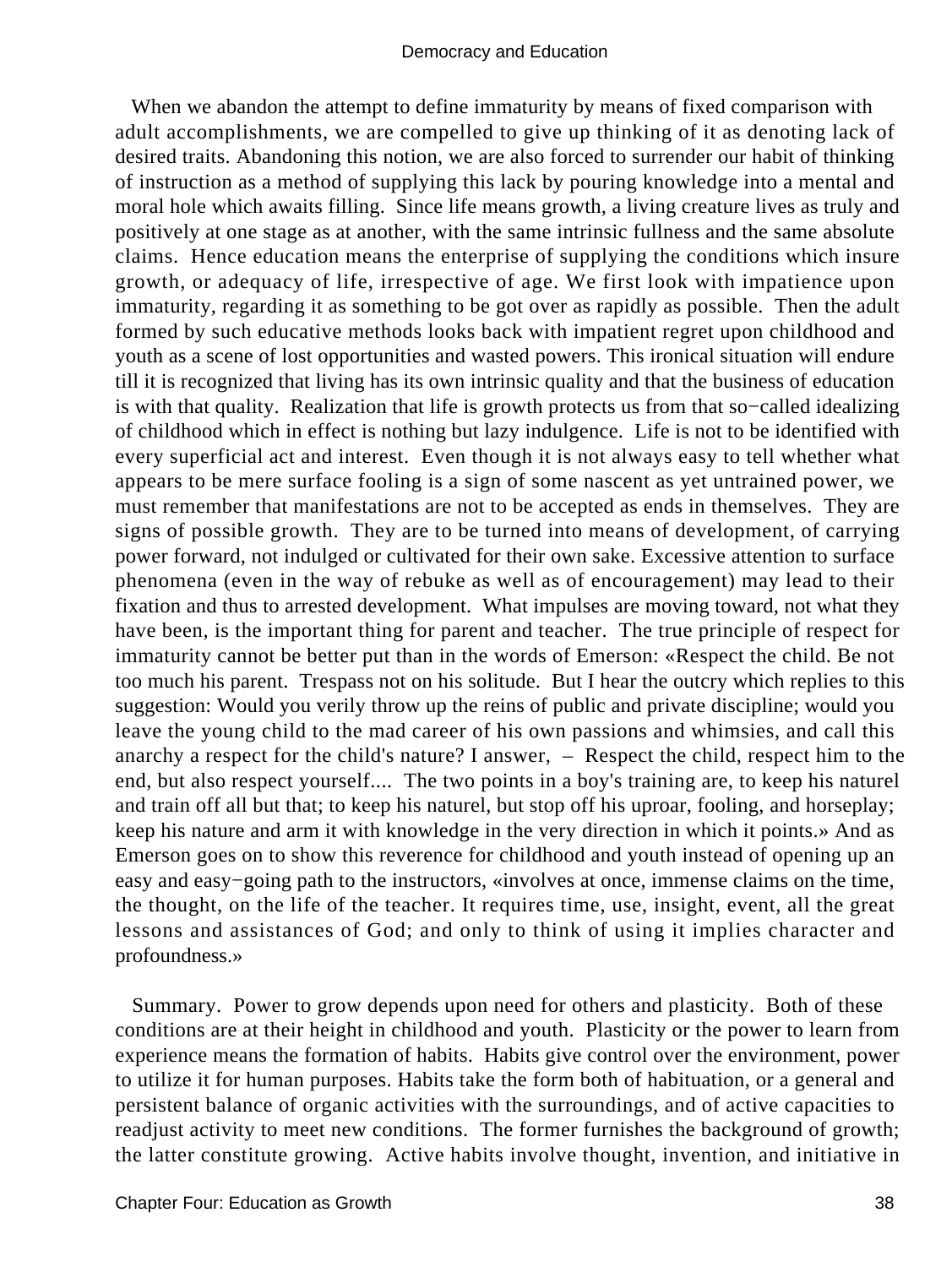applying capacities to new aims. They are opposed to routine which marks an arrest of growth. Since growth is the characteristic of life, education is all one with growing; it has no end beyond itself. The criterion of the value of school education is the extent in which it creates a desire for continued growth and supplies means for making the desire effective in fact.

 1 Intimations of its significance are found in a number of writers, but John Fiske, in his Excursions of an Evolutionist, is accredited with its first systematic exposition.

 2 This conception is, of course, a logical correlate of the conceptions of the external relation of stimulus and response, considered in the last chapter, and of the negative conceptions of immaturity and plasticity noted in this chapter.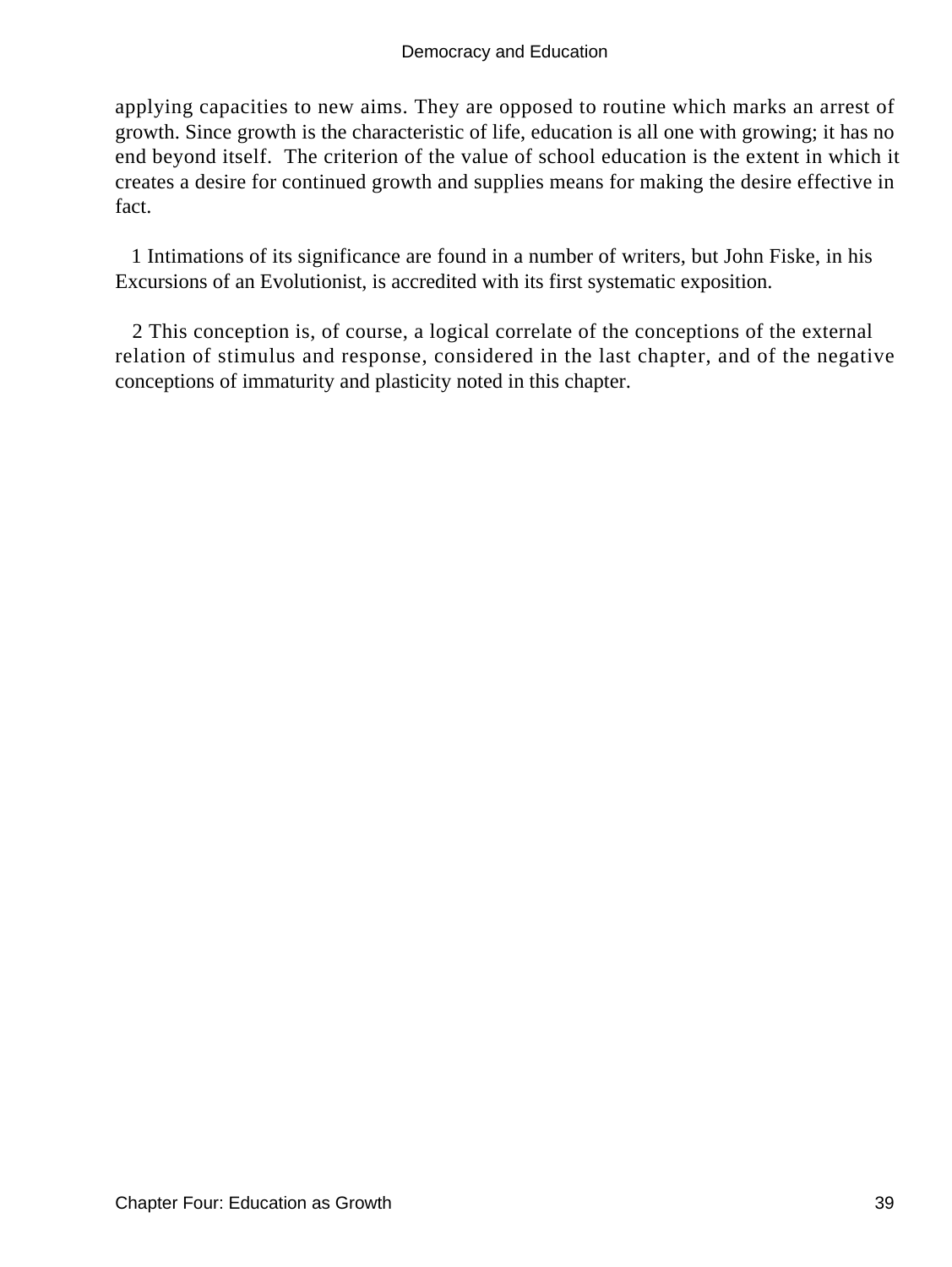# **[Chapter Five: Preparation, Unfolding, and Formal Discipline](#page-248-0)**

*1. E*ducation as Preparation. We have laid it down that the educative process is a continuous process of growth, having as its aim at every stage an added capacity of growth. This

 conception contrasts sharply with other ideas which have influenced practice. By making the contrast explicit, the meaning of the conception will be brought more clearly to light. The first contrast is with the idea that education is a process of preparation or getting ready. What is to be prepared for is, of course, the responsibilities and privileges of adult life. Children are not regarded as social members in full and regular standing. They are looked upon as candidates; they are placed on the waiting list. The conception is only carried a little farther when the life of adults is considered as not having meaning on its own account, but as a preparatory probation for «another life.» The idea is but another form of the notion of the negative and privative character of growth already criticized; hence we shall not repeat the criticisms, but pass on to the evil consequences which flow from putting education on this basis. In the first place, it involves loss of impetus. Motive power is not utilized. Children proverbially live in the present; that is not only a fact not to be evaded, but it is an excellence. The future just as future lacks urgency and body. To get ready for something, one knows not what nor why, is to throw away the leverage that exists, and to seek for motive power in a vague chance. Under such circumstances, there is, in the second place, a premium put on shilly−shallying and procrastination. The future prepared for is a long way off; plenty of time will intervene before it becomes a present. Why be in a hurry about getting ready for it? The temptation to postpone is much increased because the present offers so many wonderful opportunities and proffers such invitations to adventure. Naturally attention and energy go to them; education accrues naturally as an outcome, but a lesser education than if the full stress of effort had been put upon making conditions as educative as possible. A third undesirable result is the substitution of a conventional average standard of expectation and requirement for a standard which concerns the specific powers of the individual under instruction. For a severe and definite judgment based upon the strong and weak points of the individual is substituted a vague and wavering opinion concerning what youth may be expected, upon the average, to become in some more or less remote future; say, at the end of the year, when promotions are to take place, or by the time they are ready to go to college or to enter upon what, in contrast with the probationary stage, is regarded as the serious business of life. It is impossible to overestimate the loss which results from the deflection of attention from the strategic point to a comparatively unproductive point. It fails most just where it thinks it is succeeding – in getting a preparation for the future.

 Finally, the principle of preparation makes necessary recourse on a large scale to the use of adventitious motives of pleasure and pain. The future having no stimulating and directing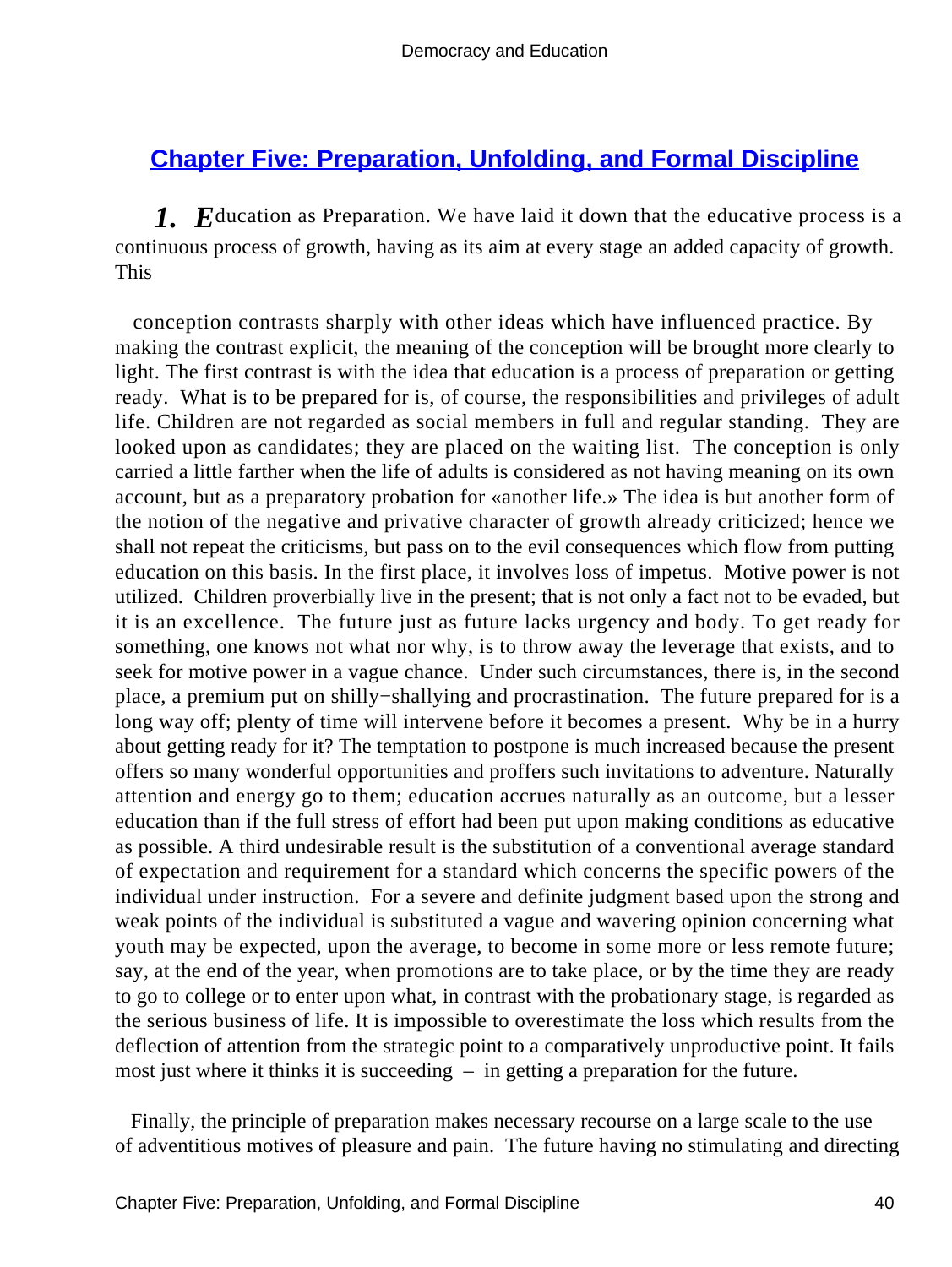power when severed from the possibilities of the present, something must be hitched on to it to make it work. Promises of reward and threats of pain are employed. Healthy work, done for present reasons and as a factor in living, is largely unconscious. The stimulus resides in the situation with which one is actually confronted. But when this situation is ignored, pupils have to be told that if they do not follow the prescribed course penalties will accrue; while if they do, they may expect, some time in the future, rewards for their present sacrifices. Everybody knows how largely systems of punishment have had to be resorted to by educational systems which neglect present possibilities in behalf of preparation for a future. Then, in disgust with the harshness and impotency of this method, the pendulum swings to the opposite extreme, and the dose of information required against some later day is sugar−coated, so that pupils may be fooled into taking something which they do not care for.

 It is not of course a question whether education should prepare for the future. If education is growth, it must progressively realize present possibilities, and thus make individuals better fitted to cope with later requirements. Growing is not something which is completed in odd moments; it is a continuous leading into the future. If the environment, in school and out, supplies conditions which utilize adequately the present capacities of the immature, the future which grows out of the present is surely taken care of. The mistake is not in attaching importance to preparation for future need, but in making it the mainspring of present effort. Because the need of preparation for a continually developing life is great, it is imperative that every energy should be bent to making the present experience as rich and significant as possible. Then as the present merges insensibly into the future, the future is taken care of.

 2. Education as Unfolding. There is a conception of education which professes to be based upon the idea of development. But it takes back with one hand what it proffers with the other. Development is conceived not as continuous growing, but as the unfolding of latent powers toward a definite goal. The goal is conceived of as completion, −perfection. Life at any stage short of attainment of this goal is merely an unfolding toward it. Logically the doctrine is only a variant of the preparation theory. Practically the two differ in that the adherents of the latter make much of the practical and professional duties for which one is preparing, while the developmental doctrine speaks of the ideal and spiritual qualities of the principle which is unfolding.

 The conception that growth and progress are just approximations to a final unchanging goal is the last infirmity of the mind in its transition from a static to a dynamic understanding of life. It simulates the style of the latter. It pays the tribute of speaking much of development, process, progress. But all of these operations are conceived to be merely transitional; they lack meaning on their own account. They possess significance only as movements toward something away from what is now going on. Since growth is just a movement toward a completed being, the final ideal is immobile. An abstract and indefinite future is in control with all which that connotes in depreciation of present power and opportunity.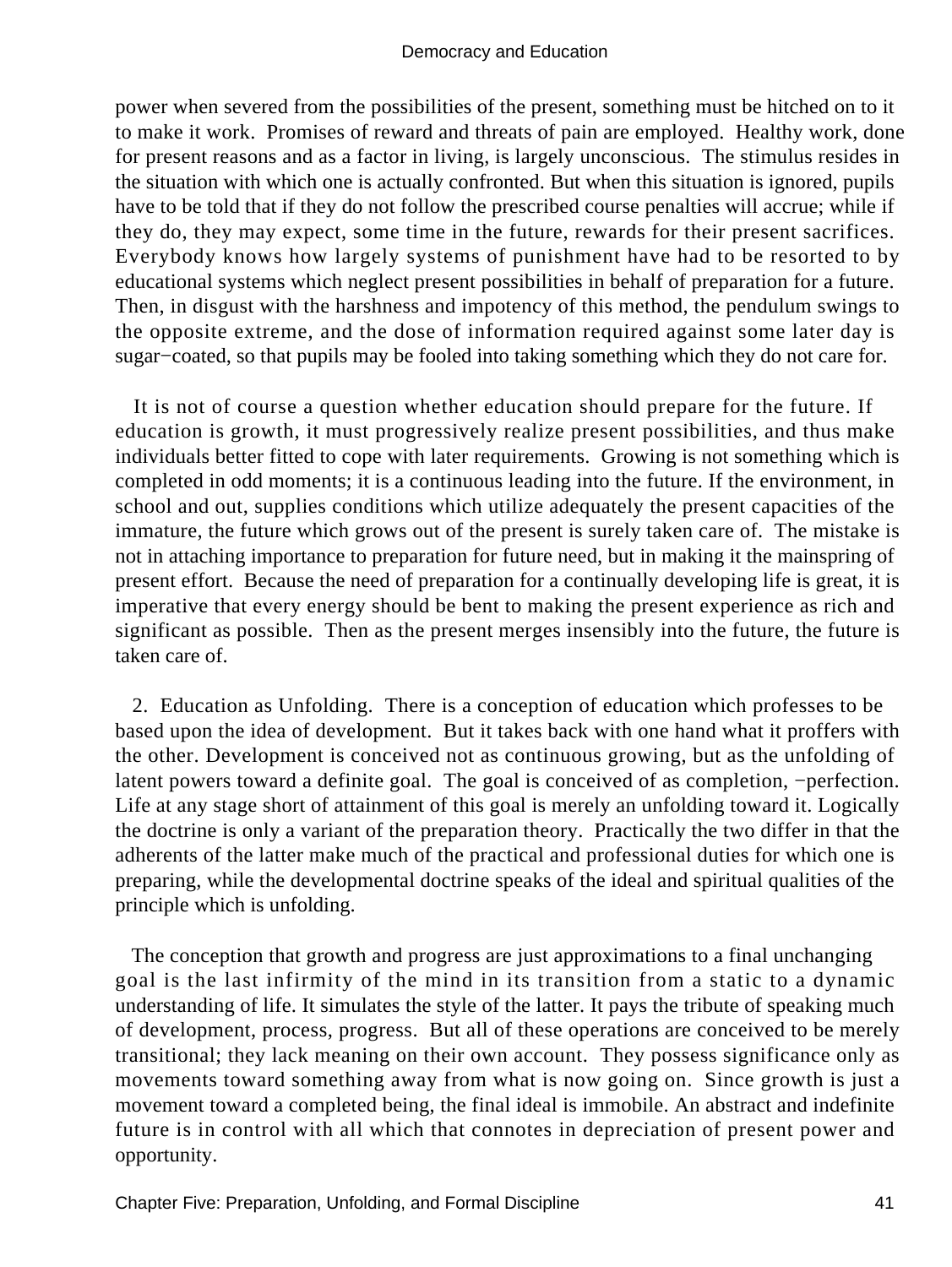Since the goal of perfection, the standard of development, is very far away, it is so beyond us that, strictly speaking, it is unattainable. Consequently, in order to be available for present guidance it must be translated into something which stands for it. Otherwise we should be compelled to regard any and every manifestation of the child as an unfolding from within, and hence sacred. Unless we set up some definite criterion representing the ideal end by which to judge whether a given attitude or act is approximating or moving away, our sole alternative is to withdraw all influences of the environment lest they interfere with proper development. Since that is not practicable, a working substitute is set up. Usually, of course, this is some idea which an adult would like to have a child acquire. Consequently, by «suggestive questioning» or some other pedagogical device, the teacher proceeds to «draw out» from the pupil what is desired. If what is desired is obtained, that is evidence that the child is unfolding properly. But as the pupil generally has no initiative of his own in this direction, the result is a random groping after what is wanted, and the formation of habits of dependence upon the cues furnished by others. Just because such methods simulate a true principle and claim to have its sanction they may do more harm than would outright «telling,» where, at least, it remains with the child how much will stick.

 Within the sphere of philosophic thought there have been two typical attempts to provide a working representative of the absolute goal. Both start from the conception of a whole – an absolute – which is «immanent» in human life. The perfect or complete ideal is not a mere ideal; it is operative here and now. But it is present only implicitly, «potentially,» or in an enfolded condition. What is termed development is the gradual making explicit and outward of what is thus wrapped up. Froebel and Hegel, the authors of the two philosophic schemes referred to, have different ideas of the path by which the progressive realization of manifestation of the complete principle is effected. According to Hegel, it is worked out through a series of historical institutions which embody the different factors in the Absolute. According to Froebel, the actuating force is the presentation of symbols, largely mathematical, corresponding to the essential traits of the Absolute. When these are presented to the child, the Whole, or perfection, sleeping within him, is awakened. A single example may indicate the method. Every one familiar with the kindergarten is acquainted with the circle in which the children gather. It is not enough that the circle is a convenient way of grouping the children. It must be used «because it is a symbol of the collective life of mankind in general.» Froebel's recognition of the significance of the native capacities of children, his loving attention to them, and his influence in inducing others to study them, represent perhaps the most effective single force in modern educational theory in effecting widespread acknowledgment of the idea of growth. But his formulation of the notion of development and his organization of devices for promoting it were badly hampered by the fact that he conceived development to be the unfolding of a ready−made latent principle. He failed to see that growing is growth, developing is development, and consequently placed the emphasis upon the completed product. Thus he set up a goal which meant the arrest of growth, and a criterion which is not applicable to immediate guidance of powers, save through translation into abstract and symbolic formulae.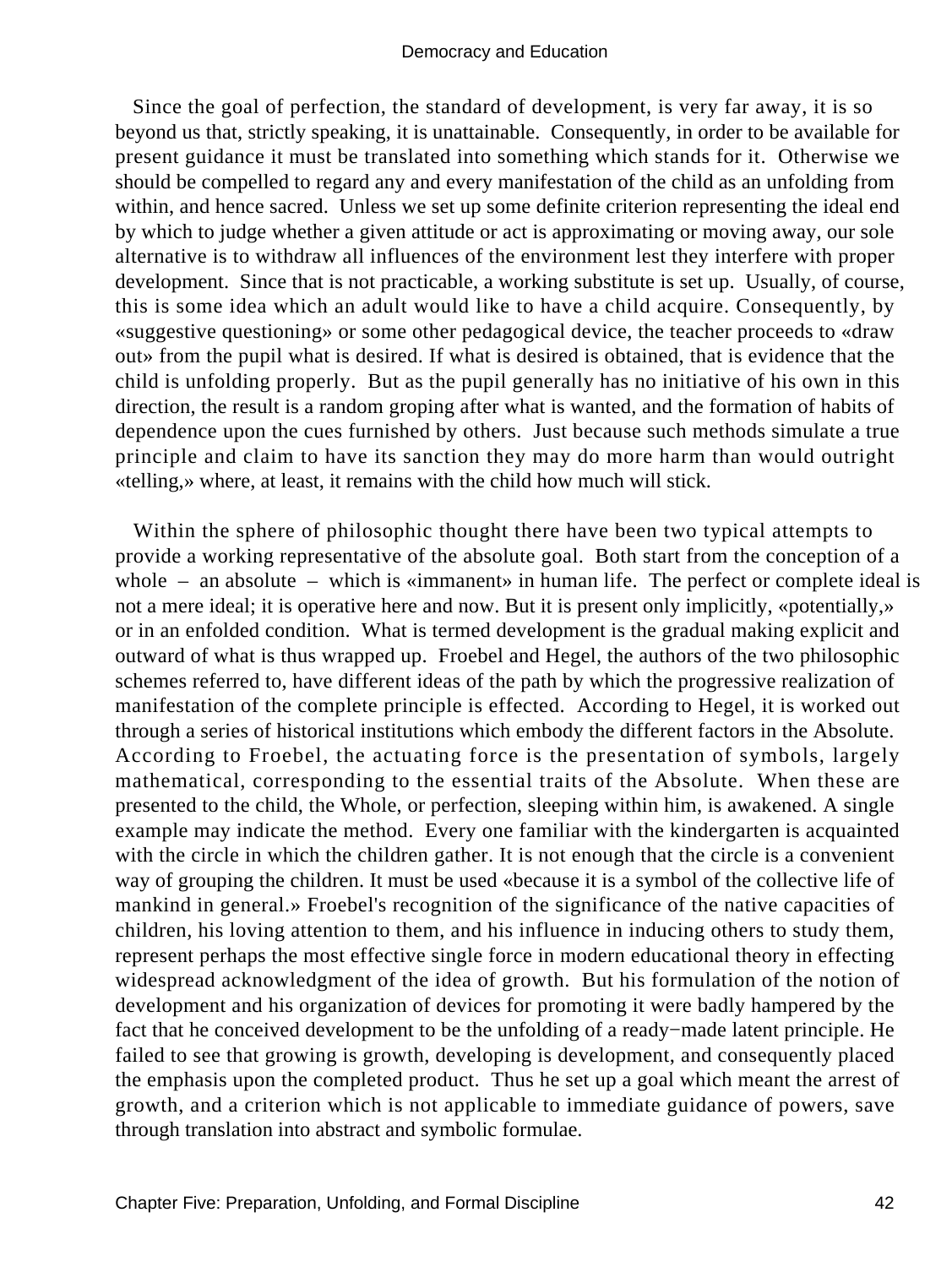A remote goal of complete unfoldedness is, in technical philosophic language, transcendental. That is, it is something apart from direct experience and perception. So far as experience is concerned, it is empty; it represents a vague sentimental aspiration rather than anything which can be intelligently grasped and stated. This vagueness must be compensated for by some a priori formula. Froebel made the connection between the concrete facts of experience and the transcendental ideal of development by regarding the former as symbols of the latter. To regard known things as symbols, according to some arbitrary a priori formula – and every a priori conception must be arbitrary – is an invitation to romantic fancy to seize upon any analogies which appeal to it and treat them as laws. After the scheme of symbolism has been settled upon, some definite technique must be invented by which the inner meaning of the sensible symbols used may be brought home to children. Adults being the formulators of the symbolism are naturally the authors and controllers of the technique. The result was that Froebel's love of abstract symbolism often got the better of his sympathetic insight; and there was substituted for development as arbitrary and externally imposed a scheme of dictation as the history of instruction has ever seen.

 With Hegel the necessity of finding some working concrete counterpart of the inaccessible Absolute took an institutional, rather than symbolic, form. His philosophy, like Froebel's, marks in one direction an indispensable contribution to a valid conception of the process of life. The weaknesses of an abstract individualistic philosophy were evident to him; he saw the impossibility of making a clean sweep of historical institutions, of treating them as despotisms begot in artifice and nurtured in fraud. In his philosophy of history and society culminated the efforts of a whole series of German writers – Lessing, Herder, Kant, Schiller, Goethe – to appreciate the nurturing influence of the great collective institutional products of humanity. For those who learned the lesson of this movement, it was henceforth impossible to conceive of institutions or of culture as artificial. It destroyed completely  $-$  in idea, not in fact – the psychology that regarded «mind» as a ready−made possession of a naked individual by showing the significance of «objective mind» – language, government, art, religion – in the formation of individual minds. But since Hegel was haunted by the conception of an absolute goal, he was obliged to arrange institutions as they concretely exist, on a stepladder of ascending approximations. Each in its time and place is absolutely necessary, because a stage in the self−realizing process of the absolute mind. Taken as such a step or stage, its existence is proof of its complete rationality, for it is an integral element in the total, which is Reason. Against institutions as they are, individuals have no spiritual rights; personal development, and nurture, consist in obedient assimilation of the spirit of existing institutions. Conformity, not transformation, is the essence of education. Institutions change as history shows; but their change, the rise and fall of states, is the work of the «world−spirit.» Individuals, save the great «heroes» who are the chosen organs of the world−spirit, have no share or lot in it. In the later nineteenth century, this type of idealism was amalgamated with the doctrine of biological evolution.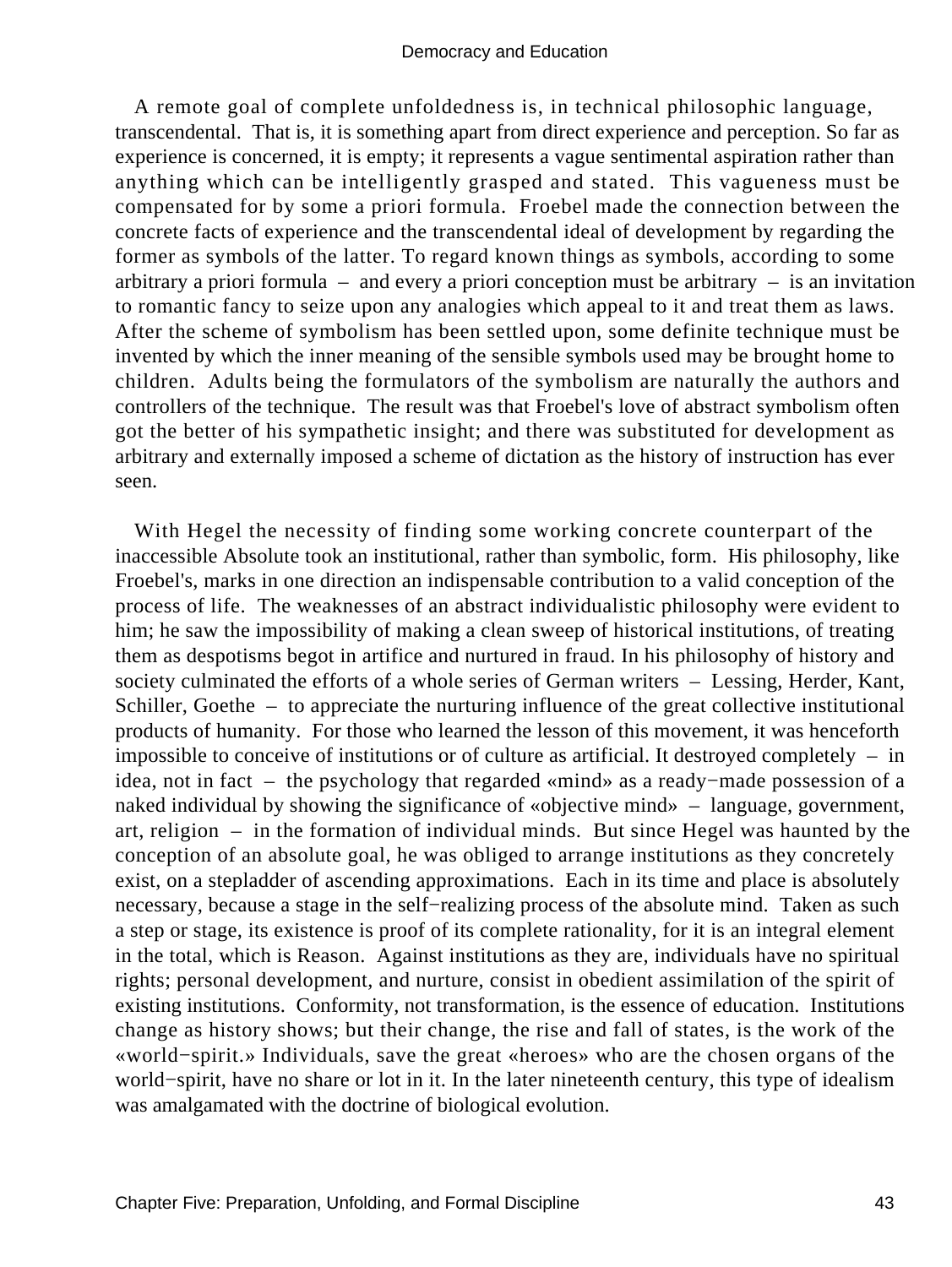«Evolution» was a force working itself out to its own end. As against it, or as compared with it, the conscious ideas and preference of individuals are impotent. Or, rather, they are but the means by which it works itself out. Social progress is an «organic growth,» not an experimental selection. Reason is all powerful, but only Absolute Reason has any power.

 The recognition (or rediscovery, for the idea was familiar to the Greeks) that great historic institutions are active factors in the intellectual nurture of mind was a great contribution to educational philosophy. It indicated a genuine advance beyond Rousseau, who had marred his assertion that education must be a natural development and not something forced or grafted upon individuals from without, by the notion that social conditions are not natural. But in its notion of a complete and all−inclusive end of development, the Hegelian theory swallowed up concrete individualities, though magnifying The Individual in the abstract. Some of Hegel's followers sought to reconcile the claims of the Whole and of individuality by the conception of society as an organic whole, or organism. That social organization is presupposed in the adequate exercise of individual capacity is not to be doubted. But the social organism, interpreted after the relation of the organs of the body to each other and to the whole body, means that each individual has a certain limited place and function, requiring to be supplemented by the place and functions of the other organs. As one portion of the bodily tissue is differentiated so that it can be the hand and the hand only, another, the eye, and so on, all taken together making the organism, so one individual is supposed to be differentiated for the exercise of the mechanical operations of society, another for those of a statesman, another for those of a scholar, and so on. The notion of «organism» is thus used to give a philosophic sanction to class distinctions in social organization – a notion which in its educational application again means external dictation instead of growth.

 3. Education as Training of Faculties. A theory which has had great vogue and which came into existence before the notion of growth had much influence is known as the theory of «formal discipline. »It has in view a correct ideal; one outcome of education should be the creation of specific powers of accomplishment. A trained person is one who can do the chief things which it is important for him to do better than he could without training: «better» signifying greater ease, efficiency, economy, promptness, etc. That this is an outcome of education was indicated in what was said about habits as the product of educative development. But the theory in question takes, as it were, a short cut; it regards some powers (to be presently named) as the direct and conscious aims of instruction, and not simply as the results of growth. There is a definite number of powers to be trained, as one might enumerate the kinds of strokes which a golfer has to master. Consequently education should get directly at the business of training them. But this implies that they are already there in some untrained form; otherwise their creation would have to be an indirect product of other activities and agencies. Being there already in some crude form, all that remains is to exercise them in constant and graded repetitions, and they will inevitably be refined and perfected. In the phrase «formal discipline» as applied to this conception, «discipline» refers both to the outcome of trained power and to the method of training through repeated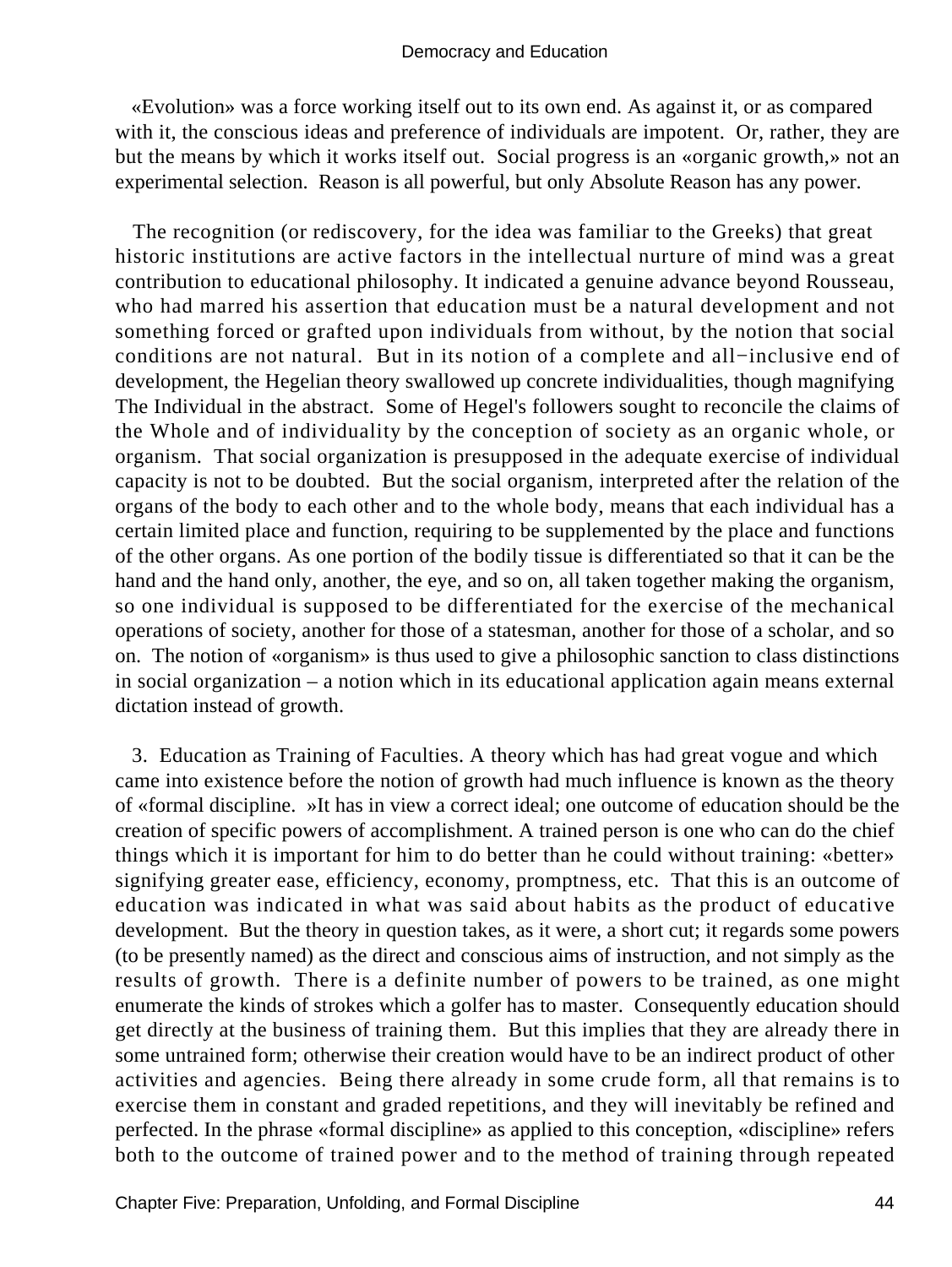### exercise.

 The forms of powers in question are such things as the faculties of perceiving, retaining, recalling, associating, attending, willing, feeling, imagining, thinking, etc., which are then shaped by exercise upon material presented. In its classic form, this theory was expressed by Locke. On the one hand, the outer world presents the material or content of knowledge through passively received sensations. On the other hand, the mind has certain ready powers, attention, observation, retention, comparison, abstraction, compounding, etc. Knowledge results if the mind discriminates and combines things as they are united and divided in nature itself. But the important thing for education is the exercise or practice of the faculties of the mind till they become thoroughly established habitudes. The analogy constantly employed is that of a billiard player or gymnast, who by repeated use of certain muscles in a uniform way at last secures automatic skill. Even the faculty of thinking was to be formed into a trained habit by repeated exercises in making and combining simple distinctions, for which, Locke thought, mathematics affords unrivaled opportunity.

 Locke's statements fitted well into the dualism of his day. It seemed to do justice to both mind and matter, the individual and the world. One of the two supplied the matter of knowledge and the object upon which mind should work. The other supplied definite mental powers, which were few in number and which might be trained by specific exercises. The scheme appeared to give due weight to the subject matter of knowledge, and yet it insisted that the end of education is not the bare reception and storage of information, but the formation of personal powers of attention, memory, observation, abstraction, and generalization. It was realistic in its emphatic assertion that all material whatever is received from without; it was idealistic in that final stress fell upon the formation of intellectual powers. It was objective and impersonal in its assertion that the individual cannot possess or generate any true ideas on his own account; it was individualistic in placing the end of education in the perfecting of certain faculties possessed at the outset by the individual. This kind of distribution of values expressed with nicety the state of opinion in the generations following upon Locke. It became, without explicit reference to Locke, a common−place of educational theory and of psychology. Practically, it seemed to provide the educator with definite, instead of vague, tasks. It made the elaboration of a technique of instruction relatively easy. All that was necessary was to provide for sufficient practice of each of the powers. This practice consists in repeated acts of attending, observing, memorizing, etc. By grading the difficulty of the acts, making each set of repetitions somewhat more difficult than the set which preceded it, a complete scheme of instruction is evolved. There are various ways, equally conclusive, of criticizing this conception, in both its alleged foundations and in its educational application. (1) Perhaps the most direct mode of attack consists in pointing out that the supposed original faculties of observation, recollection, willing, thinking, etc., are purely mythological. There are no such ready−made powers waiting to be exercised and thereby trained. There are, indeed, a great number of original native tendencies, instinctive modes of action, based on the original connections of neurones in the central nervous system. There are impulsive tendencies of the eyes to follow and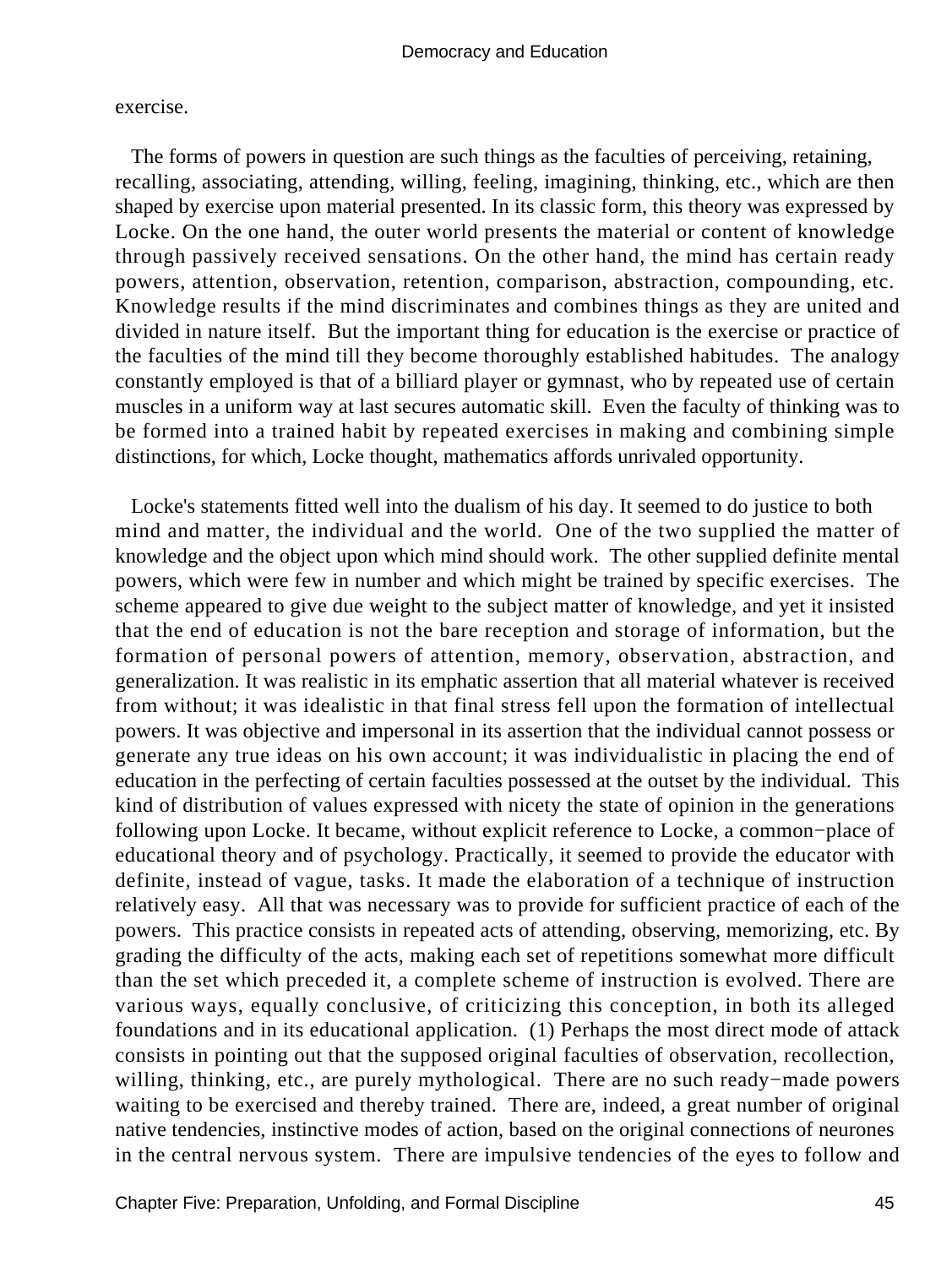fixate light; of the neck muscles to turn toward light and sound; of the hands to reach and grasp; and turn and twist and thump; of the vocal apparatus to make sounds; of the mouth to spew out unpleasant substances; to gag and to curl the lip, and so on in almost indefinite number. But these tendencies (a) instead of being a small number sharply marked off from one another, are of an indefinite variety, interweaving with one another in all kinds of subtle ways. (b) Instead of being latent intellectual powers, requiring only exercise for their perfecting, they are tendencies to respond in certain ways to changes in the environment so as to bring about other changes. Something in the throat makes one cough; the tendency is to eject the obnoxious particle and thus modify the subsequent stimulus. The hand touches a hot thing; it is impulsively, wholly unintellectually, snatched away. But the withdrawal alters the stimuli operating, and tends to make them more consonant with the needs of the organism. It is by such specific changes of organic activities in response to specific changes in the medium that that control of the environment of which we have spoken (see ante, p. 24) is effected. Now all of our first seeings and hearings and touchings and smellings and tastings are of this kind. In any legitimate sense of the words mental or intellectual or cognitive, they are lacking in these qualities, and no amount of repetitious exercise could bestow any intellectual properties of observation, judgment, or intentional action (volition) upon them.

 (2) Consequently the training of our original impulsive activities is not a refinement and perfecting achieved by «exercise» as one might strengthen a muscle by practice. It consists rather (a) in selecting from the diffused responses which are evoked at a given time those which are especially adapted to the utilization of the stimulus. That is to say, among the reactions of the body in general

 occur upon stimulation of the eye by light, all except those which are specifically adapted to reaching, grasping, and manipulating the object effectively are gradually eliminated – or else no training occurs. As we have already noted, the primary reactions, with a very few exceptions are too diffused and general to be practically of much use in the case of the human infant. Hence the identity of training with selective response. (Compare p. 25.) (b) Equally important is the specific coordination of different factors of response which takes place. There is not merely a selection of the hand reactions which effect grasping, but of the particular visual stimuli which call out just these reactions and no others, and an establishment of connection between the two. But the coordinating does not stop here. Characteristic temperature reactions may take place when the object is grasped. These will also be brought in; later, the temperature reaction may be connected directly with the optical stimulus, the hand reaction being suppressed – as a bright flame, independent of close contact, may steer one away. Or the child in handling the object pounds with it, or crumples it, and a sound issues. The ear response is then brought into the system of response. If a certain sound (the conventional name) is made by others and accompanies the activity, response of both ear and the vocal apparatus connected with auditory stimulation will also become an associated factor in the complex response. 2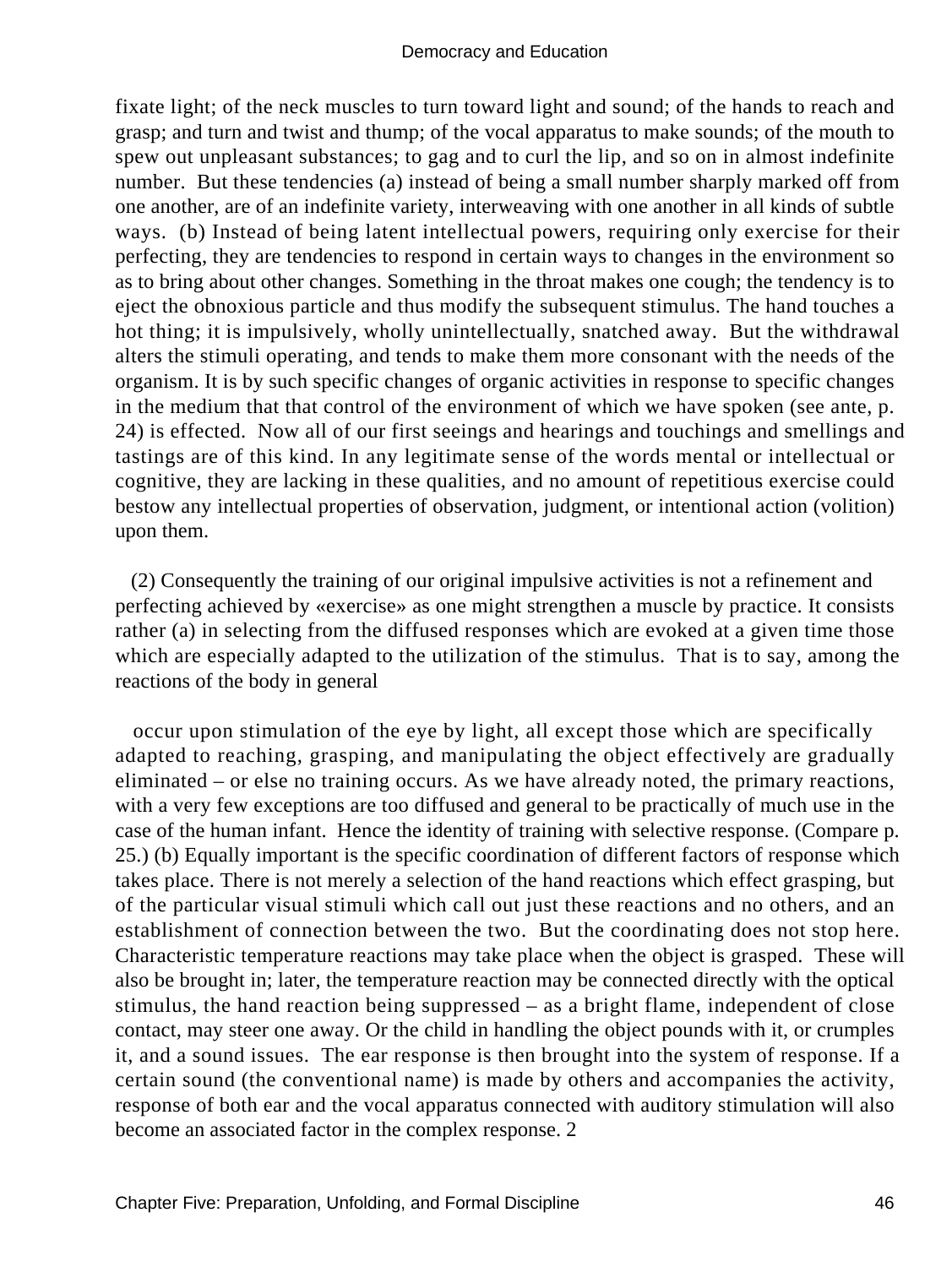(3) The more specialized the adjustment of response and stimulus to each other (for, taking the sequence of activities into account, the stimuli are adapted to reactions as well as reactions to stimuli) the more rigid and the less generally available is the training secured. In equivalent language, less intellectual or educative quality attaches to the training. The usual way of stating this fact is that the more specialized the reaction, the less is the skill acquired in practicing and perfecting it transferable to other modes of behavior. According to the orthodox theory of formal discipline, a pupil in studying his spelling lesson acquires, besides ability to spell those particular words, an increase of power of observation, attention, and recollection which may be employed whenever these powers are needed. As matter of fact, the more he confines himself to noticing and fixating the forms of words, irrespective of connection with other things (such as the meaning of the words, the context in which they are habitually used, the derivation and classification of the verbal form, etc.) the less likely is he to acquire an ability which can be used for anything except the mere noting of verbal visual forms. He may not even be increasing his ability to make accurate distinctions among geometrical forms, to say nothing of ability to observe in general. He is merely selecting the stimuli supplied by the forms of the letters and the motor reactions of oral or written reproduction. The scope of coordination (to use our prior terminology) is extremely limited. The connections which are employed in other observations and recollections (or reproductions) are deliberately eliminated when the pupil is exercised merely upon forms of letters and words. Having been excluded, they cannot be restored when needed. The ability secured to observe and to recall verbal forms is not available for perceiving and recalling other things. In the ordinary phraseology, it is not transferable. But the wider the context – that is to say, the more varied the stimuli and responses coordinated – the more the ability acquired is available for the effective performance of other acts; not, strictly speaking, because there is any «transfer,» but because the wide range of factors employed in the specific act is equivalent to a broad range of activity, to a flexible, instead of to a narrow and rigid, coordination. (4) Going to the root of the matter, the fundamental fallacy of the theory is its dualism; that is to say, its separation of activities and capacities from subject matter. There is no such thing as an ability to see or hear or remember in general; there is only the ability to see or hear or remember something. To talk about training a power, mental or physical, in general, apart from the subject matter involved in its exercise, is nonsense. Exercise may react upon circulation, breathing, and nutrition so as to develop vigor or strength, but this reservoir is available for specific ends only by use in connection with the material means which accomplish them. Vigor will enable a man to play tennis or golf or to sail a boat better than he would if he were weak. But only by employing ball and racket, ball and club, sail and tiller, in definite ways does he become expert in any one of them; and expertness in one secures expertness in another only so far as it is either a sign of aptitude for fine muscular coordinations or as the same kind of coordination is involved in all of them. Moreover, the difference between the training of ability to spell which comes from taking visual forms in a narrow context and one which takes them in connection with the activities required to grasp meaning, such as context, affiliations of descent, etc., may be compared to the difference between exercises in the gymnasium with pulley weights to «develop» certain muscles, and a game or sport. The former is uniform and mechanical; it is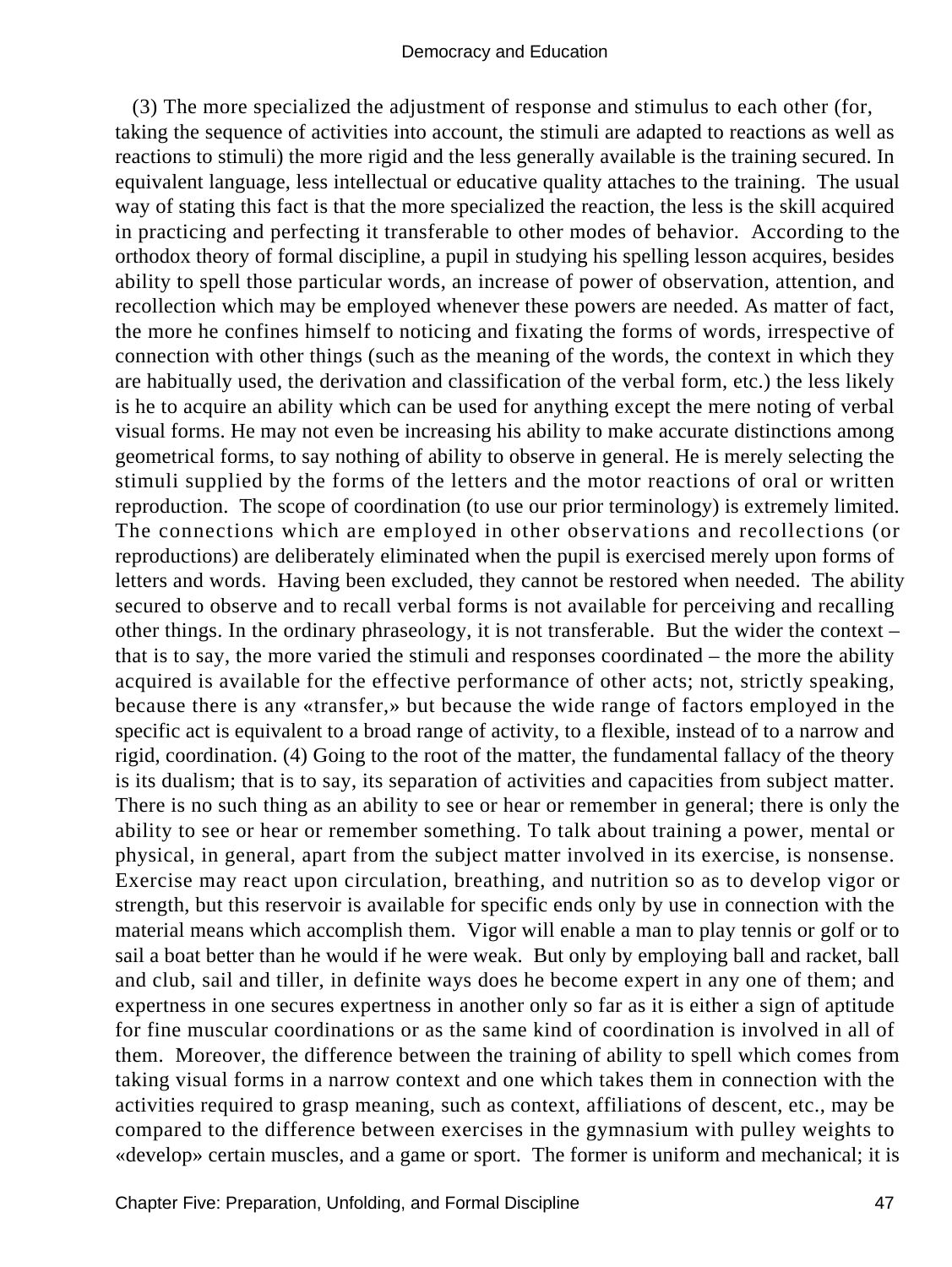rigidly specialized. The latter is varied from moment to moment; no two acts are quite alike; novel emergencies have to be met; the coordinations forming have to be kept flexible and elastic. Consequently, the training is much more «general»; that is to say, it covers a wider territory and includes more factors. Exactly the same thing holds of special and general education of the mind.

 A monotonously uniform exercise may by practice give great skill in one special act; but the skill is limited to that act, be it bookkeeping or calculations in logarithms or experiments in hydrocarbons. One may be an authority in a particular field and yet of more than usually poor judgment in matters not closely allied, unless the training in the special field has been of a kind to ramify into the subject matter of the other fields. (5) Consequently, such powers as observation, recollection, judgment, esthetic taste, represent organized results of the occupation of native active tendencies with certain subject matters. A man does not observe closely and fully by pressing a button for the observing faculty to get to work (in other words by «willing» to observe); but if he has something to do which can be accomplished successfully only through intensive and extensive use of eye and hand, he naturally observes. Observation is an outcome, a consequence, of the interaction of sense organ and subject matter. It will vary, accordingly, with the subject matter employed.

 It is consequently futile to set up even the ulterior development of faculties of observation, memory, etc., unless we have first determined what sort of subject matter we wish the pupil to become expert in observing and recalling and for what purpose. And it is only repeating in another form what has already been said, to declare that the criterion here must be social. We want the person to note and recall and judge those things which make him an effective competent member of the group in which he is associated with others. Otherwise we might as well set the pupil to observing carefully cracks on the wall and set him to memorizing meaningless lists of words in an unknown tongue – which is about what we do in fact when we give way to the doctrine of formal discipline. If the observing habits of a botanist or chemist or engineer are better habits than those which are thus formed, it is because they deal with subject matter which is more significant in life. In concluding this portion of the discussion, we note that the distinction between special and general education has nothing to do with the transferability of function or power. In the literal sense, any transfer is miraculous and impossible. But some activities are broad; they involve a coordination of many factors. Their development demands continuous alternation and readjustment. As conditions change, certain factors are subordinated, and others which had been of minor importance come to the front. There is constant redistribution of the focus of the action, as is seen in the illustration of a game as over against pulling a fixed weight by a series of uniform motions. Thus there is practice in prompt making of new combinations with the focus of activity shifted to meet change in subject matter. Wherever an activity is broad in scope (that is, involves the coordinating of a large variety of sub−activities), and is constantly and unexpectedly obliged to change direction in its progressive development, general education is bound to result. For this is what «general» means; broad and flexible. In practice, education meets these conditions, and hence is general, in the degree in which it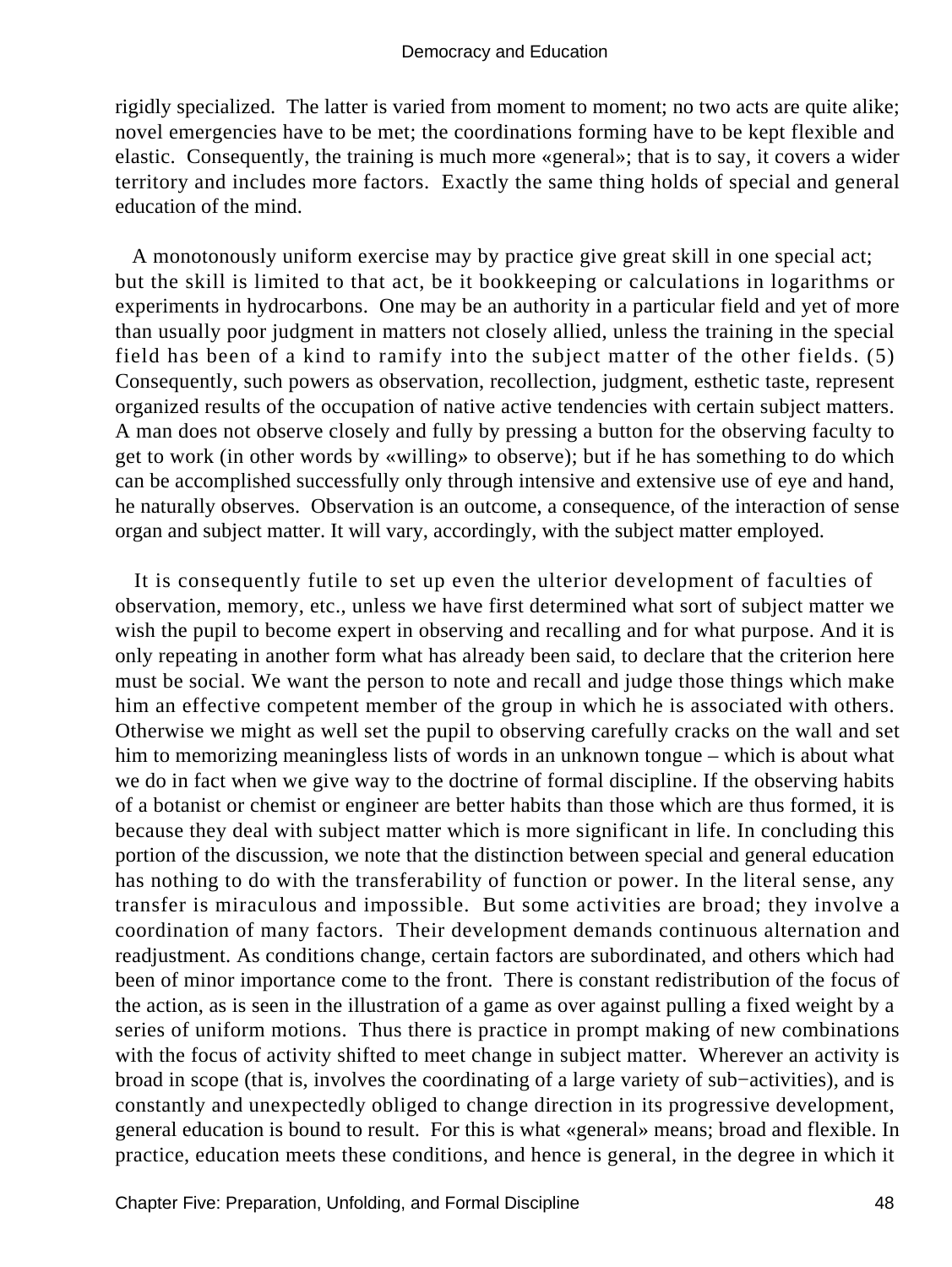takes account of social relationships. A person may become expert in technical philosophy, or philology, or mathematics or engineering or financiering, and be inept and ill−advised in his action and judgment outside of his specialty. If however his concern with these technical subject matters has been connected with human activities having social breadth, the range of active responses called into play and flexibly integrated is much wider. Isolation of subject matter from a social context is the chief obstruction in current practice to securing a general training of mind. Literature, art, religion, when thus dissociated, are just as narrowing as the technical things which the professional upholders of general education strenuously oppose.

 Summary. The conception that the result of the educative process is capacity for further education stands in contrast with some other ideas which have profoundly influenced practice. The first contrasting conception considered is that of preparing or getting ready for some future duty or privilege. Specific evil effects were pointed out which result from the fact that this aim diverts attention of both teacher and taught from the only point to which it may be fruitfully directed – namely, taking advantage of the needs and possibilities of the immediate present. Consequently it defeats its own professed purpose. The notion that education is an unfolding from within appears to have more likeness to the conception of growth which has been set forth. But as worked out in the theories of Froebel and Hegel, it involves ignoring the interaction of present organic tendencies with the present environment, just as much as the notion of preparation. Some implicit whole is regarded as given ready−made and the significance of growth is merely transitory; it is not an end in itself, but simply a means of making explicit what is already implicit. Since that which is not explicit cannot be made definite use of, something has to be found to represent it. According to Froebel, the mystic symbolic value of certain objects and acts (largely mathematical) stand for the Absolute Whole which is in process of unfolding. According to Hegel, existing institutions are its effective actual representatives. Emphasis upon symbols and institutions tends to divert perception from the direct growth of experience in richness of meaning. Another influential but defective theory is that which conceives that mind has, at birth, certain mental faculties or powers, such as perceiving, remembering, willing, judging, generalizing, attending, etc., and that education is the training of these faculties through repeated exercise. This theory treats subject matter as comparatively external and indifferent, its value residing simply in the fact that it may occasion exercise of the general powers. Criticism was directed upon this separation of the alleged powers from one another and from the material upon which they act. The outcome of the theory in practice was shown to be an undue emphasis upon the training of narrow specialized modes of skill at the expense of initiative, inventiveness, and readaptability – qualities which depend upon the broad and consecutive interaction of specific activities with one another. 1 As matter of fact, the interconnection is so great, there are so many paths of construction, that every stimulus brings about some change in all of the organs of response. We are accustomed however to ignore most of these modifications of the total organic activity, concentrating upon that one which is most specifically adapted to the most urgent stimulus of the moment. 2 This statement should be compared with what was said earlier about the sequential ordering of responses (p. 25). It is merely a more explicit statement of the way in which that consecutive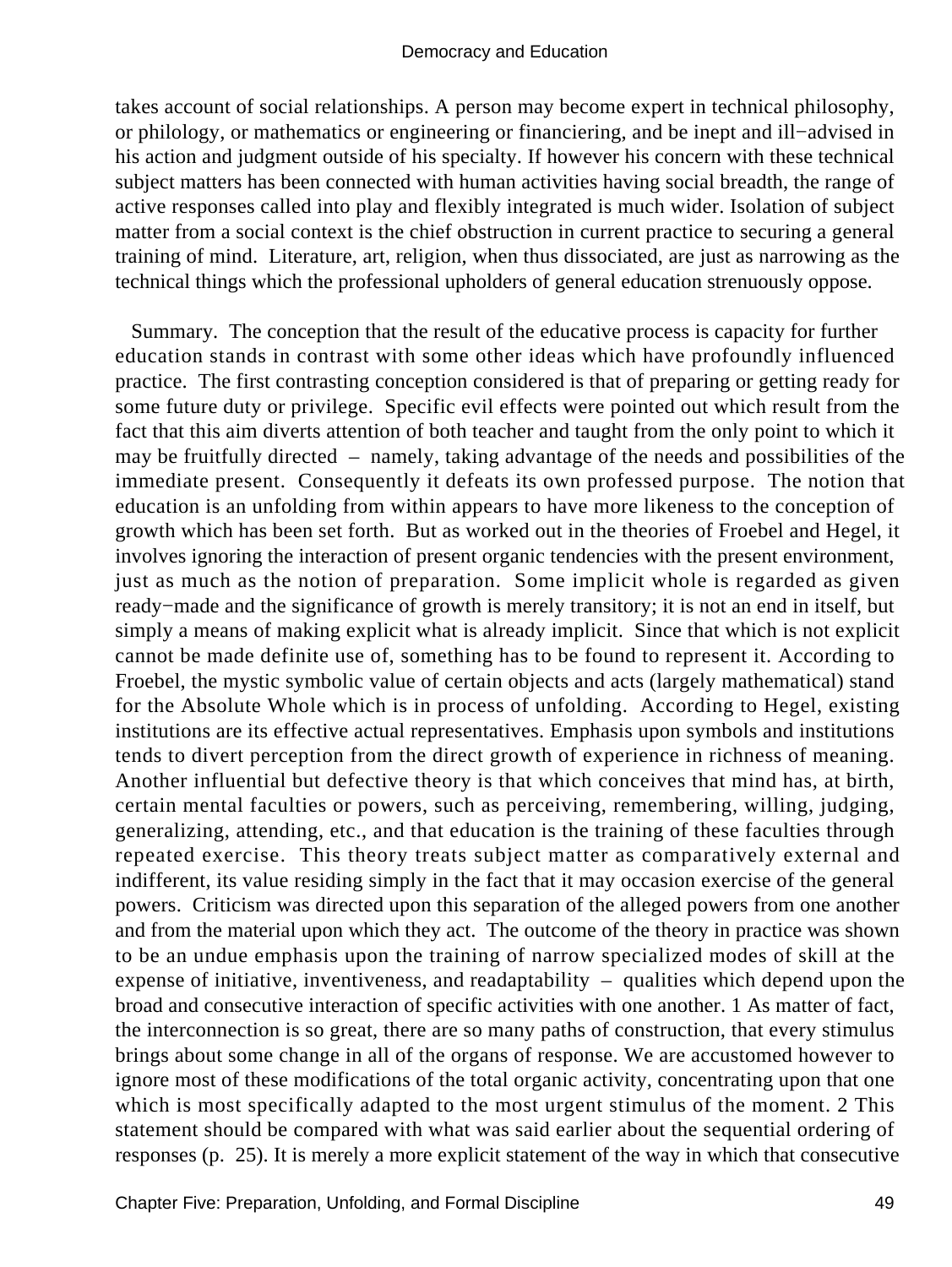arrangement occurs.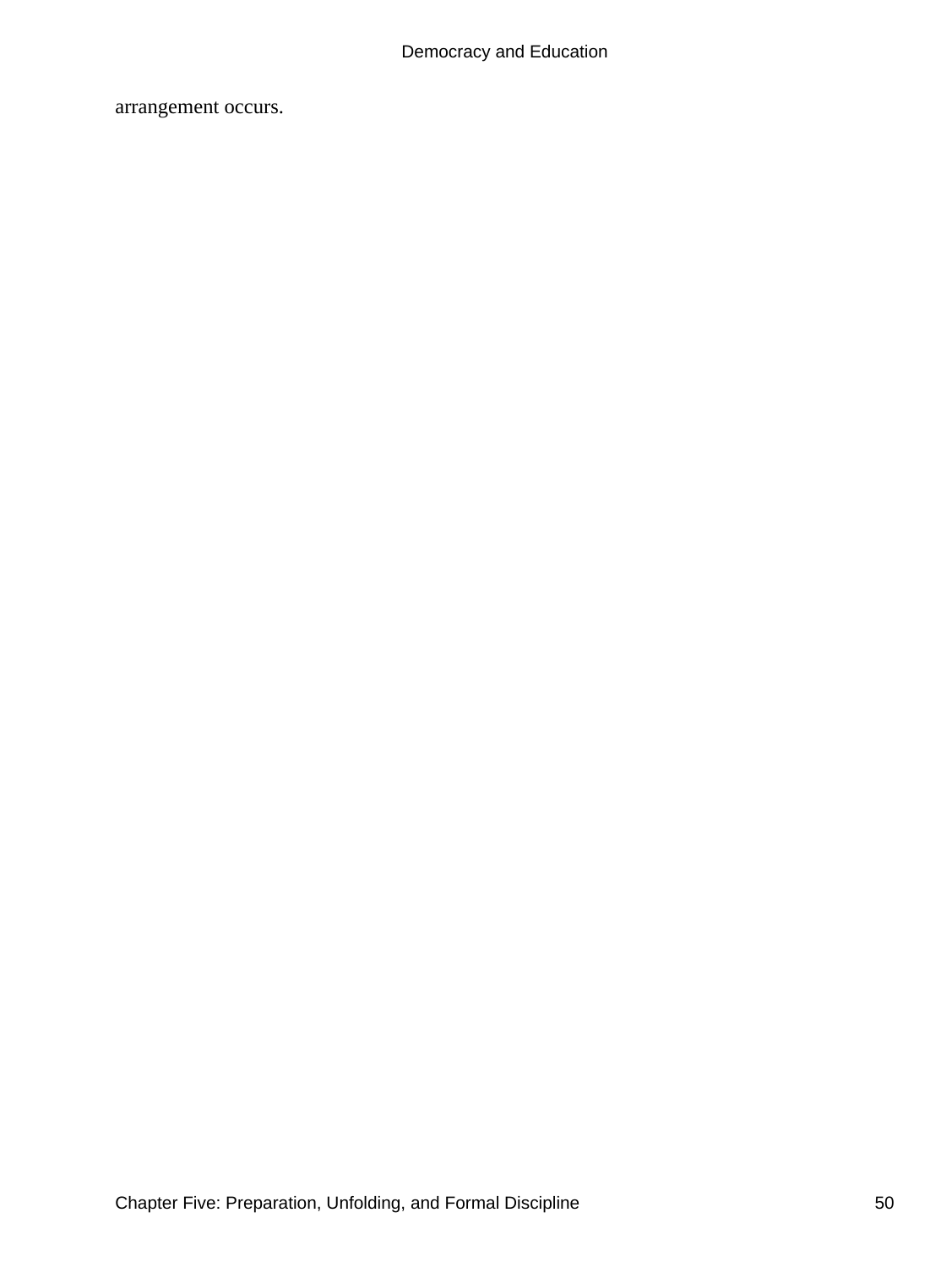# **[Chapter Six: Education as Conservative and Progressive](#page-248-0)**

*1. E*ducation as Formation. We now come to a type of theory which denies the existence of faculties and emphasizes the unique role of subject matter in the development of mental and

 moral disposition. according to it, education is neither a process of unfolding from within nor is it a training of faculties resident in mind itself. It is rather the formation of mind by setting up certain associations or connections of content by means of a subject matter presented from without. Education proceeds by instruction taken in a strictly literal sense, a building into the mind from without. That education is formative of mind is not questioned; it is the conception already propounded. But formation here has a technical meaning dependent upon the idea of something operating from without. Herbart is the best historical representative of this type of theory. He denies absolutely the existence of innate faculties. The mind is simply endowed with the power of producing various qualities in reaction to the various realities which act upon it. These qualitatively different reactions are called presentations (Vorstellungen) . Every presentation once called into being persists; it may be driven below the «threshold» of consciousness by new and stronger presentations, produced by the reaction of the soul to new material, but its activity continues by its own inherent momentum, below the surface of consciousness. What are termed faculties – attention, memory, thinking, perception, even the sentiments, are arrangements, associations, and complications, formed by the interaction of these submerged presentations with one another and with new presentations. Perception, for example, is the complication of presentations which result from the rise of old presentations to greet and combine with new ones; memory is the evoking of an old presentation above the threshold of consciousness by getting entangled with another presentation, etc. Pleasure is the result of reinforcement among the independent activities of presentations; pain of their pulling different ways, etc.

 The concrete character of mind consists, then, wholly of the various arrangements formed by the various presentations in their different qualities. The «furniture» of the mind is the mind. Mind is wholly a matter of «contents.» The educational implications of this doctrine are threefold.

 (1) This or that kind of mind is formed by the use of objects which evoke this or that kind of reaction and which produce this or that arrangement among the reactions called out. The formation of mind is wholly a matter of the presentation of the proper educational materials.

 (2) Since the earlier presentations constitute the «apperceiving organs» which control the assimilation of new presentations, their character is all important. The effect of new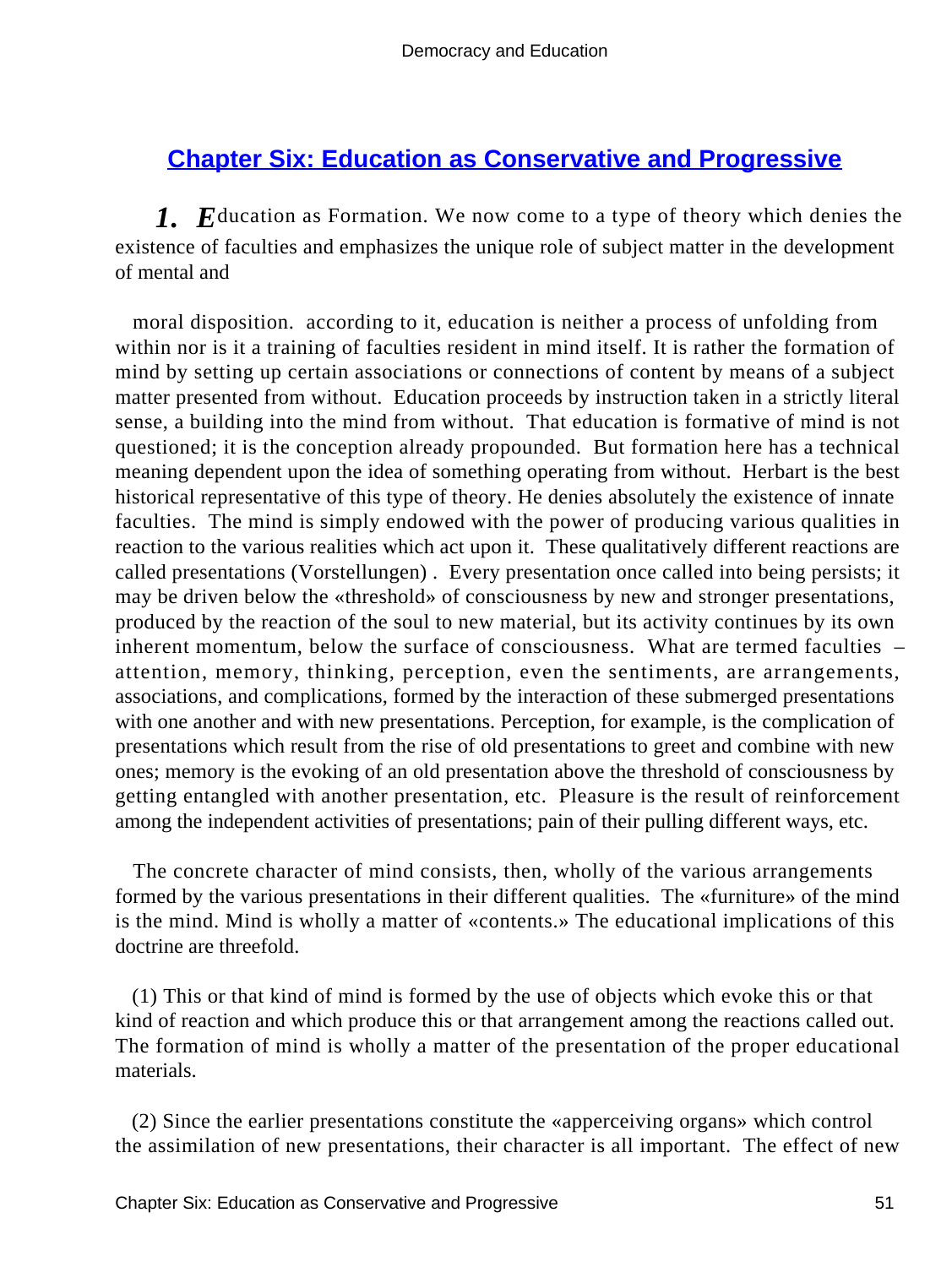presentations is to reinforce groupings previously formed. The business of the educator is, first, to select the proper material in order to fix the nature of the original reactions, and, secondly, to arrange the sequence of subsequent presentations on the basis of the store of ideas secured by prior transactions. The control is from behind, from the past, instead of, as in the unfolding conception, in the ultimate goal.

 (3) Certain formal steps of all method in teaching may be laid down. Presentation of new subject matter is obviously the central thing, but since knowing consists in the way in which this interacts with the contents already submerged below consciousness, the first thing is the step of «preparation,» – that is, calling into special activity and getting above the floor of consciousness those older presentations which are to assimilate the new one. Then after the presentation, follow the processes of interaction of new and old; then comes the application of the newly formed content to the performance of some task. Everything must go through this course; consequently there is a perfectly uniform method in instruction in all subjects for all pupils of all ages.

 Herbart's great service lay in taking the work of teaching out of the region of routine and accident. He brought it into the sphere of conscious method; it became a conscious business with a definite aim and procedure, instead of being a compound of casual inspiration and subservience to tradition. Moreover, everything in teaching and discipline could be specified, instead of our having to be content with vague and more or less mystic generalities about ultimate ideals and speculative spiritual symbols. He abolished the notion of ready−made faculties, which might be trained by exercise upon any sort of material, and made attention to concrete subject matter, to the content, all−important. Herbart undoubtedly has had a greater influence in bringing to the front questions connected with the material of study than any other educational philosopher. He stated problems of method from the standpoint of their connection with subject matter: method having to do with the manner and sequence of presenting new subject matter to insure its proper interaction with old.

 The fundamental theoretical defect of this view lies in ignoring the existence in a living being of active and specific functions which are developed in the redirection and combination which occur as they are occupied with their environment. The theory represents the Schoolmaster come to his own. This fact expresses at once its strength and its weakness. The conception that the mind consists of what has been taught, and that the importance of what has been taught consists in its availability for further teaching, reflects the pedagogue's view of life. The philosophy is eloquent about the duty of the teacher in instructing pupils; it is almost silent regarding his privilege of learning. It emphasizes the influence of intellectual environment upon the mind; it slurs over the fact that the environment involves a personal sharing in common experiences. It exaggerates beyond reason the possibilities of consciously formulated and used methods, and underestimates the role of vital, unconscious, attitudes. It insists upon the old, the past, and passes lightly over the operation of the genuinely novel and unforeseeable. It takes, in brief, everything educational into account save its essence, – vital energy seeking opportunity for effective exercise. All education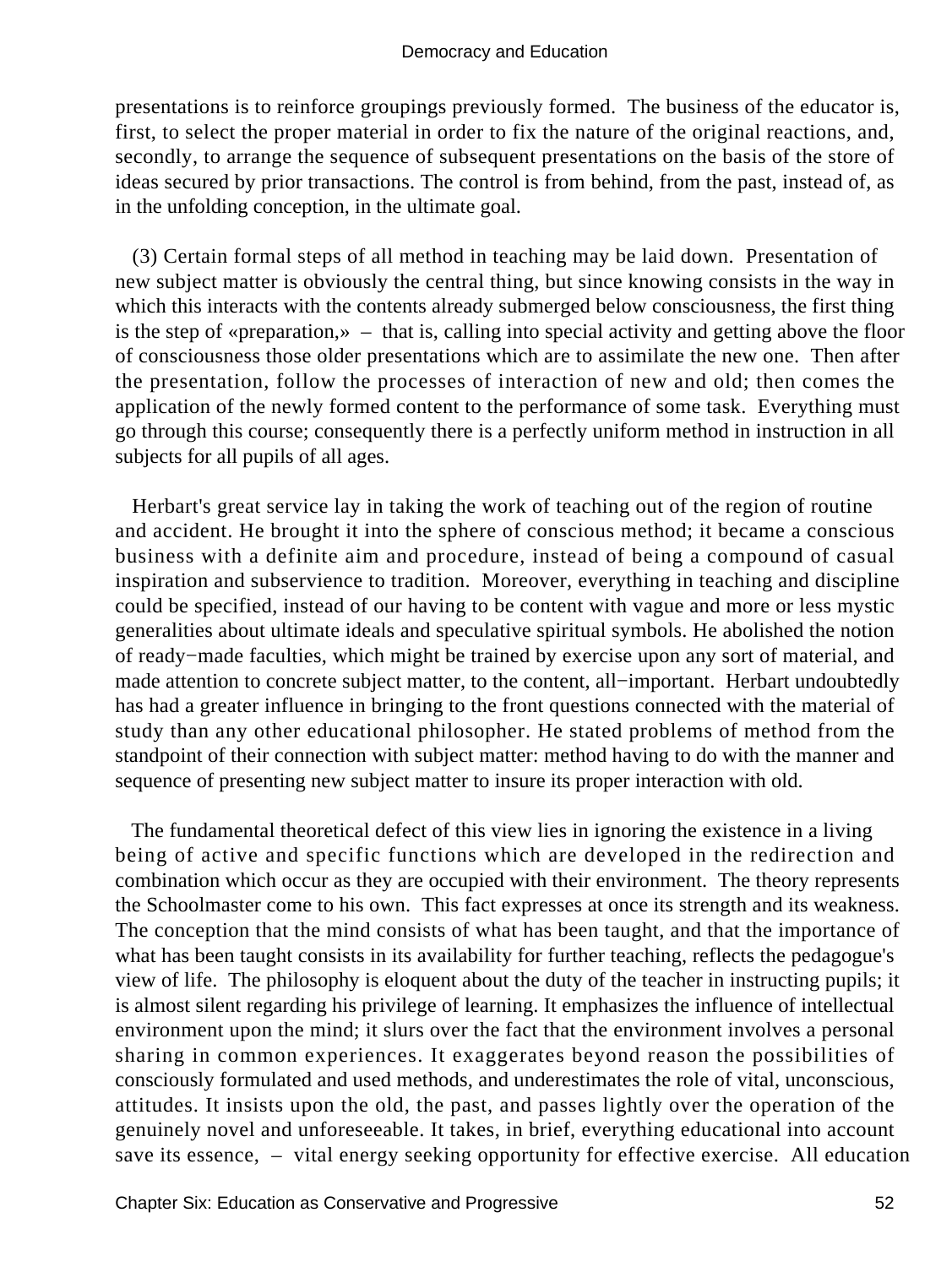forms character, mental and moral, but formation consists in the selection and coordination of native activities so that they may utilize the subject matter of the social environment. Moreover, the formation is not only a formation of native activities, but it takes place through them. It is a process of reconstruction, reorganization.

 2. Education as Recapitulation and Retrospection. A peculiar combination of the ideas of development and formation from without has given rise to the recapitulation theory of education, biological and cultural. The individual develops, but his proper development consists in repeating in orderly stages the past evolution of animal life and human history. The former recapitulation occurs physiologically; the latter should be made to occur by means of education. The alleged biological truth that the individual in his growth from the simple embryo to maturity repeats the history of the evolution of animal life in the progress of forms from the simplest to the most complex (or expressed technically, that ontogenesis parallels phylogenesis) does not concern us, save as it is supposed to afford scientific foundation for cultural recapitulation of the past. Cultural recapitulation says, first, that children at a certain age are in the mental and moral condition of savagery; their instincts are vagrant and predatory because their ancestors at one time lived such a life. Consequently (so it is concluded) the proper subject matter of their education at this time is the material – especially the literary material of myths, folk−tale, and song – produced by humanity in the analogous stage. Then the child passes on to something corresponding, say, to the pastoral stage, and so on till at the time when he is ready to take part in contemporary life, he arrives at the present epoch of culture.

 In this detailed and consistent form, the theory, outside of a small school in Germany (followers of Herbart for the most part) , has had little currency. But the idea which underlies it is that education is essentially retrospective; that it looks primarily to the past and especially to the literary products of the past, and that mind is adequately formed in the degree in which it is patterned upon the spiritual heritage of the past. This idea has had such immense influence upon higher instruction especially, that it is worth examination in its extreme formulation.

 In the first place, its biological basis is fallacious. Embyronic growth of the human infant preserves, without doubt, some of the traits of lower forms of life. But in no respect is it a strict traversing of past stages. If there were any strict «law» of repetition, evolutionary development would clearly not have taken place. Each new generation would simply have repeated its predecessors' existence. Development, in short, has taken place by the entrance of shortcuts and alterations in the prior scheme of growth. And this suggests that the aim of education is to facilitate such short−circuited growth. The great advantage of immaturity, educationally speaking, is that it enables us to emancipate the young from the need of dwelling in an outgrown past. The business of education is rather to liberate the young from reviving and retraversing the past than to lead them to a recapitulation of it. The social environment of the young is constituted by the presence and action of the habits of thinking and feeling of civilized men. To ignore the directive influence of this present environment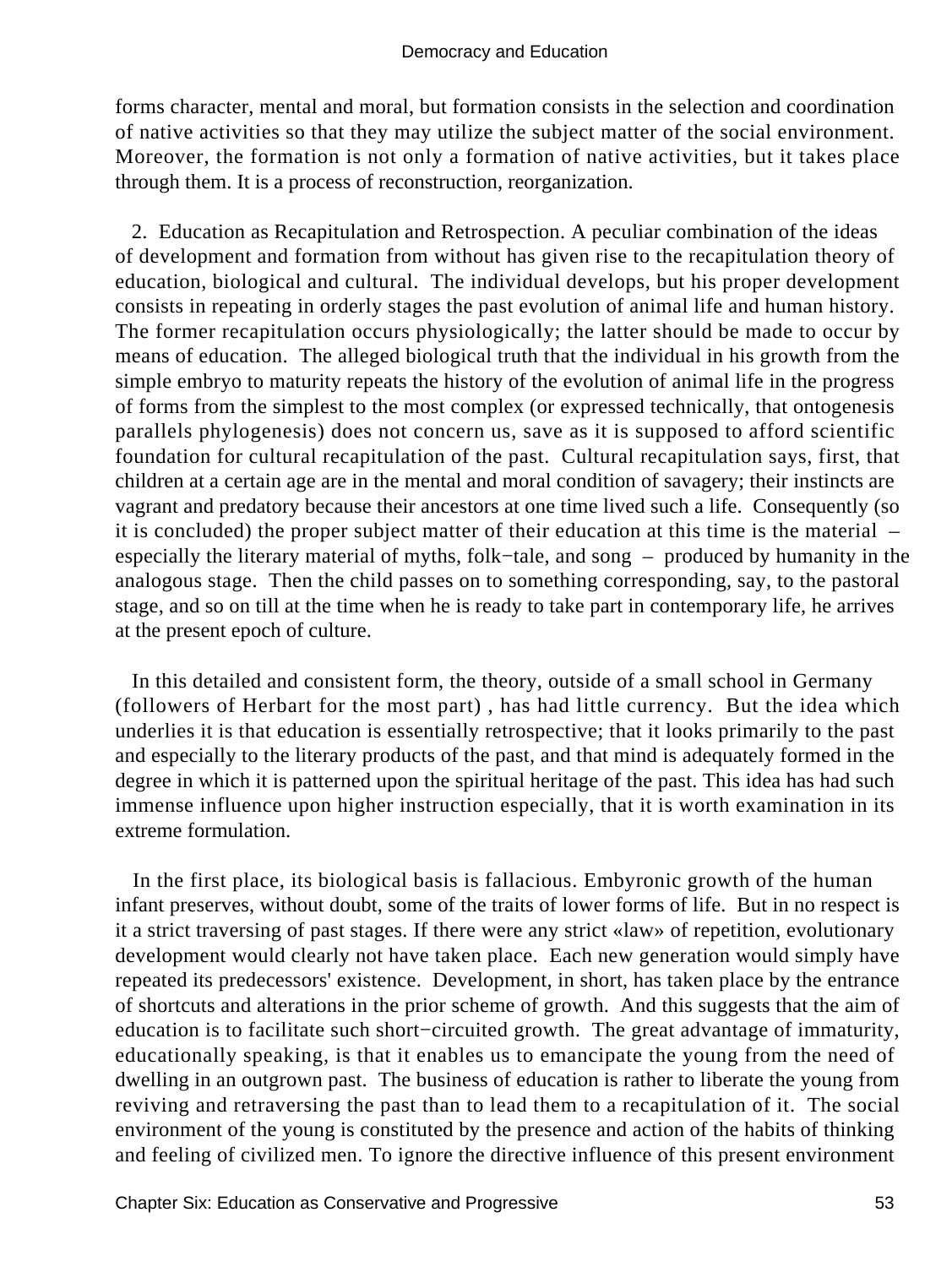upon the young is simply to abdicate the educational function. A biologist has said: «The history of development in different animals . . . offers to us . . . a series of ingenious, determined, varied but more or less unsuccessful efforts to escape from the necessity of recapitulating, and to substitute for the ancestral method a more direct method. » Surely it would be foolish if education did not deliberately attempt to facilitate similar efforts in conscious experience so that they become increasingly successful.

 The two factors of truth in the conception may easily be disentangled from association with the false context which perverts them. On the biological side we have simply the fact that any infant starts with precisely the assortment of impulsive activities with which he does start, they being blind, and many of them conflicting with one another, casual, sporadic, and unadapted to their immediate environment. The other point is that it is a part of wisdom to utilize the products of past history so far as they are of help for the future. Since they represent the results of prior experience, their value for future experience may, of course, be indefinitely great. Literatures produced in the past are, so far as men are now in possession and use of them, a part of the present environment of individuals; but there is an enormous difference between availing ourselves of them as present resources and taking them as standards and patterns in their retrospective character.

 (1) The distortion of the first point usually comes about through misuse of the idea of heredity. It is assumed that heredity means that past life has somehow predetermined the main traits of an individual, and that they are so fixed that little serious change can be introduced into them. Thus taken, the influence of heredity is opposed to that of the environment, and the efficacy of the latter belittled. But for educational purposes heredity means neither more nor less than the original endowment of an individual. Education must take the being as he is; that a particular individual has just such and such an equipment of native activities is a basic fact. That they were produced in such and such a way, or that they are derived from one's ancestry, is not especially important for the educator, however it may be with the biologist, as compared with the fact that they now exist. Suppose one had to advise or direct a person regarding his inheritance of property. The fallacy of assuming that the fact it is an inheritance, predetermines its future use, is obvious. The advisor is concerned with making the best use of what is there – putting it at work under the most favorable conditions. Obviously he cannot utilize what is not there; neither can the educator. In this sense, heredity is a limit of education. Recognition of this fact prevents the waste of energy and the irritation that ensue from the too prevalent habit of trying to make by instruction something out of an individual which he is not naturally fitted to become. But the doctrine does not determine what use shall be made of the capacities which exist. And, except in the case of the imbecile, these original capacities are much more varied and potential, even in the case of the more stupid, than we as yet know properly how to utilize. Consequently, while a careful study of the native aptitudes and deficiencies of an individual is always a preliminary necessity, the subsequent and important step is to furnish an environment which will adequately function whatever activities are present. The relation of heredity and environment is well expressed in the case of language. If a being had no vocal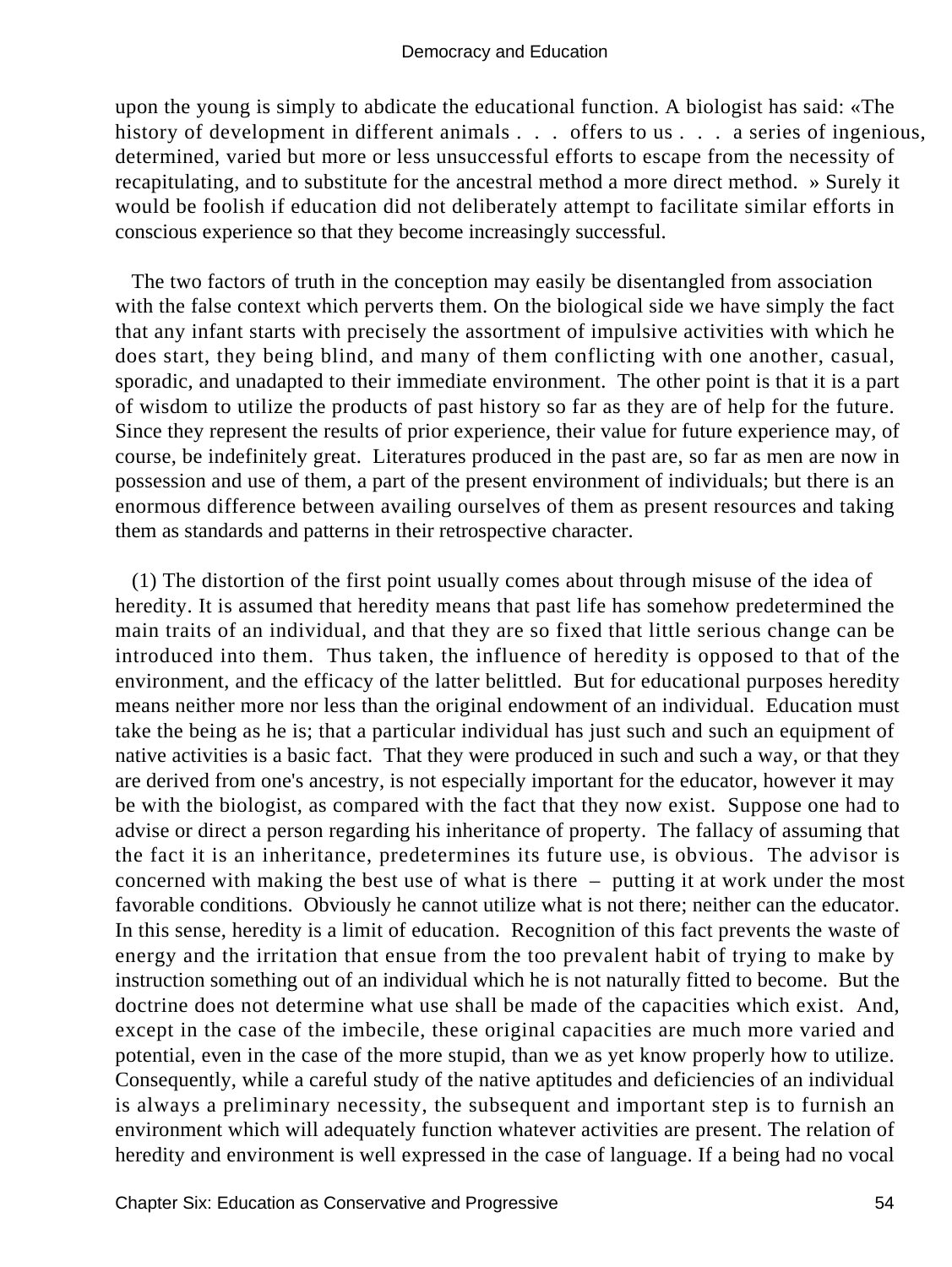organs from which issue articulate sounds, if he had no auditory or other sense− receptors and no connections between the two sets of apparatus, it would be a sheer waste of time to try to teach him to converse. He is born short in that respect, and education must accept the limitation. But if he has this native equipment, its possession in no way guarantees that he will ever talk any language or what language he will talk. The environment in which his activities occur and by which they are carried into execution settles these things. If he lived in a dumb unsocial environment where men refused to talk to one another and used only that minimum of gestures without which they could not get along, vocal language would be as unachieved by him as if he had no vocal organs. If the sounds which he makes occur in a medium of persons speaking the Chinese language, the activities which make like sounds will be selected and coordinated. This illustration may be applied to the entire range of the educability of any individual. It places the heritage from the past in its right connection with the demands and opportunities of the present.

 (2) The theory that the proper subject matter of instruction is found in the culture−products of past ages (either in general, or more specifically in the particular literatures which were produced in the culture epoch which is supposed to correspond with the stage of development of those taught) affords another instance of that divorce between the process and product of growth which has been criticized. To keep the process alive, to keep it alive in ways which make it easier to keep it alive in the future, is the function of educational subject matter. But an individual can live only in the present. The present is not just something which comes after the past; much less something produced by it. It is what life is in leaving the past behind it. The study of past products will not help us understand the present, because the present is not due to the products, but to the life of which they were the products. A knowledge of the past and its heritage is of great significance when it enters into the present, hut not otherwise. And the mistake of making the records and remains of the past the main material of education is that it cuts the vital connection of present and past, and tends to make the past a rival of the present and the present a more or less futile imitation of the past. Under such circumstances, culture becomes an ornament and solace; a refuge and an asylum. Men escape from the crudities of the present to live in its imagined refinements, instead of using what the past offers as an agency for ripening these crudities. The present, in short, generates the problems which lead us to search the past for suggestion, and which supplies meaning to what we find when we search. The past is the past precisely because it does not include what is characteristic in the present. The moving present includes the past on condition that it uses the past to direct its own movement. The past is a great resource for the imagination; it adds a new dimension to life, but OD condition that it be seen as the past of the present, and not as another and disconnected world. The principle which makes little of the present act of living and operation of growing, the only thing always present, naturally looks to the past because the future goal which it sets up is remote and empty. But having turned its back upon the present, it has no way of returning to it laden with the spoils of the past. A mind that is adequately sensitive to the needs and occasions of the present actuality will have the liveliest of motives for interest in the background of the present, and will never have to hunt for a way back because it will never have lost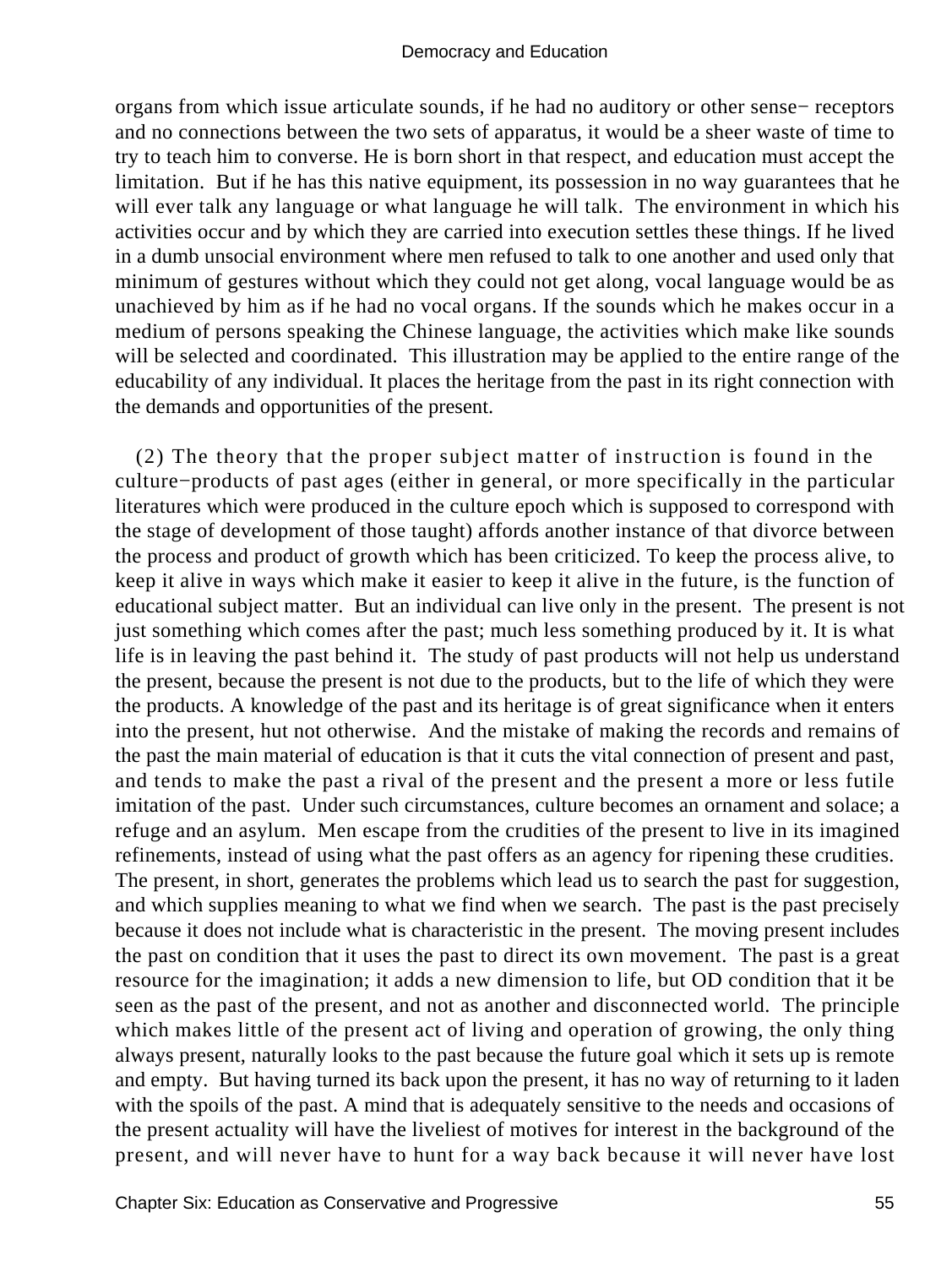connection.

 3. Education as Reconstruction. In its contrast with the ideas both of unfolding of latent powers from within, and of the formation from without, whether by physical nature or by the cultural products of the past, the ideal of growth results in the conception that education is a constant reorganizing or reconstructing of experience. It has all the time an immediate end, and so far as activity is educative, it reaches that end – the direct transformation of the quality of experience. Infancy, youth, adult life, – all stand on the same educative level in the sense that what is really learned at any and every stage of experience constitutes the value of that experience, and in the sense that it is the chief business of life at every point to make living thus contribute to an enrichment of its own perceptible meaning.

 We thus reach a technical definition of education: It is that reconstruction or reorganization of experience which adds to the meaning of experience, and which increases ability to direct the course of subsequent experience. (1) The increment of meaning corresponds to the increased perception of the connections and continuities of the activities in which we are engaged. The activity begins in an impulsive form; that is, it is blind. It does not know what it is about; that is to say, what are its interactions with other activities. An activity which brings education or instruction with it makes one aware of some of the connections which had been imperceptible. To recur to our simple example, a child who reaches for a bright light gets burned. Henceforth he knows that a certain act of touching in connection with a certain act of vision (and vice−versa) means heat and pain; or, a certain light means a source of heat. The acts by which a scientific man in his laboratory learns more about flame differ no whit in principle. By doing certain things, he makes perceptible certain connections of heat with other things, which had been previously ignored. Thus his acts in relation to these things get more meaning; he knows better what he is doing or «is about» when he has to do with them; he can intend consequences instead of just letting them happen – all synonymous ways of saying the same thing. At the same stroke, the flame has gained in meaning; all that is known about combustion, oxidation, about light and temperature, may become an intrinsic part of its intellectual content.

 (2) The other side of an educative experience is an added power of subsequent direction or control. To say that one knows what he is about, or can intend certain consequences, is to say, of course, that he can better anticipate what is going to happen; that he can, therefore, get ready or prepare in advance so as to secure beneficial consequences and avert undesirable ones. A genuinely educative experience, then, one in which instruction is conveyed and ability increased, is contradistinguished from a routine activity on one hand, and a capricious activity on the other. (a) In the latter one «does not care what happens»; one just lets himself go and avoids connecting the consequences of one's act (the evidences of its connections with other things) with the act. It is customary to frown upon such aimless random activity, treating it as willful mischief or carelessness or lawlessness. But there is a tendency to seek the cause of such aimless activities in the youth's own disposition, isolated from everything else. But in fact such activity is explosive, and due to maladjustment with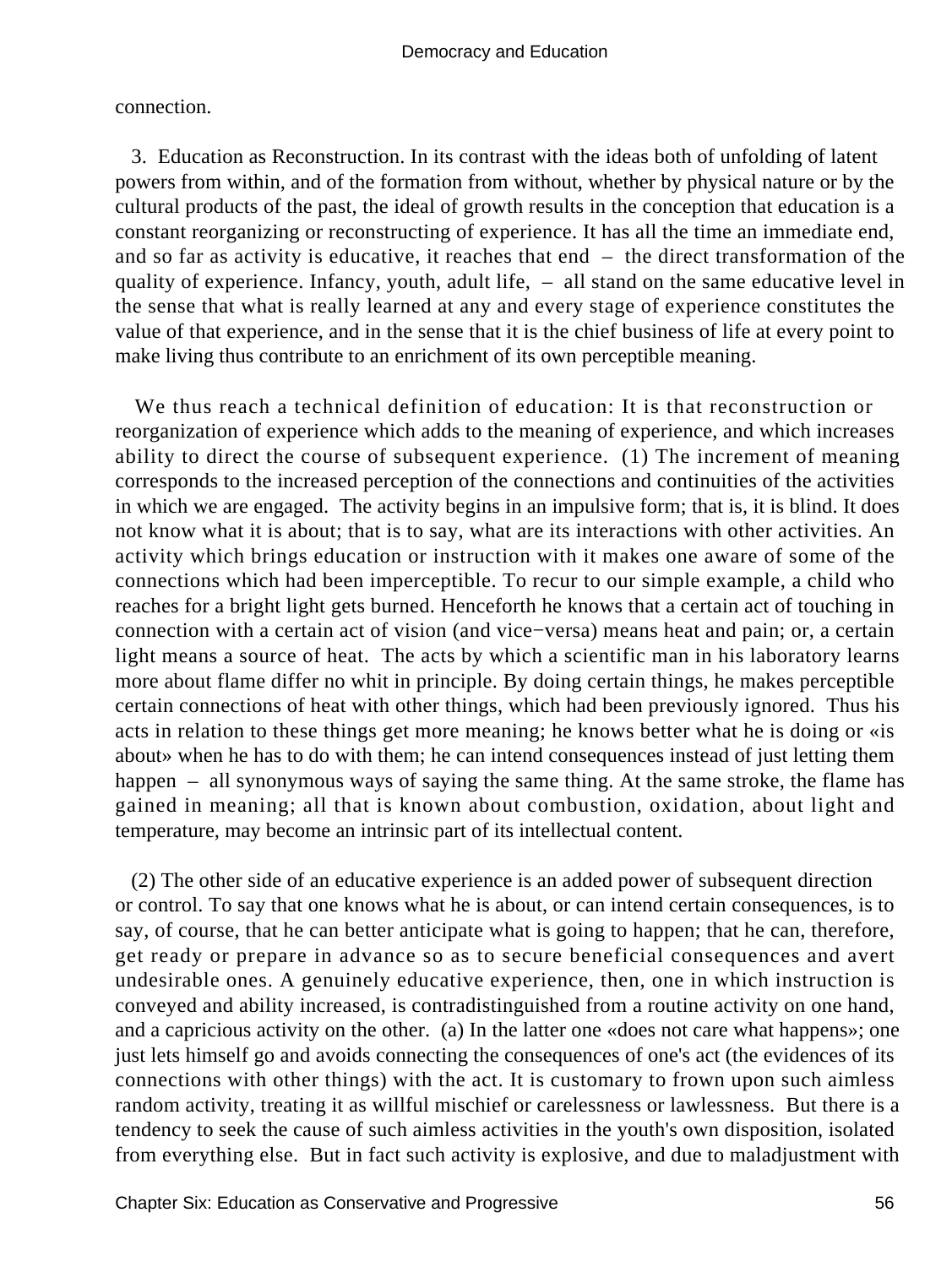surroundings. Individuals act capriciously whenever they act under external dictation, or from being told, without having a purpose of their own or perceiving the bearing of the deed upon other acts. One may learn by doing something which he does not understand; even in the most intelligent action, we do much which we do not mean, because the largest portion of the connections of the act we consciously intend are not perceived or anticipated. But we learn only because after the act is performed we note results which we had not noted before. But much work in school consists in setting up rules by which pupils are to act of such a sort that even after pupils have acted, they are not led to see the connection between the result – say the answer – and the method pursued. So far as they are concerned, the whole thing is a trick and a kind of miracle. Such action is essentially capricious, and leads to capricious habits. (b) Routine action, action which is automatic, may increase skill to do a particular thing. In so far, it might be said to have an educative effect. But it does not lead to new perceptions of bearings and connections; it limits rather than widens the meaning−horizon. And since the environment changes and our way of acting has to be modified in order successfully to keep a balanced connection with things, an isolated uniform way of acting becomes disastrous at some critical moment. The vaunted «skill» turns out gross ineptitude.

 The essential contrast of the idea of education as continuous reconstruction with the other one−sided conceptions which have been criticized in this and the previous chapter is that it identifies the end (the result) and the process. This is verbally self−contradictory, but only verbally. It means that experience as an active process occupies time and that its later period completes its earlier portion; it brings to light connections involved, but hitherto unperceived. The later outcome thus reveals the meaning of the earlier, while the experience as a whole establishes a bent or disposition toward the things possessing this meaning. Every such continuous experience or activity is educative, and all education resides in having such experiences.

 It remains only to point out (what will receive more ample attention later) that the reconstruction of experience may be social as well as personal. For purposes of simplification we have spoken in the earlier chapters somewhat as if the education of the immature which fills them with the spirit of the social group to which they belong, were a sort of catching up of the child with the aptitudes and resources of the adult group. In static societies, societies which make the maintenance of established custom their measure of value, this conception applies in the main. But not in progressive communities. They endeavor to shape the experiences of the young so that instead of reproducing current habits, better habits shall be formed, and thus the future adult society be an improvement on their own. Men have long had some intimation of the extent to which education may be consciously used to eliminate obvious social evils through starting the young on paths which shall not produce these ills, and some idea of the extent in which education may be made an instrument of realizing the better hopes of men. But we are doubtless far from realizing the potential efficacy of education as a constructive agency of improving society, from realizing that it represents not only a development of children and youth but also of the future society of which they will be the constituents.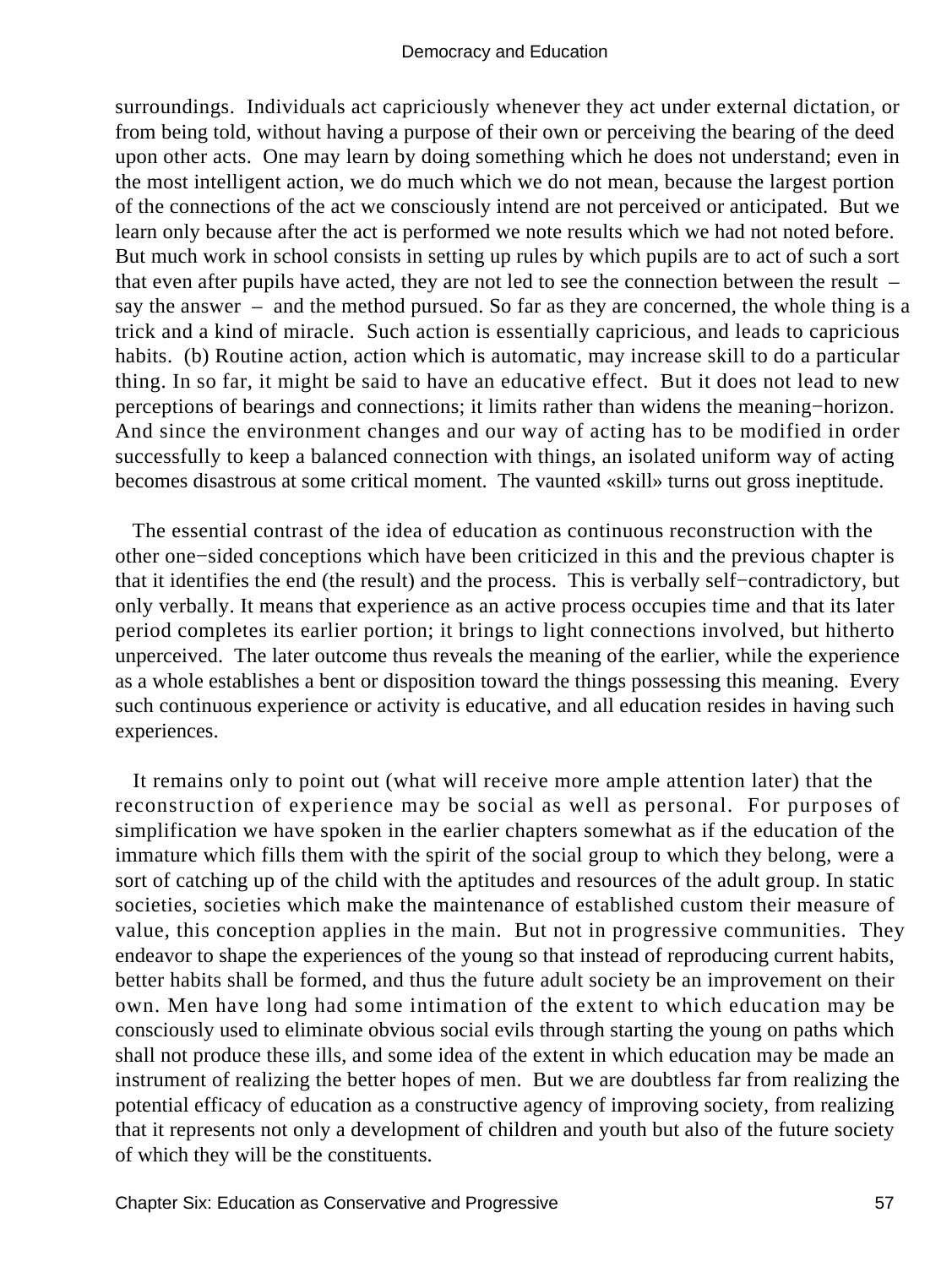Summary. Education may be conceived either retrospectively or prospectively. That is to say, it may be treated as process of accommodating the future to the past, or as an utilization of the past for a resource in a developing future. The former finds its standards and patterns in what has gone before. The mind may be regarded as a group of contents resulting from having certain things presented. In this case, the earlier presentations constitute the material to which the later are to be assimilated. Emphasis upon the value of the early experiences of immature beings is most important, especially because of the tendency to regard them as of little account. But these experiences do not consist of externally presented material, but of interaction of native activities with the environment which progressively modifies both the activities and the environment. The defect of the Herbartian theory of formation through presentations consists in slighting this constant interaction and change. The same principle of criticism applies to theories which find the primary subject matter of study in the cultural products – especially the literary products – of man's history. Isolated from their connection with the present environment in which individuals have to act, they become a kind of rival and distracting environment. Their value lies in their use to increase the meaning of the things with which we have actively to do at the present time. The idea of education advanced in these chapters is formally summed up in the idea of continuous reconstruction of experience, an idea which is marked off from education as preparation for a remote future, as unfolding, as external formation, and as recapitulation of the past.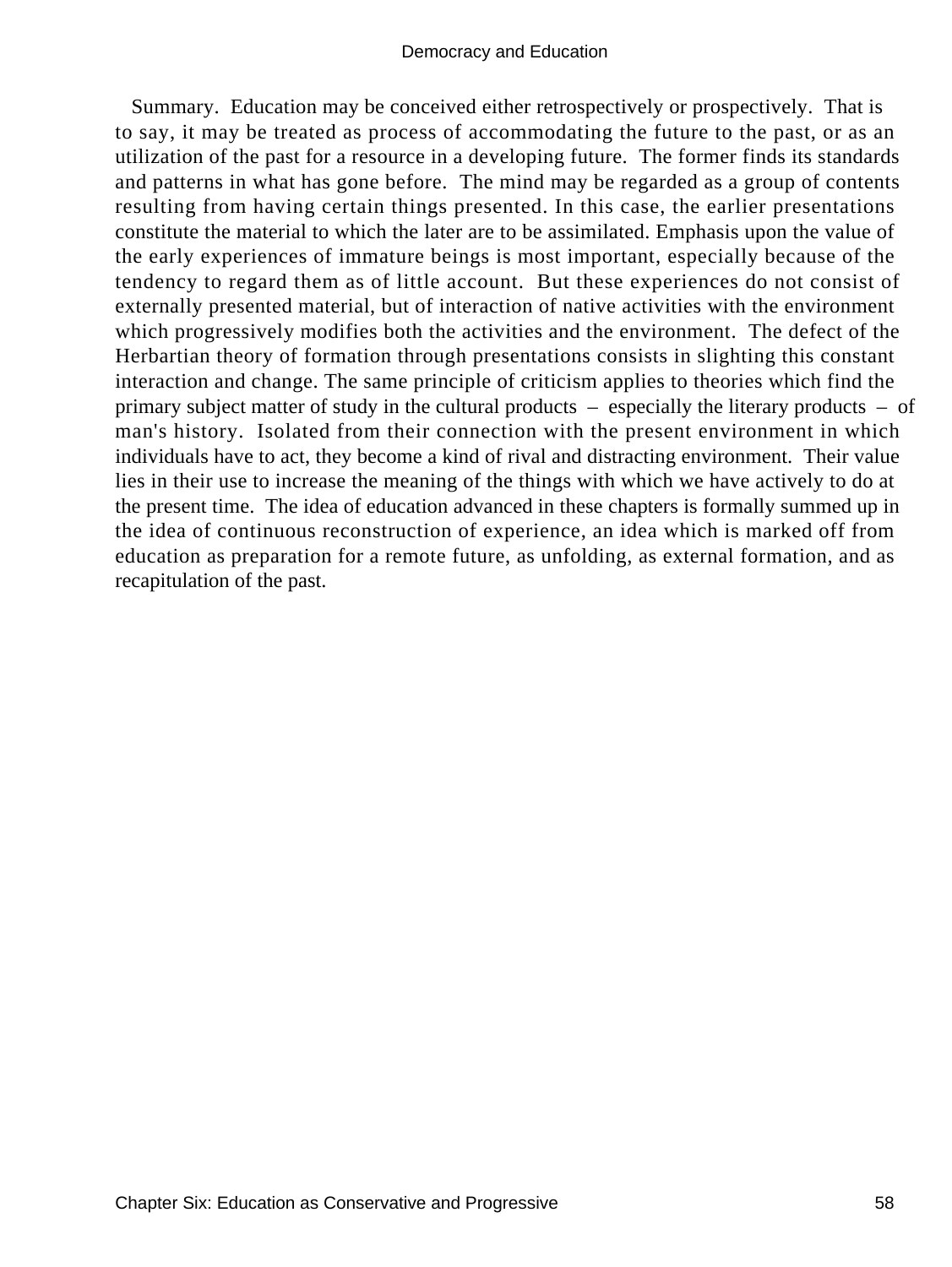## **[Chapter Seven: The Democratic Conception in Education](#page-248-0)**

For the most part, save incidentally, we have hitherto been concerned with education as it may exist in any social group. We have now to make explicit the differences in the spirit, material, and method of education as it operates in different types of community life. To say that education is a social function, securing direction and development in the immature through their participation in the life of the group to which they belong, is to say in effect that education will vary with the quality of life which prevails in a group. Particularly is it true that a society which not only changes but−which has the ideal of such change as will improve it, will have different standards and methods of education from one which aims simply at the perpetuation of its own customs. To make the general ideas set forth applicable to our own educational practice, it is, therefore, necessary to come to closer quarters with the nature of present social life.

 1. The Implications of Human Association. Society is one word, but many things. Men associate together in all kinds of ways and for all kinds of purposes. One man is concerned in a multitude of diverse groups, in which his associates may be quite different. It often seems as if they had nothing in common except that they are modes of associated life. Within every larger social organization there are numerous minor groups: not only political subdivisions, but industrial, scientific, religious, associations. There are political parties with differing aims, social sets, cliques, gangs, corporations, partnerships, groups bound closely together by ties of blood, and so on in endless variety. In many modern states and in some ancient, there is great diversity of populations, of varying languages, religions, moral codes, and traditions. From this standpoint, many a minor political unit, one of our large cities, for example, is a congeries of loosely associated societies, rather than an inclusive and permeating community of action and thought. (See ante, p. 20.)

 The terms society, community, are thus ambiguous. They have both a eulogistic or normative sense, and a descriptive sense; a meaning de jure and a meaning de facto. In social philosophy, the former connotation is almost always uppermost. Society is conceived as one by its very nature. The qualities which accompany this unity, praiseworthy community of purpose and welfare, loyalty to public ends, mutuality of sympathy, are emphasized. But when we look at the facts which the term denotes instead of confining our attention to its intrinsic connotation, we find not unity, but a plurality of societies, good and bad. Men banded together in a criminal conspiracy, business aggregations that prey upon the public while serving it, political machines held together by the interest of plunder, are included. If it is said that such organizations are not societies because they do not meet the ideal requirements of the notion of society, the answer, in part, is that the conception of society is then made so «ideal» as to be of no use, having no reference to facts; and in part, that each of these organizations, no matter how opposed to the interests of other groups, has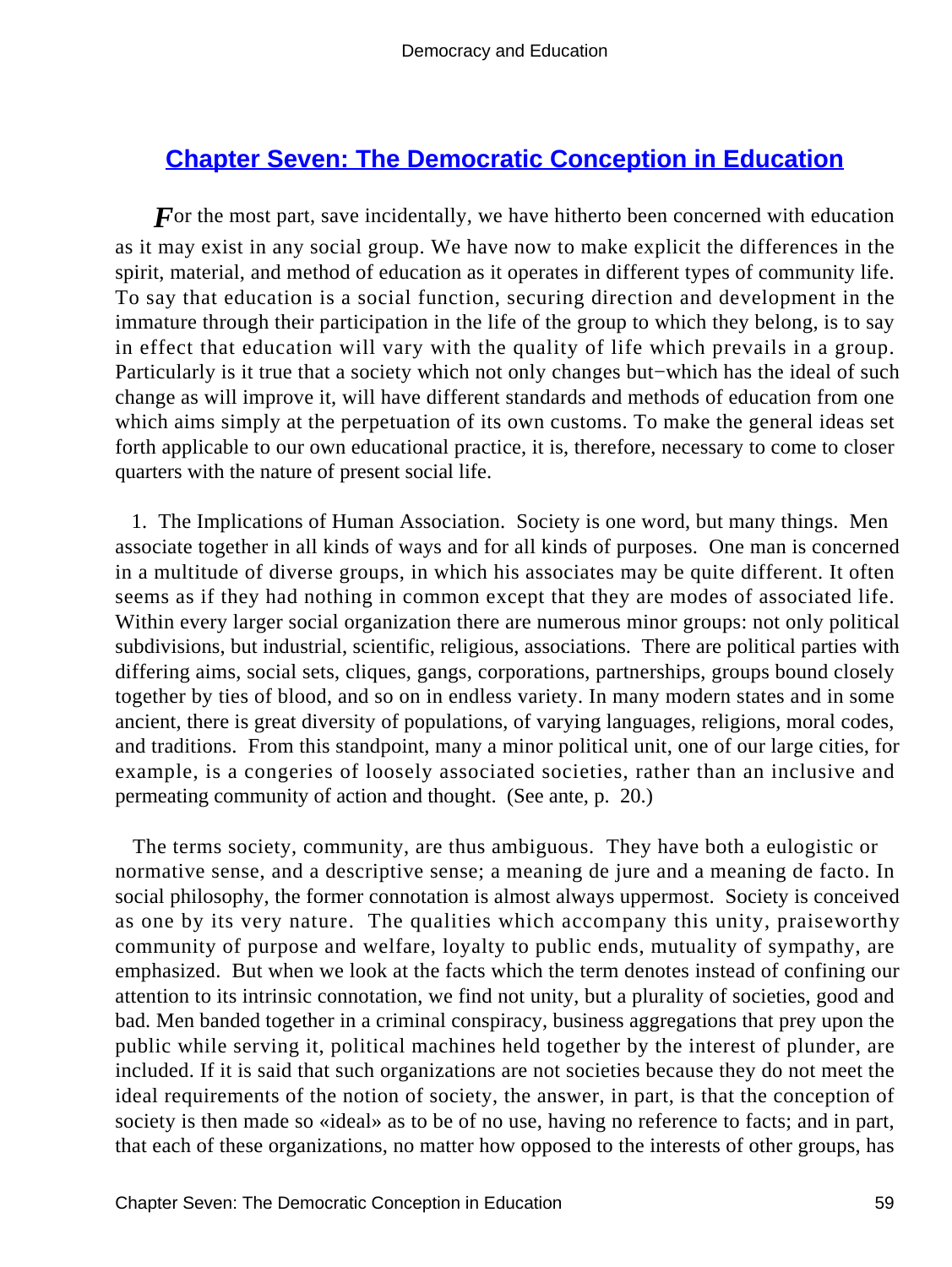something of the praiseworthy qualities of «Society» which hold it together. There is honor among thieves, and a band of robbers has a common interest as respects its members. Gangs are marked by fraternal feeling, and narrow cliques by intense loyalty to their own codes. Family life may be marked by exclusiveness, suspicion, and jealousy as to those without, and yet be a model of amity and mutual aid within. Any education given by a group tends to socialize its members, but the quality and value of the socialization depends upon the habits and aims of the group. Hence, once more, the need of a measure for the worth of any given mode of social life. In seeking this measure, we have to avoid two extremes. We cannot set up, out of our heads, something we regard as an ideal society. We must base our conception upon societies which actually exist, in order to have any assurance that our ideal is a practicable one. But, as we have just seen, the ideal cannot simply repeat the traits which are actually found. The problem is to extract the desirable traits of forms of community life which actually exist, and employ them to criticize undesirable features and suggest improvement. Now in any social group whatever, even in a gang of thieves, we find some interest held in common, and we find a certain amount of interaction and cooperative intercourse with other groups. From these two traits we derive our standard. How numerous and varied are the interests which are consciously shared? How full and free is the interplay with other forms of association? If we apply these considerations to, say, a criminal band, we find that the ties which consciously hold the members together are few in number, reducible almost to a common interest in plunder; and that they are of such a nature as to isolate the group from other groups with respect to give and take of the values of life. Hence, the education such a society gives is partial and distorted. If we take, on the other hand, the kind of family life which illustrates the standard, we find that there are material, intellectual, aesthetic interests in which all participate and that the progress of one member has worth for the experience of other members  $-$  it is readily communicable  $-$  and that the family is not an isolated whole, but enters intimately into relationships with business groups, with schools, with all the agencies of culture, as well as with other similar groups, and that it plays a due part in the political organization and in return receives support from it. In short, there are many interests consciously communicated and shared; and there are varied and free points of contact with other modes of association.

 I. Let us apply the first element in this criterion to a despotically governed state. It is not true there is no common interest in such an organization between governed and governors. The authorities in command must make some appeal to the native activities of the subjects, must call some of their powers into play. Talleyrand said that a government could do everything with bayonets except sit on them. This cynical declaration is at least a recognition that the bond of union is not merely one of coercive force. It may be said, however, that the activities appealed to are themselves unworthy and degrading – that such a government calls into functioning activity simply capacity for fear. In a way, this statement is true. But it overlooks the fact that fear need not be an undesirable factor in experience. Caution, circumspection, prudence, desire to foresee future events so as to avert what is harmful, these desirable traits are as much a product of calling the impulse of fear into play as is cowardice and abject submission. The real difficulty is that the appeal to fear is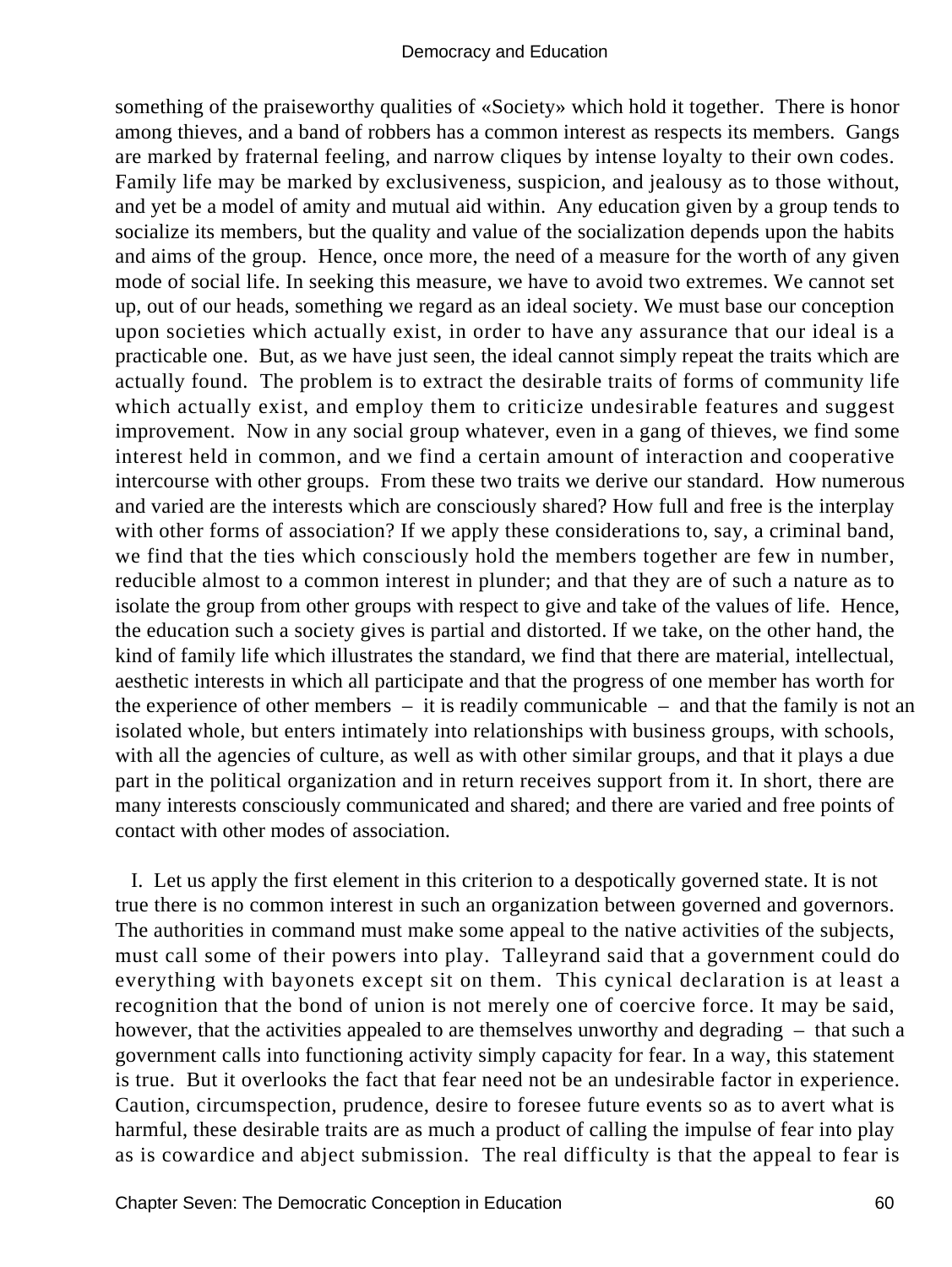isolated. In evoking dread and hope of specific tangible reward – say comfort and ease – many other capacities are left untouched. Or rather, they are affected, but in such a way as to pervert them. Instead of operating on their own account they are reduced to mere servants of attaining pleasure and avoiding pain.

 This is equivalent to saying that there is no extensive number of common interests; there is no free play back and forth among the members of the social group. Stimulation and response are exceedingly one−sided. In order to have a large number of values in common, all the members of the group must have an equable opportunity to receive and to take from others. There must be a large variety of shared undertakings and experiences. Otherwise, the influences which educate some into masters, educate others into slaves. And the experience of each party loses in meaning, when the free interchange of varying modes of life−experience is arrested. A separation into a privileged and a subject−class prevents social endosmosis. The evils thereby affecting the superior class are less material and less perceptible, but equally real. Their culture tends to be sterile, to be turned back to feed on itself; their art becomes a showy display and artificial; their wealth luxurious; their knowledge overspecialized; their manners fastidious rather than humane.

 Lack of the free and equitable intercourse which springs from a variety of shared interests makes intellectual stimulation unbalanced. Diversity of stimulation means novelty, and novelty means challenge to thought. The more activity is restricted to a few definite lines – as it is when there are rigid class lines preventing adequate interplay of experiences – the more action tends to become routine on the part of the class at a disadvantage, and capricious, aimless, and explosive on the part of the class having the materially fortunate position. Plato defined a slave as one who accepts from another the purposes which control his conduct. This condition obtains even where there is no slavery in the legal sense. It is found wherever men are engaged in activity which is socially serviceable, but whose service they do not understand and have no personal interest in. Much is said about scientific management of work. It is a narrow view which restricts the science which secures efficiency of operation to movements of the muscles. The chief opportunity for science is the discovery of the relations of a man to his work – including his relations to others who take part – which will enlist his intelligent interest in what he is doing. Efficiency in production often demands division of labor. But it is reduced to a mechanical routine unless workers see the technical, intellectual, and social relationships involved in what they do, and engage in their work because of the motivation furnished by such perceptions. The tendency to reduce such things as efficiency of activity and scientific management to purely technical externals is evidence of the one−sided stimulation of thought given to those in control of industry – those who supply its aims. Because of their lack of all−round and well−balanced social interest, there is not sufficient stimulus for attention to the human factors and relationships in industry. Intelligence is narrowed to the factors concerned with technical production and marketing of goods. No doubt, a very acute and intense intelligence in these narrow lines can be developed, but the failure to take into account the significant social factors means none the less an absence of mind, and a corresponding distortion of emotional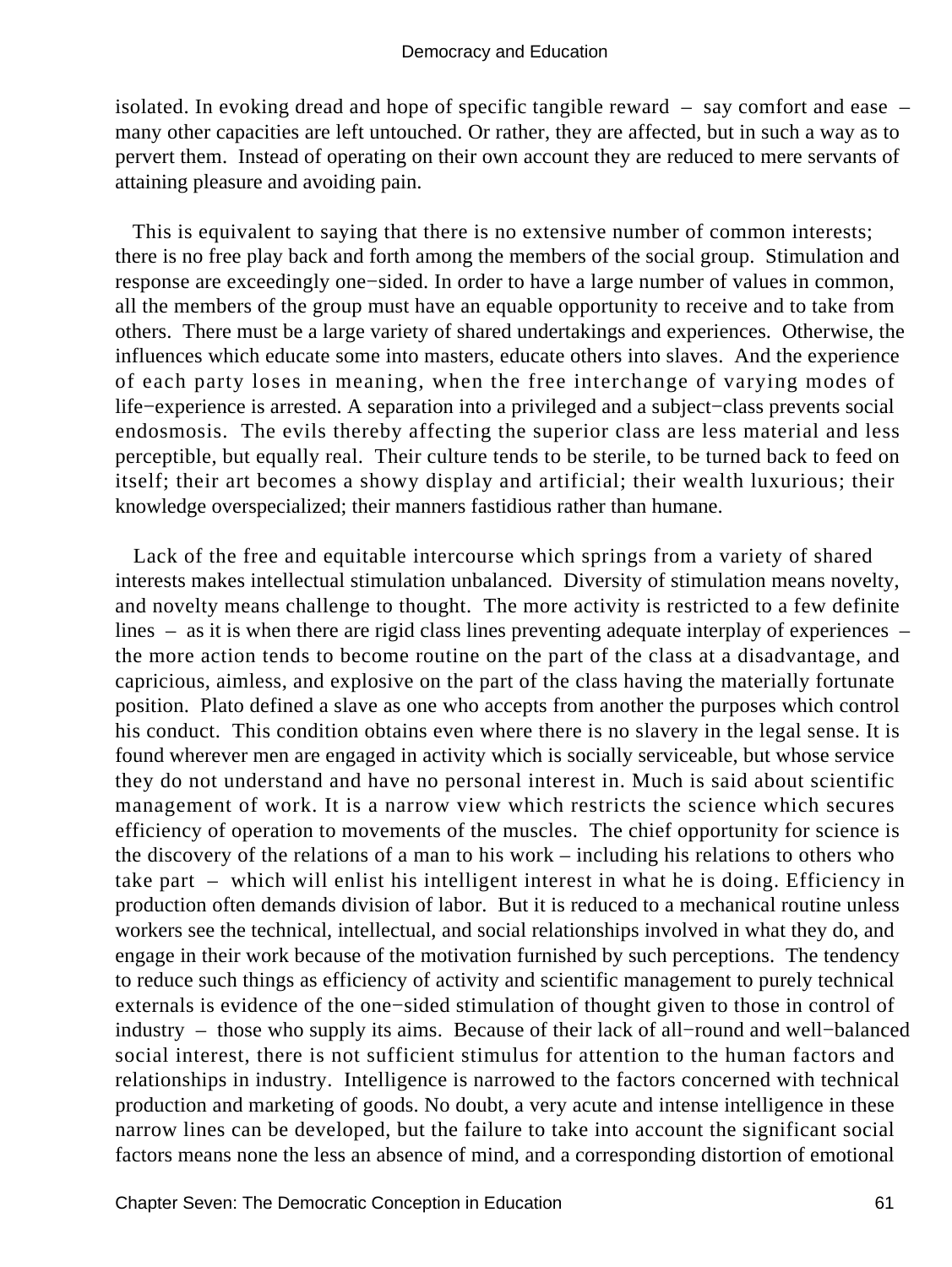life. II. This illustration (whose point is to be extended to all associations lacking reciprocity of interest) brings us to our second point. The isolation and exclusiveness of a gang or clique brings its antisocial spirit into relief. But this same spirit is found wherever one group has interests «of its own» which shut it out from full interaction with other groups, so that its prevailing purpose is the protection of what it has got, instead of reorganization and progress through wider relationships. It marks nations in their isolation from one another; families which seclude their domestic concerns as if they had no connection with a larger life; schools when separated from the interest of home and community; the divisions of rich and poor; learned and unlearned. The essential point is that isolation makes for rigidity and formal institutionalizing of life, for static and selfish ideals within the group. That savage tribes regard aliens and enemies as synonymous is not accidental. It springs from the fact that they have identified their experience with rigid adherence to their past customs. On such a basis it is wholly logical to fear intercourse with others, for such contact might dissolve custom. It would certainly occasion reconstruction. It is a commonplace that an alert and expanding mental life depends upon an enlarging range of contact with the physical environment. But the principle applies even more significantly to the field where we are apt to ignore it – the sphere of social contacts. Every expansive era in the history of mankind has coincided with the operation of factors which have tended to eliminate distance between peoples and classes previously hemmed off from one another. Even the alleged benefits of war, so far as more than alleged, spring from the fact that conflict of peoples at least enforces intercourse between them and thus accidentally enables them to learn from one another, and thereby to expand their horizons. Travel, economic and commercial tendencies, have at present gone far to break down external barriers; to bring peoples and classes into closer and more perceptible connection with one another. It remains for the most part to secure the intellectual and emotional significance of this physical annihilation of space.

 2. The Democratic Ideal. The two elements in our criterion both point to democracy. The first signifies not only more numerous and more varied points of shared common interest, but greater reliance upon the recognition of mutual interests as a factor in social control. The second means not only freer interaction between social groups (once isolated so far as intention could keep up a separation) but change in social habit  $-$  its continuous readjustment through meeting the new situations produced by varied intercourse. And these two traits are precisely what characterize the democratically constituted society.

 Upon the educational side, we note first that the realization of a form of social life in which interests are mutually interpenetrating, and where progress, or readjustment, is an important consideration, makes a democratic community more interested than other communities have cause to be in deliberate and systematic education. The devotion of democracy to education is a familiar fact. The superficial explanation is that a government resting upon popular suffrage cannot be successful unless those who elect and who obey their governors are educated. Since a democratic society repudiates the principle of external authority, it must find a substitute in voluntary disposition and interest; these can be created only by education. But there is a deeper explanation. A democracy is more than a form of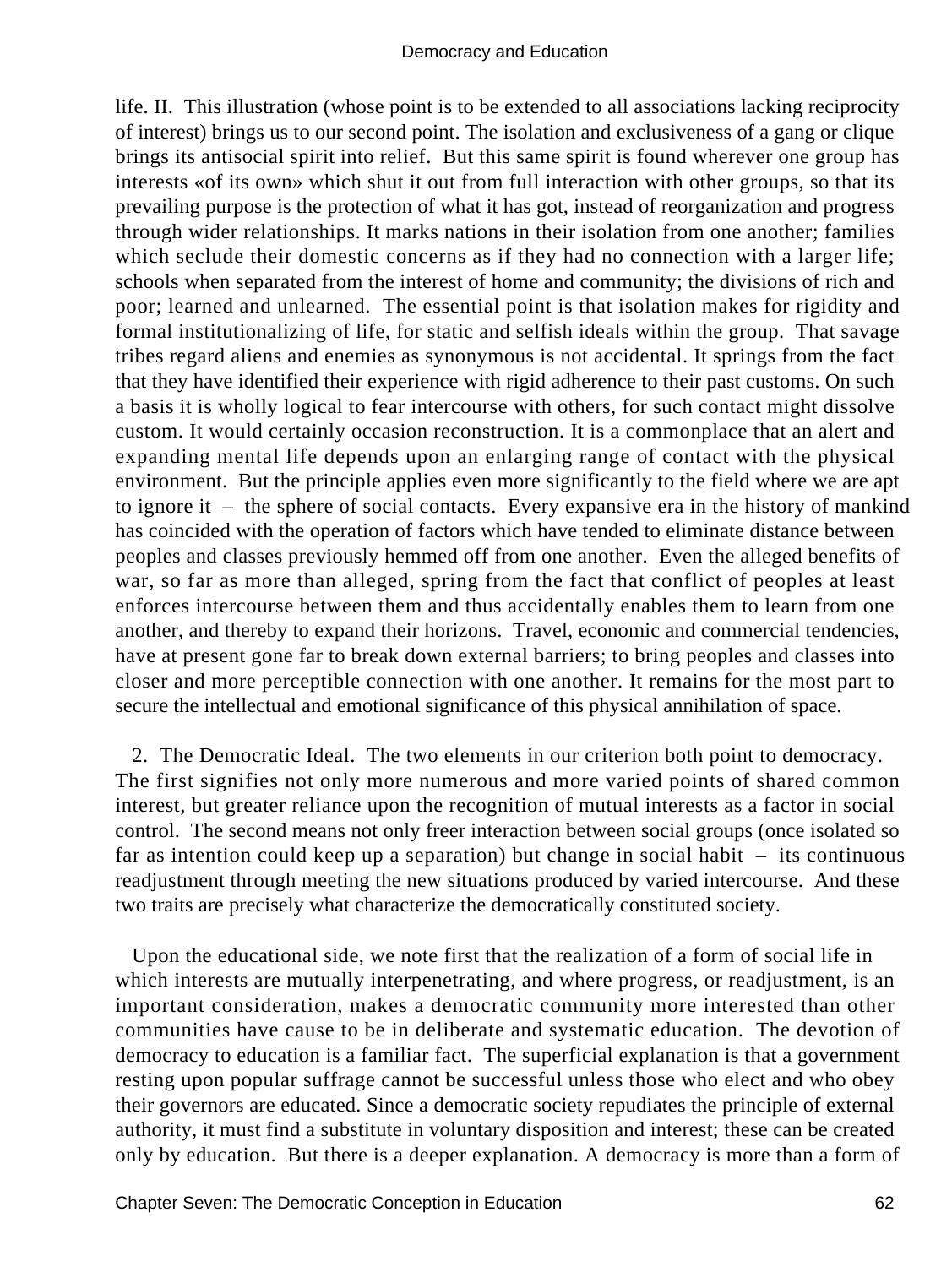government; it is primarily a mode of associated living, of conjoint communicated experience. The extension in space of the number of individuals who participate in an interest so that each has to refer his own action to that of others, and to consider the action of others to give point and direction to his own, is equivalent to the breaking down of those barriers of class, race, and national territory which kept men from perceiving the full import of their activity. These more numerous and more varied points of contact denote a greater diversity of stimuli to which an individual has to respond; they consequently put a premium on variation in his action. They secure a liberation of powers which remain suppressed as long as the incitations to action are partial, as they must be in a group which in its exclusiveness shuts out many interests.

 The widening of the area of shared concerns, and the liberation of a greater diversity of personal capacities which characterize a democracy, are not of course the product of deliberation and conscious effort. On the contrary, they were caused by the development of modes of manufacture and commerce, travel, migration, and intercommunication which flowed from the command of science over natural energy. But after greater individualization on one hand, and a broader community of interest on the other have come into existence, it is a matter of deliberate effort to sustain and extend them. Obviously a society to which stratification into separate classes would be fatal, must see to it that intellectual opportunities are accessible to all on equable and easy terms. A society marked off into classes need he specially attentive only to the education of its ruling elements. A society which is mobile, which is full of channels for the distribution of a change occurring anywhere, must see to it that its members are educated to personal initiative and adaptability. Otherwise, they will be overwhelmed by the changes in which they are caught and whose significance or connections they do not perceive. The result will be a confusion in which a few will appropriate to themselves the results of the blind and externally directed activities of others.

 3. The Platonic Educational Philosophy. Subsequent chapters will be devoted to making explicit the implications of the democratic ideas in education. In the remaining portions of this chapter, we shall consider the educational theories which have been evolved in three epochs when the social import of education was especially conspicuous. The first one to be considered is that of Plato. No one could better express than did he the fact that a society is stably organized when each individual is doing that for which he has aptitude by nature in such a way as to be useful to others (or to contribute to the whole to which he belongs); and that it is the business of education to discover these aptitudes and progressively to train them for social use. Much which has been said so far is borrowed from what Plato first consciously taught the world. But conditions which he could not intellectually control led him to restrict these ideas in their application. He never got any conception of the indefinite plurality of activities which may characterize an individual and a social group, and consequently limited his view to a limited number of classes of capacities and of social arrangements. Plato's starting point is that the organization of society depends ultimately upon knowledge of the end of existence. If we do not know its end, we shall be at the mercy of accident and caprice. Unless we know the end, the good, we shall have no criterion for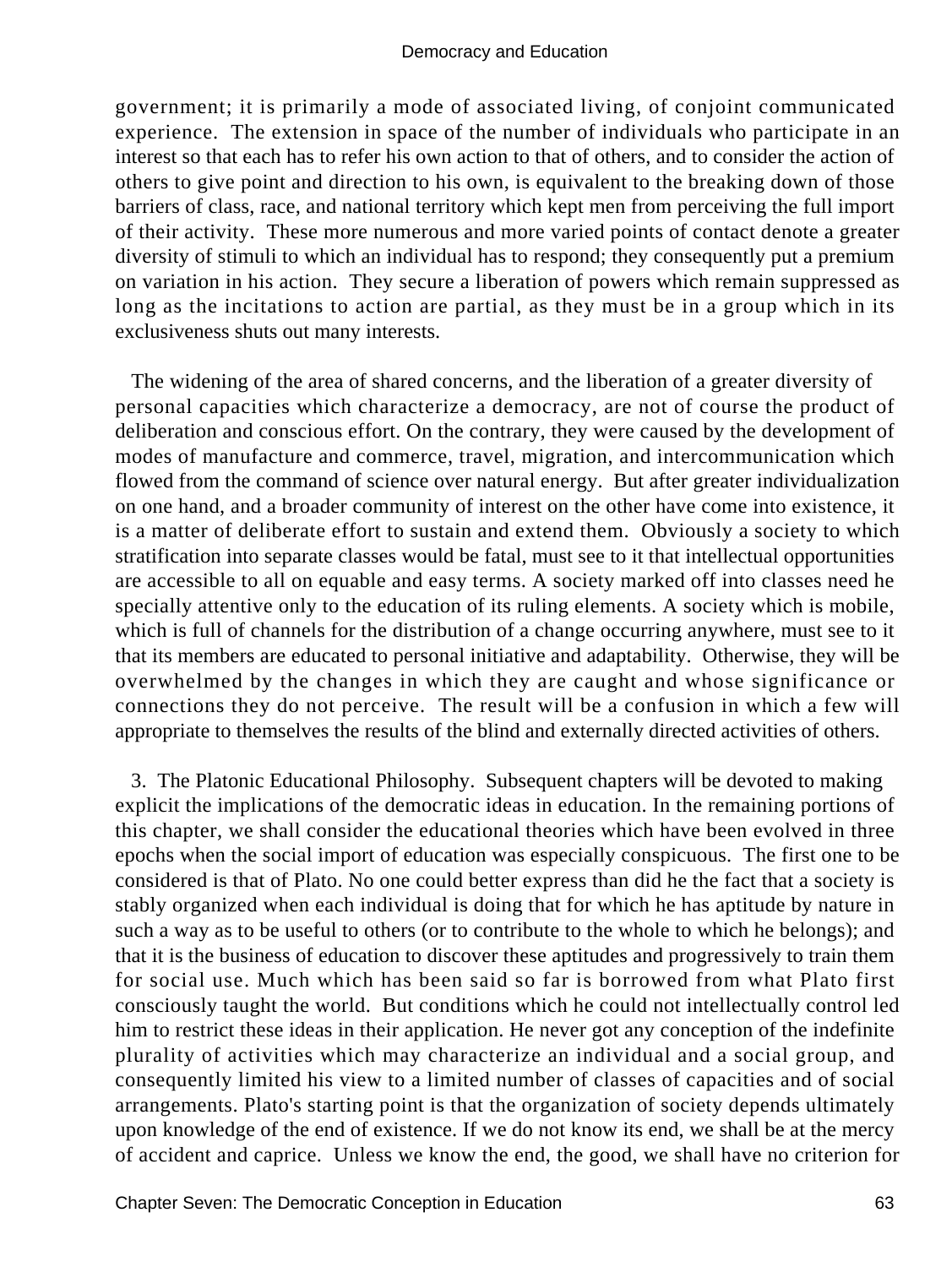rationally deciding what the possibilities are which should be promoted, nor how social arrangements are to be ordered. We shall have no conception of the proper limits and distribution of activities – what he called justice – as a trait of both individual and social organization. But how is the knowledge of the final and permanent good to be achieved? In dealing with this question we come upon the seemingly insuperable obstacle that such knowledge is not possible save in a just and harmonious social order. Everywhere else the mind is distracted and misled by false valuations and false perspectives. A disorganized and factional society sets up a number of different models and standards. Under such conditions it is impossible for the individual to attain consistency of mind. Only a complete whole is fully self–consistent. A society which rests upon the supremacy of some factor over another irrespective of its rational or proportionate claims, inevitably leads thought astray. It puts a premium on certain things and slurs over others, and creates a mind whose seeming unity is forced and distorted. Education proceeds ultimately from the patterns furnished by institutions, customs, and laws. Only in a just state will these be such as to give the right education; and only those who have rightly trained minds will be able to recognize the end, and ordering principle of things. We seem to be caught in a hopeless circle. However, Plato suggested a way out. A few men, philosophers or lovers of wisdom  $-$  or truth  $-$  may by study learn at least in outline the proper patterns of true existence. If a powerful ruler should form a state after these patterns, then its regulations could be preserved. An education could be given which would sift individuals, discovering what they were good for, and supplying a method of assigning each to the work in life for which his nature fits him. Each doing his own part, and never transgressing, the order and unity of the whole would be maintained.

 It would be impossible to find in any scheme of philosophic thought a more adequate recognition on one hand of the educational significance of social arrangements and, on the other, of the dependence of those arrangements upon the means used to educate the young. It would be impossible to find a deeper sense of the function of education in discovering and developing personal capacities, and training them so that they would connect with the activities of others. Yet the society in which the theory was propounded was so undemocratic that Plato could not work out a solution for the problem whose terms he clearly saw.

 While he affirmed with emphasis that the place of the individual in society should not be determined by birth or wealth or any conventional status, but by his own nature as discovered in the process of education, he had no perception of the uniqueness of individuals. For him they fall by nature into classes, and into a very small number of classes at that. Consequently the testing and sifting function of education only shows to which one of three classes an individual belongs. There being no recognition that each individual constitutes his own class, there could be no recognition of the infinite diversity of active tendencies and combinations of tendencies of which an individual is capable. There were only three types of faculties or powers in the individual's constitution. Hence education would soon reach a static limit in each class, for only diversity makes change and progress.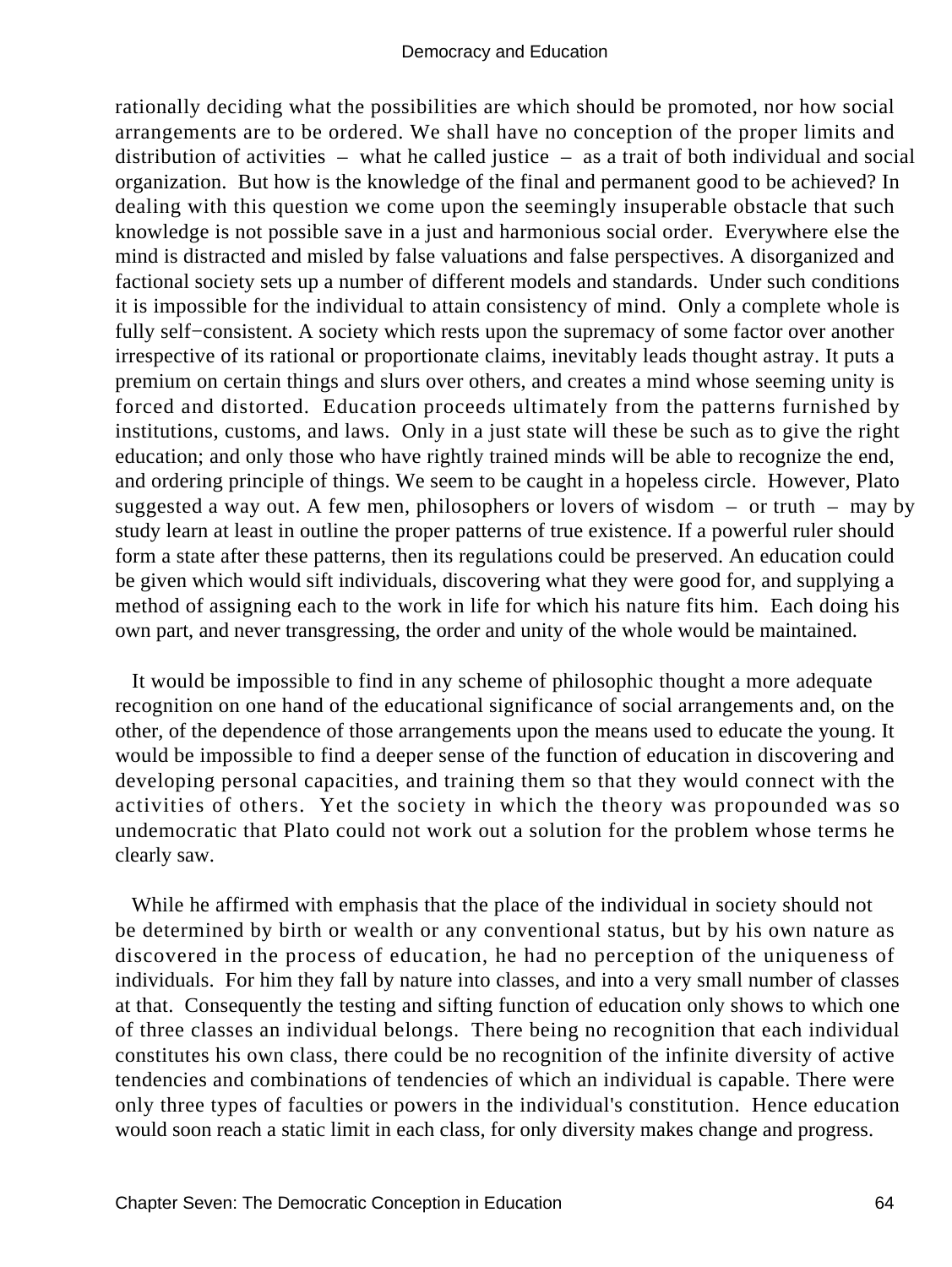In some individuals, appetites naturally dominate; they are assigned to the laboring and trading class, which expresses and supplies human wants. Others reveal, upon education, that over and above appetites, they have a generous, outgoing, assertively courageous disposition. They become the citizen−subjects of the state; its defenders in war; its internal guardians in peace. But their limit is fixed by their lack of reason, which is a capacity to grasp the universal. Those who possess this are capable of the highest kind of education, and become in time the legislators of the state – for laws are the universals which control the particulars of experience. Thus it is not true that in intent, Plato subordinated the individual to the social whole. But it is true that lacking the perception of the uniqueness of every individual, his incommensurability with others, and consequently not recognizing that a society might change and yet be stable, his doctrine of limited powers and classes came in net effect to the idea of the subordination of individuality. We cannot better Plato's conviction that an individual is happy and society well organized when each individual engages in those activities for which he has a natural equipment, nor his conviction that it is the primary office of education to discover this equipment to its possessor and train him for its effective use. But progress in knowledge has made us aware of the superficiality of Plato's lumping of individuals and their original powers into a few sharply marked−off classes; it has taught us that original capacities are indefinitely numerous and variable. It is but the other side of this fact to say that in the degree in which society has become democratic, social organization means utilization of the specific and variable qualities of individuals, not stratification by classes. Although his educational philosophy was revolutionary, it was none the less in bondage to static ideals. He thought that change or alteration was evidence of lawless flux; that true reality was unchangeable. Hence while he would radically change the existing state of society, his aim was to construct a state in which change would subsequently have no place. The final end of life is fixed; given a state framed with this end in view, not even minor details are to be altered. Though they might not be inherently important, yet if permitted they would inure the minds of men to the idea of change, and hence be dissolving and anarchic. The breakdown of his philosophy is made apparent in the fact that he could not trust to gradual improvements in education to bring about a better society which should then improve education, and so on indefinitely. Correct education could not come into existence until an ideal state existed, and after that education would be devoted simply to its conservation. For the existence of this state he was obliged to trust to some happy accident by which philosophic wisdom should happen to coincide with possession of ruling power in the state.

 4. The «Individualistic» Ideal of the Eighteenth Century. In the eighteenth−century philosophy we find ourselves in a very different circle of ideas. «Nature» still means something antithetical to existing social organization; Plato exercised a great influence upon Rousseau. But the voice of nature now speaks for the diversity of individual talent and for the need of free development of individuality in all its variety. Education in accord with nature furnishes the goal and the method of instruction and discipline. Moreover, the native or original endowment was conceived, in extreme cases, as nonsocial or even as antisocial. Social arrangements were thought of as mere external expedients by which these nonsocial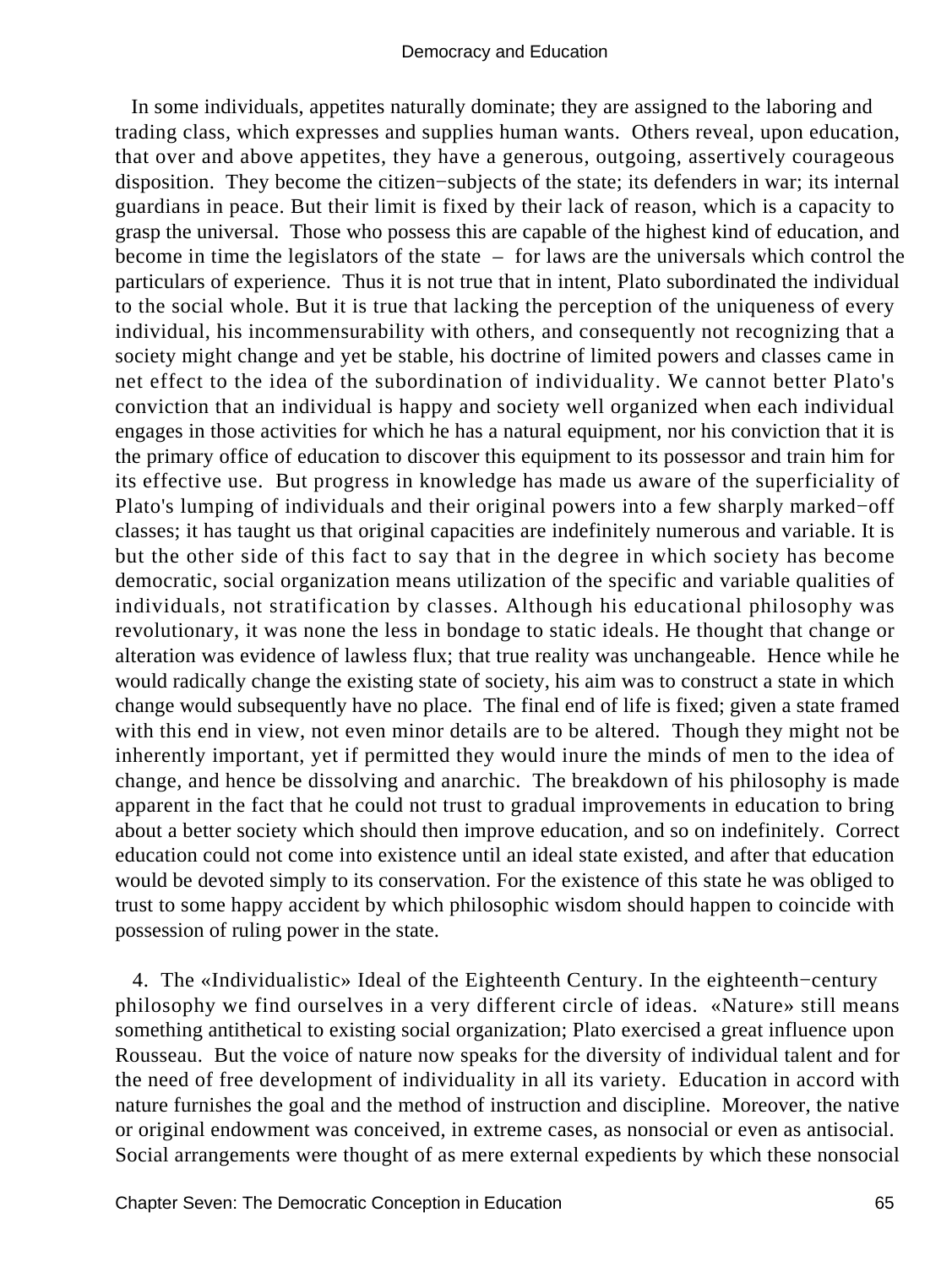individuals might secure a greater amount of private happiness for themselves. Nevertheless, these statements convey only an inadequate idea of the true significance of the movement. In reality its chief interest was in progress and in social progress. The seeming antisocial philosophy

was a somewhat transparent mask for an impetus toward a wider and freer society – toward cosmopolitanism. The positive ideal was humanity. In membership in humanity, as distinct from a state, man's capacities would be liberated; while in existing political organizations his powers were hampered and distorted to meet the requirements and selfish interests of the rulers of the state. The doctrine of extreme individualism was but the counterpart, the obverse, of ideals of the indefinite perfectibility of man and of a social organization having a scope as wide as humanity. The emancipated individual was to become the organ and agent of a comprehensive and progressive society.

 The heralds of this gospel were acutely conscious of the evils of the social estate in which they found themselves. They attributed these evils to the limitations imposed upon the free powers of man. Such limitation was both distorting and corrupting. Their impassioned devotion to emancipation of life from external restrictions which operated to the exclusive advantage of the class to whom a past feudal system consigned power, found intellectual formulation in a worship of nature. To give «nature» full swing was to replace an artificial, corrupt, and inequitable social order by a new and better kingdom of humanity. Unrestrained faith in Nature as both a model and a working power was strengthened by the advances of natural science. Inquiry freed from prejudice and artificial restraints of church and state had revealed that the world is a scene of law. The Newtonian solar system, which expressed the reign of natural law, was a scene of wonderful harmony, where every force balanced with every other. Natural law would accomplish the same result in human relations, if men would only get rid of the artificial man−imposed coercive restrictions.

 Education in accord with nature was thought to be the first step in insuring this more social society. It was plainly seen that economic and political limitations were ultimately dependent upon limitations of thought and feeling. The first step in freeing men from external chains was to emancipate them from the internal chains of false beliefs and ideals. What was called social life, existing institutions, were too false and corrupt to be intrusted with this work. How could it be expected to undertake it when the undertaking meant its own destruction? «Nature» must then be the power to which the enterprise was to be left. Even the extreme sensationalistic theory of knowledge which was current derived itself from this conception. To insist that mind is originally passive and empty was one way of glorifying the possibilities of education. If the mind was a wax tablet to be written upon by objects, there were no limits to the possibility of education by means of the natural environment. And since the natural world of objects is a scene of harmonious «truth,» this education would infallibly produce minds filled with the truth.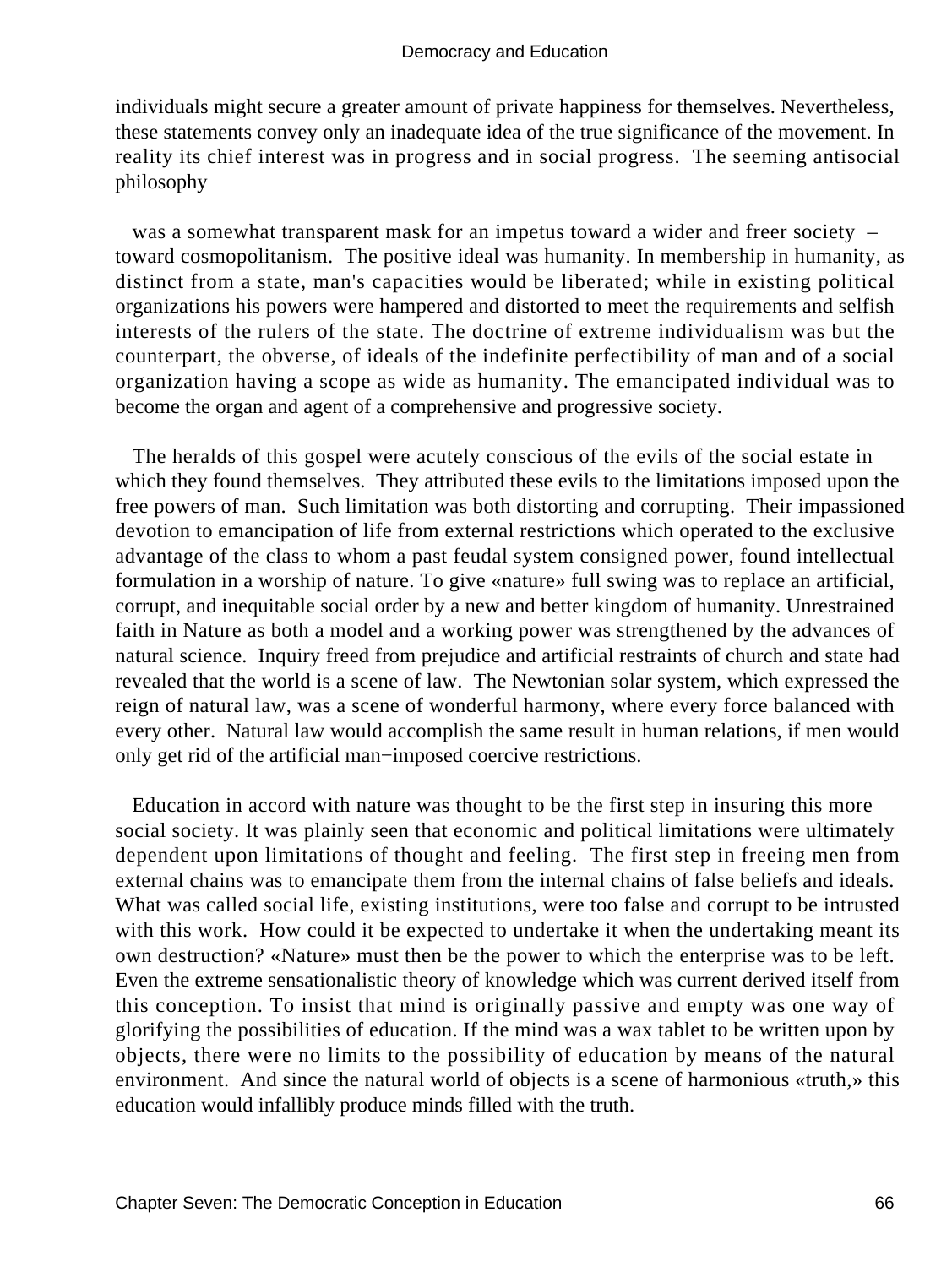5. Education as National and as Social. As soon as the first enthusiasm for freedom waned, the weakness of the theory upon the constructive side became obvious. Merely to leave everything to nature was, after all, but to negate the very idea of education; it was to trust to the accidents of circumstance. Not only was some method required but also some positive organ, some administrative agency for carrying on the process of instruction. The «complete and harmonious development of all powers,» having as its social counterpart an enlightened and progressive humanity, required definite organization for its realization. Private individuals here and there could proclaim the gospel; they could not execute the work. A Pestalozzi could try experiments and exhort philanthropically inclined persons having wealth and power to follow his example. But even Pestalozzi saw that any effective pursuit of the new educational ideal required the support of the state. The realization of the new education destined to produce a new society was, after all, dependent upon the activities of existing states. The movement for the democratic idea inevitably became a movement for publicly conducted and administered schools.

 So far as Europe was concerned, the historic situation identified the movement for a state−supported education with the nationalistic movement in political life – a fact of incalculable significance for subsequent movements. Under the influence of German thought in particular, education became a civic function and the civic function was identified with the realization of the ideal of the national state. The «state» was substituted for humanity; cosmopolitanism gave way to nationalism. To form the citizen, not the «man,» became the aim of education. 1 The historic situation to which reference is made is the after−effects of the Napoleonic conquests, especially in Germany. The German states felt (and subsequent events demonstrate the correctness of the belief) that systematic attention to education was the best means of recovering and maintaining their political integrity and power. Externally they were weak and divided. Under the leadership of Prussian statesmen they made this condition a stimulus to the development of an extensive and thoroughly grounded system of public education.

 This change in practice necessarily brought about a change in theory. The individualistic theory receded into the background. The state furnished not only the instrumentalities of public education but also its goal. When the actual practice was such that the school system, from the elementary grades through the university faculties, supplied the patriotic citizen and soldier and the future state official and administrator and furnished the means for military, industrial, and political defense and expansion, it was impossible for theory not to emphasize the aim of social efficiency. And with the immense importance attached to the nationalistic state, surrounded by other competing and more or less hostile states, it was equally impossible to interpret social efficiency in terms of a vague cosmopolitan humanitarianism. Since the maintenance of a particular national sovereignty required subordination of individuals to the superior interests of the state both in military defense and in struggles for international supremacy in commerce, social efficiency was understood to imply a like subordination. The educational process was taken to be one of disciplinary training rather than of personal development. Since, however, the ideal of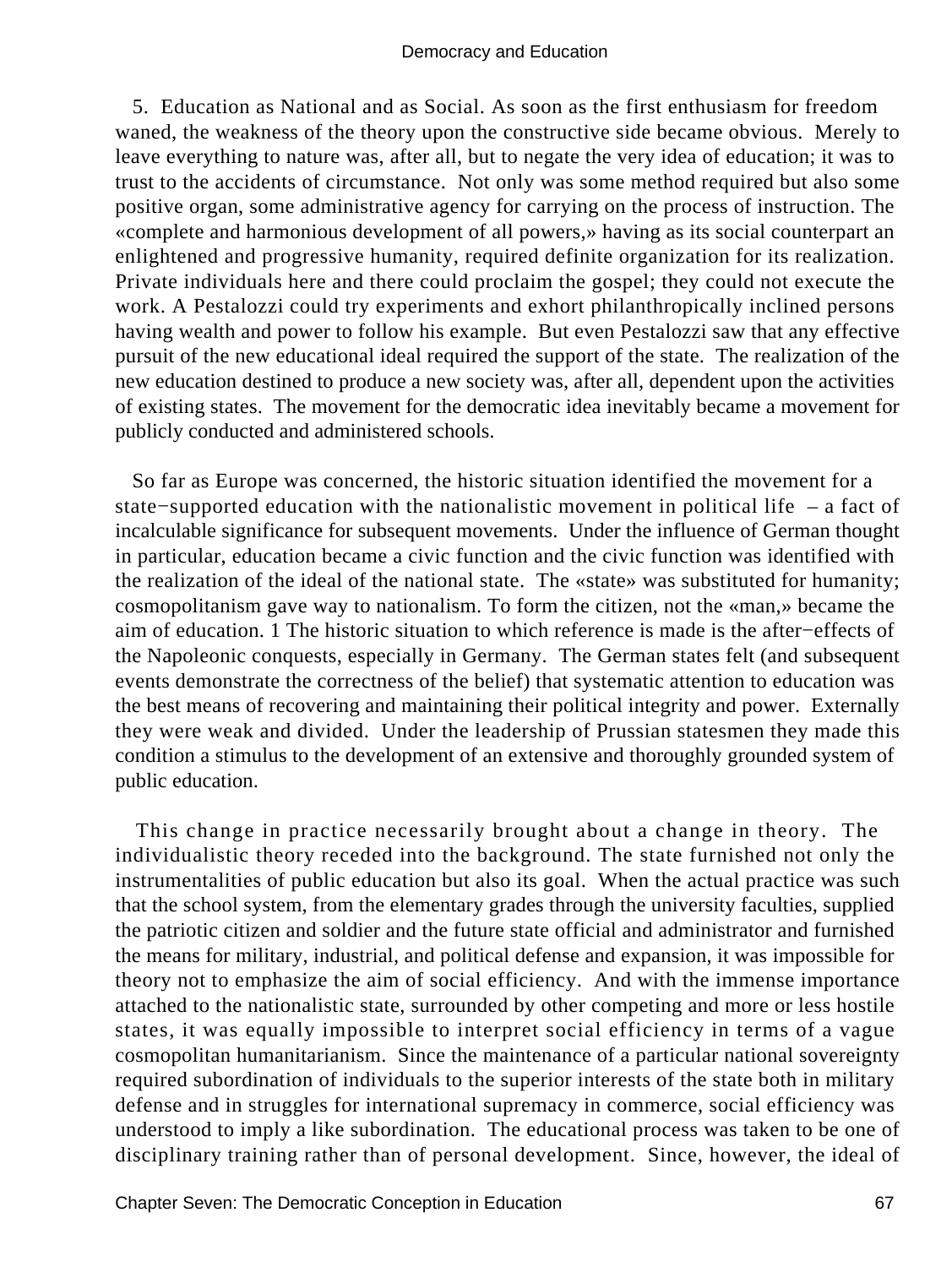culture as complete development of personality persisted, educational philosophy attempted a reconciliation of the two ideas. The reconciliation took the form of the conception of the «organic» character of the state. The individual in his isolation is nothing; only in and through an absorption of the aims and meaning of organized institutions does he attain true personality. What appears to be his subordination to political authority and the demand for sacrifice of himself to the commands of his superiors is in reality but making his own the objective reason manifested in the state – the only way in which he can become truly rational. The notion of development which we have seen to be characteristic of institutional idealism (as in the Hegelian philosophy) was just such a deliberate effort to combine the two ideas of complete realization of personality and thoroughgoing «disciplinary» subordination to existing institutions. The extent of the transformation of educational philosophy which occurred in Germany in the generation occupied by the struggle against Napoleon for national independence, may be gathered from Kant, who well expresses the earlier individual−cosmopolitan ideal. In his treatise on Pedagogics, consisting of lectures given in the later years of the eighteenth century, he defines education as the process by which man becomes man. Mankind begins its history submerged in nature – not as Man who is a creature of reason, while nature furnishes only instinct and appetite. Nature offers simply the germs which education is to develop and perfect. The peculiarity of truly human life is that man has to create himself by his own voluntary efforts; he has to make himself a truly moral, rational, and free being. This creative effort is carried on by the educational activities of slow generations. Its acceleration depends upon men consciously striving to educate their successors not for the existing state of affairs but so as to make possible a future better humanity. But there is the great difficulty. Each generation is inclined to educate its young so as to get along in the present world instead of with a view to the proper end of education: the promotion of the best possible realization of humanity as humanity. Parents educate their children so that they may get on; princes educate their subjects as instruments of their own purposes.

 Who, then, shall conduct education so that humanity may improve? We must depend upon the efforts of enlightened men in their private capacity. «All culture begins with private men and spreads outward from them. Simply through the efforts of persons of enlarged inclinations, who are capable of grasping the ideal of a future better condition, is the gradual approximation of human nature to its end possible. Rulers are simply interested in such training as will make their subjects better tools for their own intentions.» Even the subsidy by rulers of privately conducted schools must be carefully safeguarded. For the rulers' interest in the welfare of their own nation instead of in what is best for humanity, will make them, if they give money for the schools, wish to draw their plans. We have in this view an express statement of the points characteristic of the eighteenth century individualistic cosmopolitanism. The full development of private personality is identified with the aims of humanity as a whole and with the idea of progress. In addition we have an explicit fear of the hampering influence of a state−conducted and state−regulated education upon the attainment of these ideas. But in less than two decades after this time, Kant's philosophic successors, Fichte and Hegel, elaborated the idea that the chief function of the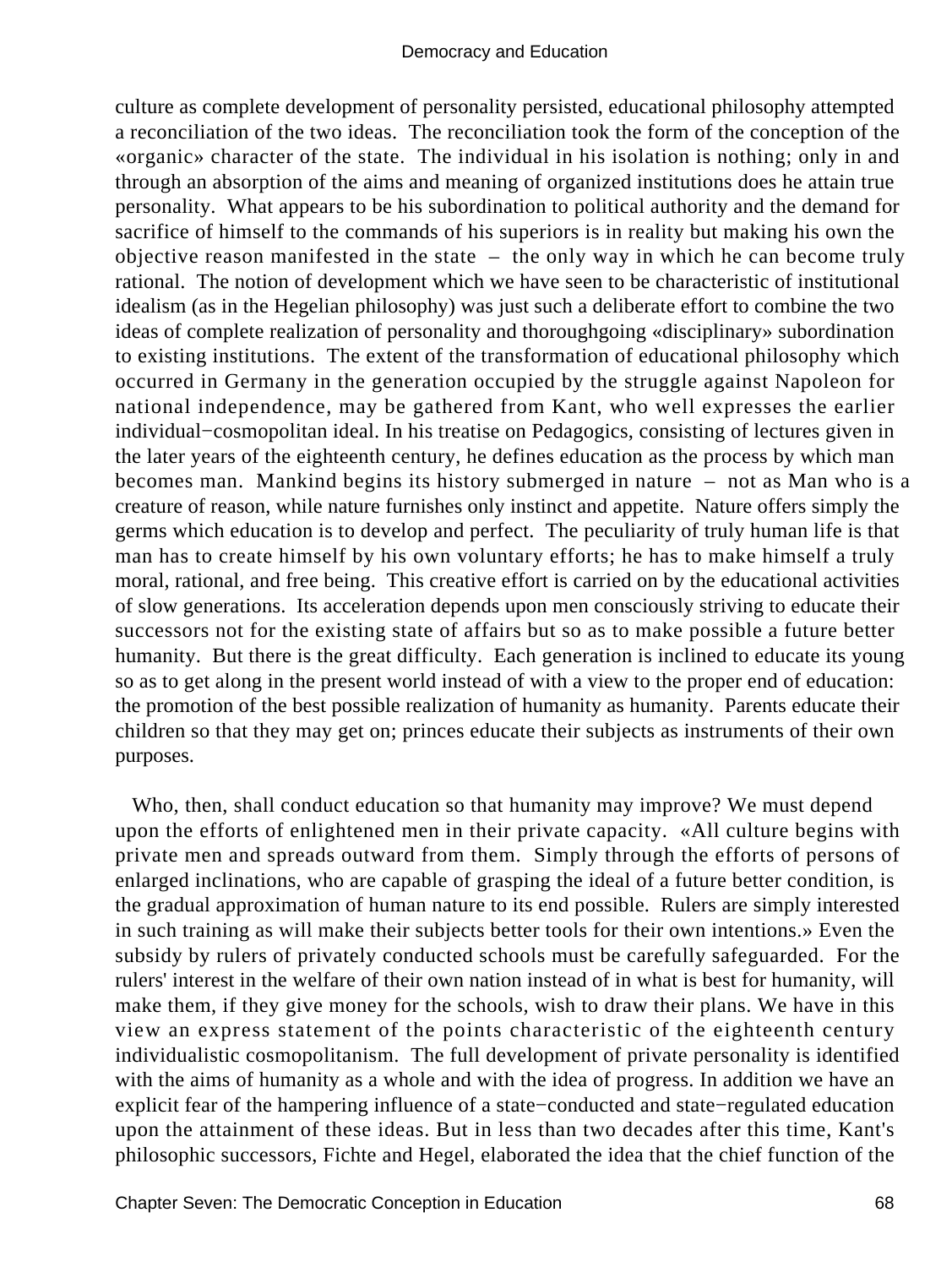state is educational; that in particular the regeneration of Germany is to be accomplished by an education carried on in the interests of the state, and that the private individual is of necessity an egoistic, irrational being, enslaved to his appetites and to circumstances unless he submits voluntarily to the educative discipline of state institutions and laws. In this spirit, Germany was the first country to undertake a public, universal, and compulsory system of education extending from the primary school through the university, and to submit to jealous state regulation and supervision all private educational enterprises. Two results should stand out from this brief historical survey. The first is that such terms as the individual and the social conceptions of education are quite meaningless taken at large, or apart from their context. Plato had the ideal of an education which should equate individual realization and social coherency and stability. His situation forced his ideal into the notion of a society organized in stratified classes, losing the individual in the class. The eighteenth century educational philosophy was highly individualistic in form, but this form was inspired by a noble and generous social ideal: that of a society organized to include humanity, and providing for the indefinite perfectibility of mankind. The idealistic philosophy of Germany in the early nineteenth century endeavored again to equate the ideals of a free and complete development of cultured personality with social discipline and political subordination. It made the national state an intermediary between the realization of private personality on one side and of humanity on the other. Consequently, it is equally possible to state its animating principle with equal truth either in the classic terms of «harmonious development of all the powers of personality» or in the more recent terminology of «social efficiency.» All this reinforces the statement which opens this chapter: The conception of education as a social process and function has no definite meaning until we define the kind of society we have in mind. These considerations pave the way for our second conclusion. One of the fundamental problems of education in and for a democratic society is set by the conflict of a nationalistic and a wider social aim. The earlier cosmopolitan and «humanitarian» conception suffered both from vagueness and from lack of definite organs of execution and agencies of administration. In Europe, in the Continental states particularly, the new idea of the importance of education for human welfare and progress was captured by national interests and harnessed to do a work whose social aim was definitely narrow and exclusive. The social aim of education and its national aim were identified, and the result was a marked obscuring of the meaning of a social aim.

 This confusion corresponds to the existing situation of human intercourse. On the one hand, science, commerce, and art transcend national boundaries. They are largely international in quality and method. They involve interdependencies and cooperation among the peoples inhabiting different countries. At the same time, the idea of national sovereignty has never been as accentuated in politics as it is at the present time. Each nation lives in a state of suppressed hostility and incipient war with its neighbors. Each is supposed to be the supreme judge of its own interests, and it is assumed as matter of course that each has interests which are exclusively its own. To question this is to question the very idea of national sovereignty which is assumed to be basic to political practice and political science. This contradiction (for it is nothing less) between the wider sphere of associated and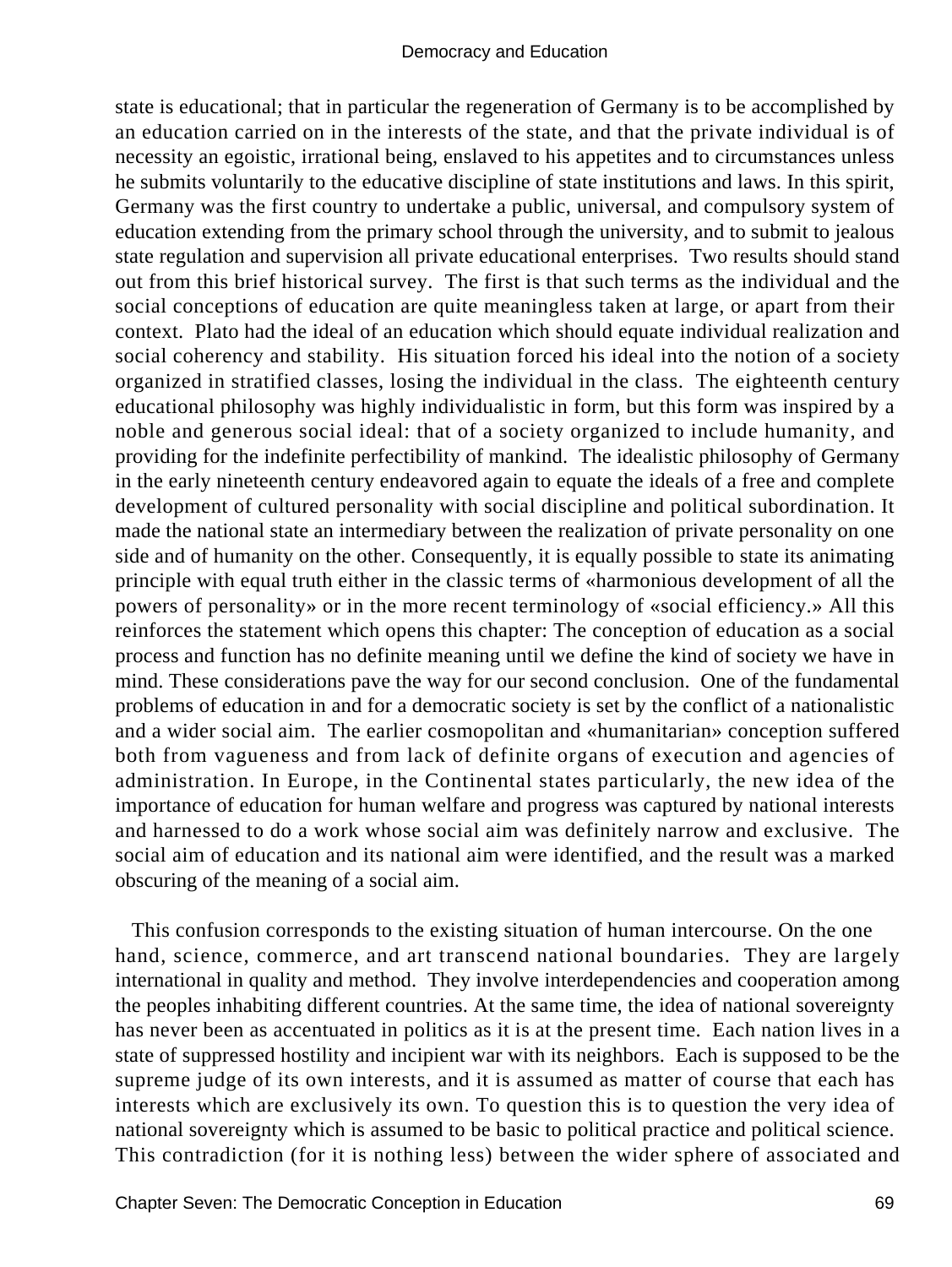mutually helpful social life and the narrower sphere of exclusive and hence potentially hostile pursuits and purposes, exacts of educational theory a clearer conception of the meaning of «social» as a function and test of education than has yet been attained. Is it possible for an educational system to be conducted by a national state and yet the full social ends of the educative process not be restricted, constrained, and corrupted? Internally, the question has to face the tendencies, due to present economic conditions, which split society into classes some of which are made merely tools for the higher culture of others. Externally, the question is concerned with the reconciliation of national loyalty, of patriotism, with superior devotion to the things which unite men in common ends, irrespective of national political boundaries. Neither phase of the problem can be worked out by merely negative means. It is not enough to see to it that education is not actively used as an instrument to make easier the exploitation of one class by another. School facilities must be secured of such amplitude and efficiency as will in fact and not simply in name discount the effects of economic inequalities, and secure to all the wards of the nation equality of equipment for their future careers. Accomplishment of this end demands not only adequate administrative provision of school facilities, and such supplementation of family resources as will enable youth to take advantage of them, but also such modification of traditional ideals of culture, traditional subjects of study and traditional methods of teaching and discipline as will retain all the youth under educational influences until they are equipped to be masters of their own economic and social careers. The ideal may seem remote of execution, but the democratic ideal of education is a farcical yet tragic delusion except as the ideal more and more dominates our public system of education. The same principle has application on the side of the considerations which concern the relations of one nation to another. It is not enough to teach the horrors of war and to avoid everything which would stimulate international jealousy and animosity. The emphasis must be put upon whatever binds people together in cooperative human pursuits and results, apart from geographical limitations. The secondary and provisional character of national sovereignty in respect to the fuller, freer, and more fruitful association and intercourse of all human beings with one another must be instilled as a working disposition of mind. If these applications seem to be remote from a consideration of the philosophy of education, the impression shows that the meaning of the idea of education previously developed has not been adequately grasped. This conclusion is bound up with the very idea of education as a freeing of individual capacity in a progressive growth directed to social aims. Otherwise a democratic criterion of education can only be inconsistently applied.

 Summary. Since education is a social process, and there are many kinds of societies, a criterion for educational criticism and construction implies a particular social ideal. The two points selected by which to measure the worth of a form of social life are the extent in which the interests of a group are shared by all its members, and the fullness and freedom with which it interacts with other groups. An undesirable society, in other words, is one which internally and externally sets up barriers to free intercourse and communication of experience. A society which makes provision for participation in its good of all its members on equal terms and which secures flexible readjustment of its institutions through interaction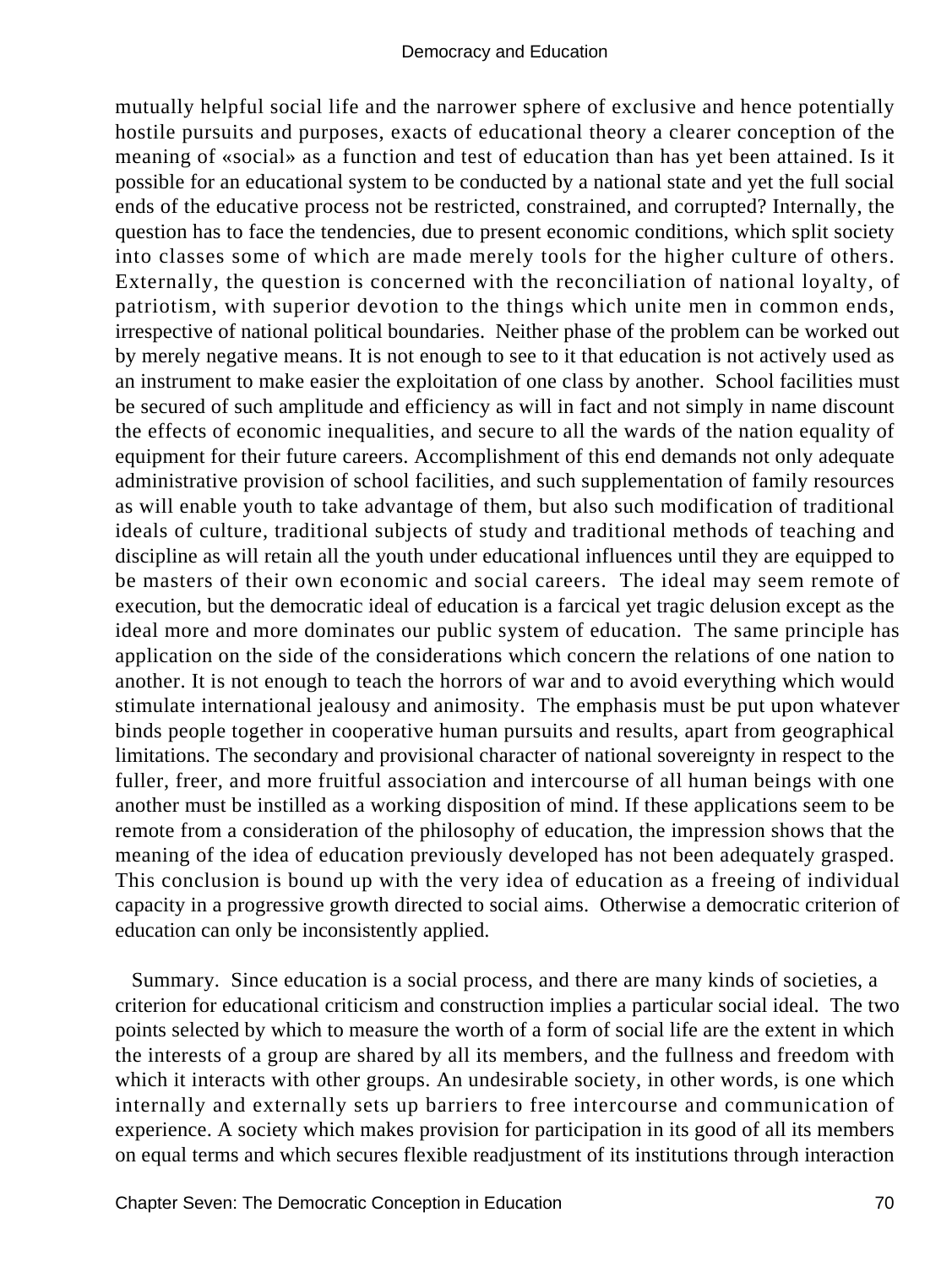of the different forms of associated life is in so far democratic. Such a society must have a type of education which gives individuals a personal interest in social relationships and control, and the habits of mind which secure social changes without introducing disorder. Three typical historic philosophies of education were considered from this point of view. The Platonic was found to have an ideal formally quite similar to that stated, but which was compromised in its working out by making a class rather than an individual the social unit. The so–called individualism of the eighteenth– century enlightenment was found to involve the notion of a society as broad as humanity, of whose progress the individual was to be the organ. But it lacked any agency for securing the development of its ideal as was evidenced in its falling back upon Nature. The institutional idealistic philosophies of the nineteenth century supplied this lack by making the national state the agency, but in so doing narrowed the conception of the social aim to those who were members of the same political unit, and reintroduced the idea of the subordination of the individual to the institution. 1 There is a much neglected strain in Rousseau tending intellectually in this direction. He opposed the existing state of affairs on the ground that it formed neither the citizen nor the man. Under existing conditions, he preferred to try for the latter rather than for the former. But there are many sayings of his which point to the formation of the citizen as ideally the higher, and which indicate that his own endeavor, as embodied in the Emile, was simply the best makeshift the corruption of the times permitted him to sketch.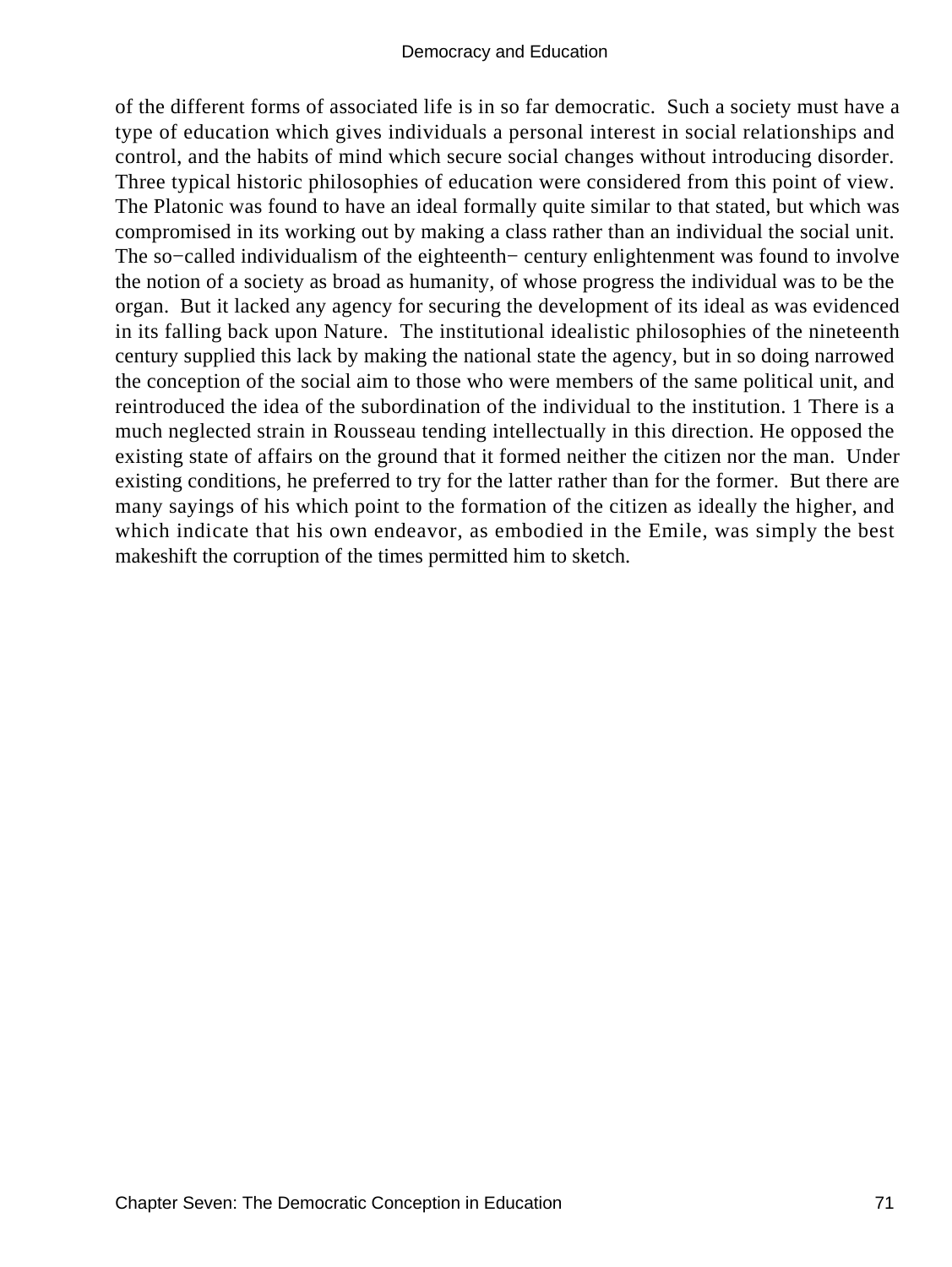# **[Chapter Eight: Aims in Education](#page-248-0)**

# *1. T*he Nature of an Aim.

 The account of education given in our earlier chapters virtually anticipated the results reached in a discussion of the purport of education in a democratic community. For it assumed that the aim of education is to enable individuals to continue their education – or that the object and reward of learning is continued capacity for growth. Now this idea cannot be applied to all the members of a society except where intercourse of man with man is mutual, and except where there is adequate provision for the reconstruction of social habits and institutions by means of wide stimulation arising from equitably distributed interests. And this means a democratic society. In our search for aims in education, we are not concerned, therefore, with finding an end outside of the educative process to which education is subordinate. Our whole conception forbids. We are rather concerned with the contrast which exists when aims belong within the process in which they operate and when they are set up from without. And the latter state of affairs must obtain when social relationships are not equitably balanced. For in that case, some portions of the whole social group will find their aims determined by an external dictation; their aims will not arise from the free growth of their own experience, and their nominal aims will be means to more ulterior ends of others rather than truly their own.

 Our first question is to define the nature of an aim so far as it falls within an activity, instead of being furnished from without. We approach the definition by a contrast of mere results with ends. Any exhibition of energy has results. The wind blows about the sands of the desert; the position of the grains is changed. Here is a result, an effect, but not an end. For there is nothing in the outcome which completes or fulfills what went before it. There is mere spatial redistribution. One state of affairs is just as good as any other. Consequently there is no basis upon which to select an earlier state of affairs as a beginning, a later as an end, and to consider what intervenes as a process of transformation and realization.

 Consider for example the activities of bees in contrast with the changes in the sands when the wind blows them about. The results of the bees' actions may be called ends not because they are designed or consciously intended, but because they are true terminations or completions of what has preceded. When the bees gather pollen and make wax and build cells, each step prepares the way for the next. When cells are built, the queen lays eggs in them; when eggs are laid, they are sealed and bees brood them and keep them at a temperature required to hatch them. When they are hatched, bees feed the young till they can take care of themselves. Now we are so familiar with such facts, that we are apt to dismiss them on the ground that life and instinct are a kind of miraculous thing anyway. Thus we fail to note what the essential characteristic of the event is; namely, the significance of the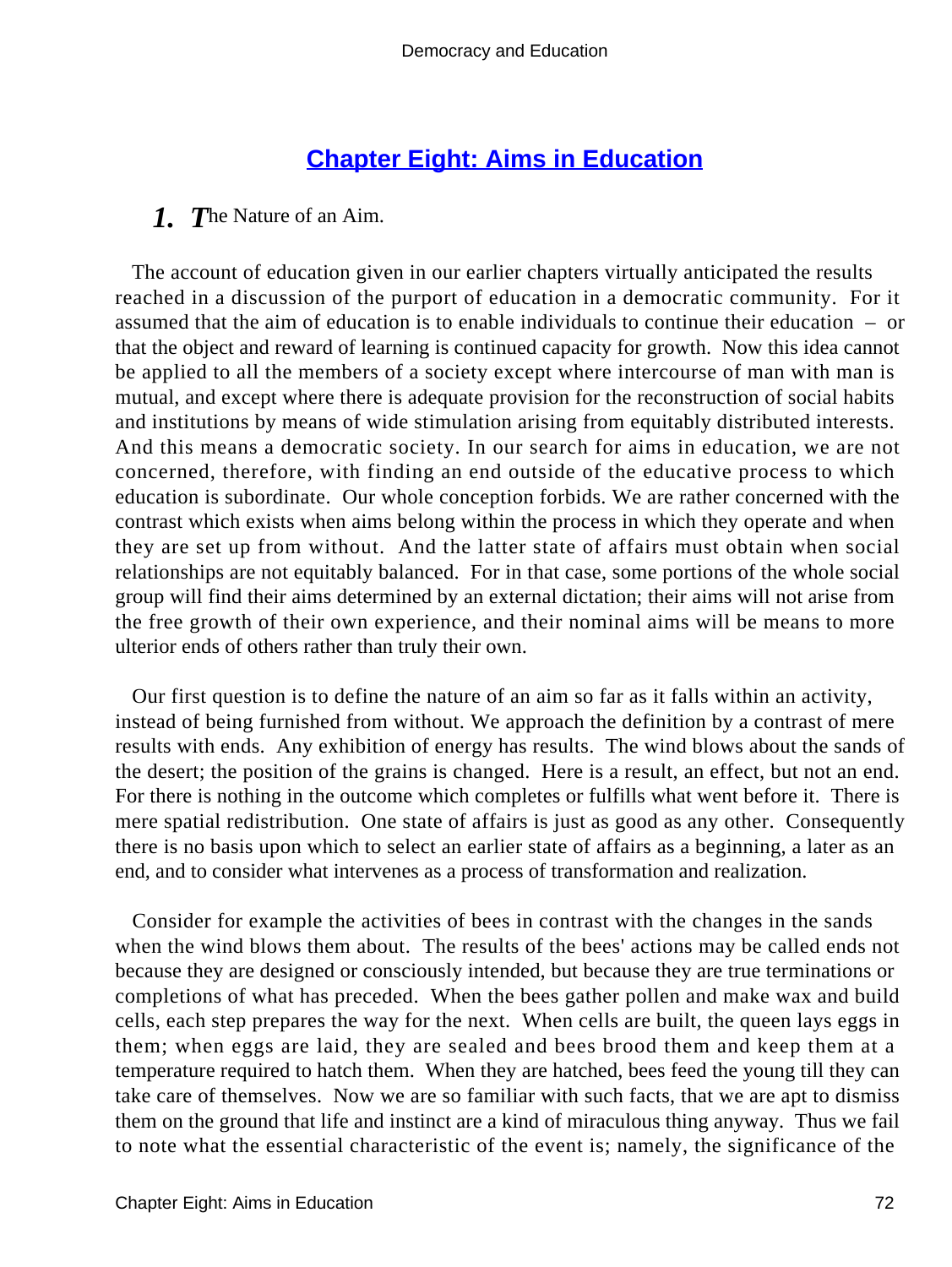temporal place and order of each element; the way each prior event leads into its successor while the successor takes up what is furnished and utilizes it for some other stage, until we arrive at the end, which, as it were, summarizes and finishes off the process. Since aims relate always to results, the first thing to look to when it is a question of aims, is whether the work assigned possesses intrinsic continuity. Or is it a mere serial aggregate of acts, first doing one thing and then another? To talk about an educational aim when approximately each act of a pupil is dictated by the teacher, when the only order in the sequence of his acts is that which comes from the assignment of lessons and the giving of directions by another, is to talk nonsense. It is equally fatal to an aim to permit capricious or discontinuous action in the name of spontaneous self− expression. An aim implies an orderly and ordered activity, one in which the order consists in the progressive completing of a process. Given an activity having a time span and cumulative growth within the time succession, an aim means foresight in advance of the end or possible termination. If bees anticipated the consequences of their activity, if they perceived their end in imaginative foresight, they would have the primary element in an aim. Hence it is nonsense to talk about the aim of education – or any other undertaking – where conditions do not permit of foresight of results, and do not stimulate a person to look ahead to see what the outcome of a given activity is to be. In the next place the aim as a foreseen end gives direction to the activity; it is not an idle view of a mere spectator, but influences the steps taken to reach the end. The foresight functions in three ways. In the first place, it involves careful observation of the given conditions to see what are the means available for reaching the end, and to discover the hindrances in the way. In the second place, it suggests the proper order or sequence in the use of means. It facilitates an economical selection and arrangement. In the third place, it makes choice of alternatives possible. If we can predict the outcome of acting this way or that, we can then compare the value of the two courses of action; we can pass judgment upon their relative desirability. If we know that stagnant water breeds mosquitoes and that they are likely to carry disease, we can, disliking that anticipated result, take steps to avert it. Since we do not anticipate results as mere intellectual onlookers, but as persons concerned in the outcome, we are partakers in the process which produces the result. We intervene to bring about this result or that.

 Of course these three points are closely connected with one another. We can definitely foresee results only as we make careful scrutiny of present conditions, and the importance of the outcome supplies the motive for observations. The more adequate our observations, the more varied is the scene of conditions and obstructions that presents itself, and the more numerous are the alternatives between which choice may be made. In turn, the more numerous the recognized possibilities of the situation, or alternatives of action, the more meaning does the chosen activity possess, and the more flexibly controllable is it. Where only a single outcome has been thought of, the mind has nothing else to think of; the meaning attaching to the act is limited. One only steams ahead toward the mark. Sometimes such a narrow course may be effective. But if unexpected difficulties offer themselves, one has not as many resources at command as if he had chosen the same line of action after a broader survey of the possibilities of the field. He cannot make needed readjustments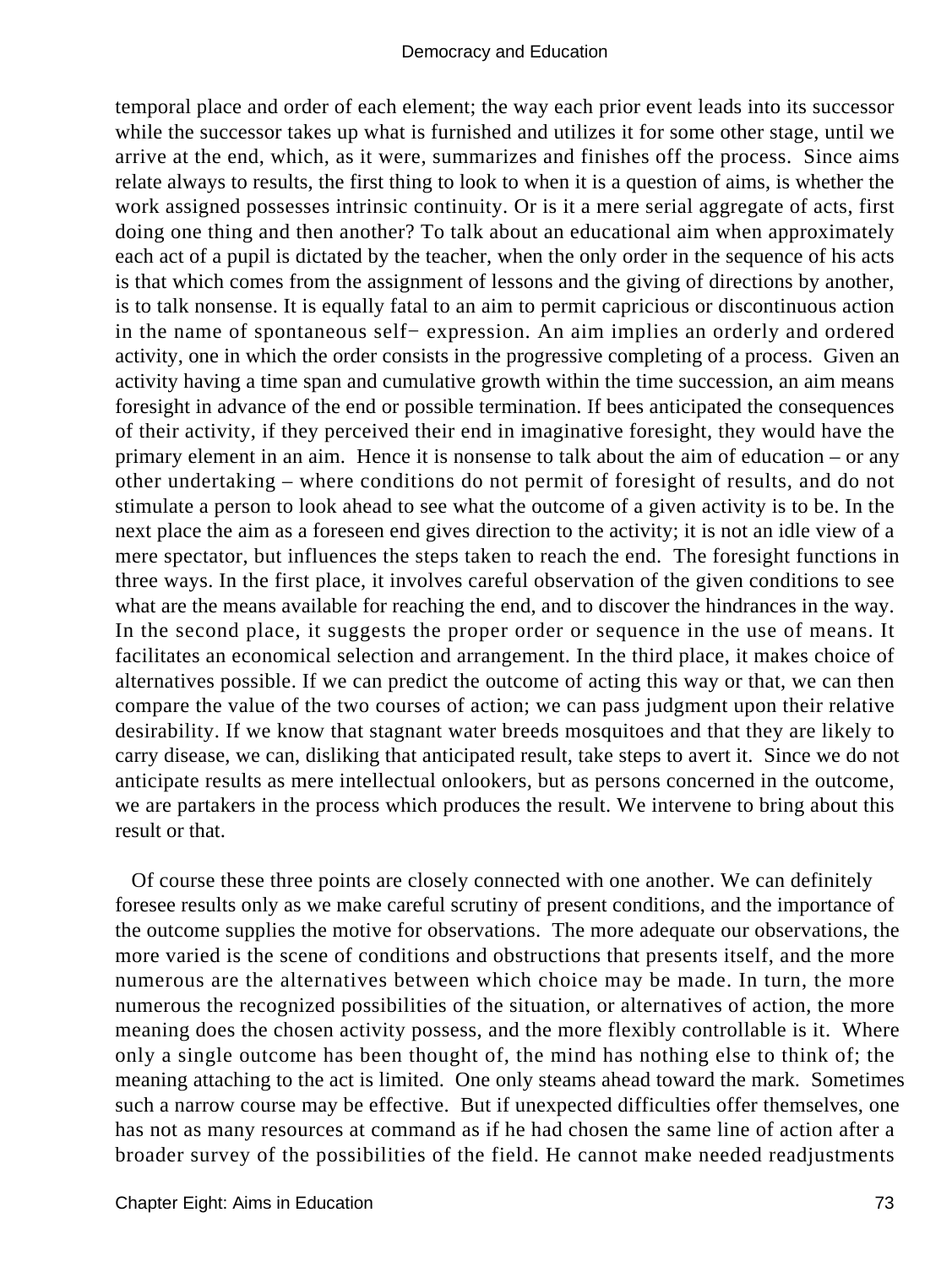readily.

 The net conclusion is that acting with an aim is all one with acting intelligently. To foresee a terminus of an act is to have a basis upon which to observe, to select, and to order objects and our own capacities. To do these things means to have a mind – for mind is precisely intentional purposeful activity controlled by perception of facts and their relationships to one another. To have a mind to do a thing is to foresee a future possibility; it is to have a plan for its accomplishment; it is to note the means which make the plan capable of execution and the obstructions in the way, – or, if it is really a mind to do the thing and not a vague aspiration – it is to have a plan which takes account of resources and difficulties. Mind is capacity to refer present conditions to future results, and future consequences to present conditions. And these traits are just what is meant by having an aim or a purpose. A man is stupid or blind or unintelligent  $-$  lacking in mind  $-$  just in the degree in which in any activity he does not know what he is about, namely, the probable consequences of his acts. A man is imperfectly intelligent when he contents himself with looser guesses about the outcome than is needful, just taking a chance with his luck, or when he forms plans apart from study of the actual conditions, including his own capacities. Such relative absence of mind means to make our feelings the measure of what is to happen. To be intelligent we must «stop, look, listen» in making the plan of an activity.

 To identify acting with an aim and intelligent activity is enough to show its value – its function in experience. We are only too given to making an entity out of the abstract noun «consciousness. » We forget that it comes from the adjective «conscious.» To be conscious is to be aware of what we are about; conscious signifies the deliberate, observant, planning traits of activity. Consciousness is nothing which we have which gazes idly on the scene around one or which has impressions made upon it by physical things; it is a name for the purposeful quality of an activity, for the fact that it is directed by an aim. Put the other way about, to have an aim is to act with meaning, not like an automatic machine; it is to mean to do something and to perceive the meaning of things in the light of that intent.

 2. The Criteria of Good Aims. We may apply the results of our discussion to a consideration of the criteria involved in a correct establishing of aims. (1) The aim set up must be an outgrowth of existing conditions. It must be based upon a consideration of what is already going on; upon the resources and difficulties of the situation. Theories about the proper end of our activities – educational and moral theories – often violate this principle. They assume ends lying outside our activities; ends foreign to the concrete makeup of the situation; ends which issue from some outside source. Then the problem is to bring our activities to bear upon the realization of these externally supplied ends. They are something for which we ought to act. In any case such «aims» limit intelligence; they are not the expression of mind in foresight, observation, and choice of the better among alternative possibilities. They limit intelligence because, given ready−made, they must be imposed by some authority external to intelligence, leaving to the latter nothing but a mechanical choice of means.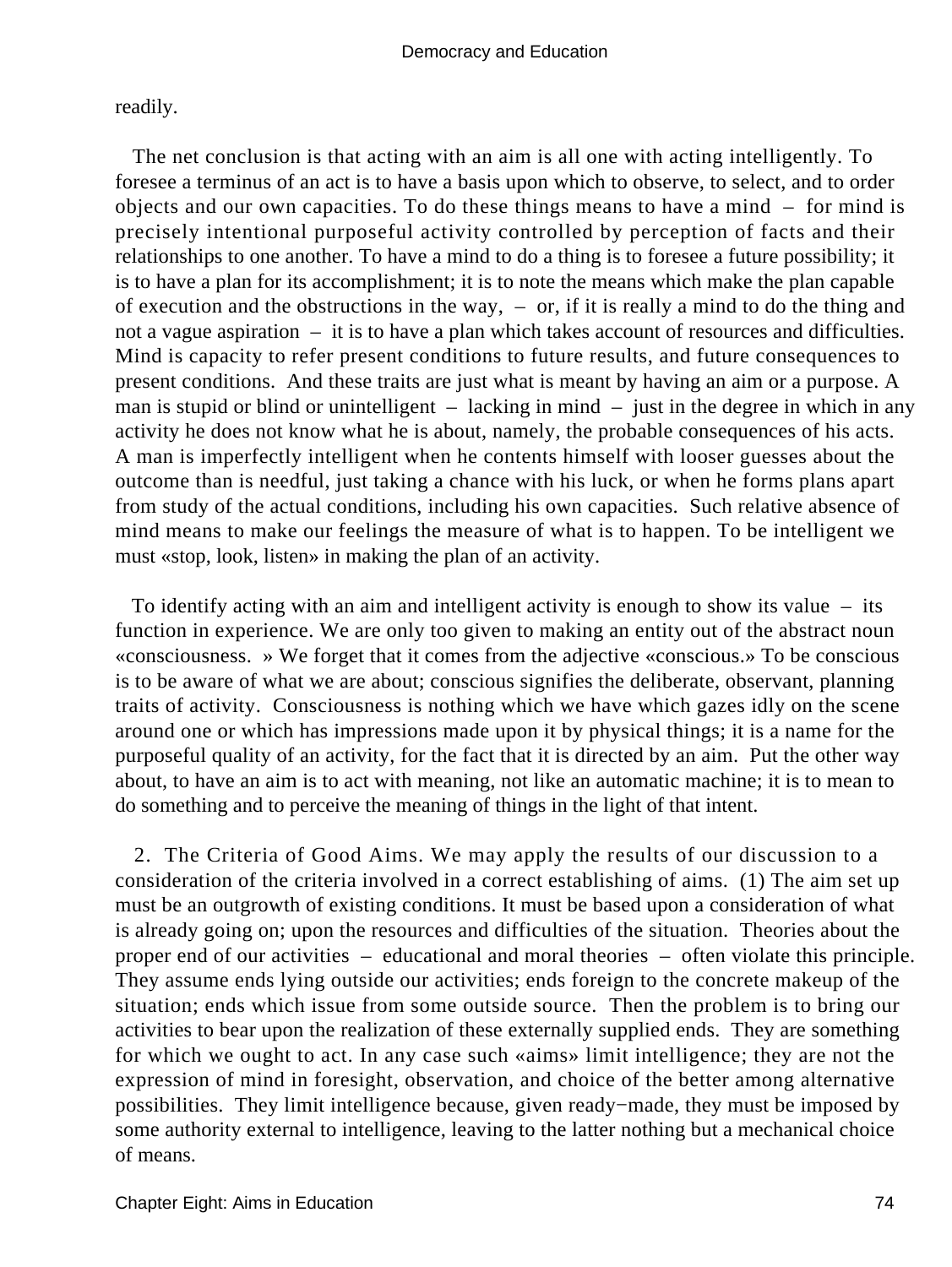(2) We have spoken as if aims could be completely formed prior to the attempt to realize them. This impression must now be qualified. The aim as it first emerges is a mere tentative sketch. The act of striving to realize it tests its worth. If it suffices to direct activity successfully, nothing more is required, since its whole function is to set a mark in advance; and at times a mere hint may suffice. But usually  $-$  at least in complicated situations  $-$  acting upon it brings to light conditions which had been overlooked. This calls for revision of the original aim; it has to be added to and subtracted from. An aim must, then, be flexible; it must be capable of alteration to meet circumstances. An end established externally to the process of action is always rigid. Being inserted or imposed from without, it is not supposed to have a working relationship to the concrete conditions of the situation. What happens in the course of action neither confirms, refutes, nor alters it. Such an end can only be insisted upon. The failure that results from its lack of adaptation is attributed simply to the perverseness of conditions, not to the fact that the end is not reasonable under the circumstances. The value of a legitimate aim, on the contrary, lies in the fact that we can use it to change conditions. It is a method for dealing with conditions so as to effect desirable alterations in them. A farmer who should passively accept things just as he finds them would make as great a mistake as he who framed his plans in complete disregard of what soil, climate, etc., permit. One of the evils of an abstract or remote external aim in education is that its very inapplicability in practice is likely to react into a haphazard snatching at immediate conditions. A good aim surveys the present state of experience of pupils, and forming a tentative plan of treatment, keeps the plan constantly in view and yet modifies it as conditions develop. The aim, in short, is experimental, and hence constantly growing as it is tested in action.

 (3) The aim must always represent a freeing of activities. The term end in view is suggestive, for it puts before the mind the termination or conclusion of some process. The only way in which we can define an activity is by putting before ourselves the objects in which it terminates – as one's aim in shooting is the target. But we must remember that the object is only a mark or sign by which the mind specifies the activity one desires to carry out. Strictly speaking, not the target but hitting the target is the end in view; one takes aim by means of the target, but also by the sight on the gun. The different objects which are thought of are means of directing the activity. Thus one aims at, say, a rabbit; what he wants is to shoot straight: a certain kind of activity. Or, if it is the rabbit he wants, it is not rabbit apart from his activity, but as a factor in activity; he wants to eat the rabbit, or to show it as evidence of his marksmanship – he wants to do something with it. The doing with the thing, not the thing in isolation, is his end. The object is but a phase of the active end, – continuing the activity successfully. This is what is meant by the phrase, used above, «freeing activity.»

 In contrast with fulfilling some process in order that activity may go on, stands the static character of an end which is imposed from without the activity. It is always conceived of as fixed; it is something to be attained and possessed. When one has such a notion, activity is a mere unavoidable means to something else; it is not significant or important on its own account. As compared with the end it is but a necessary evil; something which must be gone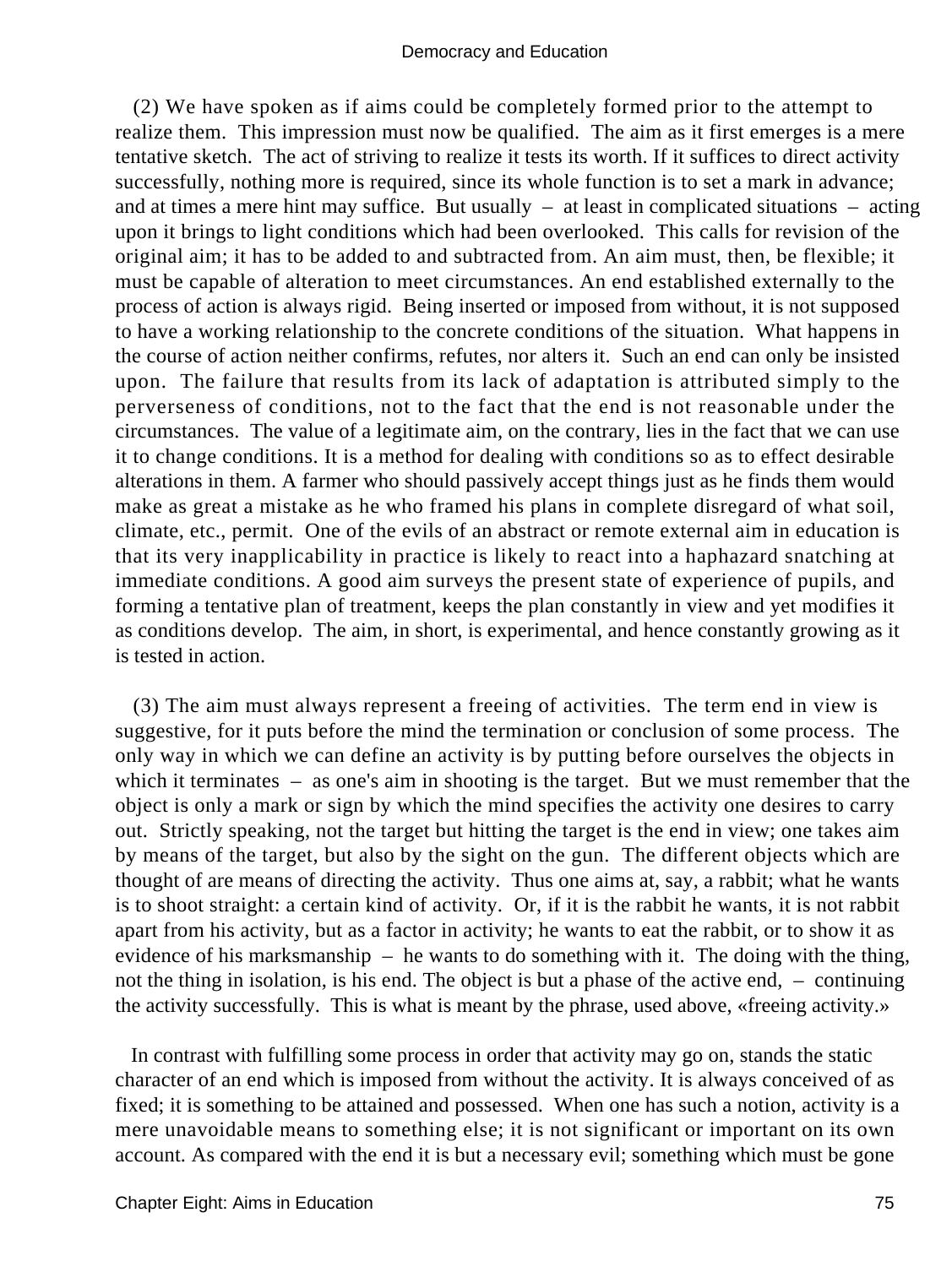through before one can reach the object which is alone worth while. In other words, the external idea of the aim leads to a separation of means from end, while an end which grows up within an activity as plan for its direction is always both ends and means, the distinction being only one of convenience. Every means is a temporary end until we have attained it. Every end becomes a means of carrying activity further as soon as it is achieved. We call it end when it marks off the future direction of the activity in which we are engaged; means when it marks off the present direction. Every divorce of end from means diminishes by that much the significance of the activity and tends to reduce it to a drudgery from which one would escape if he could. A farmer has to use plants and animals to carry on his farming activities. It certainly makes a great difference to his life whether he is fond of them, or whether he regards them merely as means which he has to employ to get something else in which alone he is interested. In the former case, his entire course of activity is significant; each phase of it has its own value. He has the experience of realizing his end at every stage; the postponed aim, or end in view, being merely a sight ahead by which to keep his activity going fully and freely. For if he does not look ahead, he is more likely to find himself blocked. The aim is as definitely a means of action as is any other portion of an activity.

 3. Applications in Education. There is nothing peculiar about educational aims. They are just like aims in any directed occupation. The educator, like the farmer, has certain things to do, certain resources with which to do, and certain obstacles with which to contend. The conditions with which the farmer deals, whether as obstacles or resources, have their own structure and operation independently of any purpose of his. Seeds sprout, rain falls, the sun shines, insects devour, blight comes, the seasons change. His aim is simply to utilize these various conditions; to make his activities and their energies work together, instead of against one another. It would be absurd if the farmer set up a purpose of farming, without any reference to these conditions of soil, climate, characteristic of plant growth, etc. His purpose is simply a foresight of the consequences of his energies connected with those of the things about him, a foresight used to direct his movements from day to day. Foresight of possible consequences leads to more careful and extensive observation of the nature and performances of the things he had to do with, and to laying out a plan – that is, of a certain order in the acts to be performed.

 It is the same with the educator, whether parent or teacher. It is as absurd for the latter to set up his «own» aims as the proper objects of the growth of the children as it would be for the farmer to set up an ideal of farming irrespective of conditions. Aims mean acceptance of responsibility for the observations, anticipations, and arrangements required in carrying on a function – whether farming or educating. Any aim is of value so far as it assists observation, choice, and planning in carrying on activity from moment to moment and hour to hour; if it gets in the way of the individual's own common sense (as it will surely do if imposed from without or accepted on authority) it does harm.

 And it is well to remind ourselves that education as such has no aims. Only persons, parents, and teachers, etc., have aims, not an abstract idea like education. And consequently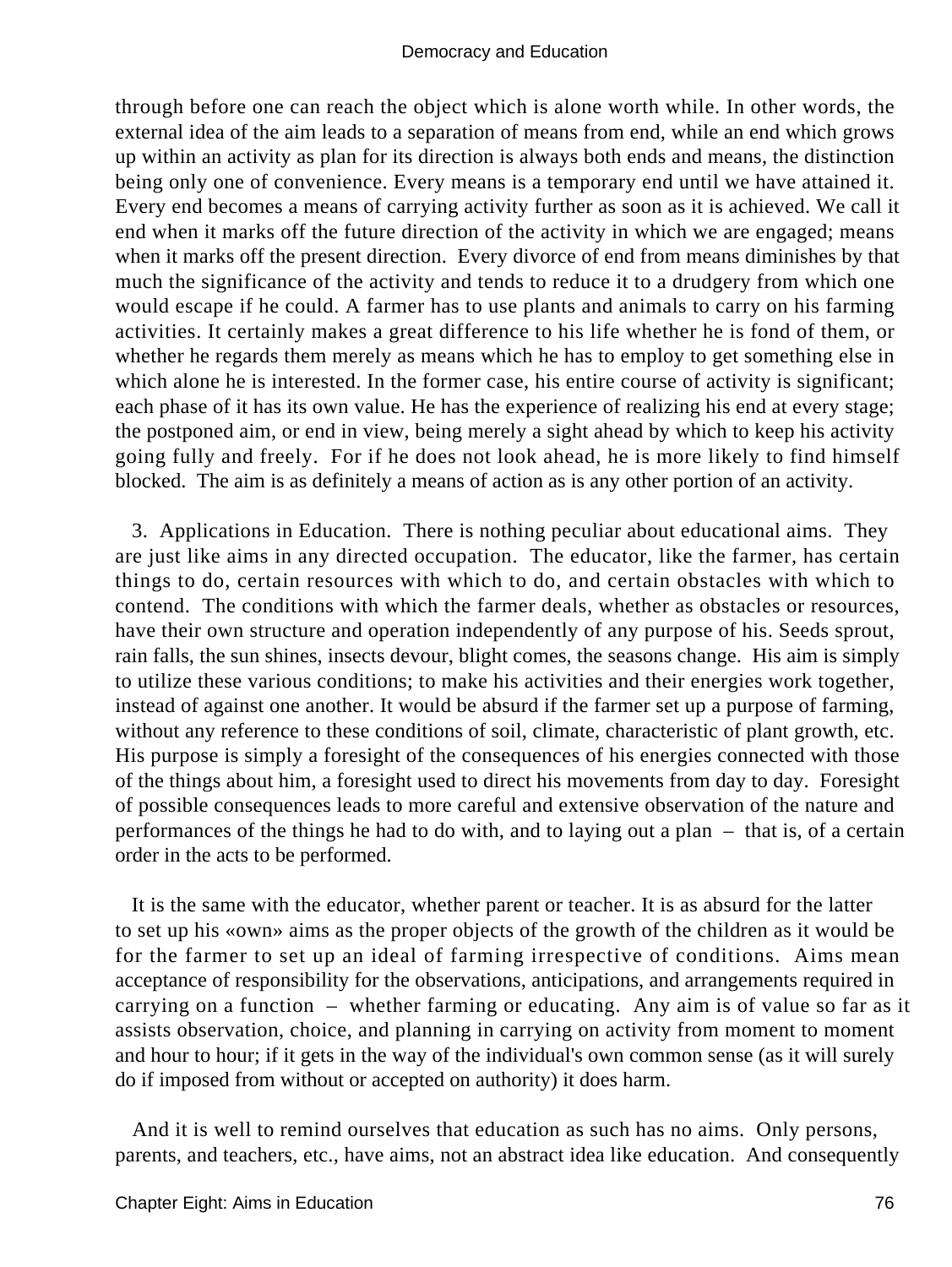their purposes are indefinitely varied, differing with different children, changing as children grow and with the growth of experience on the part of the one who teaches. Even the most valid aims which can be put in words will, as words, do more harm than good unless one recognizes that they are not aims, but rather suggestions to educators as to how to observe, how to look ahead, and how to choose in liberating and directing the energies of the concrete situations in which they find themselves. As a recent writer has said: «To lead this boy to read Scott's novels instead of old Sleuth's stories; to teach this girl to sew; to root out the habit of bullying from John's make−up; to prepare this class to study medicine, – these are samples of the millions of aims we have actually before us in the concrete work of education.» Bearing these qualifications in mind, we shall proceed to state some of the characteristics found in all good educational aims. (1) An educational aim must be founded upon the intrinsic activities and needs (including original instincts and acquired habits) of the given individual to be educated. The tendency of such an aim as preparation is, as we have seen, to omit existing powers, and find the aim in some remote accomplishment or responsibility. In general, there is a disposition to take considerations which are dear to the hearts of adults and set them up as ends irrespective of the capacities of those educated. There is also an inclination to propound aims which are so uniform as to neglect the specific powers and requirements of an individual, forgetting that all learning is something which happens to an individual at a given time and place. The larger range of perception of the adult is of great value in observing the abilities and weaknesses of the young, in deciding what they may amount to. Thus the artistic capacities of the adult exhibit what certain tendencies of the child are capable of; if we did not have the adult achievements we should be without assurance as to the significance of the drawing, reproducing, modeling, coloring activities of childhood. So if it were not for adult language, we should not be able to see the import of the babbling impulses of infancy. But it is one thing to use adult accomplishments as a context in which to place and survey the doings of childhood and youth; it is quite another to set them up as a fixed aim without regard to the concrete activities of those educated.

 (2) An aim must be capable of translation into a method of cooperating with the activities of those undergoing instruction. It must suggest the kind of environment needed to liberate and to organize their capacities. Unless it lends itself to the construction of specific procedures, and unless these procedures test, correct, and amplify the aim, the latter is worthless. Instead of helping the specific task of teaching, it prevents the use of ordinary judgment in observing and sizing up the situation. It operates to exclude recognition of everything except what squares up with the fixed end in view. Every rigid aim just because it is rigidly given seems to render it unnecessary to give careful attention to concrete conditions. Since it must apply anyhow, what is the use of noting details which do not count?

 The vice of externally imposed ends has deep roots. Teachers receive them from superior authorities; these authorities accept them from what is current in the community. The teachers impose them upon children. As a first consequence, the intelligence of the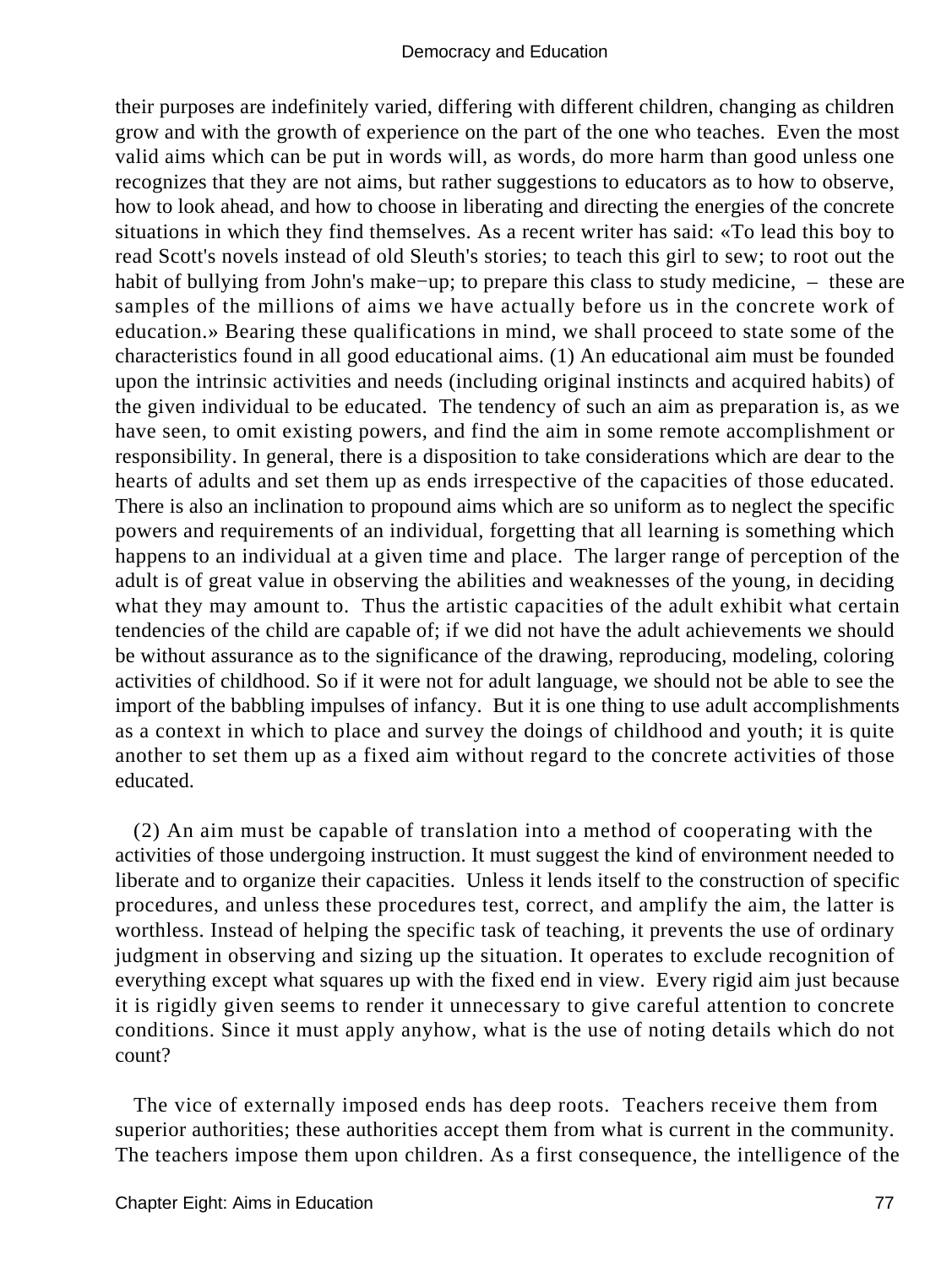teacher is not free; it is confined to receiving the aims laid down from above. Too rarely is the individual teacher so free from the dictation of authoritative supervisor, textbook on methods, prescribed course of study, etc., that he can let his mind come to close quarters with the pupil's mind and the subject matter. This distrust of the teacher's experience is then reflected in lack of confidence in the responses of pupils. The latter receive their aims through a double or treble external imposition, and are constantly confused by the conflict between the aims which are natural to their own experience at the time and those in which they are taught to acquiesce. Until the democratic criterion of the intrinsic significance of every growing experience is recognized, we shall be intellectually confused by the demand for adaptation to external aims.

 (3) Educators have to be on their guard against ends that are alleged to be general and ultimate. Every activity, however specific, is, of course, general in its ramified connections, for it leads out indefinitely into other things. So far as a general idea makes us more alive to these connections, it cannot be too general. But «general» also means «abstract,» or detached from all specific context. And such abstractness means remoteness, and throws us back, once more, upon teaching and learning as mere means of getting ready for an end disconnected from the means. That education is literally and all the time its own reward means that no alleged study or discipline is educative unless it is worth while in its own immediate having. A truly general aim broadens the outlook; it stimulates one to take more consequences (connections) into account. This means a wider and more flexible observation of means. The more interacting forces, for example, the farmer takes into account, the more varied will be his immediate resources. He will see a greater number of possible starting places, and a greater number of ways of getting at what he wants to do. The fuller one's conception of possible future achievements, the less his present activity is tied down to a small number of alternatives. If one knew enough, one could start almost anywhere and sustain his activities continuously and fruitfully.

 Understanding then the term general or comprehensive aim simply in the sense of a broad survey of the field of present activities, we shall take up some of the larger ends which have currency in the educational theories of the day, and consider what light they throw upon the immediate concrete and diversified aims which are always the educator's real concern. We premise (as indeed immediately follows from what has been said) that there is no need of making a choice among them or regarding them as competitors. When we come to act in a tangible way we have to select or choose a particular act at a particular time, but any number of comprehensive ends may exist without competition, since they mean simply different ways of looking at the same scene. One cannot climb a number of different mountains simultaneously, but the views had when different mountains are ascended supplement one another: they do not set up incompatible, competing worlds. Or, putting the matter in a slightly different way, one statement of an end may suggest certain questions and observations, and another statement another set of questions, calling for other observations. Then the more general ends we have, the better. One statement will emphasize what another slurs over. What a plurality of hypotheses does for the scientific investigator, a plurality of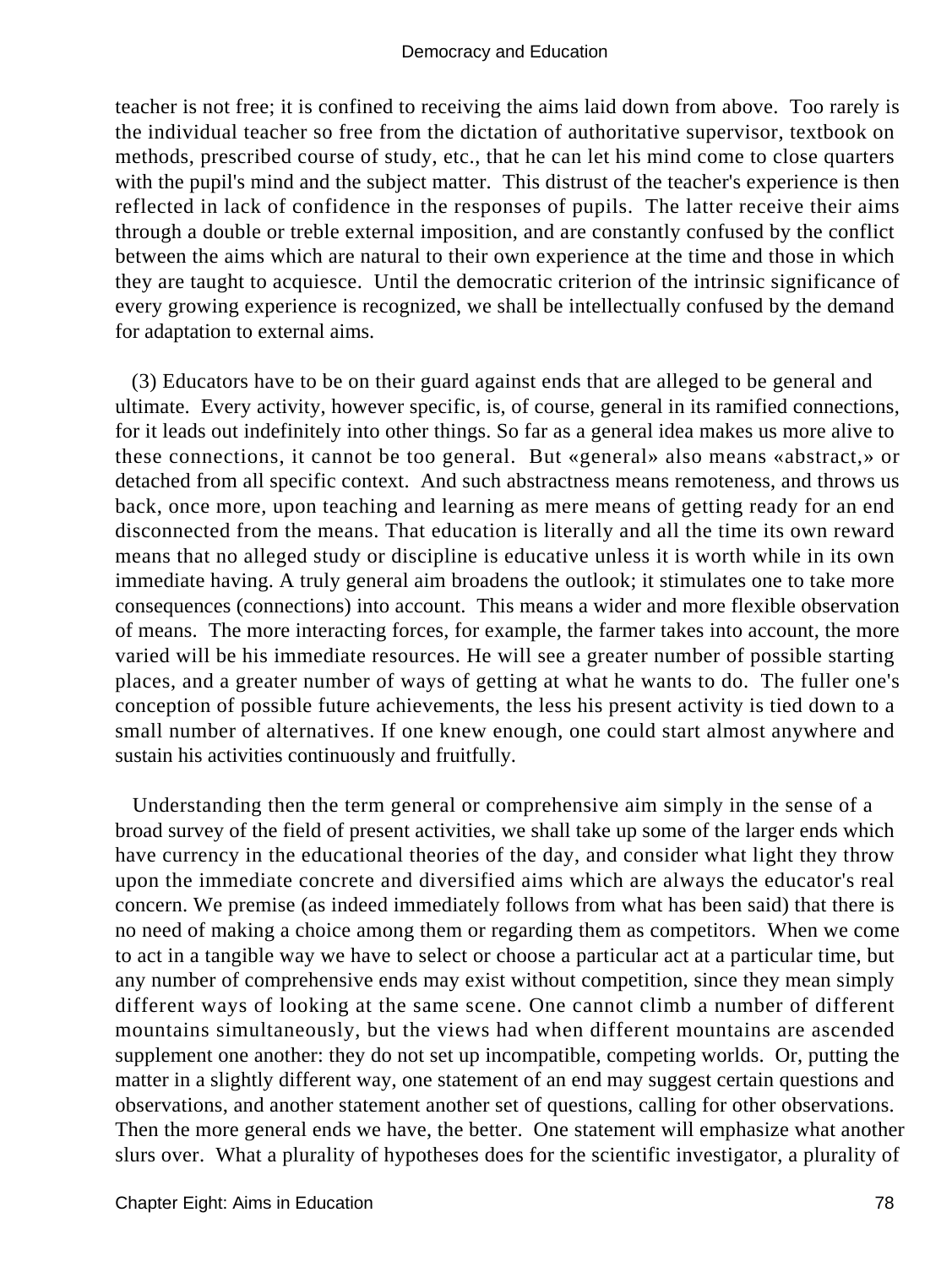stated aims may do for the instructor.

 Summary. An aim denotes the result of any natural process brought to consciousness and made a factor in determining present observation and choice of ways of acting. It signifies that an activity has become intelligent. Specifically it means foresight of the alternative consequences attendant upon acting in a given situation in different ways, and the use of what is anticipated to direct observation and experiment. A true aim is thus opposed at every point to an aim which is imposed upon a process of action from without. The latter is fixed and rigid; it is not a stimulus to intelligence in the given situation, but is an externally dictated order to do such and such things. Instead of connecting directly with present activities, it is remote, divorced from the means by which it is to be reached. Instead of suggesting a freer and better balanced activity, it is a limit set to activity. In education, the currency of these externally imposed aims is responsible for the emphasis put upon the notion of preparation for a remote future and for rendering the work of both teacher and pupil mechanical and slavish.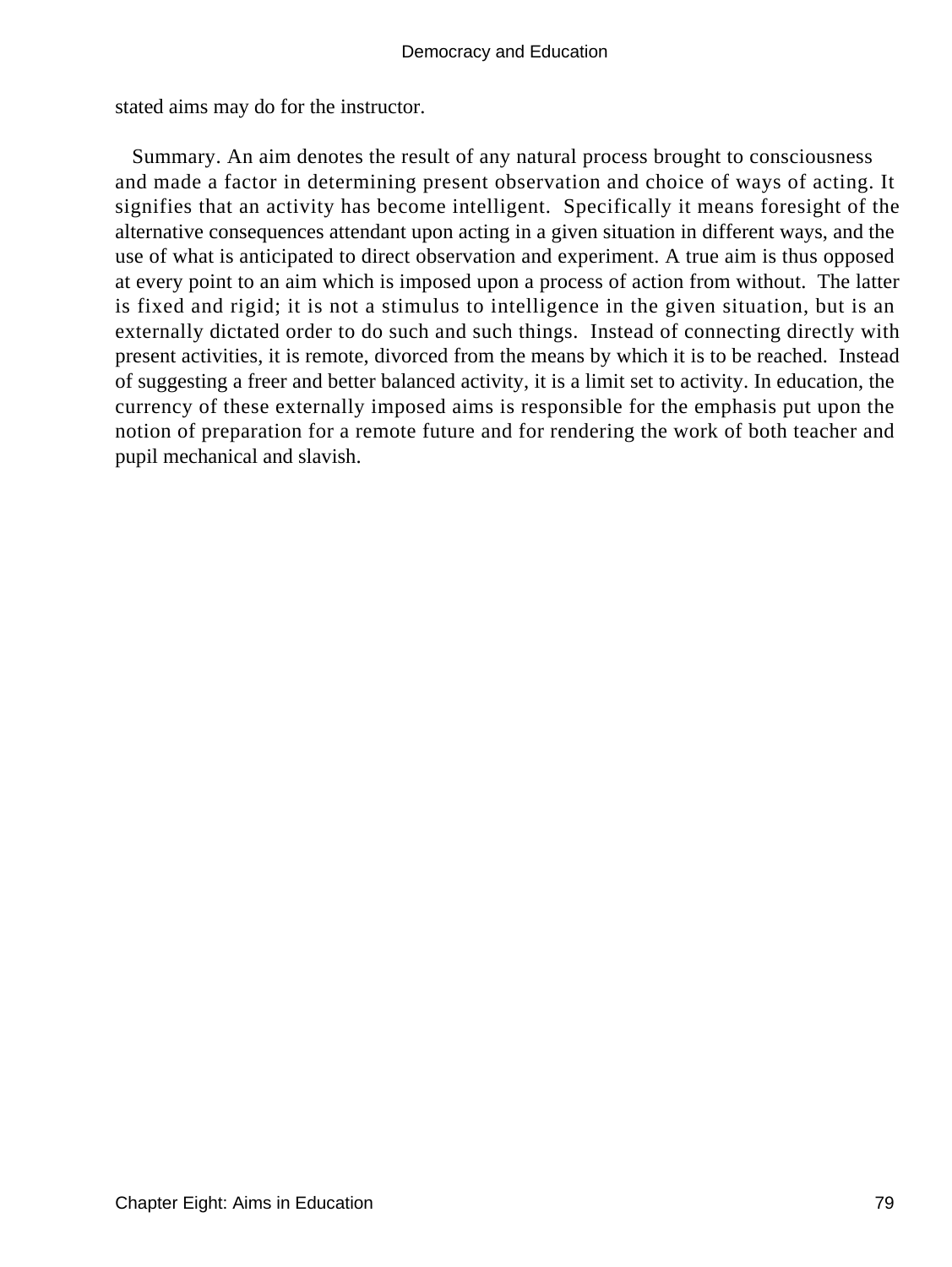# **[Chapter Nine: Natural Development and Social Efficiency as](#page-248-0) [Aims](#page-248-0)**

*1. N*ature as Supplying the Aim. We have just pointed out the futility of trying to establish the aim of education – some one final aim which subordinates all others to itself. We have indicated that since general aims are but prospective points of view from which to survey the existing conditions and estimate their possibilities, we might have any number of them, all consistent with one another. As matter of fact, a large number have been stated at different times, all having great local value. For the statement of aim is a matter of emphasis at a given time. And we do not emphasize things which do not require emphasis – that is, such things as are taking care of themselves fairly well. We tend rather to frame our statement on the basis of the defects and needs of the contemporary situation; we take for granted, without explicit statement which would be of no use, whatever is right or approximately so. We frame our explicit aims in terms of some alteration to be brought about. It is, then, DO paradox requiring explanation that a given epoch or generation tends to emphasize in its conscious projections just the things which it has least of in actual fact. A time of domination by authority will call out as response the desirability of great individual freedom; one of disorganized individual activities the need of social control as an educational aim.

 The actual and implicit practice and the conscious or stated aim thus balance each other. At different times such aims as complete living, better methods of language study, substitution of things for words, social efficiency, personal culture, social service, complete development of personality, encyclopedic knowledge, discipline, a esthetic contemplation, utility, etc., have served. The following discussion takes up three statements of recent influence; certain others have been incidentally discussed in the previous chapters, and others will be considered later in a discussion of knowledge and of the values of studies. We begin with a consideration that education is a process of development in accordance with nature, taking Rousseau's statement, which opposed natural to social (See ante, p. 91); and then pass over to the antithetical conception of social efficiency, which often opposes social to natural.

 (1) Educational reformers disgusted with the conventionality and artificiality of the scholastic methods they find about them are prone to resort to nature as a standard. Nature is supposed to furnish the law and the end of development; ours it is to follow and conform to her ways. The positive value of this conception lies in the forcible way in which it calls attention to the wrongness of aims which do not have regard to the natural endowment of those educated. Its weakness is the ease with which natural in the sense of normal is confused with the physical. The constructive use of intelligence in foresight, and contriving, is then discounted; we are just to get out of the way and allow nature to do the work. Since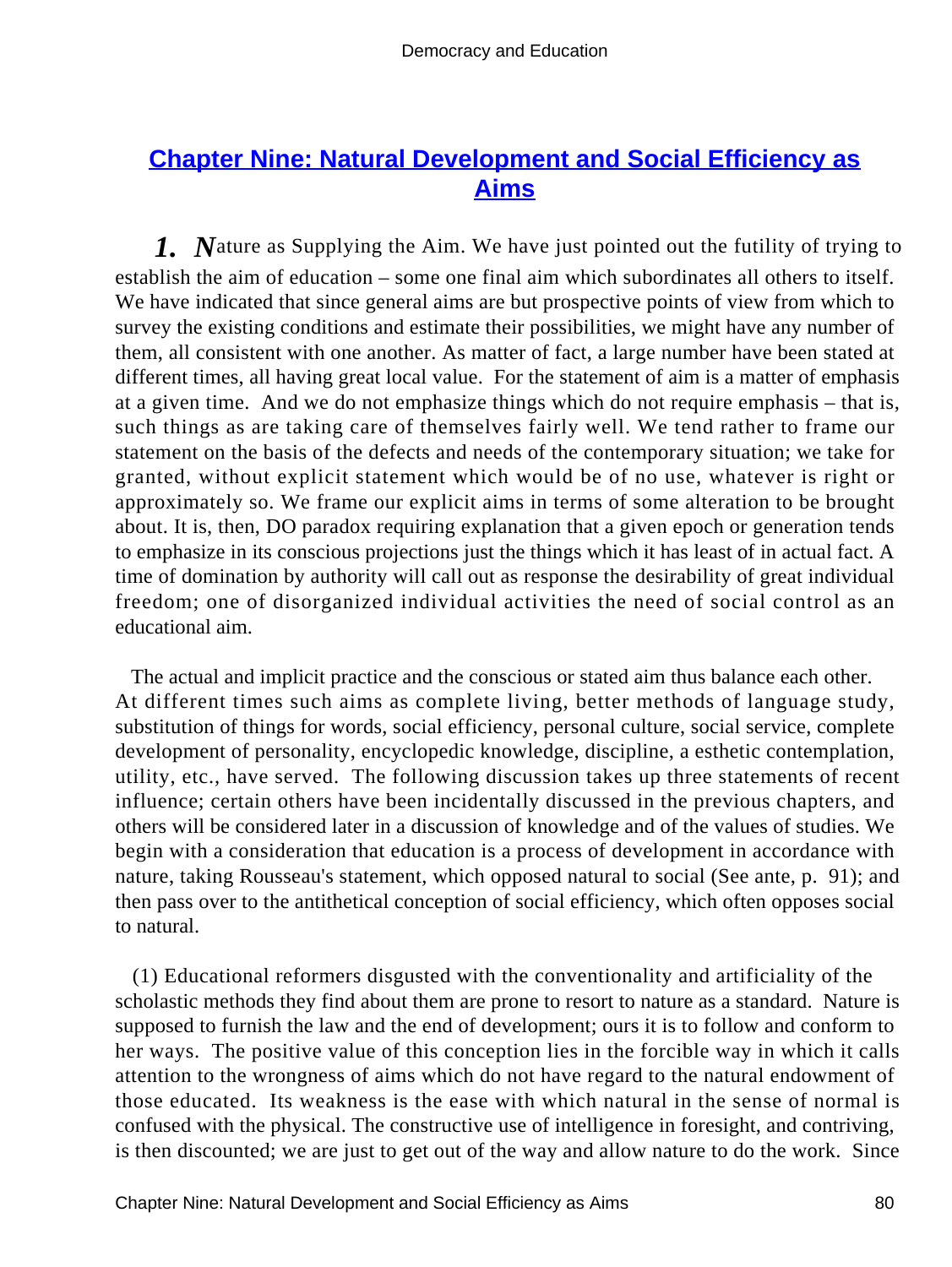no one has stated in the doctrine both its truth and falsity better than Rousseau, we shall turn to him.

 «Education,» he says, «we receive from three sources – Nature, men, and things. The spontaneous development of our organs and capacities constitutes the education of Nature. The use to which we are taught to put this development constitutes that education given us by Men. The acquirement of personal experience from surrounding objects constitutes that of things. Only when these three kinds of education are consonant and make for the same end, does a man tend towards his true goal. If we are asked what is this end, the answer is that of Nature. For since the concurrence of the three kinds of education is necessary to their completeness, the kind which is entirely independent of our control must necessarily regulate us in determining the other two.» Then he defines Nature to mean the capacities and dispositions which are inborn, «as they exist prior to the modification due to constraining habits and the influence of the opinion of others.»

 The wording of Rousseau will repay careful study. It contains as fundamental truths as have been uttered about education in conjunction with a curious twist. It would be impossible to say better what is said in the first sentences. The three factors of educative development are (a) the native structure of our bodily organs and their functional activities; (b) the uses to which the activities of these organs are put under the influence of other persons; (c) their direct interaction with the environment. This statement certainly covers the ground. His other two propositions are equally sound; namely, (a) that only when the three factors of education are consonant and cooperative does adequate development of the individual occur, and (b) that the native activities of the organs, being original, are basic in conceiving consonance. But it requires but little reading between the lines, supplemented by other statements of Rousseau, to perceive that instead of regarding these three things as factors which must work together to some extent in order that any one of them may proceed educatively, he regards them as separate and independent operations. Especially does he believe that there is an independent and, as he says, «spontaneous» development of the native organs and faculties. He thinks that this development can go on irrespective of the use to which they are put. And it is to this separate development that education coming from social contact is to be subordinated. Now there is an immense difference between a use of native activities in accord with those activities themselves – as distinct from forcing them and perverting them – and supposing that they have a normal development apart from any use, which development furnishes the standard and norm of all learning by use. To recur to our previous illustration, the process of acquiring language is a practically perfect model of proper educative growth. The start is from native activities of the vocal apparatus, organs of hearing, etc. But it is absurd to suppose that these have an independent growth of their own, which left to itself would evolve a perfect speech. Taken literally, Rousseau's principle would mean that adults should accept and repeat the babblings and noises of children not merely as the beginnings of the development of articulate speech – which they are – but as furnishing language itself – the standard for all teaching of language.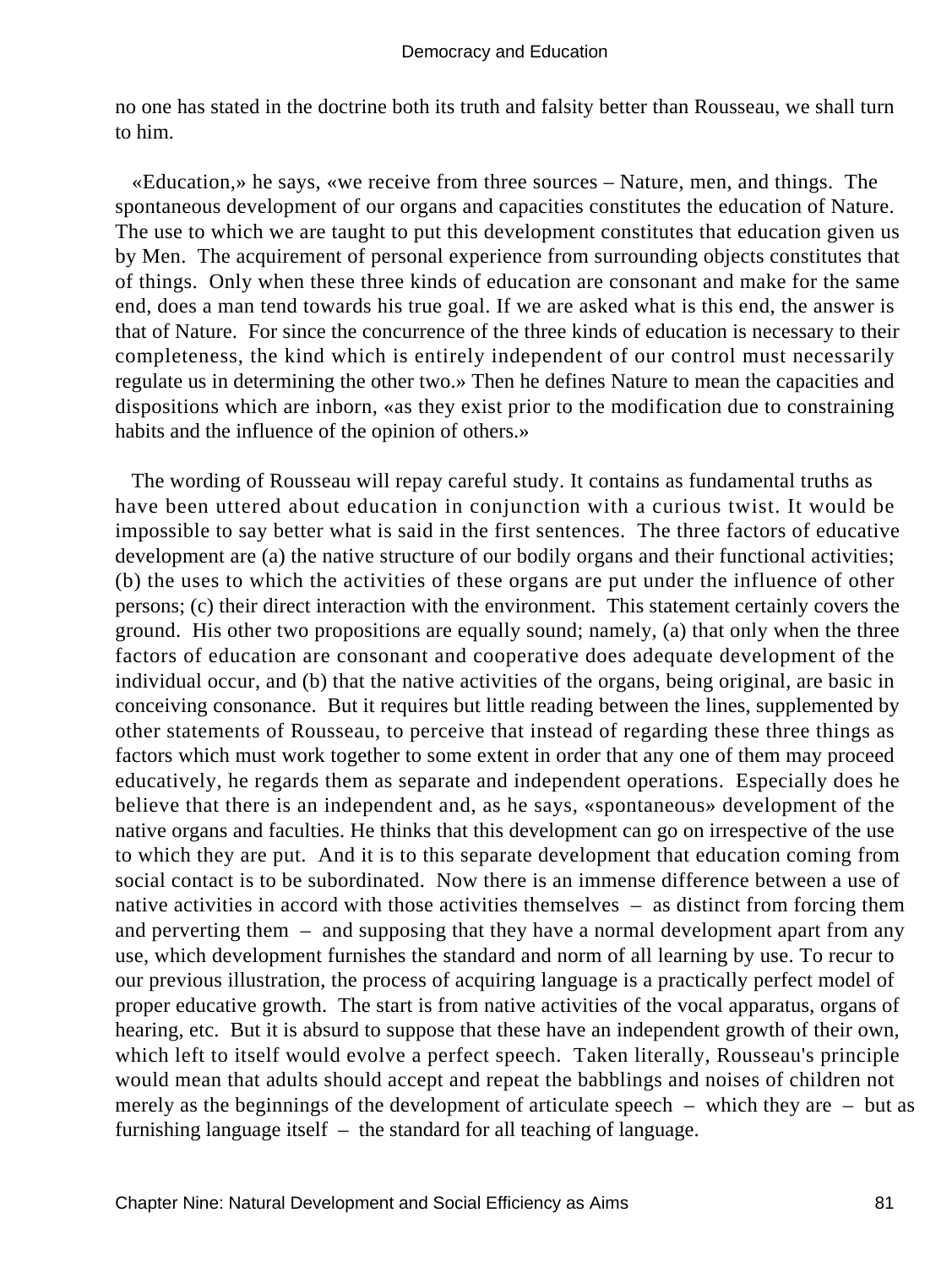The point may be summarized by saying that Rousseau was right, introducing a much−needed reform into education, in holding that the structure and activities of the organs furnish the conditions of all teaching of the use of the organs; but profoundly wrong in intimating that they supply not only the conditions but also the ends of their development. As matter of fact, the native activities develop, in contrast with random and capricious exercise, through the uses to which they are put. And the office of the social medium is, as we have seen, to direct growth through putting powers to the best possible use. The instinctive activities may be called, metaphorically, spontaneous, in the sense that the organs give a strong bias for a certain sort of operation, – a bias so strong that we cannot go contrary to it, though by trying to go contrary we may pervert, stunt, and corrupt them. But the notion of a spontaneous normal development of these activities is pure mythology. The natural, or native, powers furnish the initiating and limiting forces in all education; they do not furnish its ends or aims. There is no learning except from a beginning in unlearned powers, but learning is not a matter of the spontaneous overflow of the unlearned powers. Rousseau's contrary opinion is doubtless due to the fact that he identified God with Nature; to him the original powers are wholly good, coming directly from a wise and good creator. To paraphrase the old saying about the country and the town, God made the original human organs and faculties, man makes the uses to which they are put. Consequently the development of the former furnishes the standard to which the latter must be subordinated. When men attempt to determine the uses to which the original activities shall be put, they interfere with a divine plan. The interference by social arrangements with Nature, God's work, is the primary source of corruption in individuals.

 Rousseau's passionate assertion of the intrinsic goodness of all natural tendencies was a reaction against the prevalent notion of the total depravity of innate human nature, and has had a powerful influence in modifying the attitude towards children's interests. But it is hardly necessary to say that primitive impulses are of themselves neither good nor evil, but become one or the other according to the objects for which they are employed. That neglect, suppression, and premature forcing of some instincts at the expense of others, are responsible for many avoidable ills, there can be no doubt. But the moral is not to leave them alone to follow their own «spontaneous development,» but to provide an environment which shall organize them.

 Returning to the elements of truth contained in Rousseau's statements, we find that natural development, as an aim, enables him to point the means of correcting many evils in current practices, and to indicate a number of desirable specific aims. (1) Natural development as an aim fixes attention upon the bodily organs and the need of health and vigor. The aim of natural development says to parents and teachers: Make health an aim; normal development cannot be had without regard to the vigor of the body – an obvious enough fact and yet one whose due recognition in practice would almost automatically revolutionize many of our educational practices. «Nature» is indeed a vague and metaphorical term, but one thing that «Nature» may be said to utter is that there are conditions of educational efficiency, and that till we have learned what these conditions are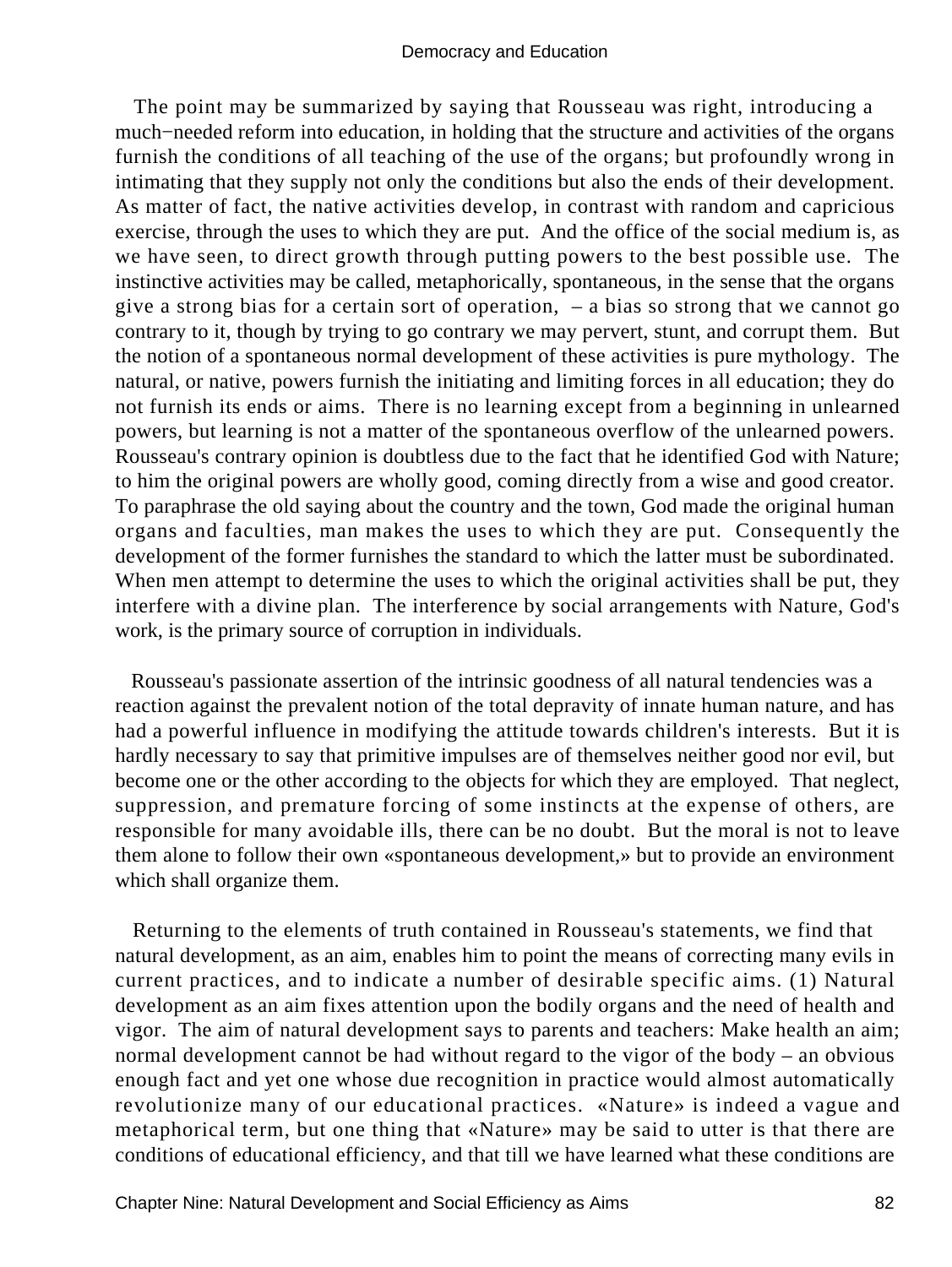and have learned to make our practices accord with them, the noblest and most ideal of our aims are doomed to suffer – are verbal and sentimental rather than efficacious.

 (2) The aim of natural development translates into the aim of respect for physical mobility. In Rousseau's words: «Children are always in motion; a sedentary life is injurious.» When he says that «Nature's intention is to strengthen the body before exercising the mind» he hardly states the fact fairly. But if he had said that nature's «intention» (to adopt his poetical form of speech) is to develop the mind especially by exercise of the muscles of the body he would have stated a positive fact. In other words, the aim of following nature means, in the concrete, regard for the actual part played by use of the bodily organs in explorations, in handling of materials, in plays and games. (3) The general aim translates into the aim of regard for individual differences among children. Nobody can take the principle of consideration of native powers into account without being struck by the fact that these powers differ in different individuals. The difference applies not merely to their intensity, but even more to their quality and arrangement. As Rouseau said: «Each individual is born with a distinctive temperament. We indiscriminately employ children of different bents on the same exercises; their education destroys the special bent and leaves a dull uniformity. Therefore after we have wasted our efforts in stunting the true gifts of nature we see the short−lived and illusory brilliance we have substituted die away, while the natural abilities we have crushed do not revive.»

 Lastly, the aim of following nature means to note the origin, the waxing, and waning, of preferences and interests. Capacities bud and bloom irregularly; there is no even four−abreast development. We must strike while the iron is hot. Especially precious are the first dawnings of power. More than we imagine, the ways in which the tendencies of early childhood are treated fix fundamental dispositions and condition the turn taken by powers that show themselves later. Educational concern with the early years of life – as distinct from inculcation of useful arts – dates almost entirely from the time of the emphasis by Pestalozzi and Froebel, following Rousseau, of natural principles of growth. The irregularity of growth and its significance is indicated in the following passage of a student of the growth of the nervous system. «While growth continues, things bodily and mental are lopsided, for growth is never general, but is accentuated now at one spot, now at another. The methods which shall recognize in the presence of these enormous differences of endowment the dynamic values of natural inequalities of growth, and utilize them, preferring irregularity to the rounding out gained by pruning will most closely follow that which takes place in the body and thus prove most effective. » 1 Observation of natural tendencies is difficult under conditions of restraint. They show themselves most readily in a child's spontaneous sayings and doings, – that is, in those he engages in when not put at set tasks and when not aware of being under observation. It does not follow that these tendencies are all desirable because they are natural; but it does follow that since they are there, they are operative and must be taken account of. We must see to it that the desirable ones have an environment which keeps them active, and that their activity shall control the direction the others take and thereby induce the disuse of the latter because they lead to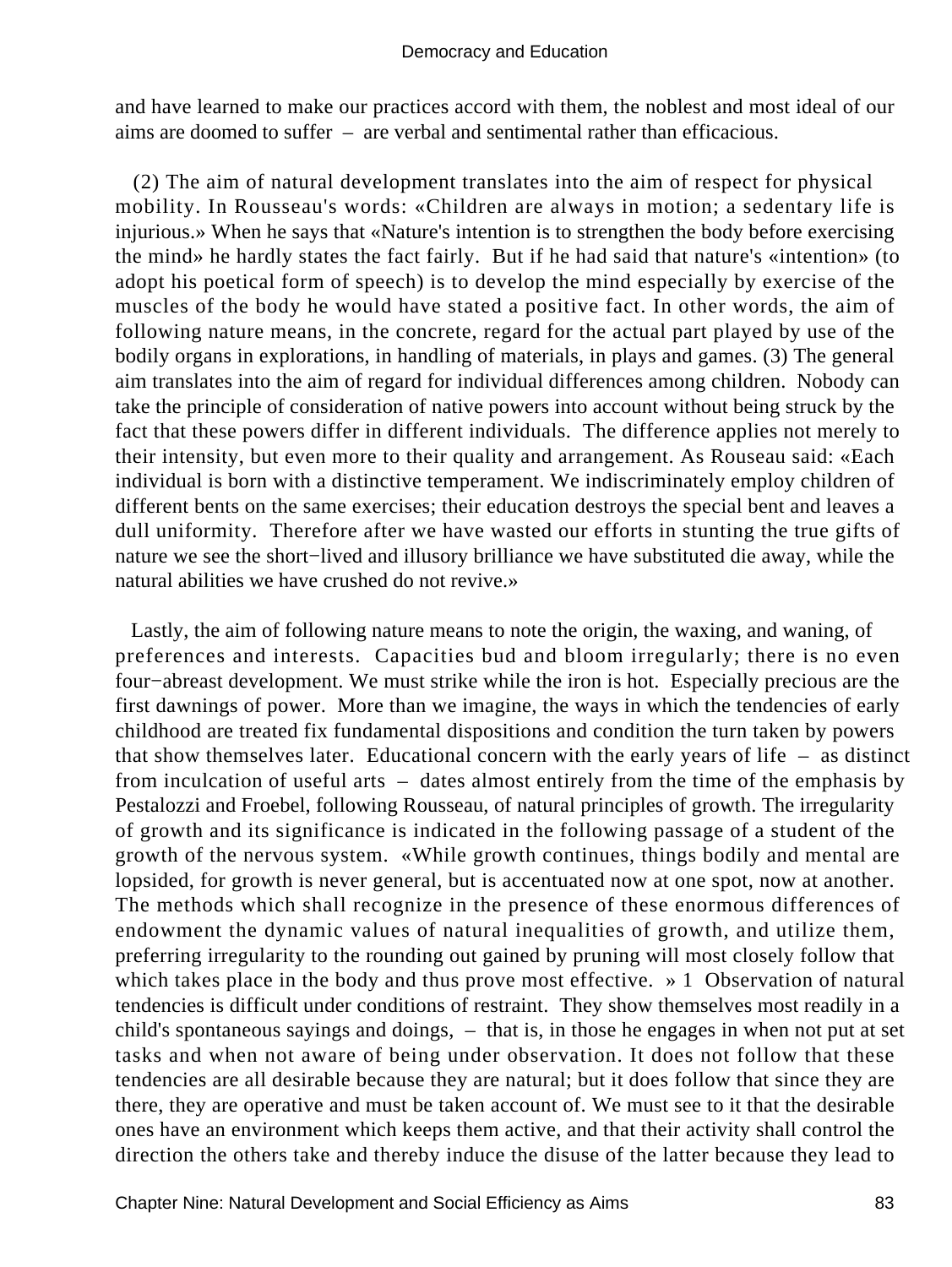nothing. Many tendencies that trouble parents when they appear are likely to be transitory, and sometimes too much direct attention to them only fixes a child's attention upon them. At all events, adults too easily assume their own habits and wishes as standards, and regard all deviations of children's impulses as evils to be eliminated. That artificiality against which the conception of following nature is so largely a protest, is the outcome of attempts to force children directly into the mold of grown−up standards.

 In conclusion, we note that the early history of the idea of following nature combined two factors which had no inherent connection with one another. Before the time of Rousseau educational reformers had been inclined to urge the importance of education by ascribing practically unlimited power to it. All the differences between peoples and between classes and persons among the same people were said to be due to differences of training, of exercise, and practice. Originally, mind, reason, understanding is, for all practical purposes, the same in all. This essential identity of mind means the essential equality of all and the possibility of bringing them all to the same level. As a protest against this view, the doctrine of accord with nature meant a much less formal and abstract view of mind and its powers. It substituted specific instincts and impulses and physiological capacities, differing from individual to individual (just as they differ, as Rousseau pointed out, even in dogs of the same litter), for abstract faculties of discernment, memory, and generalization. Upon this side, the doctrine of educative accord with nature has been reinforced by the development of modern biology, physiology, and psychology. It means, in effect, that great as is the significance of nurture, of modification, and transformation through direct educational effort, nature, or unlearned capacities, affords the foundation and ultimate resources for such nurture. On the other hand, the doctrine of following nature was a political dogma. It meant a rebellion against existing social institutions, customs, and ideals (See ante, p. 91). Rousseau's statement that everything is good as it comes from the hands of the Creator has its signification only in its contrast with the concluding part of the same sentence: «Everything degenerates in the hands of man.» And again he says: «Natural man has an absolute value; he is a numerical unit, a complete integer and has no relation save to himself and to his fellow man. Civilized man is only a relative unit, the numerator of a fraction whose value depends upon its dominator, its relation to the integral body of society. Good political institutions are those which make a man unnatural.» It is upon this conception of the artificial and harmful character of organized social life as it now exists 2 that he rested the notion that nature not merely furnishes prime forces which initiate growth but also its plan and goal. That evil institutions and customs work almost automatically to give a wrong education which the most careful schooling cannot offset is true enough; but the conclusion is not to education apart from the environment, but to provide an environment in which native powers will be put to better uses.

 2. Social Efficiency as Aim. A conception which made nature supply the end of a true education and society the end of an evil one, could hardly fail to call out a protest. The opposing emphasis took the form of a doctrine that the business of education is to supply precisely what nature fails to secure; namely, habituation of an individual to social control;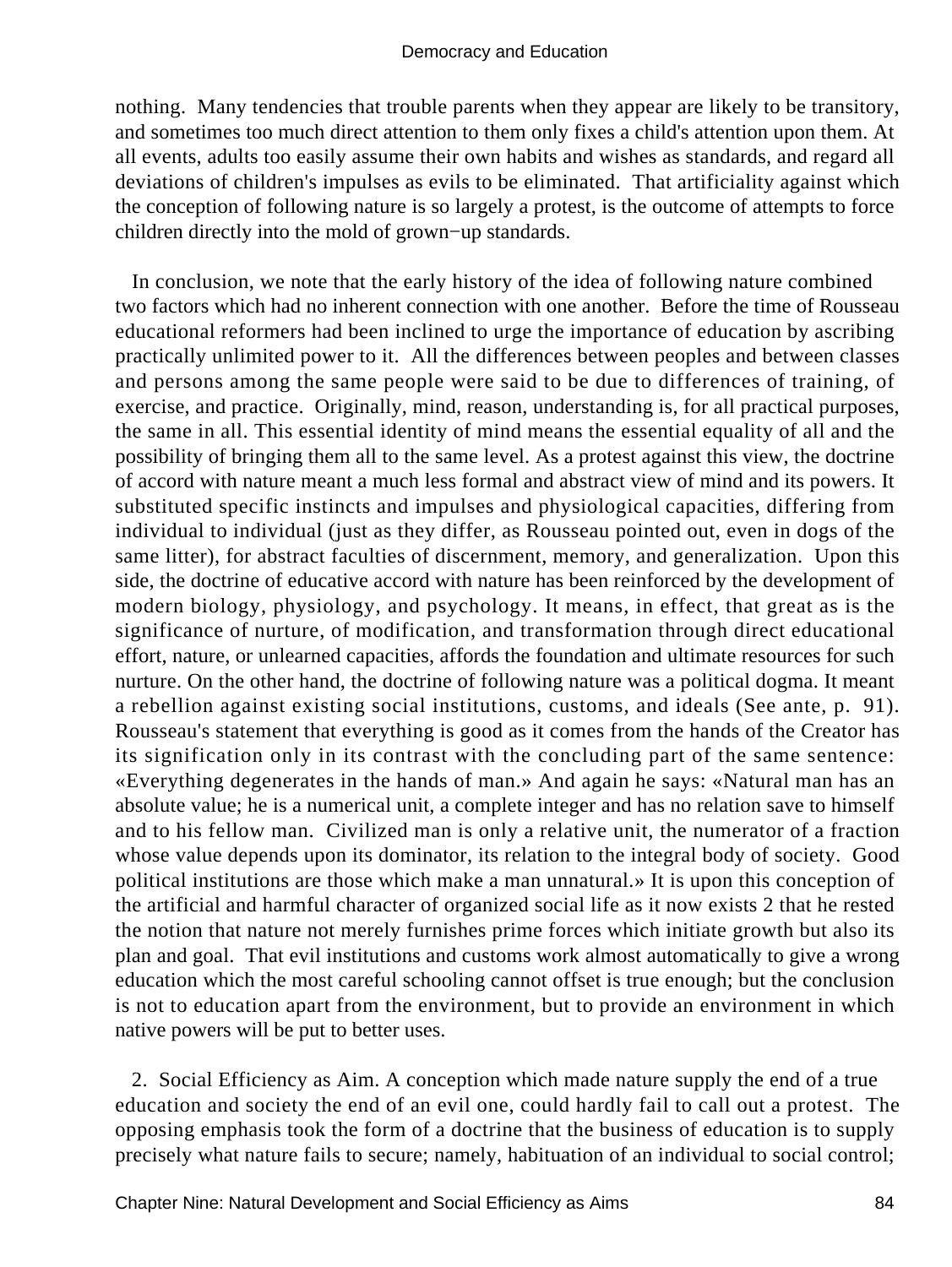subordination of natural powers to social rules. It is not surprising to find that the value in the idea of social efficiency resides largely in its protest against the points at which the doctrine of natural development went astray; while its misuse comes when it is employed to slur over the truth in that conception. It is a fact that we must look to the activities and achievements of associated life to find what the development of power – that is to say, efficiency – means. The error is in implying that we must adopt measures of subordination rather than of utilization to secure efficiency. The doctrine is rendered adequate when we recognize that social efficiency is attained not by negative constraint but by positive use of native individual capacities in occupations having a social meaning. (1) Translated into specific aims, social efficiency indicates the importance of industrial competency. Persons cannot live without means of subsistence; the ways in which these means are employed and consumed have a profound influence upon all the relationships of persons to one another. If an individual is not able to earn his own living and that of the children dependent upon him, he is a drag or parasite upon the activities of others. He misses for himself one of the most educative experiences of life. If he is not trained in the right use of the products of industry, there is grave danger that he may deprave himself and injure others in his possession of wealth. No scheme of education can afford to neglect such basic considerations. Yet in the name of higher and more spiritual ideals, the arrangements for higher education have often not only neglected them, but looked at them with scorn as beneath the level of educative concern. With the change from an oligarchical to a democratic society, it is natural that the significance of an education which should have as a result ability to make one's way economically in the world, and to manage economic resources usefully instead of for mere display and luxury, should receive emphasis.

 There is, however, grave danger that in insisting upon this end, existing economic conditions and standards will be accepted as final. A democratic criterion requires us to develop capacity to the point of competency to choose and make its own career. This principle is violated when the attempt is made to fit individuals in advance for definite industrial callings, selected not on the basis of trained original capacities, but on that of the wealth or social status of parents. As a matter of fact, industry at the present time undergoes rapid and abrupt changes through the evolution of new inventions. New industries spring up, and old ones are revolutionized. Consequently an attempt to train for too specific a mode of efficiency defeats its own purpose. When the occupation changes its methods, such individuals are left behind with even less ability to readjust themselves than if they had a less definite training. But, most of all, the present industrial constitution of society is, like every society which has ever existed, full of inequities. It is the aim of progressive education to take part in correcting unfair privilege and unfair deprivation, not to perpetuate them. Wherever social control means subordination of individual activities to class authority, there is danger that industrial education will be dominated by acceptance of the status quo. Differences of economic opportunity then dictate what the future callings of individuals are to be. We have an unconscious revival of the defects of the Platonic scheme (ante, p. 89) without its enlightened method of selection.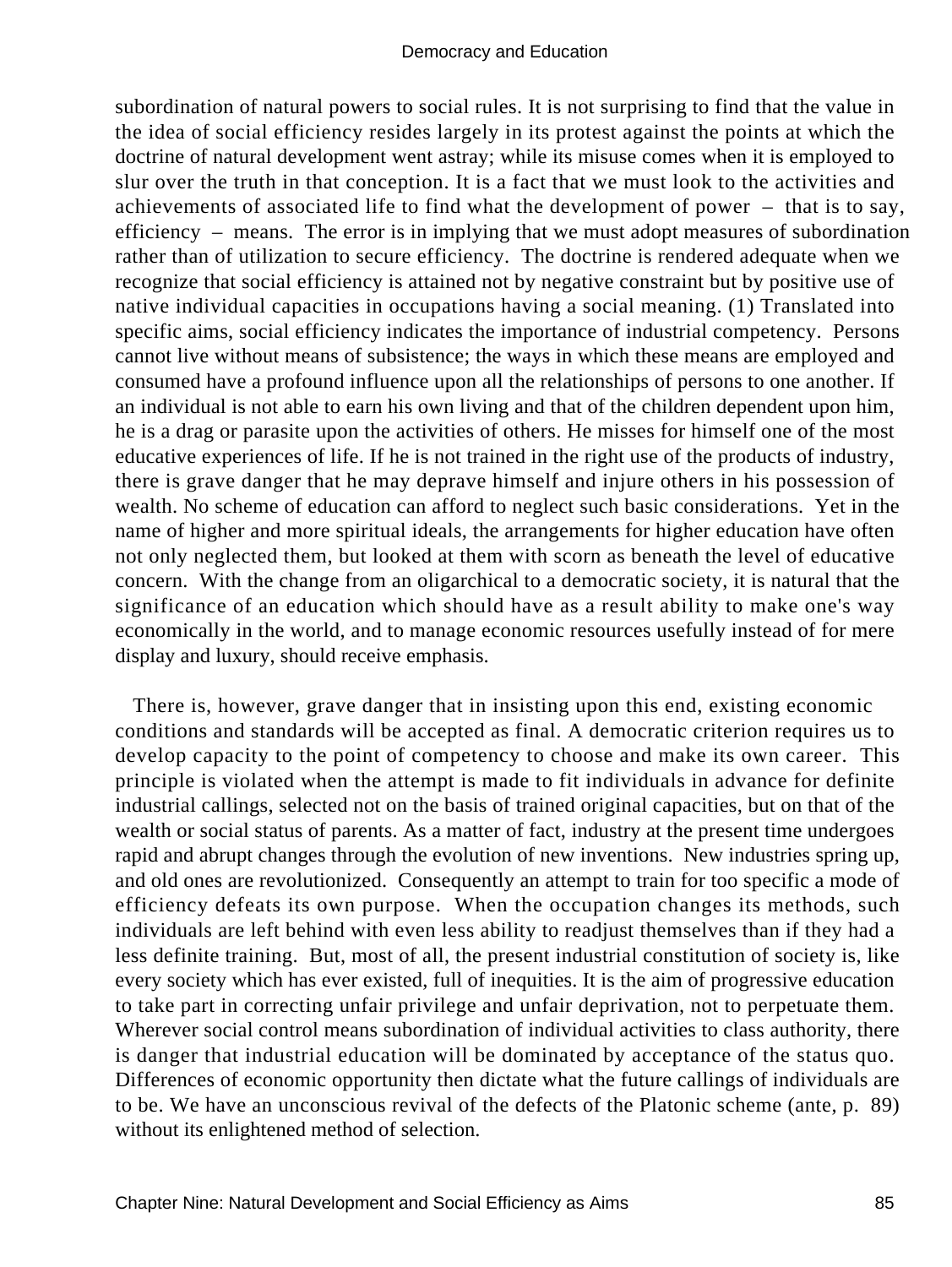(2) Civic efficiency, or good citizenship. It is, of course, arbitrary to separate industrial competency from capacity in good citizenship. But the latter term may be used to indicate a number of qualifications which are vaguer than vocational ability. These traits run from whatever make an individual a more agreeable companion to citizenship in the political sense: it denotes ability to judge men and measures wisely and to take a determining part in making as well as obeying laws. The aim of civic efficiency has at least the merit of protecting us from the notion of a training of mental power at large. It calls attention to the fact that power must be relative to doing something, and to the fact that the things which most need to be done are things which involve one's relationships with others.

 Here again we have to be on guard against understanding the aim too narrowly. An over−definite interpretation would at certain periods have excluded scientific discoveries, in spite of the fact that in the last analysis security of social progress depends upon them. For scientific men would have been thought to be mere theoretical dreamers, totally lacking in social efficiency. It must be borne in mind that ultimately social efficiency means neither more nor less than capacity to share in a give and take of experience. It covers all that makes one's own experience more worth while to others, and all that enables one to participate more richly in the worthwhile experiences of others. Ability to produce and to enjoy art, capacity for recreation, the significant utilization of leisure, are more important elements in it than elements conventionally associated oftentimes with citizenship. In the broadest sense, social efficiency is nothing less than that socialization of mind which is actively concerned in making experiences more communicable; in breaking down the barriers of social stratification which make individuals impervious to the interests of others. When social efficiency is confined to the service rendered by overt acts, its chief constituent (because its only guarantee) is omitted, – intelligent sympathy or good will. For sympathy as a desirable quality is something more than mere feeling; it is a cultivated imagination for what men have in common and a rebellion at whatever unnecessarily divides them. What is sometimes called a benevolent interest in others may be but an unwitting mask for an attempt to dictate to them what their good shall be, instead of an endeavor to free them so that they may seek and find the good of their own choice. Social efficiency, even social service, are hard and metallic things when severed from an active acknowledgment of the diversity of goods which life may afford to different persons, and from faith in the social utility of encouraging every individual to make his own choice intelligent.

 3. Culture as Aim. Whether or not social efficiency is an aim which is consistent with culture turns upon these considerations. Culture means at least something cultivated, something ripened; it is opposed to the raw and crude. When the «natural» is identified with this rawness, culture is opposed to what is called natural development. Culture is also something personal; it is cultivation with respect to appreciation of ideas and art and broad human interests. When efficiency is identified with a narrow range of acts, instead of with the spirit and meaning of activity, culture is opposed to efficiency. Whether called culture or complete development of personality, the outcome is identical with the true meaning of social efficiency whenever attention is given to what is unique in an individual – and he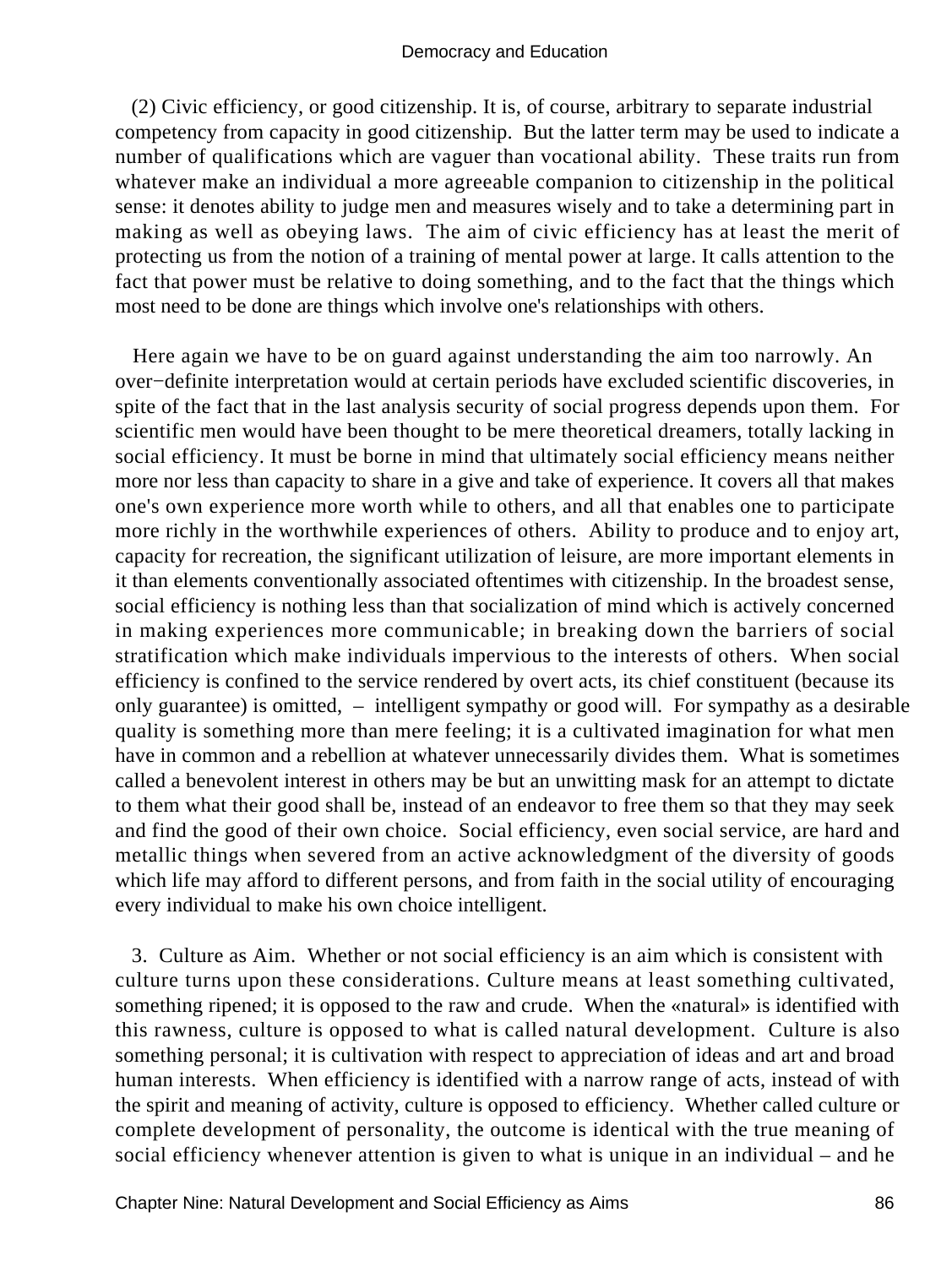would not be an individual if there were not something incommensurable about him. Its opposite is the mediocre, the average. Whenever distinctive quality is developed, distinction of personality results, and with it greater promise for a social service which goes beyond the supply in quantity of material commodities. For how can there be a society really worth serving unless it is constituted of individuals of significant personal qualities?

 The fact is that the opposition of high worth of personality to social efficiency is a product of a feudally organized society with its rigid division of inferior and superior. The latter are supposed to have time and opportunity to develop themselves as human beings; the former are confined to providing external products. When social efficiency as measured by product or output is urged as an ideal in a would−be democratic society, it means that the depreciatory estimate of the masses characteristic of an aristocratic community is accepted and carried over. But if democracy has a moral and ideal meaning, it is that a social return be demanded from all and that opportunity for development of distinctive capacities be afforded all. The separation of the two aims in education is fatal to democracy; the adoption of the narrower meaning of efficiency deprives it of its essential justification.

 The aim of efficiency (like any educational aim) must be included within the process of experience. When it is measured by tangible external products, and not by the achieving of a distinctively valuable experience, it becomes materialistic. Results in the way of commodities which may be the outgrowth of an efficient personality are, in the strictest sense, by−products of education: by−products which are inevitable and important, but nevertheless by−products. To set up an external aim strengthens by reaction the false conception of culture which identifies it with something purely «inner.» And the idea of perfecting an «inner» personality is a sure sign of social divisions. What is called inner is simply that which does not connect with others – which is not capable of free and full communication. What is termed spiritual culture has usually been futile, with something rotten about it, just because it has been conceived as a thing which a man might have internally – and therefore exclusively. What one is as a person is what one is as associated with others, in a free give and take of intercourse. This transcends both the efficiency which consists in supplying products to others and the culture which is an exclusive refinement and polish.

 Any individual has missed his calling, farmer, physician, teacher, student, who does not find that the accomplishments of results of value to others is an accompaniment of a process of experience inherently worth while. Why then should it be thought that one must take his choice between sacrificing himself to doing useful things for others, or sacrificing them to pursuit of his own exclusive ends, whether the saving of his own soul or the building of an inner spiritual life and personality? What happens is that since neither of these things is persistently possible, we get a compromise and an alternation. One tries each course by turns. There is no greater tragedy than that so much of the professedly spiritual and religious thought of the world has emphasized the two ideals of self−sacrifice and spiritual self−perfecting instead of throwing its weight against this dualism of life. The dualism is too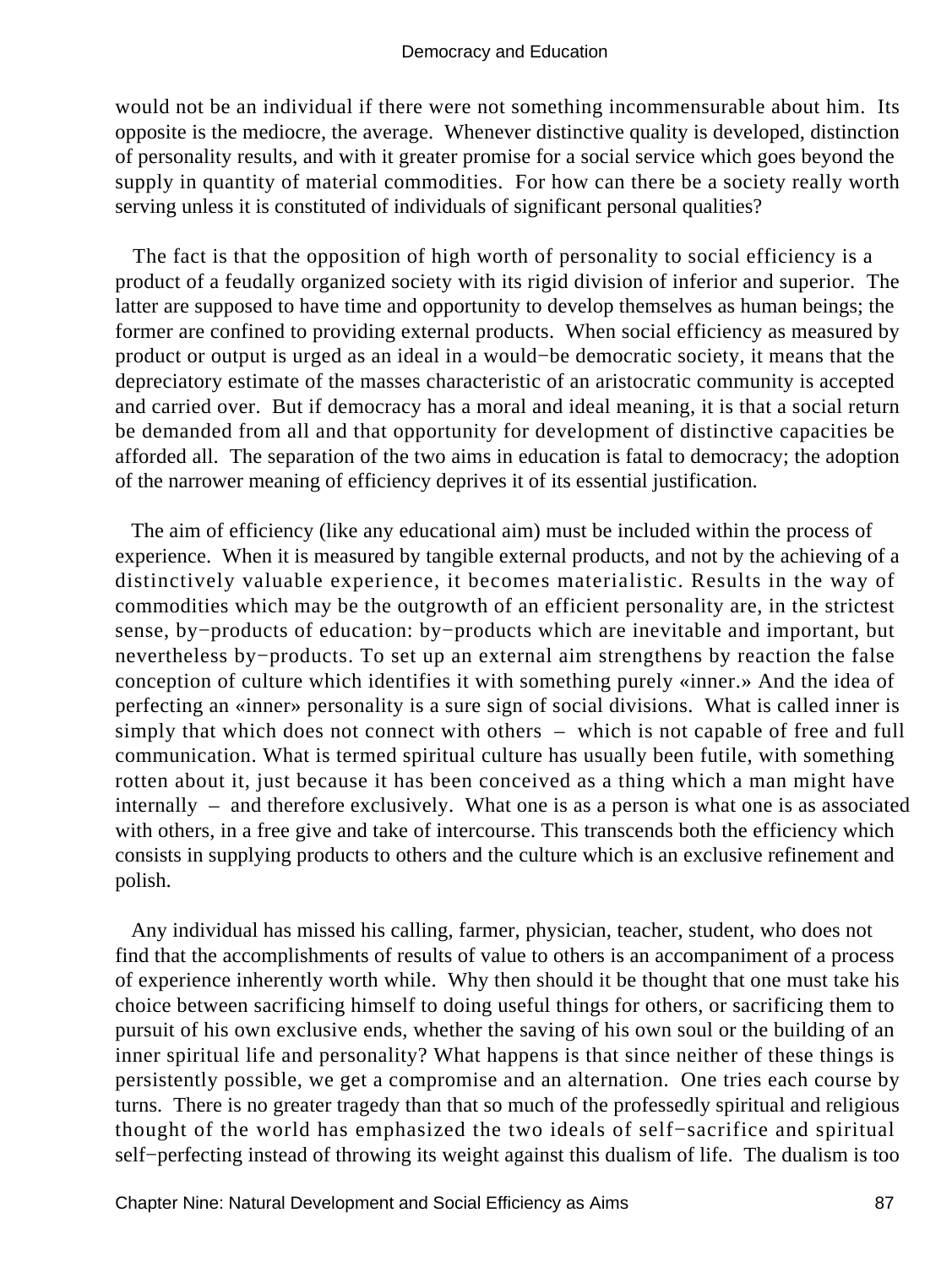deeply established to be easily overthrown; for that reason, it is the particular task of education at the present time to struggle in behalf of an aim in which social efficiency and personal culture are synonyms instead of antagonists.

 Summary. General or comprehensive aims are points of view for surveying the specific problems of education. Consequently it is a test of the value of the manner in which any large end is stated to see if it will translate readily and consistently into the procedures which are suggested by another. We have applied this test to three general aims: Development according to nature, social efficiency, and culture or personal mental enrichment. In each case we have seen that the aims when partially stated come into conflict with each other. The partial statement of natural development takes the primitive powers in an alleged spontaneous development as the end−all. From this point of view training which renders them useful to others is an abnormal constraint; one which profoundly modifies them through deliberate nurture is corrupting. But when we recognize that natural activities mean native activities which develop only through the uses in which they are nurtured, the conflict disappears. Similarly a social efficiency which is defined in terms of rendering external service to others is of necessity opposed to the aim of enriching the meaning of experience, while a culture which is taken to consist in an internal refinement of a mind is opposed to a socialized disposition. But social efficiency as an educational purpose should mean cultivation of power to join freely and fully in shared or common activities. This is impossible without culture, while it brings a reward in culture, because one cannot share in intercourse with others without learning – without getting a broader point of view and perceiving things of which one would otherwise be ignorant. And there is perhaps no better definition of culture than that it is the capacity for constantly expanding the range and accuracy of one's perception of meanings.

1 Donaldson, Growth of Brain, p. 356.

 2 We must not forget that Rousseau had the idea of a radically different sort of society, a fraternal society whose end should be identical with the good of all its members, which he thought to be as much better than existing states as these are worse than the state of nature.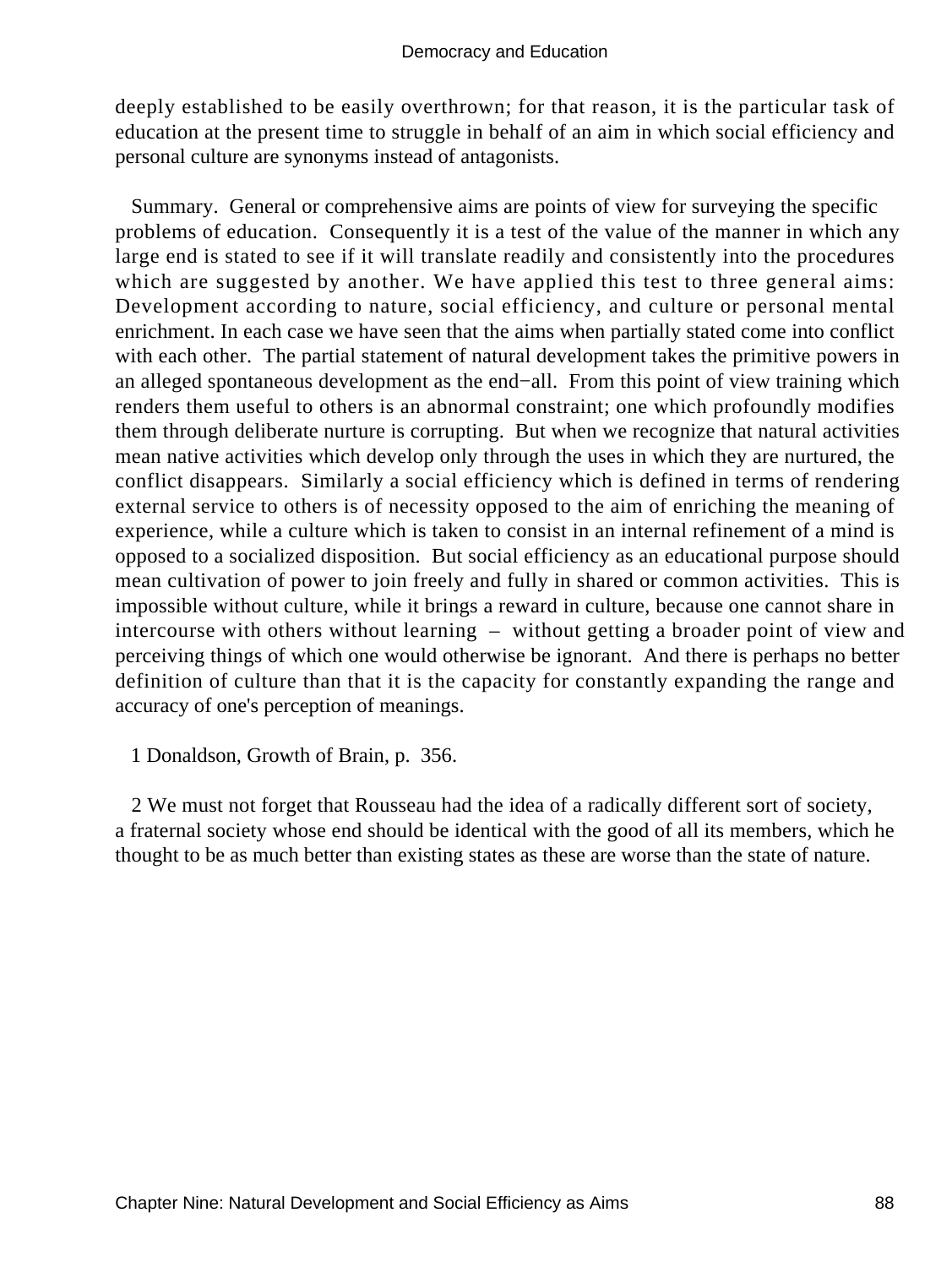# **[Chapter Ten: Interest and Discipline](#page-248-0)**

*1. T*he Meaning of the Terms. We have already noticed the difference in the attitude of a spectator and of an agent or participant. The former is indifferent to what is going on; one result is just as good as another, since each is just something to look at. The latter is bound up with what is going on; its outcome makes a difference to him. His fortunes are more or less at stake in the issue of events. Consequently he does whatever he can to influence the direction present occurrences take. One is like a man in a prison cell watching the rain out of the window; it is all the same to him. The other is like a man who has planned an outing for the next day which continuing rain will frustrate. He cannot, to be sure, by his present reactions affect to−morrow's weather, but he may take some steps which will influence future happenings, if only to postpone the proposed picnic. If a man sees a carriage coming which may run over him, if he cannot stop its movement, he can at least get out of the way if he foresees the consequence in time. In many instances, he can intervene even more directly. The attitude of a participant in the course of affairs is thus a double one: there is solicitude, anxiety concerning future consequences, and a tendency to act to assure better, and avert worse, consequences. There are words which denote this attitude: concern, interest. These words suggest that a person is bound up with the possibilities inhering in objects; that he is accordingly on the lookout for what they are likely to do to him; and that, on the basis of his expectation or foresight, he is eager to act so as to give things one turn rather than another. Interest and aims, concern and purpose, are necessarily connected. Such words as aim, intent, end, emphasize the results which are wanted and striven for; they take for granted the personal attitude of solicitude and attentive eagerness. Such words as interest, affection, concern, motivation, emphasize the bearing of what is foreseen upon the individual's fortunes, and his active desire to act to secure a possible result. They take for granted the objective changes. But the difference is but one of emphasis; the meaning that is shaded in one set of words is illuminated in the other. What is anticipated is objective and impersonal; to−morrow's rain; the possibility of being run over. But for an active being, a being who partakes of the consequences instead of standing aloof from them, there is at the same time a personal response. The difference imaginatively foreseen makes a present difference, which finds expression in solicitude and effort. While such words as affection, concern, and motive indicate an attitude of personal preference, they are always attitudes toward objects – toward what is foreseen. We may call the phase of objective foresight intellectual, and the phase of personal concern emotional and volitional, but there is no separation in the facts of the situation.

 Such a separation could exist only if the personal attitudes ran their course in a world by themselves. But they are always responses to what is going on in the situation of which they are a part, and their successful or unsuccessful expression depends upon their interaction with other changes. Life activities flourish and fail only in connection with changes of the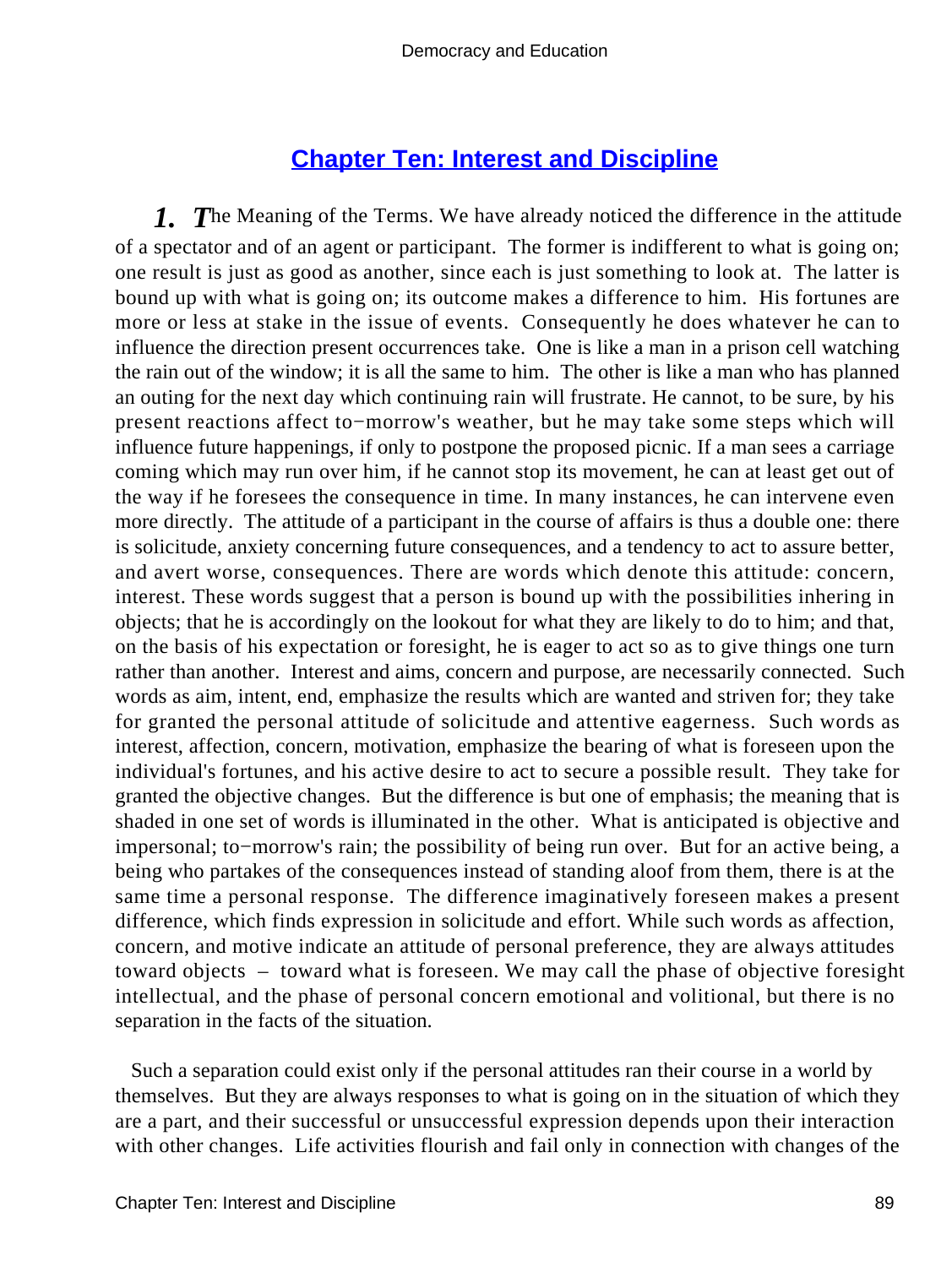environment. They are literally bound up with these changes; our desires, emotions, and affections are but various ways in which our doings are tied up with the doings of things and persons about us. Instead of marking a purely personal or subjective realm, separated from the objective and impersonal, they indicate the non−existence of such a separate world. They afford convincing evidence that changes in things are not alien to the activities of a self, and that the career and welfare of the self are bound up with the movement of persons and things. Interest, concern, mean that self and world are engaged with each other in a developing situation.

 The word interest, in its ordinary usage, expresses (i) the whole state of active development, (ii) the objective results that are foreseen and wanted, and (iii) the personal emotional inclination.

 (I) An occupation, employment, pursuit, business is often referred to as an interest. Thus we say that a man's interest is politics, or journalism, or philanthropy, or archaeology, or collecting Japanese prints, or banking.

 (ii) By an interest we also mean the point at which an object touches or engages a man; the point where it influences him. In some legal transactions a man has to prove «interest» in order to have a standing at court. He has to show that some proposed step concerns his affairs. A silent partner has an interest in a business, although he takes no active part in its conduct because its prosperity or decline affects his profits and liabilities.

 (iii) When we speak of a man as interested in this or that the emphasis falls directly upon his personal attitude. To be interested is to be absorbed in, wrapped up in, carried away by, some object. To take an interest is to be on the alert, to care about, to be attentive. We say of an interested person both that he has lost himself in some affair and that he has found himself in it. Both terms express the engrossment of the self in an object.

 When the place of interest in education is spoken of in a depreciatory way, it will be found that the second of the meanings mentioned is first exaggerated and then isolated. Interest is taken to mean merely the effect of an object upon personal advantage or disadvantage, success or failure. Separated from any objective development of affairs, these are reduced to mere personal states of pleasure or pain. Educationally, it then follows that to attach importance to interest means to attach some feature of seductiveness to material otherwise indifferent; to secure attention and effort by offering a bribe of pleasure. This procedure is properly stigmatized as «soft» pedagogy; as a «soup−kitchen» theory of education.

But the objection is based upon the fact – or assumption – that the forms of skill to be acquired and the subject matter to be appropriated have no interest on their own account: in other words, they are supposed to be irrelevant to the normal activities of the pupils. The remedy is not in finding fault with the doctrine of interest, any more than it is to search for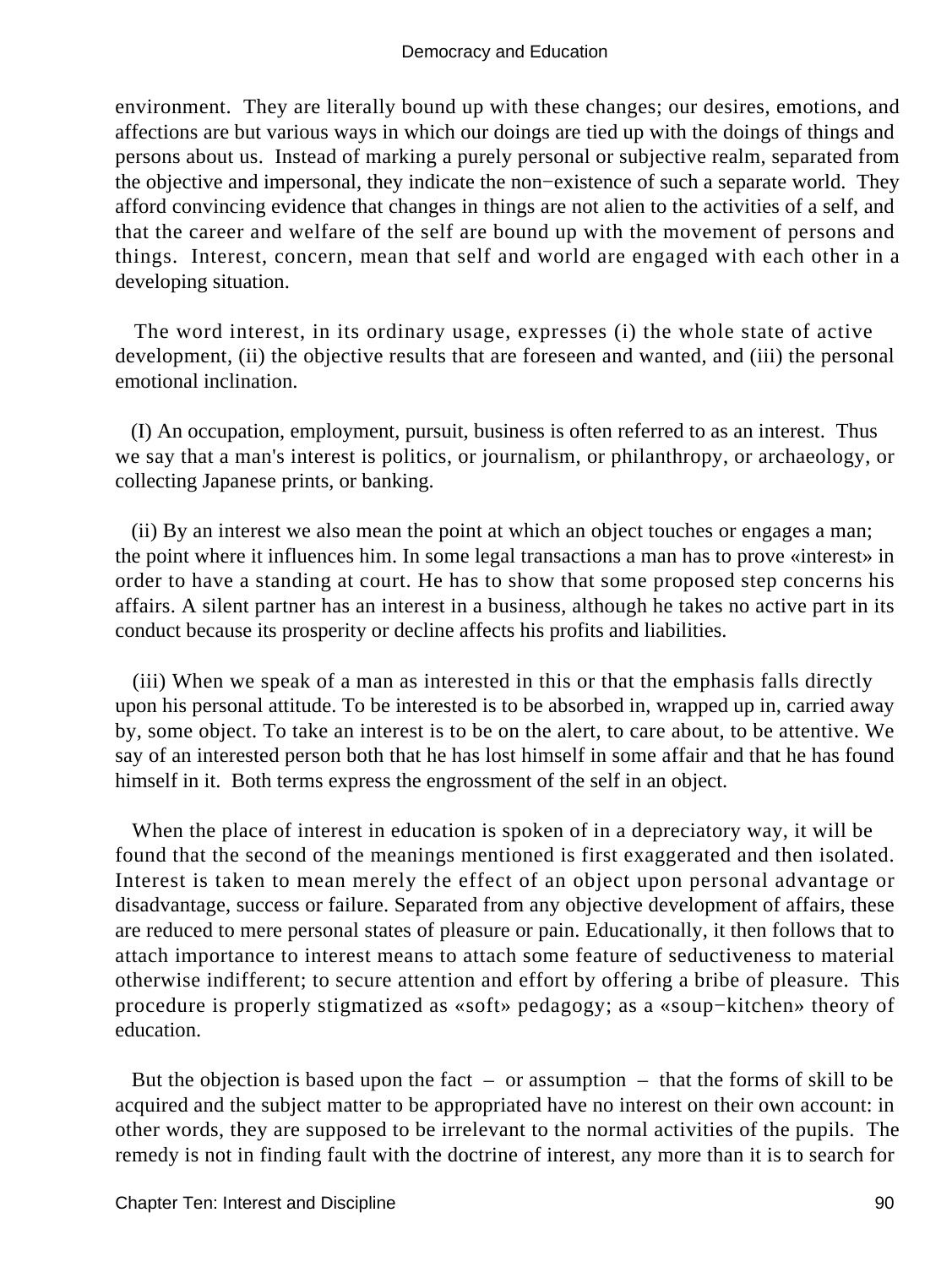some pleasant bait that may be hitched to the alien material. It is to discover objects and modes of action, which are connected with present powers. The function of this material in engaging activity and carrying it on consistently and continuously is its interest. If the material operates in this way, there is no call either to hunt for devices which will make it interesting or to appeal to arbitrary, semi−coerced effort.

 The word interest suggests, etymologically, what is between, – that which connects two things otherwise distant. In education, the distance covered may be looked at as temporal. The fact that a process takes time to mature is so obvious a fact that we rarely make it explicit. We overlook the fact that in growth there is ground to be covered between an initial stage of process and the completing period; that there is something intervening. In learning, the present powers of the pupil are the initial stage; the aim of the teacher represents the remote limit. Between the two lie means – that is middle conditions: – acts to be performed; difficulties to be overcome; appliances to be used. Only through them, in the literal time sense, will the initial activities reach a satisfactory consummation.

 These intermediate conditions are of interest precisely because the development of existing activities into the foreseen and desired end depends upon them. To be means for the achieving of present tendencies, to be «between» the agent and his end, to be of interest, are different names for the same thing. When material has to be made interesting, it signifies that as presented, it lacks connection with purposes and present power: or that if the connection be there, it is not perceived. To make it interesting by leading one to realize the connection that exists is simply good sense; to make it interesting by extraneous and artificial inducements deserves all the bad names which have been applied to the doctrine of interest in education.

 So much for the meaning of the term interest. Now for that of discipline. Where an activity takes time, where many means and obstacles lie between its initiation and completion, deliberation and persistence are required. It is obvious that a very large part of the everyday meaning of will is precisely the deliberate or conscious disposition to persist and endure in a planned course of action in spite of difficulties and contrary solicitations. A man of strong will, in the popular usage of the words, is a man who is neither fickle nor half−hearted in achieving chosen ends. His ability is executive; that is, he persistently and energetically strives to execute or carry out his aims. A weak will is unstable as water.

 Clearly there are two factors in will. One has to do with the foresight of results, the other with the depth of hold the foreseen outcome has upon the person.

 (I) Obstinacy is persistence but it is not strength of volition. Obstinacy may be mere animal inertia and insensitiveness. A man keeps on doing a thing just because he has got started, not because of any clearly thought−out purpose. In fact, the obstinate man generally declines (although he may not be quite aware of his refusal) to make clear to himself what his proposed end is; he has a feeling that if he allowed himself to get a clear and full idea of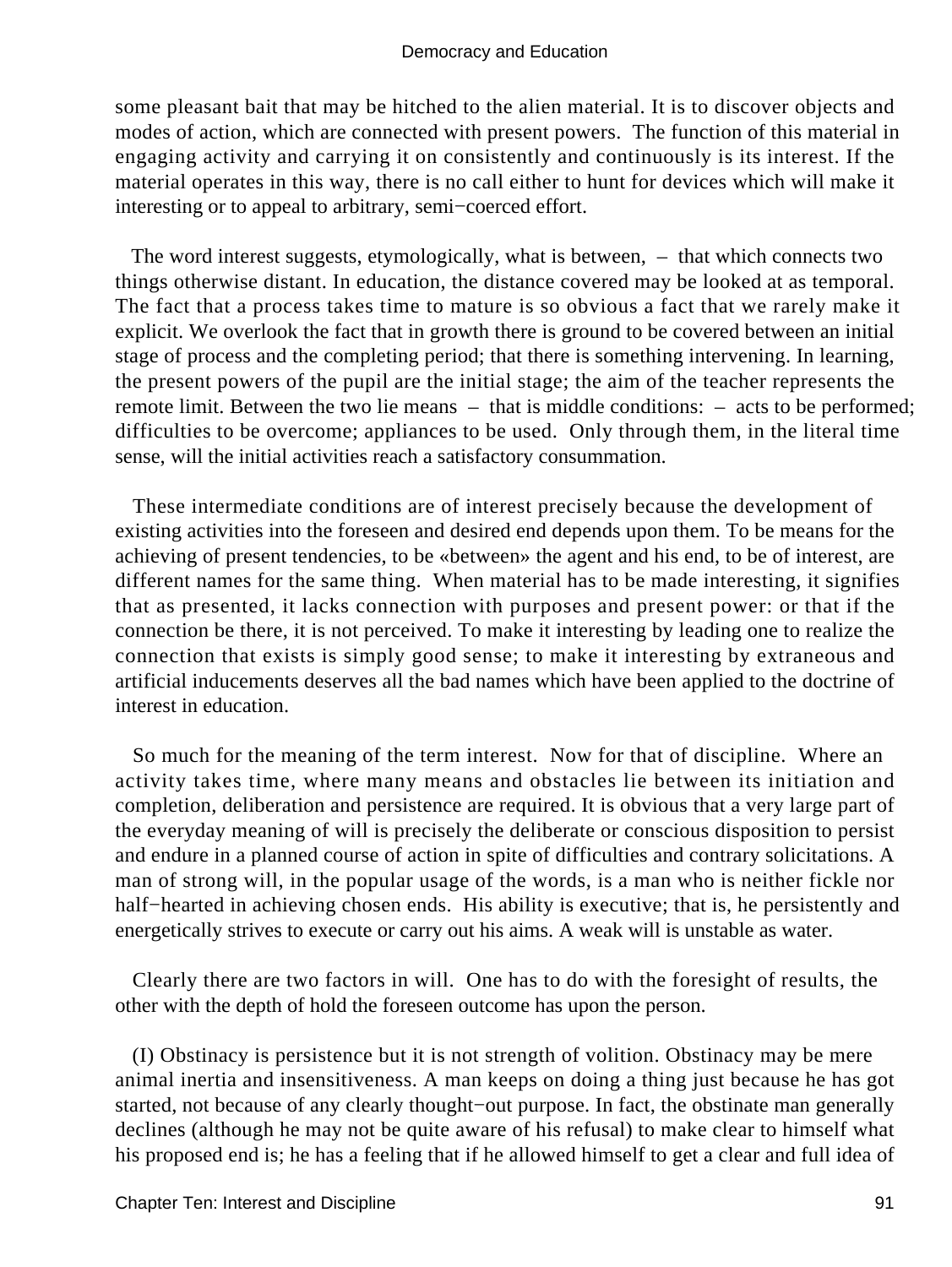it, it might not be worth while. Stubbornness shows itself even more in reluctance to criticize ends which present themselves than it does in persistence and energy in use of means to achieve the end. The really executive man is a man who ponders his ends, who makes his ideas of the results of his actions as clear and full as possible. The people we called weak−willed or self−indulgent always deceive themselves as to the consequences of their acts. They pick out some feature which is agreeable and neglect all attendant circumstances. When they begin to act, the disagreeable results they ignored begin to show themselves. They are discouraged, or complain of being thwarted in their good purpose by a hard fate, and shift to some other line of action. That the primary difference between strong and feeble volition is intellectual, consisting in the degree of persistent firmness and fullness with which consequences are thought out, cannot be over−emphasized.

 (ii) There is, of course, such a thing as a speculative tracing out of results. Ends are then foreseen, but they do not lay deep hold of a person. They are something to look at and for curiosity to play with rather than something to achieve. There is no such thing as over−intellectuality, but there is such a thing as a one−sided intellectuality. A person «takes it out» as we say in considering the consequences of proposed lines of action. A certain flabbiness of fiber prevents the contemplated object from gripping him and engaging him in action. And most persons are naturally diverted from a proposed course of action by unusual, unforeseen obstacles, or by presentation of inducements to an action that is directly more agreeable.

 A person who is trained to consider his actions, to undertake them deliberately, is in so far forth disciplined. Add to this ability a power to endure in an intelligently chosen course in face of distraction, confusion, and difficulty, and you have the essence of discipline. Discipline means power at command; mastery of the resources available for carrying through the action undertaken. To know what one is to do and to move to do it promptly and by use of the requisite means is to be disciplined, whether we are thinking of an army or a mind. Discipline is positive. To cow the spirit, to subdue inclination, to compel obedience, to mortify the flesh, to make a subordinate perform an uncongenial task – these things are or are not disciplinary according as they do or do not tend to the development of power to recognize what one is about and to persistence in accomplishment.

 It is hardly necessary to press the point that interest and discipline are connected, not opposed.

 (i) Even the more purely intellectual phase of trained power – apprehension of what one is doing as exhibited in consequences – is not possible without interest. Deliberation will be perfunctory and superficial where there is no interest. Parents and teachers often complain – and correctly – that children «do not want to hear, or want to understand.» Their minds are not upon the subject precisely because it does not touch them; it does not enter into their concerns. This is a state of things that needs to be remedied, but the remedy is not in the use of methods which increase indifference and aversion. Even punishing a child for inattention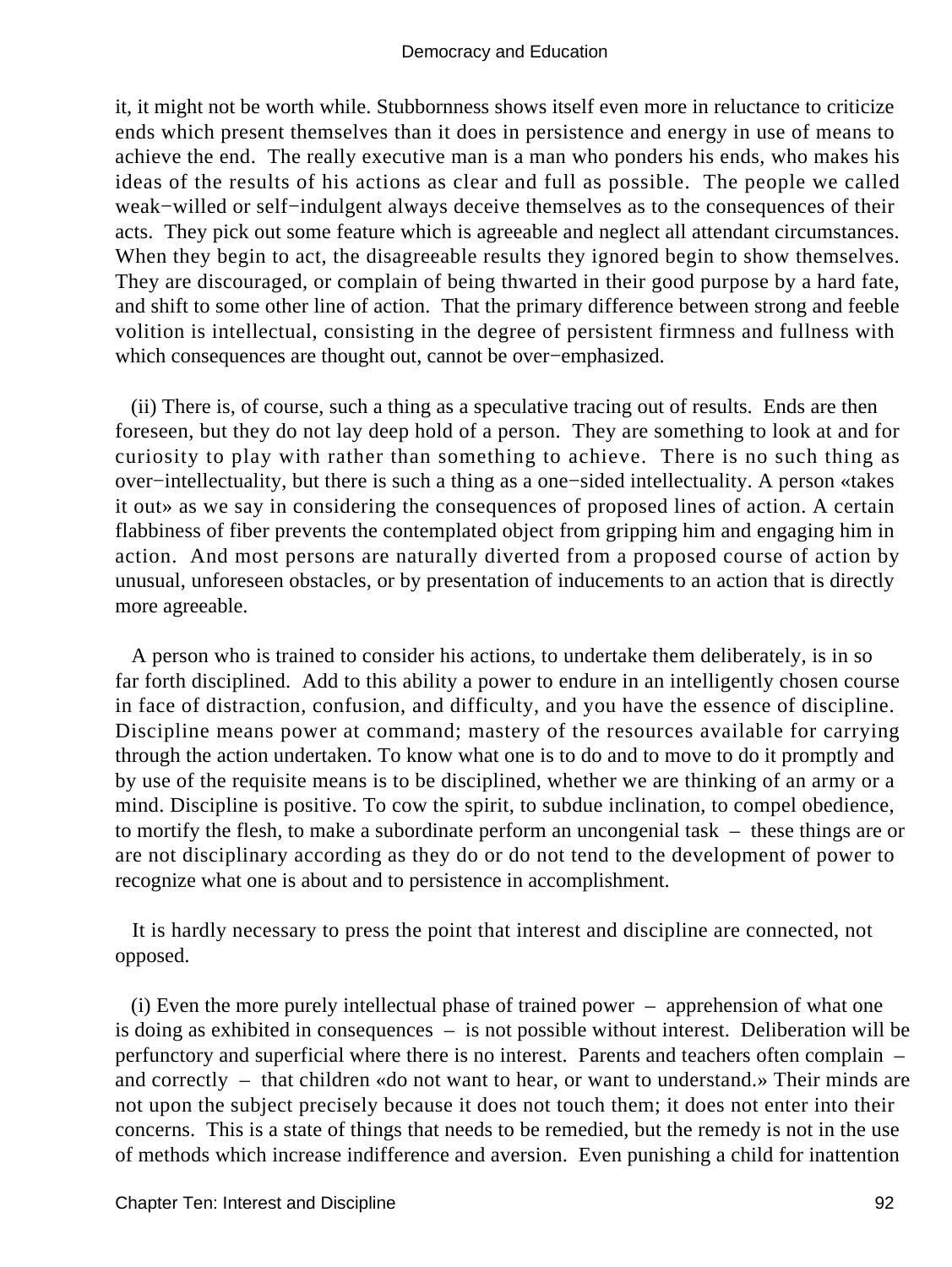is one way of trying to make him realize that the matter is not a thing of complete unconcern; it is one way of arousing «interest,» or bringing about a sense of connection. In the long run, its value is measured by whether it supplies a mere physical excitation to act in the way desired by the adult or whether it leads the child «to think» – that is, to reflect upon his acts and impregnate them with aims.

 (ii) That interest is requisite for executive persistence is even more obvious. Employers do not advertise for workmen who are not interested in what they are doing. If one were engaging a lawyer or a doctor, it would never occur to one to reason that the person engaged would stick to his work more conscientiously if it was so uncongenial to him that he did it merely from a sense of obligation. Interest measures – or rather is – the depth of the grip which the foreseen end has upon one m moving one to act for its realization.

 2. The Importance of the Idea of Interest in Education. Interest represents the moving force of objects – whether perceived or presented in imagination – in any experience having a purpose. In the concrete, the value of recognizing the dynamic place of interest in an educative development is that it leads to considering individual children in their specific capabilities, needs, and preferences. One who recognizes the importance of interest will not assume that all minds work in the same way because they happen to have the same teacher and textbook. Attitudes and methods of approach and response vary with the specific appeal the same material makes, this appeal itself varying with difference of natural aptitude, of past experience, of plan of life, and so on. But the facts of interest also supply considerations of general value to the philosophy of education. Rightly understood, they put us on our guard against certain conceptions of mind and of subject matter which have had great vogue in philosophic thought in the past, and which exercise a serious hampering influence upon the conduct of instruction and discipline. Too frequently mind is set over the world of things and facts to be known; it is regarded as something existing in isolation, with mental states and operations that exist independently. Knowledge is then regarded as an external application of purely mental existences to the things to be known, or else as a result of the impressions which this outside subject matter makes on mind, or as a combination of the two. Subject matter is then regarded as something complete in itself; it is just something to be learned or known, either by the voluntary application of mind to it or through the impressions it makes on mind.

 The facts of interest show that these conceptions are mythical. Mind appears in experience as ability to respond to present stimuli on the basis of anticipation of future possible consequences, and with a view to controlling the kind of consequences that are to take place. The things, the subject matter known, consist of whatever is recognized as having a bearing upon the anticipated course of events, whether assisting or retarding it. These statements are too formal to be very intelligible. An illustration may clear up their significance. You are engaged in a certain occupation, say writing with a typewriter. If you are an expert, your formed habits take care of the physical movements and leave your thoughts free to consider your topic. Suppose, however, you are not skilled, or that, even if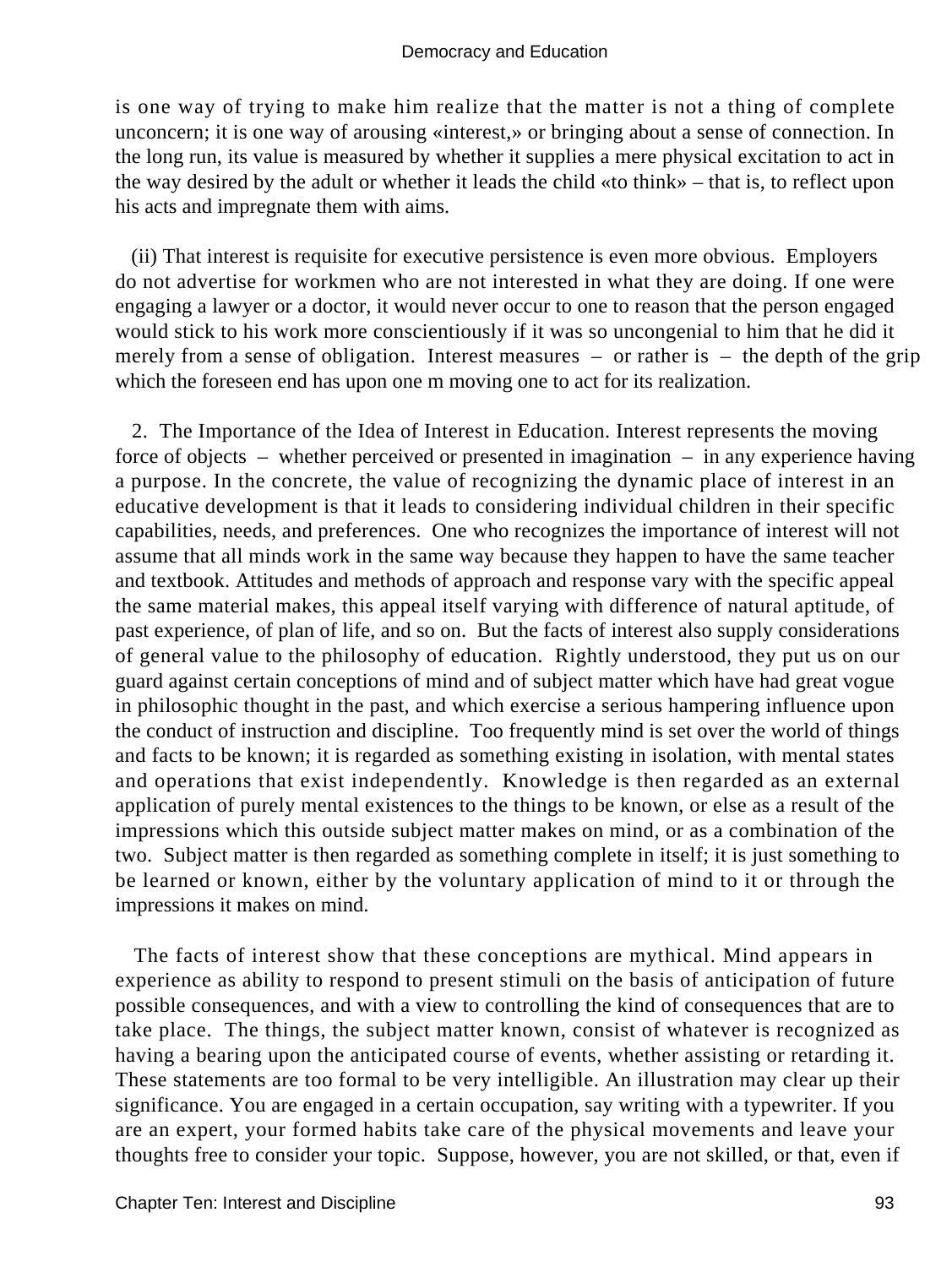you are, the machine does not work well. You then have to use intelligence. You do not wish to strike the keys at random and let the consequences be what they may; you wish to record certain words in a given order so as to make sense. You attend to the keys, to what you have written, to your movements, to the ribbon or the mechanism of the machine. Your attention is not distributed indifferently and miscellaneously to any and every detail. It is centered upon whatever has a bearing upon the effective pursuit of your occupation. Your look is ahead, and you are concerned to note the existing facts because and in so far as they are factors in the achievement of the result intended. You have to find out what your resources are, what conditions are at command, and what the difficulties and obstacles are. This foresight and this survey with reference to what is foreseen constitute mind. Action that does not involve such a forecast of results and such an examination of means and hindrances is either a matter of habit or else it is blind. In neither case is it intelligent. To be vague and uncertain as to what is intended and careless in observation of conditions of its realization is to be, in that degree, stupid or partially intelligent.

 If we recur to the case where mind is not concerned with the physical manipulation of the instruments but with what one intends to write, the case is the same. There is an activity in process; one is taken up with the development of a theme. Unless one writes as a phonograph talks, this means intelligence; namely, alertness in foreseeing the various conclusions to which present data and considerations are tending, together with continually renewed observation and recollection to get hold of the subject matter which bears upon the conclusions to be reached. The whole attitude is one of concern with what is to be, and with what is so far as the latter enters into the movement toward the end. Leave out the direction which depends upon foresight of possible future results, and there is no intelligence in present behavior. Let there be imaginative forecast but no attention to the conditions upon which its attainment depends, and there is self−deception or idle dreaming – abortive intelligence.

 If this illustration is typical, mind is not a name for something complete by itself; it is a name for a course of action in so far as that is intelligently directed; in so far, that is to say, as aims, ends, enter into it, with selection of means to further the attainment of aims. Intelligence is not a peculiar possession which a person owns; but a person is intelligent in so far as the activities in which he plays a part have the qualities mentioned. Nor are the activities in which a person engages, whether intelligently or not, exclusive properties of himself; they are something in which he engages and partakes. Other things, the independent changes of other things and persons, cooperate and hinder. The individual's act may be initial in a course of events, but the outcome depends upon the interaction of his response with energies supplied by other agencies. Conceive mind as anything but one factor partaking along with others in the production of consequences, and it becomes meaningless.

 The problem of instruction is thus that of finding material which will engage a person in specific activities having an aim or purpose of moment or interest to him, and dealing with things not as gymnastic appliances but as conditions for the attainment of ends. The remedy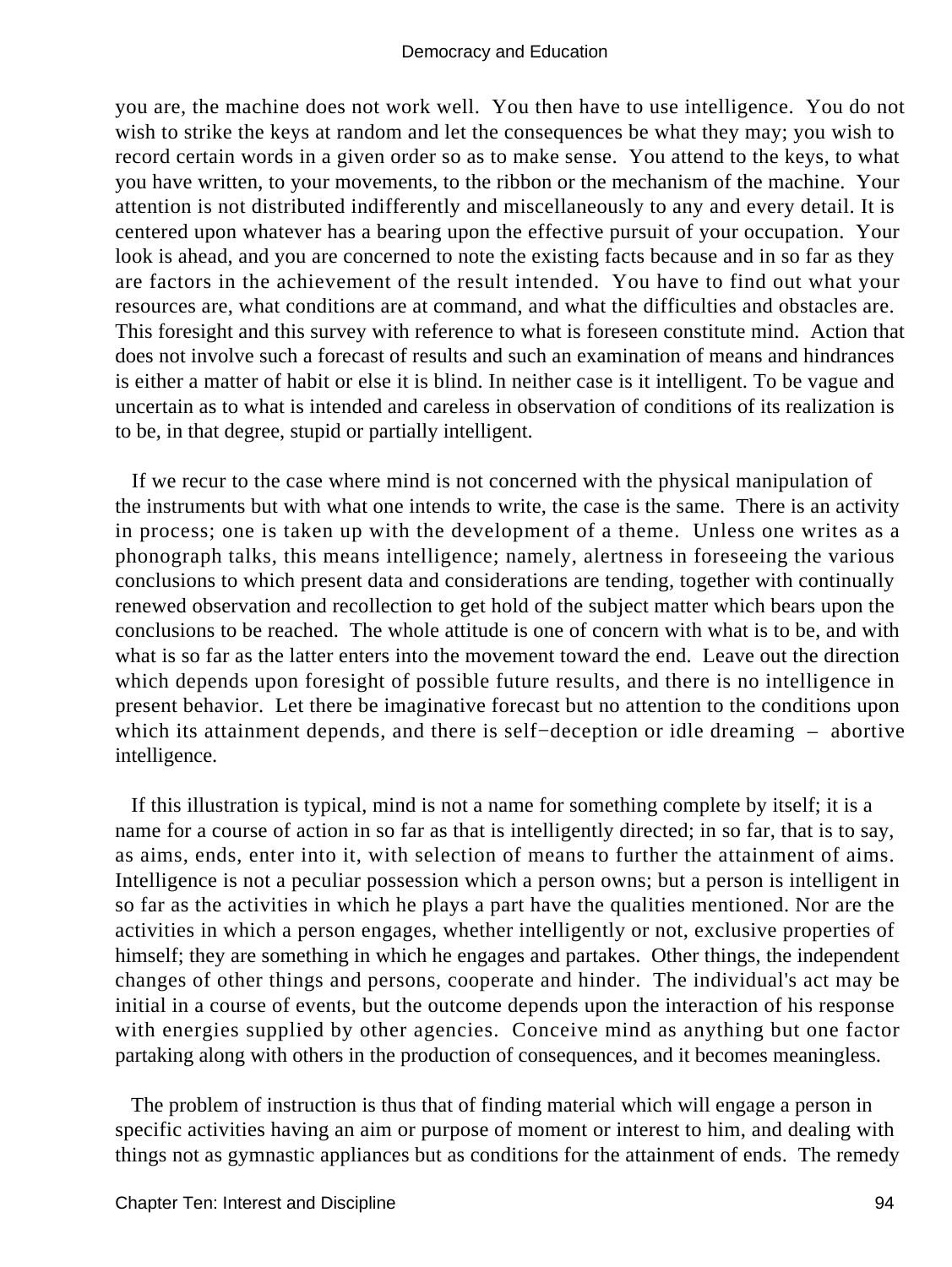for the evils attending the doctrine of formal discipline previously spoken of, is not to be found by substituting a doctrine of specialized disciplines, but by reforming the notion of mind and its training. Discovery of typical modes of activity, whether play or useful occupations, in which individuals are concerned, in whose outcome they recognize they have something at stake, and which cannot be carried through without reflection and use of judgment to select material of observation and recollection, is the remedy. In short, the root of the error long prevalent in the conception of training of mind consists in leaving out of account movements of things to future results in which an individual shares, and in the direction of which observation, imagination, and memory are enlisted. It consists in regarding mind as complete in itself, ready to be directly applied to a present material.

 In historic practice the error has cut two ways. On one hand, it has screened and protected traditional studies and methods of teaching from intelligent criticism and needed revisions. To say that they are «disciplinary» has safeguarded them from all inquiry. It has not been enough to show that they were of no use in life or that they did not really contribute to the cultivation of the self. That they were «disciplinary» stifled every question, subdued every doubt, and removed the subject from the realm of rational discussion. By its nature, the allegation could not be checked up. Even when discipline did not accrue as matter of fact, when the pupil even grew in laxity of application and lost power of intelligent self–direction, the fault lay with him, not with the study or the methods of teaching. His failure was but proof that he needed more discipline, and thus afforded a reason for retaining the old methods. The responsibility was transferred from the educator to the pupil because the material did not have to meet specific tests; it did not have to be shown that it fulfilled any particular need or served any specific end. It was designed to discipline in general, and if it failed, it was because the individual was unwilling to be disciplined. In the other direction, the tendency was towards a negative conception of discipline, instead of an identification of it with growth in constructive power of achievement. As we have already seen, will means an attitude toward the future, toward the production of possible consequences, an attitude involving effort to foresee clearly and comprehensively the probable results of ways of acting, and an active identification with some anticipated consequences. Identification of will, or effort, with mere strain, results when a mind is set up, endowed with powers that are only to be applied to existing material. A person just either will or will not apply himself to the matter in hand. The more indifferent the subject matter, the less concern it has for the habits and preferences of the individual, the more demand there is for an effort to bring the mind to bear upon it – and hence the more discipline of will. To attend to material because there is something to be done in which the person is concerned is not disciplinary in this view; not even if it results in a desirable increase of constructive power. Application just for the sake of application, for the sake of training, is alone disciplinary. This is more likely to occur if the subject matter presented is uncongenial, for then there is no motive (so it is supposed) except the acknowledgment of duty or the value of discipline. The logical result is expressed with literal truth in the words of an American humorist: «It makes no difference what you teach a boy so long as he doesn't like it.»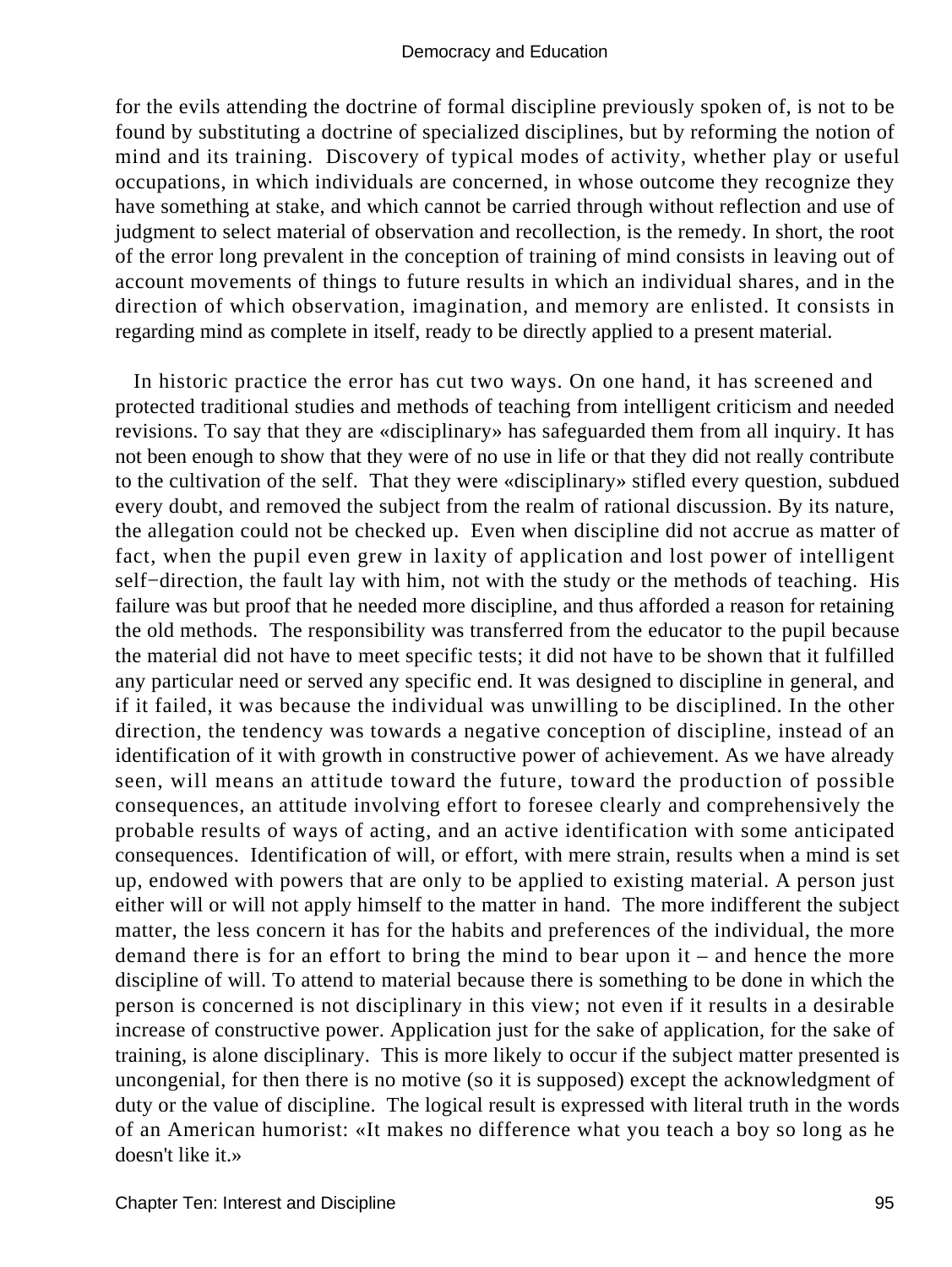The counterpart of the isolation of mind from activities dealing with objects to accomplish ends is isolation of the subject matter to be learned. In the traditional schemes of education, subject matter means so much material to be studied. Various branches of study represent so many independent branches, each having its principles of arrangement complete within itself. History is one such group of facts; algebra another; geography another, and so on till we have run through the entire curriculum. Having a ready− made existence on their own account, their relation to mind is exhausted in what they furnish it to acquire. This idea corresponds to the conventional practice in which the program of school work, for the day, month, and successive years, consists of «studies» all marked off from one another, and each supposed to be complete by itself – for educational purposes at least.

 Later on a chapter is devoted to the special consideration of the meaning of the subject matter of instruction. At this point, we need only to say that, in contrast with the traditional theory, anything which intelligence studies represents things in the part which they play in the carrying forward of active lines of interest. Just as one «studies» his typewriter as part of the operation of putting it to use to effect results, so with any fact or truth. It becomes an object of study – that is, of inquiry and reflection – when it figures as a factor to be reckoned with in the completion of a course of events in which one is engaged and by whose outcome one is affected. Numbers are not objects of study just because they are numbers already constituting a branch of learning called mathematics, but because they represent qualities and relations of the world in which our action goes on, because they are factors upon which the accomplishment of our purposes depends. Stated thus broadly, the formula may appear abstract. Translated into details, it means that the act of learning or studying is artificial and ineffective in the degree in which pupils are merely presented with a lesson to be learned. Study is effectual in the degree in which the pupil realizes the place of the numerical truth he is dealing with in carrying to fruition activities in which he is concerned. This connection of an object and a topic with the promotion of an activity having a purpose is the first and the last word of a genuine theory of interest in education.

 3. Some Social Aspects of the Question. While the theoretical errors of which we have been speaking have their expressions in the conduct of schools, they are themselves the outcome of conditions of social life. A change confined to the theoretical conviction of educators will not remove the difficulties, though it should render more effective efforts to modify social conditions. Men's fundamental attitudes toward the world are fixed by the scope and qualities of the activities in which they partake. The ideal of interest is exemplified in the artistic attitude. Art is neither merely internal nor merely external; merely mental nor merely physical. Like every mode of action, it brings about changes in the world. The changes made by some actions (those which by contrast may be called mechanical) are external; they are shifting things about. No ideal reward, no enrichment of emotion and intellect, accompanies them. Others contribute to the maintenance of life, and to its external adornment and display. Many of our existing social activities, industrial and political, fall in these two classes. Neither the people who engage in them, nor those who are directly affected by them, are capable of full and free interest in their work. Because of the lack of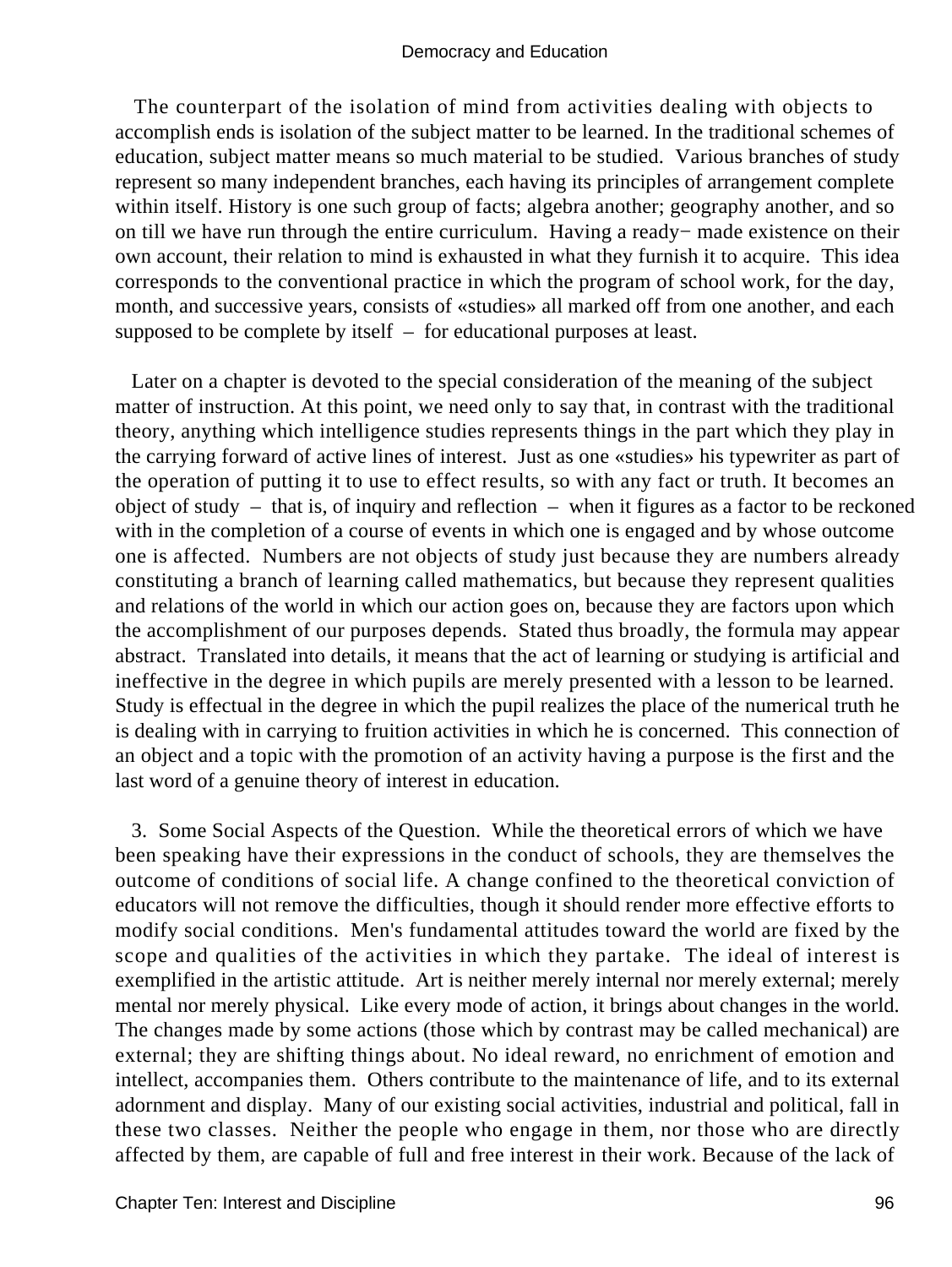any purpose in the work for the one doing it, or because of the restricted character of its aim, intelligence is not adequately engaged. The same conditions force many people back upon themselves. They take refuge in an inner play of sentiment and fancies. They are aesthetic but not artistic, since their feelings and ideas are turned upon themselves, instead of being methods in acts which modify conditions. Their mental life is sentimental; an enjoyment of an inner landscape. Even the pursuit of science may become an asylum of refuge from the hard conditions of life – not a temporary retreat for the sake of recuperation and clarification in future dealings with the world. The very word art may become associated not with specific transformation of things, making them more significant for mind, but with stimulations of eccentric fancy and with emotional indulgences. The separation and mutual contempt of the «practical» man and the man of theory or culture, the divorce of fine and industrial arts, are indications of this situation. Thus interest and mind are either narrowed, or else made perverse. Compare what was said in an earlier chapter about the one−sided meanings which have come to attach to the ideas of efficiency and of culture.

 This state of affairs must exist so far as society is organized on a basis of division between laboring classes and leisure classes. The intelligence of those who do things becomes hard in the unremitting struggle with things; that of those freed from the discipline of occupation becomes luxurious and effeminate. Moreover, the majority of human beings still lack economic freedom. Their pursuits are fixed by accident and necessity of circumstance; they are not the normal expression of their own powers interacting with the needs and resources of the environment. Our economic conditions still relegate many men to a servile status. As a consequence, the intelligence of those in control of the practical situation is not liberal. Instead of playing freely upon the subjugation of the world for human ends, it is devoted to the manipulation of other men for ends that are non−human in so far as they are exclusive.

 This state of affairs explains many things in our historic educational traditions. It throws light upon the clash of aims manifested in different portions of the school system; the narrowly utilitarian character of most elementary education, and the narrowly disciplinary or cultural character of most higher education. It accounts for the tendency to isolate intellectual matters till knowledge is scholastic, academic, and professionally technical, and for the widespread conviction that liberal education is opposed to the requirements of an education which shall count in the vocations of life. But it also helps define the peculiar problem of present education. The school cannot immediately escape from the ideals set by prior social conditions. But it should contribute through the type of intellectual and emotional disposition which it forms to the improvement of those conditions. And just here the true conceptions of interest and discipline are full of significance. Persons whose interests have been enlarged and intelligence trained by dealing with things and facts in active occupations having a purpose (whether in play or work) will be those most likely to escape the alternatives of an academic and aloof knowledge and a hard, narrow, and merely «practical» practice. To organize education so that natural active tendencies shall be fully enlisted in doing something, while seeing to it that the doing requires observation, the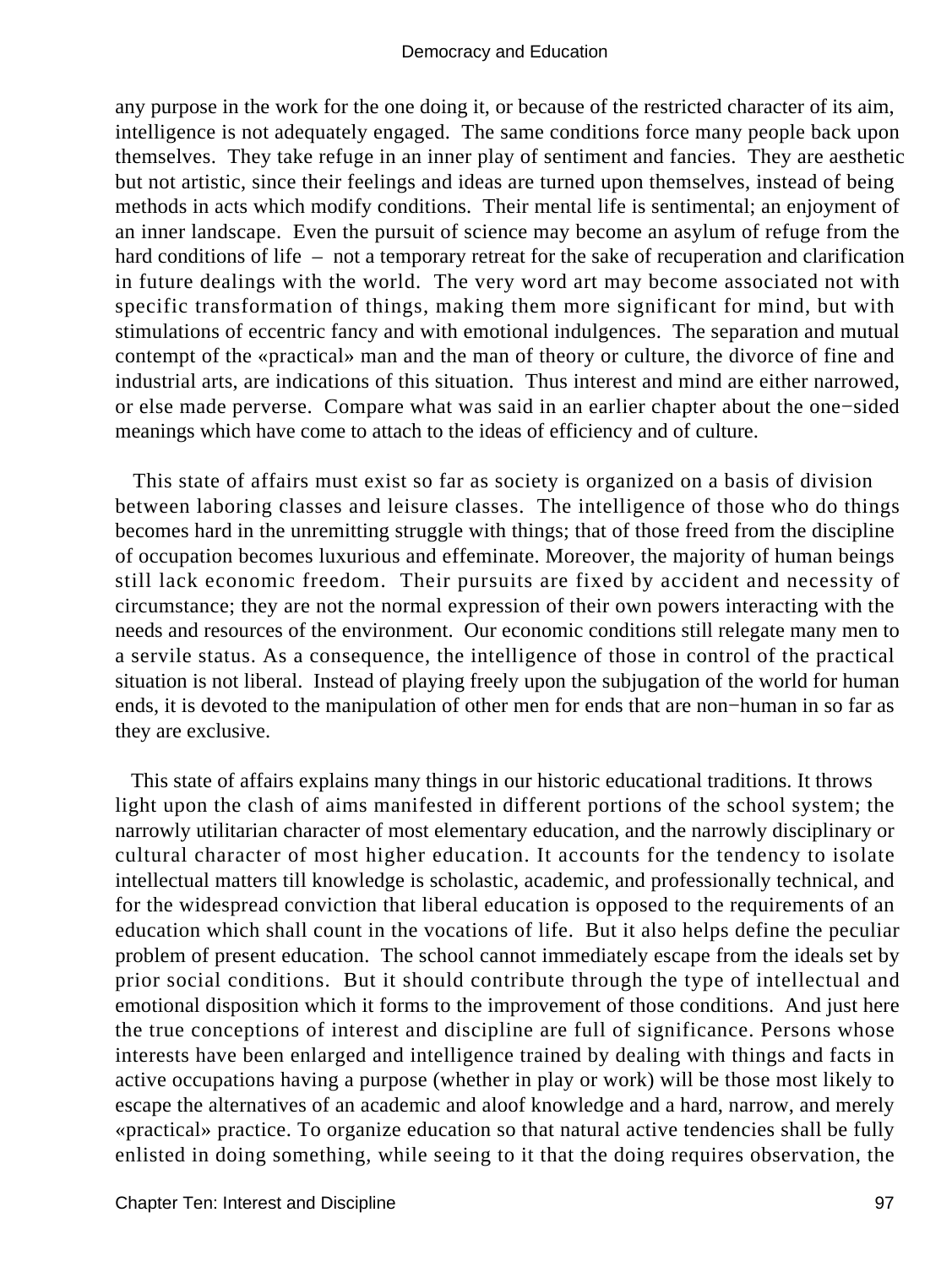acquisition of information, and the use of a constructive imagination, is what most needs to be done to improve social conditions. To oscillate between drill exercises that strive to attain efficiency in outward doing without the use of intelligence, and an accumulation of knowledge that is supposed to be an ultimate end in itself, means that education accepts the present social conditions as final, and thereby takes upon itself the responsibility for perpetuating them. A reorganization of education so that learning takes place in connection with the intelligent carrying forward of purposeful activities is a slow work. It can only be accomplished piecemeal, a step at a time. But this is not a reason for nominally accepting one educational philosophy and accommodating ourselves in practice to another. It is a challenge to undertake the task of reorganization courageously and to keep at it persistently.

 Summary. Interest and discipline are correlative aspects of activity having an aim. Interest means that one is identified with the objects which define the activity and which furnish the means and obstacles to its realization. Any activity with an aim implies a distinction between an earlier incomplete phase and later completing phase; it implies also intermediate steps. To have an interest is to take things as entering into such a continuously developing situation, instead of taking them in isolation. The time difference between the given incomplete state of affairs and the desired fulfillment exacts effort in transformation, it demands continuity of attention and endurance. This attitude is what is practically meant by will. Discipline or development of power of continuous attention is its fruit. The significance of this doctrine for the theory of education is twofold. On the one hand it protects us from the notion that mind and mental states are something complete in themselves, which then happen to be applied to some ready−made objects and topics so that knowledge results. It shows that mind and intelligent or purposeful engagement in a course of action into which things enter are identical. Hence to develop and train mind is to provide an environment which induces such activity. On the other side, it protects us from the notion that subject matter on its side is something isolated and independent. It shows that subject matter of learning is identical with all the objects, ideas, and principles which enter as resources or obstacles into the continuous intentional pursuit of a course of action. The developing course of action, whose end and conditions are perceived, is the unity which holds together what are often divided into an independent mind on one side and an independent world of objects and facts on the other.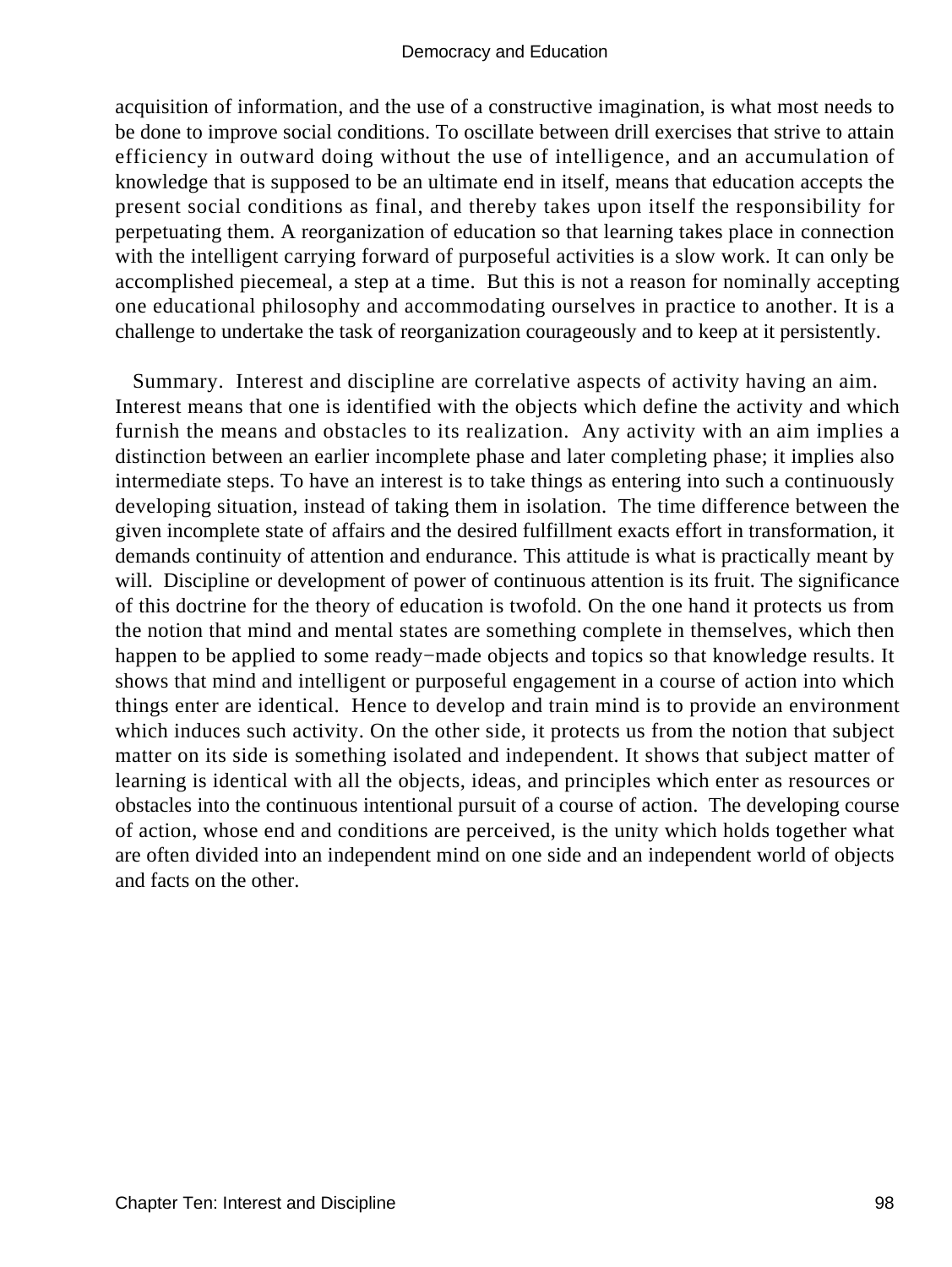# **[Chapter Eleven: Experience and Thinking](#page-248-0)**

*1. T*he Nature of Experience. The nature of experience can be understood only by noting that it includes an active and a passive element peculiarly combined. On the active hand, experience is trying – a meaning which is made explicit in the connected term experiment. On the passive, it is undergoing. When we experience something we act upon it, we do something with it; then we suffer or undergo the consequences. We do something to the thing and then it does something to us in return: such is the peculiar combination. The connection of these two phases of experience measures the fruitfulness or value of the experience. Mere activity does not constitute experience. It is dispersive, centrifugal, dissipating. Experience as trying involves change, but change is meaningless transition unless it is consciously connected with the return wave of consequences which flow from it. When an activity is continued into the undergoing of consequences, when the change made by action is reflected back into a change made in us, the mere flux is loaded with significance. We learn something. It is not experience when a child merely sticks his finger into a flame; it is experience when the movement is connected with the pain which he undergoes in consequence. Henceforth the sticking of the finger into flame means a burn. Being burned is a mere physical change, like the burning of a stick of wood, if it is not perceived as a consequence of some other action. Blind and capricious impulses hurry us on heedlessly from one thing to another. So far as this happens, everything is writ in water. There is none of that cumulative growth which makes an experience in any vital sense of that term. On the other hand, many things happen to us in the way of pleasure and pain which we do not connect with any prior activity of our own. They are mere accidents so far as we are concerned. There is no before or after to such experience; no retrospect nor outlook, and consequently no meaning. We get nothing which may be carried over to foresee what is likely to happen next, and no gain in ability to adjust ourselves to what is coming – no added control. Only by courtesy can such an experience be called experience. To 'learn from experience" is to make a backward and forward connection between what we do to things and what we enjoy or suffer from things in consequence. Under such conditions, doing becomes a trying; an experiment with the world to find out what it is like; the undergoing becomes instruction – discovery of the connection of things.

 Two conclusions important for education follow. (1) Experience is primarily an active−passive affair; it is not primarily cognitive. But (2) the measure of the value of an experience lies in the perception of relationships or continuities to which it leads up. It includes cognition in the degree in which it is cumulative or amounts to something, or has meaning. In schools, those under instruction are too customarily looked upon as acquiring knowledge as theoretical spectators, minds which appropriate knowledge by direct energy of intellect. The very word pupil has almost come to mean one who is engaged not in having fruitful experiences but in absorbing knowledge directly. Something which is called mind or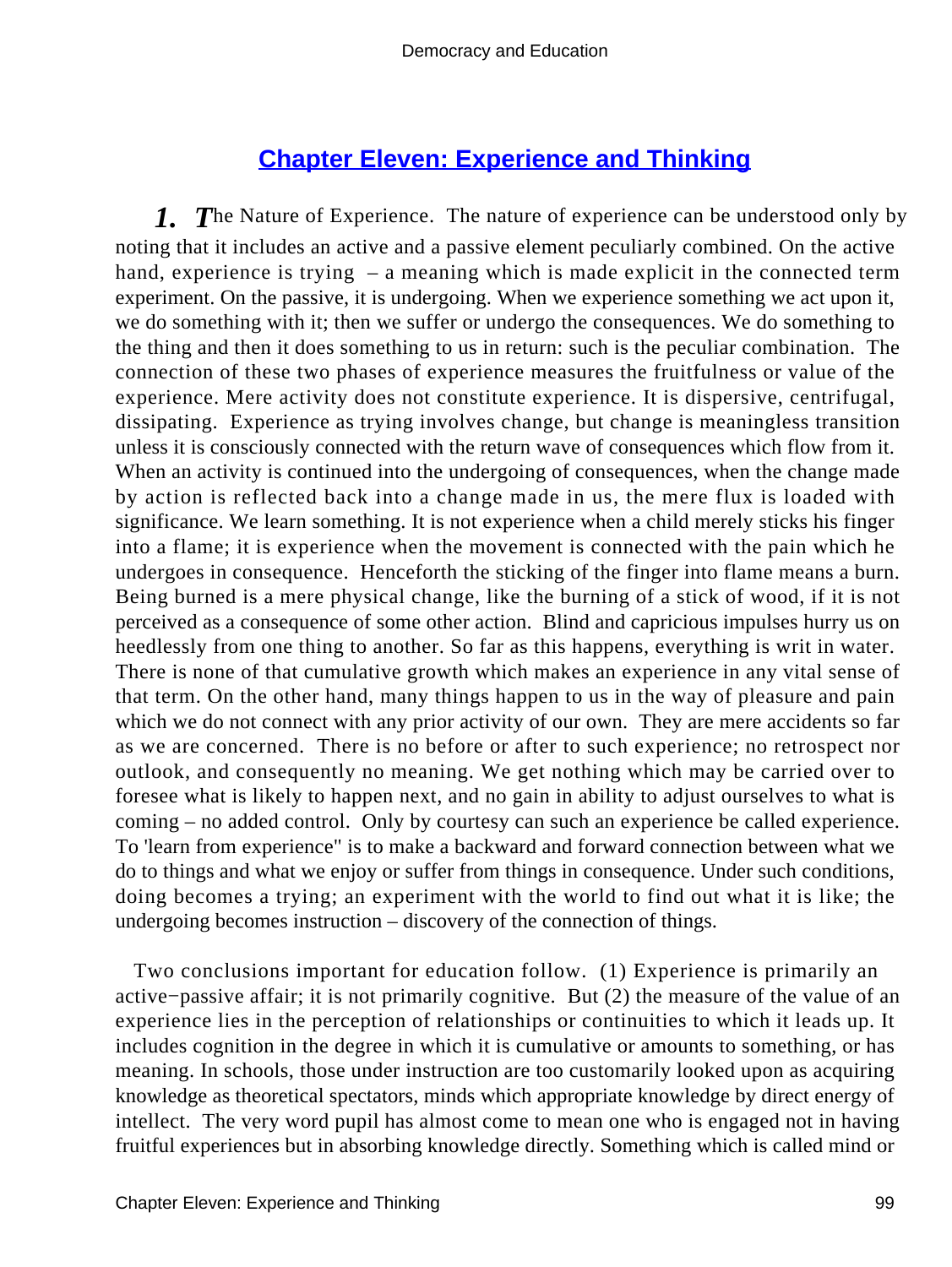consciousness is severed from the physical organs of activity. The former is then thought to be purely intellectual and cognitive; the latter to be an irrelevant and intruding physical factor. The intimate union of activity and undergoing its consequences which leads to recognition of meaning is broken; instead we have two fragments: mere bodily action on one side, and meaning directly grasped by «spiritual» activity on the other.

 It would be impossible to state adequately the evil results which have flowed from this dualism of mind and body, much less to exaggerate them. Some of the more striking effects, may, however, be enumerated. (a) In part bodily activity becomes an intruder. Having nothing, so it is thought, to do with mental activity, it becomes a distraction, an evil to be contended with. For the pupil has a body, and brings it to school along with his mind. And the body is, of necessity, a wellspring of energy; it has to do something. But its activities, not being utilized in occupation with things which yield significant results, have to be frowned upon. They lead the pupil away from the lesson with which his «mind» ought to be occupied; they are sources of mischief. The chief source of the «problem of discipline» in schools is that the teacher has often to spend the larger part of the time in suppressing the bodily activities which take the mind away from its material. A premium is put on physical quietude; on silence, on rigid uniformity of posture and movement; upon a machine−like simulation of the attitudes of intelligent interest. The teachers' business is to hold the pupils up to these requirements and to punish the inevitable deviations which occur.

 The nervous strain and fatigue which result with both teacher and pupil are a necessary consequence of the abnormality of the situation in which bodily activity is divorced from the perception of meaning. Callous indifference and explosions from strain alternate. The neglected body, having no organized fruitful channels of activity, breaks forth, without knowing why or how, into meaningless boisterousness, or settles into equally meaningless fooling – both very different from the normal play of children. Physically active children become restless and unruly; the more quiescent, socalled conscientious ones spend what energy they have in the negative task of keeping their instincts and active tendencies suppressed, instead of in a positive one of constructive planning and execution; they are thus educated not into responsibility for the significant and graceful use of bodily powers, but into an enforced duty not to give them free play. It may be seriously asserted that a chief cause for the remarkable achievements of Greek education was that it was never misled by false notions into an attempted separation of mind and body.

 (b) Even, however, with respect to the lessons which have to be learned by the application of «mind,» some bodily activities have to be used. The senses – especially the eye and ear – have to be employed to take in what the book, the map, the blackboard, and the teacher say. The lips and vocal organs, and the hands, have to be used to reproduce in speech and writing what has been stowed away. The senses are then regarded as a kind of mysterious conduit through which information is conducted from the external world into the mind; they are spoken of as gateways and avenues of knowledge. To keep the eyes on the book and the ears open to the teacher's words is a mysterious source of intellectual grace.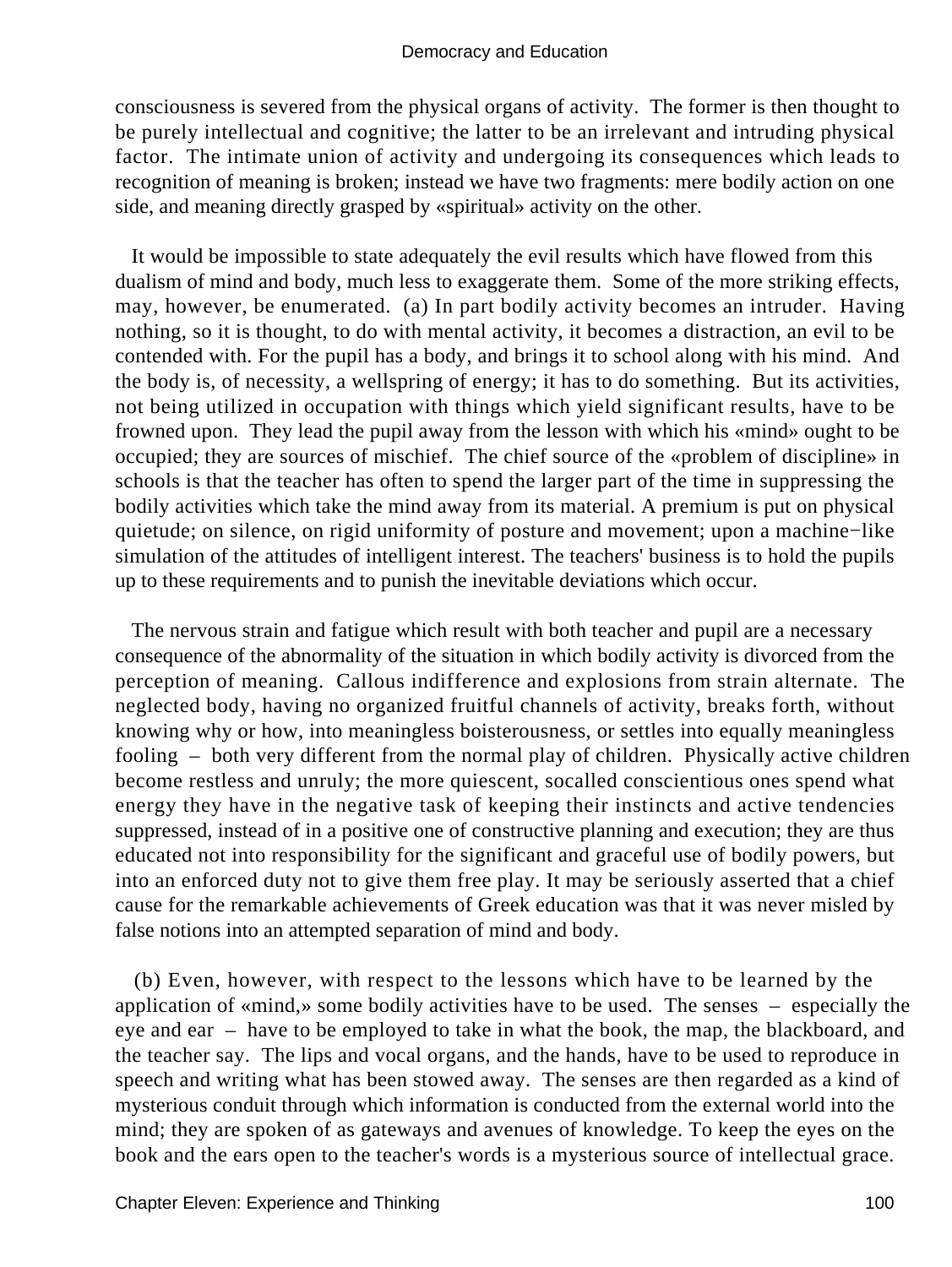Moreover, reading, writing, and figuring – important school arts – demand muscular or motor training. The muscles of eye, hand, and vocal organs accordingly have to be trained to act as pipes for carrying knowledge back out of the mind into external action. For it happens that using the muscles repeatedly in the same way fixes in them an automatic tendency to repeat.

 The obvious result is a mechanical use of the bodily activities which (in spite of the generally obtrusive and interfering character of the body in mental action) have to be employed more or less. For the senses and muscles are used not as organic participants in having an instructive experience, but as external inlets and outlets of mind. Before the child goes to school, he learns with his hand, eye, and ear, because they are organs of the process of doing something from which meaning results. The boy flying a kite has to keep his eye on the kite, and has to note the various pressures of the string on his hand. His senses are avenues of knowledge not because external facts are somehow «conveyed» to the brain, but because they are used in doing something with a purpose. The qualities of seen and touched things have a bearing on what is done, and are alertly perceived; they have a meaning. But when pupils are expected to use their eyes to note the form of words, irrespective of their meaning, in order to reproduce them in spelling or reading, the resulting training is simply of isolated sense organs and muscles. It is such isolation of an act from a purpose which makes it mechanical. It is customary for teachers to urge children to read with expression, so as to bring out the meaning. But if they originally learned the sensory− motor technique of reading – the ability to identify forms and to reproduce the sounds they stand for – by methods which did not call for attention to meaning, a mechanical habit was established which makes it difficult to read subsequently with intelligence. The vocal organs have been trained to go their own way automatically in isolation; and meaning cannot be tied on at will. Drawing, singing, and writing may be taught in the same mechanical way; for, we repeat, any way is mechanical which narrows down the bodily activity so that a separation of body from mind – that is, from recognition of meaning – is set up. Mathematics, even in its higher branches, when undue emphasis is put upon the technique of calculation, and science, when laboratory exercises are given for their own sake, suffer from the same evil.

 (c) On the intellectual side, the separation of «mind» from direct occupation with things throws emphasis on things at the expense of relations or connections. It is altogether too common to separate perceptions and even ideas from judgments. The latter are thought to come after the former in order to compare them. It is alleged that the mind perceives things apart from relations; that it forms ideas of them in isolation from their connections – with what goes before and comes after. Then judgment or thought is called upon to combine the separated items of «knowledge» so that their resemblance or causal connection shall be brought out. As matter of fact, every perception and every idea is a sense of the bearings, use, and cause, of a thing. We do not really know a chair or have an idea of it by inventorying and enumerating its various isolated qualities, but only by bringing these qualities into connection with something else – the purpose which makes it a chair and not a table; or its difference from the kind of chair we are accustomed to, or the «period» which it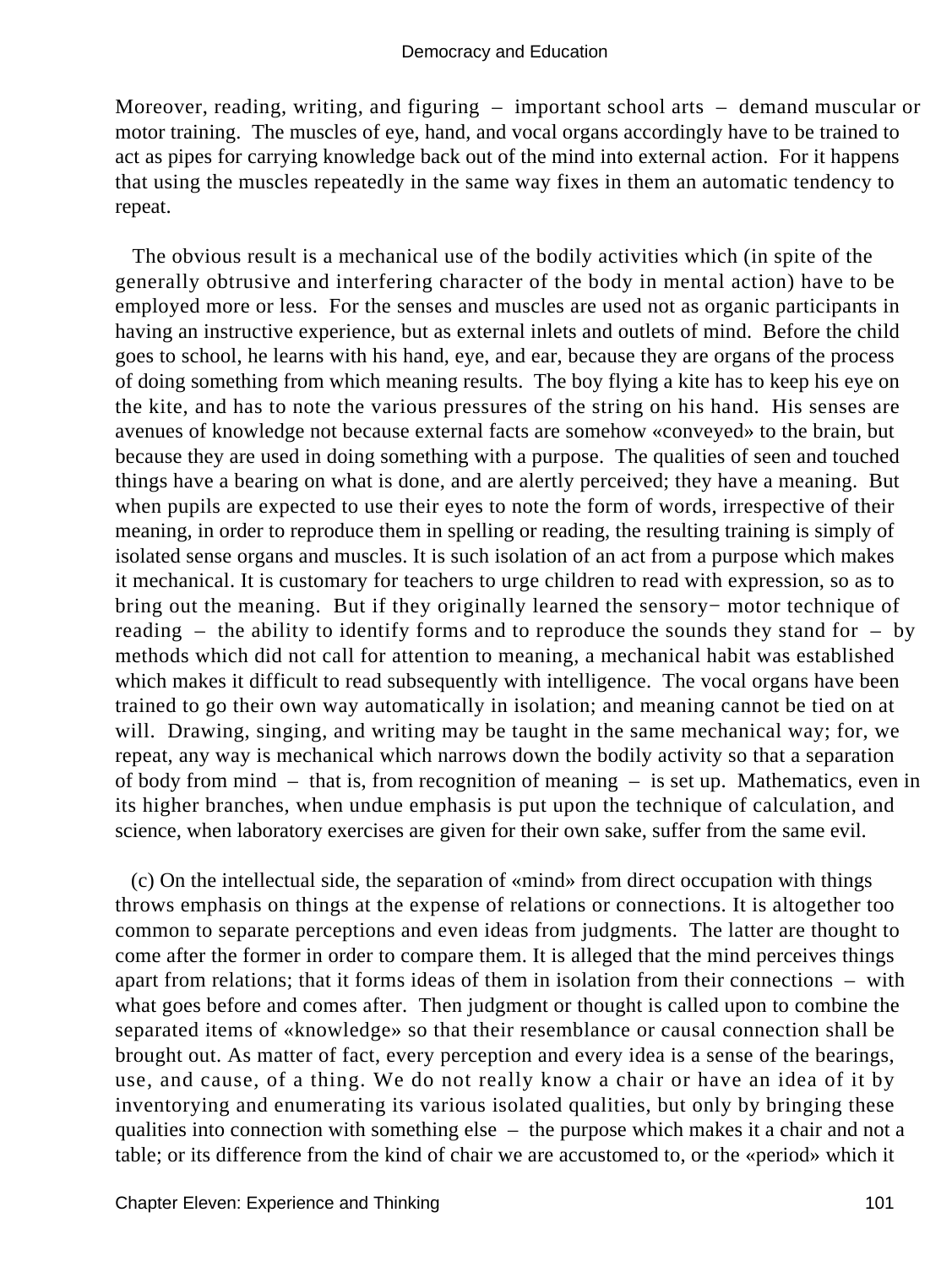represents, and so on. A wagon is not perceived when all its parts are summed up; it is the characteristic connection of the parts which makes it a wagon. And these connections are not those of mere physical juxtaposition; they involve connection with the animals that draw it, the things that are carried on it, and so on. Judgment is employed in the perception; otherwise the perception is mere sensory excitation or else a recognition of the result of a prior judgment, as in the case of familiar objects.

 Words, the counters for ideals, are, however, easily taken for ideas. And in just the degree in which mental activity is separated from active concern with the world, from doing something and connecting the doing with what is undergone, words, symbols, come to take the place of ideas. The substitution is the more subtle because some meaning is recognized. But we are very easily trained to be content with a minimum of meaning, and to fail to note how restricted is our perception of the relations which confer significance. We get so thoroughly used to a kind of pseudo−idea, a half perception, that we are not aware how half−dead our mental action is, and how much keener and more extensive our observations and ideas would be if we formed them under conditions of a vital experience which required us to use judgment: to hunt for the connections of the thing dealt with. There is no difference of opinion as to the theory of the matter. All authorities agree that that discernment of relationships is the genuinely intellectual matter; hence, the educative matter. The failure arises in supposing that relationships can become perceptible without experience – without that conjoint trying and undergoing of which we have spoken. It is assumed that «mind» can grasp them if it will only give attention, and that this attention may be given at will irrespective of the situation. Hence the deluge of half−observations, of verbal ideas, and unassimilated «knowledge» which afflicts the world. An ounce of experience is better than a ton of theory simply because it is only in experience that any theory has vital and verifiable significance. An experience, a very humble experience, is capable of generating and carrying any amount of theory (or intellectual content), but a theory apart from an experience cannot be definitely grasped even as theory. It tends to become a mere verbal formula, a set of catchwords used to render thinking, or genuine theorizing, unnecessary and impossible. Because of our education we use words, thinking they are ideas, to dispose of questions, the disposal being in reality simply such an obscuring of perception as prevents us from seeing any longer the difficulty.

 2. Reflection in Experience. Thought or reflection, as we have already seen virtually if not explicitly, is the discernment of the relation between what we try to do and what happens in consequence. No experience having a meaning is possible without some element of thought. But we may contrast two types of experience according to the proportion of reflection found in them. All our experiences have a phase of «cut and try» in them – what psychologists call the method of trial and error. We simply do something, and when it fails, we do something else, and keep on trying till we hit upon something which works, and then we adopt that method as a rule of thumb measure in subsequent procedure. Some experiences have very little else in them than this hit and miss or succeed process. We see that a certain way of acting and a certain consequence are connected, but we do not see how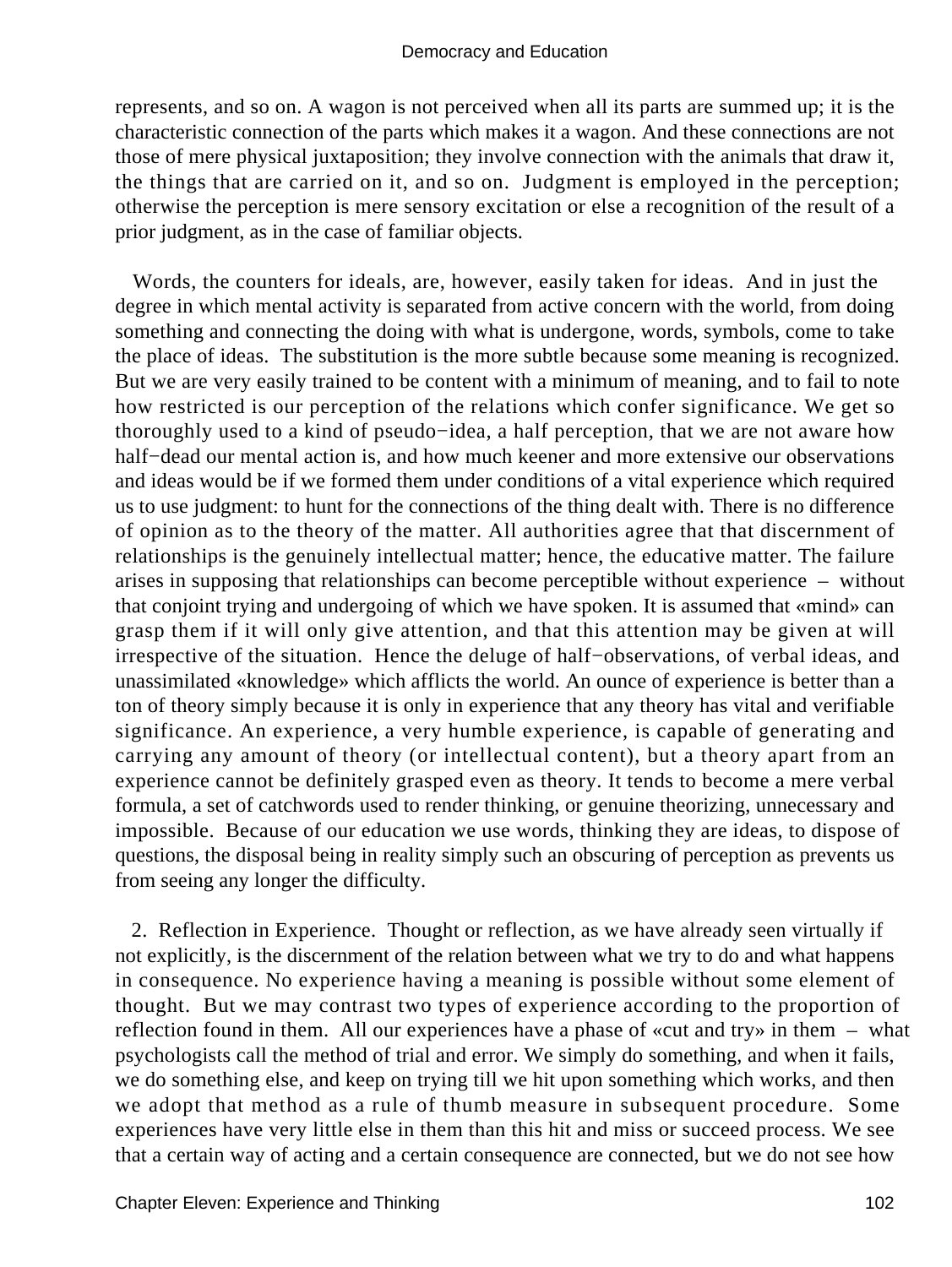they are. We do not see the details of the connection; the links are missing. Our discernment is very gross. In other cases we push our observation farther. We analyze to see just what lies between so as to bind together cause and effect, activity and consequence. This extension of our insight makes foresight more accurate and comprehensive. The action which rests simply upon the trial and error method is at the mercy of circumstances; they may change so that the act performed does not operate in the way it was expected to. But if we know in detail upon what the result depends, we can look to see whether the required conditions are there. The method extends our practical control. For if some of the conditions are missing, we may, if we know what the needed antecedents for an effect are, set to work to supply them; or, if they are such as to produce undesirable effects as well, we may eliminate some of the superfluous causes and economize effort.

 In discovery of the detailed connections of our activities and what happens in consequence, the thought implied in cut and try experience is made explicit. Its quantity increases so that its proportionate value is very different. Hence the quality of the experience changes; the change is so significant that we may call this type of experience reflective – that is, reflective par excellence. The deliberate cultivation of this phase of thought constitutes thinking as a distinctive experience. Thinking, in other words, is the intentional endeavor to discover specific connections between something which we do and the consequences which result, so that the two become continuous. Their isolation, and consequently their purely arbitrary going together, is canceled; a unified developing situation takes its place. The occurrence is now understood; it is explained; it is reasonable, as we say, that the thing should happen as it does.

 Thinking is thus equivalent to an explicit rendering of the intelligent element in our experience. It makes it possible to act with an end in view. It is the condition of our having aims. As soon as an infant begins to expect he begins to use something which is now going on as a sign of something to follow; he is, in however simple a fashion, judging. For he takes one thing as evidence of something else, and so recognizes a relationship. Any future development, however elaborate it may be, is only an extending and a refining of this simple act of inference. All that the wisest man can do is to observe what is going on more widely and more minutely and then select more carefully from what is noted just those factors which point to something to happen. The opposites, once more, to thoughtful action are routine and capricious behavior. The former accepts what has been customary as a full measure of possibility and omits to take into account the connections of the particular things done. The latter makes the momentary act a measure of value, and ignores the connections of our personal action with the energies of the environment. It says, virtually, «things are to be just as I happen to like them at this instant, » as routine says in effect «let things continue just as I have found them in the past.» Both refuse to acknowledge responsibility for the future consequences which flow from present action. Reflection is the acceptance of such responsibility.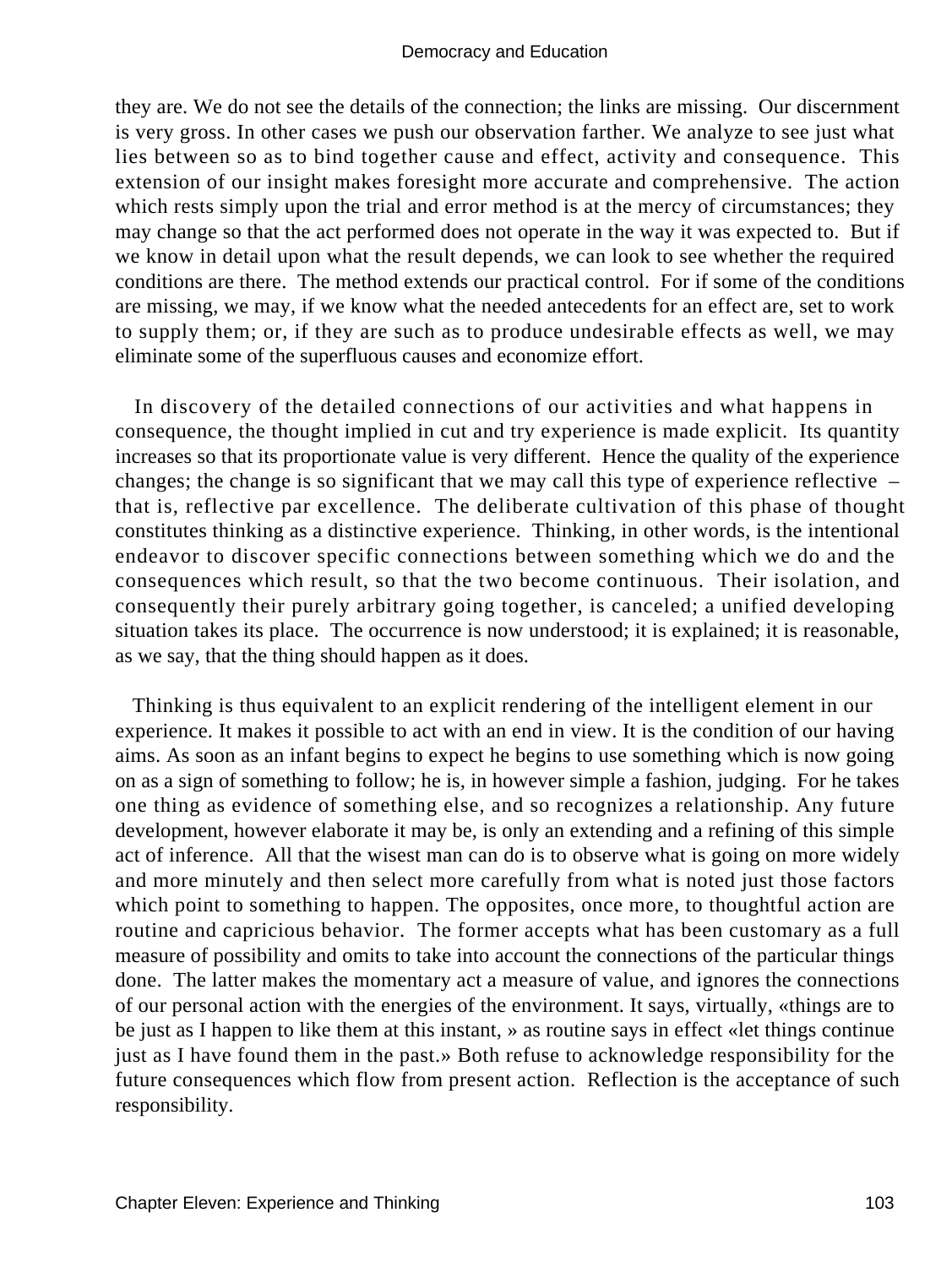The starting point of any process of thinking is something going on, something which just as it stands is incomplete or unfulfilled. Its point, its meaning lies literally in what it is going to be, in how it is going to turn out. As this is written, the world is filled with the clang of contending armies. For an active participant in the war, it is clear that the momentous thing is the issue, the future consequences, of this and that happening. He is identified, for the time at least, with the issue; his fate hangs upon the course things are taking. But even for an onlooker in a neutral country, the significance of every move made, of every advance here and retreat there, lies in what it portends. To think upon the news as it comes to us is to attempt to see what is indicated as probable or possible regarding an outcome. To fill our heads, like a scrapbook, with this and that item as a finished and done−for thing, is not to think. It is to turn ourselves into a piece of registering apparatus. To consider the bearing of the occurrence upon what may be, but is not yet, is to think. Nor will the reflective experience be different in kind if we substitute distance in time for separation in space. Imagine the war done with, and a future historian giving an account of it. The episode is, by assumption, past. But he cannot give a thoughtful account of the war save as he preserves the time sequence; the meaning of each occurrence, as he deals with it, lies in what was future for it, though not for the historian. To take it by itself as a complete existence is to take it unreflectively. Reflection also implies concern with the issue  $-$  a certain sympathetic identification of our own destiny, if only dramatic, with the outcome of the course of events. For the general in the war, or a common soldier, or a citizen of one of the contending nations, the stimulus to thinking is direct and urgent. For neutrals, it is indirect and dependent upon imagination. But the flagrant partisanship of human nature is evidence of the intensity of the tendency to identify ourselves with one possible course of events, and to reject the other as foreign. If we cannot take sides in overt action, and throw in our little weight to help determine the final balance, we take sides emotionally and imaginatively. We desire this or that outcome. One wholly indifferent to the outcome does not follow or think about what is happening at all. From this dependence of the act of thinking upon a sense of sharing in the consequences of what goes on, flows one of the chief paradoxes of thought. Born in partiality, in order to accomplish its tasks it must achieve a certain detached impartiality. The general who allows his hopes and desires to affect his observations and interpretations of the existing situation will surely make a mistake in calculation. While hopes and fears may be the chief motive for a thoughtful following of the war on the part of an onlooker in a neutral country, he too will think ineffectively in the degree in which his preferences modify the stuff of his observations and reasonings. There is, however, no incompatibility between the fact that the occasion of reflection lies in a personal sharing in what is going on and the fact that the value of the reflection lies upon keeping one's self out of the data. The almost insurmountable difflculty of achieving this detachment is evidence that thinking originates in situations where the course of thinking is an actual part of the course of events and is designed to influence the result. Only gradually and with a widening of the area of vision through a growth of social sympathies does thinking develop to include what lies beyond our direct interests: a fact of great significance for education.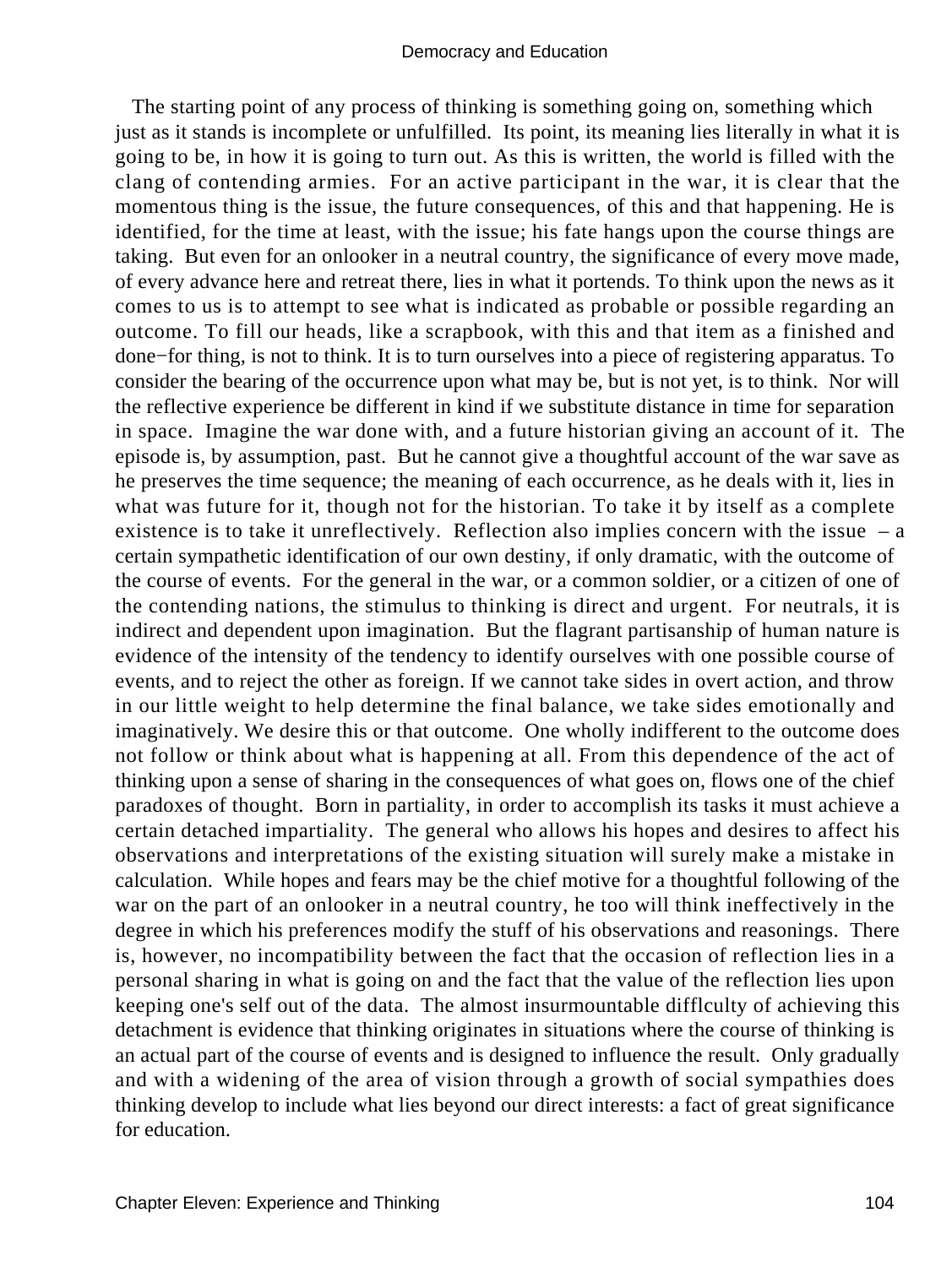To say that thinking occurs with reference to situations which are still going on, and incomplete, is to say that thinking occurs when things are uncertain or doubtful or problematic. Only what is finished, completed, is wholly assured. Where there is reflection there is suspense. The object of thinking is to help reach a conclusion, to project a possible termination on the basis of what is already given. Certain other facts about thinking accompany this feature. Since the situation in which thinking occurs is a doubtful one, thinking is a process of inquiry, of looking into things, of investigating. Acquiring is always secondary, and instrumental to the act of inquiring. It is seeking, a quest, for something that is not at hand. We sometimes talk as if «original research» were a peculiar prerogative of scientists or at least of advanced students. But all thinking is research, and all research is native, original, with him who carries it on, even if everybody else in the world already is sure of what he is still looking for.

 It also follows that all thinking involves a risk. Certainty cannot be guaranteed in advance. The invasion of the unknown is of the nature of an adventure; we cannot be sure in advance. The conclusions of thinking, till confirmed by the event, are, accordingly, more or less tentative or hypothetical. Their dogmatic assertion as final is unwarranted, short of the issue, in fact. The Greeks acutely raised the question: How can we learn? For either we know already what we are after, or else we do not know. In neither case is learning possible; on the first alternative because we know already; on the second, because we do not know what to look for, nor if, by chance, we find it can we tell that it is what we were after. The dilemma makes no provision for coming to know, for learning; it assumes either complete knowledge or complete ignorance. Nevertheless the twilight zone of inquiry, of thinking, exists. The possibility of hypothetical conclusions, of tentative results, is the fact which the Greek dilemma overlooked. The perplexities of the situation suggest certain ways out. We try these ways, and either push our way out, in which case we know we have found what we were looking for, or the situation gets darker and more confused – in which case, we know we are still ignorant. Tentative means trying out, feeling one's way along provisionally. Taken by itself, the Greek argument is a nice piece of formal logic. But it is also true that as long as men kept a sharp disjunction between knowledge and ignorance, science made only slow and accidental advance. Systematic advance in invention and discovery began when men recognized that they could utilize doubt for purposes of inquiry by forming conjectures to guide action in tentative explorations, whose development would confirm, refute, or modify the guiding conjecture. While the Greeks made knowledge more than learning, modern science makes conserved knowledge only a means to learning, to discovery. To recur to our illustration. A commanding general cannot base his actions upon either absolute certainty or absolute ignorance. He has a certain amount of information at hand which is, we will assume, reasonably trustworthy. He then infers certain prospective movements, thus assigning meaning to the bare facts of the given situation. His inference is more or less dubious and hypothetical. But he acts upon it. He develops a plan of procedure, a method of dealing with the situation. The consequences which directly follow from his acting this way rather than that test and reveal the worth of his reflections. What he already knows functions and has value in what he learns. But will this account apply in the case of the one in a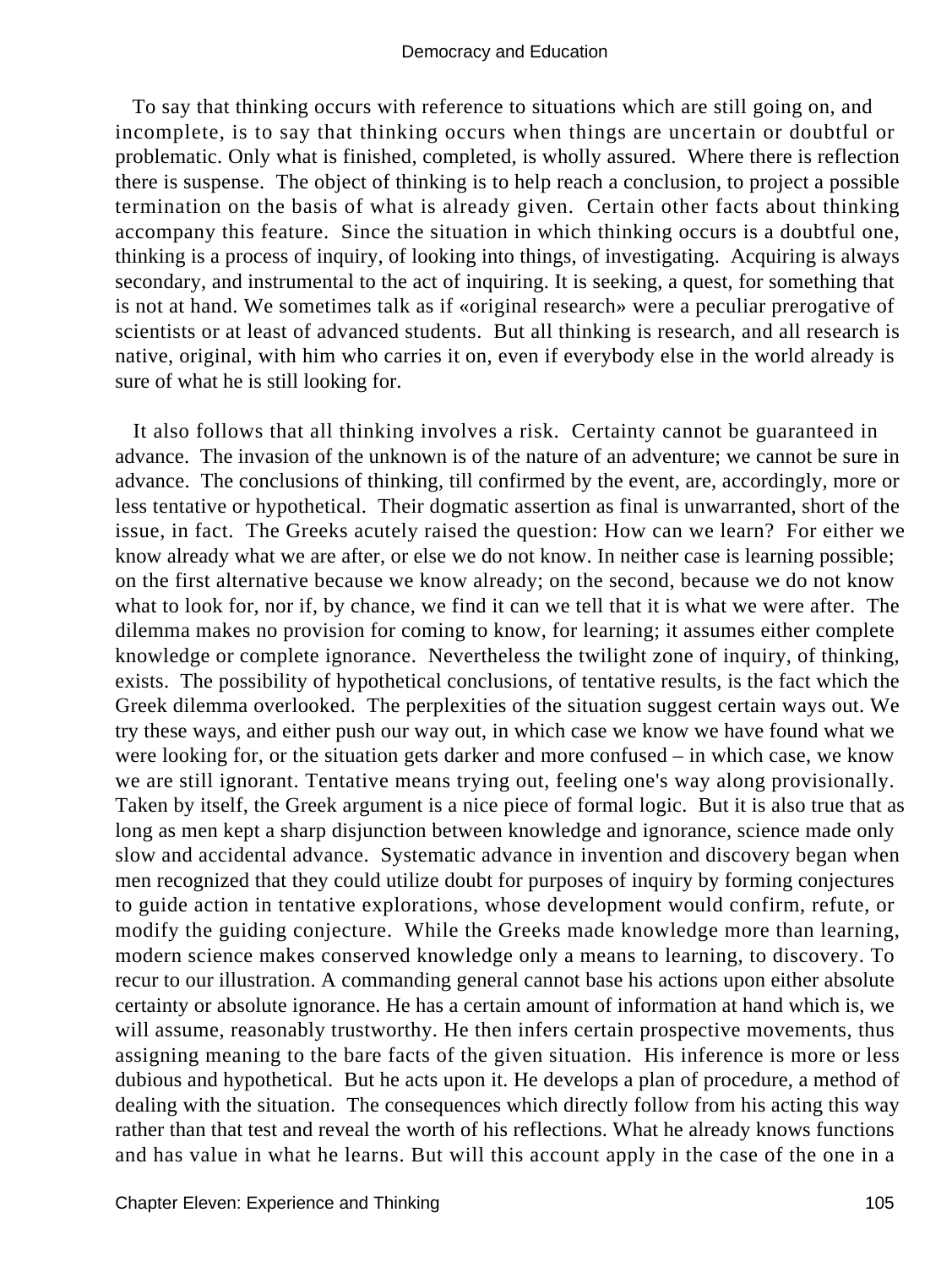neutral country who is thoughtfully following as best he can the progress of events? In form, yes, though not of course in content. It is self−evident that his guesses about the future indicated by present facts, guesses by which he attempts to supply meaning to a multitude of disconnected data, cannot be the basis of a method which shall take effect in the campaign. That is not his problem. But in the degree in which he is actively thinking, and not merely passively following the course of events, his tentative inferences will take effect in a method of procedure appropriate to his situation. He will anticipate certain future moves, and will be on the alert to see whether they happen or not. In the degree in which he is intellectually concerned, or thoughtful, he will be actively on the lookout; he will take steps which although they do not affect the campaign, modify in some degree his subsequent actions. Otherwise his later «I told you so» has no intellectual quality at all; it does not mark any testing or verification of prior thinking, but only a coincidence that yields emotional satisfaction – and includes a large factor of self−deception. The case is comparable to that of an astronomer who from given data has been led to foresee (infer) a future eclipse. No matter how great the mathematical probability, the inference is hypothetical – a matter of probability. 1 The hypothesis as to the date and position of the anticipated eclipse becomes the material of forming a method of future conduct. Apparatus is arranged; possibly an expedition is made to some far part of the globe. In any case, some active steps are taken which actually change some physical conditions. And apart from such steps and the consequent modification of the situation, there is no completion of the act of thinking. It remains suspended. Knowledge, already attained knowledge, controls thinking and makes it fruitful.

 So much for the general features of a reflective experience. They are (i) perplexity, confusion, doubt, due to the fact that one is implicated in an incomplete situation whose full character is not yet determined; (ii) a conjectural anticipation – a tentative interpretation of the given elements, attributing to them a tendency to effect certain consequences; (iii) a careful survey (examination, inspection, exploration, analysis) of all attainable consideration which will define and clarify the problem in hand; (iv) a consequent elaboration of the tentative hypothesis to make it more precise and more consistent, because squaring with a wider range of facts; (v) taking one stand upon the projected hypothesis as a plan of action which is applied to the existing state of affairs: doing something overtly to bring about the anticipated result, and thereby testing the hypothesis. It is the extent and accuracy of steps three and four which mark off a distinctive refiective experience from one on the trial and error plane. They make thinking itself into an experience. Nevertheless, we never get wholly beyond the trial and error situation. Our most elaborate and rationally consistent thought has to be tried in the world and thereby tried out. And since it can never take into account all the connections, it can never cover with perfect accuracy all the consequences. Yet a thoughtful survey of conditions is so careful, and the guessing at results so controlled, that we have a right to mark off the reflective experience from the grosser trial and error forms of action.

 Summary. In determining the place of thinking in experience we first noted that experience involves a connection of doing or trying with something which is undergone in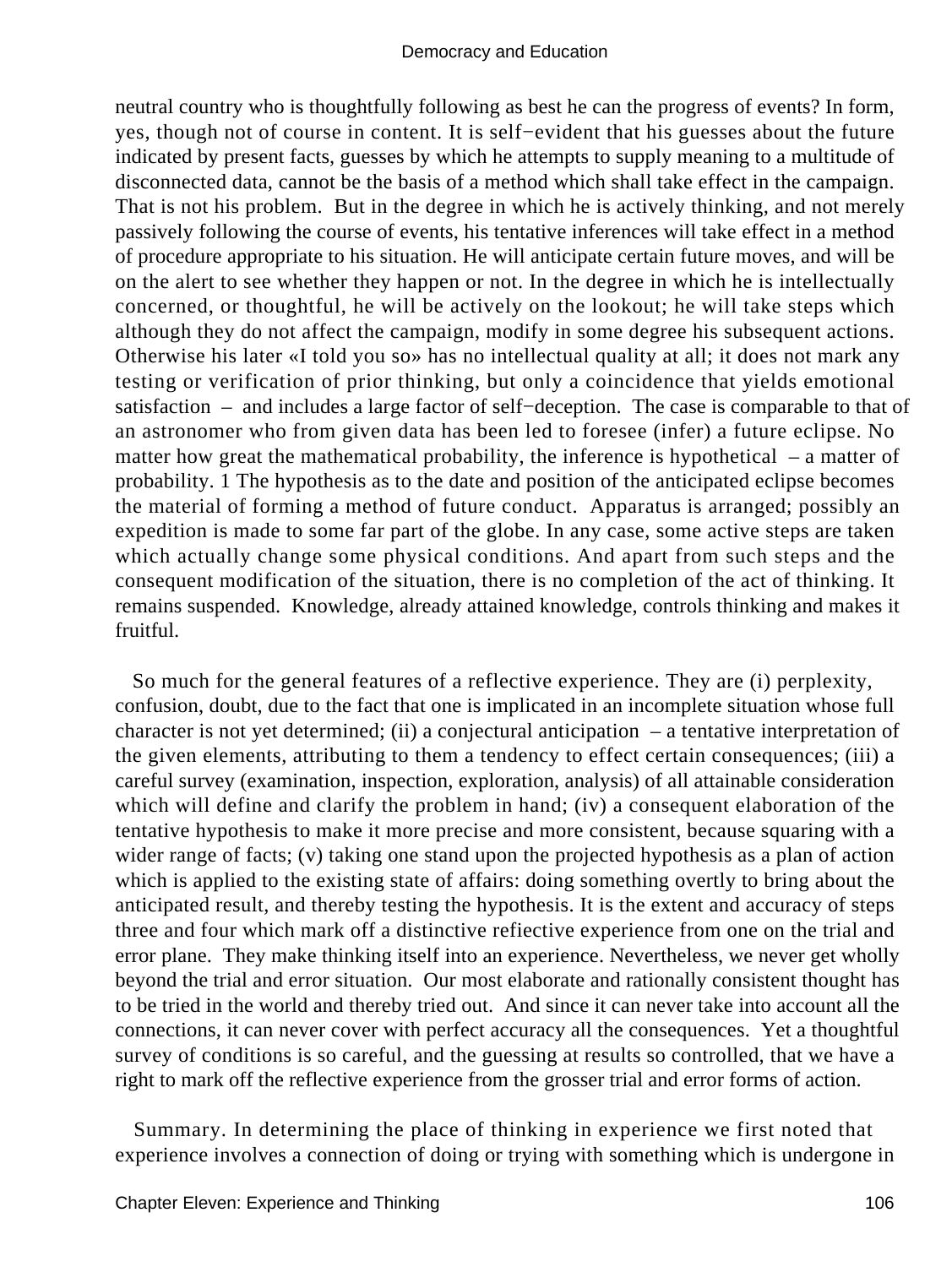consequence. A separation of the active doing phase from the passive undergoing phase destroys the vital meaning of an experience. Thinking is the accurate and deliberate instituting of connections between what is done and its consequences. It notes not only that they are connected, but the details of the connection. It makes connecting links explicit in the form of relationships. The stimulus to thinking is found when we wish to determine the significance of some act, performed or to be performed. Then we anticipate consequences. This implies that the situation as it stands is, either in fact or to us, incomplete and hence indeterminate. The projection of consequences means a proposed or tentative solution. To perfect this hypothesis, existing conditions have to be carefully scrutinized and the implications of the hypothesis developed – an operation called reasoning. Then the suggested solution – the idea or theory – has to be tested by acting upon it. If it brings about certain consequences, certain determinate changes, in the world, it is accepted as valid. Otherwise it is modified, and another trial made. Thinking includes all of these steps, – the sense of a problem, the observation of conditions, the formation and rational elaboration of a suggested conclusion, and the active experimental testing. While all thinking results in knowledge, ultimately the value of knowledge is subordinate to its use in thinking. For we live not in a settled and finished world, but in one which is going on, and where our main task is prospective, and where retrospect – and all knowledge as distinct from thought is retrospect – is of value in the solidity, security, and fertility it affords our dealings with the future.

 1 It is most important for the practice of science that men in many cases can calculate the degree of probability and the amount of probable error involved, but that does alter the features of the situation as described. It refines them.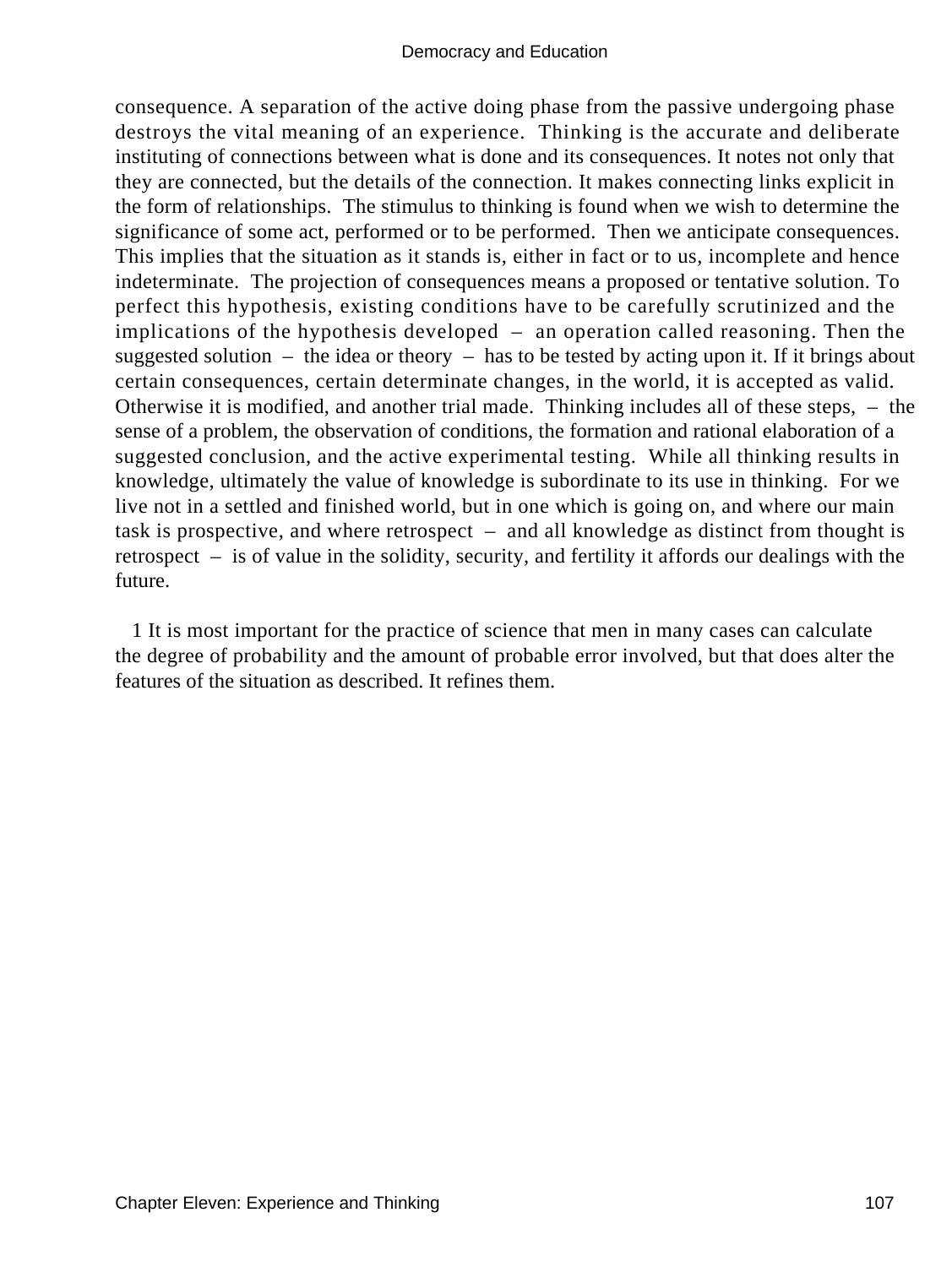# **[Chapter Twelve: Thinking in Education](#page-248-0)**

*1. T*he Essentials of Method. No one doubts, theoretically, the importance of fostering in school good habits of thinking. But apart from the fact that the acknowledgment is not so great in practice as in theory, there is not adequate theoretical recognition that all which the school can or need do for pupils, so far as their minds are concerned (that is, leaving out certain specialized muscular abilities), is to develop their ability to think. The parceling out of instruction among various ends such as acquisition of skill (in reading, spelling, writing, drawing, reciting); acquiring information (in history and geography), and training of thinking is a measure of the ineffective way in which we accomplish all three. Thinking which is not connected with increase of efficiency in action, and with learning more about ourselves and the world in which we live, has something the matter with it just as thought (See ante, p. 147). And skill obtained apart from thinking is not connected with any sense of the purposes for which it is to be used. It consequently leaves a man at the mercy of his routine habits and of the authoritative control of others, who know what they are about and who are not especially scrupulous as to their means of achievement. And information severed from thoughtful action is dead, a mind−crushing load. Since it simulates knowledge and thereby develops the poison of conceit, it is a most powerful obstacle to further growth in the grace of intelligence. The sole direct path to enduring improvement in the methods of instruction and learning consists in centering upon the conditions which exact, promote, and test thinking. Thinking is the method of intelligent learning, of learning that employs and rewards mind. We speak, legitimately enough, about the method of thinking, but the important thing to bear in mind about method is that thinking is method, the method of intelligent experience in the course which it takes.

 I. The initial stage of that developing experience which is called thinking is experience. This remark may sound like a silly truism. It ought to be one; but unfortunately it is not. On the contrary, thinking is often regarded both in philosophic theory and in educational practice as something cut off from experience, and capable of being cultivated in isolation. In fact, the inherent limitations of experience are often urged as the sufficient ground for attention to thinking. Experience is then thought to be confined to the senses and appetites; to a mere material world, while thinking proceeds from a higher faculty (of reason), and is occupied with spiritual or at least literary things. So, oftentimes, a sharp distinction is made between pure mathematics as a peculiarly fit subject matter of thought (since it has nothing to do with physical existences) and applied mathematics, which has utilitarian but not mental value.

 Speaking generally, the fundamental fallacy in methods of instruction lies in supposing that experience on the part of pupils may be assumed. What is here insisted upon is the necessity of an actual empirical situation as the initiating phase of thought. Experience is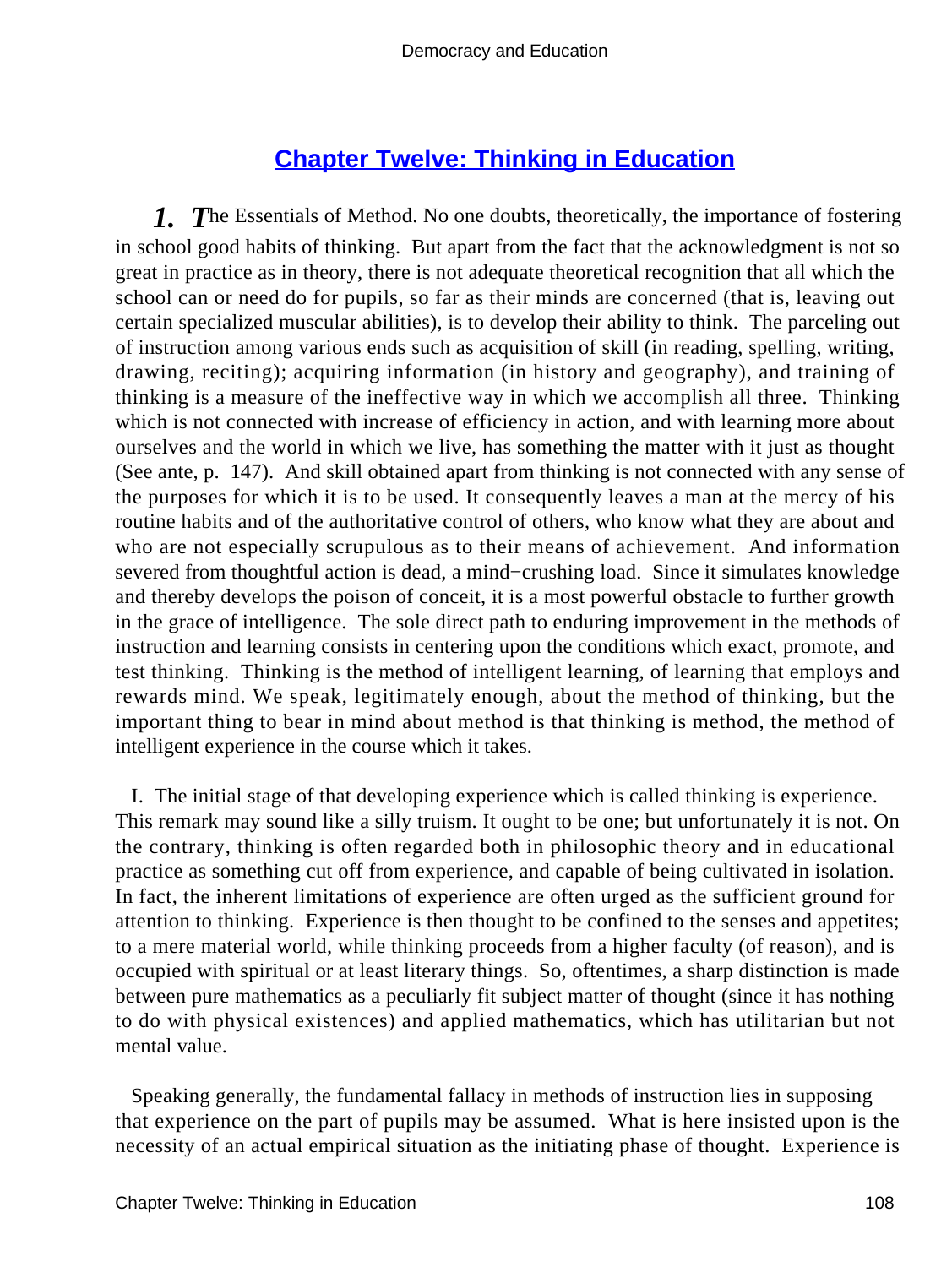here taken as previously defined: trying to do something and having the thing perceptibly do something to one in return. The fallacy consists in supposing that we can begin with ready−made subject matter of arithmetic, or geography, or whatever, irrespective of some direct personal experience of a situation. Even the kindergarten and Montessori techniques are so anxious to get at intellectual distinctions, without «waste of time,» that they tend to ignore – or reduce – the immediate crude handling of the familiar material of experience, and to introduce pupils at once to material which expresses the intellectual distinctions which adults have made. But the first stage of contact with any new material, at whatever age of maturity, must inevitably be of the trial and error sort. An individual must actually try, in play or work, to do something with material in carrying out his own impulsive activity, and then note the interaction of his energy and that of the material employed. This is what happens when a child at first begins to build with blocks, and it is equally what happens when a scientific man in his laboratory begins to experiment with unfamiliar objects.

 Hence the first approach to any subject in school, if thought is to be aroused and not words acquired, should be as unscholastic as possible. To realize what an experience, or empirical situation, means, we have to call to mind the sort of situation that presents itself outside of school; the sort of occupations that interest and engage activity in ordinary life. And careful inspection of methods which are permanently successful in formal education, whether in arithmetic or learning to read, or studying geography, or learning physics or a foreign language, will reveal that they depend for their efficiency upon the fact that they go back to the type of the situation which causes reflection out of school in ordinary life. They give the pupils something to do, not something to learn; and the doing is of such a nature as to demand thinking, or the intentional noting of connections; learning naturally results.

 That the situation should be of such a nature as to arouse thinking means of course that it should suggest something to do which is not either routine or capricious – something, in other words, presenting what is new (and hence uncertain or problematic) and yet sufficiently connected with existing habits to call out an effective response. An effective response means one which accomplishes a perceptible result, in distinction from a purely haphazard activity, where the consequences cannot be mentally connected with what is done. The most significant question which can be asked, accordingly, about any situation or experience proposed to induce learning is what quality of problem it involves.

 At first thought, it might seem as if usual school methods measured well up to the standard here set. The giving of problems, the putting of questions, the assigning of tasks, the magnifying of difficulties, is a large part of school work. But it is indispensable to discriminate between genuine and simulated or mock problems. The following questions may aid in making such discrimination. (a) Is there anything but a problem? Does the question naturally suggest itself within some situation or personal experience? Or is it an aloof thing, a problem only for the purposes of conveying instruction in some school topic? Is it the sort of trying that would arouse observation and engage experimentation outside of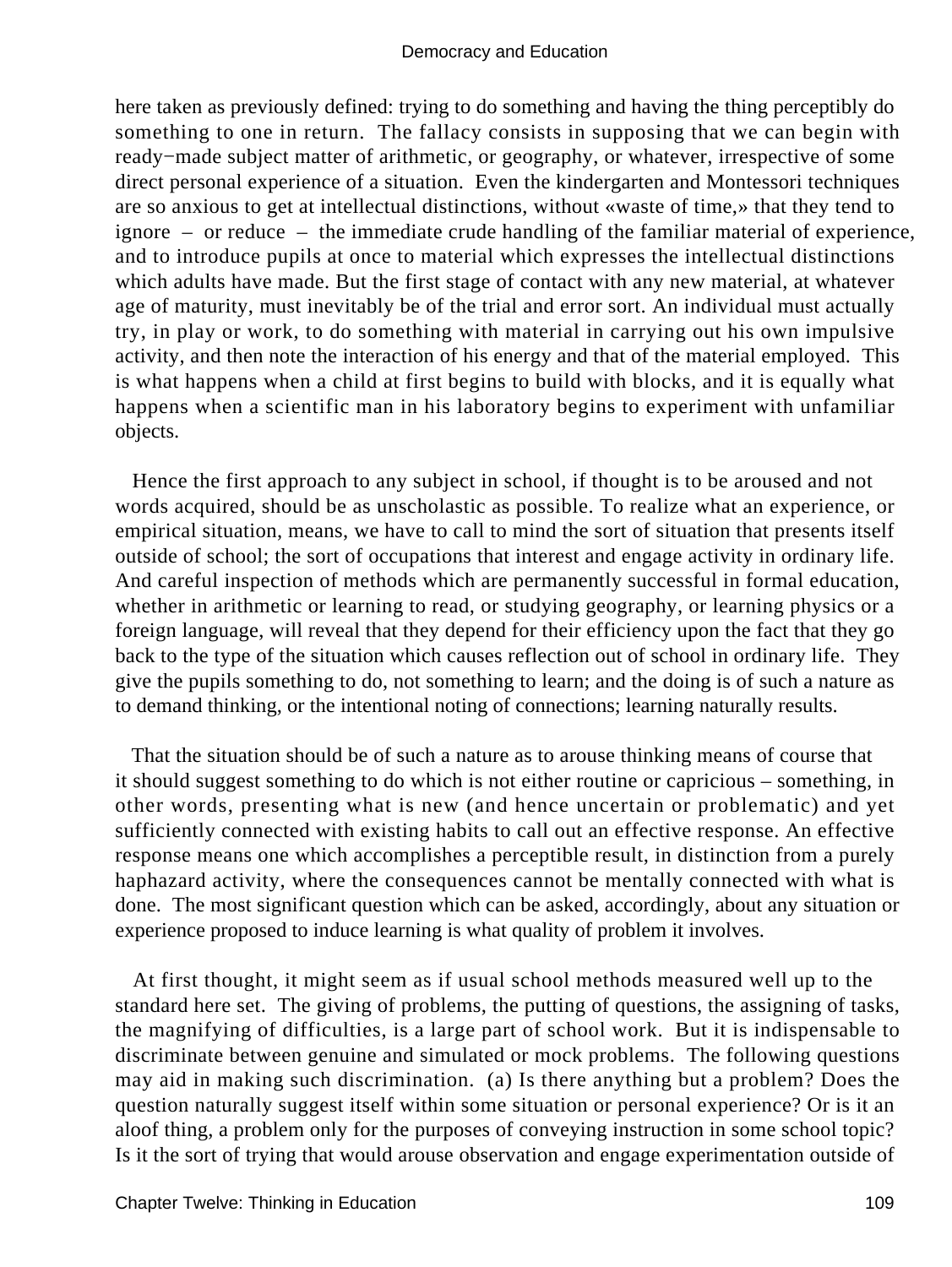school? (b) Is it the pupil's own problem, or is it the teacher's or textbook's problem, made a problem for the pupil only because he cannot get the required mark or be promoted or win the teacher's approval, unless he deals with it? Obviously, these two questions overlap. They are two ways of getting at the same point: Is the experience a personal thing of such a nature as inherently to stimulate and direct observation of the connections involved, and to lead to inference and its testing? Or is it imposed from without, and is the pupil's problem simply to meet the external requirement? Such questions may give us pause in deciding upon the extent to which current practices are adapted to develop reflective habits. The physical equipment and arrangements of the average schoolroom are hostile to the existence of real situations of experience. What is there similar to the conditions of everyday life which will generate difficulties? Almost everything testifies to the great premium put upon listening, reading, and the reproduction of what is told and read. It is hardly possible to overstate the contrast between such conditions and the situations of active contact with things and persons in the home, on the playground, in fulfilling of ordinary responsibilities of life. Much of it is not even comparable with the questions which may arise in the mind of a boy or girl in conversing with others or in reading books outside of the school. No one has ever explained why children are so full of questions outside of the school (so that they pester grown−up persons if they get any encouragement), and the conspicuous absence of display of curiosity about the subject matter of school lessons. Reflection on this striking contrast will throw light upon the question of how far customary school conditions supply a context of experience in which problems naturally suggest themselves. No amount of improvement in the personal technique of the instructor will wholly remedy this state of things. There must be more actual material, more stuff, more appliances, and more opportunities for doing things, before the gap can be overcome. And where children are engaged in doing things and in discussing what arises in the course of their doing, it is found, even with comparatively indifferent modes of instruction, that children's inquiries are spontaneous and numerous, and the proposals of solution advanced, varied, and ingenious.

 As a consequence of the absence of the materials and occupations which generate real problems, the pupil's problems are not his; or, rather, they are his only as a pupil, not as a human being. Hence the lamentable waste in carrying over such expertness as is achieved in dealing with them to the affairs of life beyond the schoolroom. A pupil has a problem, but it is the problem of meeting the peculiar requirements set by the teacher. His problem becomes that of finding out what the teacher wants, what will satisfy the teacher in recitation and examination and outward deportment. Relationship to subject matter is no longer direct. The occasions and material of thought are not found in the arithmetic or the history or geography itself, but in skillfully adapting that material to the teacher's requirements. The pupil studies, but unconsciously to himself the objects of his study are the conventions and standards of the school system and school authority, not the nominal «studies. » The thinking thus evoked is artificially one−sided at the best. At its worst, the problem of the pupil is not how to meet the requirements of school life, but how to seem to meet them – or, how to come near enough to meeting them to slide along without an undue amount of friction. The type of judgment formed by these devices is not a desirable addition to character. If these statements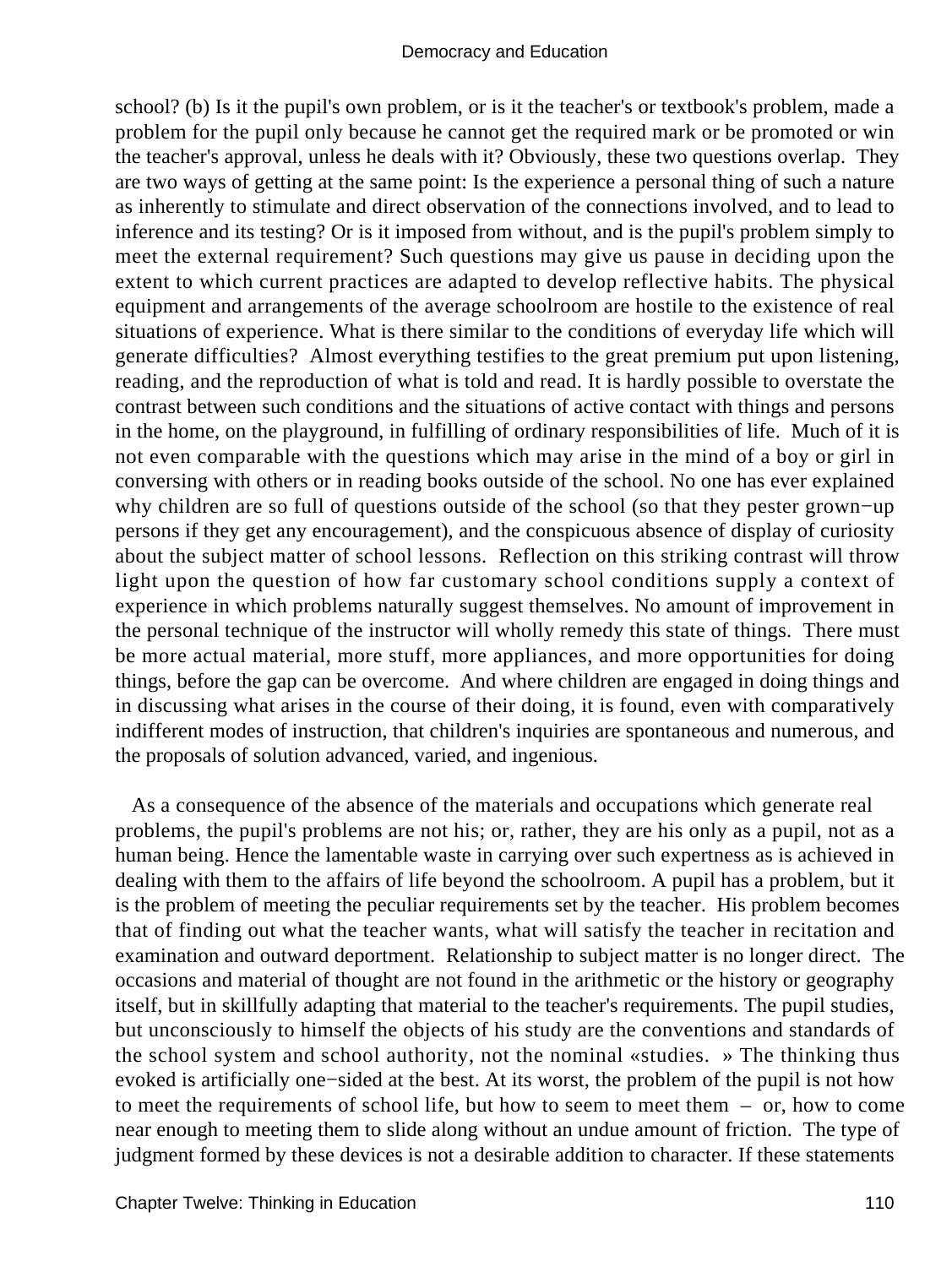give too highly colored a picture of usual school methods, the exaggeration may at least serve to illustrate the point: the need of active pursuits, involving the use of material to accomplish purposes, if there are to be situations which normally generate problems occasioning thoughtful inquiry.

 II. There must be data at command to supply the considerations required in dealing with the specific difficulty which has presented itself. Teachers following a «developing» method sometimes tell children to think things out for themselves as if they could spin them out of their own heads. The material of thinking is not thoughts, but actions, facts, events, and the relations of things. In other words, to think effectively one must have had, or now have, experiences which will furnish him resources for coping with the difficulty at hand. A difficulty is an indispensable stimulus to thinking, but not all difficulties call out thinking. Sometimes they overwhelm and submerge and discourage. The perplexing situation must be sufficiently like situations which have already been dealt with so that pupils will have some control of the meanings of handling it. A large part of the art of instruction lies in making the difficulty of new problems large enough to challenge thought, and small enough so that, in addition to the confusion naturally attending the novel elements, there shall be luminous familiar spots from which helpful suggestions may spring.

 In one sense, it is a matter of indifference by what psychological means the subject matter for reflection is provided. Memory, observation, reading, communication, are all avenues for supplying data. The relative proportion to be obtained from each is a matter of the specific features of the particular problem in hand. It is foolish to insist upon observation of objects presented to the senses if the student is so familiar with the objects that he could just as well recall the facts independently. It is possible to induce undue and crippling dependence upon sense−presentations. No one can carry around with him a museum of all the things whose properties will assist the conduct of thought. A well−trained mind is one that has a maximum of resources behind it, so to speak, and that is accustomed to go over its past experiences to see what they yield. On the other hand, a quality or relation of even a familiar object may previously have been passed over, and be just the fact that is helpful in dealing with the question. In this case direct observation is called for. The same principle applies to the use to be made of observation on one hand and of reading and «telling» on the other. Direct observation is naturally more vivid and vital. But it has its limitations; and in any case it is a necessary part of education that one should acquire the ability to supplement the narrowness of his immediately personal experiences by utilizing the experiences of others. Excessive reliance upon others for data (whether got from reading or listening) is to be depreciated. Most objectionable of all is the probability that others, the book or the teacher, will supply solutions ready−made, instead of giving material that the student has to adapt and apply to the question in hand for himself.

 There is no inconsistency in saying that in schools there is usually both too much and too little information supplied by others. The accumulation and acquisition of information for purposes of reproduction in recitation and examination is made too much of.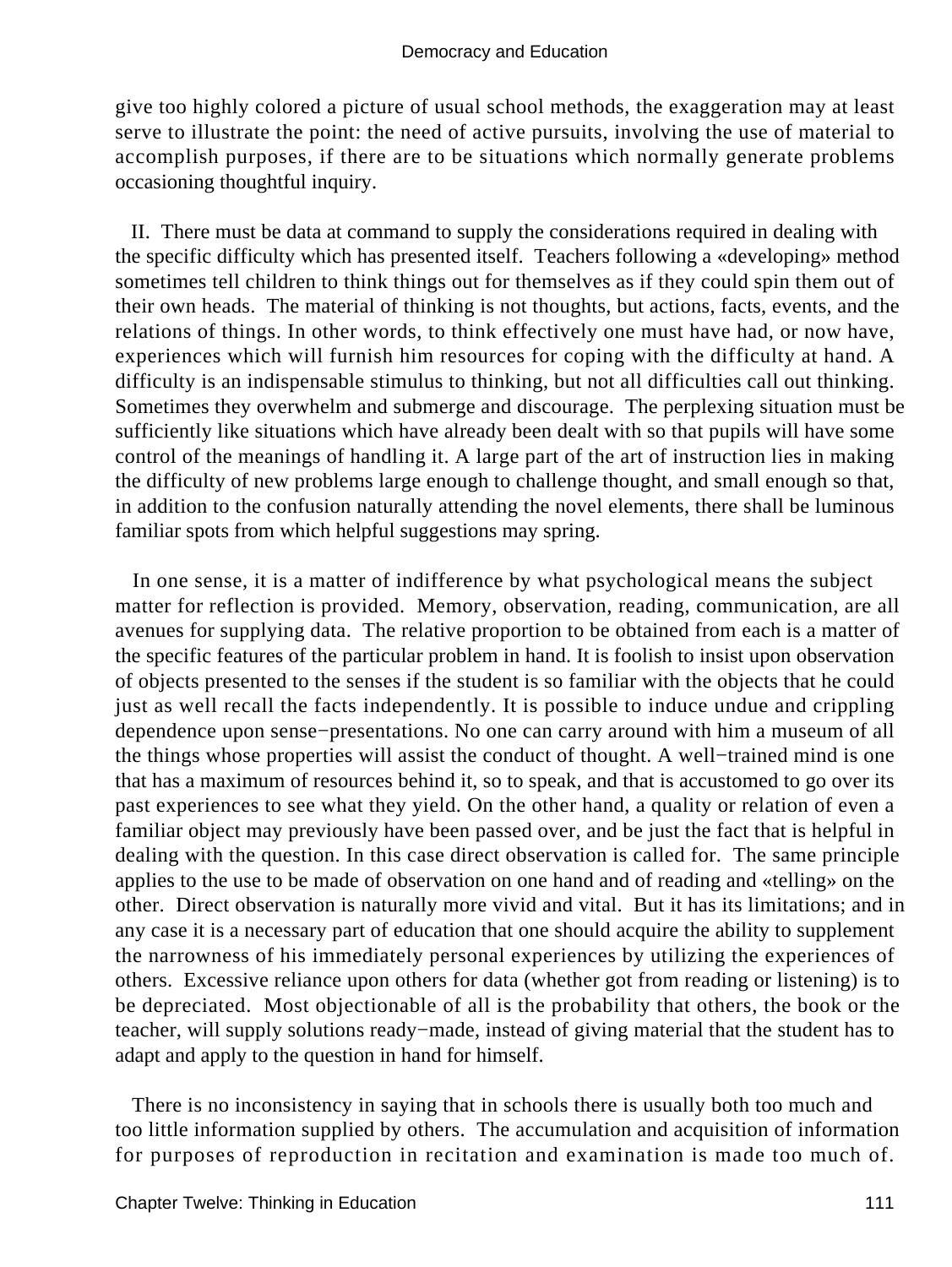«Knowledge,» in the sense of information, means the working capital, the indispensable resources, of further inquiry; of finding out, or learning, more things. Frequently it is treated as an end itself, and then the goal becomes to heap it up and display it when called for. This static, cold−storage ideal of knowledge is inimical to educative development. It not only lets occasions for thinking go unused, but it swamps thinking. No one could construct a house on ground cluttered with miscellaneous junk. Pupils who have stored their «minds» with all kinds of material which they have never put to intellectual uses are sure to be hampered when they try to think. They have no practice in selecting what is appropriate, and no criterion to go by; everything is on the same dead static level. On the other hand, it is quite open to question whether, if information actually functioned in experience through use in application to the student's own purposes, there would not be need of more varied resources in books, pictures, and talks than are usually at command.

 III. The correlate in thinking of facts, data, knowledge already acquired, is suggestions, inferences, conjectured meanings, suppositions, tentative explanations: – ideas, in short. Careful observation and recollection determine what is given, what is already there, and hence assured. They cannot furnish what is lacking. They define, clarify, and locate the question; they cannot supply its answer. Projection, invention, ingenuity, devising come in for that purpose. The data arouse suggestions, and only by reference to the specific data can we pass upon the appropriateness of the suggestions. But the suggestions run beyond what is, as yet, actually given in experience. They forecast possible results, things to do, not facts (things already done). Inference is always an invasion of the unknown, a leap from the known.

In this sense, a thought (what a thing suggests but is not as it is presented) is creative,  $$ an incursion into the novel. It involves some inventiveness. What is suggested must, indeed, be familiar in some context; the novelty, the inventive devising, clings to the new light in which it is seen, the different use to which it is put. When Newton thought of his theory of gravitation, the creative aspect of his thought was not found in its materials. They were familiar; many of them commonplaces – sun, moon, planets, weight, distance, mass, square of numbers. These were not original ideas; they were established facts. His originality lay in the use to which these familiar acquaintances were put by introduction into an unfamiliar context. The same is true of every striking scientific discovery, every great invention, every admirable artistic production. Only silly folk identify creative originality with the extraordinary and fanciful; others recognize that its measure lies in putting everyday things to uses which had not occurred to others. The operation is novel, not the materials out of which it is constructed.

 The educational conclusion which follows is that all thinking is original in a projection of considerations which have not been previously apprehended. The child of three who discovers what can be done with blocks, or of six who finds out what he can make by putting five cents and five cents together, is really a discoverer, even though everybody else in the world knows it. There is a genuine increment of experience; not another item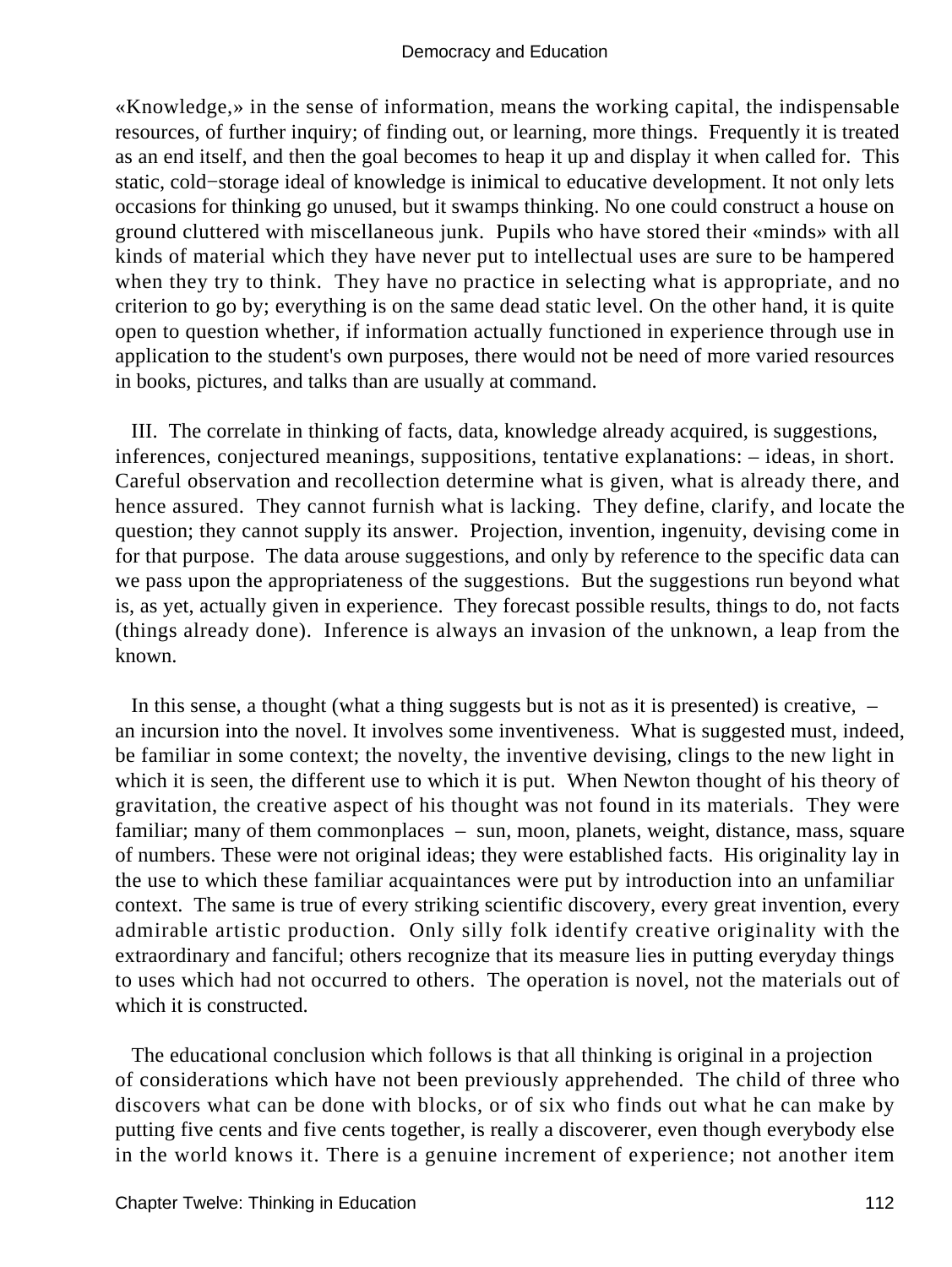mechanically added on, but enrichment by a new quality. The charm which the spontaneity of little children has for sympathetic observers is due to perception of this intellectual originality. The joy which children themselves experience is the joy of intellectual constructiveness – of creativeness, if the word may be used without misunderstanding. The educational moral I am chiefly concerned to draw is not, however, that teachers would find their own work less of a grind and strain if school conditions favored learning in the sense of discovery and not in that of storing away what others pour into them; nor that it would be possible to give even children and youth the delights of personal intellectual productiveness – true and important as are these things. It is that no thought, no idea, can possibly be conveyed as an idea from one person to another. When it is told, it is, to the one to whom it is told, another given fact, not an idea. The communication may stimulate the other person to realize the question for himself and to think out a like idea, or it may smother his intellectual interest and suppress his dawning effort at thought. But what he directly gets cannot be an idea. Only by wrestling with the conditions of the problem at first hand, seeking and finding his own way out, does he think. When the parent or teacher has provided the conditions which stimulate thinking and has taken a sympathetic attitude toward the activities of the learner by entering into a common or conjoint experience, all has been done which a second party can do to instigate learning. The rest lies with the one directly concerned. If he cannot devise his own solution (not of course in isolation, but in correspondence with the teacher and other pupils) and find his own way out he will not learn, not even if he can recite some correct answer with one hundred per cent accuracy. We can and do supply ready−made «ideas» by the thousand; we do not usually take much pains to see that the one learning engages in significant situations where his own activities generate, support, and clinch ideas – that is, perceived meanings or connections. This does not mean that the teacher is to stand off and look on; the alternative to furnishing ready−made subject matter and listening to the accuracy with which it is reproduced is not quiescence, but participation, sharing, in an activity. In such shared activity, the teacher is a learner, and the learner is, without knowing it, a teacher – and upon the whole, the less consciousness there is, on either side, of either giving or receiving instruction, the better. IV. Ideas, as we have seen, whether they be humble guesses or dignified theories, are anticipations of possible solutions. They are anticipations of some continuity or connection of an activity and a consequence which has not as yet shown itself. They are therefore tested by the operation of acting upon them. They are to guide and organize further observations, recollections, and experiments. They are intermediate in learning, not final. All educational reformers, as we have had occasion to remark, are given to attacking the passivity of traditional education. They have opposed pouring in from without, and absorbing like a sponge; they have attacked drilling in material as into hard and resisting rock. But it is not easy to secure conditions which will make the getting of an idea identical with having an experience which widens and makes more precise our contact with the environment. Activity, even self−activity, is too easily thought of as something merely mental, cooped up within the head, or finding expression only through the vocal organs.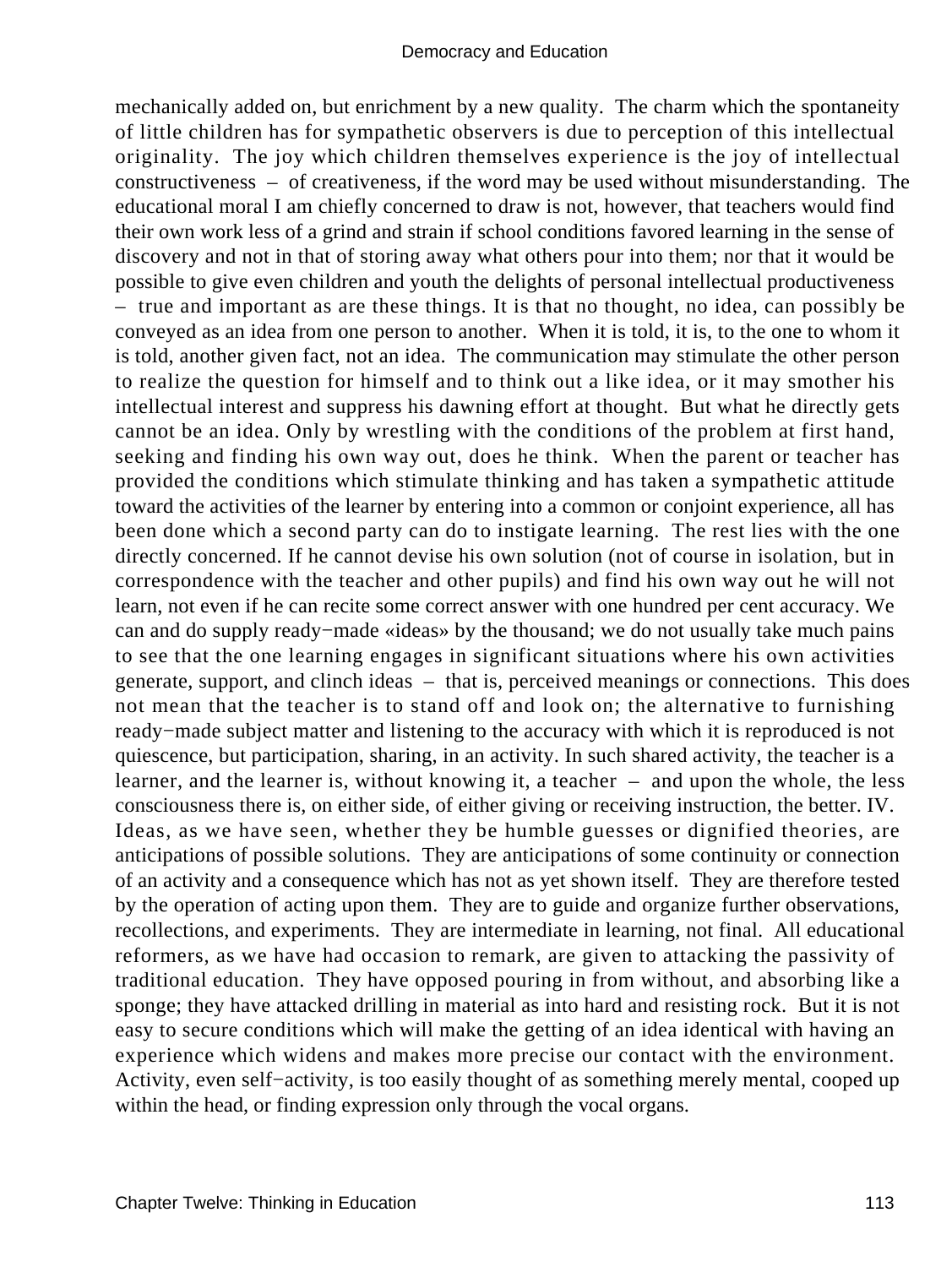While the need of application of ideas gained in study is acknowledged by all the more successful methods of instruction, the exercises in application are sometimes treated as devices for fixing what has already been learned and for getting greater practical skill in its manipulation. These results are genuine and not to be despised. But practice in applying what has been gained in study ought primarily to have an intellectual quality. As we have already seen, thoughts just as thoughts are incomplete. At best they are tentative; they are suggestions, indications. They are standpoints and methods for dealing with situations of experience. Till they are applied in these situations they lack full point and reality. Only application tests them, and only testing confers full meaning and a sense of their reality. Short of use made of them, they tend to segregate into a peculiar world of their own. It may be seriously questioned whether the philosophies (to which reference has been made in section 2 of chapter X) which isolate mind and set it over against the world did not have their origin in the fact that the reflective or theoretical class of men elaborated a large stock of ideas which social conditions did not allow them to act upon and test. Consequently men were thrown back into their own thoughts as ends in themselves.

 However this may be, there can be no doubt that a peculiar artificiality attaches to much of what is learned in schools. It can hardly be said that many students consciously think of the subject matter as unreal; but it assuredly does not possess for them the kind of reality which the subject matter of their vital experiences possesses. They learn not to expect that sort of reality of it; they become habituated to treating it as having reality for the purposes of recitations, lessons, and examinations. That it should remain inert for the experiences of daily life is more or less a matter of course. The bad effects are twofold. Ordinary experience does not receive the enrichment which it should; it is not fertilized by school learning. And the attitudes which spring from getting used to and accepting half−understood and ill−digested material weaken vigor and efficiency of thought.

 If we have dwelt especially on the negative side, it is for the sake of suggesting positive measures adapted to the effectual development of thought. Where schools are equipped with laboratories, shops, and gardens, where dramatizations, plays, and games are freely used, opportunities exist for reproducing situations of life, and for acquiring and applying information and ideas in the carrying forward of progressive experiences. Ideas are not segregated, they do not form an isolated island. They animate and enrich the ordinary course of life. Information is vitalized by its function; by the place it occupies in direction of action. The phrase «opportunities exist» is used purposely. They may not be taken advantage of; it is possible to employ manual and constructive activities in a physical way, as means of getting just bodily skill; or they may be used almost exclusively for «utilitarian,» i.e. , pecuniary, ends. But the disposition on the part of upholders of «cultural» education to assume that such activities are merely physical or professional in quality, is itself a product of the philosophies which isolate mind from direction of the course of experience and hence from action upon and with things. When the «mental» is regarded as a self−contained separate realm, a counterpart fate befalls bodily activity and movements. They are regarded as at the best mere external annexes to mind. They may be necessary for the satisfaction of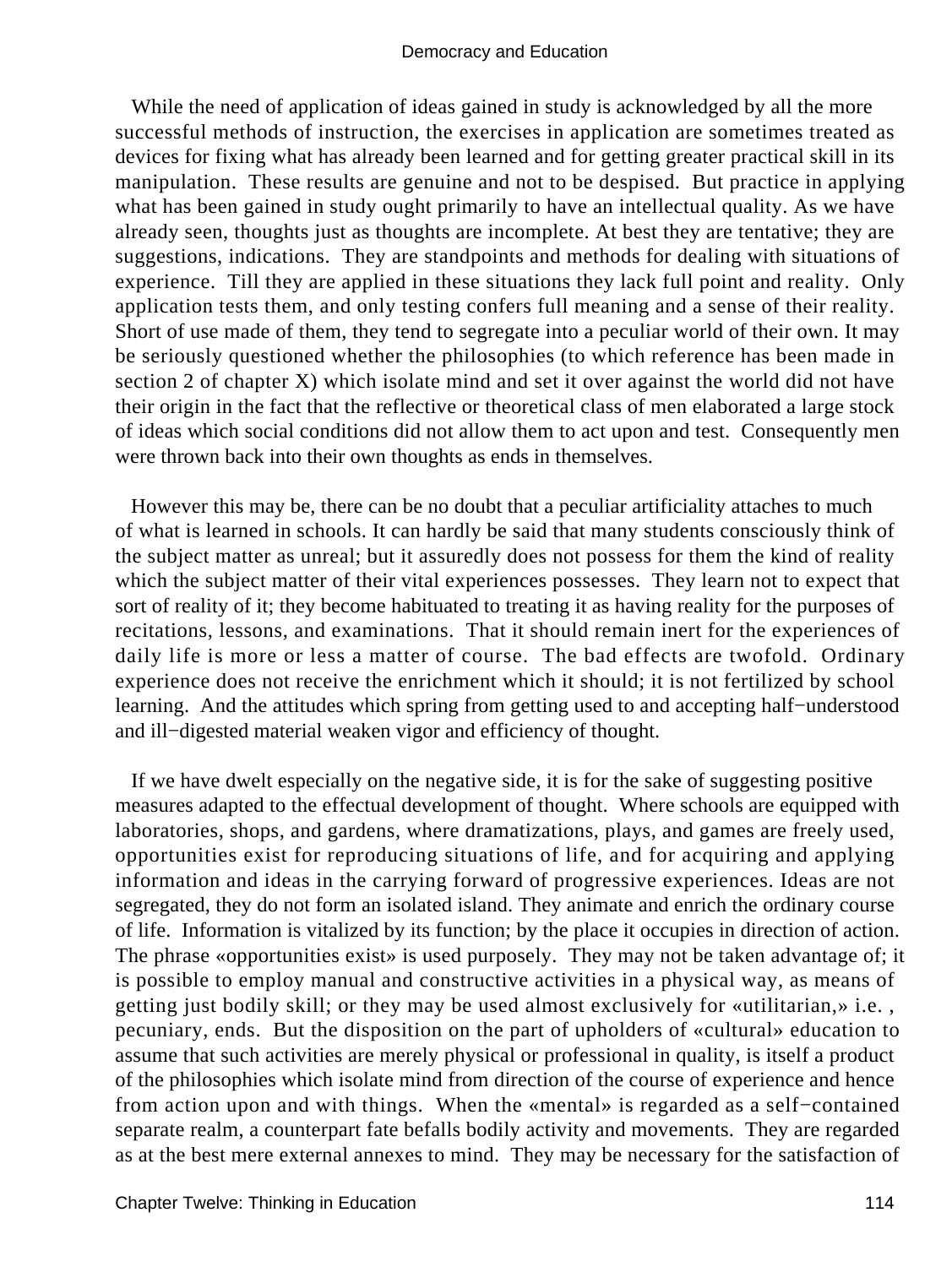bodily needs and the attainment of external decency and comfort, but they do not occupy a necessary place in mind nor enact an indispensable role in the completion of thought. Hence they have no place in a liberal education  $-$  i.e., one which is concerned with the interests of intelligence. If they come in at all, it is as a concession to the material needs of the masses. That they should be allowed to invade the education of the elite is unspeakable. This conclusion follows irresistibly from the isolated conception of mind, but by the same logic it disappears when we perceive what mind really is – namely, the purposive and directive factor in the development of experience. While it is desirable that all educational institutions should be equipped so as to give students an opportunity for acquiring and testing ideas and information in active pursuits typifying important social situations, it will, doubtless, be a long time before all of them are thus furnished. But this state of affairs does not afford instructors an excuse for folding their hands and persisting in methods which segregate school knowledge. Every recitation in every subject gives an opportunity for establishing cross connections between the subject matter of the lesson and the wider and more direct experiences of everyday life. Classroom instruction falls into three kinds. The least desirable treats each lesson as an independent whole. It does not put upon the student the responsibility of finding points of contact between it and other lessons in the same subject, or other subjects of study. Wiser teachers see to it that the student is systematically led to utilize his earlier lessons to help understand the present one, and also to use the present to throw additional light upon what has already been acquired. Results are better, but school subject matter is still isolated. Save by accident, out−of−school experience is left in its crude and comparatively irreflective state. It is not subject to the refining and expanding influences of the more accurate and comprehensive material of direct instruction. The latter is not motivated and impregnated with a sense of reality by being intermingled with the realities of everyday life. The best type of teaching bears in mind the desirability of affecting this interconnection. It puts the student in the habitual attitude of finding points of contact and mutual bearings.

 Summary. Processes of instruction are unified in the degree in which they center in the production of good habits of thinking. While we may speak, without error, of the method of thought, the important thing is that thinking is the method of an educative experience. The essentials of method are therefore identical with the essentials of reflection. They are first that the pupil have a genuine situation of experience – that there be a continuous activity in which he is interested for its own sake; secondly, that a genuine problem develop within this situation as a stimulus to thought; third, that he possess the information and make the observations needed to deal with it; fourth, that suggested solutions occur to him which he shall be responsible for developing in an orderly way; fifth, that he have opportunity and occasion to test his ideas by application, to make their meaning clear and to discover for himself their validity.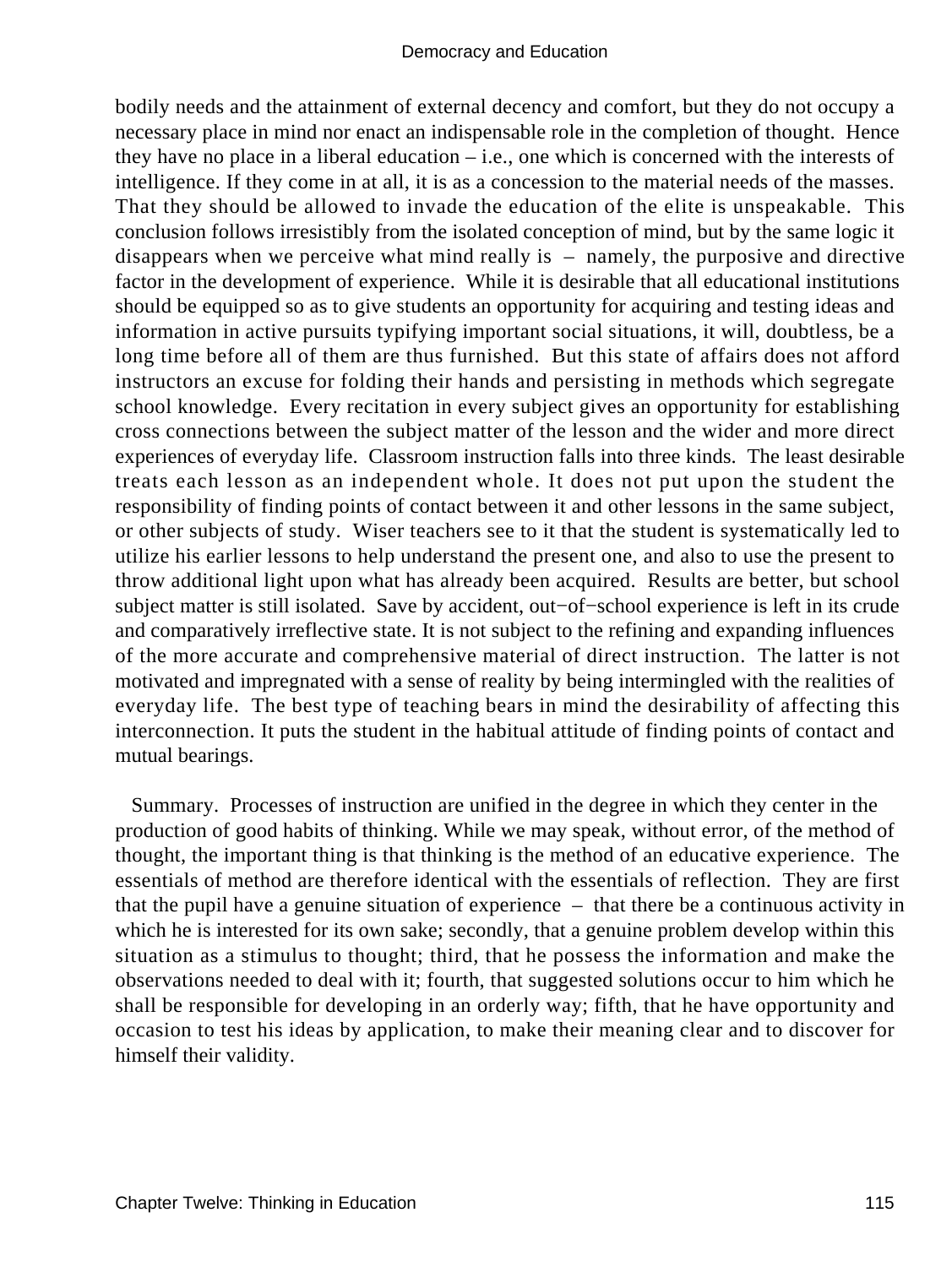## **[Chapter Thirteen: The Nature of Method](#page-248-0)**

*1. T*he Unity of Subject Matter and Method.

 The trinity of school topics is subject matter, methods, and administration or government. We have been concerned with the two former in recent chapters. It remains to disentangle them from the context in which they have been referred to, and discuss explicitly their nature. We shall begin with the topic of method, since that lies closest to the considerations of the last chapter. Before taking it up, it may be well, however, to call express attention to one implication of our theory; the connection of subject matter and method with each other. The idea that mind and the world of things and persons are two separate and independent realms – a theory which philosophically is known as dualism – carries with it the conclusion that method and subject matter of instruction are separate affairs. Subject matter then becomes a ready−made systematized classification of the facts and principles of the world of nature and man. Method then has for its province a consideration of the ways in which this antecedent subject matter may be best presented to and impressed upon the mind; or, a consideration of the ways in which the mind may be externally brought to bear upon the matter so as to facilitate its acquisition and possession. In theory, at least, one might deduce from a science of the mind as something existing by itself a complete theory of methods of learning, with no knowledge of the subjects to which the methods are to be applied. Since many who are actually most proficient in various branches of subject matter are wholly innocent of these methods, this state of affairs gives opportunity for the retort that pedagogy, as an alleged science of methods of the mind in learning, is futile; – a mere screen for concealing the necessity a teacher is under of profound and accurate acquaintance with the subject in hand.

 But since thinking is a directed movement of subject matter to a completing issue, and since mind is the deliberate and intentional phase of the process, the notion of any such split is radically false. The fact that the material of a science is organized is evidence that it has already been subjected to intelligence; it has been methodized, so to say. Zoology as a systematic branch of knowledge represents crude, scattered facts of our ordinary acquaintance with animals after they have been subjected to careful examination, to deliberate supplementation, and to arrangement to bring out connections which assist observation, memory, and further inquiry. Instead of furnishing a starting point for learning, they mark out a consummation. Method means that arrangement of subject matter which makes it most effective in use. Never is method something outside of the material.

 How about method from the standpoint of an individual who is dealing with subject matter? Again, it is not something external. It is simply an effective treatment of material – efficiency meaning such treatment as utilizes the material (puts it to a purpose) with a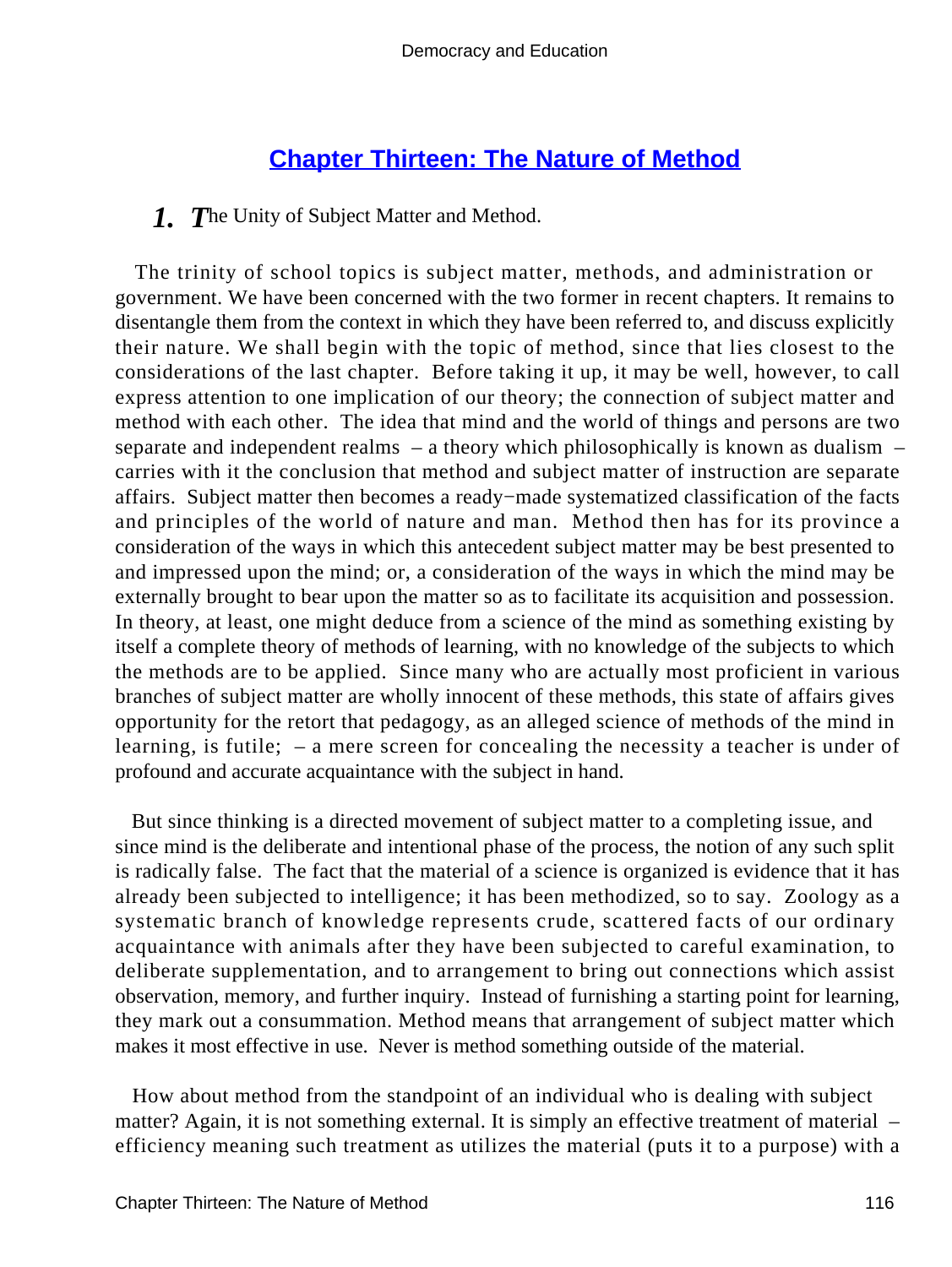minimum of waste of time and energy. We can distinguish a way of acting, and discuss it by itself; but the way exists only as way−of−dealing−with−material. Method is not antithetical to subject matter; it is the effective direction of subject matter to desired results. It is antithetical to random and ill−considered action, – ill−considered signifying ill−adapted.

 The statement that method means directed movement of subject matter towards ends is formal. An illustration may give it content. Every artist must have a method, a technique, in doing his work. Piano playing is not hitting the keys at random. It is an orderly way of using them, and the order is not something which exists ready− made in the musician's hands or brain prior to an activity dealing with the piano. Order is found in the disposition of acts which use the piano and the hands and brain so as to achieve the result intended. It is the action of the piano directed to accomplish the purpose of the piano as a musical instrument. It is the same with «pedagogical» method. The only difference is that the piano is a mechanism constructed in advance for a single end; while the material of study is capable of indefinite uses. But even in this regard the illustration may apply if we consider the infinite variety of kinds of music which a piano may produce, and the variations in technique required in the different musical results secured. Method in any case is but an effective way of employing some material for some end.

 These considerations may be generalized by going back to the conception of experience. Experience as the perception of the connection between something tried and something undergone in consequence is a process. Apart from effort to control the course which the process takes, there is no distinction of subject matter and method. There is simply an activity which includes both what an individual does and what the environment does. A piano player who had perfect mastery of his instrument would have no occasion to distinguish between his contribution and that of the piano. In well−formed, smooth−running functions of any sort, – skating, conversing, hearing music, enjoying a landscape, – there is no consciousness of separation of the method of the person and of the subject matter. In whole−hearted play and work there is the same phenomenon.

When we reflect upon an experience instead of just having it, we inevitably distinguish between our own attitude and the objects toward which we sustain the attitude. When a man is eating, he is eating food. He does not divide his act into eating and food. But if he makes a scientific investigation of the act, such a discrimination is the first thing he would effect. He would examine on the one hand the properties of the nutritive material, and on the other hand the acts of the organism in appropriating and digesting. Such reflection upon experience gives rise to a distinction of what we experience (the experienced) and the experiencing – the how. When we give names to this distinction we have subject matter and method as our terms. There is the thing seen, heard, loved, hated, imagined, and there is the act of seeing, hearing, loving, hating, imagining, etc.

 This distinction is so natural and so important for certain purposes, that we are only too apt to regard it as a separation in existence and not as a distinction in thought. Then we make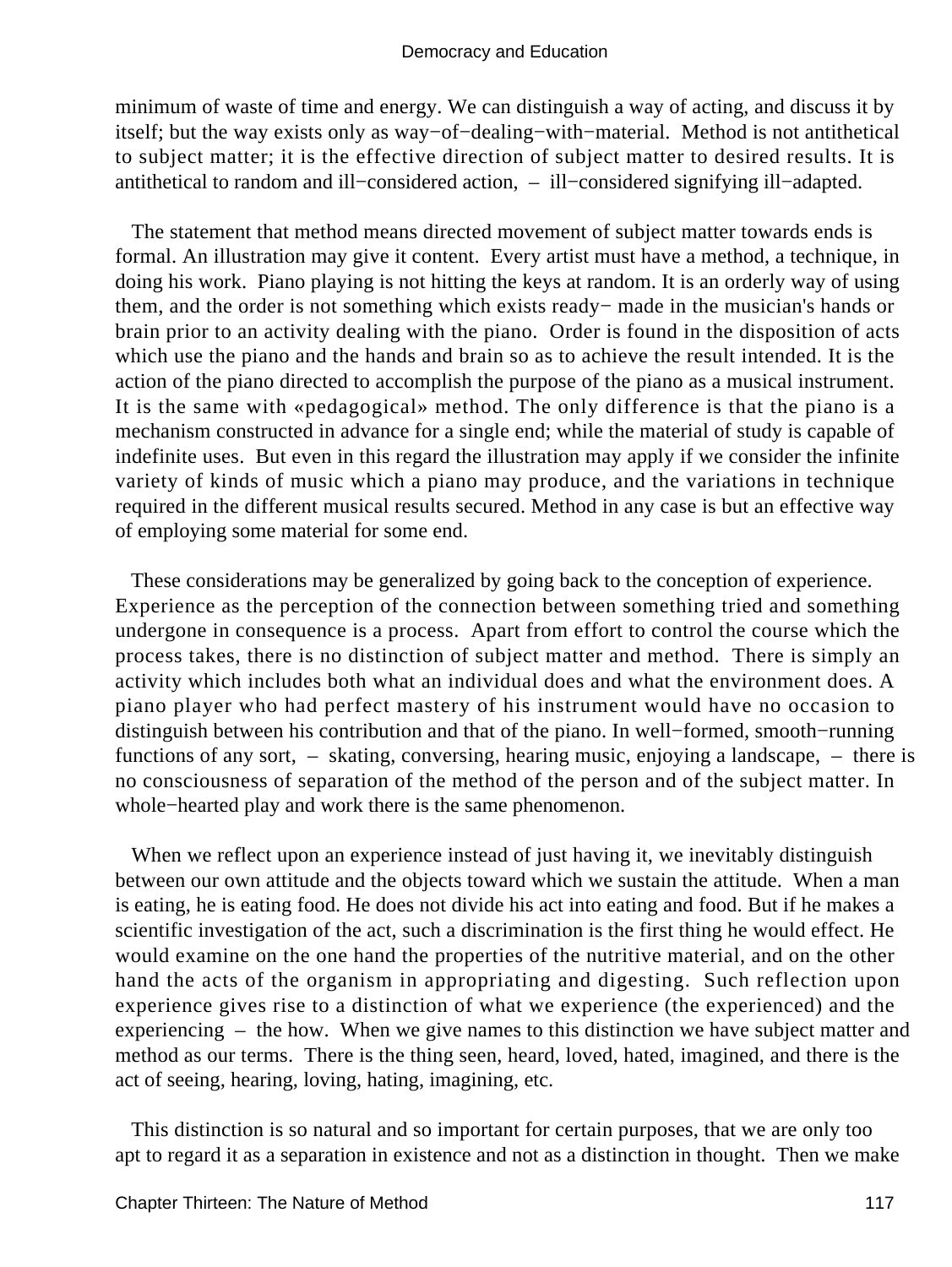a division between a self and the environment or world. This separation is the root of the dualism of method and subject matter. That is, we assume that knowing, feeling, willing, etc., are things which belong to the self or mind in its isolation, and which then may be brought to bear upon an independent subject matter. We assume that the things which belong in isolation to the self or mind have their own laws of operation irrespective of the modes of active energy of the object. These laws are supposed to furnish method. It would be no less absurd to suppose that men can eat without eating something, or that the structure and movements of the jaws, throat muscles, the digestive activities of stomach, etc., are not what they are because of the material with which their activity is engaged. Just as the organs of the organism are a continuous part of the very world in which food materials exist, so the capacities of seeing, hearing, loving, imagining are intrinsically connected with the subject matter of the world. They are more truly ways in which the environment enters into experience and functions there than they are independent acts brought to bear upon things. Experience, in short, is not a combination of mind and world, subject and object, method and subject matter, but is a single continuous interaction of a great diversity (literally countless in number) of energies.

 For the purpose of controlling the course or direction which the moving unity of experience takes we draw a mental distinction between the how and the what. While there is no way of walking or of eating or of learning over and above the actual walking, eating, and studying, there are certain elements in the act which give the key to its more effective control. Special attention to these elements makes them more obvious to perception (letting other factors recede for the time being from conspicuous recognition). Getting an idea of how the experience proceeds indicates to us what factors must be secured or modified in order that it may go on more successfully. This is only a somewhat elaborate way of saying that if a man watches carefully the growth of several plants, some of which do well and some of which amount to little or nothing, he may be able to detect the special conditions upon which the prosperous development of a plant depends. These conditions, stated in an orderly sequence, would constitute the method or way or manner of its growth. There is no difference between the growth of a plant and the prosperous development of an experience. It is not easy, in either case, to seize upon just the factors which make for its best movement. But study of cases of success and failure and minute and extensive comparison, helps to seize upon causes. When we have arranged these causes in order, we have a method of procedure or a technique.

 A consideration of some evils in education that flow from the isolation of method from subject matter will make the point more definite.

 (I) In the first place, there is the neglect (of which we have spoken) of concrete situations of experience. There can be no discovery of a method without cases to be studied. The method is derived from observation of what actually happens, with a view to seeing that it happen better next time. But in instruction and discipline, there is rarely sufficient opportunity for children and youth to have the direct normal experiences from which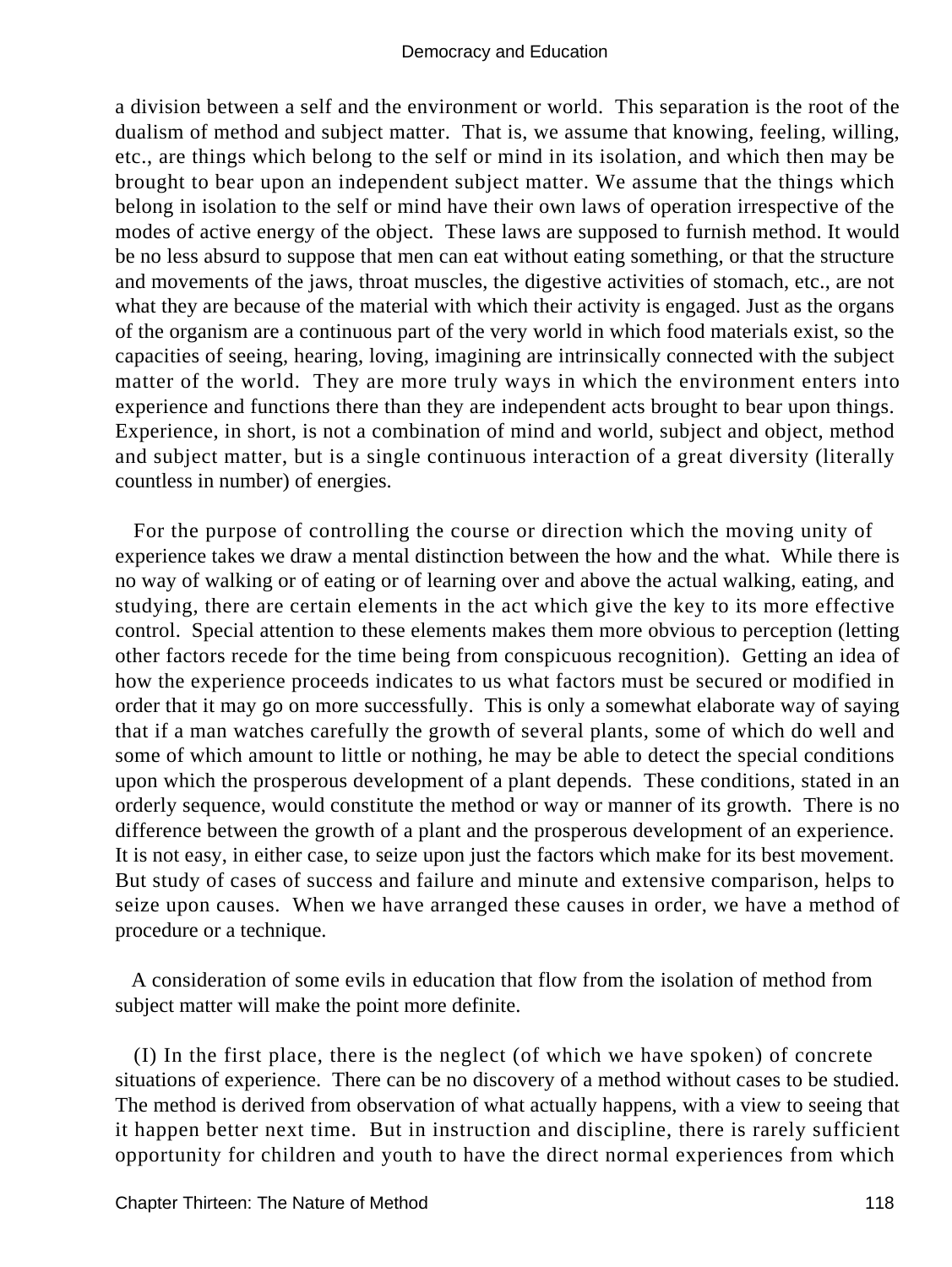educators might derive an idea of method or order of best development. Experiences are had under conditions of such constraint that they throw little or no light upon the normal course of an experience to its fruition. «Methods» have then to be authoritatively recommended to teachers, instead of being an expression of their own intelligent observations. Under such circumstances, they have a mechanical uniformity, assumed to be alike for all minds. Where flexible personal experiences are promoted by providing an environment which calls out directed occupations in work and play, the methods ascertained will vary with individuals – for it is certain that each individual has something characteristic in his way of going at things.

 (ii) In the second place, the notion of methods isolated from subject matter is responsible for the false conceptions of discipline and interest already noted. When the effective way of managing material is treated as something ready−made apart from material, there are just three possible ways in which to establish a relationship lacking by assumption. One is to utilize excitement, shock of pleasure, tickling the palate. Another is to make the consequences of not attending painful; we may use the menace of harm to motivate concern with the alien subject matter. Or a direct appeal may be made to the person to put forth effort without any reason. We may rely upon immediate strain of «will.» In practice, however, the latter method is effectual only when instigated by fear of unpleasant results. (iii) In the third place, the act of learning is made a direct and conscious end in itself. Under normal conditions, learning is a product and reward of occupation with subject matter. Children do not set out, consciously, to learn walking or talking. One sets out to give his impulses for communication and for fuller intercourse with others a show. He learns in consequence of his direct activities. The better methods of teaching a child, say, to read, follow the same road. They do not fix his attention upon the fact that he has to learn something and so make his attitude self−conscious and constrained. They engage his activities, and in the process of engagement he learns: the same is true of the more successful methods in dealing with number or whatever. But when the subject matter is not used in carrying forward impulses and habits to significant results, it is just something to be learned. The pupil's attitude to it is just that of having to learn it. Conditions more unfavorable to an alert and concentrated response would be hard to devise. Frontal attacks are even more wasteful in learning than in war. This does not mean, however, that students are to be seduced unaware into preoccupation with lessons. It means that they shall be occupied with them for real reasons or ends, and not just as something to be learned. This is accomplished whenever the pupil perceives the place occupied by the subject matter in the fulfilling of some experience.

 (iv) In the fourth place, under the influence of the conception of the separation of mind and material, method tends to be reduced to a cut and dried routine, to following mechanically prescribed steps. No one can tell in how many schoolrooms children reciting in arithmetic or grammar are compelled to go through, under the alleged sanction of method, certain preordained verbal formulae. Instead of being encouraged to attack their topics directly, experimenting with methods that seem promising and learning to discriminate by the consequences that accrue, it is assumed that there is one fixed method to be followed. It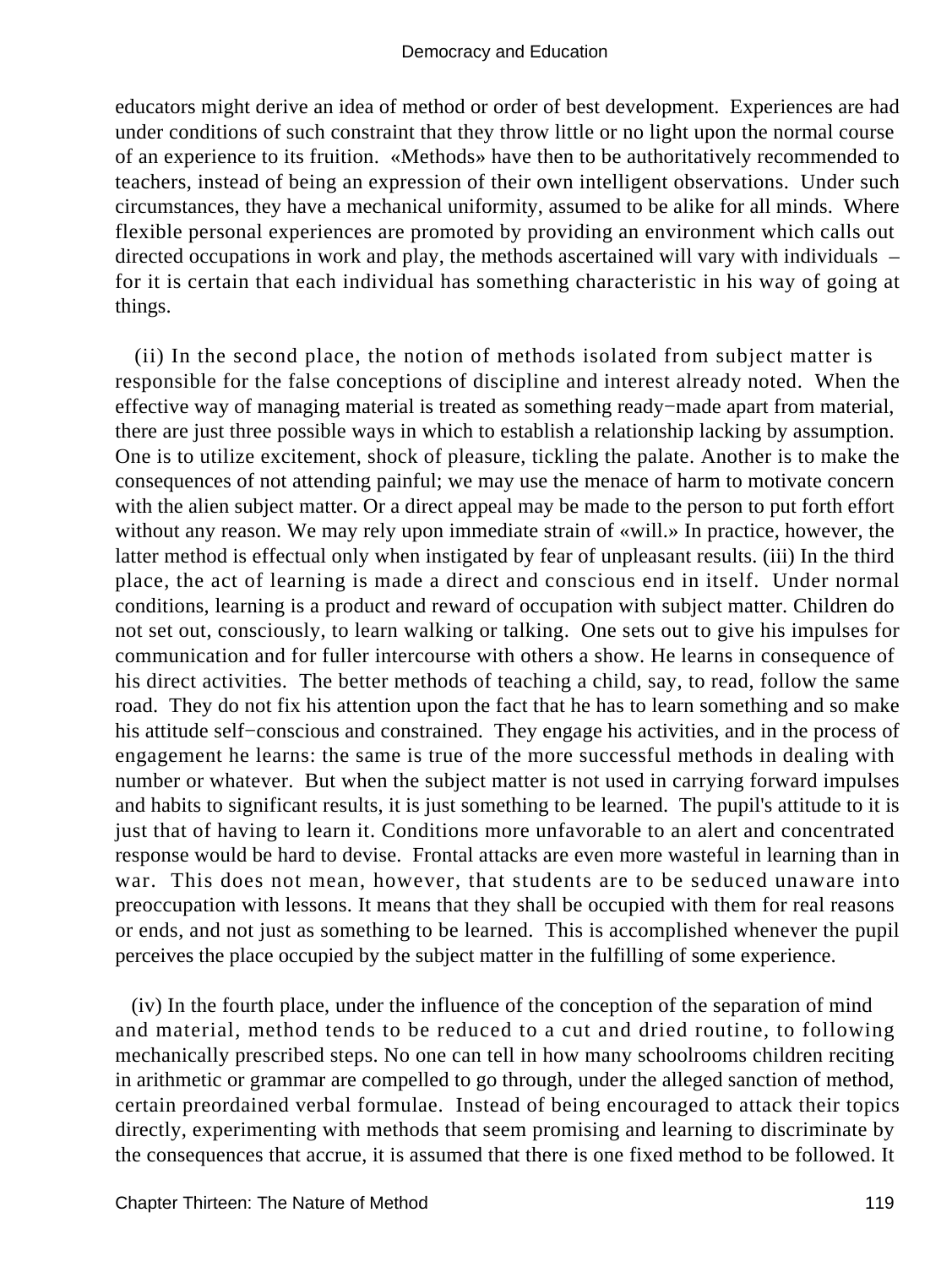is also naively assumed that if the pupils make their statements and explanations in a certain form of «analysis,» their mental habits will in time conform. Nothing has brought pedagogical theory into greater disrepute than the belief that it is identified with handing out to teachers recipes and models to be followed in teaching. Flexibility and initiative in dealing with problems are characteristic of any conception to which method is a way of managing material to develop a conclusion. Mechanical rigid woodenness is an inevitable corollary of any theory which separates mind from activity motivated by a purpose.

 2. Method as General and as Individual. In brief, the method of teaching is the method of an art, of action intelligently directed by ends. But the practice of a fine art is far from being a matter of extemporized inspirations. Study of the operations and results of those in the past who have greatly succeeded is essential. There is always a tradition, or schools of art, definite enough to impress beginners, and often to take them captive. Methods of artists in every branch depend upon thorough acquaintance with materials and tools; the painter must know canvas, pigments, brushes, and the technique of manipulation of all his appliances. Attainment of this knowledge requires persistent and concentrated attention to objective materials. The artist studies the progress of his own attempts to see what succeeds and what fails. The assumption that there are no alternatives between following ready−made rules and trusting to native gifts, the inspiration of the moment and undirected «hard work,» is contradicted by the procedures of every art.

 Such matters as knowledge of the past, of current technique, of materials, of the ways in which one's own best results are assured, supply the material for what may be called general method. There exists a cumulative body of fairly stable methods for reaching results, a body authorized by past experience and by intellectual analysis, which an individual ignores at his peril. As was pointed out in the discussion of habit−forming (ante, p. 49), there is always a danger that these methods will become mechanized and rigid, mastering an agent instead of being powers at command for his own ends. But it is also true that the innovator who achieves anything enduring, whose work is more than a passing sensation, utilizes classic methods more than may appear to himself or to his critics. He devotes them to new uses, and in so far transforms them.

 Education also has its general methods. And if the application of this remark is more obvious in the case of the teacher than of the pupil, it is equally real in the case of the latter. Part of his learning, a very important part, consists in becoming master of the methods which the experience of others has shown to be more efficient in like cases of getting knowledge. 1 These general methods are in no way opposed to individual initiative and originality – to personal ways of doing things. On the contrary they are reinforcements of them. For there is radical difference between even the most general method and a prescribed rule. The latter is a direct guide to action; the former operates indirectly through the enlightenment it supplies as to ends and means. It operates, that is to say, through intelligence, and not through conformity to orders externally imposed. Ability to use even in a masterly way an established technique gives no warranty of artistic work, for the latter also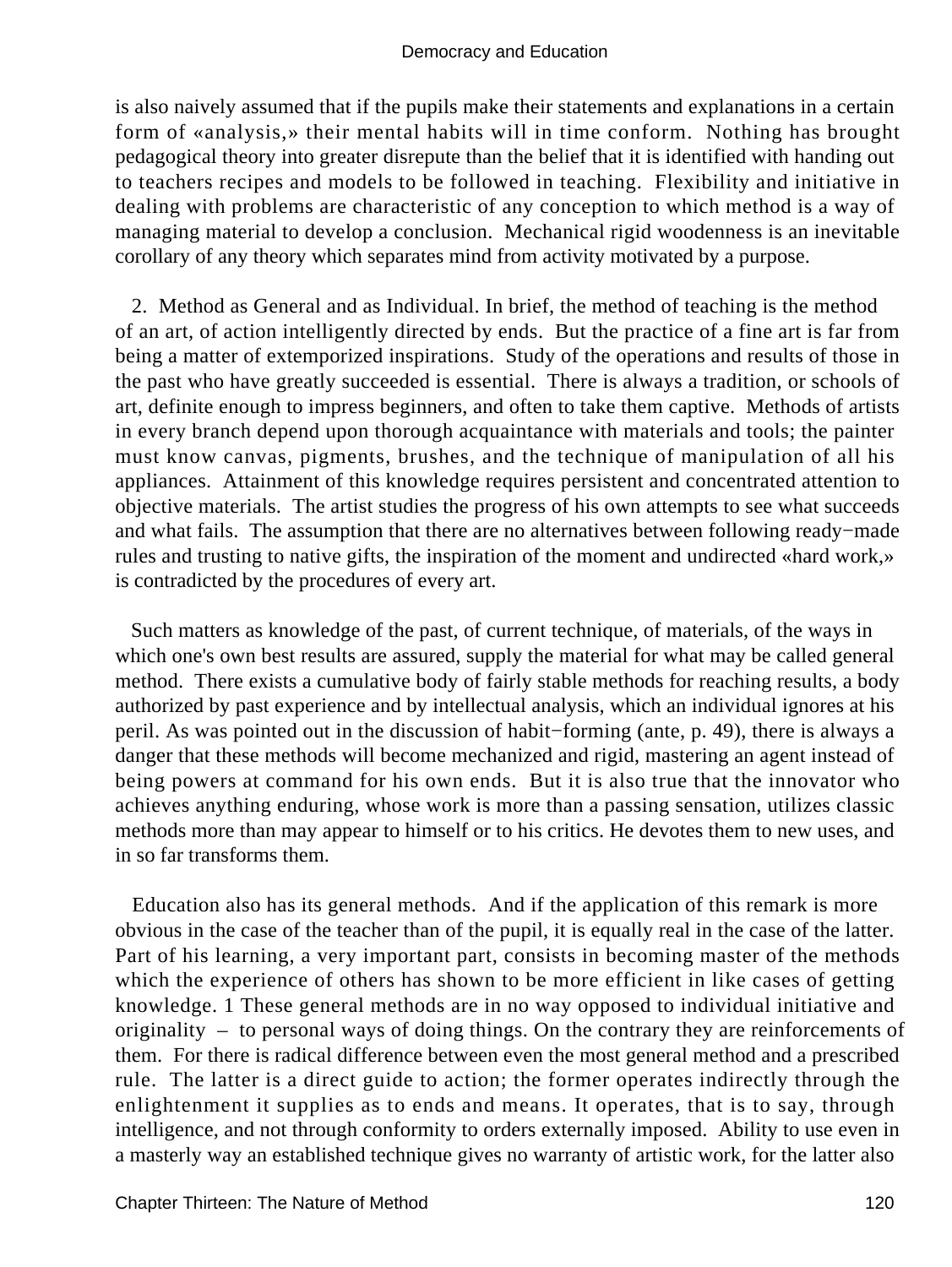depends upon an animating idea.

 If knowledge of methods used by others does not directly tell us what to do, or furnish ready−made models, how does it operate? What is meant by calling a method intellectual? Take the case of a physician. No mode of behavior more imperiously demands knowledge of established modes of diagnosis and treatment than does his. But after all, cases are like, not identical. To be used intelligently, existing practices, however authorized they may be, have to be adapted to the exigencies of particular cases. Accordingly, recognized procedures indicate to the physician what inquiries to set on foot for himself, what measures to try. They are standpoints from which to carry on investigations; they economize a survey of the features of the particular case by suggesting the things to be especially looked into. The physician's own personal attitudes, his own ways (individual methods) of dealing with the situation in which he is concerned, are not subordinated to the general principles of procedure, but are facilitated and directed by the latter. The instance may serve to point out the value to the teacher of a knowledge of the psychological methods and the empirical devices found useful in the past. When they get in the way of his own common sense, when they come between him and the situation in which he has to act, they are worse than useless. But if he has acquired them as intellectual aids in sizing up the needs, resources, and difficulties of the unique experiences in which he engages, they are of constructive value. In the last resort, just because everything depends upon his own methods of response, much depends upon how far he can utilize, in making his own response, the knowledge which has accrued in the experience of others. As already intimated, every word of this account is directly applicable also to the method of the pupil, the way of learning. To suppose that students, whether in the primary school or in the university, can be supplied with models of method to be followed in acquiring and expounding a subject is to fall into a self−deception that has lamentable consequences. (See ante, p. 169.) One must make his own reaction in any case. Indications of the standardized or general methods used in like cases by others – particularly by those who are already experts – are of worth or of harm according as they make his personal reaction more intelligent or as they induce a person to dispense with exercise of his own judgment. If what was said earlier (See p. 159) about originality of thought seemed overstrained, demanding more of education than the capacities of average human nature permit, the difficulty is that we lie under the incubus of a superstition. We have set up the notion of mind at large, of intellectual method that is the same for all. Then we regard individuals as differing in the quantity of mind with which they are charged. Ordinary persons are then expected to be ordinary. Only the exceptional are allowed to have originality. The measure of difference between the average student and the genius is a measure of the absence of originality in the former. But this notion of mind in general is a fiction. How one person's abilities compare in quantity with those of another is none of the teacher's business. It is irrelevant to his work. What is required is that every individual shall have opportunities to employ his own powers in activities that have meaning. Mind, individual method, originality (these are convertible terms) signify the quality of purposive or directed action. If we act upon this conviction, we shall secure more originality even by the conventional standard than now develops. Imposing an alleged uniform general method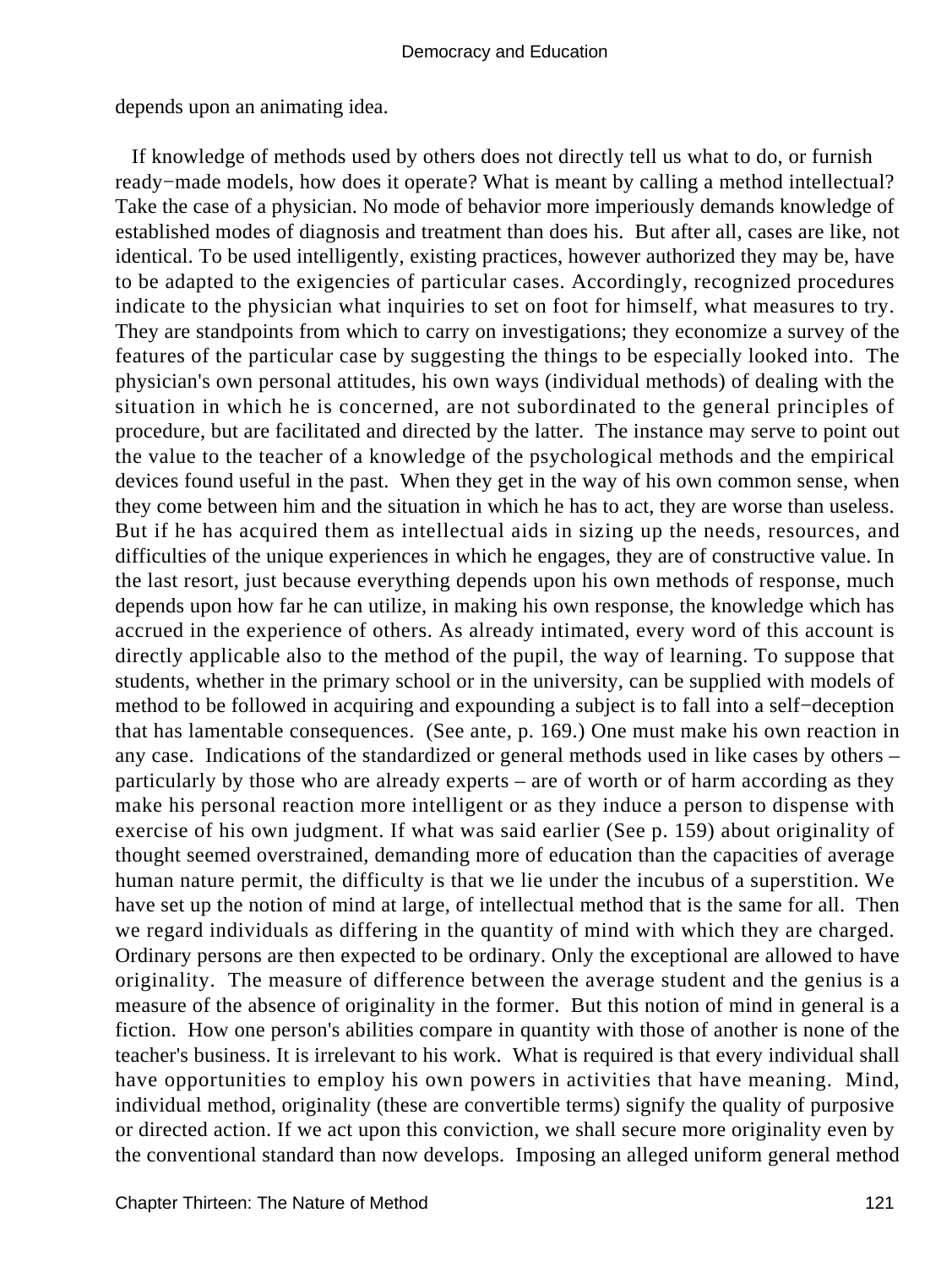upon everybody breeds mediocrity in all but the very exceptional. And measuring originality by deviation from the mass breeds eccentricity in them. Thus we stifle the distinctive quality of the many, and save in rare instances (like, say, that of Darwin) infect the rare geniuses with an unwholesome quality.

 3. The Traits of Individual Method. The most general features of the method of knowing have been given in our chapter on thinking. They are the features of the reflective situation: Problem, collection and analysis of data, projection and elaboration of suggestions or ideas, experimental application and testing; the resulting conclusion or judgment. The specific elements of an individual's method or way of attack upon a problem are found ultimately in his native tendencies and his acquired habits and interests. The method of one will vary from that of another (and properly vary) as his original instinctive capacities vary, as his past experiences and his preferences vary. Those who have already studied these matters are in possession of information which will help teachers in understanding the responses different pupils make, and help them in guiding these responses to greater efficiency. Child−study, psychology, and a knowledge of social environment supplement the personal acquaintance gained by the teacher. But methods remain the personal concern, approach, and attack of an individual, and no catalogue can ever exhaust their diversity of form and tint.

 Some attitudes may be named, however,−which are central in effective intellectual ways of dealing with subject matter. Among the most important are directness, open−mindedness, single−mindedness (or whole−heartedness), and responsibility.

 1. It is easier to indicate what is meant by directness through negative terms than in positive ones. Self−consciousness, embarrassment, and constraint are its menacing foes. They indicate that a person is not immediately concerned with subject matter. Something has come between which deflects concern to side issues. A self−conscious person is partly thinking about his problem and partly about what others think of his performances. Diverted energy means loss of power and confusion of ideas. Taking an attitude is by no means identical with being conscious of one's attitude. The former is spontaneous, naive, and simple. It is a sign of whole−souled relationship between a person and what he is dealing with. The latter is not of necessity abnormal. It is sometimes the easiest way of correcting a false method of approach, and of improving the effectiveness of the means one is employing, – as golf players, piano players, public speakers, etc., have occasionally to give especial attention to their position and movements. But this need is occasional and temporary. When it is effectual a person thinks of himself in terms of what is to be done, as one means among others of the realization of an end – as in the case of a tennis player practicing to get the «feel» of a stroke. In abnormal cases, one thinks of himself not as part of the agencies of execution, but as a separate object – as when the player strikes an attitude thinking of the impression it will make upon spectators, or is worried because of the impression he fears his movements give rise to.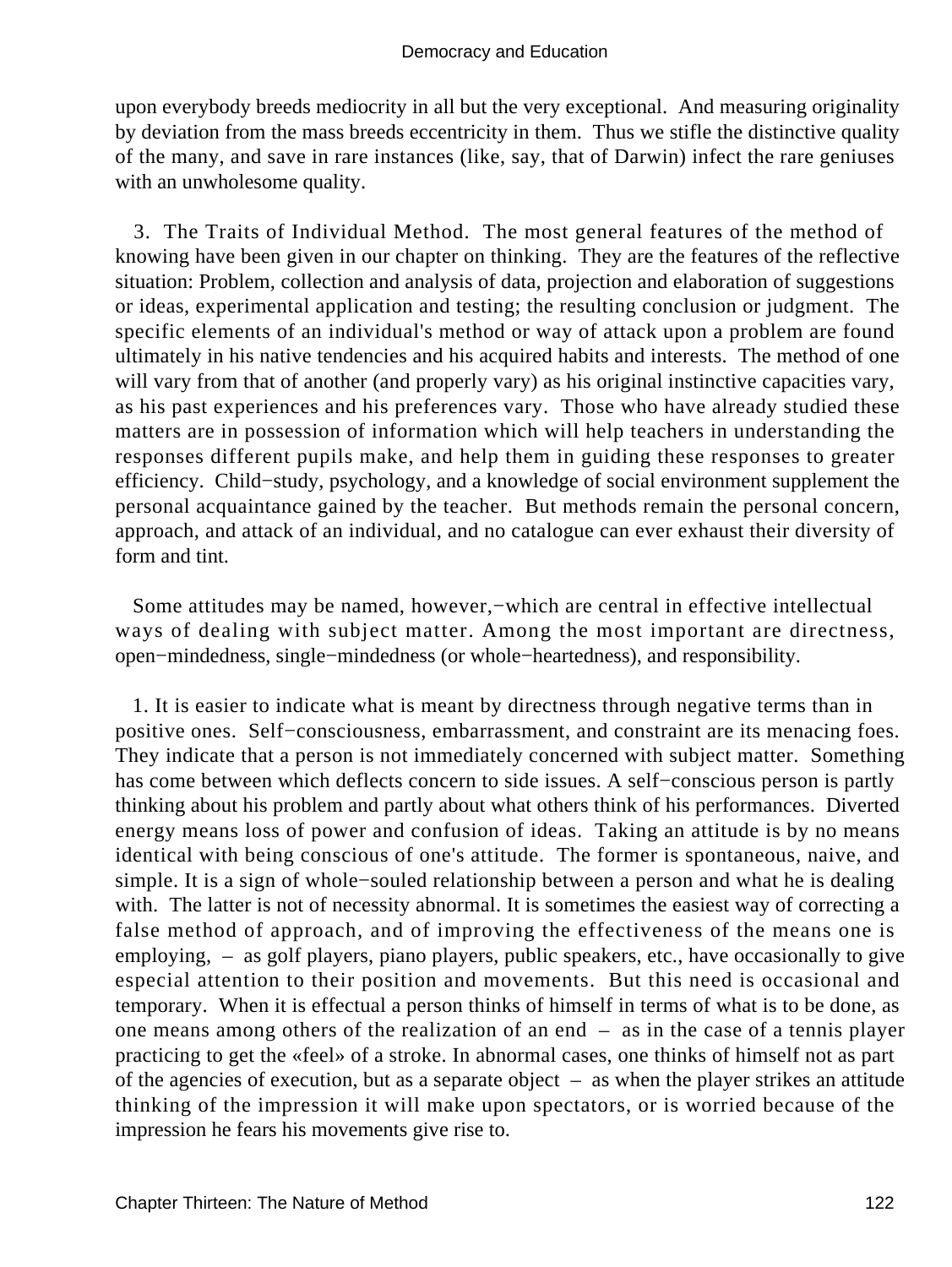Confidence is a good name for what is intended by the term directness. It should not be confused, however, with self−confidence which may be a form of self−consciousness – or of «cheek.» Confidence is not a name for what one thinks or feels about his attitude it is not reflex. It denotes the straightforwardness with which one goes at what he has to do. It denotes not conscious trust in the efficacy of one's powers but unconscious faith in the possibilities of the situation. It signifies rising to the needs of the situation. We have already pointed out (See p. 169) the objections to making students emphatically aware of the fact that they are studying or learning. Just in the degree in which they are induced by the conditions to be so aware, they are not studying and learning. They are in a divided and complicated attitude. Whatever methods of a teacher call a pupil's attention off from what he has to do and transfer it to his own attitude towards what he is doing impair directness of concern and action. Persisted in, the pupil acquires a permanent tendency to fumble, to gaze about aimlessly, to look for some clew of action beside that which the subject matter supplies. Dependence upon extraneous suggestions and directions, a state of foggy confusion, take the place of that sureness with which children (and grown−up people who have not been sophisticated by «education») confront the situations of life.

 2. Open−mindedness. Partiality is, as we have seen, an accompaniment of the existence of interest, since this means sharing, partaking, taking sides in some movement. All the more reason, therefore, for an attitude of mind which actively welcomes suggestions and relevant information from all sides. In the chapter on Aims it was shown that foreseen ends are factors in the development of a changing situation. They are the means by which the direction of action is controlled. They are subordinate to the situation, therefore, not the situation to them. They are not ends in the sense of finalities to which everything must be bent and sacrificed. They are, as foreseen, means of guiding the development of a situation. A target is not the future goal of shooting; it is the centering factor in a present shooting. Openness of mind means accessibility of mind to any and every consideration that will throw light upon the situation that needs to be cleared up, and that will help determine the consequences of acting this way or that. Efficiency in accomplishing ends which have been settled upon as unalterable can coexist with a narrowly opened mind. But intellectual growth means constant expansion of horizons and consequent formation of new purposes and new responses. These are impossible without an active disposition to welcome points of view hitherto alien; an active desire to entertain considerations which modify existing purposes. Retention of capacity to grow is the reward of such intellectual hospitality. The worst thing about stubbornness of mind, about prejudices, is that they arrest development; they shut the mind off from new stimuli. Open−mindedness means retention of the childlike attitude; closed−mindedness means premature intellectual old age.

 Exorbitant desire for uniformity of procedure and for prompt external results are the chief foes which the open−minded attitude meets in school. The teacher who does not permit and encourage diversity of operation in dealing with questions is imposing intellectual blinders upon pupils – restricting their vision to the one path the teacher's mind happens to approve. Probably the chief cause of devotion to rigidity of method is, however, that it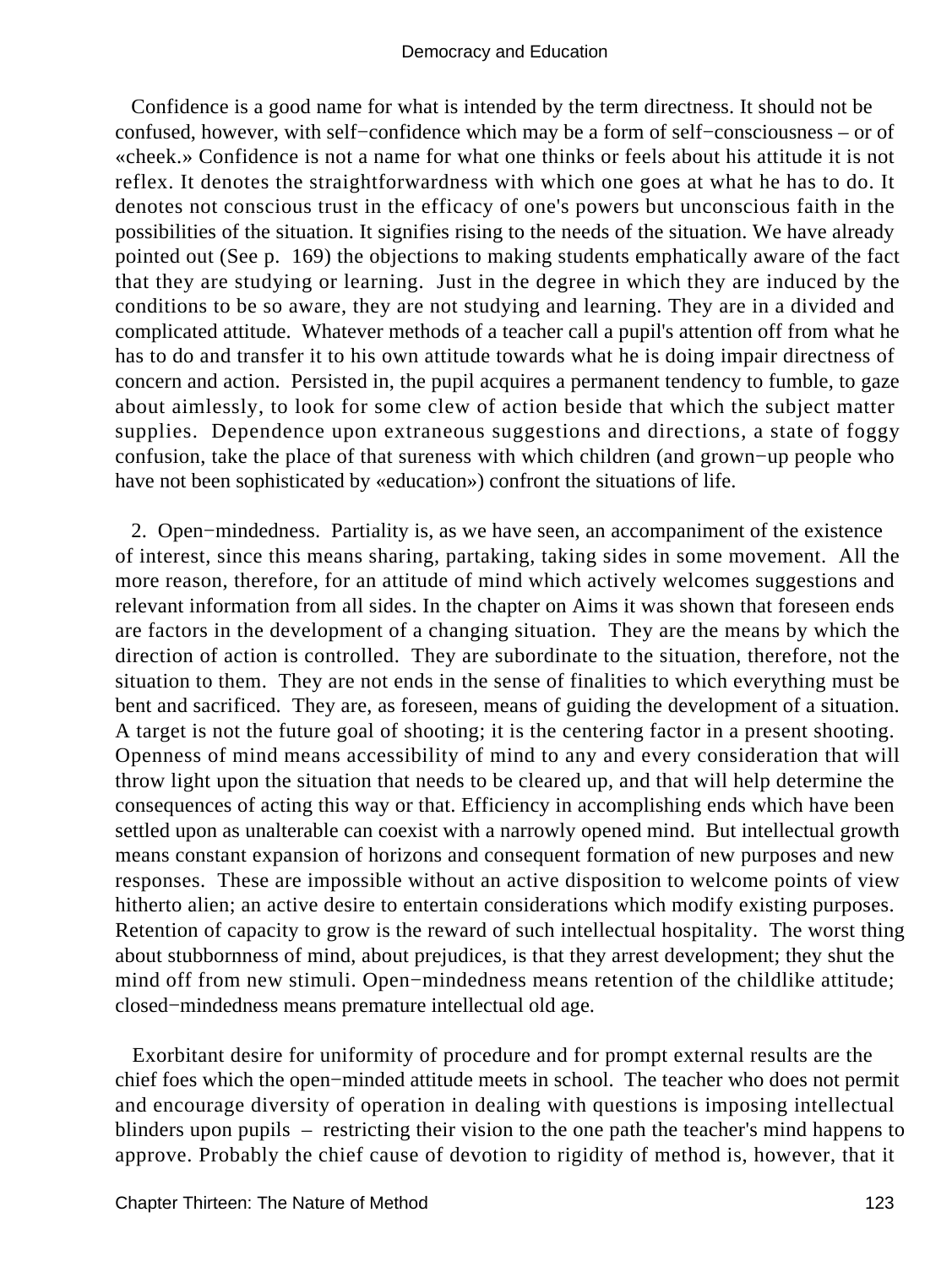seems to promise speedy, accurately measurable, correct results. The zeal for «answers» is the explanation of much of the zeal for rigid and mechanical methods. Forcing and overpressure have the same origin, and the same result upon alert and varied intellectual interest.

 Open−mindedness is not the same as empty−mindedness. To hang out a sign saying «Come right in; there is no one at home» is not the equivalent of hospitality. But there is a kind of passivity, willingness to let experiences accumulate and sink in and ripen, which is an essential of development. Results (external answers or solutions) may be hurried; processes may not be forced. They take their own time to mature. Were all instructors to realize that the quality of mental process, not the production of correct answers, is the measure of educative growth something hardly less than a revolution in teaching would be worked.

 3. Single−mindedness. So far as the word is concerned, much that was said under the head of «directness» is applicable. But what the word is here intended to convey is completeness of interest, unity of purpose; the absence of suppressed but effectual ulterior aims for which the professed aim is but a mask. It is equivalent to mental integrity. Absorption, engrossment, full concern with subject matter for its own sake, nurture it. Divided interest and evasion destroy it.

 Intellectual integrity, honesty, and sincerity are at bottom not matters of conscious purpose but of quality of active response. Their acquisition is fostered of course by conscious intent, but self−deception is very easy. Desires are urgent. When the demands and wishes of others forbid their direct expression they are easily driven into subterranean and deep channels. Entire surrender, and wholehearted adoption of the course of action demanded by others are almost impossible. Deliberate revolt or deliberate attempts to deceive others may result. But the more frequent outcome is a confused and divided state of interest in which one is fooled as to one's own real intent. One tries to serve two masters at once. Social instincts, the strong desire to please others and get their approval, social training, the general sense of duty and of authority, apprehension of penalty, all lead to a half−hearted effort to conform, to «pay attention to the lesson,» or whatever the requirement is. Amiable individuals want to do what they are expected to do. Consciously the pupil thinks he is doing this. But his own desires are not abolished. Only their evident exhibition is suppressed. Strain of attention to what is hostile to desire is irksome; in spite of one's conscious wish, the underlying desires determine the main course of thought, the deeper emotional responses. The mind wanders from the nominal subject and devotes itself to what is intrinsically more desirable. A systematized divided attention expressing the duplicity of the state of desire is the result. One has only to recall his own experiences in school or at the present time when outwardly employed in actions which do not engage one's desires and purposes, to realize how prevalent is this attitude of divided attention – double−mindedness. We are so used to it that we take it for granted that a considerable amount of it is necessary. It may be; if so, it is the more important to face its bad intellectual effects. Obvious is the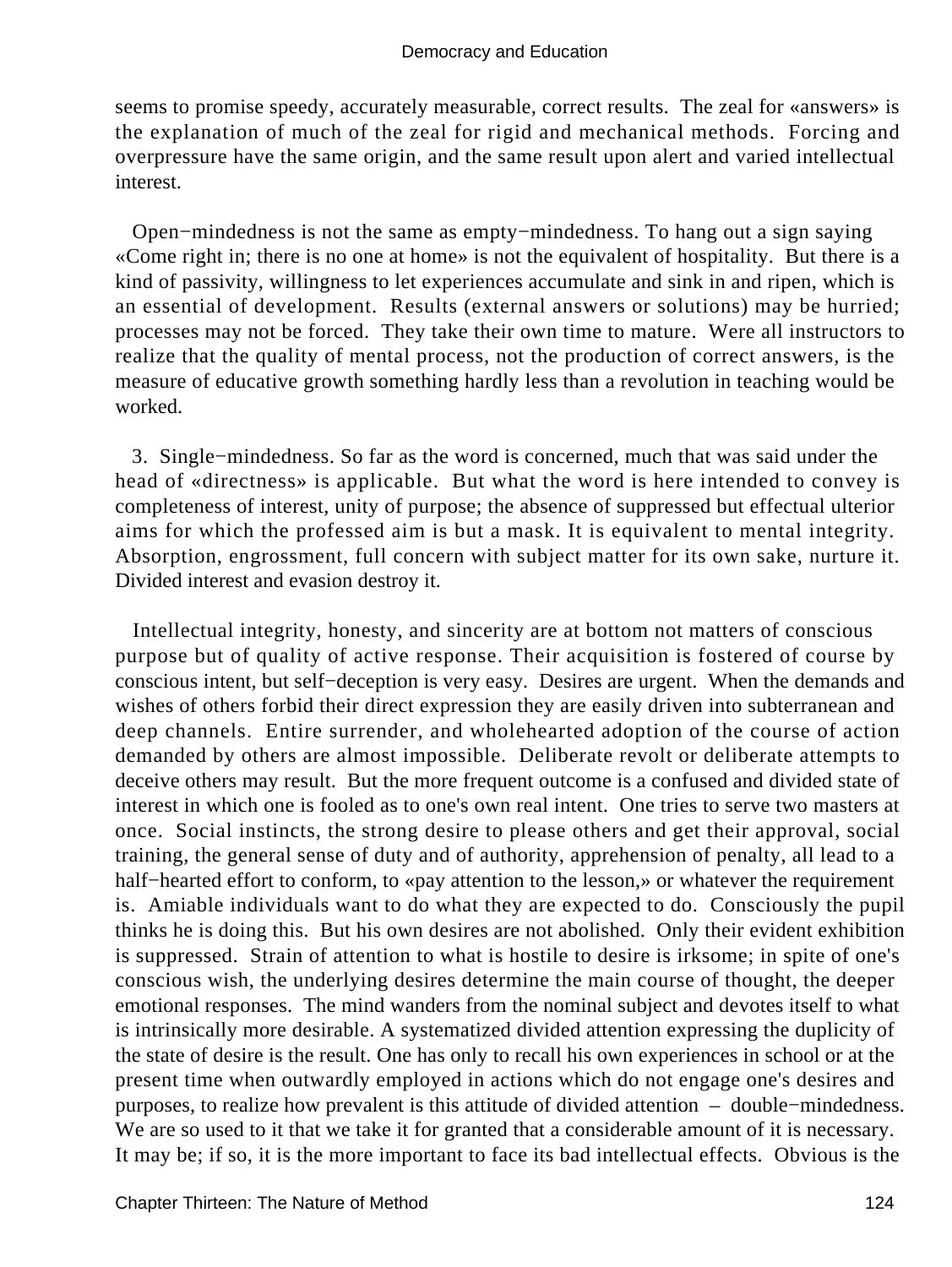loss of energy of thought immediately available when one is consciously trying (or trying to seem to try) to attend to one matter, while unconsciously one's imagination is spontaneously going out to more congenial affairs. More subtle and more permanently crippling to efficiency of intellectual activity is a fostering of habitual self−deception, with the confused sense of reality which accompanies it. A double standard of reality, one for our own private and more or less concealed interests, and another for public and acknowledged concerns, hampers, in most of us, integrity and completeness of mental action. Equally serious is the fact that a split is set up between conscious thought and attention and impulsive blind affection and desire. Reflective dealings with the material of instruction is constrained and half−hearted; attention wanders. The topics to which it wanders are unavowed and hence intellectually illicit; transactions with them are furtive. The discipline that comes from regulating response by deliberate inquiry having a purpose fails; worse than that, the deepest concern and most congenial enterprises of the imagination (since they center about the things dearest to desire) are casual, concealed. They enter into action in ways which are unacknowledged. Not subject to rectification by consideration of consequences, they are demoralizing.

 School conditions favorable to this division of mind between avowed, public, and socially responsible undertakings, and private, ill−regulated, and suppressed indulgences of thought are not hard to find. What is sometimes called «stern discipline,» i.e., external coercive pressure, has this tendency. Motivation through rewards extraneous to the thing to be done has a like effect. Everything that makes schooling merely preparatory (See ante, p. 55) works in this direction. Ends being beyond the pupil's present grasp, other agencies have to be found to procure immediate attention to assigned tasks. Some responses are secured, but desires and affections not enlisted must find other outlets. Not less serious is exaggerated emphasis upon drill exercises designed to produce skill in action, independent of any engagement of thought – exercises have no purpose but the production of automatic skill. Nature abhors a mental vacuum. What do teachers imagine is happening to thought and emotion when the latter get no outlet in the things of immediate activity? Were they merely kept in temporary abeyance, or even only calloused, it would not be a matter of so much moment. But they are not abolished; they are not suspended; they are not suppressed – save with reference to the task in question. They follow their own chaotic and undisciplined course. What is native, spontaneous, and vital in mental reaction goes unused and untested, and the habits formed are such that these qualities become less and less available for public and avowed ends.

 4. Responsibility. By responsibility as an element in intellectual attitude is meant the disposition to consider in advance the probable consequences of any projected step and deliberately to accept them: to accept them in the sense of taking them into account, acknowledging them in action, not yielding a mere verbal assent. Ideas, as we have seen, are intrinsically standpoints and methods for bringing about a solution of a perplexing situation; forecasts calculated to influence responses. It is only too easy to think that one accepts a statement or believes a suggested truth when one has not considered its implications; when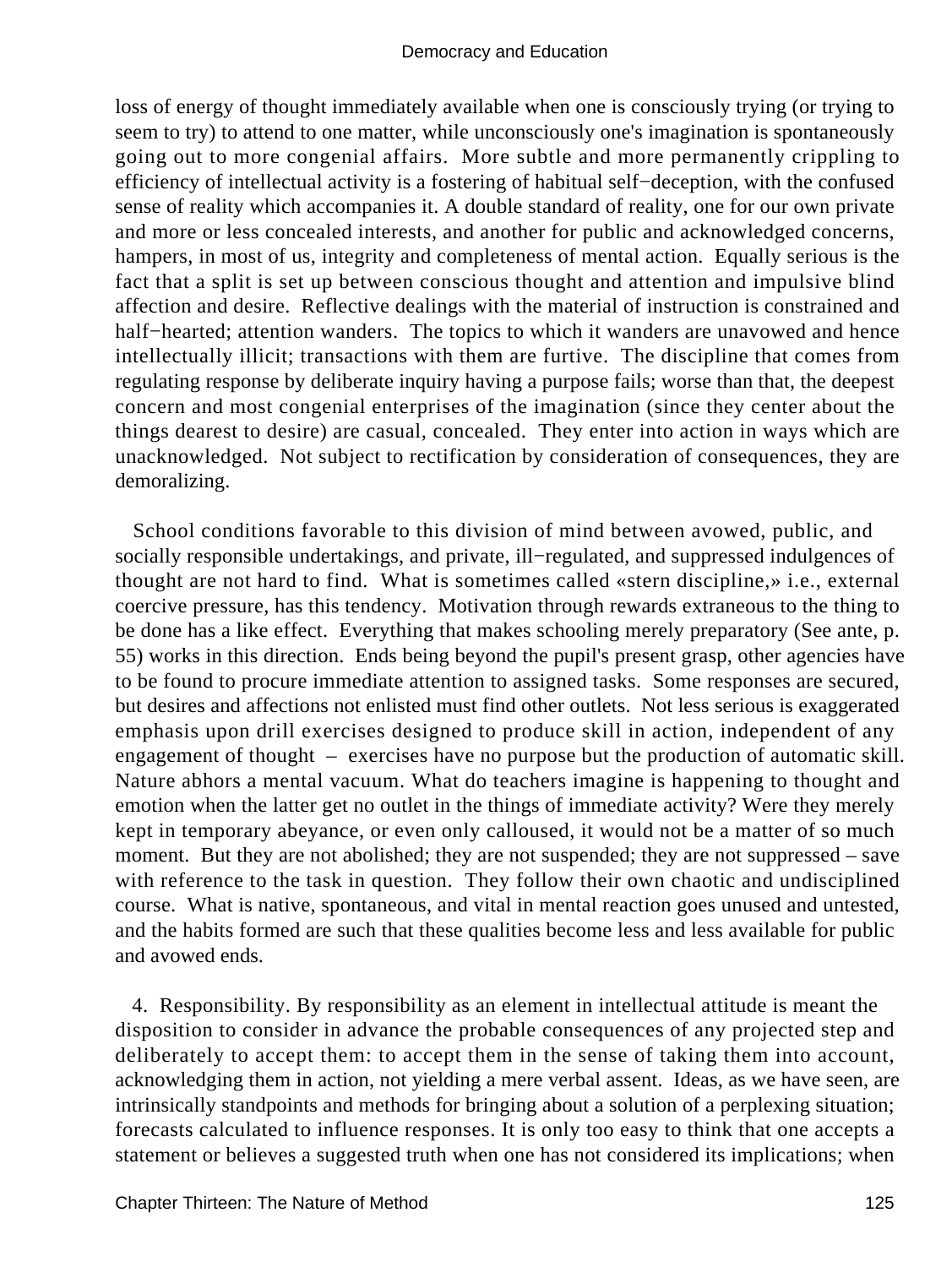one has made but a cursory and superficial survey of what further things one is committed to by acceptance. Observation and recognition, belief and assent, then become names for lazy acquiescence in what is externally presented.

 It would be much better to have fewer facts and truths in instruction – that is, fewer things supposedly accepted, – if a smaller number of situations could be intellectually worked out to the point where conviction meant something real – some identification of the self with the type of conduct demanded by facts and foresight of results. The most permanent bad results of undue complication of school subjects and congestion of school studies and lessons are not the worry, nervous strain, and superficial acquaintance that follow (serious as these are), but the failure to make clear what is involved in really knowing and believing a thing. Intellectual responsibility means severe standards in this regard. These standards can be built up only through practice in following up and acting upon the meaning of what is acquired.

 Intellectual thoroughness is thus another name for the attitude we are considering. There is a kind of thoroughness which is almost purely physical: the kind that signifies mechanical and exhausting drill upon all the details of a subject. Intellectual thoroughness is seeing a thing through. It depends upon a unity of purpose to which details are subordinated, not upon presenting a multitude of disconnected details. It is manifested in the firmness with which the full meaning of the purpose is developed, not in attention, however «conscientious» it may be, to the steps of action externally imposed and directed.

 Summary. Method is a statement of the way the subject matter of an experience develops most effectively and fruitfully. It is derived, accordingly, from observation of the course of experiences where there is no conscious distinction of personal attitude and manner from material dealt with. The assumption that method is something separate is connected with the notion of the isolation of mind and self from the world of things. It makes instruction and learning formal, mechanical, constrained. While methods are individualized, certain features of the normal course of an experience to its fruition may be discriminated, because of the fund of wisdom derived from prior experiences and because of general similarities in the materials dealt with from time to time. Expressed in terms of the attitude of the individual the traits of good method are straightforwardness, flexible intellectual interest or open−minded will to learn, integrity of purpose, and acceptance of responsibility for the consequences of one's activity including thought.

 1 This point is developed below in a discussion of what are termed psychological and logical methods respectively. See p. 219.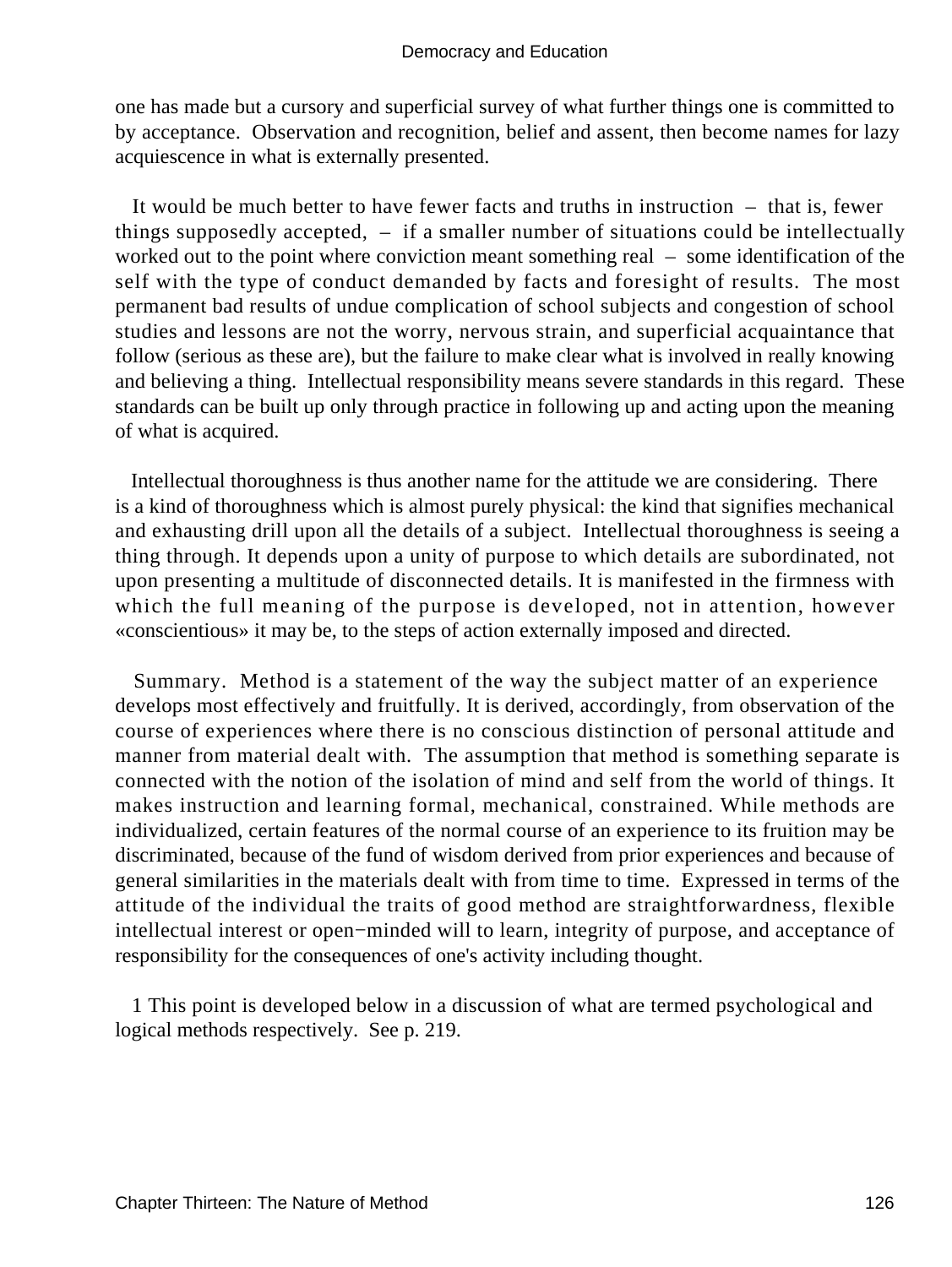## **[Chapter Fourteen: The Nature of Subject Matter](#page-248-0)**

*1. S*ubject Matter of Educator and of Learner. So far as the nature of subject matter in principle is concerned, there is nothing to add to what has been said (See ante, p. 134). It consists of the facts observed, recalled, read, and talked about, and the ideas suggested, in course of a development of a situation having a purpose. This statement needs to be rendered more specific by connecting it with the materials of school instruction, the studies which make up the curriculum. What is the significance of our definition in application to reading, writing, mathematics, history, nature study, drawing, singing, physics, chemistry, modern and foreign languages, and so on? Let us recur to two of the points made earlier in our discussion. The educator's part in the enterprise of education is to furnish the environment which stimulates responses and directs the learner's course. In last analysis, all that the educator can do is modify stimuli so that response will as surely as is possible result in the formation of desirable intellectual and emotional dispositions. Obviously studies or the subject matter of the curriculum have intimately to do with this business of supplying an environment. The other point is the necessity of a social environment to give meaning to habits formed. In what we have termed informal education, subject matter is carried directly in the matrix of social intercourse. It is what the persons with whom an individual associates do and say. This fact gives a clew to the understanding of the subject matter of formal or deliberate instruction. A connecting link is found in the stories, traditions, songs, and liturgies which accompany the doings and rites of a primitive social group. They represent the stock of meanings which have been precipitated out of previous experience, which are so prized by the group as to be identified with their conception of their own collective life. Not being obviously a part of the skill exhibited in the daily occupations of eating, hunting, making war and peace, constructing rugs, pottery, and baskets, etc., they are consciously impressed upon the young; often, as in the initiation ceremonies, with intense emotional fervor. Even more pains are consciously taken to perpetuate the myths, legends, and sacred verbal formulae of the group than to transmit the directly useful customs of the group just because they cannot be picked up, as the latter can be in the ordinary processes of association.

 As the social group grows more complex, involving a greater number of acquired skills which are dependent, either in fact or in the belief of the group, upon standard ideas deposited from past experience, the content of social life gets more definitely formulated for purposes of instruction. As we have previously noted, probably the chief motive for consciously dwelling upon the group life, extracting the meanings which are regarded as most important and systematizing them in a coherent arrangement, is just the need of instructing the young so as to perpetuate group life. Once started on this road of selection, formulation, and organization, no definite limit exists. The invention of writing and of printing gives the operation an immense impetus. Finally, the bonds which connect the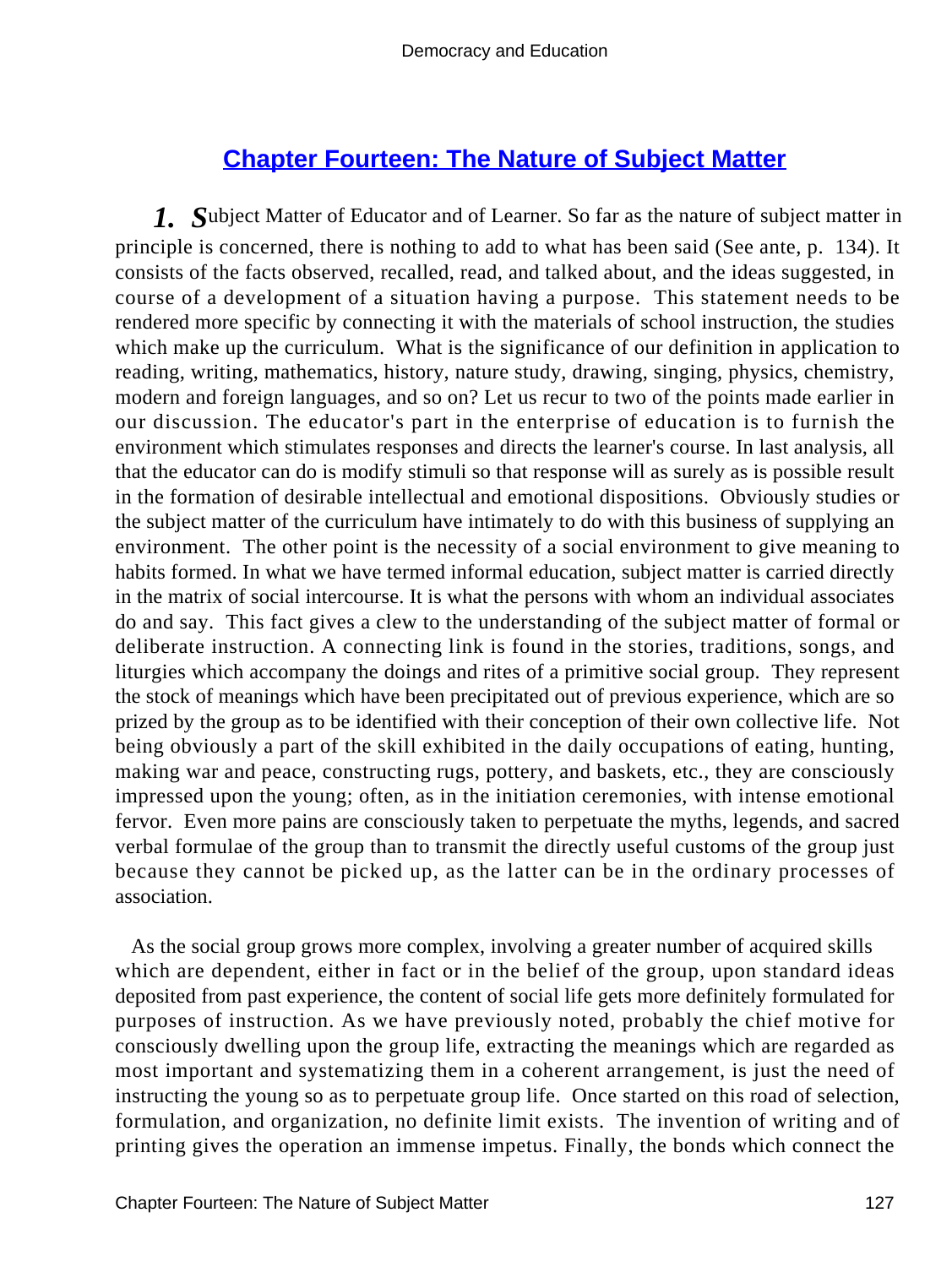subject matter of school study with the habits and ideals of the social group are disguised and covered up. The ties are so loosened that it often appears as if there were none; as if subject matter existed simply as knowledge on its own independent behoof, and as if study were the mere act of mastering it for its own sake, irrespective of any social values. Since it is highly important for practical reasons to counter−act this tendency (See ante, p. 8) the chief purposes of our theoretical discussion are to make clear the connection which is so readily lost from sight, and to show in some detail the social content and function of the chief constituents of the course of study.

 The points need to be considered from the standpoint of instructor and of student. To the former, the significance of a knowledge of subject matter, going far beyond the present knowledge of pupils, is to supply definite standards and to reveal to him the possibilities of the crude activities of the immature. (i) The material of school studies translates into concrete and detailed terms the meanings of current social life which it is desirable to transmit. It puts clearly before the instructor the essential ingredients of the culture to be perpetuated, in such an organized form as to protect him from the haphazard efforts he would be likely to indulge in if the meanings had not been standardized. (ii) A knowledge of the ideas which have been achieved in the past as the outcome of activity places the educator in a position to perceive the meaning of the seeming impulsive and aimless reactions of the young, and to provide the stimuli needed to direct them so that they will amount to something. The more the educator knows of music the more he can perceive the possibilities of the inchoate musical impulses of a child. Organized subject matter represents the ripe fruitage of experiences like theirs, experiences involving the same world, and powers and needs similar to theirs. It does not represent perfection or infallible wisdom; but it is the best at command to further new experiences which may, in some respects at least, surpass the achievements embodied in existing knowledge and works of art.

 From the standpoint of the educator, in other words, the various studies represent working resources, available capital. Their remoteness from the experience of the young is not, however, seeming; it is real. The subject matter of the learner is not, therefore, it cannot be, identical with the formulated, the crystallized, and systematized subject matter of the adult; the material as found in books and in works of art, etc. The latter represents the possibilities of the former; not its existing state. It enters directly into the activities of the expert and the educator, not into that of the beginner, the learner. Failure to bear in mind the difference in subject matter from the respective standpoints of teacher and student is responsible for most of the mistakes made in the use of texts and other expressions of preexistent knowledge.

 The need for a knowledge of the constitution and functions, in the concrete, of human nature is great just because the teacher's attitude to subject matter is so different from that of the pupil. The teacher presents in actuality what the pupil represents only in posse. That is, the teacher already knows the things which the student is only learning. Hence the problem of the two is radically unlike. When engaged in the direct act of teaching, the instructor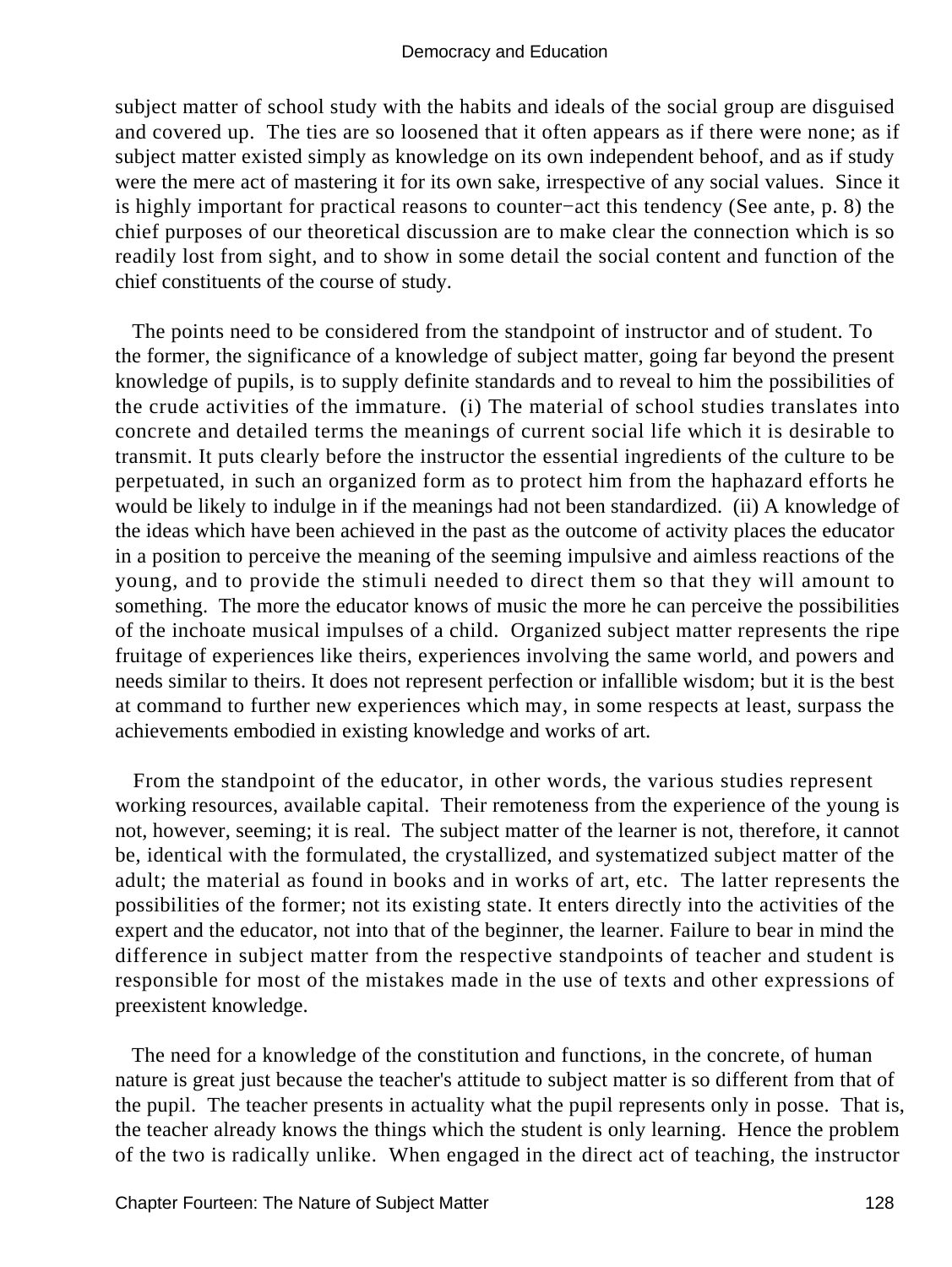needs to have subject matter at his fingers' ends; his attention should be upon the attitude and response of the pupil. To understand the latter in its interplay with subject matter is his task, while the pupil's mind, naturally, should be not on itself but on the topic in hand. Or to state the same point in a somewhat different manner: the teacher should be occupied not with subject matter in itself but in its interaction with the pupils' present needs and capacities. Hence simple scholarship is not enough. In fact, there are certain features of scholarship or mastered subject matter – taken by itself – which get in the way of effective teaching unless the instructor's habitual attitude is one of concern with its interplay in the pupil's own experience. In the first place, his knowledge extends indefinitely beyond the range of the pupil's acquaintance. It involves principles which are beyond the immature pupil's understanding and interest. In and of itself, it may no more represent the living world of the pupil's experience than the astronomer's knowledge of Mars represents a baby's acquaintance with the room in which he stays. In the second place, the method of organization of the material of achieved scholarship differs from that of the beginner. It is not true that the experience of the young is unorganized – that it consists of isolated scraps. But it is organized in connection with direct practical centers of interest. The child's home is, for example, the organizing center of his geographical knowledge. His own movements about the locality, his journeys abroad, the tales of his friends, give the ties which hold his items of information together. But the geography of the geographer, of the one who has already developed the implications of these smaller experiences, is organized on the basis of the relationship which the various facts bear to one another – not the relations which they bear to his house, bodily movements, and friends. To the one who is learned, subject matter is extensive, accurately defined, and logically interrelated. To the one who is learning, it is fluid, partial, and connected through his personal occupations. 1 The problem of teaching is to keep the experience of the student moving in the direction of what the expert already knows. Hence the need that the teacher know both subject matter and the characteristic needs and capacities of the student.

 2. The Development of Subject Matter in the Learner. It is possible, without doing violence to the facts, to mark off three fairly typical stages in the growth of subject matter in the experience of the learner. In its first estate, knowledge exists as the content of intelligent ability – power to do. This kind of subject matter, or known material, is expressed in familiarity or acquaintance with things. Then this material gradually is surcharged and deepened through communicated knowledge or information. Finally, it is enlarged and worked over into rationally or logically organized material – that of the one who, relatively speaking, is expert in the subject.

 I. The knowledge which comes first to persons, and that remains most deeply ingrained, is knowledge of how to do; how to walk, talk, read, write, skate, ride a bicycle, manage a machine, calculate, drive a horse, sell goods, manage people, and so on indefinitely. The popular tendency to regard instinctive acts which are adapted to an end as a sort of miraculous knowledge, while unjustifiable, is evidence of the strong tendency to identify intelligent control of the means of action with knowledge. When education, under the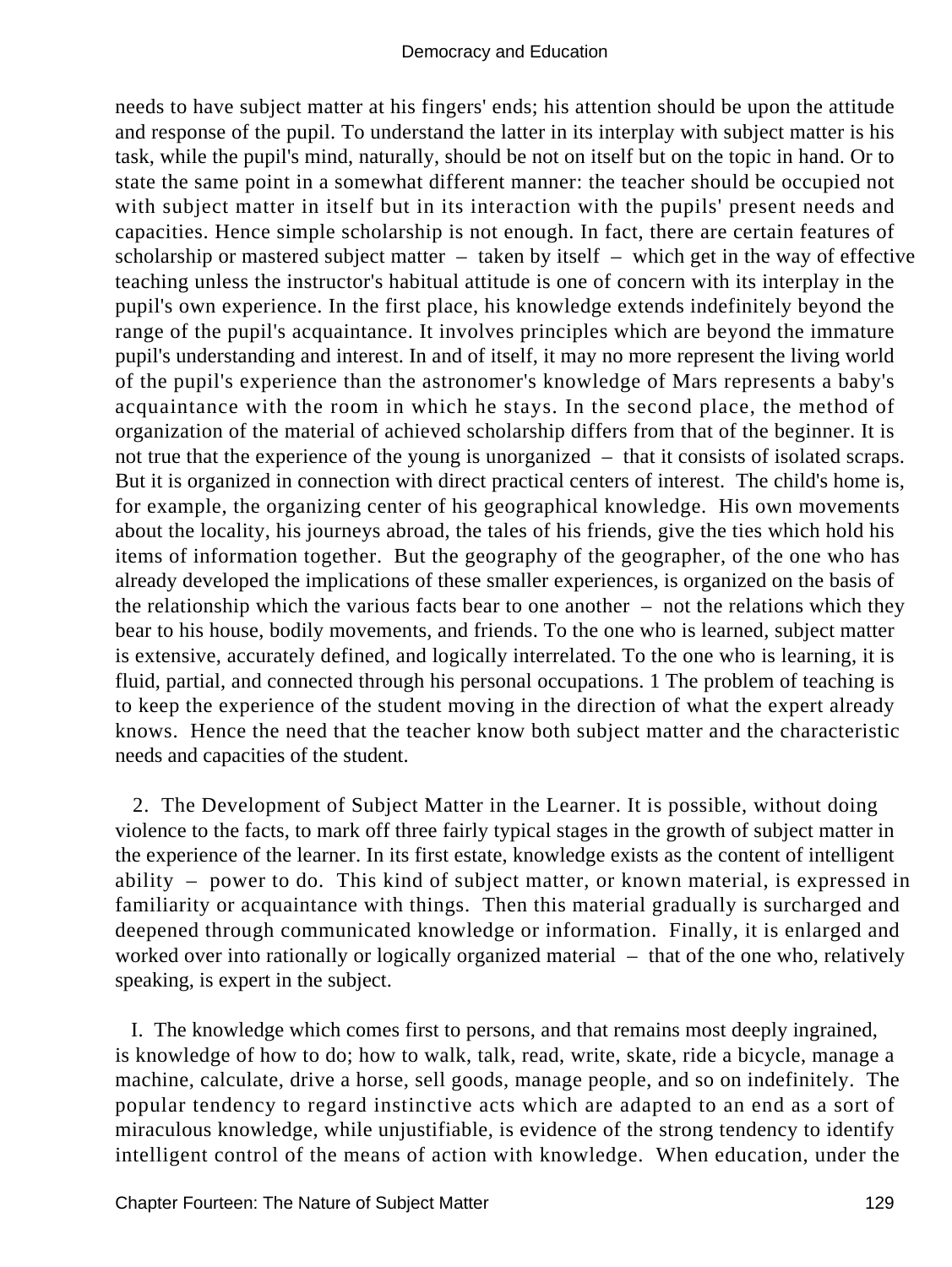influence of a scholastic conception of knowledge which ignores everything but scientifically formulated facts and truths, fails to recognize that primary or initial subject matter always exists as matter of an active doing, involving the use of the body and the handling of material, the subject matter of instruction is isolated from the needs and purposes of the learner, and so becomes just a something to be memorized and reproduced upon demand. Recognition of the natural course of development, on the contrary, always sets out with situations which involve learning by doing. Arts and occupations form the initial stage of the curriculum, corresponding as they do to knowing how to go about the accomplishment of ends. Popular terms denoting knowledge have always retained the connection with ability in action lost by academic philosophies. Ken and can are allied words. Attention means caring for a thing, in the sense of both affection and of looking out for its welfare. Mind means carrying out instructions in action – as a child minds his mother – and taking care of something – as a nurse minds the baby. To be thoughtful, considerate, means to heed the claims of others. Apprehension means dread of undesirable consequences, as well as intellectual grasp. To have good sense or judgment is to know the conduct a situation calls for; discernment is not making distinctions for the sake of making them, an exercise reprobated as hair splitting, but is insight into an affair with reference to acting. Wisdom has never lost its association with the proper direction of life. Only in education, never in the life of farmer, sailor, merchant, physician, or laboratory experimenter, does knowledge mean primarily a store of information aloof from doing. Having to do with things in an intelligent way issues in acquaintance or familiarity. The things we are best acquainted with are the things we put to frequent use – such things as chairs, tables, pen, paper, clothes, food, knives and forks on the commonplace level, differentiating into more special objects according to a person's occupations in life. Knowledge of things in that intimate and emotional sense suggested by the word acquaintance is a precipitate from our employing them with a purpose. We have acted with or upon the thing so frequently that we can anticipate how it will act and react – such is the meaning of familiar acquaintance. We are ready for a familiar thing; it does not catch us napping, or play unexpected tricks with us. This attitude carries with it a sense of congeniality or friendliness, of ease and illumination; while the things with which we are not accustomed to deal are strange, foreign, cold, remote, «abstract.»

 II. But it is likely that elaborate statements regarding this primary stage of knowledge will darken understanding. It includes practically all of our knowledge which is not the result of deliberate technical

 study. Modes of purposeful doing include dealings with persons as well as things. Impulses of communication and habits of intercourse have to be adapted to maintaining successful connections with others; a large fund of social knowledge accrues. As a part of this intercommunication one learns much from others. They tell of their experiences and of the experiences which, in turn, have been told them. In so far as one is interested or concerned in these communications, their matter becomes a part of one's own experience. Active connections with others are such an intimate and vital part of our own concerns that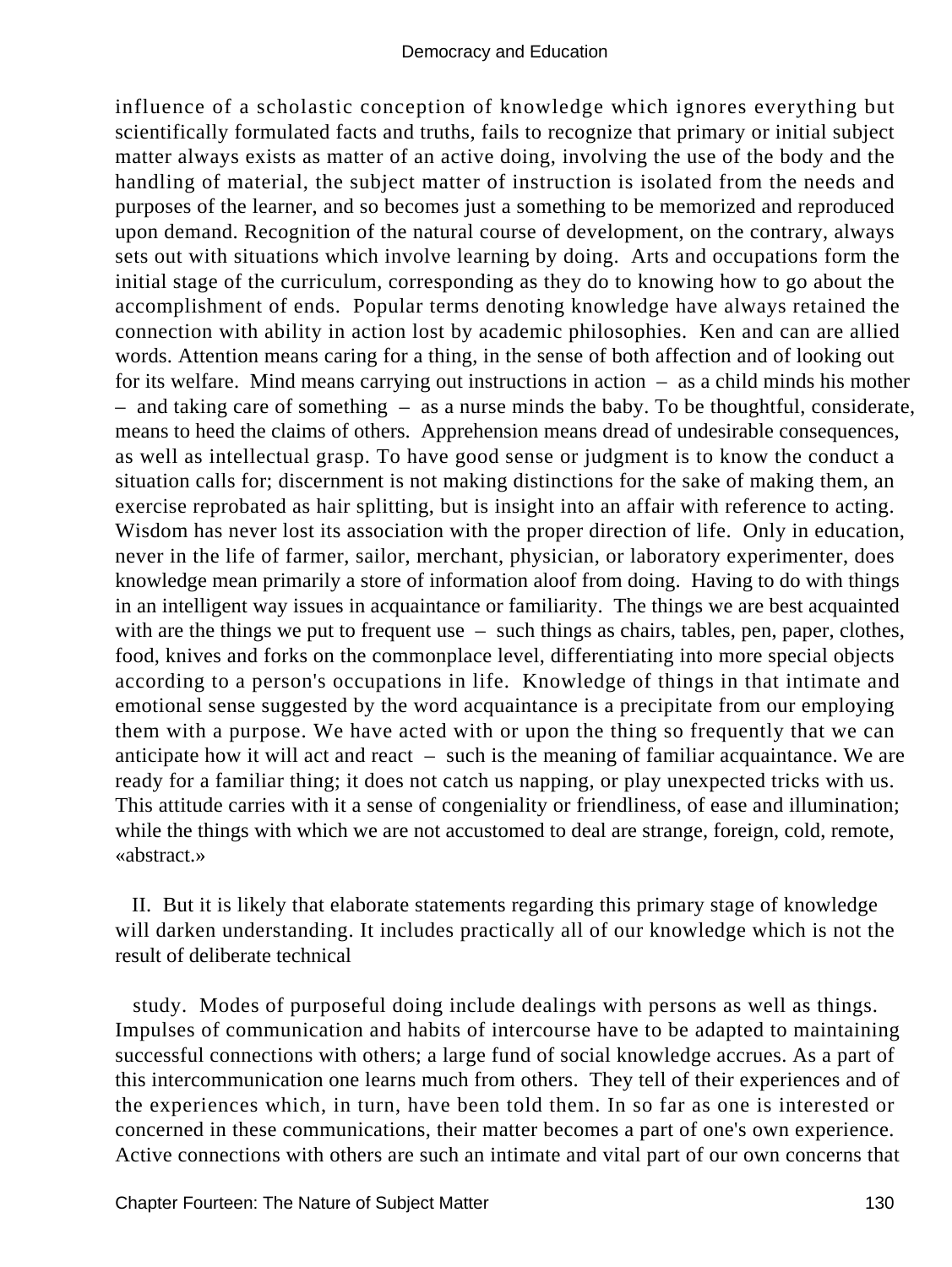it is impossible to draw sharp lines, such as would enable us to say, «Here my experience ends; there yours begins.» In so far as we are partners in common undertakings, the things which others communicate to us as the consequences of their particular share in the enterprise blend at once into the experience resulting from our own special doings. The ear is as much an organ of experience as the eye or hand; the eye is available for reading reports of what happens beyond its horizon. Things remote in space and time affect the issue of our actions quite as much as things which we can smell and handle. They really concern us, and, consequently, any account of them which assists us in dealing with things at hand falls within personal experience. Information is the name usually given to this kind of subject matter. The place of communication in personal doing supplies us with a criterion for estimating the value of informational material in school. Does it grow naturally out of some question with which the student is concerned? Does it fit into his more direct acquaintance so as to increase its efficacy and deepen its meaning? If it meets these two requirements, it is educative. The amount heard or read is of no importance – the more the better, provided the student has a need for it and can apply it in some situation of his own.

 But it is not so easy to fulfill these requirements in actual practice as it is to lay them down in theory. The extension in modern times of the area of intercommunication; the invention of appliances for securing acquaintance with remote parts of the heavens and bygone events of history; the cheapening of devices, like printing, for recording and distributing information – genuine and alleged – have created an immense bulk of communicated subject matter. It is much easier to swamp a pupil with this than to work it into his direct experiences. All too frequently it forms another strange world which just overlies the world of personal acquaintance. The sole problem of the student is to learn, for school purposes, for purposes of recitations and promotions, the constituent parts of this strange world. Probably the most conspicuous connotation of the word knowledge for most persons to−day is just the body of facts and truths ascertained by others; the material found in the rows and rows of atlases, cyclopedias, histories, biographies, books of travel, scientific treatises, on the shelves of libraries.

 The imposing stupendous bulk of this material has unconsciously influenced men's notions of the nature of knowledge itself. The statements, the propositions, in which knowledge, the issue of active concern with problems, is deposited, are taken to be themselves knowledge. The record of knowledge, independent of its place as an outcome of inquiry and a resource in further inquiry, is taken to be knowledge. The mind of man is taken captive by the spoils of its prior victories; the spoils, not the weapons and the acts of waging the battle against the unknown, are used to fix the meaning of knowledge, of fact, and truth.

 If this identification of knowledge with propositions stating information has fastened itself upon logicians and philosophers, it is not surprising that the same ideal has almost dominated instruction. The «course of study» consists largely of information distributed into various branches of study, each study being subdivided into lessons presenting in serial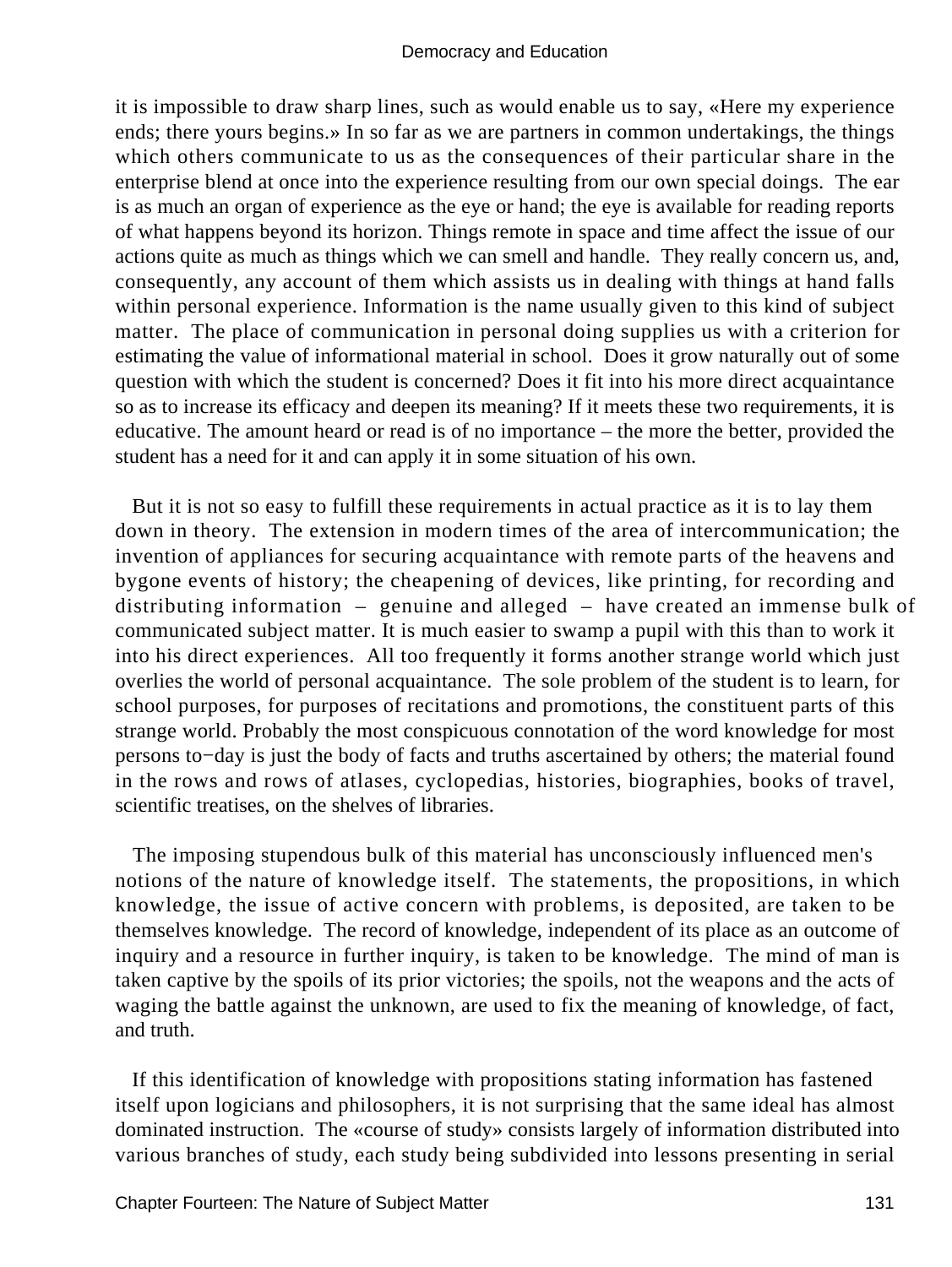cutoff portions of the total store. In the seventeenth century, the store was still small enough so that men set up the ideal of a complete encyclopedic mastery of it. It is now so bulky that the impossibility of any one man's coming into possession of it all is obvious. But the educational ideal has not been much affected. Acquisition of a modicum of information in each branch of learning, or at least in a selected group, remains the principle by which the curriculum, from elementary school through college, is formed; the easier portions being assigned to the earlier years, the more difficult to the later. The complaints of educators that learning does not enter into character and affect conduct; the protests against memoriter work, against cramming, against gradgrind preoccupation with «facts, » against devotion to wire−drawn distinctions and ill−understood rules and principles, all follow from this state of affairs. Knowledge which is mainly second−hand, other men's knowledge, tends to become merely verbal. It is no objection to information that it is clothed in words; communication necessarily takes place through words. But in the degree in which what is communicated cannot be organized into the existing experience of the learner, it becomes mere words: that is, pure sense−stimuli, lacking in meaning. Then it operates to call out mechanical reactions, ability to use the vocal organs to repeat statements, or the hand to write or to do «sums.»

 To be informed is to be posted; it is to have at command the subject matter needed for an effective dealing with a problem, and for giving added significance to the search for solution and to the solution itself. Informational knowledge is the material which can be fallen back upon as given, settled, established, assured in a doubtful situation. It is a kind of bridge for mind in its passage from doubt to discovery. It has the office of an intellectual middleman. It condenses and records in available form the net results of the prior experiences of mankind, as an agency of enhancing the meaning of new experiences. When one is told that Brutus assassinated Caesar, or that the length of the year is three hundred sixty−five and one fourth days, or that the ratio of the diameter of the circle to its circumference is 3.1415 . . . one receives what is indeed knowledge for others, but for him it is a stimulus to knowing. His acquisition of knowledge depends upon his response to what is communicated.

 3. Science or Rationalized Knowledge. Science is a name for knowledge in its most characteristic form. It represents in its degree, the perfected outcome of learning, – its consummation. What is known, in a given case, is what is sure, certain, settled, disposed of; that which we think with rather than that which we think about. In its honorable sense, knowledge is distinguished from opinion, guesswork, speculation, and mere tradition. In knowledge, things are ascertained; they are so and not dubiously otherwise. But experience makes us aware that there is difference between intellectual certainty of subject matter and our certainty. We are made, so to speak, for belief; credulity is natural. The undisciplined mind is averse to suspense and intellectual hesitation; it is prone to assertion. It likes things undisturbed, settled, and treats them as such without due warrant. Familiarity, common repute, and congeniality to desire are readily made measuring rods of truth. Ignorance gives way to opinionated and current error, – a greater foe to learning than ignorance itself. A Socrates is thus led to declare that consciousness of ignorance is the beginning of effective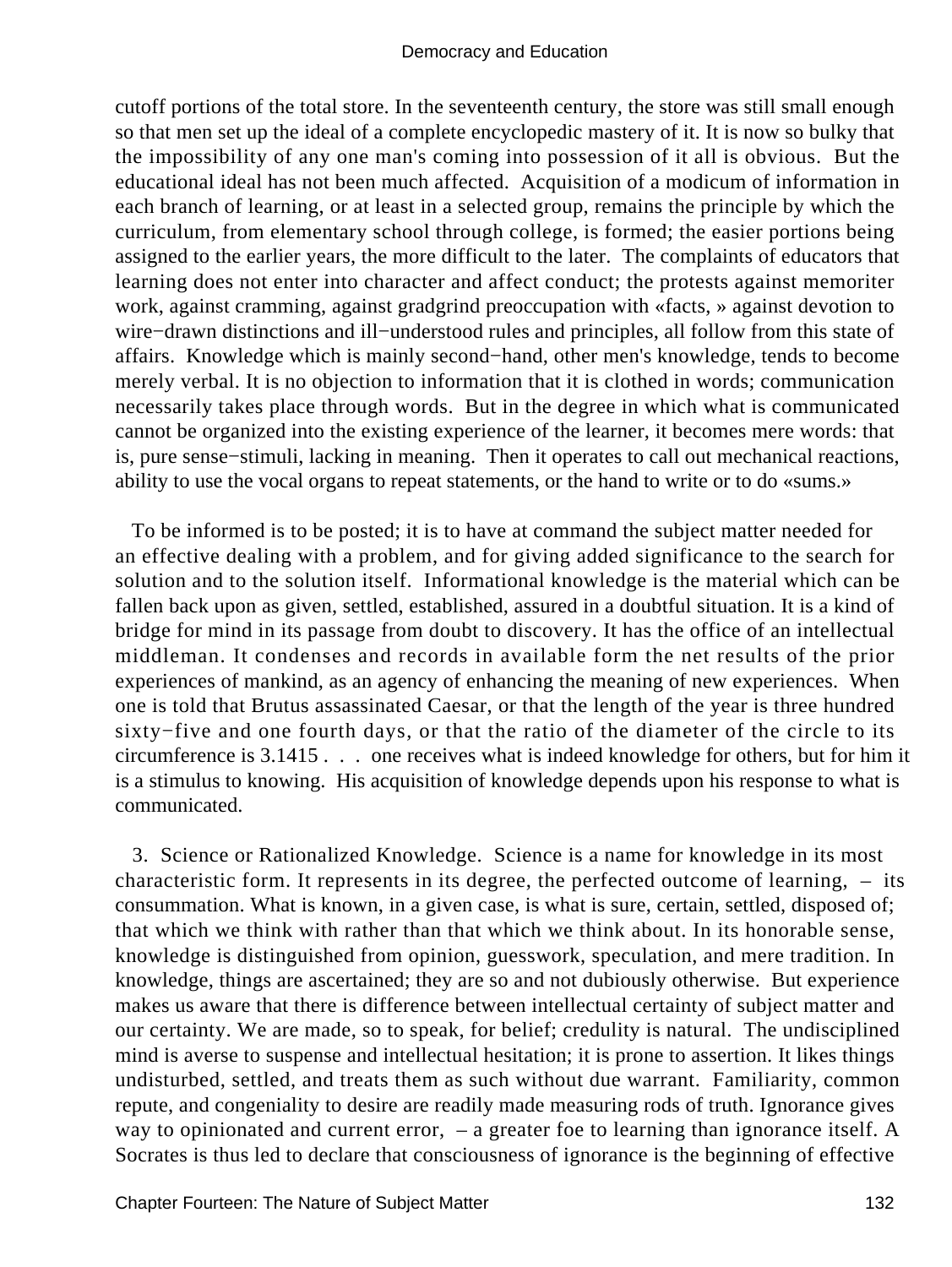love of wisdom, and a Descartes to say that science is born of doubting.

 We have already dwelt upon the fact that subject matter, or data, and ideas have to have their worth tested experimentally: that in themselves they are tentative and provisional. Our predilection for premature acceptance and assertion, our aversion to suspended judgment, are signs that we tend naturally to cut short the process of testing. We are satisfied with superficial and immediate shortvisioned applications. If these work out with moderate satisfactoriness, we are content to suppose that our assumptions have been confirmed. Even in the case of failure, we are inclined to put the blame not on the inadequacy and incorrectness of our data and thoughts, but upon our hard luck and the hostility of circumstance. We charge the evil consequence not to the error of our schemes and our incomplete inquiry into conditions (thereby getting material for revising the former and stimulus for extending the latter) but to untoward fate. We even plume ourselves upon our firmness in clinging to our conceptions in spite of the way in which they work out.

 Science represents the safeguard of the race against these natural propensities and the evils which flow from them. It consists of the special appliances and methods which the race has slowly worked out in order to conduct reflection under conditions whereby its procedures and results are tested. It is artificial (an acquired art), not spontaneous; learned, not native. To this fact is due the unique, the invaluable place of science in education, and also the dangers which threaten its right use. Without initiation into the scientific spirit one is not in possession of the best tools which humanity has so far devised for effectively directed reflection. One in that case not merely conducts inquiry and learning without the use of the best instruments, but fails to understand the full meaning of knowledge. For he does not become acquainted with the traits that mark off opinion and assent from authorized conviction. On the other hand, the fact that science marks the perfecting of knowing in highly specialized conditions of technique renders its results, taken by themselves, remote from ordinary experience – a quality of aloofness that is popularly designated by the term abstract. When this isolation appears in instruction, scientific information is even more exposed to the dangers attendant upon presenting ready−made subject matter than are other forms of information.

 Science has been defined in terms of method of inquiry and testing. At first sight, this definition may seem opposed to the current conception that science is organized or systematized knowledge. The opposition, however, is only seeming, and disappears when the ordinary definition is completed. Not organization but the kind of organization effected by adequate methods of tested discovery marks off science. The knowledge of a farmer is systematized in the degree in which he is competent. It is organized on the basis of relation of means to ends – practically organized. Its organization as knowledge (that is, in the eulogistic sense of adequately tested and confirmed) is incidental to its organization with reference to securing crops, live−stock, etc. But scientific subject matter is organized with specific reference to the successful conduct of the enterprise of discovery, to knowing as a specialized undertaking. Reference to the kind of assurance attending science will shed light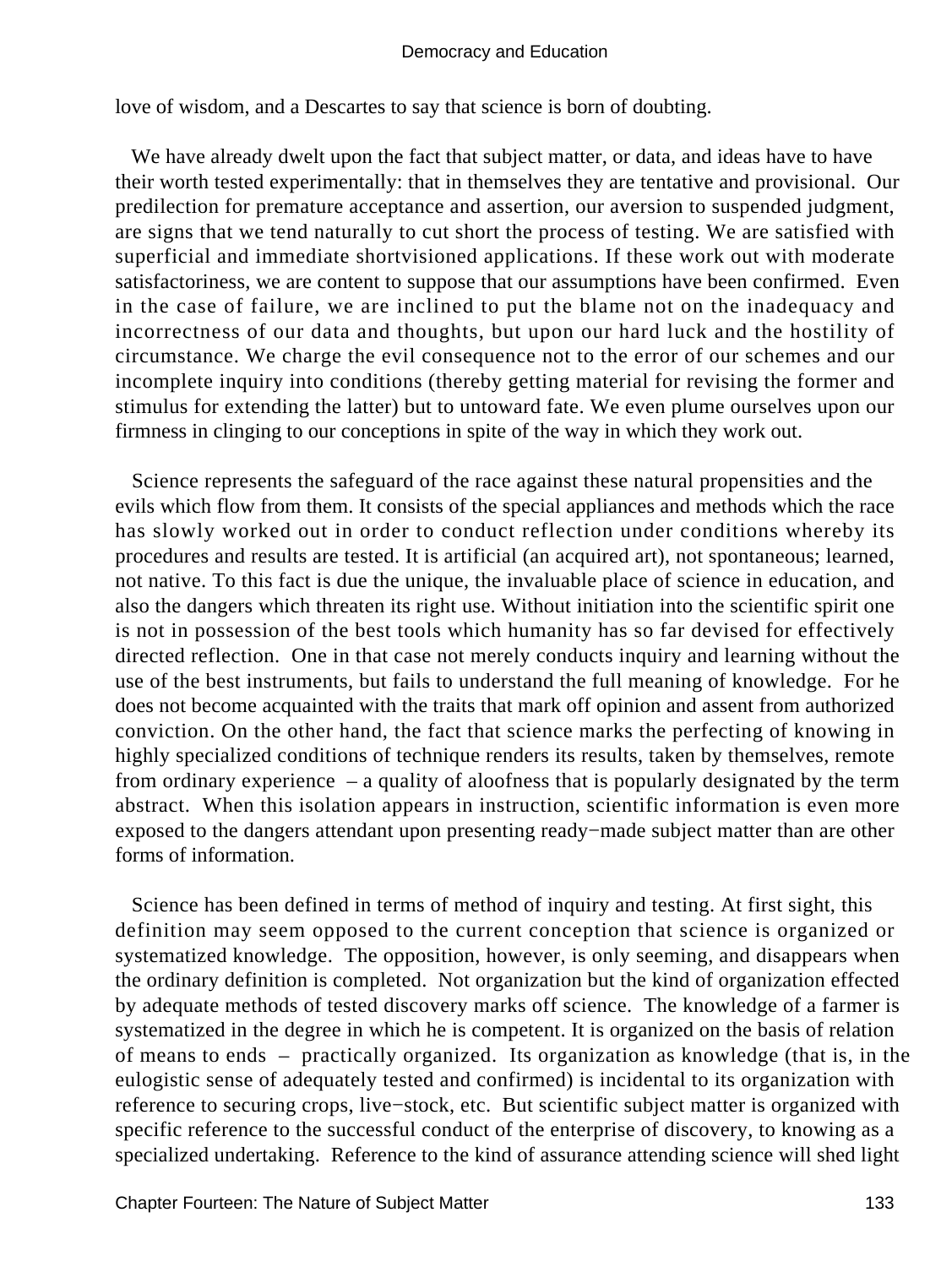upon this statement. It is rational assurance, – logical warranty. The ideal of scientific organization is, therefore, that every conception and statement shall be of such a kind as to follow from others and to lead to others. Conceptions and propositions mutually imply and support one another. This double relation of 'leading to and confirming" is what is meant by the terms logical and rational. The everyday conception of water is more available for ordinary uses of drinking, washing, irrigation, etc., than the chemist's notion of it. The latter's description of it as H20 is superior from the standpoint of place and use in inquiry. It states the nature of water in a way which connects it with knowledge of other things, indicating to one who understands it how the knowledge is arrived at and its bearings upon other portions of knowledge of the structure of things. Strictly speaking, it does not indicate the objective relations of water any more than does a statement that water is transparent, fluid, without taste or odor, satisfying to thirst, etc. It is just as true that water has these relations as that it is constituted by two molecules of hydrogen in combination with one of oxygen. But for the particular purpose of conducting discovery with a view to ascertainment of fact, the latter relations are fundamental. The more one emphasizes organization as a mark of science, then, the more he is committed to a recognition of the primacy of method in the definition of science. For method defines the kind of organization in virtue of which science is science.

 4. Subject Matter as Social. Our next chapters will take up various school activities and studies and discuss them as successive stages in that evolution of knowledge which we have just been discussing. It remains to say a few words upon subject matter as social, since our prior remarks have been mainly concerned with its intellectual aspect. A difference in breadth and depth exists even in vital knowledge; even in the data and ideas which are relevant to real problems and which are motivated by purposes. For there is a difference in the social scope of purposes and the social importance of problems. With the wide range of possible material to select from, it is important that education (especially in all its phases short of the most specialized) should use a criterion of social worth. All information and systematized scientific subject matter have been worked out under the conditions of social life and have been transmitted by social means. But this does not prove that all is of equal value for the purposes of forming the disposition and supplying the equipment of members of present society. The scheme of a curriculum must take account of the adaptation of studies to the needs of the existing community life; it must select with the intention of improving the life we live in common so that the future shall be better than the past. Moreover, the curriculum must be planned with reference to placing essentials first, and refinements second. The things which are socially most fundamental, that is, which have to do with the experiences in which the widest groups share, are the essentials. The things which represent the needs of specialized groups and technical pursuits are secondary. There is truth in the saying that education must first be human and only after that professional. But those who utter the saying frequently have in mind in the term human only a highly specialized class: the class of learned men who preserve the classic traditions of the past. They forget that material is humanized in the degree in which it connects with the common interests of men as men. Democratic society is peculiarly dependent for its maintenance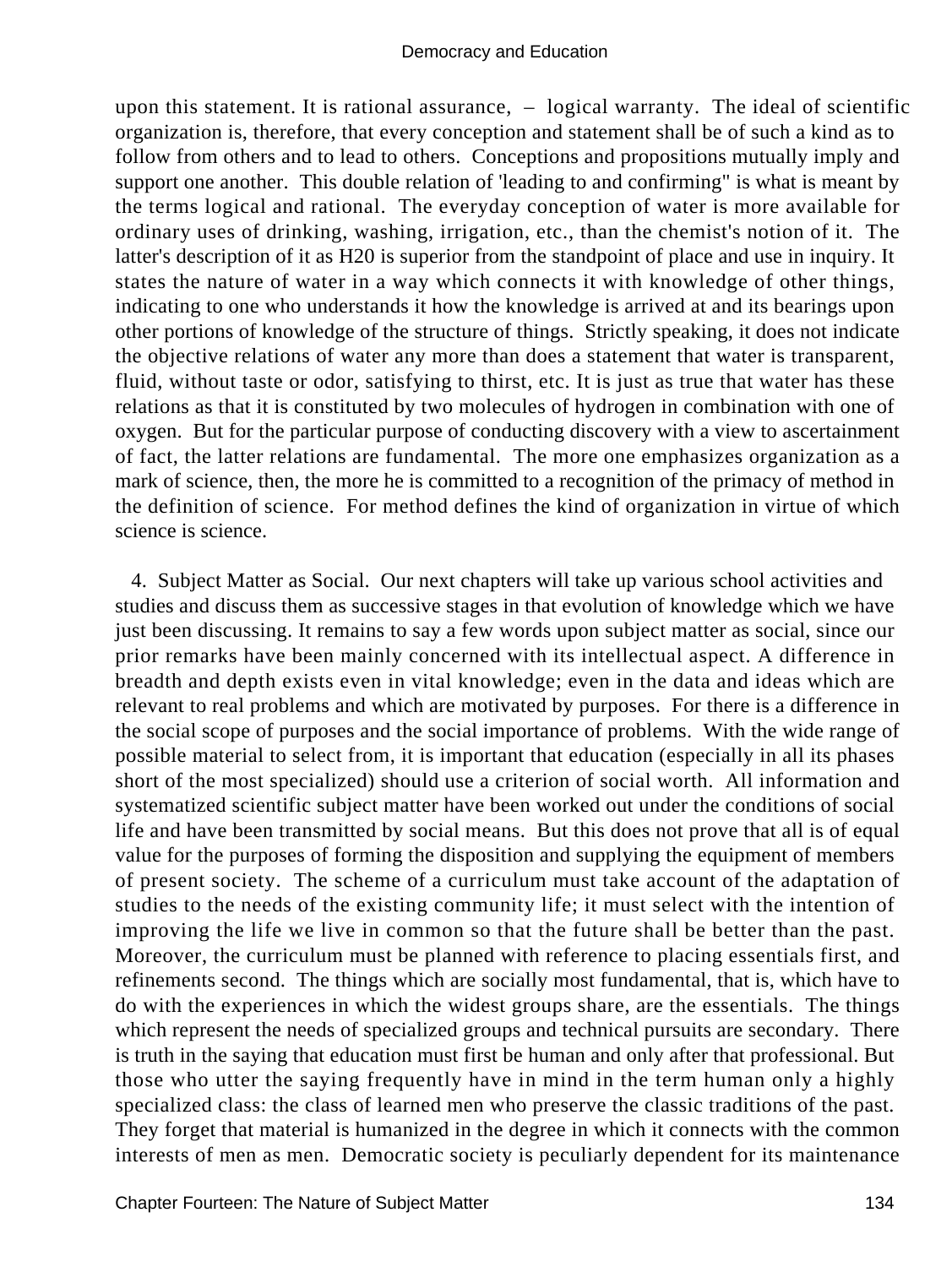upon the use in forming a course of study of criteria which are broadly human. Democracy cannot flourish where the chief influences in selecting subject matter of instruction are utilitarian ends narrowly conceived for the masses, and, for the higher education of the few, the traditions of a specialized cultivated class. The notion that the «essentials» of elementary education are the three R's mechanically treated, is based upon ignorance of the essentials needed for realization of democratic ideals. Unconsciously it assumes that these ideals are unrealizable; it assumes that in the future, as in the past, getting a livelihood, «making a living,» must signify for most men and women doing things which are not significant, freely chosen, and ennobling to those who do them; doing things which serve ends unrecognized by those engaged in them, carried on under the direction of others for the sake of pecuniary reward. For preparation of large numbers for a life of this sort, and only for this purpose, are mechanical efficiency in reading, writing, spelling and figuring, together with attainment of a certain amount of muscular dexterity, «essentials.» Such conditions also infect the education called liberal, with illiberality. They imply a somewhat parasitic cultivation bought at the expense of not having the enlightenment and discipline which come from concern with the deepest problems of common humanity. A curriculum which acknowledges the social responsibilities of education must present situations where problems are relevant to the problems of living together, and where observation and information are calculated to develop social insight and interest.

 Summary. The subject matter of education consists primarily of the meanings which supply content to existing social life. The continuity of social life means that many of these meanings are contributed to present activity by past collective experience. As social life grows more complex, these factors increase in number and import. There is need of special selection, formulation, and organization in order that they may be adequately transmitted to the new generation. But this very process tends to set up subject matter as something of value just by itself, apart from its function in promoting the realization of the meanings implied in the present experience of the immature. Especially is the educator exposed to the temptation to conceive his task in terms of the pupil's ability to appropriate and reproduce the subject matter in set statements, irrespective of its organization into his activities as a developing social member. The positive principle is maintained when the young begin with active occupations having a social origin and use, and proceed to a scientific insight in the materials and laws involved, through assimilating into their more direct experience the ideas and facts communicated by others who have had a larger experience. 1 Since the learned man should also still be a learner, it will be understood that these contrasts are relative, not absolute. But in the earlier stages of learning at least they are practically all−important.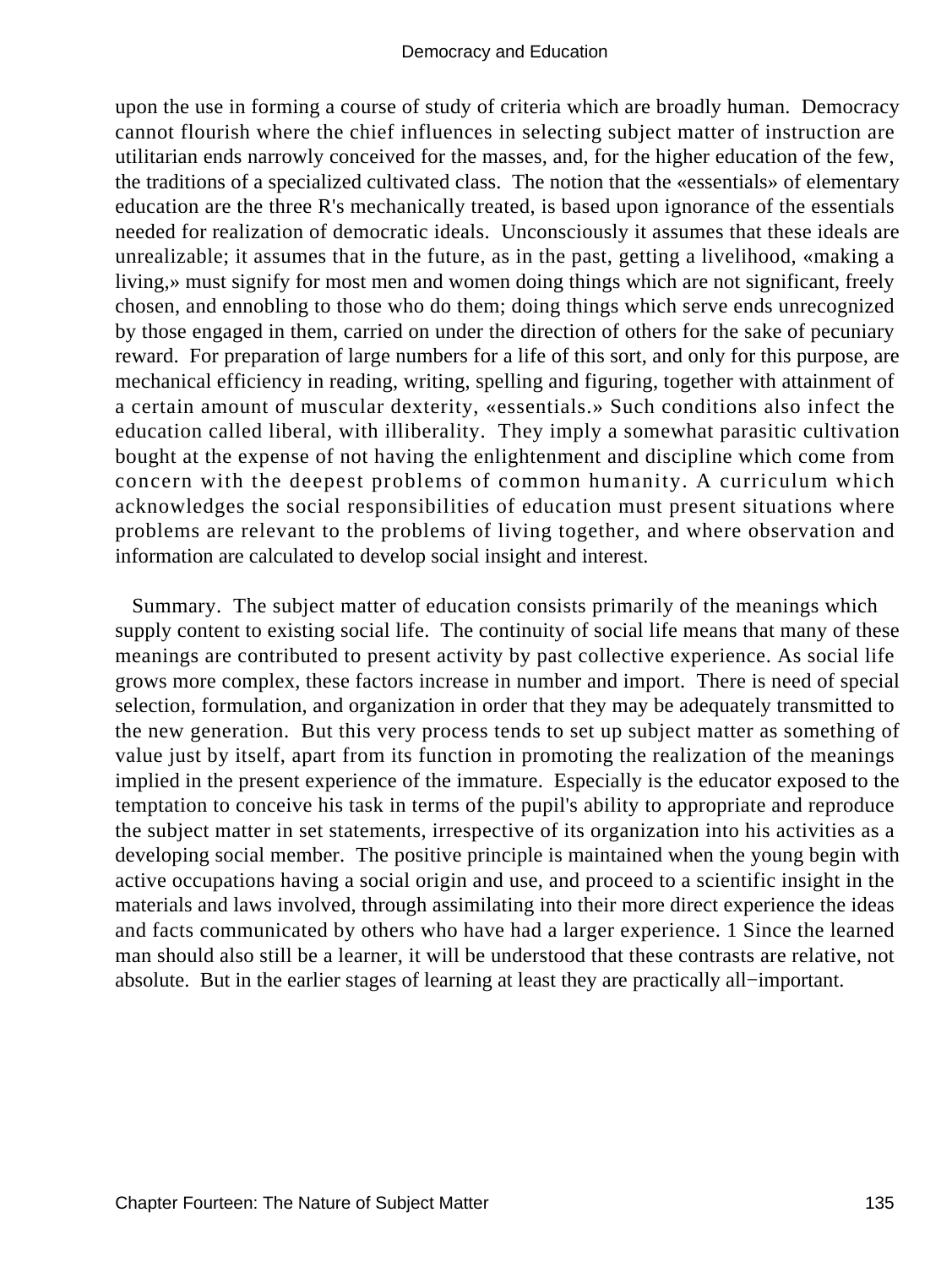# **[Chapter Fifteen: Play and Work in the Curriculum](#page-248-0)**

*1. T*he Place of Active Occupations in Education. In consequence partly of the efforts of educational reformers, partly of increased interest in child−psychology, and partly of the direct experience of the schoolroom, the course of study has in the past generation undergone considerable modification. The desirability of starting from and with the experience and capacities of learners, a lesson enforced from all three quarters, has led to the introduction of forms of activity, in play and work, similar to those in which children and youth engage outside of school. Modern psychology has substituted for the general, ready−made faculties of older theory a complex group of instinctive and impulsive tendencies. Experience has shown that when children have a chance at physical activities which bring their natural impulses into play, going to school is a joy, management is less of a burden, and learning is easier. Sometimes, perhaps, plays, games, and constructive occupations are resorted to only for these reasons, with emphasis upon relief from the tedium and strain of «regular» school work. There is no reason, however, for using them merely as agreeable diversions. Study of mental life has made evident the fundamental worth of native tendencies to explore, to manipulate tools and materials, to construct, to give expression to joyous emotion, etc. When exercises which are prompted by these instincts are a part of the regular school program, the whole pupil is engaged, the artificial gap between life in school and out is reduced, motives are afforded for attention to a large variety of materials and processes distinctly educative in effect, and cooperative associations which give information in a social setting are provided. In short, the grounds for assigning to play and active work a definite place in the curriculum are intellectual and social, not matters of temporary expediency and momentary agreeableness. Without something of the kind, it is not possible to secure the normal estate of effective learning; namely, that knowledge−getting be an outgrowth of activities having their own end, instead of a school task. More specifically, play and work correspond, point for point, with the traits of the initial stage of knowing, which consists, as we saw in the last chapter, in learning how to do things and in acquaintance with things and processes gained in the doing. It is suggestive that among the Greeks, till the rise of conscious philosophy, the same word, techne, was used for art and science. Plato gave his account of knowledge on the basis of an analysis of the knowledge of cobblers, carpenters, players of musical instruments, etc., pointing out that their art (so far as it was not mere routine) involved an end, mastery of material or stuff worked upon, control of appliances, and a definite order of procedure – all of which had to be known in order that there be intelligent skill or art.

 Doubtless the fact that children normally engage in play and work out of school has seemed to many educators a reason why they should concern themselves in school with things radically different. School time seemed too precious to spend in doing over again what children were sure to do any way. In some social conditions, this reason has weight. In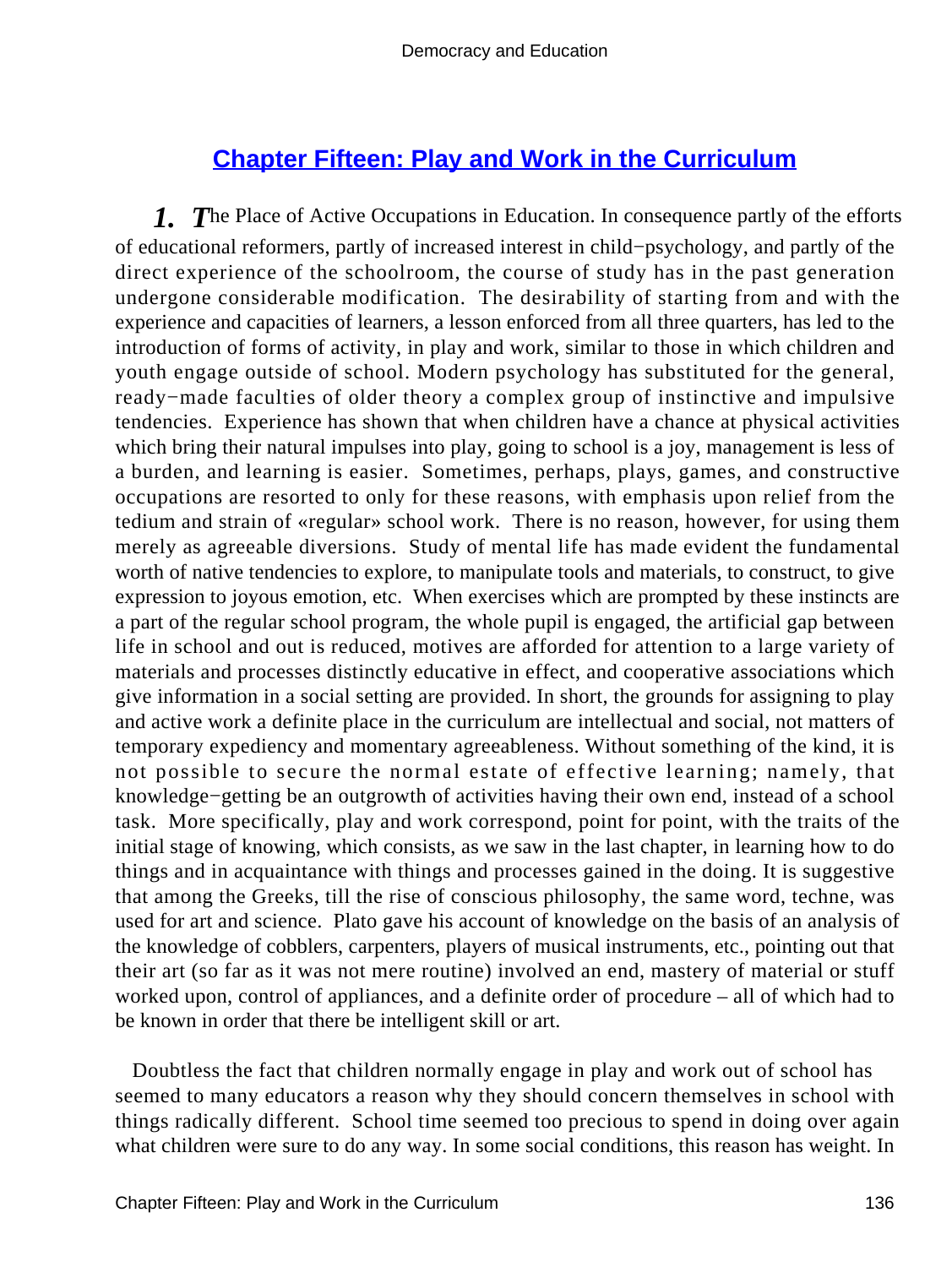pioneer times, for example, outside occupations gave a definite and valuable intellectual and moral training. Books and everything concerned with them were, on the other hand, rare and difficult of access; they were the only means of outlet from a narrow and crude environment. Wherever such conditions obtain, much may be said in favor of concentrating school activity upon books. The situation is very different, however, in most communities to−day. The kinds of work in which the young can engage, especially in cities, are largely anti−educational. That prevention of child labor is a social duty is evidence on this point. On the other hand, printed matter has been so cheapened and is in such universal circulation, and all the opportunities of intellectual culture have been so multiplied, that the older type of book work is far from having the force it used to possess.

 But it must not be forgotten that an educational result is a by− product of play and work in most out−of−school conditions. It is incidental, not primary. Consequently the educative growth secured is more or less accidental. Much work shares in the defects of existing industrial society – defects next to fatal to right development. Play tends to reproduce and affirm the crudities, as well as the excellencies, of surrounding adult life. It is the business of the school to set up an environment in which play and work shall be conducted with reference to facilitating desirable mental and moral growth. It is not enough just to introduce plays and games, hand work and manual exercises. Everything depends upon the way in which they are employed.

 2. Available Occupations. A bare catalogue of the list of activities which have already found their way into schools indicates what a rich field is at hand. There is work with paper, cardboard, wood, leather, cloth, yarns, clay and sand, and the metals, with and without tools. Processes employed are folding, cutting, pricking, measuring, molding, modeling, pattern−making, heating and cooling, and the operations characteristic of such tools as the hammer, saw, file, etc. Outdoor excursions, gardening, cooking, sewing, printing, book−binding, weaving, painting, drawing, singing, dramatization, story−telling, reading and writing as active pursuits with social aims (not as mere exercises for acquiring skill for future use), in addition to a countless variety of plays and games, designate some of the modes of occupation.

 The problem of the educator is to engage pupils in these activities in such ways that while manual skill and technical efficiency are gained and immediate satisfaction found in the work, together with preparation for later usefulness, these things shall be subordinated to education – that is, to intellectual results and the forming of a socialized disposition. What does this principle signify? In the first place, the principle rules out certain practices. Activities which follow definite prescription and dictation or which reproduce without modification ready−made models, may give muscular dexterity, but they do not require the perception and elaboration of ends, nor (what is the same thing in other words) do they permit the use of judgment in selecting and adapting means. Not merely manual training specifically so called but many traditional kindergarten exercises have erred here. Moreover, opportunity for making mistakes is an incidental requirement. Not because mistakes are ever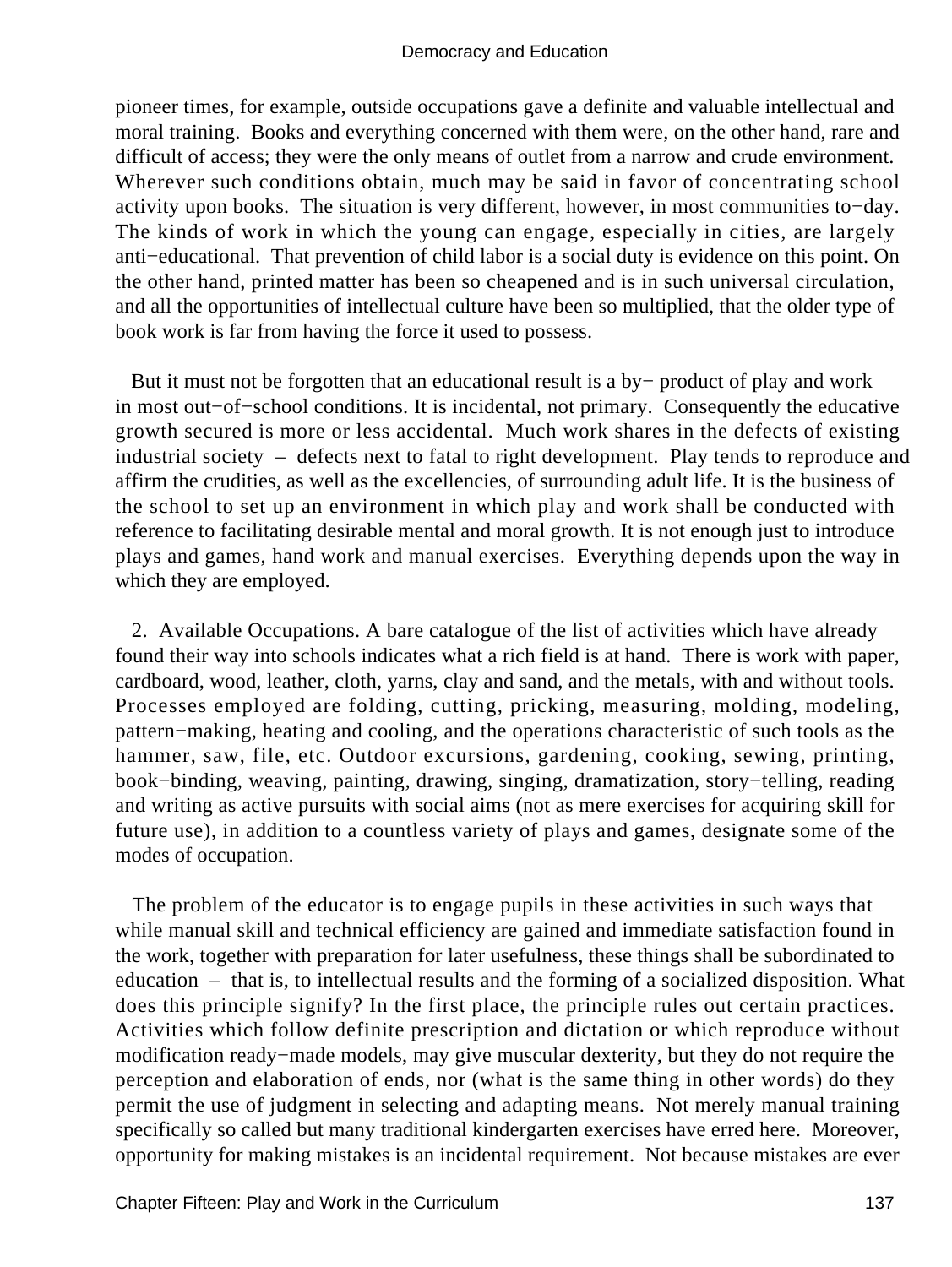desirable, but because overzeal to select material and appliances which forbid a chance for mistakes to occur, restricts initiative, reduces judgment to a minimum, and compels the use of methods which are so remote from the complex situations of life that the power gained is of little availability. It is quite true that children tend to exaggerate their powers of execution and to select projects that are beyond them. But limitation of capacity is one of the things which has to be learned; like other things, it is learned through the experience of consequences. The danger that children undertaking too complex projects will simply muddle and mess, and produce not merely crude results (which is a minor matter) but acquire crude standards (which is an important matter) is great. But it is the fault of the teacher if the pupil does not perceive in due season the inadequacy of his performances, and thereby receive a stimulus to attempt exercises which will perfect his powers. Meantime it is more important to keep alive a creative and constructive attitude than to secure an external perfection by engaging the pupil's action in too minute and too closely regulated pieces of work. Accuracy and finish of detail can be insisted upon in such portions of a complex work as are within the pupil's capacity.

 Unconscious suspicion of native experience and consequent overdoing of external control are shown quite as much in the material supplied as in the matter of the teacher's orders. The fear of raw material is shown in laboratory, manual training shop, Froebelian kindergarten, and Montessori house of childhood. The demand is for materials which have already been subjected to the perfecting work of mind: a demand which shows itself in the subject matter of active occupations quite as well as in academic book learning. That such material will control the pupil's operations so as to prevent errors is true. The notion that a pupil operating with such material will somehow absorb the intelligence that went originally to its shaping is fallacious. Only by starting with crude material and subjecting it to purposeful handling will he gain the intelligence embodied in finished material. In practice, overemphasis upon formed material leads to an exaggeration of mathematical qualities, since intellect finds its profit in physical things from matters of size, form, and proportion and the relations that flow from them. But these are known only when their perception is a fruit of acting upon purposes which require attention to them. The more human the purpose, or the more it approximates the ends which appeal in daily experience, the more real the knowledge. When the purpose of the activity is restricted to ascertaining these qualities, the resulting knowledge is only technical.

 To say that active occupations should be concerned primarily with wholes is another statement of the same principle. Wholes for purposes of education are not, however, physical affairs. Intellectually the existence of a whole depends upon a concern or interest; it is qualitative, the completeness of appeal made by a situation. Exaggerated devotion to formation of efficient skill irrespective of present purpose always shows itself in devising exercises isolated from a purpose. Laboratory work is made to consist of tasks of accurate measurement with a view to acquiring knowledge of the fundamental units of physics, irrespective of contact with the problems which make these units important; or of operations designed to afford facility in the manipulation of experimental apparatus. The technique is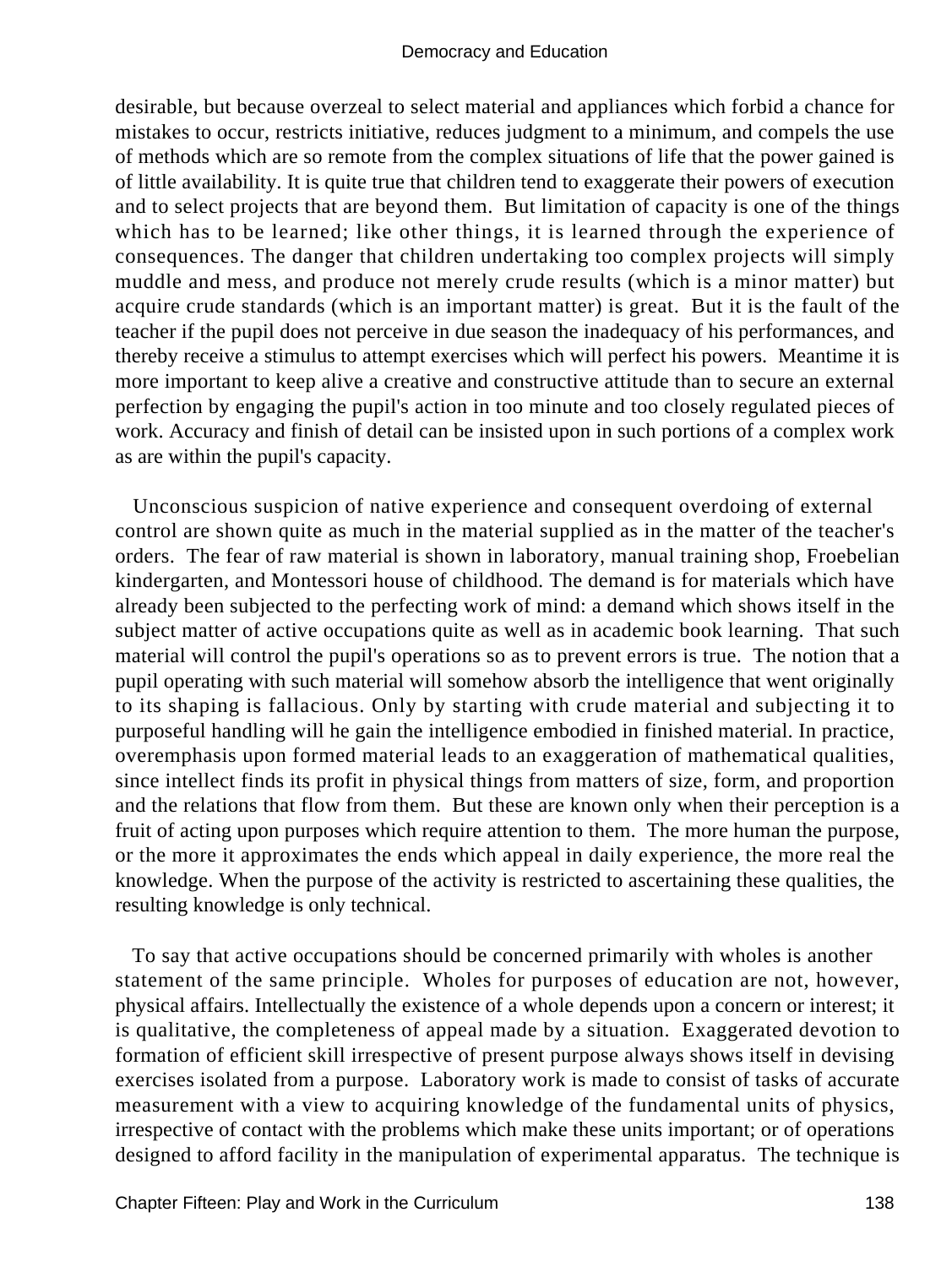acquired independently of the purposes of discovery and testing which alone give it meaning. Kindergarten employments are calculated to give information regarding cubes, spheres, etc., and to form certain habits of manipulation of material (for everything must always be done «just so»), the absence of more vital purposes being supposedly compensated for by the alleged symbolism of the material used. Manual training is reduced to a series of ordered assignments calculated to secure the mastery of one tool after another and technical ability in the various elements of construction – like the different joints. It is argued that pupils must know how to use tools before they attack actual making, – assuming that pupils cannot learn how in the process of making. Pestalozzi's just insistence upon the active use of the senses, as a substitute for memorizing words, left behind it in practice schemes for «object lessons» intended to acquaint pupils with all the qualities of selected objects. The error is the same: in all these cases it is assumed that before objects can be intelligently used, their properties must be known. In fact, the senses are normally used in the course of intelligent (that is, purposeful) use of things, since the qualities perceived are factors to be reckoned with in accomplishment. Witness the different attitude of a boy in making, say, a kite, with respect to the grain and other properties of wood, the matter of size, angles, and proportion of parts, to the attitude of a pupil who has an object−lesson on a piece of wood, where the sole function of wood and its properties is to serve as subject matter for the lesson.

 The failure to realize that the functional development of a situation alone constitutes a «whole» for the purpose of mind is the cause of the false notions which have prevailed in instruction concerning the simple and the complex. For the person approaching a subject, the simple thing is his purpose – the use he desires to make of material, tool, or technical process, no matter how complicated the process of execution may be. The unity of the purpose, with the concentration upon details which it entails, confers simplicity upon the elements which have to be reckoned with in the course of action. It furnishes each with a single meaning according to its service in carrying on the whole enterprise. After one has gone through the process, the constituent qualities and relations are elements, each possessed with a definite meaning of its own. The false notion referred to takes the standpoint of the expert, the one for whom elements exist; isolates them from purposeful action, and presents them to beginners as the «simple» things. But it is time for a positive statement. Aside from the fact that active occupations represent things to do, not studies, their educational significance consists in the fact that they may typify social situations. Men's fundamental common concerns center about food, shelter, clothing, household furnishings, and the appliances connected with production, exchange, and consumption.

 Representing both the necessities of life and the adornments with which the necessities have been clothed, they tap instincts at a deep level; they are saturated with facts and principles having a social quality.

 To charge that the various activities of gardening, weaving, construction in wood, manipulation of metals, cooking, etc., which carry over these fundamental human concerns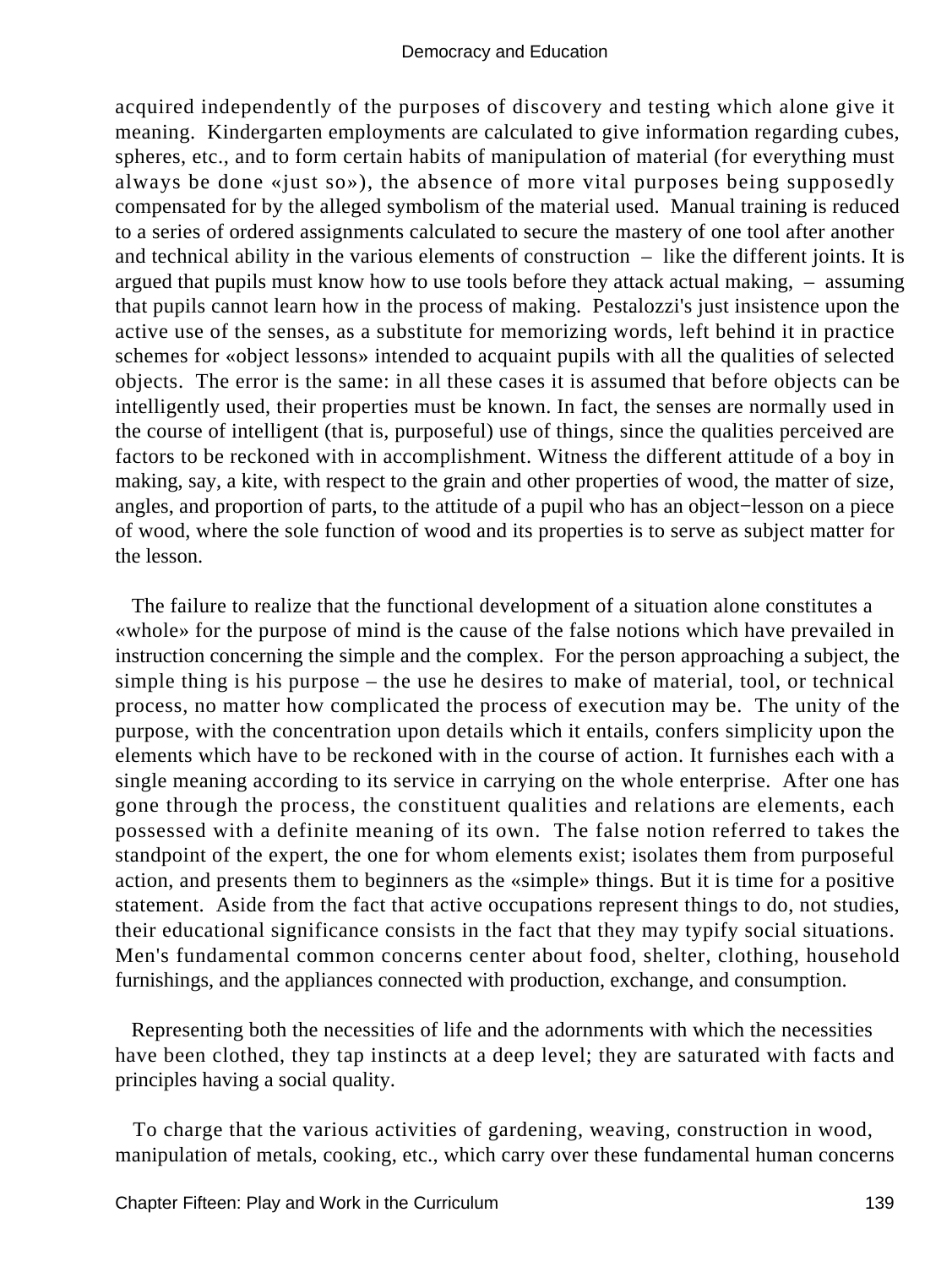into school resources, have a merely bread and butter value is to miss their point. If the mass of mankind has usually found in its industrial occupations nothing but evils which had to be endured for the sake of maintaining existence, the fault is not in the occupations, but in the conditions under which they are carried on. The continually increasing importance of economic factors in contemporary life makes it the more needed that education should reveal their scientific content and their social value. For in schools, occupations are not carried on for pecuniary gain but for their own content. Freed from extraneous associations and from the pressure of wage−earning, they supply modes of experience which are intrinsically valuable; they are truly liberalizing in quality.

 Gardening, for example, need not be taught either for the sake of preparing future gardeners, or as an agreeable way of passing time. It affords an avenue of approach to knowledge of the place farming and horticulture have had in the history of the race and which they occupy in present social organization. Carried on in an environment educationally controlled, they are means for making a study of the facts of growth, the chemistry of soil, the role of light, air, and moisture, injurious and helpful animal life, etc. There is nothing in the elementary study of botany which cannot be introduced in a vital way in connection with caring for the growth of seeds. Instead of the subject matter belonging to a peculiar study called botany, it will then belong to life, and will find, moreover, its natural correlations with the facts of soil, animal life, and human relations. As students grow mature, they will perceive problems of interest which may be pursued for the sake of discovery, independent of the original direct interest in gardening – problems connected with the germination and nutrition of plants, the reproduction of fruits, etc., thus making a transition to deliberate intellectual investigations.

 The illustration is intended to apply, of course, to other school occupations, – wood−working, cooking, and on through the list. It is pertinent to note that in the history of the race the sciences grew gradually out from useful social occupations. Physics developed slowly out of the use of tools and machines; the important branch of physics known as mechanics testifies in its name to its original associations. The lever, wheel, inclined plane, etc., were among the first great intellectual discoveries of mankind, and they are none the less intellectual because they occurred in the course of seeking for means of accomplishing practical ends. The great advance of electrical science in the last generation was closely associated, as effect and as cause, with application of electric agencies to means of communication, transportation, lighting of cities and houses, and more economical production of goods. These are social ends, moreover, and if they are too closely associated with notions of private profit, it is not because of anything in them, but because they have been deflected to private uses: – a fact which puts upon the school the responsibility of restoring their connection, in the mind of the coming generation, with public scientific and social interests. In like ways, chemistry grew out of processes of dying, bleaching, metal working, etc., and in recent times has found innumerable new uses in industry.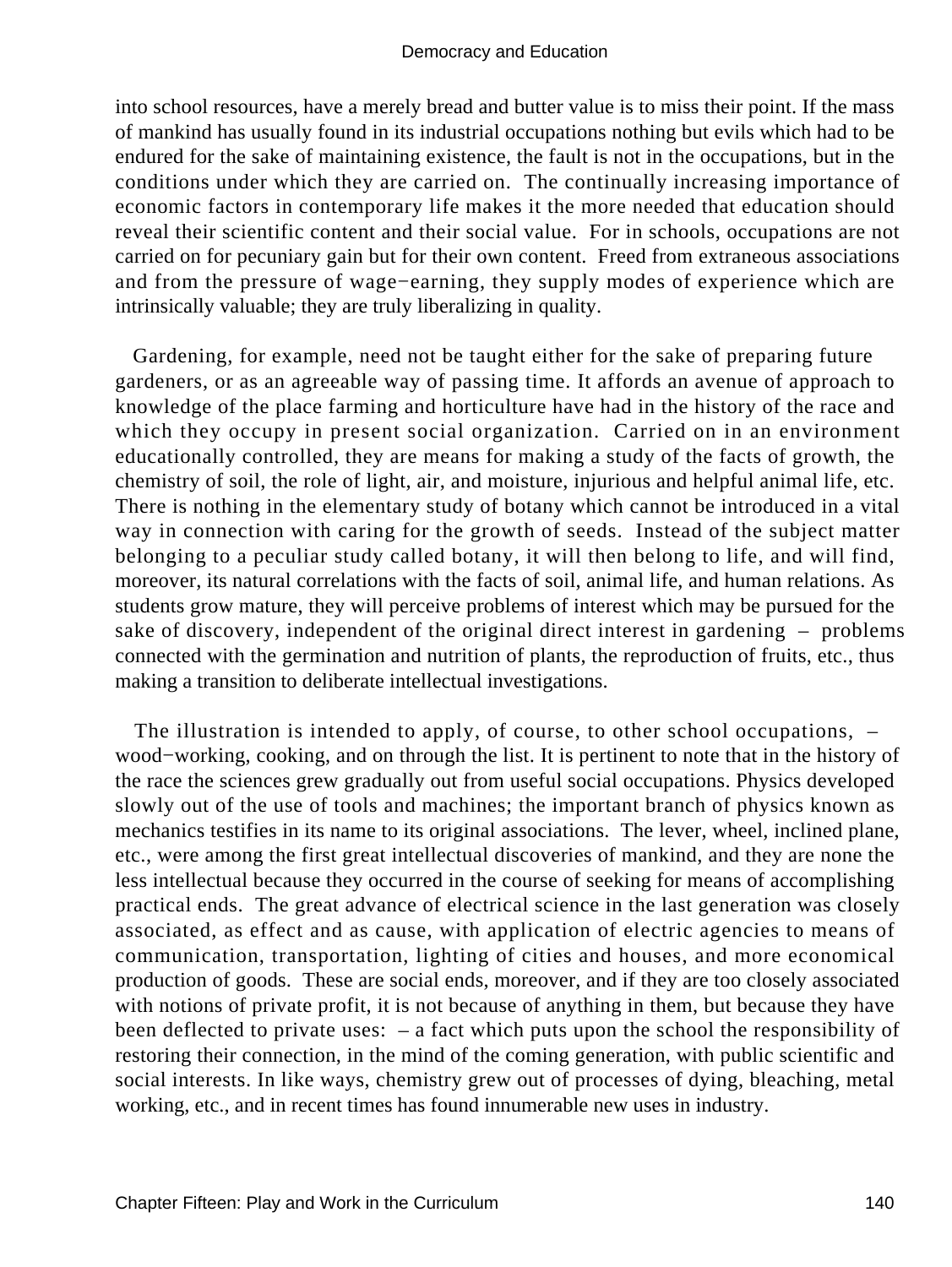Mathematics is now a highly abstract science; geometry, however, means literally earth−measuring: the practical use of number in counting to keep track of things and in measuring is even more important to−day than in the times when it was invented for these purposes. Such considerations (which could be duplicated in the history of any science) are not arguments for a recapitulation of the history of the race or for dwelling long in the early rule of thumb stage. But they indicate the possibilities – greater to−day than ever before – of using active occupations as opportunities for scientific study. The opportunities are just as great on the social side, whether we look at the life of collective humanity in its past or in its future. The most direct road for elementary students into civics and economics is found in consideration of the place and office of industrial occupations in social life. Even for older students, the social sciences would be less abstract and formal if they were dealt with less as sciences (less as formulated bodies of knowledge) and more in their direct subject−matter as that is found in the daily life of the social groups in which the student shares.

 Connection of occupations with the method of science is at least as close as with its subject matter. The ages when scientific progress was slow were the ages when learned men had contempt for the material and processes of everyday life, especially for those concerned with manual pursuits. Consequently they strove to develop knowledge out of general principles – almost out of their heads – by logical reasons. It seems as absurd that learning should come from action on and with physical things, like dropping acid on a stone to see what would happen, as that it should come from sticking an awl with waxed thread through a piece of leather. But the rise of experimental methods proved that, given control of conditions, the latter operation is more typical of the right way of knowledge than isolated logical reasonings. Experiment developed in the seventeenth and succeeding centuries and became the authorized way of knowing when men's interests were centered in the question of control of nature for human uses. The active occupations in which appliances are brought to bear upon physical things with the intention of effecting useful changes is the most vital introduction to the experimental method.

 3. Work and Play. What has been termed active occupation includes both play and work. In their intrinsic meaning, play and industry are by no means so antithetical to one another as is often assumed, any sharp contrast being due to undesirable social conditions. Both involve ends consciously entertained and the selection and adaptations of materials and processes designed to effect the desired ends. The difference between them is largely one of time−span, influencing the directness of the connection of means and ends. In play, the interest is more direct  $-$  a fact frequently indicated by saying that in play the activity is its own end, instead of its having an ulterior result. The statement is correct, but it is falsely taken, if supposed to mean that play activity is momentary, having no element of looking ahead and none of pursuit. Hunting, for example, is one of the commonest forms of adult play, but the existence of foresight and the direction of present activity by what one is watching for are obvious. When an activity is its own end in the sense that the action of the moment is complete in itself, it is purely physical; it has no meaning (See p. 77) . The person is either going through motions quite blindly, perhaps purely imitatively, or else is in a state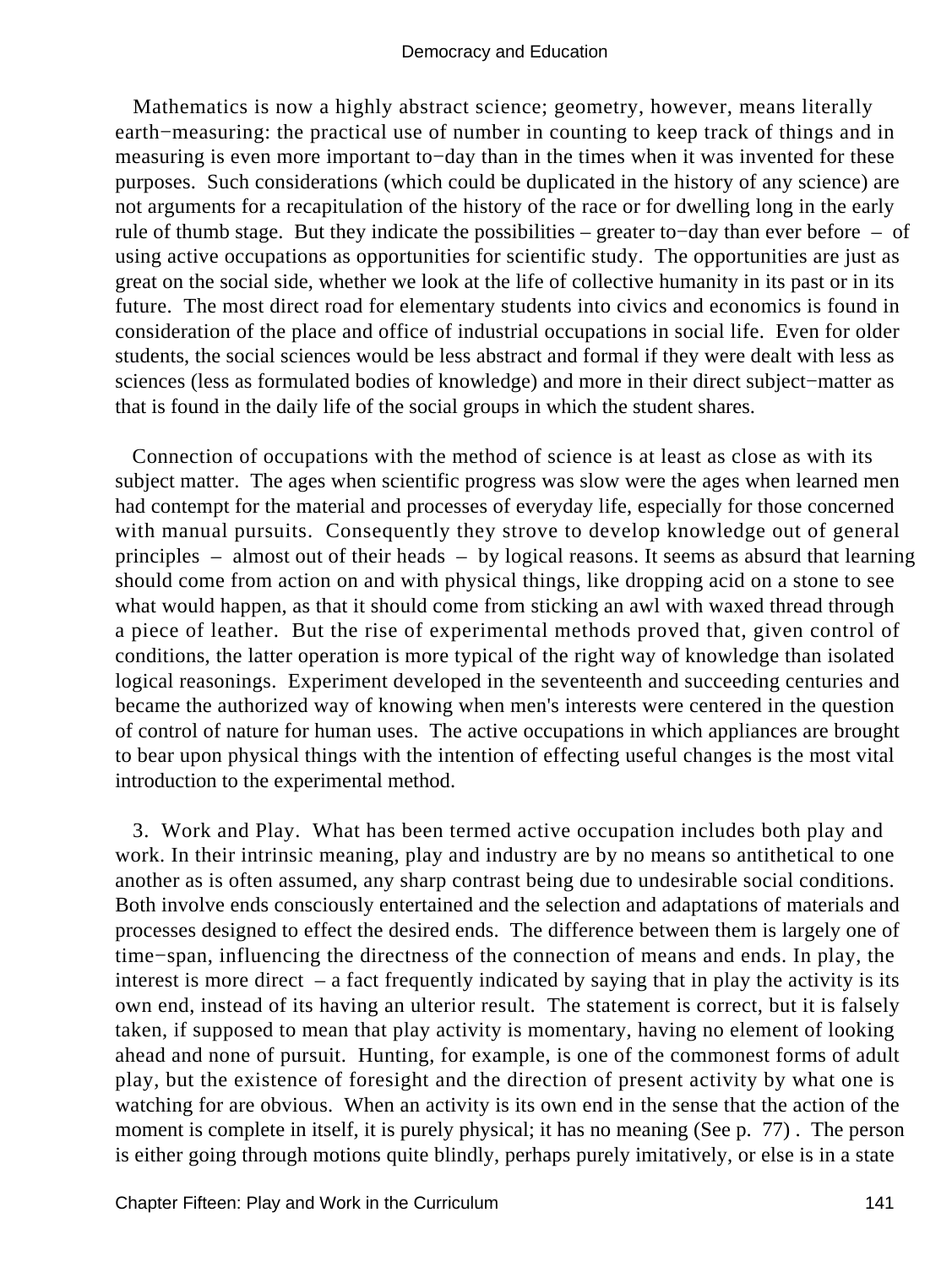of excitement which is exhausting to mind and nerves. Both results may be seen in some types of kindergarten games where the idea of play is so highly symbolic that only the adult is conscious of it. Unless the children succeed in reading in some quite different idea of their own, they move about either as if in a hypnotic daze, or they respond to a direct excitation.

 The point of these remarks is that play has an end in the sense of a directing idea which gives point to the successive acts. Persons who play are not just doing something (pure physical movement) ; they are trying to do or effect something, an attitude that involves anticipatory forecasts which stimulate their present responses. The anticipated result, however, is rather a subsequent action than the production of a specific change in things. Consequently play is free, plastic. Where some definite external outcome is wanted, the end has to be held to with some persistence, which increases as the contemplated result is complex and requires a fairly long series of intermediate adaptations. When the intended act is another activity, it is not necessary to look far ahead and it is possible to alter it easily and frequently. If a child is making a toy boat, he must hold on to a single end and direct a considerable number of acts by that one idea. If he is just «playing boat» he may change the material that serves as a boat almost at will, and introduce new factors as fancy suggests. The imagination makes what it will of chairs, blocks, leaves, chips, if they serve the purpose of carrying activity forward.

 From a very early age, however, there is no distinction of exclusive periods of play activity and work activity, but only one of emphasis. There are definite results which even young children desire, and try to bring to pass. Their eager interest in sharing the occupations of others, if nothing else, accomplishes this. Children want to «help»; they are anxious to engage in the pursuits of adults which effect external changes: setting the table, washing dishes, helping care for animals, etc. In their plays, they like to construct their own toys and appliances. With increasing maturity, activity which does not give back results of tangible and visible achievement loses its interest. Play then changes to fooling and if habitually indulged in is demoralizing. Observable results are necessary to enable persons to get a sense and a measure of their own powers. When make−believe is recognized to be make−believe, the device of making objects in fancy alone is too easy to stimulate intense action. One has only to observe the countenance of children really playing to note that their attitude is one of serious absorption; this attitude cannot be maintained when things cease to afford adequate stimulation.

 When fairly remote results of a definite character are foreseen and enlist persistent effort for their accomplishment, play passes into work. Like play, it signifies purposeful activity and differs not in that activity is subordinated to an external result, but in the fact that a longer course of activity is occasioned by the idea of a result. The demand for continuous attention is greater, and more intelligence must be shown in selecting and shaping means. To extend this account would be to repeat what has been said under the caption of aim, interest, and thinking. It is pertinent, however, to inquire why the idea is so current that work involves subordination of an activity to an ulterior material result. The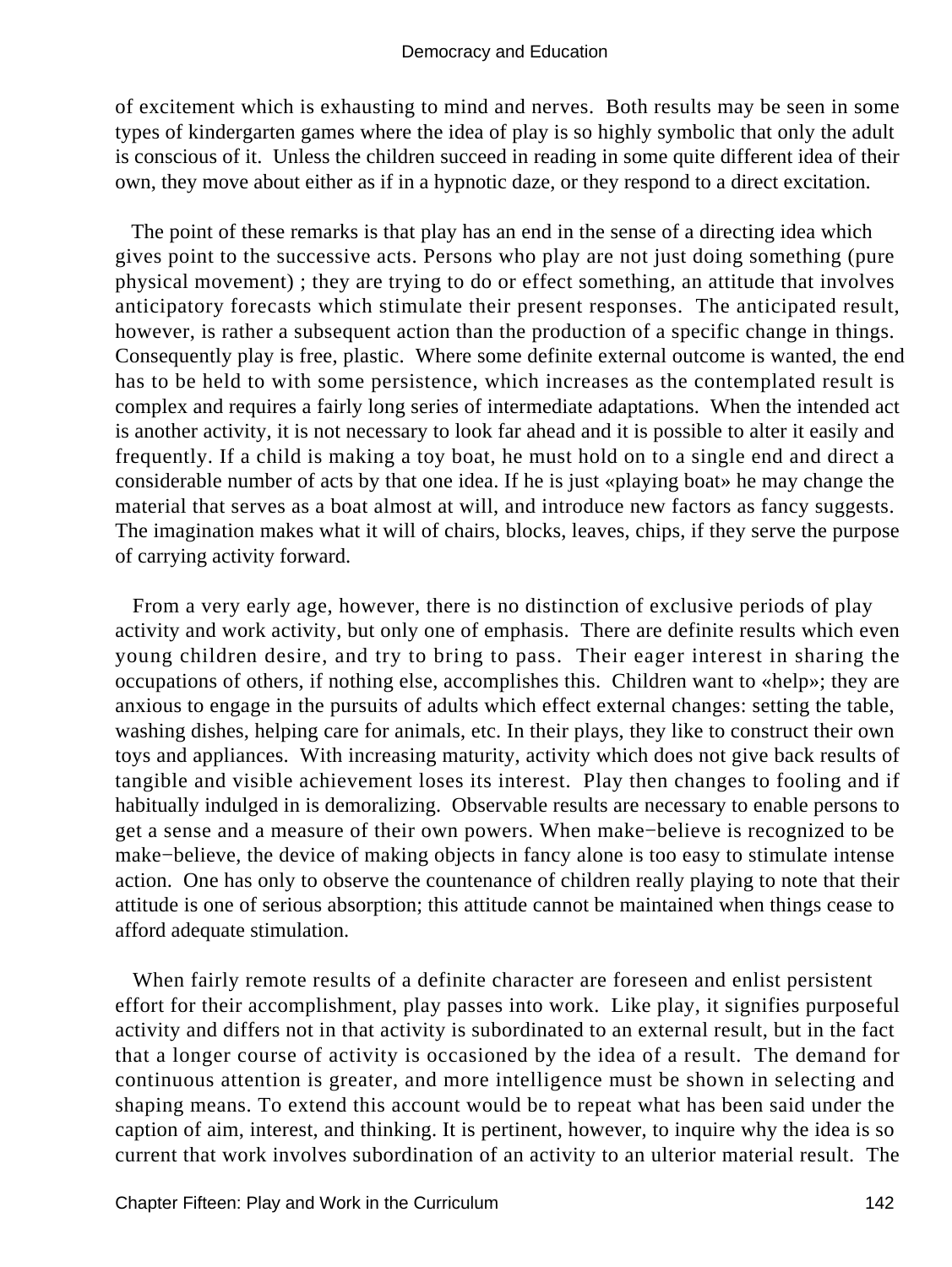extreme form of this subordination, namely drudgery, offers a clew. Activity carried on under conditions of external pressure or coercion is not carried on for any significance attached to the doing. The course of action is not intrinsically satisfying; it is a mere means for avoiding some penalty, or for gaining some reward at its conclusion. What is inherently repulsive is endured for the sake of averting something still more repulsive or of securing a gain hitched on by others. Under unfree economic conditions, this state of affairs is bound to exist. Work or industry offers little to engage the emotions and the imagination; it is a more or less mechanical series of strains. Only the hold which the completion of the work has upon a person will keep him going. But the end should be intrinsic to the action; it should be its end – a part of its own course. Then it affords a stimulus to effort very different from that arising from the thought of results which have nothing to do with the intervening action. As already mentioned, the absence of economic pressure in schools supplies an opportunity for reproducing industrial situations of mature life under conditions where the occupation can be carried on for its own sake. If in some cases, pecuniary recognition is also a result of an action, though not the chief motive for it, that fact may well increase the significance of the occupation. Where something approaching drudgery or the need of fulfilling externally imposed tasks exists, the demand for play persists, but tends to be perverted. The ordinary course of action fails to give adequate stimulus to emotion and imagination. So in leisure time, there is an imperious demand for their stimulation by any kind of means; gambling, drink, etc., may be resorted to. Or, in less extreme cases, there is recourse to idle amusement; to anything which passes time with immediate agreeableness. Recreation, as the word indicates, is recuperation of energy. No demand of human nature is more urgent or less to be escaped. The idea that the need can be suppressed is absolutely fallacious, and the Puritanic tradition which disallows the need has entailed an enormous crop of evils. If education does not afford opportunity for wholesome recreation and train capacity for seeking and finding it, the suppressed instincts find all sorts of illicit outlets, sometimes overt, sometimes confined to indulgence of the imagination. Education has no more serious responsibility than making adequate provision for enjoyment of recreative leisure; not only for the sake of immediate health, but still more if possible for the sake of its lasting effect upon habits of mind. Art is again the answer to this demand.

 Summary. In the previous chapter we found that the primary subject matter of knowing is that contained in learning how to do things of a fairly direct sort. The educational equivalent of this principle is the consistent use of simple occupations which appeal to the powers of youth and which typify general modes of social activity. Skill and information about materials, tools, and laws of energy are acquired while activities are carried on for their own sake. The fact that they are socially representative gives a quality to the skill and knowledge gained which makes them transferable to out−of−school situations. It is important not to confuse the psychological distinction between play and work with the economic distinction. Psychologically, the defining characteristic of play is not amusement nor aimlessness. It is the fact that the aim is thought of as more activity in the same line, without defining continuity of action in reference to results produced. Activities as they grow more complicated gain added meaning by greater attention to specific results achieved.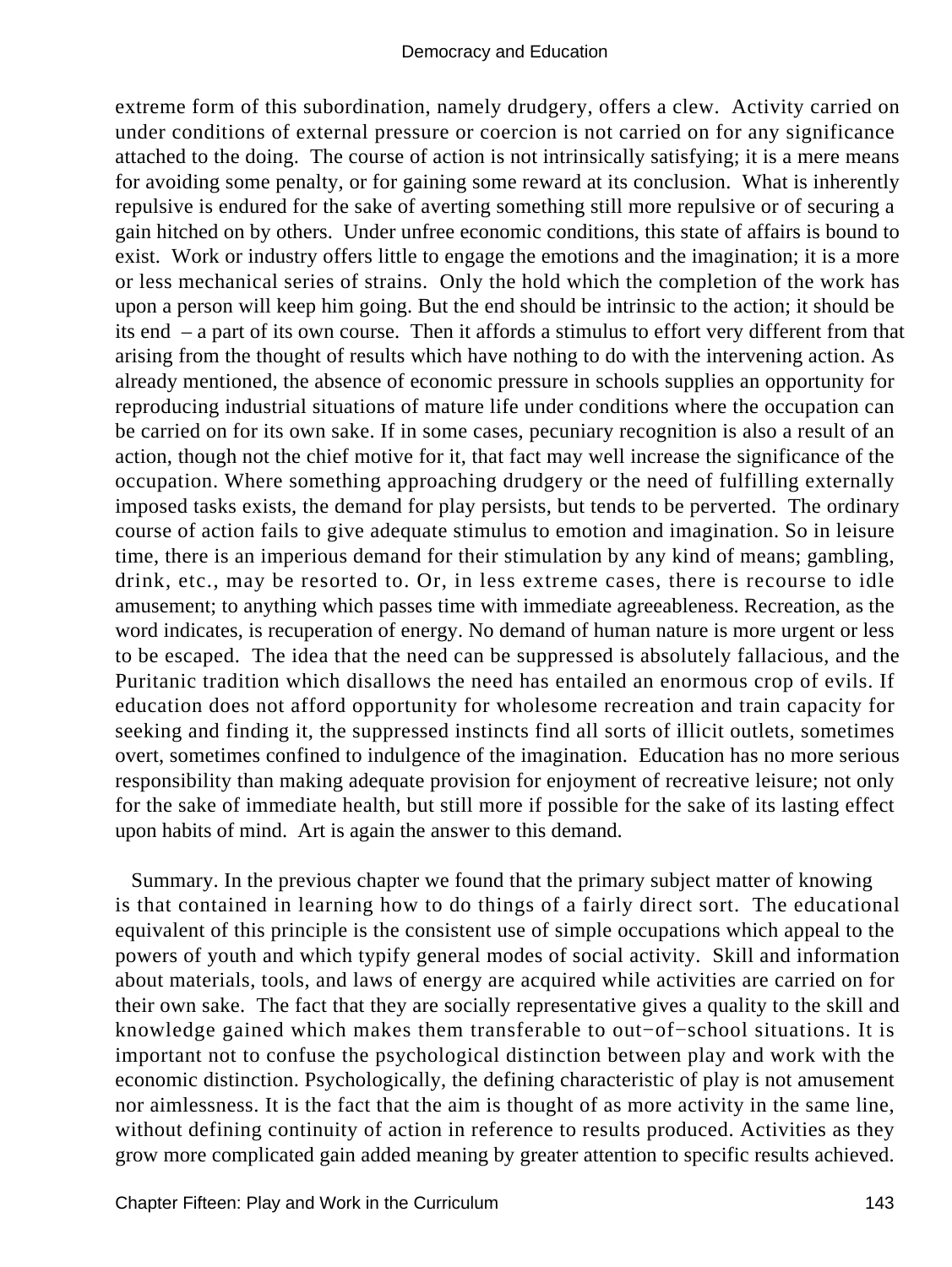Thus they pass gradually into work. Both are equally free and intrinsically motivated, apart from false economic conditions which tend to make play into idle excitement for the well to do, and work into uncongenial labor for the poor. Work is psychologically simply an activity which consciously includes regard for consequences as a part of itself; it becomes constrained labor when the consequences are outside of the activity as an end to which activity is merely a means. Work which remains permeated with the play attitude is art  $-$  in quality if not in conventional designation.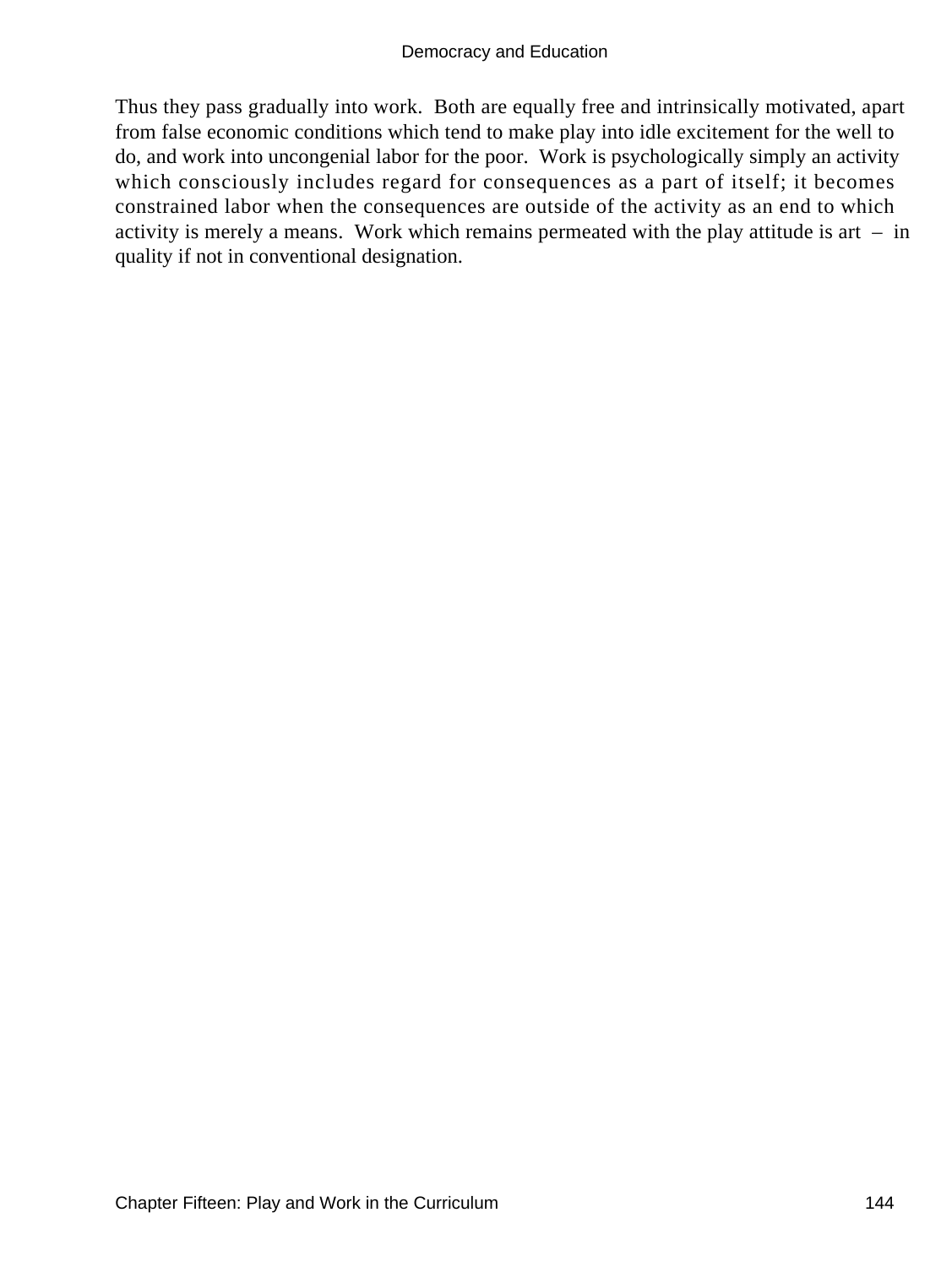# **[Chapter Sixteen: The Significance of Geography and History](#page-248-0)**

*1. E*xtension of Meaning of Primary Activities. Nothing is more striking than the difference between an activity as merely physical and the wealth of meanings which the same activity may assume. From the outside, an astronomer gazing through a telescope is like a small boy looking through the same tube. In each case, there is an arrangement of glass and metal, an eye, and a little speck of light in the distance. Yet at a critical moment, the activity of an astronomer might be concerned with the birth of a world, and have whatever is known about the starry heavens as its significant content. Physically speaking, what man has effected on this globe in his progress from savagery is a mere scratch on its surface, not perceptible at a distance which is slight in comparison with the reaches even of the solar system. Yet in meaning what has been accomplished measures just the difference of civilization from savagery. Although the activities, physically viewed, have changed somewhat, this change is slight in comparison with the development of the meanings attaching to the activities. There is no limit to the meaning which an action may come to possess. It all depends upon the context of perceived connections in which it is placed; the reach of imagination in realizing connections is inexhaustible. The advantage which the activity of man has in appropriating and finding meanings makes his education something else than the manufacture of a tool or the training of an animal. The latter increase efficiency; they do not develop significance. The final educational importance of such occupations in play and work as were considered in the last chapter is that they afford the most direct instrumentalities for such extension of meaning. Set going under adequate conditions they are magnets for gathering and retaining an indefinitely wide scope of intellectual considerations. They provide vital centers for the reception and assimilation of information. When information is purveyed in chunks simply as information to be retained for its own sake, it tends to stratify over vital experience. Entering as a factor into an activity pursued for its own sake – whether as a means or as a widening of the content of the aim – it is informing. The insight directly gained fuses with what is told. Individual experience is then capable of taking up and holding in solution the net results of the experience of the group to which he belongs – including the results of sufferings and trials over long stretches of time. And such media have no fixed saturation point where further absorption is impossible. The more that is taken in, the greater capacity there is for further assimilation. New receptiveness follows upon new curiosity, and new curiosity upon information gained.

 The meanings with which activities become charged, concern nature and man. This is an obvious truism, which however gains meaning when translated into educational equivalents. So translated, it signifies that geography and history supply subject matter which gives background and outlook, intellectual perspective, to what might otherwise be narrow personal actions or mere forms of technical skill. With every increase of ability to place our own doings in their time and space connections, our doings gain in significant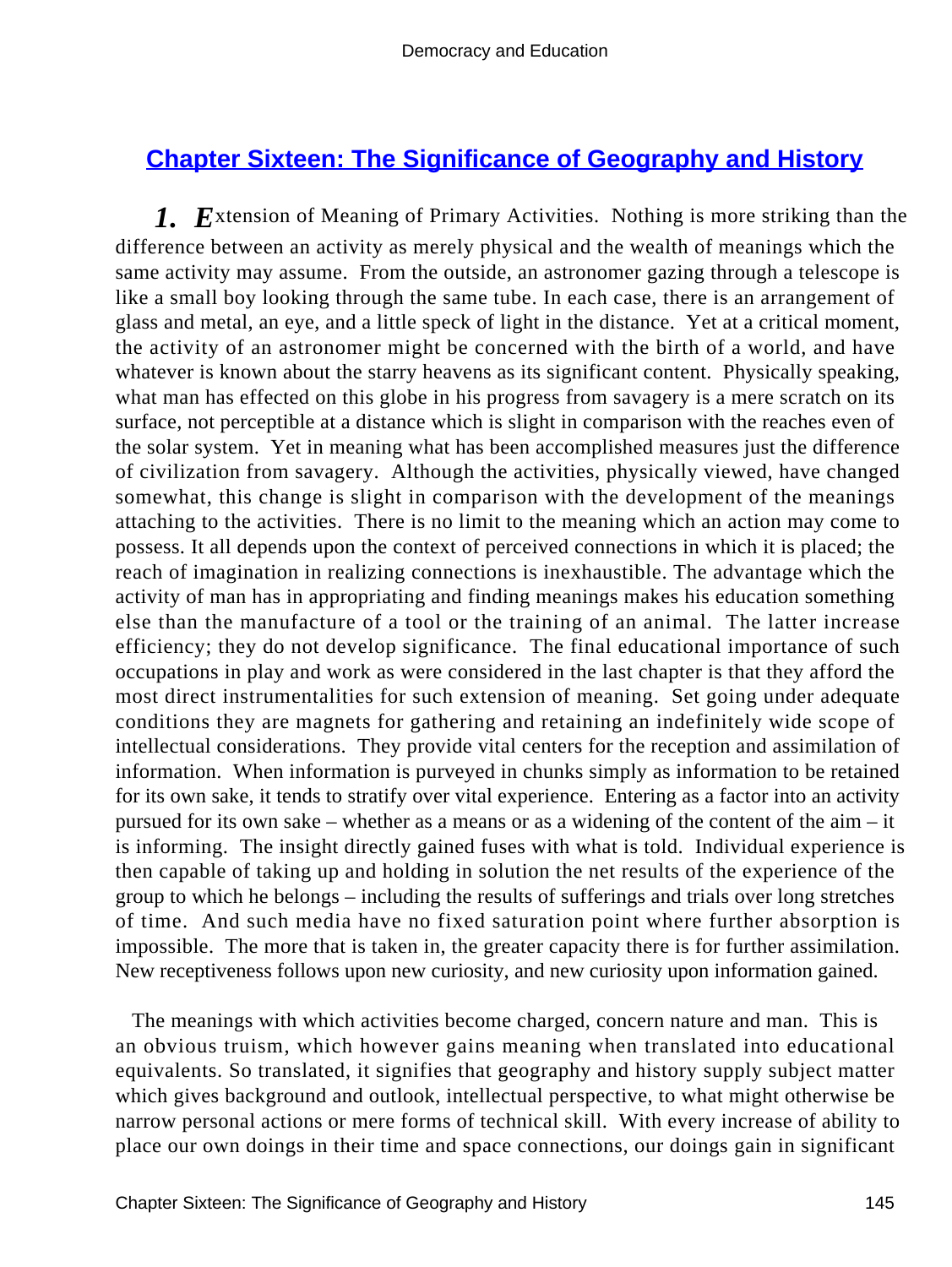content. We realize that we are citizens of no mean city in discovering the scene in space of which we are denizens, and the continuous manifestation of endeavor in time of which we are heirs and continuers. Thus our ordinary daily experiences cease to be things of the moment and gain enduring substance. Of course if geography and history are taught as ready−made studies which a person studies simply because he is sent to school, it easily happens that a large number of statements about things remote and alien to everyday experience are learned. Activity is divided, and two separate worlds are built up, occupying activity at divided periods. No transmutation takes place; ordinary experience is not enlarged in meaning by getting its connections; what is studied is not animated and made real by entering into immediate activity. Ordinary experience is not even left as it was, narrow but vital. Rather, it loses something of its mobility and sensitiveness to suggestions. It is weighed down and pushed into a corner by a load of unassimilated information. It parts with its flexible responsiveness and alert eagerness for additional meaning. Mere amassing of information apart from the direct interests of life makes mind wooden; elasticity disappears.

 Normally every activity engaged in for its own sake reaches out beyond its immediate self. It does not passively wait for information to be bestowed which will increase its meaning; it seeks it out. Curiosity is not an accidental isolated possession; it is a necessary consequence of the fact that an experience is a moving, changing thing, involving all kinds of connections with other things. Curiosity is but the tendency to make these conditions perceptible. It is the business of educators to supply an environment so that this reaching out of an experience may be fruitfully rewarded and kept continuously active. Within a certain kind of environment, an activity may be checked so that the only meaning which accrues is of its direct and tangible isolated outcome. One may cook, or hammer, or walk, and the resulting consequences may not take the mind any farther than the consequences of cooking, hammering, and walking in the literal – or physical – sense. But nevertheless the consequences of the act remain far−reaching. To walk involves a displacement and reaction of the resisting earth, whose thrill is felt wherever there is matter. It involves the structure of the limbs and the nervous system; the principles of mechanics. To cook is to utilize heat and moisture to change the chemical relations of food materials; it has a bearing upon the assimilation of food and the growth of the body. The utmost that the most learned men of science know in physics, chemistry, physiology is not enough to make all these consequences and connections perceptible. The task of education, once more, is to see to it that such activities are performed in such ways and under such conditions as render these conditions as perceptible as possible. To «learn geography» is to gain in power to perceive the spatial, the natural, connections of an ordinary act; to «learn history» is essentially to gain in power to recognize its human connections. For what is called geography as a formulated study is simply the body of facts and principles which have been discovered in other men's experience about the natural medium in which we live, and in connection with which the particular acts of our life have an explanation. So history as a formulated study is but the body of known facts about the activities and sufferings of the social groups with which our own lives are continuous, and through reference to which our own customs and institutions are illuminated.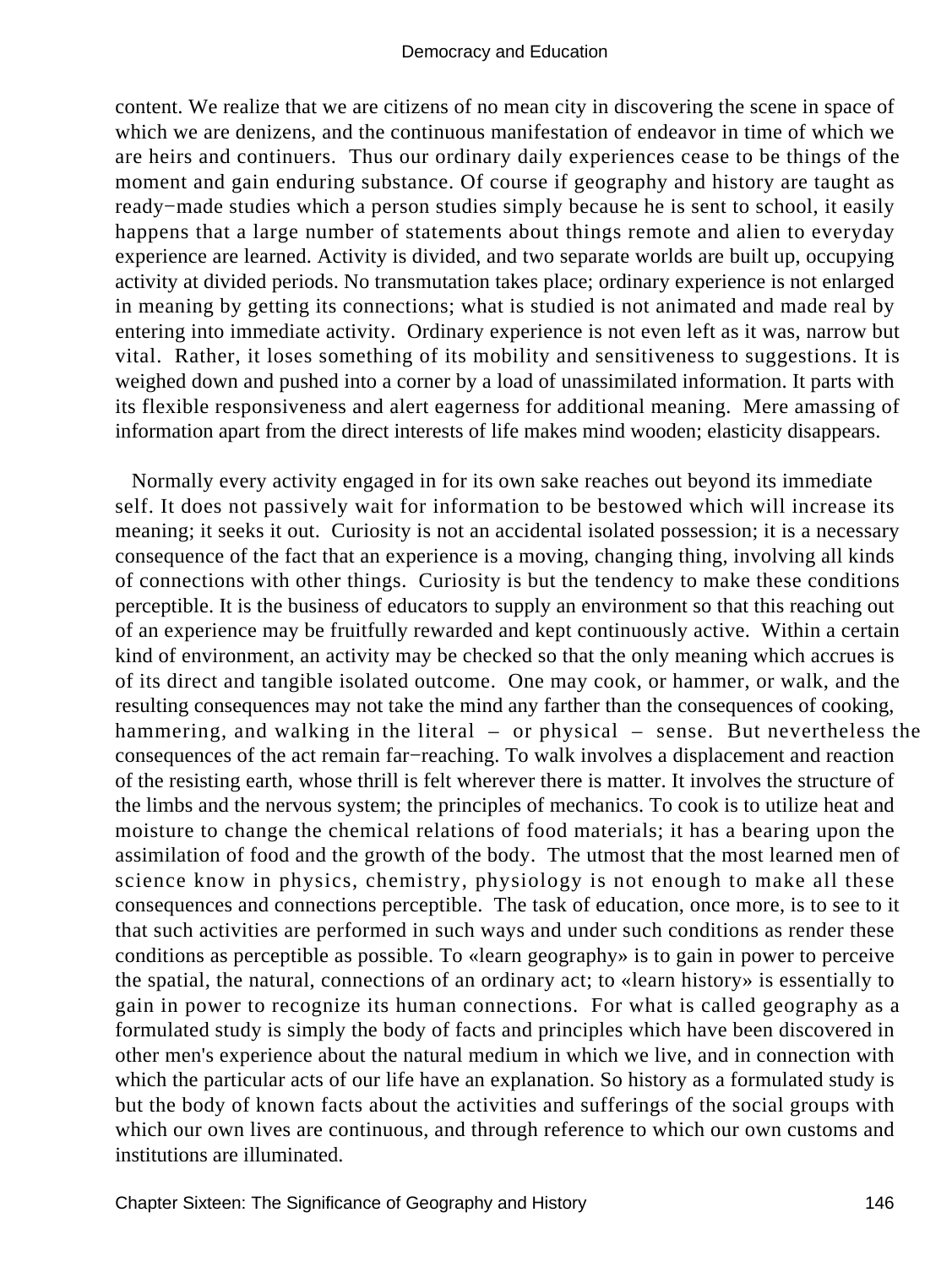2. The Complementary Nature of History and Geography. History and geography – including in the latter, for reasons about to be mentioned, nature study  $-$  are the information studies par excellence of the schools. Examination of the materials and the method of their use will make clear that the difference between penetration of this information into living experience and its mere piling up in isolated heaps depends upon whether these studies are faithful to the interdependence of man and nature which affords these studies their justification. Nowhere, however, is there greater danger that subject matter will be accepted as appropriate educational material simply because it has become customary to teach and learn it. The idea of a philosophic reason for it, because of the function of the material in a worthy transformation of experience, is looked upon as a vain fancy, or as supplying a high−sounding phraseology in support of what is already done. The words «history» and «geography» suggest simply the matter which has been traditionally sanctioned in the schools. The mass and variety of this matter discourage an attempt to see what it really stands for, and how it can be so taught as to fulfill its mission in the experience of pupils. But unless the idea that there is a unifying and social direction in education is a farcical pretense, subjects that bulk as large in the curriculum as history and geography, must represent a general function in the development of a truly socialized and intellectualized experience. The discovery of this function must be employed as a criterion for trying and sifting the facts taught and the methods used.

 The function of historical and geographical subject matter has been stated; it is to enrich and liberate the more direct and personal contacts of life by furnishing their context, their background and outlook. While geography emphasizes the physical side and history the social, these are only emphases in a common topic, namely, the associated life of men. For this associated life, with its experiments, its ways and means, its achievements and failures, does not go on in the sky nor yet in a vacuum. It takes place on the earth. This setting of nature does not bear to social activities the relation that the scenery of a theatrical performance bears to a dramatic representation; it enters into the very make−up of the social happenings that form history. Nature is the medium of social occurrences. It furnishes original stimuli; it supplies obstacles and resources. Civilization is the progressive mastery of its varied energies. When this interdependence of the study of history, representing the human emphasis, with the study of geography, representing the natural, is ignored, history sinks to a listing of dates with an appended inventory of events, labeled «important»; or else it becomes a literary phantasy – for in purely literary history the natural environment is but stage scenery.

 Geography, of course, has its educative influence in a counterpart connection of natural facts with social events and their consequences. The classic definition of geography as an account of the earth as the home of man expresses the educational reality. But it is easier to give this definition than it is to present specific geographical subject matter in its vital human bearings. The residence, pursuits, successes, and failures of men are the things that give the geographic data their reason for inclusion in the material of instruction. But to hold the two together requires an informed and cultivated imagination. When the ties are broken,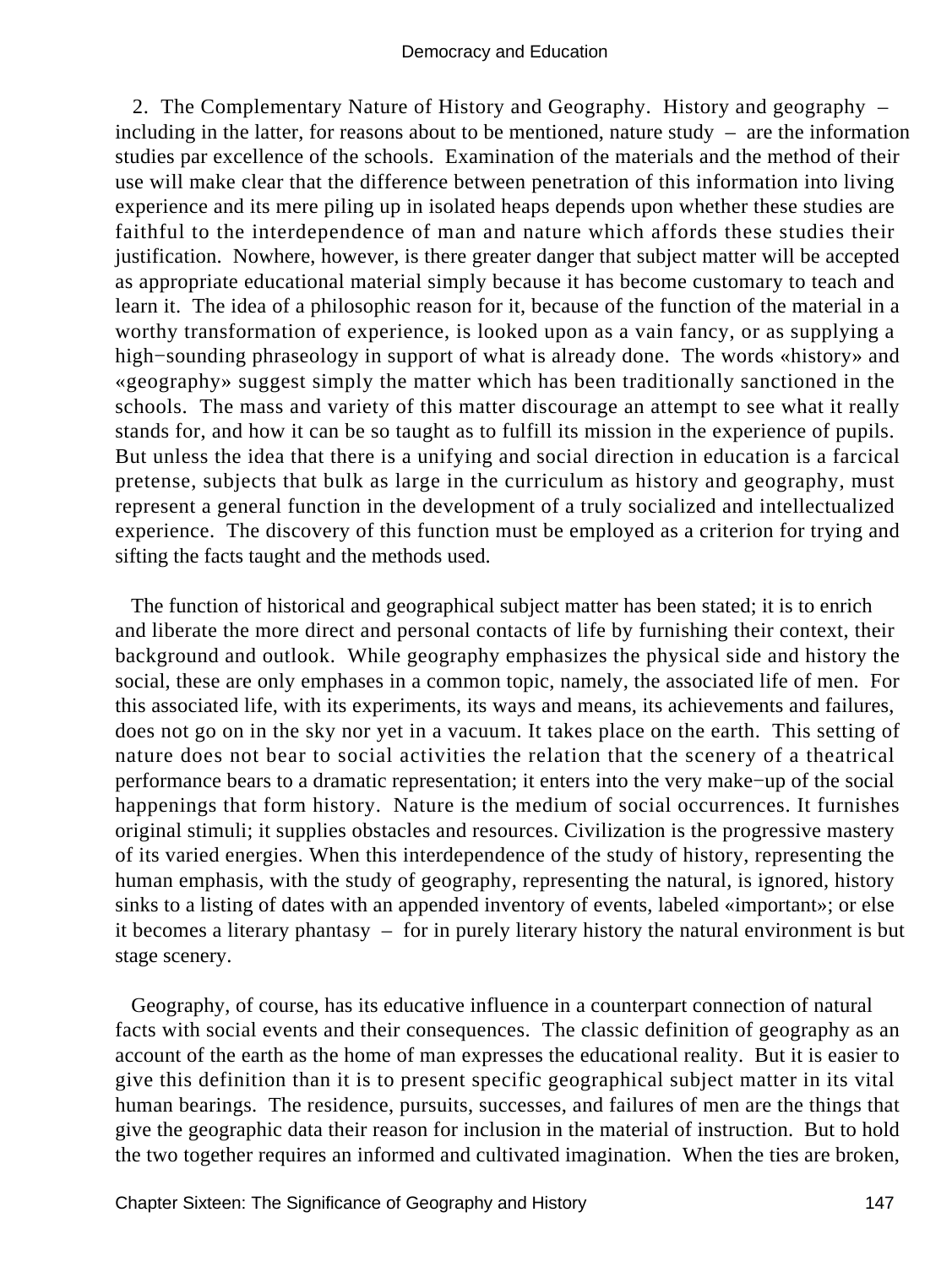geography presents itself as that hodge−podge of unrelated fragments too often found. It appears as a veritable rag−bag of intellectual odds and ends: the height of a mountain here, the course of a river there, the quantity of shingles produced in this town, the tonnage of the shipping in that, the boundary of a county, the capital of a state. The earth as the home of man is humanizing and unified; the earth viewed as a miscellany of facts is scattering and imaginatively inert. Geography is a topic that originally appeals to imagination – even to the romantic imagination. It shares in the wonder and glory that attach to adventure, travel, and exploration. The variety of peoples and environments, their contrast with familiar scenes, furnishes infinite stimulation. The mind is moved from the monotony of the customary. And while local or home geography is the natural starting point in the reconstructive development of the natural environment, it is an intellectual starting point for moving out into the unknown, not an end in itself. When not treated as a basis for getting at the large world beyond, the study of the home geography becomes as deadly as do object lessons which simply summarize the properties of familiar objects. The reason is the same. The imagination is not fed, but is held down to recapitulating, cataloguing, and refining what is already known. But when the familiar fences that mark the limits of the village proprietors are signs that introduce an understanding of the boundaries of great nations, even fences are lighted with meaning. Sunlight, air, running water, inequality of earth's surface, varied industries, civil officers and their duties – all these things are found in the local environment. Treated as if their meaning began and ended in those confines, they are curious facts to be laboriously learned. As instruments for extending the limits of experience, bringing within its scope peoples and things otherwise strange and unknown, they are transfigured by the use to which they are put. Sunlight, wind, stream, commerce, political relations come from afar and lead the thoughts afar. To follow their course is to enlarge the mind not by stuffing it with additional information, but by remaking the meaning of what was previously a matter of course.

 The same principle coordinates branches, or phases, of geographical study which tend to become specialized and separate. Mathematical or astronomical, physiographic, topographic, political, commercial, geography, all make their claims. How are they to be adjusted? By an external compromise that crowds in so much of each? No other method is to be found unless it be constantly borne in mind that the educational center of gravity is in the cultural or humane aspects of the subject. From this center, any material becomes relevant in so far as it is needed to help appreciate the significance of human activities and relations. The differences of civilization in cold and tropical regions, the special inventions, industrial and political, of peoples in the temperate regions, cannot be understood without appeal to the earth as a member of the solar system. Economic activities deeply influence social intercourse and political organization on one side, and reflect physical conditions on the other. The specializations of these topics are for the specialists; their interaction concerns man as a being whose experience is social.

 To include nature study within geography doubtless seems forced; verbally, it is. But in educational idea there is but one reality, and it is pity that in practice we have two names: for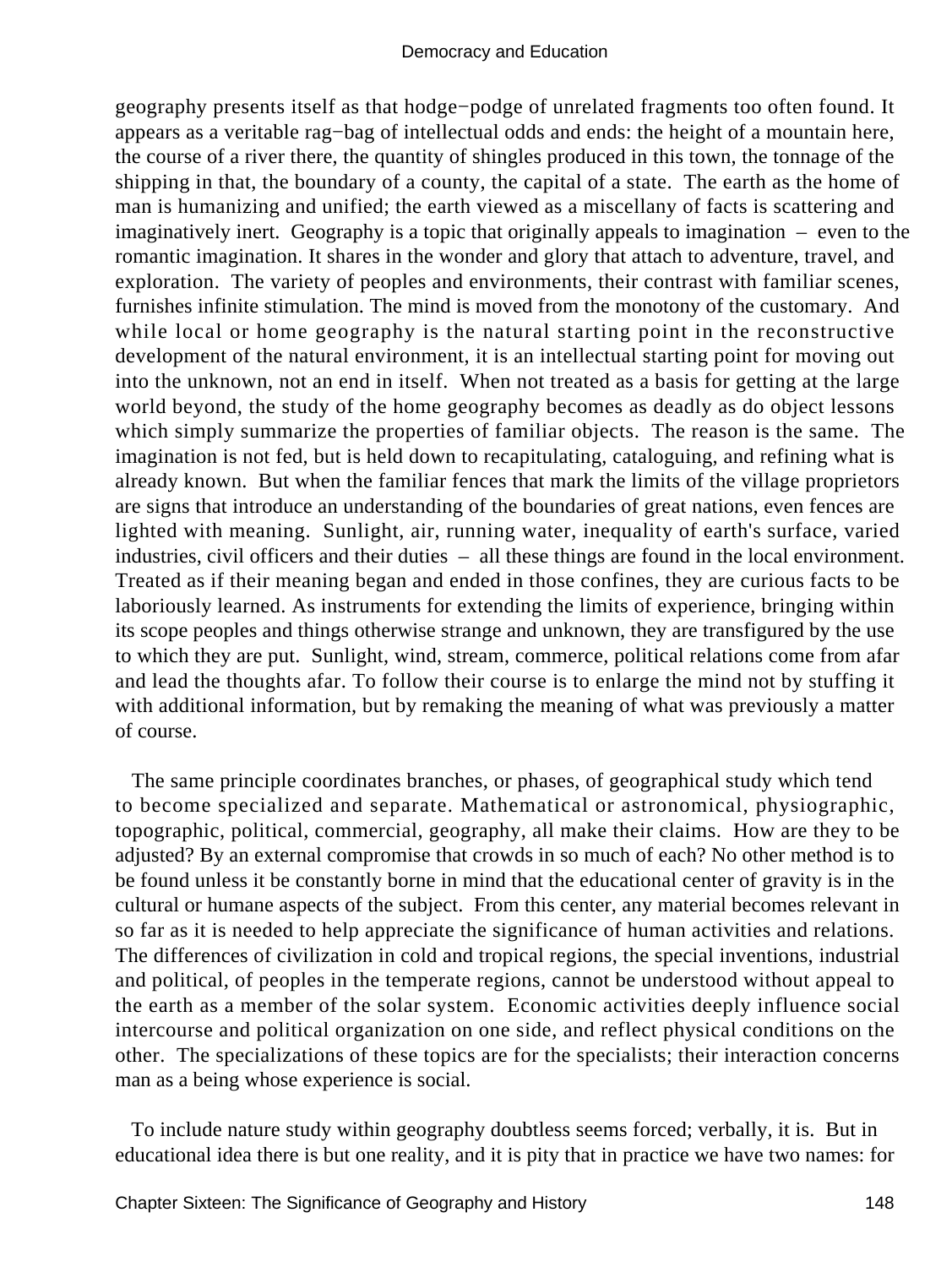the diversity of names tends to conceal the identity of meaning. Nature and the earth should be equivalent terms, and so should earth study and nature study. Everybody knows that nature study has suffered in schools from scrappiness of subject matter, due to dealing with a large number of isolated points. The parts of a flower have been studied, for example, apart from the flower as an organ; the flower apart from the plant; the plant apart from the soil, air, and light in which and through which it lives. The result is an inevitable deadness of topics to which attention is invited, but which are so isolated that they do not feed imagination. The lack of interest is so great that it was seriously proposed to revive animism, to clothe natural facts and events with myths in order that they might attract and hold the mind. In numberless cases, more or less silly personifications were resorted to. The method was silly, but it expressed a real need for a human atmosphere. The facts had been torn to pieces by being taken out of their context. They no longer belonged to the earth; they had no abiding place anywhere. To compensate, recourse was had to artificial and sentimental associations. The real remedy is to make nature study a study of nature, not of fragments made meaningless through complete removal from the situations in which they are produced and in which they operate. When nature is treated as a whole, like the earth in its relations, its phenomena fall into their natural relations of sympathy and association with human life, and artificial substitutes are not needed.

 3. History and Present Social Life. The segregation which kills the vitality of history is divorce from present modes and concerns of social life. The past just as past is no longer our affair. If it were wholly gone and done with, there would be only one reasonable attitude toward it. Let the dead bury their dead. But knowledge of the past is the key to understanding the present. History deals with the past, but this past is the history of the present. An intelligent study of the discovery, explorations, colonization of America, of the pioneer movement westward, of immigration, etc., should be a study of the United States as it is to−day: of the country we now live in. Studying it in process of formation makes much that is too complex to be directly grasped open to comprehension. Genetic method was perhaps the chief scientific achievement of the latter half of the nineteenth century. Its principle is that the way to get insight into any complex product is to trace the process of its making, – to follow it through the successive stages of its growth. To apply this method to history as if it meant only the truism that the present social state cannot be separated from its past, is one−sided. It means equally that past events cannot be separated from the living present and retain meaning. The true starting point of history is always some present situation with its problems.

 This general principle may be briefly applied to a consideration of its bearing upon a number of points. The biographical method is generally recommended as the natural mode of approach to historical study. The lives of great men, of heroes and leaders, make concrete and vital historic episodes otherwise abstract and incomprehensible. They condense into vivid pictures complicated and tangled series of events spread over so much space and time that only a highly trained mind can follow and unravel them. There can be no doubt of the psychological soundness of this principle. But it is misused when employed to throw into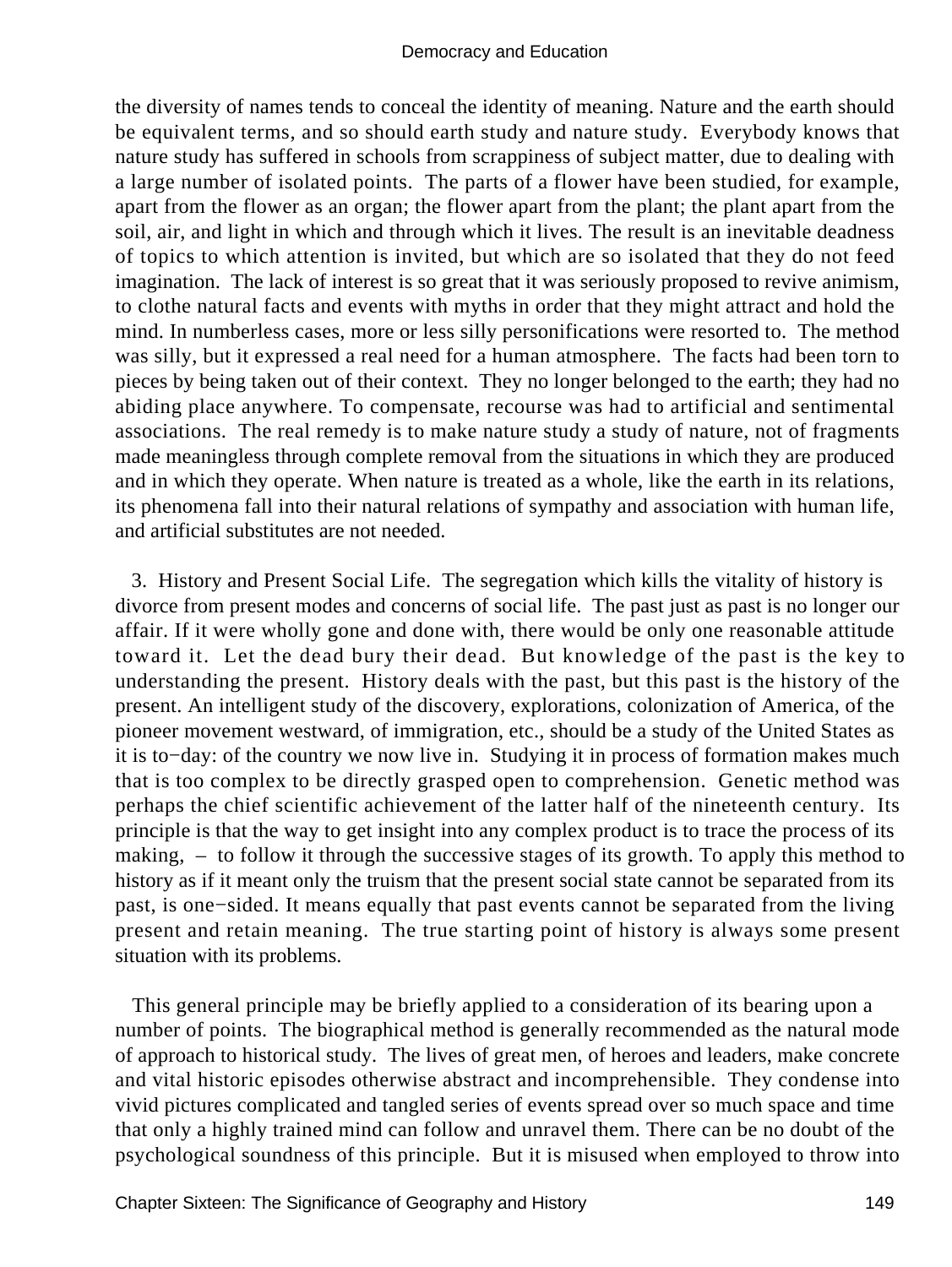exaggerated relief the doings of a few individuals without reference to the social situations which they represent. When a biography is related just as an account of the doings of a man isolated from the conditions that aroused him and to which his activities were a response, we do not have a study of history, for we have no study of social life, which is an affair of individuals in association. We get only a sugar coating which makes it easier to swallow certain fragments of information. Much attention has been given of late to primitive life as an introduction to learning history. Here also there is a right and a wrong way of conceiving its value. The seemingly ready−made character and the complexity of present conditions, their apparently hard and fast character, is an almost insuperable obstacle to gaining insight into their nature. Recourse to the primitive may furnish the fundamental elements of the present situation in immensely simplified form. It is like unraveling a cloth so complex and so close to the eyes that its scheme cannot be seen, until the larger coarser features of the pattern appear. We cannot simplify the present situations by deliberate experiment, but resort to primitive life presents us with the sort of results we should desire from an experiment. Social relationships and modes of organized action are reduced to their lowest terms. When this social aim is overlooked, however, the study of primitive life becomes simply a rehearsing of sensational and exciting features of savagery. Primitive history suggests industrial history. For one of the chief reasons for going to more primitive conditions to resolve the present into more easily perceived factors is that we may realize how the fundamental problems of procuring subsistence, shelter, and protection have been met; and by seeing how these were solved in the earlier days of the human race, form some conception of the long road which has had to be traveled, and of the successive inventions by which the race has been brought forward in culture. We do not need to go into disputes regarding the economic interpretation of history to realize that the industrial history of mankind gives insight into two important phases of social life in a way which no other phase of history can possibly do. It presents us with knowledge of the successive inventions by which theoretical science has been applied to the control of nature in the interests of security and prosperity of social life. It thus reveals the successive causes of social progress. Its other service is to put before us the things that fundamentally concern all men in common – the occupations and values connected with getting a living. Economic history deals with the activities, the career, and fortunes of the common man as does no other branch of history. The one thing every individual must do is to live; the one thing that society must do is to secure from each individual his fair contribution to the general well being and see to it that a just return is made to him.

 Economic history is more human, more democratic, and hence more liberalizing than political history. It deals not with the rise and fall of principalities and powers, but with the growth of the effective liberties, through command of nature, of the common man for whom powers and principalities exist.

 Industrial history also offers a more direct avenue of approach to the realization of the intimate connection of man's struggles, successes, and failures with nature than does political history – to say nothing of the military history into which political history so easily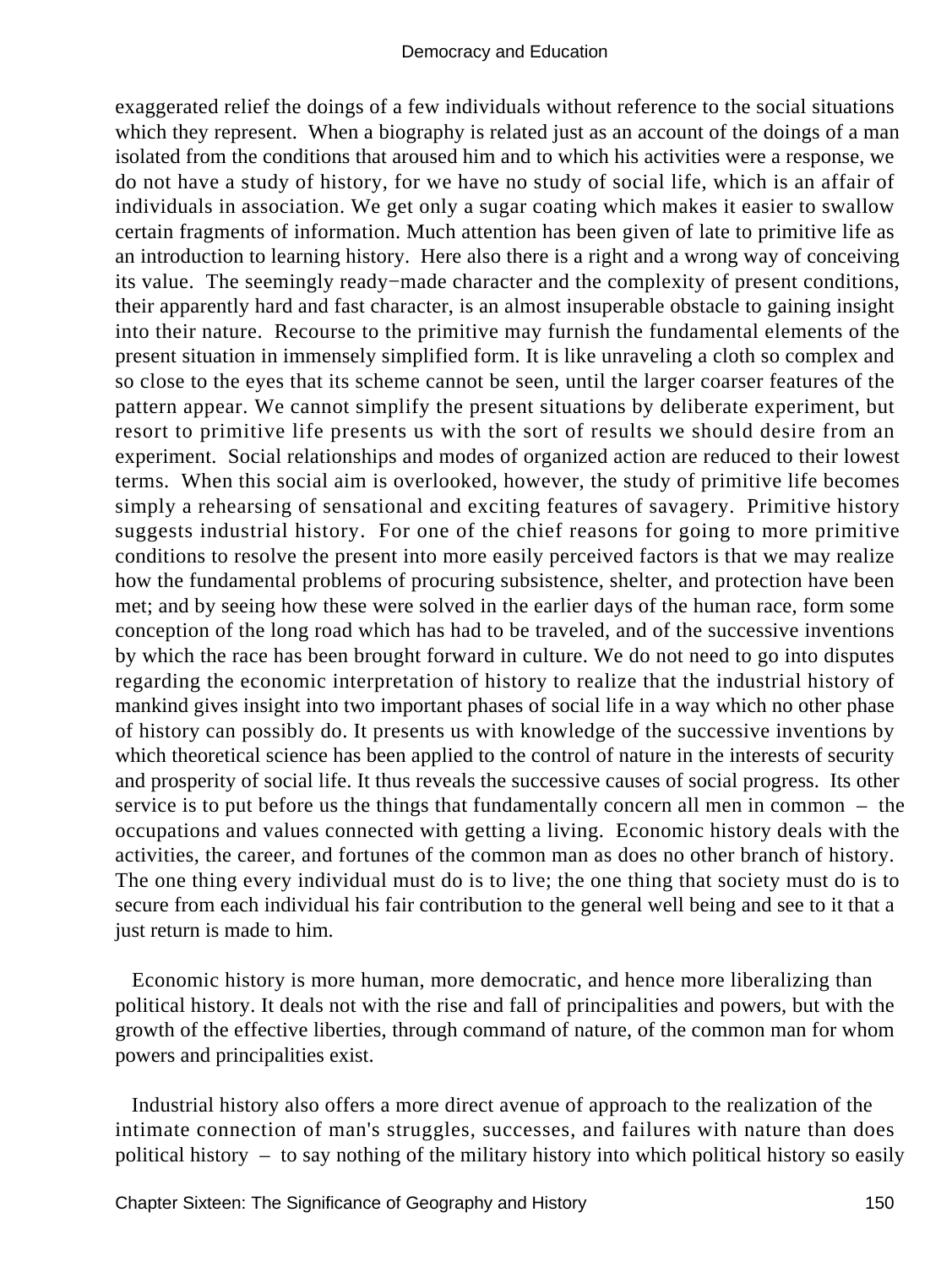runs when reduced to the level of youthful comprehension. For industrial history is essentially an account of the way in which man has learned to utilize natural energy from the time when men mostly exploited the muscular energies of other men to the time when, in promise if not in actuality, the resources of nature are so under command as to enable men to extend a common dominion over her. When the history of work, when the conditions of using the soil, forest, mine, of domesticating and cultivating grains and animals, of manufacture and distribution, are left out of account, history tends to become merely literary – a systematized romance of a mythical humanity living upon itself instead of upon the earth.

 Perhaps the most neglected branch of history in general education is intellectual history. We are only just beginning to realize that the great heroes who have advanced human destiny are not its politicians, generals, and diplomatists, but the scientific discoverers and inventors who have put into man's hands the instrumentalities of an expanding and controlled experience, and the artists and poets who have celebrated his struggles, triumphs, and defeats in such language, pictorial, plastic, or written, that their meaning is rendered universally accessible to others. One of the advantages of industrial history as a history of man's progressive adaptation of natural forces to social uses is the opportunity which it affords for consideration of advance in the methods and results of knowledge. At present men are accustomed to eulogize intelligence and reason in general terms; their fundamental importance is urged. But pupils often come away from the conventional study of history, and think either that the human intellect is a static quantity which has not progressed by the invention of better methods, or else that intelligence, save as a display of personal shrewdness, is a negligible historic factor. Surely no better way could be devised of instilling a genuine sense of the part which mind has to play in life than a study of history which makes plain how the entire advance of humanity from savagery to civilization has been dependent upon intellectual discoveries and inventions, and the extent to which the things which ordinarily figure most largely in historical writings have been side issues, or even obstructions for intelligence to overcome.

 Pursued in this fashion, history would most naturally become of ethical value in teaching. Intelligent insight into present forms of associated life is necessary for a character whose morality is more than colorless innocence. Historical knowledge helps provide such insight. It is an organ for analysis of the warp and woof of the present social fabric, of making known the forces which have woven the pattern. The use of history for cultivating a socialized intelligence constitutes its moral significance. It is possible to employ it as a kind of reservoir of anecdotes to be drawn on to inculcate special moral lessons on this virtue or that vice. But such teaching is not so much an ethical use of history as it is an effort to create moral impressions by means of more or less authentic material. At best, it produces a temporary emotional glow; at worst, callous indifference to moralizing. The assistance which may be given by history to a more intelligent sympathetic understanding of the social situations of the present in which individuals share is a permanent and constructive moral asset.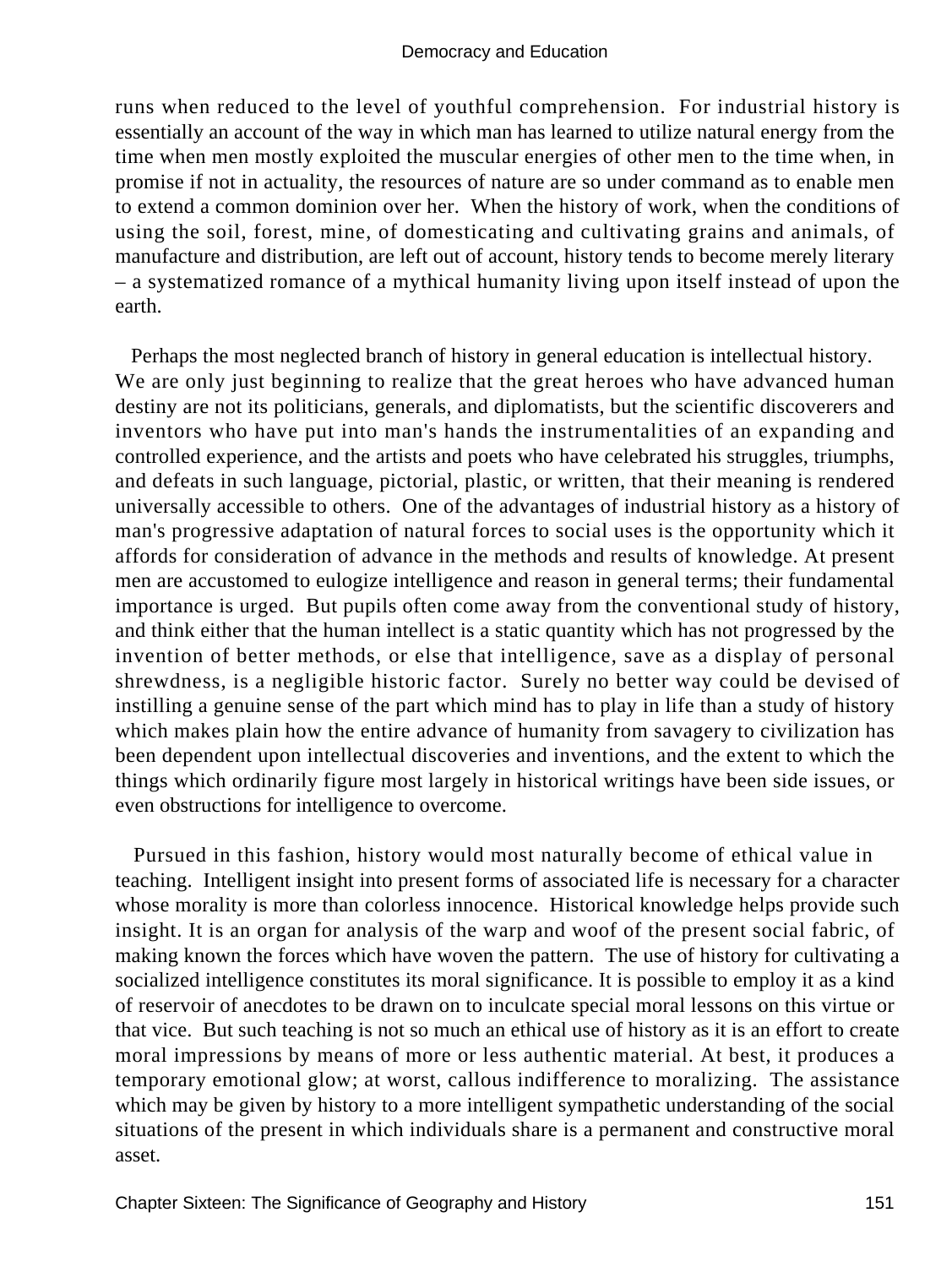Summary. It is the nature of an experience to have implications which go far beyond what is at first consciously noted in it. Bringing these connections or implications to consciousness enhances the meaning of the experience. Any experience, however trivial in its first appearance, is capable of assuming an indefinite richness of significance by extending its range of perceived connections. Normal communication with others is the readiest way of effecting this development, for it links up the net results of the experience of the group and even the race with the immediate experience of an individual. By normal communication is meant that in which there is a joint interest, a common interest, so that one is eager to give and the other to take. It contrasts with telling or stating things simply for the sake of impressing them upon another, merely in order to test him to see how much he has retained and can literally reproduce.

 Geography and history are the two great school resources for bringing about the enlargement of the significance of a direct personal experience. The active occupations described in the previous chapter reach out in space and time with respect to both nature and man. Unless they are taught for external reasons or as mere modes of skill their chief educational value is that they provide the most direct and interesting roads out into the larger world of meanings stated in history and geography. While history makes human implications explicit and geography natural connections, these subjects are two phases of the same living whole, since the life of men in association goes on in nature, not as an accidental setting, but as the material and medium of development.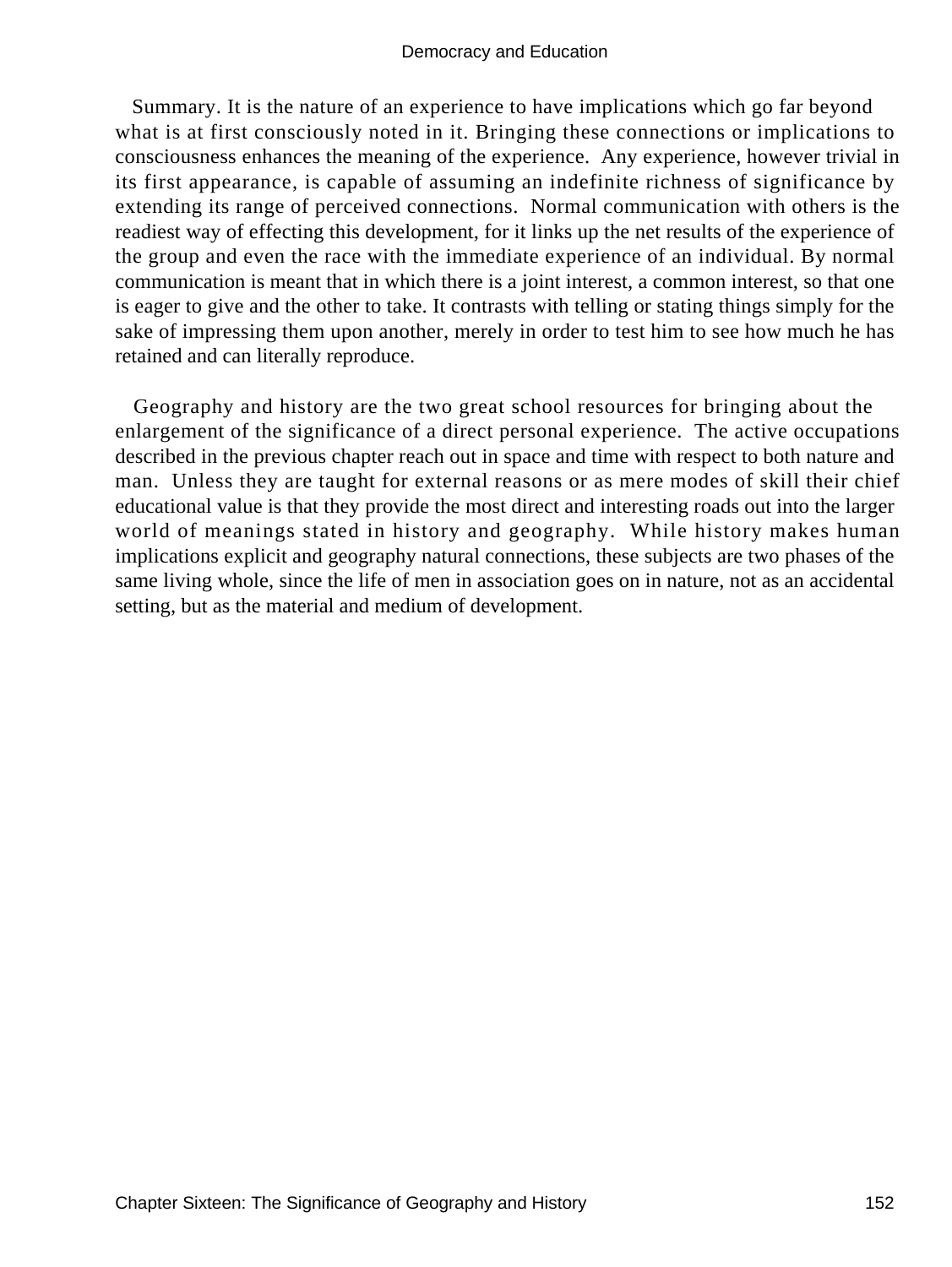# **[Chapter Seventeen: Science in the Course of Study](#page-248-0)**

*1. T*he Logical and the Psychological. By science is meant, as already stated, that knowledge which is the outcome of methods of observation, reflection, and testing which are deliberately adopted to secure a settled, assured subject matter. It involves an intelligent and persistent endeavor to revise current beliefs so as to weed out what is erroneous, to add to their accuracy, and, above all, to give them such shape that the dependencies of the various facts upon one another may be as obvious as possible. It is, like all knowledge, an outcome of activity bringing about certain changes in the environment. But in its case, the quality of the resulting knowledge is the controlling factor and not an incident of the activity. Both logically and educationally, science is the perfecting of knowing, its last stage.

 Science, in short, signifies a realization of the logical implications of any knowledge. Logical order is not a form imposed upon what is known; it is the proper form of knowledge as perfected. For it means that the statement of subject matter is of a nature to exhibit to one who understands it the premises from which it follows and the conclusions to which it points (See ante, p. 190). As from a few bones the competent zoologist reconstructs an animal; so from the form of a statement in mathematics or physics the specialist in the subject can form an idea of the system of truths in which it has its place.

 To the non−expert, however, this perfected form is a stumbling block. Just because the material is stated with reference to the furtherance of knowledge as an end in itself, its connections with the material of everyday life are hidden. To the layman the bones are a mere curiosity. Until he had mastered the principles of zoology, his efforts to make anything out of them would be random and blind. From the standpoint of the learner scientific form is an ideal to be achieved, not a starting point from which to set out. It is, nevertheless, a frequent practice to start in instruction with the rudiments of science somewhat simplified. The necessary consequence is an isolation of science from significant experience. The pupil learns symbols without the key to their meaning. He acquires a technical body of information without ability to trace its connections with the objects and operations with which he is familiar – often he acquires simply a peculiar vocabulary. There is a strong temptation to assume that presenting subject matter in its perfected form provides a royal road to learning. What more natural than to suppose that the immature can be saved time and energy, and be protected from needless error by commencing where competent inquirers have left off? The outcome is written large in the history of education. Pupils begin their study of science with texts in which the subject is organized into topics according to the order of the specialist. Technical concepts, with their definitions, are introduced at the outset. Laws are introduced at a very early stage, with at best a few indications of the way in which they were arrived at. The pupils learn a «science» instead of learning the scientific way of treating the familiar material of ordinary experience. The method of the advanced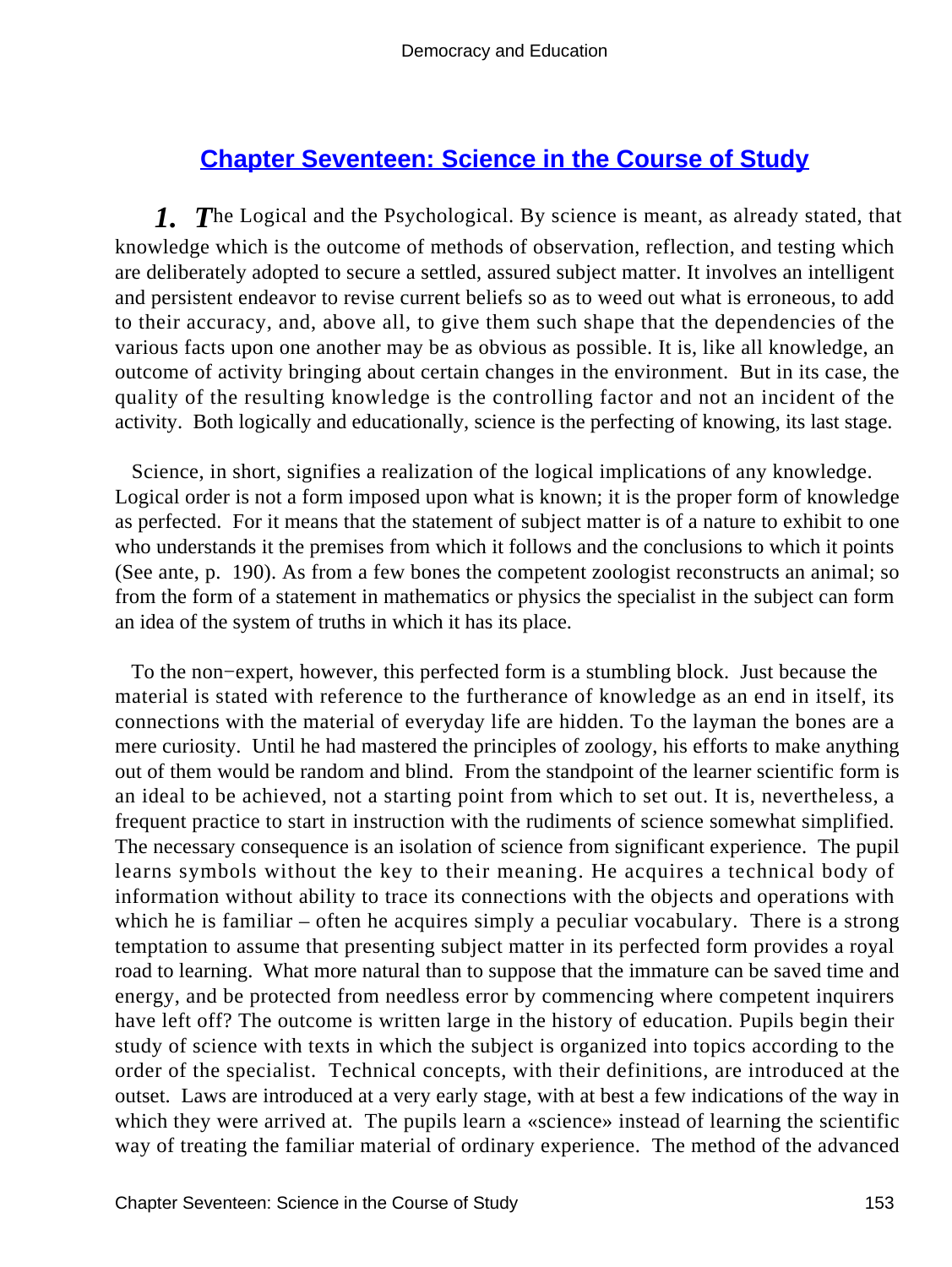student dominates college teaching; the approach of the college is transferred into the high school, and so down the line, with such omissions as may make the subject easier.

 The chronological method which begins with the experience of the learner and develops from that the proper modes of scientific treatment is often called the «psychological» method in distinction from the logical method of the expert or specialist. The apparent loss of time involved is more than made up for by the superior understanding and vital interest secured. What the pupil learns he at least understands. Moreover by following, in connection with problems selected from the material of ordinary acquaintance, the methods by which scientific men have reached their perfected knowledge, he gains independent power to deal with material within his range, and avoids the mental confusion and intellectual distaste attendant upon studying matter whose meaning is only symbolic. Since the mass of pupils are never going to become scientific specialists, it is much more important that they should get some insight into what scientific method means than that they should copy at long range and second hand the results which scientific men have reached. Students will not go so far, perhaps, in the «ground covered,» but they will be sure and intelligent as far as they do go. And it is safe to say that the few who go on to be scientific experts will have a better preparation than if they had been swamped with a large mass of purely technical and symbolically stated information. In fact, those who do become successful men of science are those who by their own power manage to avoid the pitfalls of a traditional scholastic introduction into it.

 The contrast between the expectations of the men who a generation or two ago strove, against great odds, to secure a place for science in education, and the result generally achieved is painful. Herbert Spencer, inquiring what knowledge is of most worth, concluded that from all points of view scientific knowledge is most valuable. But his argument unconsciously assumed that scientific knowledge could be communicated in a ready−made form. Passing over the methods by which the subject matter of our ordinary activities is transmuted into scientific form, it ignored the method by which alone science is science. Instruction has too often proceeded upon an analogous plan. But there is no magic attached to material stated in technically correct scientific form. When learned in this condition it remains a body of inert information. Moreover its form of statement removes it further from fruitful contact with everyday experiences than does the mode of statement proper to literature. Nevertheless that the claims made for instruction in science were unjustifiable does not follow. For material so taught is not science to the pupil.

 Contact with things and laboratory exercises, while a great improvement upon textbooks arranged upon the deductive plan, do not of themselves suffice to meet the need. While they are an indispensable portion of scientific method, they do not as a matter of course constitute scientific method. Physical materials may be manipulated with scientific apparatus, but the materials may be disassociated in themselves and in the ways in which they are handled, from the materials and processes used out of school. The problems dealt with may be only problems of science: problems, that is, which would occur to one already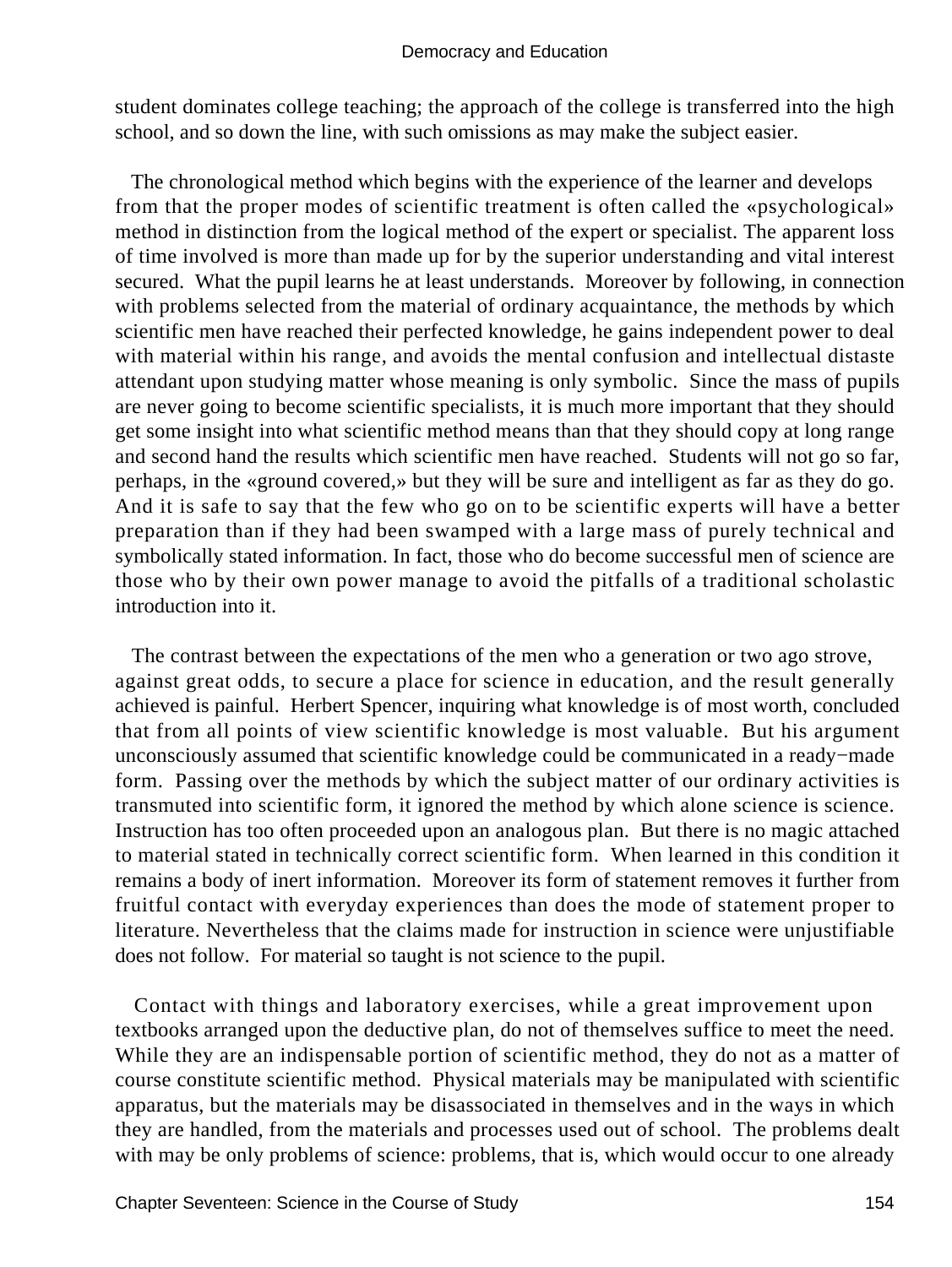initiated in the science of the subject. Our attention may be devoted to getting skill in technical manipulation without reference to the connection of laboratory exercises with a problem belonging to subject matter. There is sometimes a ritual of laboratory instruction as well as of heathen religion. 1 It has been mentioned, incidentally, that scientific statements, or logical form, implies the use of signs or symbols. The statement applies, of course, to all use of language. But in the vernacular, the mind proceeds directly from the symbol to the thing signified. Association with familiar material is so close that the mind does not pause upon the sign. The signs are intended only to stand for things and acts. But scientific terminology has an additional use. It is designed, as we have seen, not to stand for the things directly in their practical use in experience, but for the things placed in a cognitive system. Ultimately, of course, they denote the things of our common sense acquaintance. But immediately they do not designate them in their common context, but translated into terms of scientific inquiry. Atoms, molecules, chemical formulae, the mathematical propositions in the study of physics – all these have primarily an intellectual value and only indirectly an empirical value. They represent instruments for the carrying on of science. As in the case of other tools, their significance can be learned only by use. We cannot procure understanding of their meaning by pointing to things, but only by pointing to their work when they are employed as part of the technique of knowledge. Even the circle, square, etc., of geometry exhibit a difference from the squares and circles of familiar acquaintance, and the further one proceeds in mathematical science the greater the remoteness from the everyday empirical thing. Qualities which do not count for the pursuit of knowledge about spatial relations are left out; those which are important for this purpose are accentuated. If one carries his study far enough, he will find even the properties which are significant for spatial knowledge giving way to those which facilitate knowledge of other things – perhaps a knowledge of the general relations of number. There will be nothing in the conceptual definitions even to suggest spatial form, size, or direction. This does not mean that they are unreal mental inventions, but it indicates that direct physical qualities have been transmuted into tools for a special end – the end of intellectual organization. In every machine the primary state of material has been modified by subordinating it to use for a purpose. Not the stuff in its original form but in its adaptation to an end is important. No one would have a knowledge of a machine who could enumerate all the materials entering into its structure, but only he who knew their uses and could tell why they are employed as they are. In like fashion one has a knowledge of mathematical conceptions only when he sees the problems in which they function and their specific utility in dealing with these problems. «Knowing» the definitions, rules, formulae, etc., is like knowing the names of parts of a machine without knowing what they do. In one case, as in the other, the meaning, or intellectual content, is what the element accomplishes in the system of which it is a member.

 2. Science and Social Progress. Assuming that the development of the direct knowledge gained in occupations of social interest is carried to a perfected logical form, the question arises as to its place in experience. In general, the reply is that science marks the emancipation of mind from devotion to customary purposes and makes possible the systematic pursuit of new ends. It is the agency of progress in action. Progress is sometimes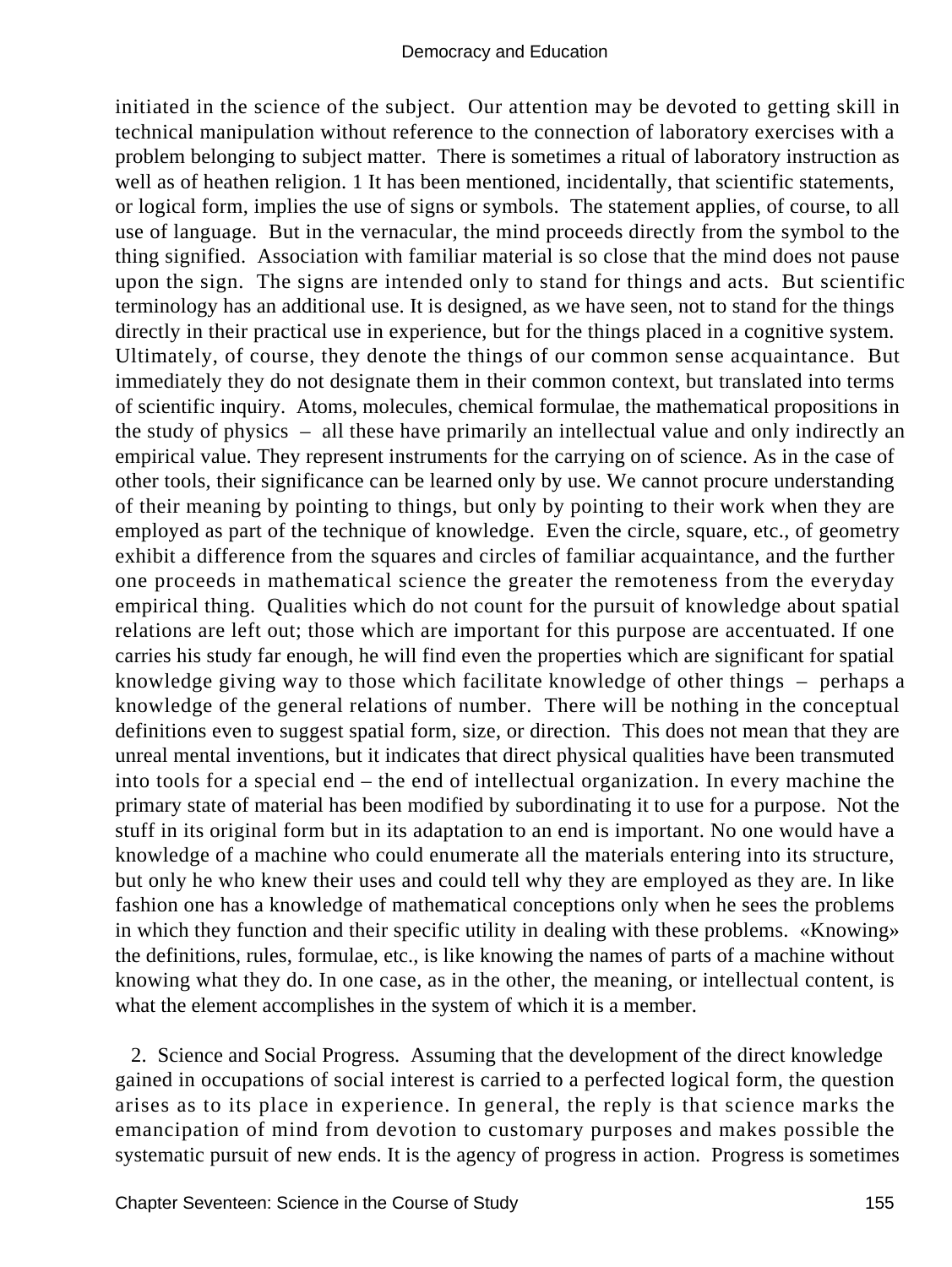thought of as consisting in getting nearer to ends already sought. But this is a minor form of progress, for it requires only improvement of the means of action or technical advance. More important modes of progress consist in enriching prior purposes and in forming new ones. Desires are not a fixed quantity, nor does progress mean only an increased amount of satisfaction. With increased culture and new mastery of nature, new desires, demands for new qualities of satisfaction, show themselves, for intelligence perceives new possibilities of action. This projection of new possibilities leads to search for new means of execution, and progress takes place; while the discovery of objects not already used leads to suggestion of new ends.

 That science is the chief means of perfecting control of means of action is witnessed by the great crop of inventions which followed intellectual command of the secrets of nature. The wonderful transformation of production and distribution known as the industrial revolution is the fruit of experimental science. Railways, steamboats, electric motors, telephone and telegraph, automobiles, aeroplanes and dirigibles are conspicuous evidences of the application of science in life. But none of them would be of much importance without the thousands of less sensational inventions by means of which natural science has been rendered tributary to our daily life.

 It must be admitted that to a considerable extent the progress thus procured has been only technical: it has provided more efficient means for satisfying preexistent desires, rather than modified the quality of human purposes. There is, for example, no modern civilization which is the equal of Greek culture in all respects. Science is still too recent to have been absorbed into imaginative and emotional disposition. Men move more swiftly and surely to the realization of their ends, but their ends too largely remain what they were prior to scientific enlightenment. This fact places upon education the responsibility of using science in a way to modify the habitual attitude of imagination and feeling, not leave it just an extension of our physical arms and legs.

 The advance of science has already modified men's thoughts of the purposes and goods of life to a sufficient extent to give some idea of the nature of this responsibility and the ways of meeting it. Science taking effect in human activity has broken down physical barriers which formerly separated men; it has immensely widened the area of intercourse. It has brought about interdependence of interests on an enormous scale. It has brought with it an established conviction of the possibility of control of nature in the interests of mankind and thus has led men to look to the future, instead of the past. The coincidence of the ideal of progress with the advance of science is not a mere coincidence. Before this advance men placed the golden age in remote antiquity. Now they face the future with a firm belief that intelligence properly used can do away with evils once thought inevitable. To subjugate devastating disease is no longer a dream; the hope of abolishing poverty is not utopian. Science has familiarized men with the idea of development, taking effect practically in persistent gradual amelioration of the estate of our common humanity.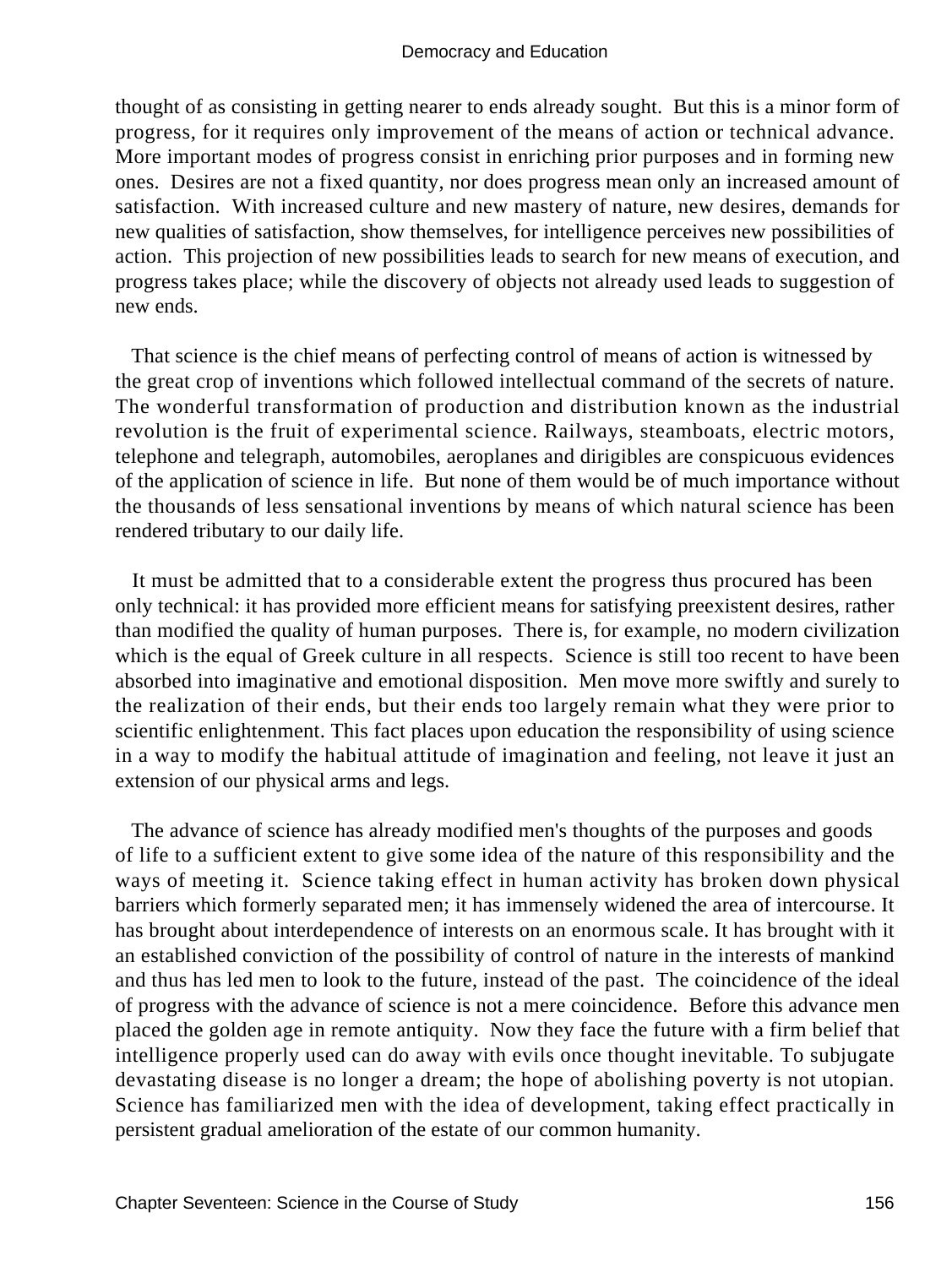The problem of an educational use of science is then to create an intelligence pregnant with belief in the possibility of the direction of human affairs by itself. The method of science engrained through education in habit means emancipation from rule of thumb and from the routine generated by rule of thumb procedure. The word empirical in its ordinary use does not mean «connected with experiment,» but rather crude and unrational. Under the influence of conditions created by the non−existence of experimental science, experience was opposed in all the ruling philosophies of the past to reason and the truly rational. Empirical knowledge meant the knowledge accumulated by a multitude of past instances without intelligent insight into the principles of any of them. To say that medicine was empirical meant that it was not scientific, but a mode of practice based upon accumulated observations of diseases and of remedies used more or less at random. Such a mode of practice is of necessity happy−go−lucky; success depends upon chance. It lends itself to deception and quackery. Industry that is «empirically» controlled forbids constructive applications of intelligence; it depends upon following in an imitative slavish manner the models set in the past. Experimental science means the possibility of using past experiences as the servant, not the master, of mind. It means that reason operates within experience, not beyond it, to give it an intelligent or reasonable quality. Science is experience becoming rational. The effect of science is thus to change men's idea of the nature and inherent possibilities of experience. By the same token, it changes the idea and the operation of reason. Instead of being something beyond experience, remote, aloof, concerned with a sublime region that has nothing to do with the experienced facts of life, it is found indigenous in experience: – the factor by which past experiences are purified and rendered into tools for discovery and advance.

 The term «abstract» has a rather bad name in popular speech, being used to signify not only that which is abstruse and hard to understand, but also that which is far away from life. But abstraction is an indispensable trait in reflective direction of activity. Situations do not literally repeat themselves. Habit treats new occurrences as if they were identical with old ones; it suffices, accordingly, when the different or novel element is negligible for present purposes. But when the new element requires especial attention, random reaction is the sole recourse unless abstraction is brought into play. For abstraction deliberately selects from the subject matter of former experiences that which is thought helpful in dealing with the new. It signifies conscious transfer of a meaning embedded in past experience for use in a new one. It is the very artery of intelligence, of the intentional rendering of one experience available for guidance of another.

 Science carries on this working over of prior subject matter on a large scale. It aims to free an experience from all which is purely personal and strictly immediate; it aims to detach whatever it has in common with the subject matter of other experiences, and which, being common, may be saved for further use. It is, thus, an indispensable factor in social progress. In any experience just as it occurs there is much which, while it may be of precious import to the individual implicated in the experience, is peculiar and unreduplicable. From the standpoint of science, this material is accidental, while the features which are widely shared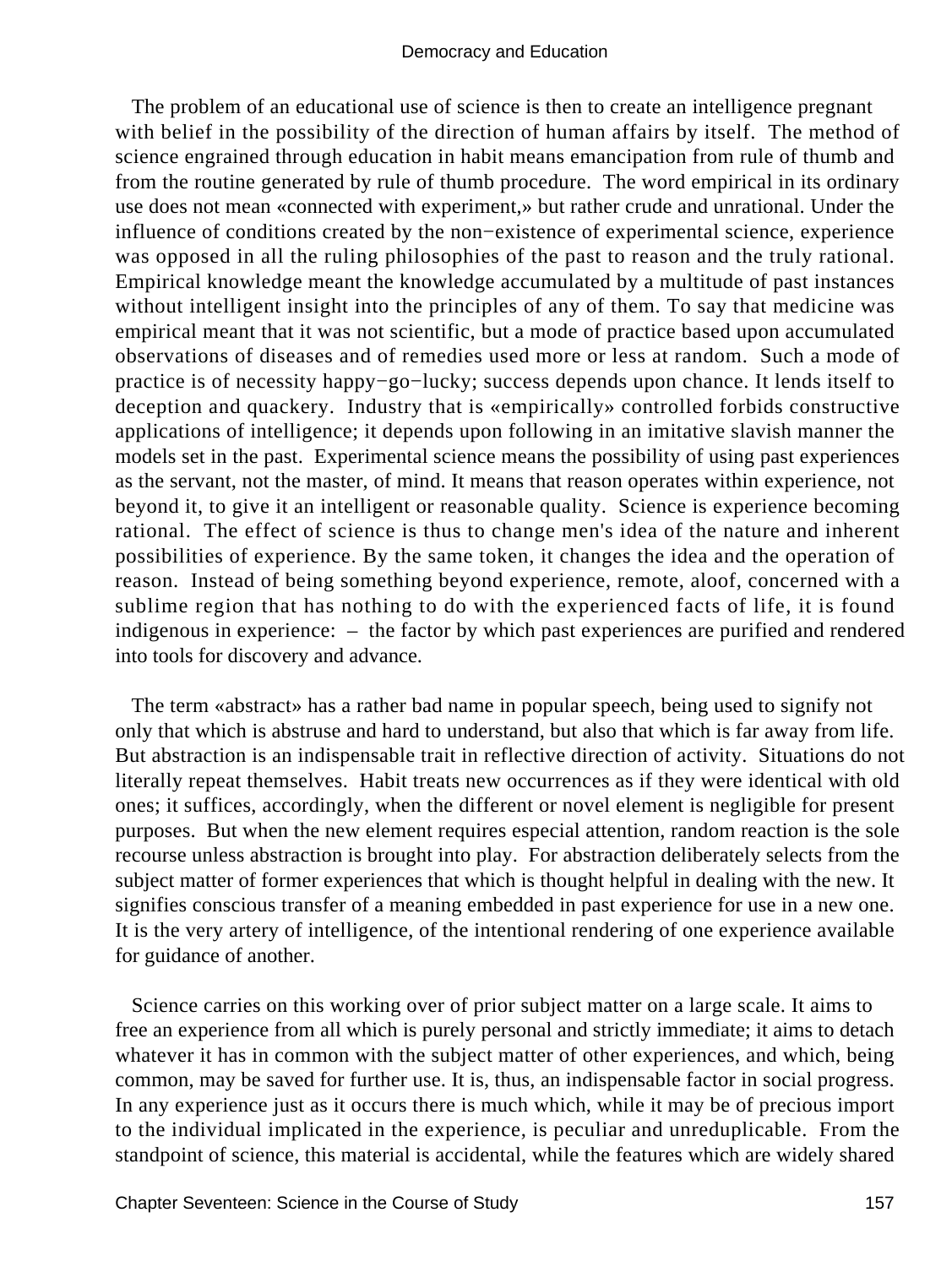are essential. Whatever is unique in the situation, since dependent upon the peculiarities of the individual and the coincidence of circumstance, is not available for others; so that unless what is shared is abstracted and fixed by a suitable symbol, practically all the value of the experience may perish in its passing. But abstraction and the use of terms to record what is abstracted put the net value of individual experience at the permanent disposal of mankind. No one can foresee in detail when or how it may be of further use. The man of science in developing his abstractions is like a manufacturer of tools who does not know who will use them nor when. But intellectual tools are indefinitely more flexible in their range of adaptation than other mechanical tools.

 Generalization is the counterpart of abstraction. It is the functioning of an abstraction in its application to a new concrete experience, – its extension to clarify and direct new situations. Reference to these possible applications is necessary in order that the abstraction may be fruitful, instead of a barren formalism ending in itself. Generalization is essentially a social device. When men identified their interests exclusively with the concerns of a narrow group, their generalizations were correspondingly restricted. The viewpoint did not permit a wide and free survey. Men's thoughts were tied down to a contracted space and a short time, – limited to their own established customs as a measure of all possible values. Scientific abstraction and generalization are equivalent to taking the point of view of any man, whatever his location in time and space. While this emancipation from the conditions and episodes of concrete experiences accounts for the remoteness, the «abstractness,» of science, it also accounts for its wide and free range of fruitful novel applications in practice. Terms and propositions record, fix, and convey what is abstracted. A meaning detached from a given experience cannot remain hanging in the air. It must acquire a local habitation. Names give abstract meanings a physical locus and body. Formulation is thus not an after−thought or by−product; it is essential to the completion of the work of thought. Persons know many things which they cannot express, but such knowledge remains practical, direct, and personal. An individual can use it for himself; he may be able to act upon it with efficiency. Artists and executives often have their knowledge in this state. But it is personal, untransferable, and, as it were, instinctive. To formulate the significance of an experience a man must take into conscious account the experiences of others. He must try to find a standpoint which includes the experience of others as well as his own. Otherwise his communication cannot be understood. He talks a language which no one else knows. While literary art furnishes the supreme successes in stating of experiences so that they are vitally significant to others, the vocabulary of science is designed, in another fashion, to express the meaning of experienced things in symbols which any one will know who studies the science. Aesthetic formulation reveals and enhances the meaning of experiences one already has; scientific formulation supplies one with tools for constructing new experiences with transformed meanings.

 To sum up: Science represents the office of intelligence, in projection and control of new experiences, pursued systematically, intentionally, and on a scale due to freedom from limitations of habit. It is the sole instrumentality of conscious, as distinct from accidental,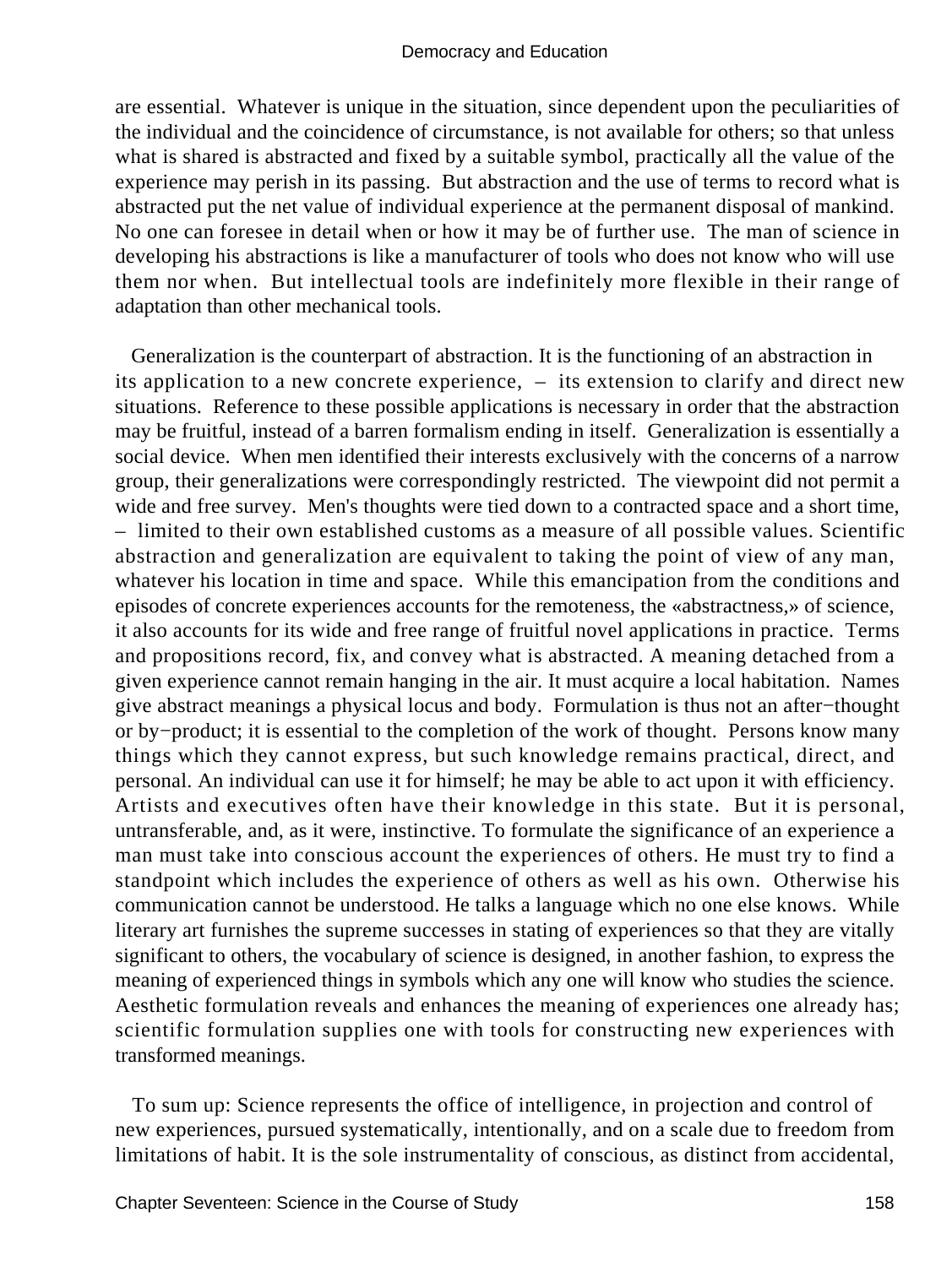progress. And if its generality, its remoteness from individual conditions, confer upon it a certain technicality and aloofness, these qualities are very different from those of merely speculative theorizing. The latter are in permanent dislocation from practice; the former are temporarily detached for the sake of wider and freer application in later concrete action. There is a kind of idle theory which is antithetical to practice; but genuinely scientific theory falls within practice as the agency of its expansion and its direction to new possibilities.

 3. Naturalism and Humanism in Education. There exists an educational tradition which opposes science to literature and history in the curriculum. The quarrel between the representatives of the two interests is easily explicable historically. Literature and language and a literary philosophy were entrenched in all higher institutions of learning before experimental science came into being. The latter had naturally to win its way. No fortified and protected interest readily surrenders any monopoly it may possess. But the assumption, from whichever side, that language and literary products are exclusively humanistic in quality, and that science is purely physical in import, is a false notion which tends to cripple the educational use of both studies. Human life does not occur in a vacuum, nor is nature a mere stage setting for the enactment of its drama (ante, p. 211). Man's life is bound up in the processes of nature; his career, for success or defeat, depends upon the way in which nature enters it. Man's power of deliberate control of his own affairs depends upon ability to direct natural energies to use: an ability which is in turn dependent upon insight into nature's processes. Whatever natural science may be for the specialist, for educational purposes it is knowledge of the conditions of human action. To be aware of the medium in which social intercourse goes on, and of the means and obstacles to its progressive development is to be in command of a knowledge which is thoroughly humanistic in quality. One who is ignorant of the history of science is ignorant of the struggles by which mankind has passed from routine and caprice, from superstitious subjection to nature, from efforts to use it magically, to intellectual self−possession. That science may be taught as a set of formal and technical exercises is only too true. This happens whenever information about the world is made an end in itself. The failure of such instruction to procure culture is not, however, evidence of the antithesis of natural knowledge to humanistic concern, but evidence of a wrong educational attitude. Dislike to employ scientific knowledge as it functions in men's occupations is itself a survival of an aristocratic culture. The notion that «applied» knowledge is somehow less worthy than «pure» knowledge, was natural to a society in which all useful work was performed by slaves and serfs, and in which industry was controlled by the models set by custom rather than by intelligence. Science, or the highest knowing, was then identified with pure theorizing, apart from all application in the uses of life; and knowledge relating to useful arts suffered the stigma attaching to the classes who engaged in them (See below, Ch. XIX). The idea of science thus generated persisted after science had itself adopted the appliances of the arts, using them for the production of knowledge, and after the rise of democracy. Taking theory just as theory, however, that which concerns humanity is of more significance for man than that which concerns a merely physical world. In adopting the criterion of knowledge laid down by a literary culture, aloof from the practical needs of the mass of men, the educational advocates of scientific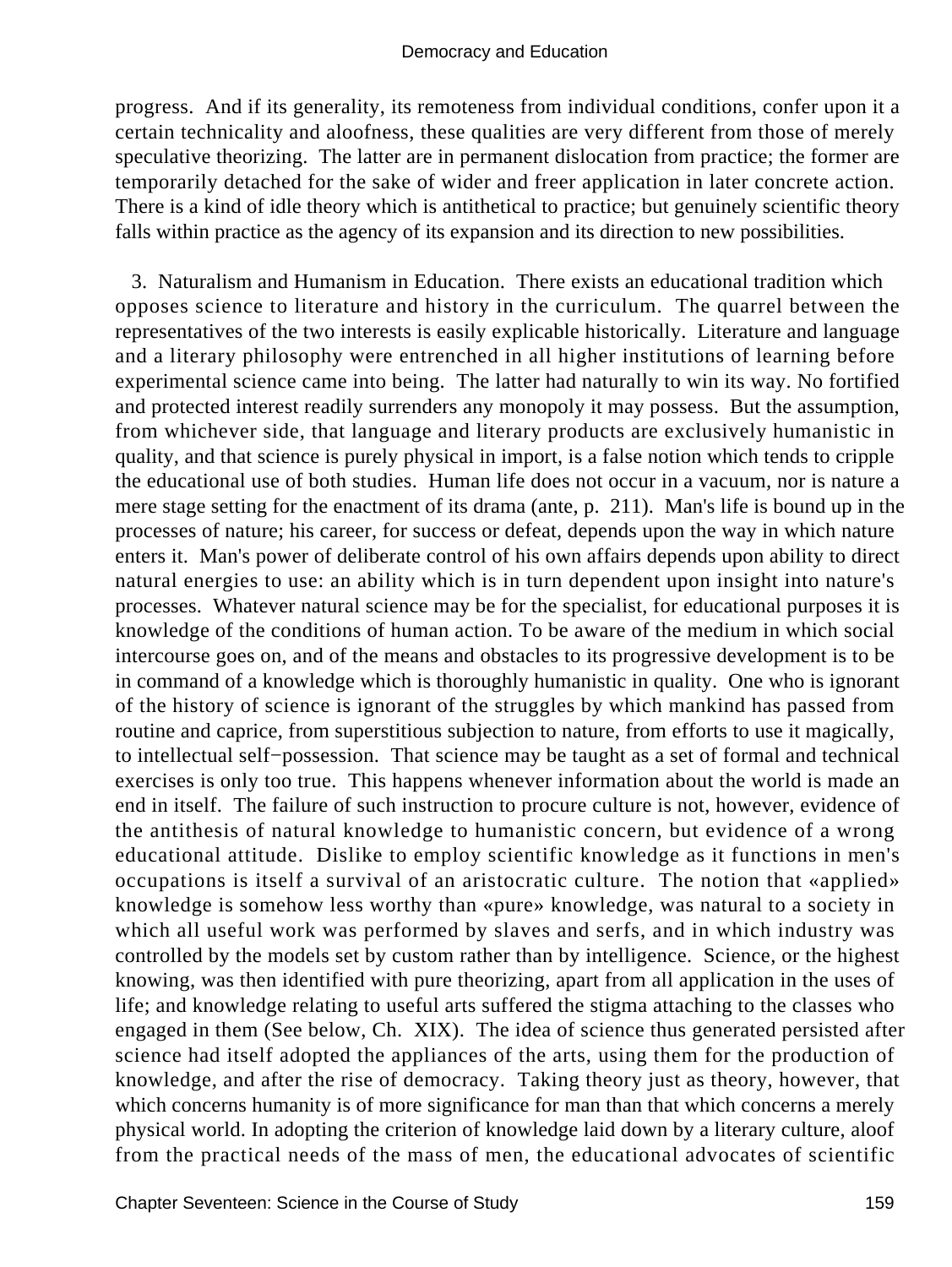education put themselves at a strategic disadvantage. So far as they adopt the idea of science appropriate to its experimental method and to the movements of a democratic and industrial society, they have no difficulty in showing that natural science is more humanistic than an alleged humanism which bases its educational schemes upon the specialized interests of a leisure class. For, as we have already stated, humanistic studies when set in opposition to study of nature are hampered. They tend to reduce themselves to exclusively literary and linguistic studies, which in turn tend to shrink to «the classics,» to languages no longer spoken. For modern languages may evidently be put to use, and hence fall under the ban. It would be hard to find anything in history more ironical than the educational practices which have identified the «humanities» exclusively with a knowledge of Greek and Latin. Greek and Roman art and institutions made such important contributions to our civilization that there should always be the amplest opportunities for making their acquaintance. But to regard them as par excellence the humane studies involves a deliberate neglect of the possibilities of the subject matter which is accessible in education to the masses, and tends to cultivate a narrow snobbery: that of a learned class whose insignia are the accidents of exclusive opportunity. Knowledge is humanistic in quality not because it is about human products in the past, but because of what it does in liberating human intelligence and human sympathy. Any subject matter which accomplishes this result is humane, and any subject matter which does not accomplish it is not even educational.

 Summary. Science represents the fruition of the cognitive factors in experience. Instead of contenting itself with a mere statement of what commends itself to personal or customary experience, it aims at a statement which will reveal the sources, grounds, and consequences of a belief. The achievement of this aim gives logical character to the statements. Educationally, it has to be noted that logical characteristics of method, since they belong to subject matter which has reached a high degree of intellectual elaboration, are different from the method of the learner – the chronological order of passing from a cruder to a more refined intellectual quality of experience. When this fact is ignored, science is treated as so much bare information, which however is less interesting and more remote than ordinary information, being stated in an unusual and technical vocabulary. The function which science has to perform in the curriculum is that which it has performed for the race: emancipation from local and temporary incidents of experience, and the opening of intellectual vistas unobscured by the accidents of personal habit and predilection. The logical traits of abstraction, generalization, and definite formulation are all associated with this function. In emancipating an idea from the particular context in which it originated and giving it a wider reference the results of the experience of any individual are put at the disposal of all men. Thus ultimately and philosophically science is the organ of general social progress. 1 Upon the positive side, the value of problems arising in work in the garden, the shop, etc., may be referred to (See p. 200). The laboratory may be treated as an additional resource to supply conditions and appliances for the better pursuit of these problems.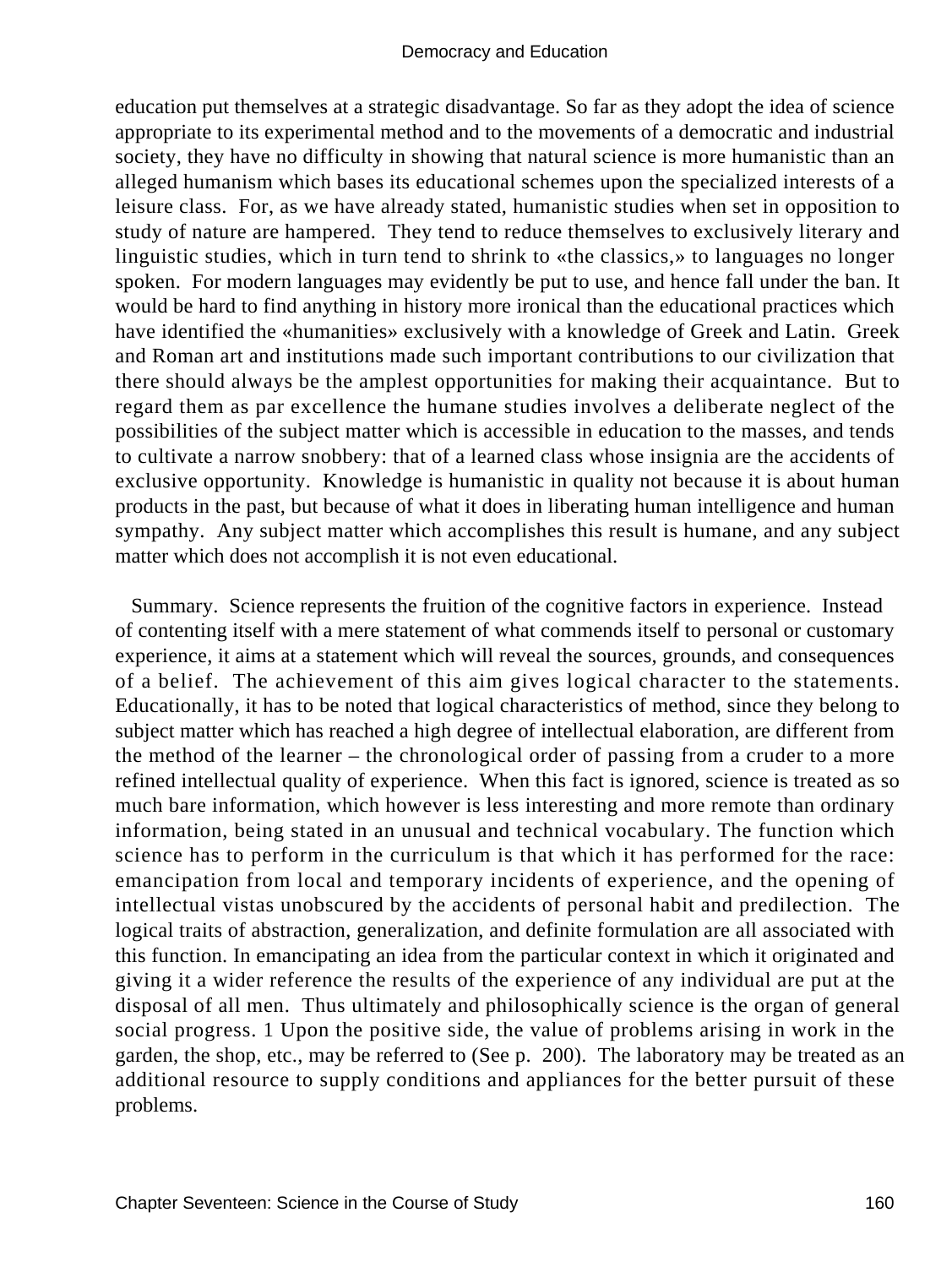# **[Chapter Eighteen: Educational Values](#page-248-0)**

**The considerations involved in a discussion of educational values have already been** brought out in the discussion of aims and interests.

 The specific values usually discussed in educational theories coincide with aims which are usually urged. They are such things as utility, culture, information, preparation for social efficiency, mental discipline or power, and so on. The aspect of these aims in virtue of which they are valuable has been treated in our analysis of the nature of interest, and there is no difference between speaking of art as an interest or concern and referring to it as a value. It happens, however, that discussion of values has usually been centered about a consideration of the various ends subserved by specific subjects of the curriculum. It has been a part of the attempt to justify those subjects by pointing out the significant contributions to life accruing from their study. An explicit discussion of educational values thus affords an opportunity for reviewing the prior discussion of aims and interests on one hand and of the curriculum on the other, by bringing them into connection with one another.

 1. The Nature of Realization or Appreciation. Much of our experience is indirect; it is dependent upon signs which intervene between the things and ourselves, signs which stand for or represent the former. It is one thing to have been engaged in war, to have shared its dangers and hardships; it is another thing to hear or read about it. All language, all symbols, are implements of an indirect experience; in technical language the experience which is procured by their means is «mediated.» It stands in contrast with an immediate, direct experience, something in which we take part vitally and at first hand, instead of through the intervention of representative media. As we have seen, the scope of personal, vitally direct experience is very limited. If it were not for the intervention of agencies for representing absent and distant affairs, our experience would remain almost on the level of that of the brutes. Every step from savagery to civilization is dependent upon the invention of media which enlarge the range of purely immediate experience and give it deepened as well as wider meaning by connecting it with things which can only be signified or symbolized. It is doubtless this fact which is the cause of the disposition to identify an uncultivated person with an illiterate person – so dependent are we on letters for effective representative or indirect experience.

 At the same time (as we have also had repeated occasion to see) there is always a danger that symbols will not be truly representative; danger that instead of really calling up the absent and remote in a way to make it enter a present experience, the linguistic media of representation will become an end in themselves. Formal education is peculiarly exposed to this danger, with the result that when literacy supervenes, mere bookishness, what is popularly termed the academic, too often comes with it. In colloquial speech, the phrase a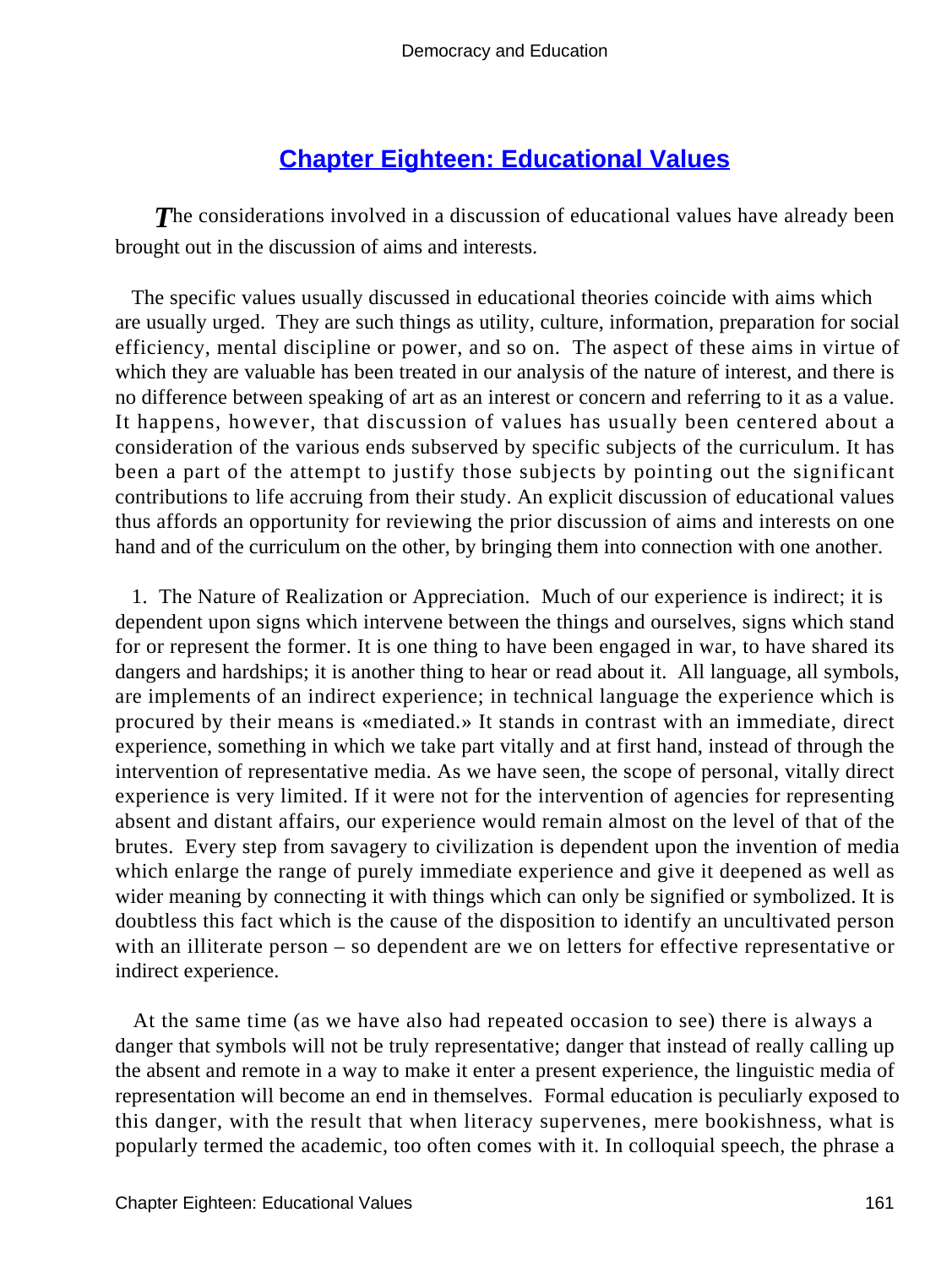«realizing sense» is used to express the urgency, warmth, and intimacy of a direct experience in contrast with the remote, pallid, and coldly detached quality of a representative experience. The terms «mental realization» and «appreciation» (or genuine appreciation) are more elaborate names for the realizing sense of a thing. It is not possible to define these ideas except by synonyms, like «coming home to one» «really taking it in,» etc., for the only way to appreciate what is meant by a direct experience of a thing is by having it. But it is the difference between reading a technical description of a picture, and seeing it; or between just seeing it and being moved by it; between learning mathematical equations about light and being carried away by some peculiarly glorious illumination of a misty landscape. We are thus met by the danger of the tendency of technique and other purely representative forms to encroach upon the sphere of direct appreciations; in other words, the tendency to assume that pupils have a foundation of direct realization of situations sufficient for the superstructure of representative experience erected by formulated school studies. This is not simply a matter of quantity or bulk. Sufficient direct experience is even more a matter of quality; it must be of a sort to connect readily and fruitfully with the symbolic material of instruction. Before teaching can safely enter upon conveying facts and ideas through the media of signs, schooling must provide genuine situations in which personal participation brings home the import of the material and the problems which it conveys. From the standpoint of the pupil, the resulting experiences are worth while on their own account; from the standpoint of the teacher they are also means of supplying subject matter required for understanding instruction involving signs, and of evoking attitudes of open−mindedness and concern as to the material symbolically conveyed.

 In the outline given of the theory of educative subject matter, the demand for this background of realization or appreciation is met by the provision made for play and active occupations embodying typical situations. Nothing need be added to what has already been said except to point out that while the discussion dealt explicitly with the subject matter of primary education, where the demand for the available background of direct experience is most obvious, the principle applies to the primary or elementary phase of every subject. The first and basic function of laboratory work, for example, in a high school or college in a new field, is to familiarize the student at first hand with a certain range of facts and problems – to give him a «feeling» for them. Getting command of technique and of methods of reaching and testing generalizations is at first secondary to getting appreciation. As regards the primary school activities, it is to be borne in mind that the fundamental intent is not to amuse nor to convey information with a minimum of vexation nor yet to acquire skill, – though these results may accrue as by−products, – but to enlarge and enrich the scope of experience, and to keep alert and effective the interest in intellectual progress.

 The rubric of appreciation supplies an appropriate head for bringing out three further principles: the nature of effective or real (as distinct from nominal) standards of value; the place of the imagination in appreciative realizations; and the place of the fine arts in the course of study.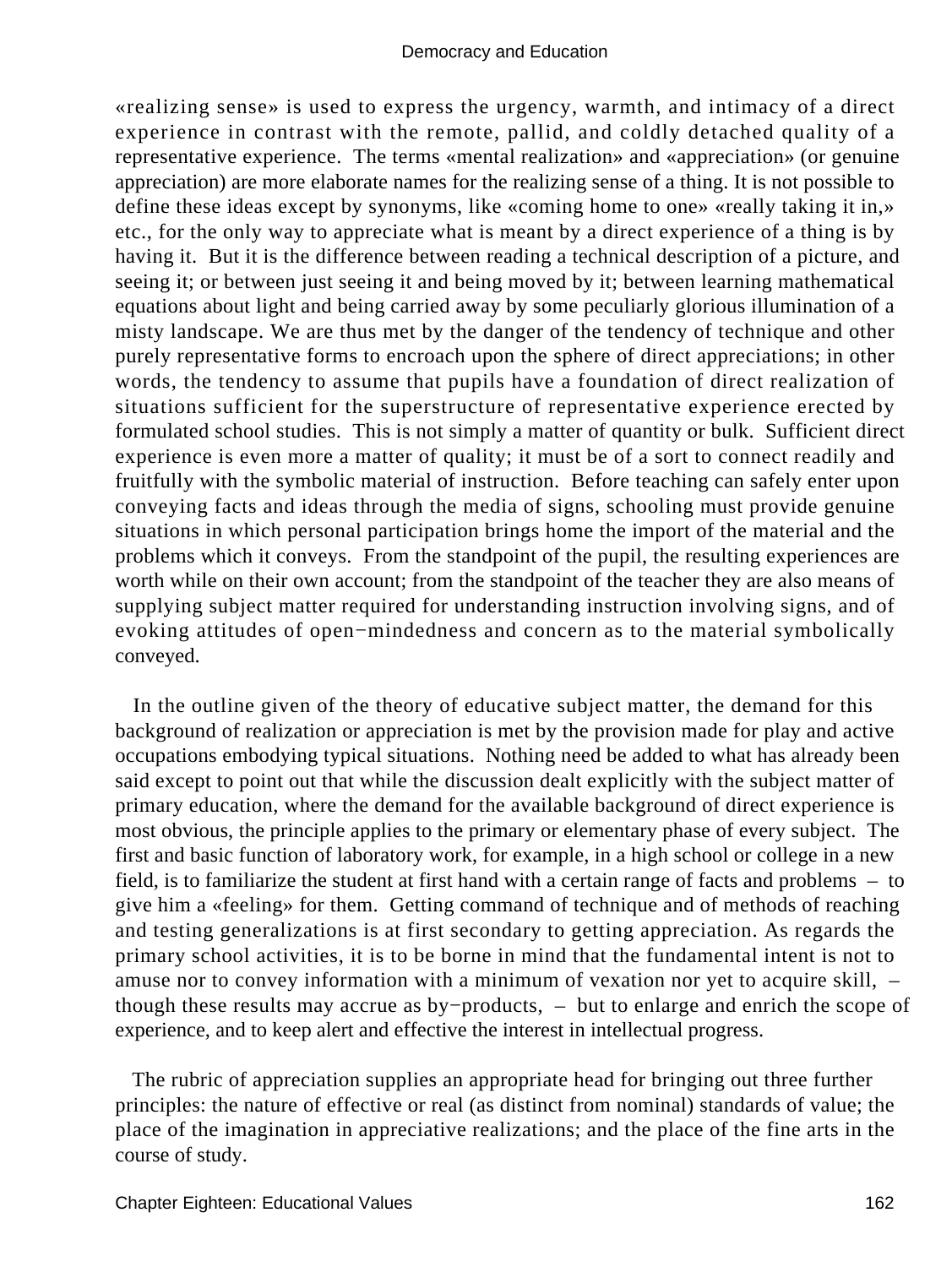1. The nature of standards of valuation. Every adult has acquired, in the course of his prior experience and education, certain measures of the worth of various sorts of experience. He has learned to look upon qualities like honesty, amiability, perseverance, loyalty, as moral goods; upon certain classics of literature, painting, music, as aesthetic values, and so on. Not only this, but he has learned certain rules for these values – the golden rule in morals; harmony, balance, etc., proportionate distribution in aesthetic goods; definition, clarity, system in intellectual accomplishments. These principles are so important as standards of judging the worth of new experiences that parents and instructors are always tending to teach them directly to the young. They overlook the danger that standards so taught will be merely symbolic; that is, largely conventional and verbal. In reality, working as distinct from professed standards depend upon what an individual has himself specifically appreciated to be deeply significant in concrete situations. An individual may have learned that certain characteristics are conventionally esteemed in music; he may be able to converse with some correctness about classic music; he may even honestly believe that these traits constitute his own musical standards. But if in his own past experience, what he has been most accustomed to and has most enjoyed is ragtime, his active or working measures of valuation are fixed on the ragtime level. The appeal actually made to him in his own personal realization fixes his attitude much more deeply than what he has been taught as the proper thing to say; his habitual disposition thus fixed forms his real «norm» of valuation in subsequent musical experiences.

 Probably few would deny this statement as to musical taste. But it applies equally well in judgments of moral and intellectual worth. A youth who has had repeated experience of the full meaning of the value of kindliness toward others built into his disposition has a measure of the worth of generous treatment of others. Without this vital appreciation, the duty and virtue of unselfishness impressed upon him by others as a standard remains purely a matter of symbols which he cannot adequately translate into realities. His «knowledge» is second−handed; it is only a knowledge that others prize unselfishness as an excellence, and esteem him in the degree in which he exhibits it. Thus there grows up a split between a person's professed standards and his actual ones. A person may be aware of the results of this struggle between his inclinations and his theoretical opinions; he suffers from the conflict between doing what is really dear to him and what he has learned will win the approval of others. But of the split itself he is unaware; the result is a kind of unconscious hypocrisy, an instability of disposition. In similar fashion, a pupil who has worked through some confused intellectual situation and fought his way to clearing up obscurities in a definite outcome, appreciates the value of clarity and definition. He has a standard which can be depended upon. He may be trained externally to go through certain motions of analysis and division of subject matter and may acquire information about the value of these processes as standard logical functions, but unless it somehow comes home to him at some point as an appreciation of his own, the significance of the logical norms – so−called – remains as much an external piece of information as, say, the names of rivers in China. He may be able to recite, but the recital is a mechanical rehearsal.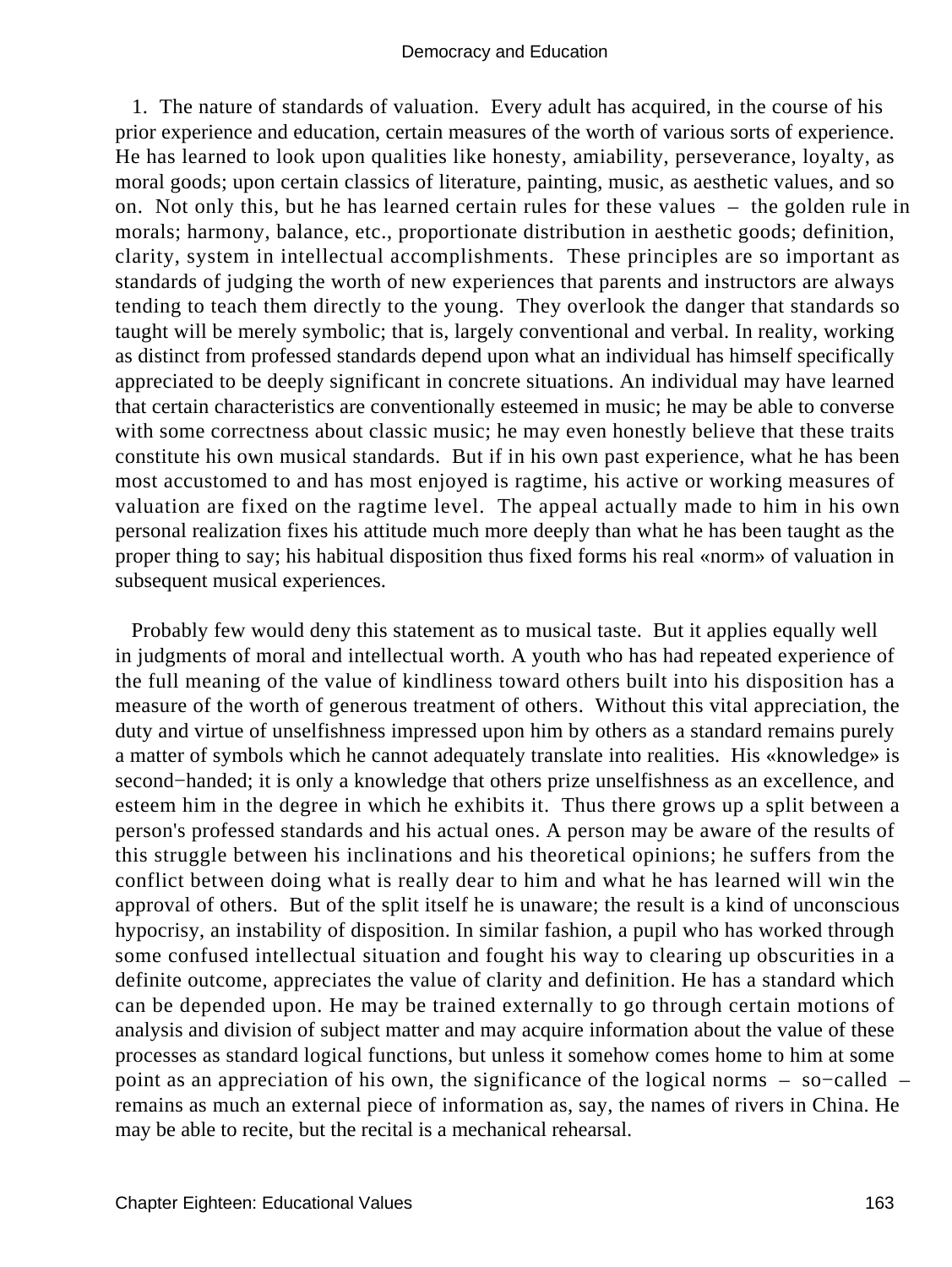It is, then, a serious mistake to regard appreciation as if it were confined to such things as literature and pictures and music. Its scope is as comprehensive as the work of education itself. The formation of habits is a purely mechanical thing unless habits are also tastes – habitual modes of preference and esteem, an effective sense of excellence. There are adequate grounds for asserting that the premium so often put in schools upon external «discipline, » and upon marks and rewards, upon promotion and keeping back, are the obverse of the lack of attention given to life situations in which the meaning of facts, ideas, principles, and problems is vitally brought home.

 2. Appreciative realizations are to be distinguished from symbolic or representative experiences. They are not to be distinguished from the work of the intellect or understanding. Only a personal response involving imagination can possibly procure realization even of pure «facts.» The imagination is the medium of appreciation in every field. The engagement of the imagination is the only thing that makes any activity more than mechanical. Unfortunately, it is too customary to identify the imaginative with the imaginary, rather than with a warm and intimate taking in of the full scope of a situation. This leads to an exaggerated estimate of fairy tales, myths, fanciful symbols, verse, and something labeled «Fine Art,» as agencies for developing imagination and appreciation; and, by neglecting imaginative vision in other matters, leads to methods which reduce much instruction to an unimaginative acquiring of specialized skill and amassing of a load of information. Theory, and – to some extent – practice, have advanced far enough to recognize that play−activity is an imaginative enterprise. But it is still usual to regard this activity as a specially marked− off stage of childish growth, and to overlook the fact that the difference between play and what is regarded as serious employment should be not a difference between the presence and absence of imagination, but a difference in the materials with which imagination is occupied. The result is an unwholesome exaggeration of the phantastic and «unreal» phases of childish play and a deadly reduction of serious occupation to a routine efficiency prized simply for its external tangible results. Achievement comes to denote the sort of thing that a well−planned machine can do better than a human being can, and the main effect of education, the achieving of a life of rich significance, drops by the wayside. Meantime mind−wandering and wayward fancy are nothing but the unsuppressible imagination cut loose from concern with what is done.

 An adequate recognition of the play of imagination as the medium of realization of every kind of thing which lies beyond the scope of direct physical response is the sole way of escape from mechanical methods in teaching. The emphasis put in this book, in accord with many tendencies in contemporary education, upon activity, will be misleading if it is not recognized that the imagination is as much a normal and integral part of human activity as is muscular movement. The educative value of manual activities and of laboratory exercises, as well as of play, depends upon the extent in which they aid in bringing about a sensing of the meaning of what is going on. In effect, if not in name, they are dramatizations. Their utilitarian value in forming habits of skill to be used for tangible results is important, but not when isolated from the appreciative side. Were it not for the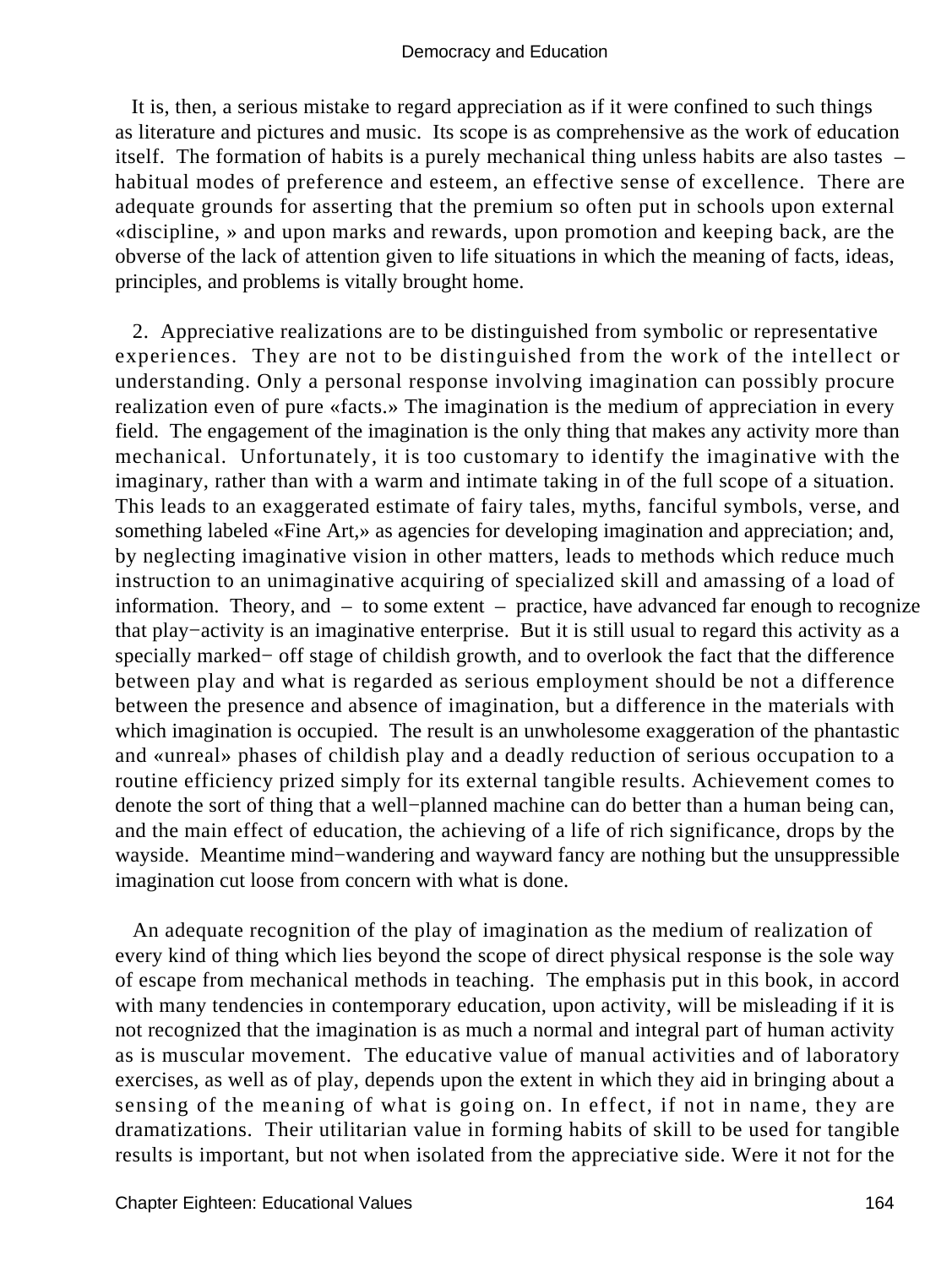accompanying play of imagination, there would be no road from a direct activity to representative knowledge; for it is by imagination that symbols are translated over into a direct meaning and integrated with a narrower activity so as to expand and enrich it. When the representative creative imagination is made merely literary and mythological, symbols are rendered mere means of directing physical reactions of the organs of speech.

 3. In the account previously given nothing was explicitly said about the place of literature and the fine arts in the course of study. The omission at that point was intentional. At the outset, there is no sharp demarcation of useful, or industrial, arts and fine arts. The activities mentioned in Chapter XV contain within themselves the factors later discriminated into fine and useful arts. As engaging the emotions and the imagination, they have the qualities which give the fine arts their quality. As demanding method or skill, the adaptation of tools to materials with constantly increasing perfection, they involve the element of technique indispensable to artistic production. From the standpoint of product, or the work of art, they are naturally defective, though even in this respect when they comprise genuine appreciation they often have a rudimentary charm. As experiences they have both an artistic and an esthetic quality. When they emerge into activities which are tested by their product and when the socially serviceable value of the product is emphasized, they pass into useful or industrial arts. When they develop in the direction of an enhanced appreciation of the immediate qualities which appeal to taste, they grow into fine arts.

 In one of its meanings, appreciation is opposed to depreciation. It denotes an enlarged, an intensified prizing, not merely a prizing, much less – like depreciation – a lowered and degraded prizing. This enhancement of the qualities which make any ordinary experience appealing, appropriable  $-$  capable of full assimilation  $-$  and enjoyable, constitutes the prime function of literature, music, drawing, painting, etc., in education. They are not the exclusive agencies of appreciation in the most general sense of that word; but they are the chief agencies of an intensified, enhanced appreciation. As such, they are not only intrinsically and directly enjoyable, but they serve a purpose beyond themselves. They have the office, in increased degree, of all appreciation in fixing taste, in forming standards for the worth of later experiences. They arouse discontent with conditions which fall below their measure; they create a demand for surroundings coming up to their own level. They reveal a depth and range of meaning in experiences which otherwise might be mediocre and trivial. They supply, that is, organs of vision. Moreover, in their fullness they represent the concentration and consummation of elements of good which are otherwise scattered and incomplete. They select and focus the elements of enjoyable worth which make any experience directly enjoyable. They are not luxuries of education, but emphatic expressions of that which makes any education worth while.

 2. The Valuation of Studies. The theory of educational values involves not only an account of the nature of appreciation as fixing the measure of subsequent valuations, but an account of the specific directions in which these valuations occur. To value means primarily to prize, to esteem; but secondarily it means to apprise, to estimate. It means, that is, the act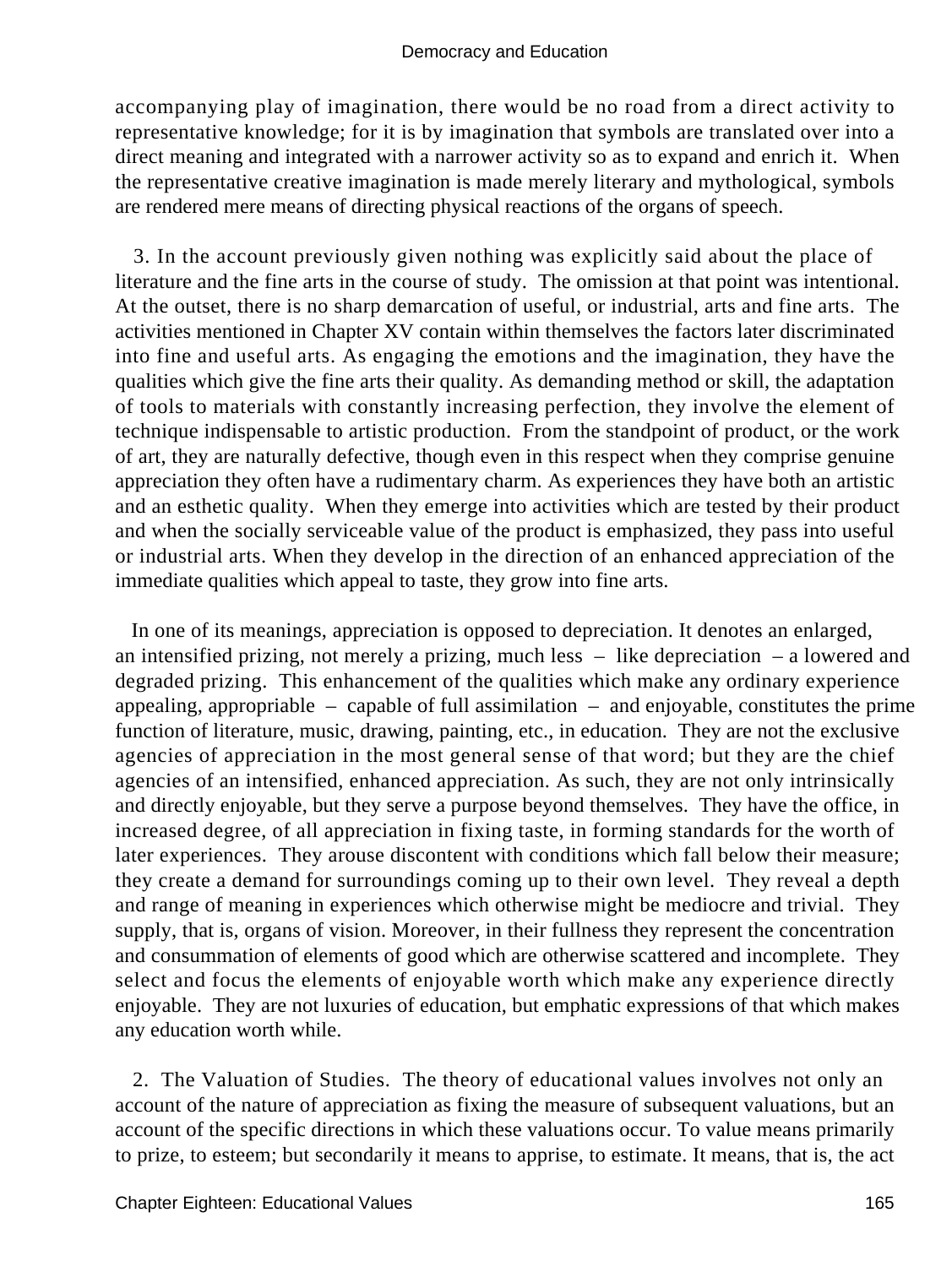of cherishing something, holding it dear, and also the act of passing judgment upon the nature and amount of its value as compared with something else. To value in the latter sense is to valuate or evaluate. The distinction coincides with that sometimes made between intrinsic and instrumental values. Intrinsic values are not objects of judgment, they cannot (as intrinsic) be compared, or regarded as greater and less, better or worse. They are invaluable; and if a thing is invaluable, it is neither more nor less so than any other invaluable. But occasions present themselves when it is necessary to choose, when we must let one thing go in order to take another. This establishes an order of preference, a greater and less, better and worse. Things judged or passed upon have to be estimated in relation to some third thing, some further end. With respect to that, they are means, or instrumental values.

 We may imagine a man who at one time thoroughly enjoys converse with his friends, at another the hearing of a symphony; at another the eating of his meals; at another the reading of a book; at another the earning of money, and so on. As an appreciative realization, each of these is an intrinsic value. It occupies a particular place in life; it serves its own end, which cannot be supplied by a substitute. There is no question of comparative value, and hence none of valuation. Each is the specific good which it is, and that is all that can be said. In its own place, none is a means to anything beyond itself. But there may arise a situation in which they compete or conflict, in which a choice has to be made. Now comparison comes in. Since a choice has to be made, we want to know the respective claims of each competitor. What is to be said for it? What does it offer in comparison with, as balanced over against, some other possibility? Raising these questions means that a particular good is no longer an end in itself, an intrinsic good. For if it were, its claims would be incomparable, imperative. The question is now as to its status as a means of realizing something else, which is then the invaluable of that situation. If a man has just eaten, or if he is well fed generally and the opportunity to hear music is a rarity, he will probably prefer the music to eating. In the given situation that will render the greater contribution. If he is starving, or if he is satiated with music for the time being, he will naturally judge food to have the greater worth. In the abstract or at large, apart from the needs of a particular situation in which choice has to be made, there is no such thing as degrees or order of value. Certain conclusions follow with respect to educational values. We cannot establish a hierarchy of values among studies. It is futile to attempt to arrange them in an order, beginning with one having least worth and going on to that of maximum value. In so far as any study has a unique or irreplaceable function in experience, in so far as it marks a characteristic enrichment of life, its worth is intrinsic or incomparable. Since education is not a means to living, but is identical with the operation of living a life which is fruitful and inherently significant, the only ultimate value which can be set up is just the process of living itself. And this is not an end to which studies and activities are subordinate means; it is the whole of which they are ingredients. And what has been said about appreciation means that every study in one of its aspects ought to have just such ultimate significance. It is true of arithmetic as it is of poetry that in some place and at some time it ought to be a good to be appreciated on its own account  $-$  just as an enjoyable experience, in short. If it is not, then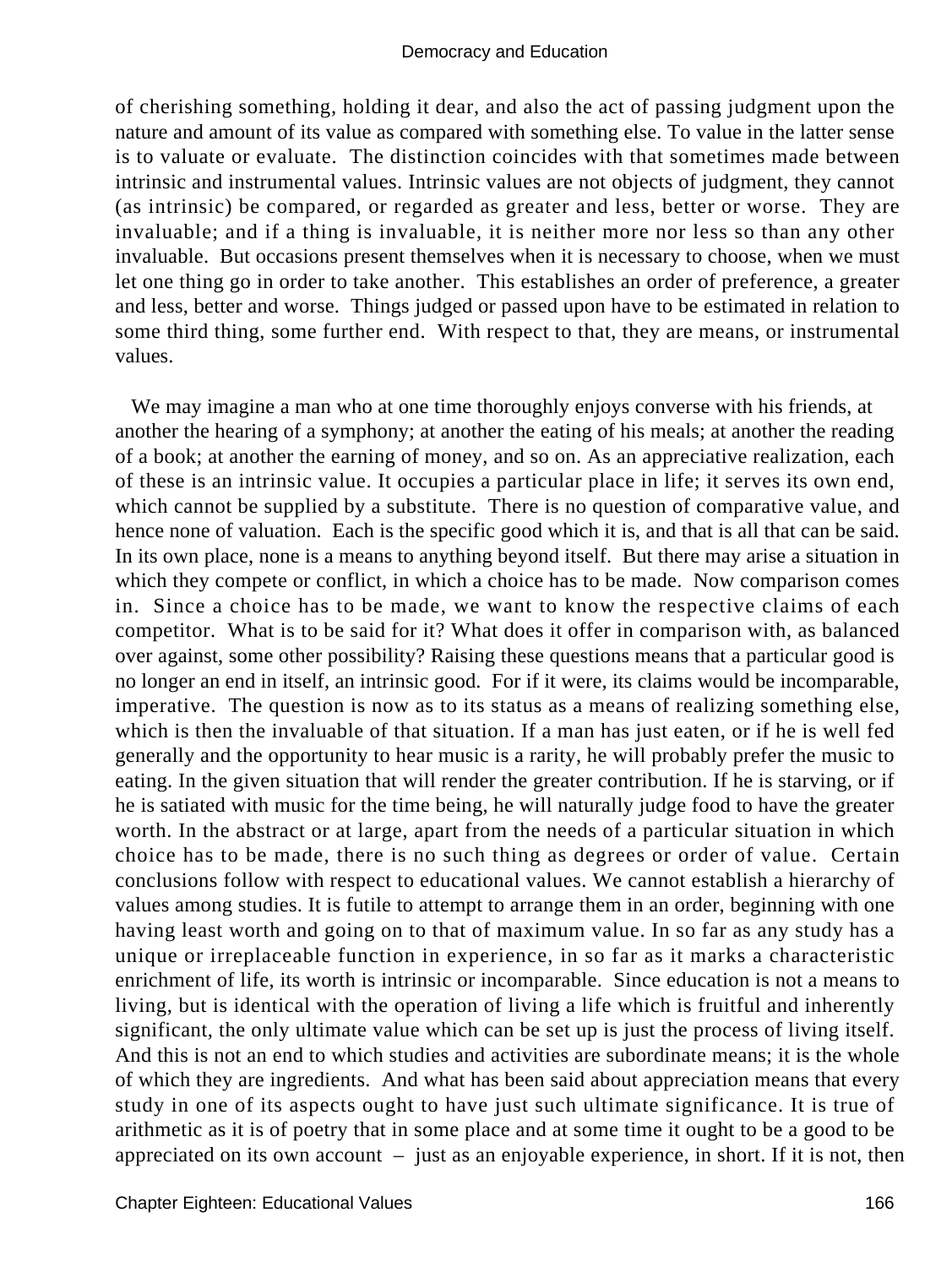when the time and place come for it to be used as a means or instrumentality, it will be in just that much handicapped. Never having been realized or appreciated for itself, one will miss something of its capacity as a resource for other ends.

 It equally follows that when we compare studies as to their values, that is, treat them as means to something beyond themselves, that which controls their proper valuation is found in the specific situation in which they are to be used. The way to enable a student to apprehend the instrumental value of arithmetic is not to lecture him upon the benefit it will be to him in some remote and uncertain future, but to let him discover that success in something he is interested in doing depends upon ability to use number.

 It also follows that the attempt to distribute distinct sorts of value among different studies is a misguided one, in spite of the amount of time recently devoted to the undertaking. Science for example may have any kind of value, depending upon the situation into which it enters as a means. To some the value of science may be military; it may be an instrument in strengthening means of offense or defense; it may be technological, a tool for engineering; or it may be commercial – an aid in the successful conduct of business; under other conditions, its worth may be philanthropic – the service it renders in relieving human suffering; or again it may be quite conventional – of value in establishing one's social status as an «educated» person. As matter of fact, science serves all these purposes, and it would be an arbitrary task to try to fix upon one of them as its «real» end. All that we can be sure of educationally is that science should be taught so as to be an end in itself in the lives of students – something worth while on account of its own unique intrinsic contribution to the experience of life. Primarily it must have «appreciation value. » If we take something which seems to be at the opposite pole, like poetry, the same sort of statement applies. It may be that, at the present time, its chief value is the contribution it makes to the enjoyment of leisure. But that may represent a degenerate condition rather than anything necessary. Poetry has historically been allied with religion and morals; it has served the purpose of penetrating the mysterious depths of things. It has had an enormous patriotic value. Homer to the Greeks was a Bible, a textbook of morals, a history, and a national inspiration. In any case, it may be said that an education which does not succeed in making poetry a resource in the business of life as well as in its leisure, has something the matter with it – or else the poetry is artificial poetry.

 The same considerations apply to the value of a study or a topic of a study with reference to its motivating force. Those responsible for planning and teaching the course of study should have grounds for thinking that the studies and topics included furnish both direct increments to the enriching of lives of the pupils and also materials which they can put to use in other concerns of direct interest. Since the curriculum is always getting loaded down with purely inherited traditional matter and with subjects which represent mainly the energy of some influential person or group of persons in behalf of something dear to them, it requires constant inspection, criticism, and revision to make sure it is accomplishing its purpose. Then there is always the probability that it represents the values of adults rather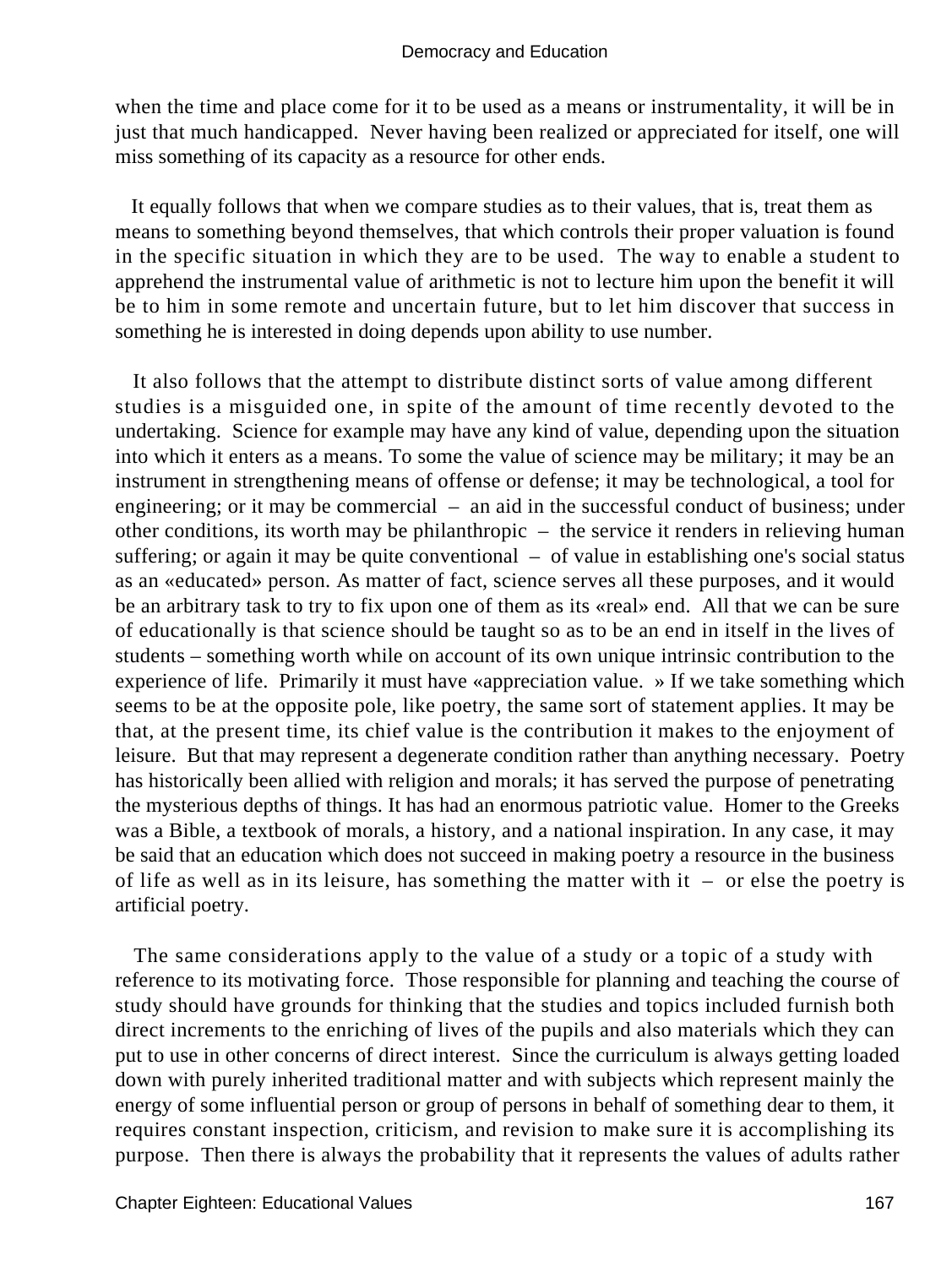than those of children and youth, or those of pupils a generation ago rather than those of the present day. Hence a further need for a critical outlook and survey. But these considerations do not mean that for a subject to have motivating value to a pupil (whether intrinsic or instrumental) is the same thing as for him to be aware of the value, or to be able to tell what the study is good for.

 In the first place, as long as any topic makes an immediate appeal, it is not necessary to ask what it is good for. This is a question which can be asked only about instrumental values. Some goods are not good for anything; they are just goods. Any other notion leads to an absurdity. For we cannot stop asking the question about an instrumental good, one whose value lies in its being good for something, unless there is at some point something intrinsically good, good for itself. To a hungry, healthy child, food is a good of the situation; we do not have to bring him to consciousness of the ends subserved by food in order to supply a motive to eat. The food in connection with his appetite is a motive. The same thing holds of mentally eager pupils with respect to many topics. Neither they nor the teacher could possibly foretell with any exactness the purposes learning is to accomplish in the future; nor as long as the eagerness continues is it advisable to try to specify particular goods which are to come of it. The proof of a good is found in the fact that the pupil responds; his response is use. His response to the material shows that the subject functions in his life. It is unsound to urge that, say, Latin has a value per se in the abstract, just as a study, as a sufficient justification for teaching it. But it is equally absurd to argue that unless teacher or pupil can point out some definite assignable future use to which it is to be put, it lacks justifying value. When pupils are genuinely concerned in learning Latin, that is of itself proof that it possesses value. The most which one is entitled to ask in such cases is whether in view of the shortness of time, there are not other things of intrinsic value which in addition have greater instrumental value.

 This brings us to the matter of instrumental values – topics studied because of some end beyond themselves. If a child is ill and his appetite does not lead him to eat when food is presented, or if his appetite is perverted so that he prefers candy to meat and vegetables, conscious reference to results is indicated. He needs to be made conscious of consequences as a justification of the positive or negative value of certain objects. Or the state of things may be normal enough, and yet an individual not be moved by some matter because he does not grasp how his attainment of some intrinsic good depends upon active concern with what is presented. In such cases, it is obviously the part of wisdom to establish consciousness of connection. In general what is desirable is that a topic be presented in such a way that it either have an immediate value, and require no justification, or else be perceived to be a means of achieving something of intrinsic value. An instrumental value then has the intrinsic value of being a means to an end. It may be questioned whether some of the present pedagogical interest in the matter of values of studies is not either excessive or else too narrow. Sometimes it appears to be a labored effort to furnish an apologetic for topics which no longer operate to any purpose, direct or indirect, in the lives of pupils. At other times, the reaction against useless lumber seems to have gone to the extent of supposing that no subject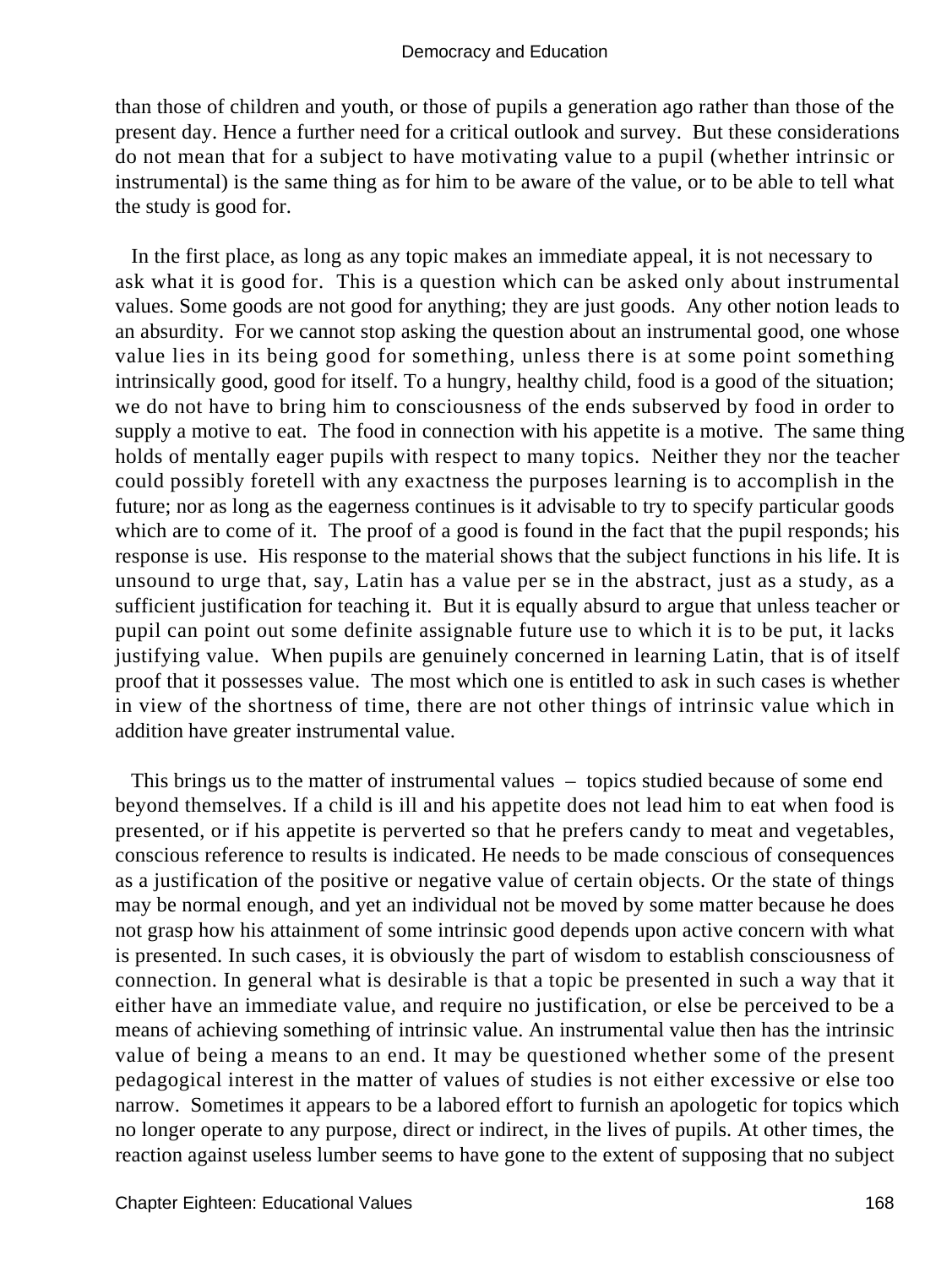or topic should be taught unless some quite definite future utility can be pointed out by those making the course of study or by the pupil himself, unmindful of the fact that life is its own excuse for being; and that definite utilities which can be pointed out are themselves justified only because they increase the experienced content of life itself. 3. The Segregation and Organization of Values. It is of course possible to classify in a general way the various valuable phases of life. In order to get a survey of aims sufficiently wide (See ante, p. 110) to give breadth and flexibility to the enterprise of education, there is some advantage in such a classification. But it is a great mistake to regard these values as ultimate ends to which the concrete satisfactions of experience are subordinate. They are nothing but generalizations, more or less adequate, of concrete goods. Health, wealth, efficiency, sociability, utility, culture, happiness itself are only abstract terms which sum up a multitude of particulars. To regard such things as standards for the valuation of concrete topics and process of education is to subordinate to an abstraction the concrete facts from which the abstraction is derived. They are not in any true sense standards of valuation; these are found, as we have previously seen, in the specific realizations which form tastes and habits of preference. They are, however, of significance as points of view elevated above the details of life whence to survey the field and see how its constituent details are distributed, and whether they are well proportioned. No classification can have other than a provisional validity. The following may prove of some help. We may say that the kind of experience to which the work of the schools should contribute is one marked by executive competency in the management of resources and obstacles encountered (efficiency); by sociability, or interest in the direct companionship of others; by aesthetic taste or capacity to appreciate artistic excellence in at least some of its classic forms; by trained intellectual method, or interest in some mode of scientific achievement; and by sensitiveness to the rights and claims of others – conscientiousness. And while these considerations are not standards of value, they are useful criteria for survey, criticism, and better organization of existing methods and subject matter of instruction.

 The need of such general points of view is the greater because of a tendency to segregate educational values due to the isolation from one another of the various pursuits of life. The idea is prevalent that different studies represent separate kinds of values, and that the curriculum should, therefore, be constituted by gathering together various studies till a sufficient variety of independent values have been cared for. The following quotation does not use the word value, but it contains the notion of a curriculum constructed on the idea that there are a number of separate ends to be reached, and that various studies may be evaluated by referring each study to its respective end. «Memory is trained by most studies, but best by languages and history; taste is trained by the more advanced study of languages, and still better by English literature; imagination by all higher language teaching, but chiefly by Greek and Latin poetry; observation by science work in the laboratory, though some training is to be got from the earlier stages of Latin and Greek; for expression, Greek and Latin composition comes first and English composition next; for abstract reasoning, mathematics stands almost alone; for concrete reasoning, science comes first, then geometry; for social reasoning, the Greek and Roman historians and orators come first, and general history next.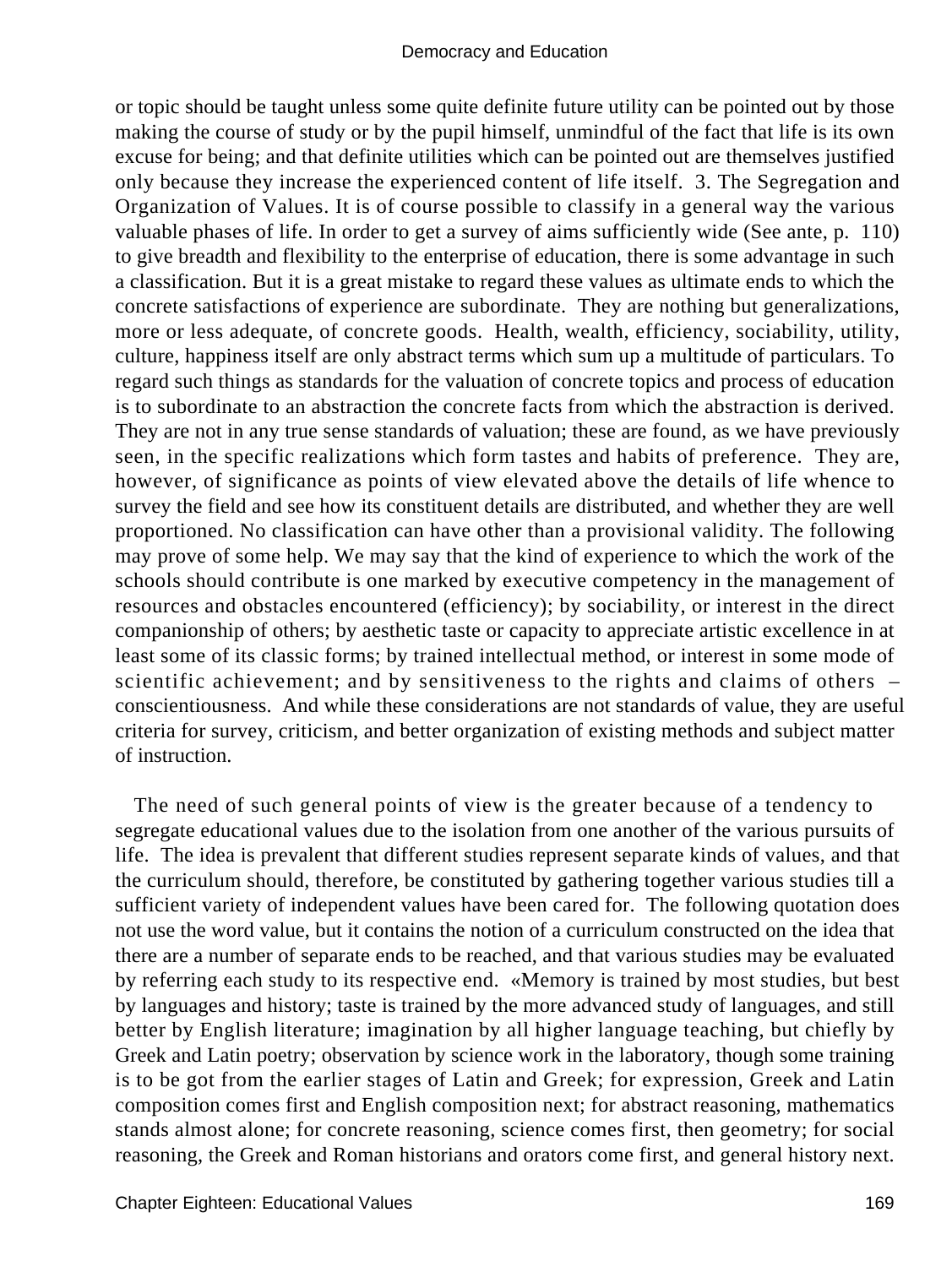Hence the narrowest education which can claim to be at all complete includes Latin, one modern language, some history, some English literature, and one science.» There is much in the wording of this passage which is irrelevant to our point and which must be discounted to make it clear. The phraseology betrays the particular provincial tradition within which the author is writing. There is the unquestioned assumption of «faculties» to be trained, and a dominant interest in the ancient languages; there is comparative disregard of the earth on which men happen to live and the bodies they happen to carry around with them. But with allowances made for these matters (even with their complete abandonment) we find much in contemporary educational philosophy which parallels the fundamental notion of parceling out special values to segregated studies. Even when some one end is set up as a standard of value, like social efficiency or culture, it will often be found to be but a verbal heading under which a variety of disconnected factors are comprised. And although the general tendency is to allow a greater variety of values to a given study than does the passage quoted, yet the attempt to inventory a number of values attaching to each study and to state the amount of each value which the given study possesses emphasizes an implied educational disintegration.

 As matter of fact, such schemes of values of studies are largely but unconscious justifications of the curriculum with which one is familiar. One accepts, for the most part, the studies of the existing course and then assigns values to them as a sufficient reason for their being taught. Mathematics is said to have, for example, disciplinary value in habituating the pupil to accuracy of statement and closeness of reasoning; it has utilitarian value in giving command of the arts of calculation involved in trade and the arts; culture value in its enlargement of the imagination in dealing with the most general relations of things; even religious value in its concept of the infinite and allied ideas. But clearly mathematics does not accomplish such results, because it is endowed with miraculous potencies called values; it has these values if and when it accomplishes these results, and not otherwise. The statements may help a teacher to a larger vision of the possible results to be effected by instruction in mathematical topics. But unfortunately, the tendency is to treat the statement as indicating powers inherently residing in the subject, whether they operate or not, and thus to give it a rigid justification. If they do not operate, the blame is put not on the subject as taught, but on the indifference and recalcitrancy of pupils.

 This attitude toward subjects is the obverse side of the conception of experience or life as a patchwork of independent interests which exist side by side and limit one another. Students of politics are familiar with a check and balance theory of the powers of government. There are supposed to be independent separate functions, like the legislative, executive, judicial, administrative, and all goes well if each of these checks all the others and thus creates an ideal balance. There is a philosophy which might well be called the check and balance theory of experience. Life presents a diversity of interests. Left to themselves, they tend to encroach on one another. The ideal is to prescribe a special territory for each till the whole ground of experience is covered, and then see to it each remains within its own boundaries. Politics, business, recreation, art, science, the learned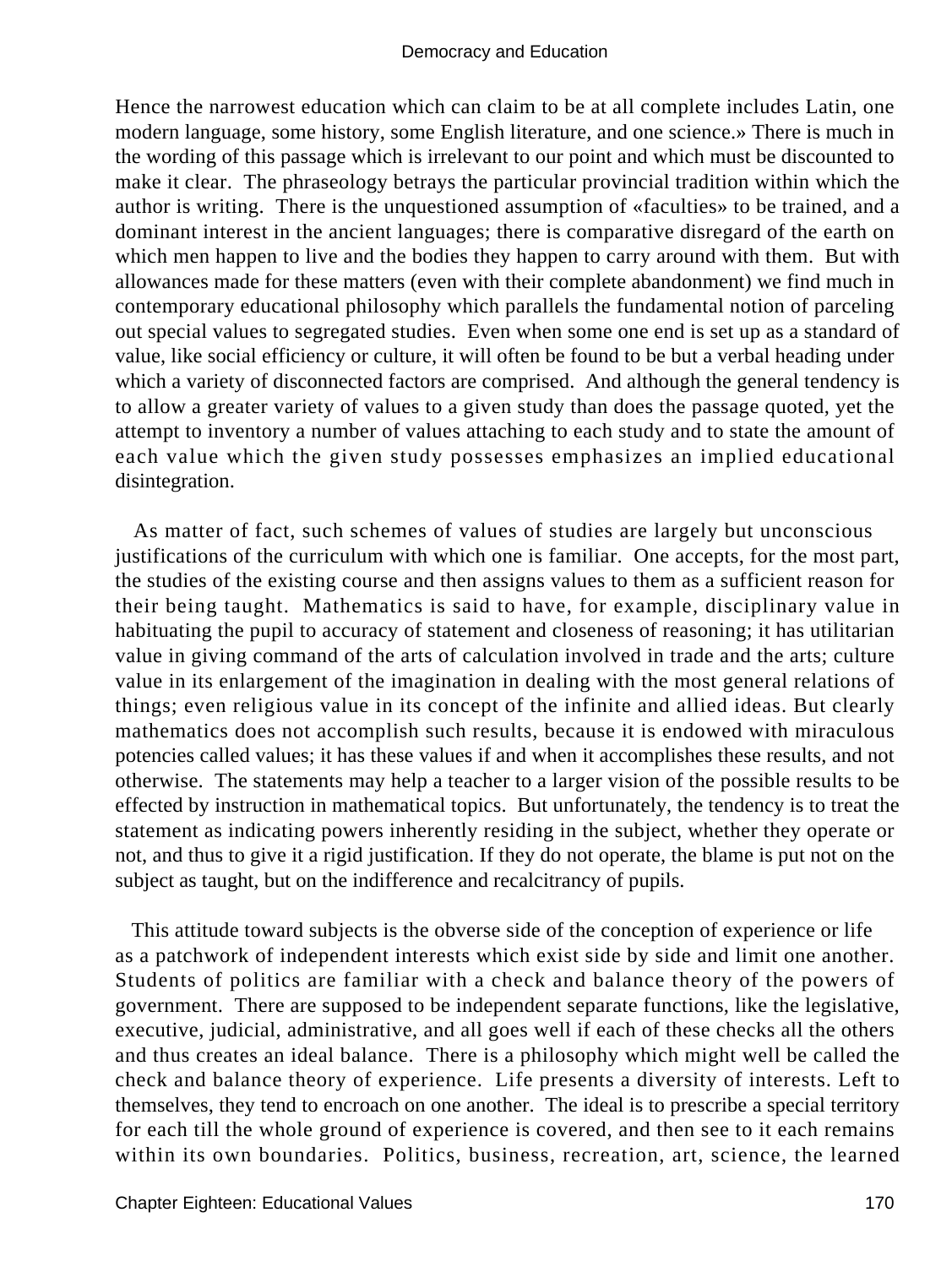professions, polite intercourse, leisure, represent such interests. Each of these ramifies into many branches: business into manual occupations, executive positions, bookkeeping, railroading, banking, agriculture, trade and commerce, etc., and so with each of the others. An ideal education would then supply the means of meeting these separate and pigeon−holed interests. And when we look at the schools, it is easy to get the impression that they accept this view of the nature of adult life, and set for themselves the task of meeting its demands. Each interest is acknowledged as a kind of fixed institution to which something in the course of study must correspond. The course of study must then have some civics and history politically and patriotically viewed: some utilitarian studies; some science; some art (mainly literature of course); some provision for recreation; some moral education; and so on. And it will be found that a large part of current agitation about schools is concerned with clamor and controversy about the due meed of recognition to be given to each of these interests, and with struggles to secure for each its due share in the course of study; or, if this does not seem feasible in the existing school system, then to secure a new and separate kind of schooling to meet the need. In the multitude of educations education is forgotten.

 The obvious outcome is congestion of the course of study, overpressure and distraction of pupils, and a narrow specialization fatal to the very idea of education. But these bad results usually lead to more of the same sort of thing as a remedy. When it is perceived that after all the requirements of a full life experience are not met, the deficiency is not laid to the isolation and narrowness of the teaching of the existing subjects, and this recognition made the basis of reorganization of the system. No, the lack is something to be made up for by the introduction of still another study, or, if necessary, another kind of school. And as a rule those who object to the resulting overcrowding and consequent superficiality and distraction usually also have recourse to a merely quantitative criterion: the remedy is to cut off a great many studies as fads and frills, and return to the good old curriculum of the three R's in elementary education and the equally good and equally old−fashioned curriculum of the classics and mathematics in higher education.

 The situation has, of course, its historic explanation. Various epochs of the past have had their own characteristic struggles and interests. Each of these great epochs has left behind itself a kind of cultural deposit, like a geologic stratum. These deposits have found their way into educational institutions in the form of studies, distinct courses of study, distinct types of schools. With the rapid change of political, scientific, and economic interests in the last century, provision had to be made for new values. Though the older courses resisted, they have had at least in this country to retire their pretensions to a monopoly. They have not, however, been reorganized in content and aim; they have only been reduced in amount. The new studies, representing the new interests, have not been used to transform the method and aim of all instruction; they have been injected and added on. The result is a conglomerate, the cement of which consists in the mechanics of the school program or time table. Thence arises the scheme of values and standards of value which we have mentioned.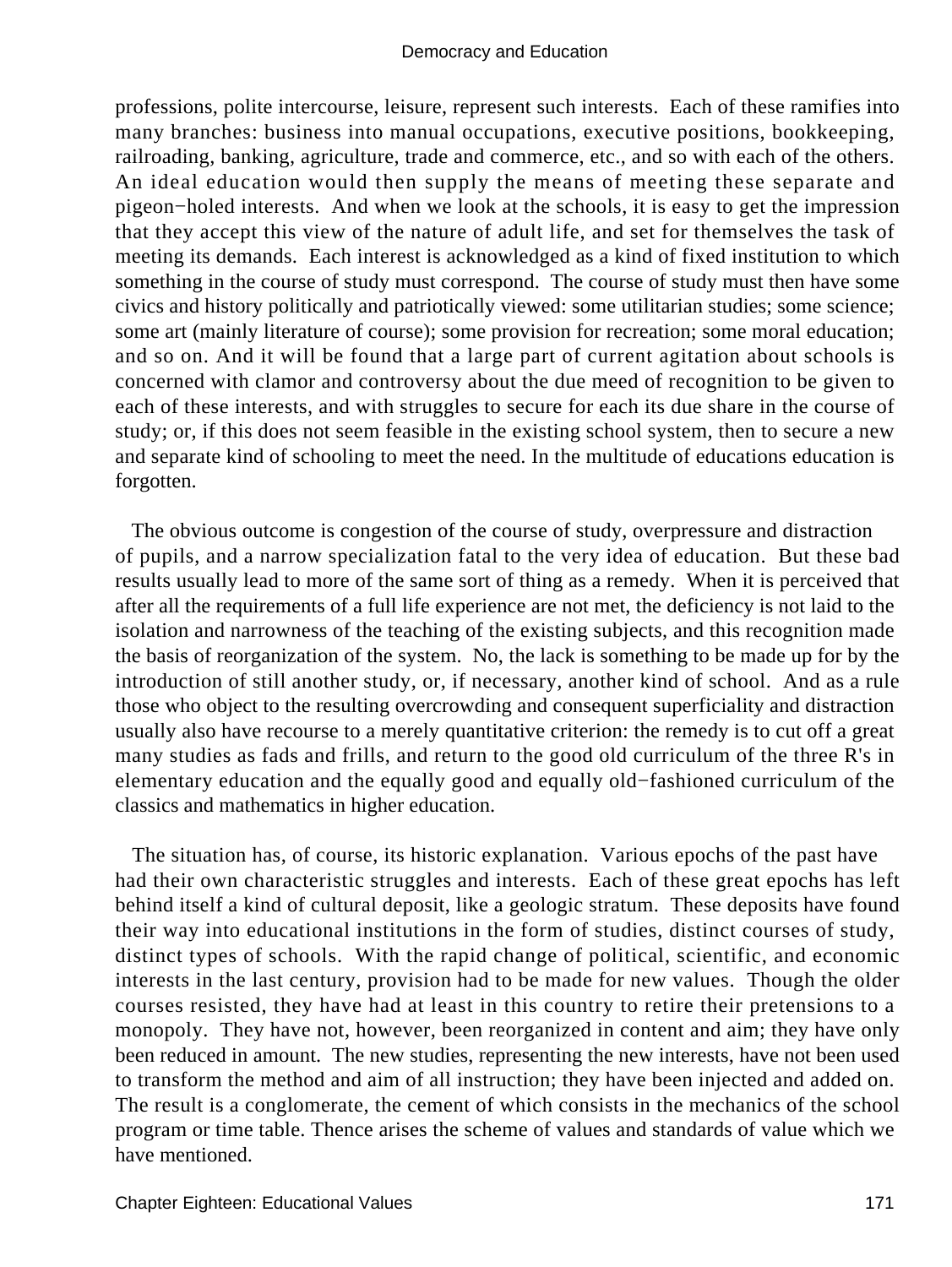This situation in education represents the divisions and separations which obtain in social life. The variety of interests which should mark any rich and balanced experience have been torn asunder and deposited in separate institutions with diverse and independent purposes and methods. Business is business, science is science, art is art, politics is politics, social intercourse is social intercourse, morals is morals, recreation is recreation, and so on. Each possesses a separate and independent province with its own peculiar aims and ways of proceeding. Each contributes to the others only externally and accidentally. All of them together make up the whole of life by just apposition and addition. What does one expect from business save that it should furnish money, to be used in turn for making more money and for support of self and family, for buying books and pictures, tickets to concerts which may afford culture, and for paying taxes, charitable gifts and other things of social and ethical value? How unreasonable to expect that the pursuit of business should be itself a culture of the imagination, in breadth and refinement; that it should directly, and not through the money which it supplies, have social service for its animating principle and be conducted as an enterprise in behalf of social organization! The same thing is to be said, mutatis mutandis, of the pursuit of art or science or politics or religion. Each has become specialized not merely in its appliances and its demands upon time, but in its aim and animating spirit. Unconsciously, our course of studies and our theories of the educational values of studies reflect this division of interests. The point at issue in a theory of educational value is then the unity or integrity of experience. How shall it be full and varied without losing unity of spirit? How shall it be one and yet not narrow and monotonous in its unity? Ultimately, the question of values and a standard of values is the moral question of the organization of the interests of life. Educationally, the question concerns that organization of schools, materials, and methods which will operate to achieve breadth and richness of experience. How shall we secure breadth of outlook without sacrificing efficiency of execution? How shall we secure the diversity of interests, without paying the price of isolation? How shall the individual be rendered executive in his intelligence instead of at the cost of his intelligence? How shall art, science, and politics reinforce one another in an enriched temper of mind instead of constituting ends pursued at one another's expense? How can the interests of life and the studies which enforce them enrich the common experience of men instead of dividing men from one another? With the questions of reorganization thus suggested, we shall be concerned in the concluding chapters.

 Summary. Fundamentally, the elements involved in a discussion of value have been covered in the prior discussion of aims and interests. But since educational values are generally discussed in connection with the claims of the various studies of the curriculum, the consideration of aim and interest is here resumed from the point of view of special studies. The term «value» has two quite different meanings. On the one hand, it denotes the attitude of prizing a thing finding it worth while, for its own sake, or intrinsically. This is a name for a full or complete experience. To value in this sense is to appreciate. But to value also means a distinctively intellectual act – an operation of comparing and judging – to valuate. This occurs when direct full experience is lacking, and the question arises which of the various possibilities of a situation is to be preferred in order to reach a full realization, or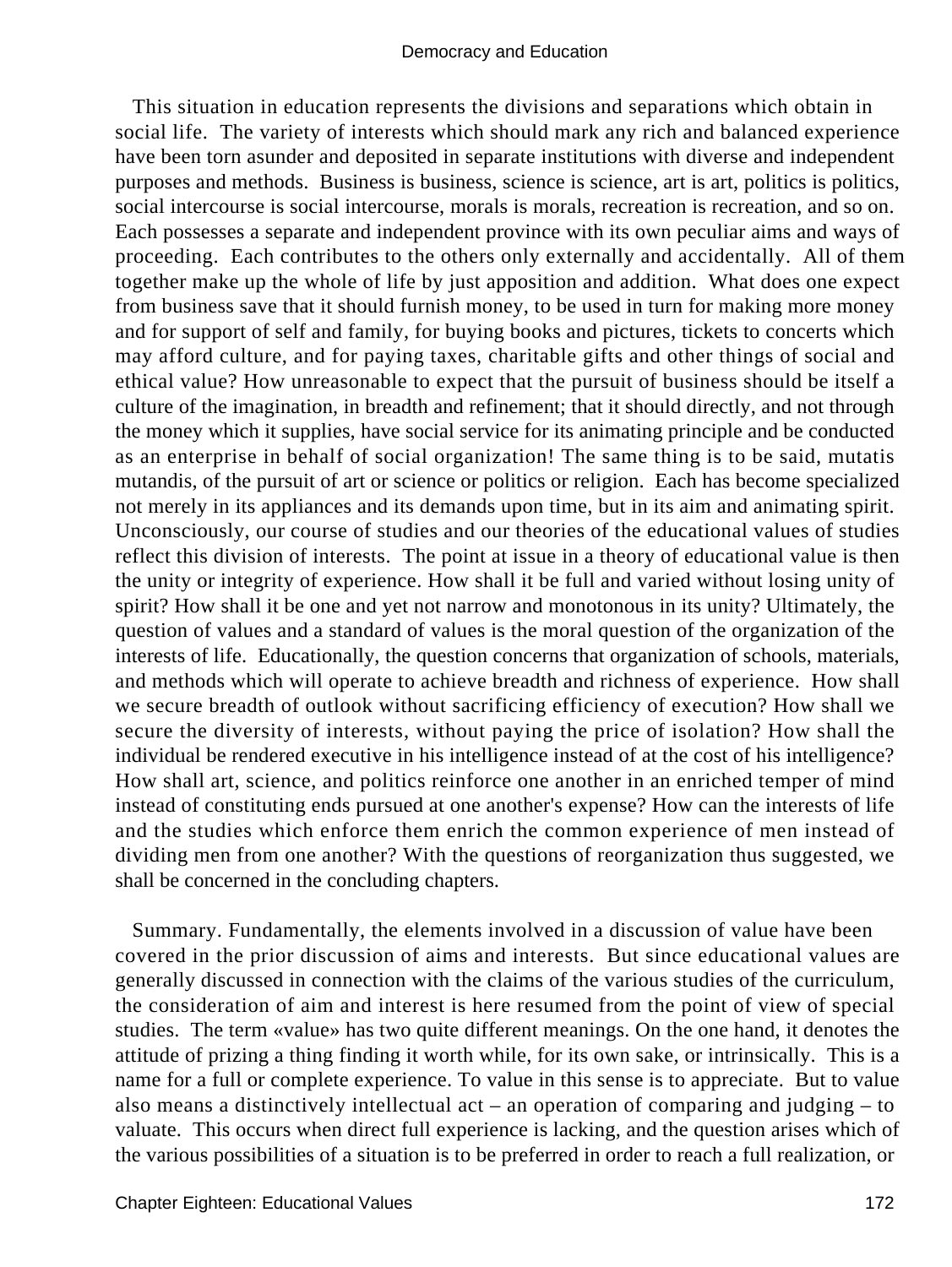vital experience.

We must not, however, divide the studies of the curriculum into the appreciative, those concerned with intrinsic value, and the instrumental, concerned with those which are of value or ends beyond themselves. The formation of proper standards in any subject depends upon a realization of the contribution which it makes to the immediate significance of experience, upon a direct appreciation. Literature and the fine arts are of peculiar value because they represent appreciation at its best – a heightened realization of meaning through selection and concentration. But every subject at some phase of its development should possess, what is for the individual concerned with it, an aesthetic quality.

 Contribution to immediate intrinsic values in all their variety in experience is the only criterion for determining the worth of instrumental and derived values in studies. The tendency to assign separate values to each study and to regard the curriculum in its entirety as a kind of composite made by the aggregation of segregated values is a result of the isolation of social groups and classes. Hence it is the business of education in a democratic social group to struggle against this isolation in order that the various interests may reinforce and play into one another.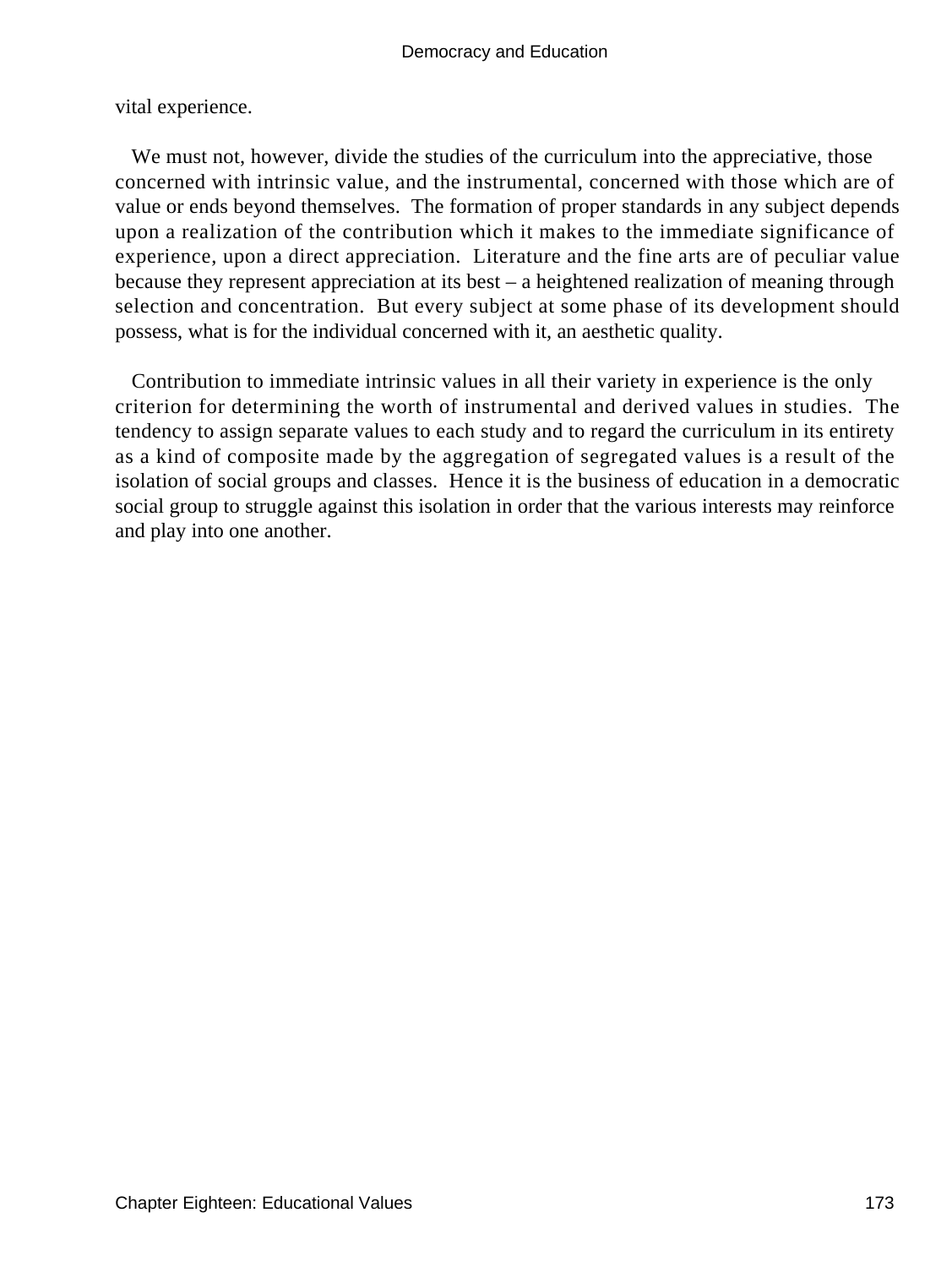# **[Chapter Nineteen: Labor and Leisure](#page-248-0)**

# *1.* The Origin of the Opposition.

 The isolation of aims and values which we have been considering leads to opposition between them. Probably the most deep−seated antithesis which has shown itself in educational history is that between education in preparation for useful labor and education for a life of leisure. The bare terms «useful labor» and 'leisure" confirm the statement already made that the segregation and conflict of values are not self−inclosed, but reflect a division within social life. Were the two functions of gaining a livelihood by work and enjoying in a cultivated way the opportunities of leisure, distributed equally among the different members of a community, it would not occur to any one that there was any conflict of educational agencies and aims involved. It would be self−evident that the question was how education could contribute most effectively to both. And while it might be found that some materials of instruction chiefly accomplished one result and other subject matter the other, it would be evident that care must be taken to secure as much overlapping as conditions permit; that is, the education which had leisure more directly in view should indirectly reinforce as much as possible the efficiency and the enjoyment of work, while that aiming at the latter should produce habits of emotion and intellect which would procure a worthy cultivation of leisure. These general considerations are amply borne out by the historical development of educational philosophy. The separation of liberal education from professional and industrial education goes back to the time of the Greeks, and was formulated expressly on the basis of a division of classes into those who had to labor for a living and those who were relieved from this necessity. The conception that liberal education, adapted to men in the latter class, is intrinsically higher than the servile training given to the latter class reflected the fact that one class was free and the other servile in its social status. The latter class labored not only for its own subsistence, but also for the means which enabled the superior class to live without personally engaging in occupations taking almost all the time and not of a nature to engage or reward intelligence.

 That a certain amount of labor must be engaged in goes without saying. Human beings have to live and it requires work to supply the resources of life. Even if we insist that the interests connected with getting a living are only material and hence intrinsically lower than those connected with enjoyment of time released from labor, and even if it were admitted that there is something engrossing and insubordinate in material interests which leads them to strive to usurp the place belonging to the higher ideal interests, this would not – barring the fact of socially divided classes – lead to neglect of the kind of education which trains men for the useful pursuits. It would rather lead to scrupulous care for them, so that men were trained to be efficient in them and yet to keep them in their place; education would see to it that we avoided the evil results which flow from their being allowed to flourish in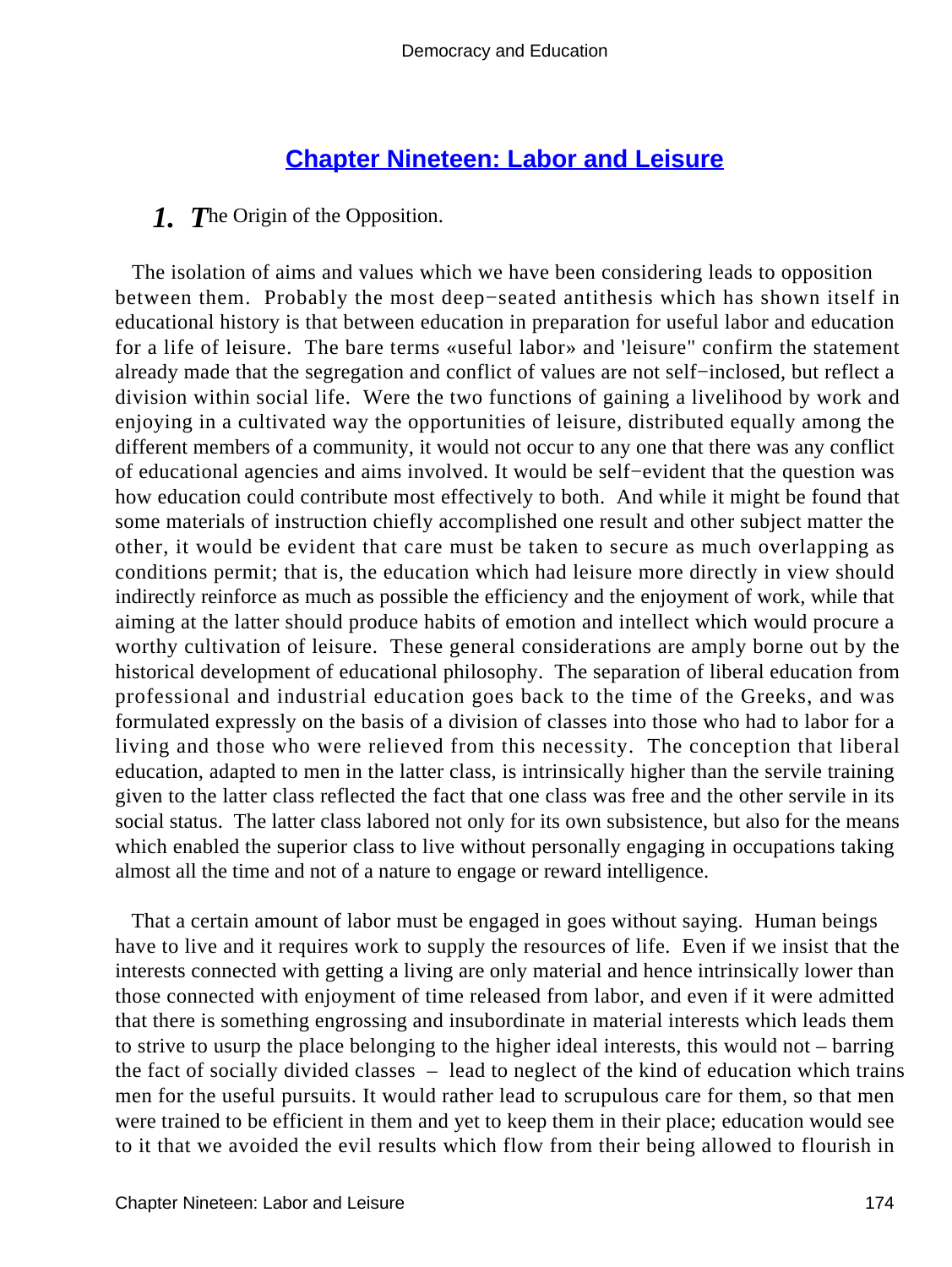obscure purlieus of neglect. Only when a division of these interests coincides with a division of an inferior and a superior social class will preparation for useful work be looked down upon with contempt as an unworthy thing: a fact which prepares one for the conclusion that the rigid identification of work with material interests, and leisure with ideal interests is itself a social product. The educational formulations of the social situation made over two thousand years ago have been so influential and give such a clear and logical recognition of the implications of the division into laboring and leisure classes, that they deserve especial note. According to them, man occupies the highest place in the scheme of animate existence. In part, he shares the constitution and functions of plants and animals – nutritive, reproductive, motor or practical. The distinctively human function is reason existing for the sake of beholding the spectacle of the universe. Hence the truly human end is the fullest possible of this distinctive human prerogative. The life of observation, meditation, cogitation, and speculation pursued as an end in itself is the proper life of man. From reason moreover proceeds the proper control of the lower elements of human nature – the appetites and the active, motor, impulses. In themselves greedy, insubordinate, lovers of excess, aiming only at their own satiety, they observe moderation – the law of the mean – and serve desirable ends as they are subjected to the rule of reason.

 Such is the situation as an affair of theoretical psychology and as most adequately stated by Aristotle. But this state of things is reflected in the constitution of classes of men and hence in the organization of society. Only in a comparatively small number is the function of reason capable of operating as a law of life. In the mass of people, vegetative and animal functions dominate. Their energy of intelligence is so feeble and inconstant that it is constantly overpowered by bodily appetite and passion. Such persons are not truly ends in themselves, for only reason constitutes a final end. Like plants, animals and physical tools, they are means, appliances, for the attaining of ends beyond themselves, although unlike them they have enough intelligence to exercise a certain discretion in the execution of the tasks committed to them. Thus by nature, and not merely by social convention, there are those who are slaves – that is, means for the ends of others. 1 The great body of artisans are in one important respect worse off than even slaves. Like the latter they are given up to the service of ends external to themselves; but since they do not enjoy the intimate association with the free superior class experienced by domestic slaves they remain on a lower plane of excellence. Moreover, women are classed with slaves and craftsmen as factors among the animate instrumentalities of production and reproduction of the means for a free or rational life.

 Individually and collectively there is a gulf between merely living and living worthily. In order that one may live worthily he must first live, and so with collective society. The time and energy spent upon mere life, upon the gaining of subsistence, detracts from that available for activities that have an inherent rational meaning; they also unfit for the latter. Means are menial, the serviceable is servile. The true life is possible only in the degree in which the physical necessities are had without effort and without attention. Hence slaves, artisans, and women are employed in furnishing the means of subsistence in order that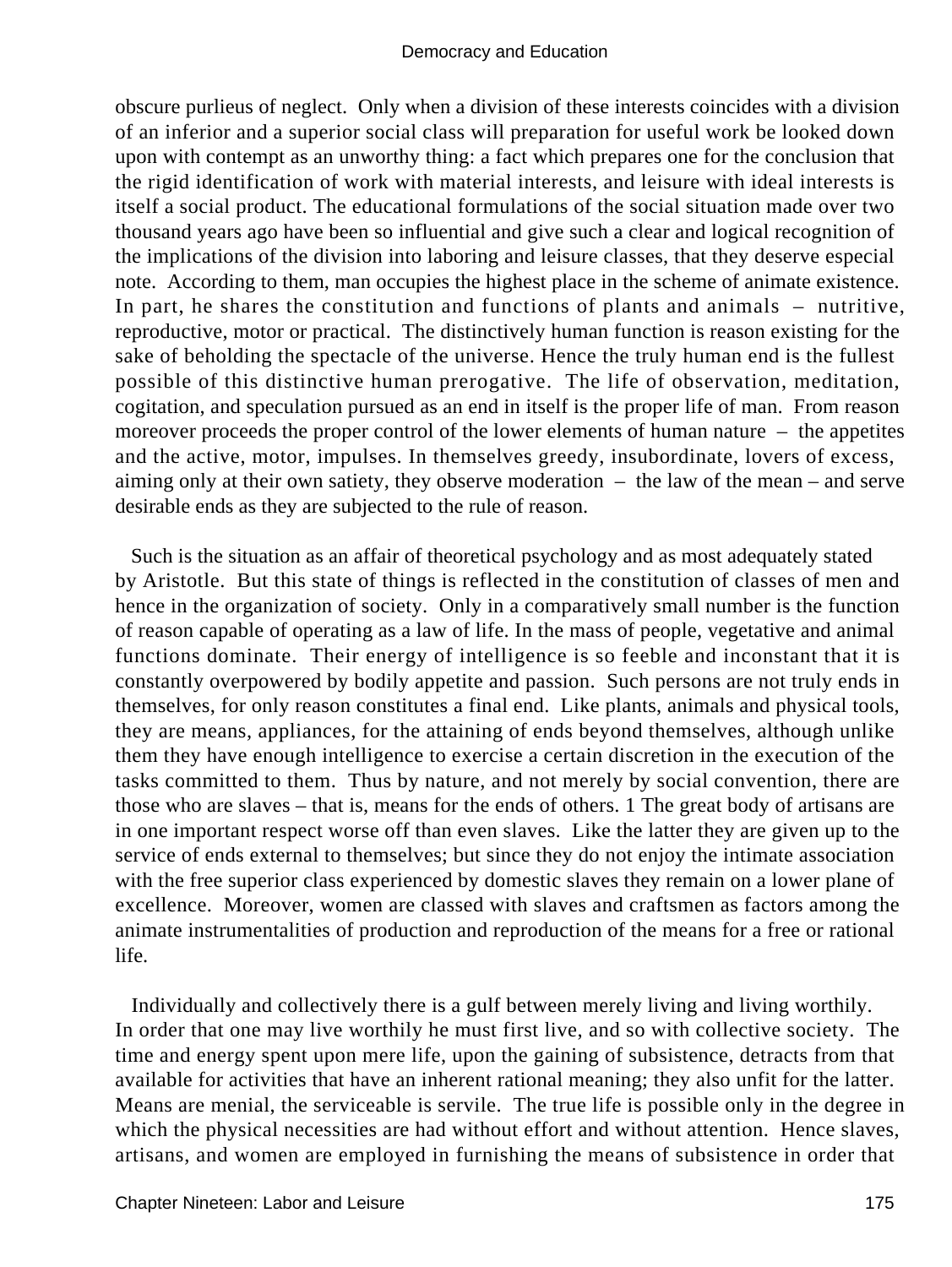others, those adequately equipped with intelligence, may live the life of leisurely concern with things intrinsically worth while.

 To these two modes of occupation, with their distinction of servile and free activities (or «arts») correspond two types of education: the base or mechanical and the liberal or intellectual. Some persons are trained by suitable practical exercises for capacity in doing things, for ability to use the mechanical tools involved in turning out physical commodities and rendering personal service. This training is a mere matter of habituation and technical skill; it operates through repetition and assiduity in application, not through awakening and nurturing thought. Liberal education aims to train intelligence for its proper office: to know. The less this knowledge has to do with practical affairs, with making or producing, the more adequately it engages intelligence. So consistently does Aristotle draw the line between menial and liberal education that he puts what are now called the «fine» arts, music, painting, sculpture, in the same class with menial arts so far as their practice is concerned. They involve physical agencies, assiduity of practice, and external results. In discussing, for example, education in music he raises the question how far the young should be practiced in the playing of instruments. His answer is that such practice and proficiency may be tolerated as conduce to appreciation; that is, to understanding and enjoyment of music when played by slaves or professionals. When professional power is aimed at, music sinks from the liberal to the professional level. One might then as well teach cooking, says Aristotle. Even a liberal concern with the works of fine art depends upon the existence of a hireling class of practitioners who have subordinated the development of their own personality to attaining skill in mechanical execution. The higher the activity the more purely mental is it; the less does it have to do with physical things or with the body. The more purely mental it is, the more independent or self−sufficing is it.

 These last words remind us that Aristotle again makes a distinction of superior and inferior even within those living the life of reason. For there is a distinction in ends and in free action, according as one's life is merely accompanied by reason or as it makes reason its own medium. That is to say, the free citizen who devotes himself to the public life of his community, sharing in the management of its affairs and winning personal honor and distinction, lives a life accompanied by reason. But the thinker, the man who devotes himself to scientific inquiry and philosophic speculation, works, so to speak, in reason, not simply by  $*$ . Even the activity of the citizen in his civic relations, in other words, retains some of the taint of practice, of external or merely instrumental doing. This infection is shown by the fact that civic activity and civic excellence need the help of others; one cannot engage in public life all by himself. But all needs, all desires imply, in the philosophy of Aristotle, a material factor; they involve lack, privation; they are dependent upon something beyond themselves for completion. A purely intellectual life, however, one carries on by himself, in himself; such assistance as he may derive from others is accidental, rather than intrinsic. In knowing, in the life of theory, reason finds its own full manifestation; knowing for the sake of knowing irrespective of any application is alone independent, or self−sufficing. Hence only the education that makes for power to know as an end in itself.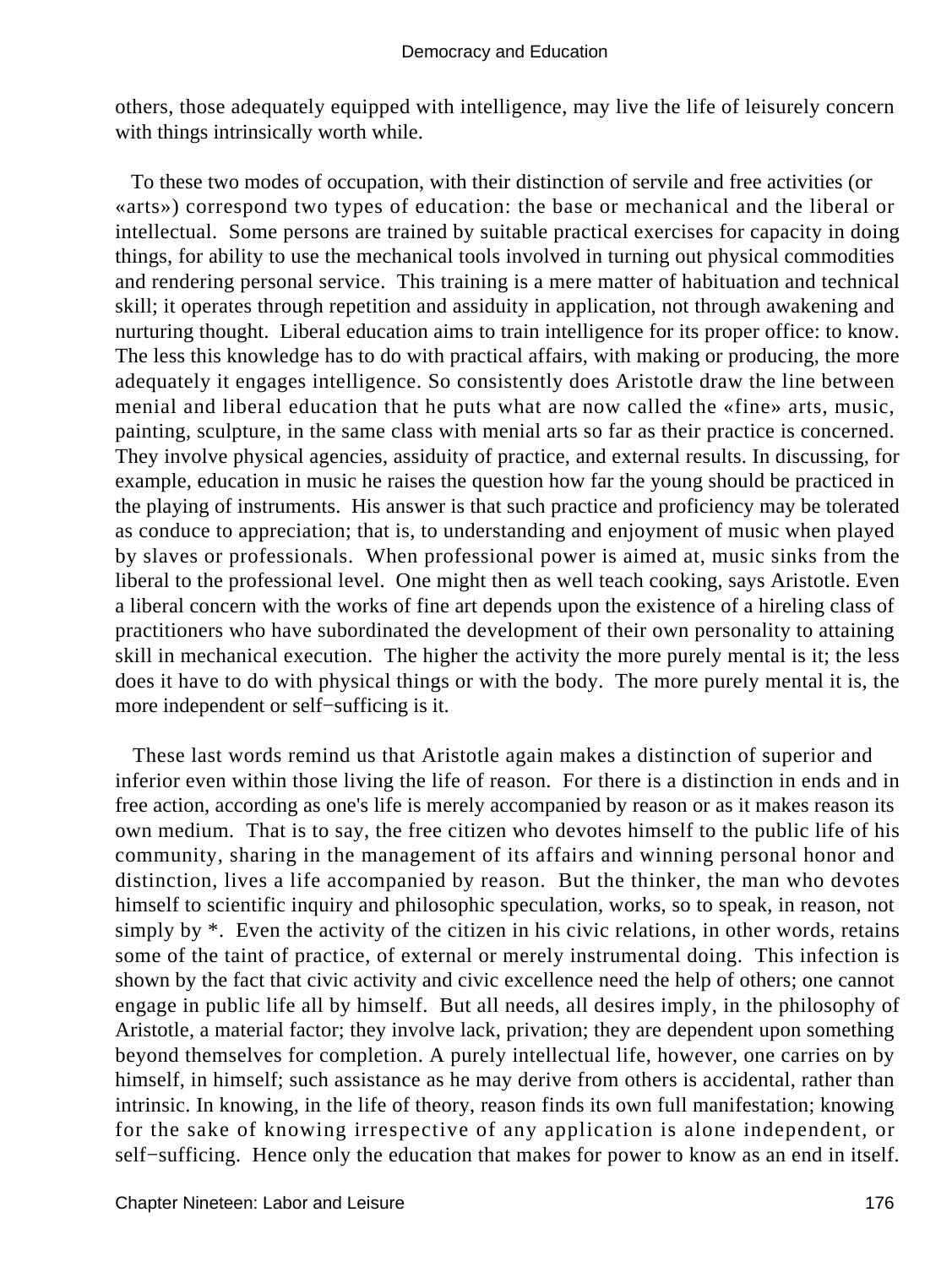without reference to the practice of even civic duties, is truly liberal or free. 2. The Present Situation. If the Aristotelian conception represented just Aristotle's personal view, it would be a more or less interesting historical curiosity. It could be dismissed as an illustration of the lack of sympathy or the amount of academic pedantry which may coexist with extraordinary intellectual gifts. But Aristotle simply described without confusion and without that insincerity always attendant upon mental confusion, the life that was before him. That the actual social situation has greatly changed since his day there is no need to say. But in spite of these changes, in spite of the abolition of legal serfdom, and the spread of democracy, with the extension of science and of general education (in books, newspapers, travel, and general intercourse as well as in schools), there remains enough of a cleavage of society into a learned and an unlearned class, a leisure and a laboring class, to make his point of view a most enlightening one from which to criticize the separation between culture and utility in present education. Behind the intellectual and abstract distinction as it figures in pedagogical discussion, there looms a social distinction between those whose pursuits involve a minimum of self−directive thought and aesthetic appreciation, and those who are concerned more directly with things of the intelligence and with the control of the activities of others.

 Aristotle was certainly permanently right when he said that «any occupation or art or study deserves to be called mechanical if it renders the body or soul or intellect of free persons unfit for the exercise and practice of excellence.» The force of the statement is almost infinitely increased when we hold, as we nominally do at present, that all persons, instead of a comparatively few, are free. For when the mass of men and all women were regarded as unfree by the very nature of their bodies and minds, there was neither intellectual confusion nor moral hypocrisy in giving them only the training which fitted them for mechanical skill, irrespective of its ulterior effect upon their capacity to share in a worthy life. He was permanently right also when he went on to say that «all mercenary employments as well as those which degrade the condition of the body are mechanical, since they deprive the intellect of leisure and dignity,» – permanently right, that is, if gainful pursuits as matter of fact deprive the intellect of the conditions of its exercise and so of its dignity. If his statements are false, it is because they identify a phase of social custom with a natural necessity. But a different view of the relations of mind and matter, mind and body, intelligence and social service, is better than Aristotle's conception only if it helps render the old idea obsolete in fact – in the actual conduct of life and education. Aristotle was permanently right in assuming the inferiority and subordination of mere skill in performance and mere accumulation of external products to understanding, sympathy of appreciation, and the free play of ideas. If there was an error, it lay in assuming the necessary separation of the two: in supposing that there is a natural divorce between efficiency in producing commodities and rendering service, and self−directive thought; between significant knowledge and practical achievement. We hardly better matters if we just correct his theoretical misapprehension, and tolerate the social state of affairs which generated and sanctioned his conception. We lose rather than gain in change from serfdom to free citizenship if the most prized result of the change is simply an increase in the mechanical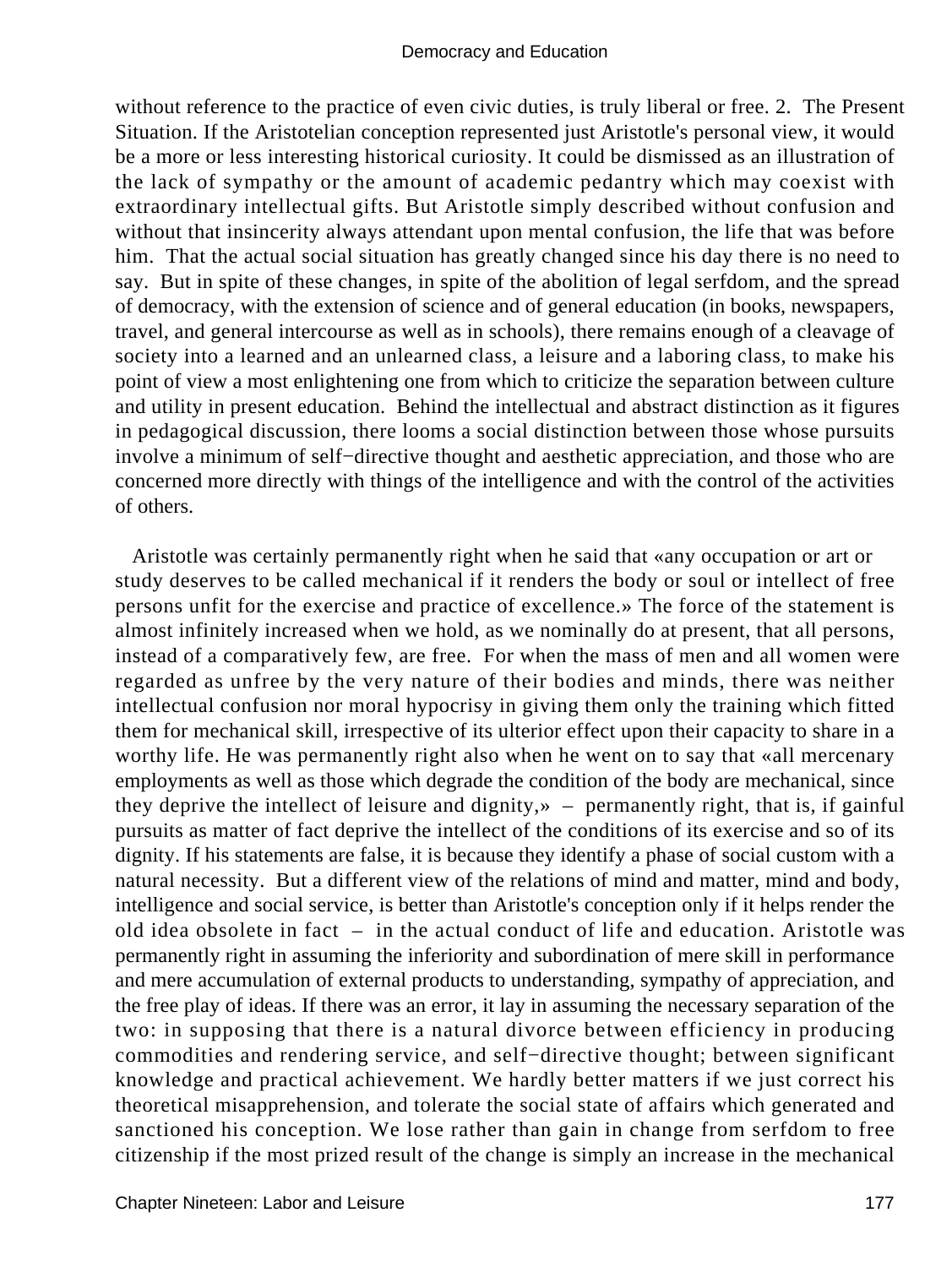efficiency of the human tools of production. So we lose rather than gain in coming to think of intelligence as an organ of control of nature through action, if we are content that an unintelligent, unfree state persists in those who engage directly in turning nature to use, and leave the intelligence which controls to be the exclusive possession of remote scientists and captains of industry. We are in a position honestly to criticize the division of life into separate functions and of society into separate classes only so far as we are free from responsibility for perpetuating the educational practices which train the many for pursuits involving mere skill in production, and the few for a knowledge that is an ornament and a cultural embellishment. In short, ability to transcend the Greek philosophy of life and education is not secured by a mere shifting about of the theoretical symbols meaning free, rational, and worthy. It is not secured by a change of sentiment regarding the dignity of labor, and the superiority of a life of service to that of an aloof self−sufficing independence. Important as these theoretical and emotional changes are, their importance consists in their being turned to account in the development of a truly democratic society, a society in which all share in useful service and all enjoy a worthy leisure. It is not a mere change in the concepts of culture – or a liberal mind – and social service which requires an educational reorganization; but the educational transformation is needed to give full and explicit effect to the changes implied in social life. The increased political and economic emancipation of the «masses» has shown itself in education; it has effected the development of a common school system of education, public and free. It has destroyed the idea that learning is properly a monopoly of the few who are predestined by nature to govern social affairs. But the revolution is still incomplete. The idea still prevails that a truly cultural or liberal education cannot have anything in common, directly at least, with industrial affairs, and that the education which is fit for the masses must be a useful or practical education in a sense which opposes useful and practical to nurture of appreciation and liberation of thought. As a consequence, our actual system is an inconsistent mixture. Certain studies and methods are retained on the supposition that they have the sanction of peculiar liberality, the chief content of the term liberal being uselessness for practical ends. This aspect is chiefly visible in what is termed the higher education – that of the college and of preparation for it. But is has filtered through into elementary education and largely controls its processes and aims. But, on the other hand, certain concessions have been made to the masses who must engage in getting a livelihood and to the increased role of economic activities in modern life. These concessions are exhibited in special schools and courses for the professions, for engineering, for manual training and commerce, in vocational and prevocational courses; and in the spirit in which certain elementary subjects, like the three R's, are taught. The result is a system in which both «cultural» and «utilitarian» subjects exist in an inorganic composite where the former are not by dominant purpose socially serviceable and the latter not liberative of imagination or thinking power.

 In the inherited situation, there is a curious intermingling, in even the same study, of concession to usefulness and a survival of traits once exclusively attributed to preparation for leisure. The «utility» element is found in the motives assigned for the study, the «liberal» element in methods of teaching. The outcome of the mixture is perhaps less satisfactory than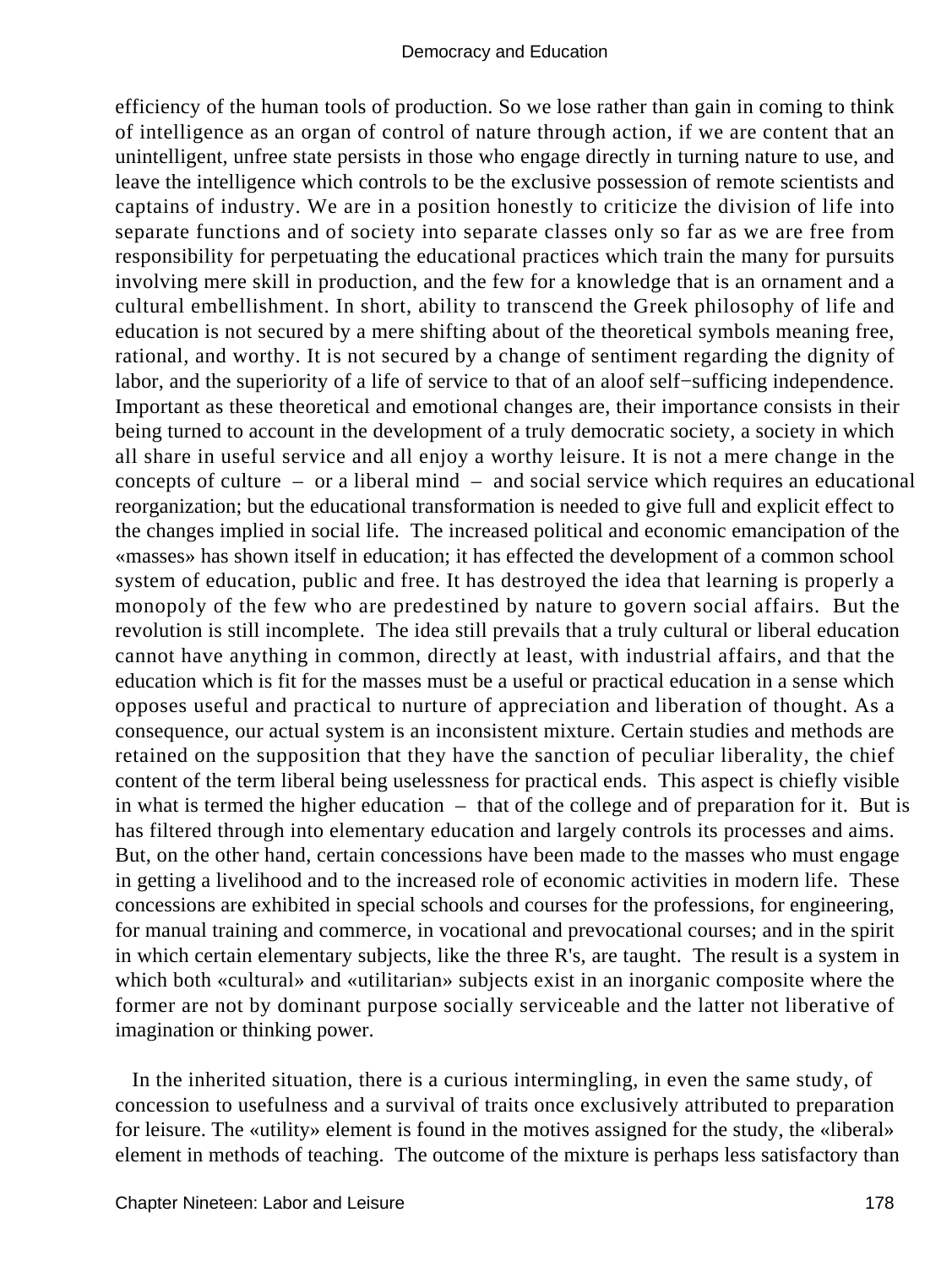if either principle were adhered to in its purity. The motive popularly assigned for making the studies of the first four or five years consist almost entirely of reading, spelling, writing, and arithmetic, is, for example, that ability to read, write, and figure accurately is indispensable to getting ahead. These studies are treated as mere instruments for entering upon a gainful employment or of later progress in the pursuit of learning, according as pupils do not or do remain in school. This attitude is reflected in the emphasis put upon drill and practice for the sake of gaining automatic skill. If we turn to Greek schooling, we find that from the earliest years the acquisition of skill was subordinated as much as possible to acquisition of literary content possessed of aesthetic and moral significance. Not getting a tool for subsequent use but present subject matter was the emphasized thing. Nevertheless the isolation of these studies from practical application, their reduction to purely symbolic devices, represents a survival of the idea of a liberal training divorced from utility. A thorough adoption of the idea of utility would have led to instruction which tied up the studies to situations in which they were directly needed and where they were rendered immediately and not remotely helpful. It would be hard to find a subject in the curriculum within which there are not found evil results of a compromise between the two opposed ideals. Natural science is recommended on the ground of its practical utility, but is taught as a special accomplishment in removal from application. On the other hand, music and literature are theoretically justified on the ground of their culture value and are then taught with chief emphasis upon forming technical modes of skill.

 If we had less compromise and resulting confusion, if we analyzed more carefully the respective meanings of culture and utility, we might find it easier to construct a course of study which should be useful and liberal at the same time. Only superstition makes us believe that the two are necessarily hostile so that a subject is illiberal because it is useful and cultural because it is useless. It will generally be found that instruction which, in aiming at utilitarian results, sacrifices the development of imagination, the refining of taste and the deepening of intellectual insight – surely cultural values – also in the same degree renders what is learned limited in its use. Not that it makes it wholly unavailable but that its applicability is restricted to routine activities carried on under the supervision of others. Narrow modes of skill cannot be made useful beyond themselves; any mode of skill which is achieved with deepening of knowledge and perfecting of judgment is readily put to use in new situations and is under personal control. It was not the bare fact of social and economic utility which made certain activities seem servile to the Greeks but the fact that the activities directly connected with getting a livelihood were not, in their days, the expression of a trained intelligence nor carried on because of a personal appreciation of their meaning. So far as farming and the trades were rule−of−thumb occupations and so far as they were engaged in for results external to the minds of agricultural laborers and mechanics, they were illiberal – but only so far. The intellectual and social context has now changed. The elements in industry due to mere custom and routine have become subordinate in most economic callings to elements derived from scientific inquiry. The most important occupations of today represent and depend upon applied mathematics, physics, and chemistry. The area of the human world influenced by economic production and influencing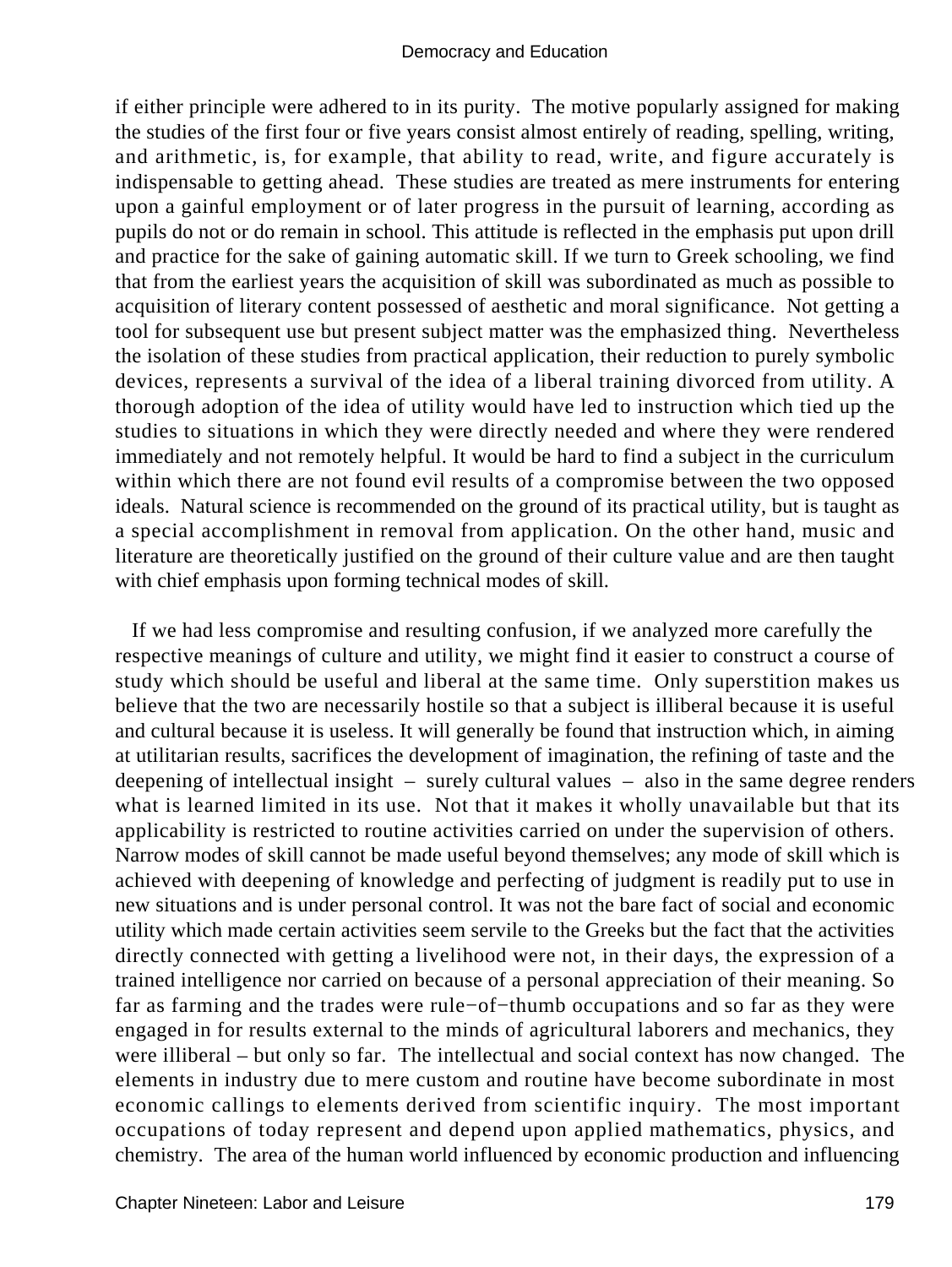consumption has been so indefinitely widened that geographical and political considerations of an almost infinitely wide scope enter in. It was natural for Plato to deprecate the learning of geometry and arithmetic for practical ends, because as matter of fact the practical uses to which they were put were few, lacking in content and mostly mercenary in quality. But as their social uses have increased and enlarged, their liberalizing or «intellectual» value and their practical value approach the same limit.

 Doubtless the factor which chiefly prevents our full recognition and employment of this identification is the conditions under which so much work is still carried on. The invention of machines has extended the amount of leisure which is possible even while one is at work. It is a commonplace that the mastery of skill in the form of established habits frees the mind for a higher order of thinking. Something of the same kind is true of the introduction of mechanically automatic operations in industry. They may release the mind for thought upon other topics. But when we confine the education of those who work with their hands to a few years of schooling devoted for the most part to acquiring the use of rudimentary symbols at the expense of training in science, literature, and history, we fail to prepare the minds of workers to take advantage of this opportunity. More fundamental is the fact that the great majority of workers have no insight into the social aims of their pursuits and no direct personal interest in them. The results actually achieved are not the ends of their actions, but only of their employers. They do what they do, not freely and intelligently, but for the sake of the wage earned. It is this fact which makes the action illiberal, and which will make any education designed simply to give skill in such undertakings illiberal and immoral. The activity is not free because not freely participated in.

 Nevertheless, there is already an opportunity for an education which, keeping in mind the larger features of work, will reconcile liberal nurture with training in social serviceableness, with ability to share efficiently and happily in occupations which are productive. And such an education will of itself tend to do away with the evils of the existing economic situation. In the degree in which men have an active concern in the ends that control their activity, their activity becomes free or voluntary and loses its externally enforced and servile quality, even though the physical aspect of behavior remain the same. In what is termed politics, democratic social organization makes provision for this direct participation in control: in the economic region, control remains external and autocratic. Hence the split between inner mental action and outer physical action of which the traditional distinction between the liberal and the utilitarian is the reflex. An education which should unify the disposition of the members of society would do much to unify society itself.

 Summary. Of the segregations of educational values discussed in the last chapter, that between culture and utility is probably the most fundamental. While the distinction is often thought to be intrinsic and absolute, it is really historical and social. It originated, so far as conscious formulation is concerned, in Greece, and was based upon the fact that the truly human life was lived only by a few who subsisted upon the results of the labor of others.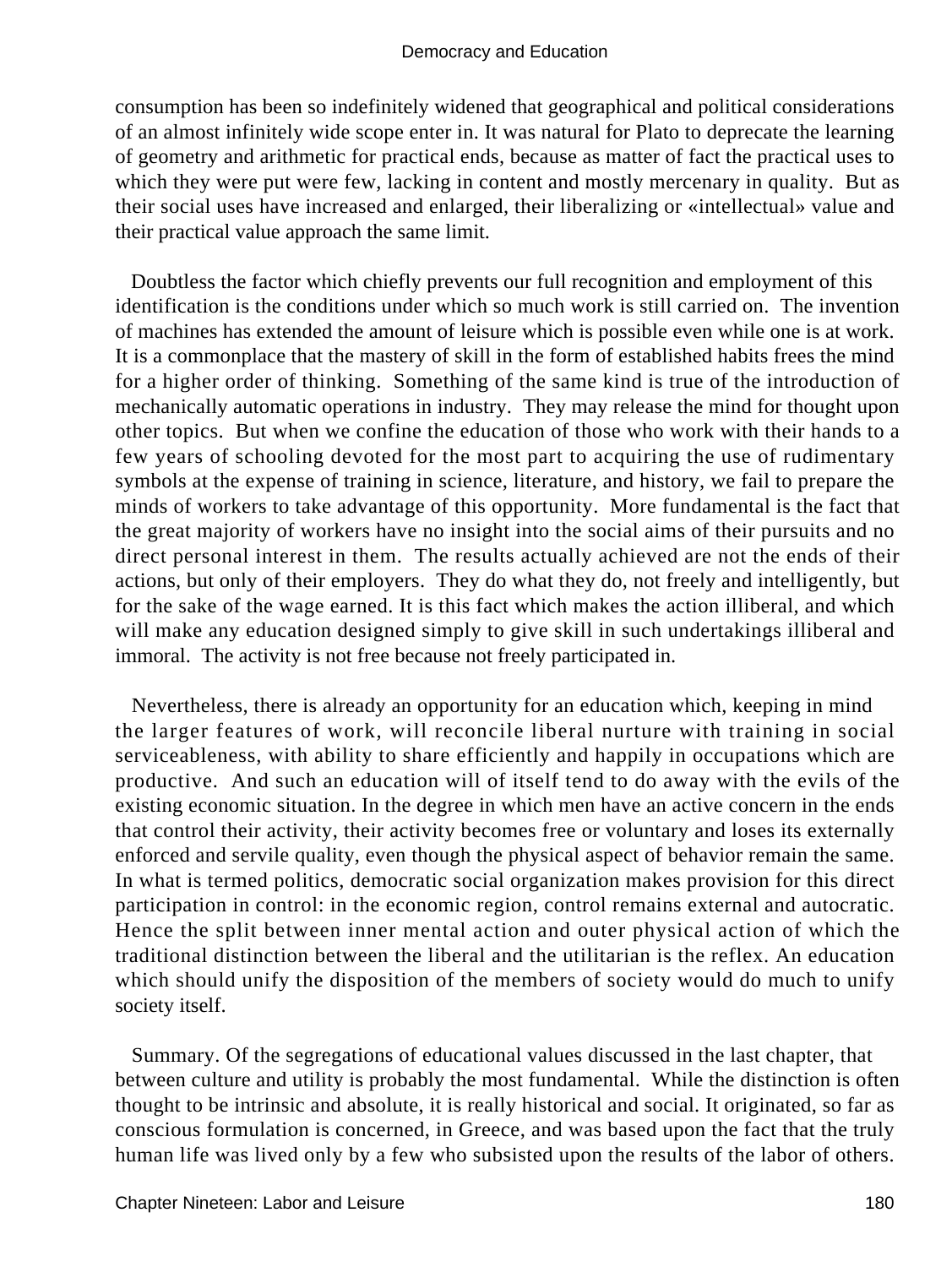This fact affected the psychological doctrine of the relation of intelligence and desire, theory and practice. It was embodied in a political theory of a permanent division of human beings into those capable of a life of reason and hence having their own ends, and those capable only of desire and work, and needing to have their ends provided by others. The two distinctions, psychological and political, translated into educational terms, effected a division between a liberal education, having to do with the self−sufficing life of leisure devoted to knowing for its own sake, and a useful, practical training for mechanical occupations, devoid of intellectual and aesthetic content. While the present situation is radically diverse in theory and much changed in fact, the factors of the older historic situation still persist sufficiently to maintain the educational distinction, along with compromises which often reduce the efficacy of the educational measures. The problem of education in a democratic society is to do away with the dualism and to construct a course of studies which makes thought a guide of free practice for all and which makes leisure a reward of accepting responsibility for service, rather than a state of exemption from it.

 1 Aristotle does not hold that the class of actual slaves and of natural slaves necessarily coincide.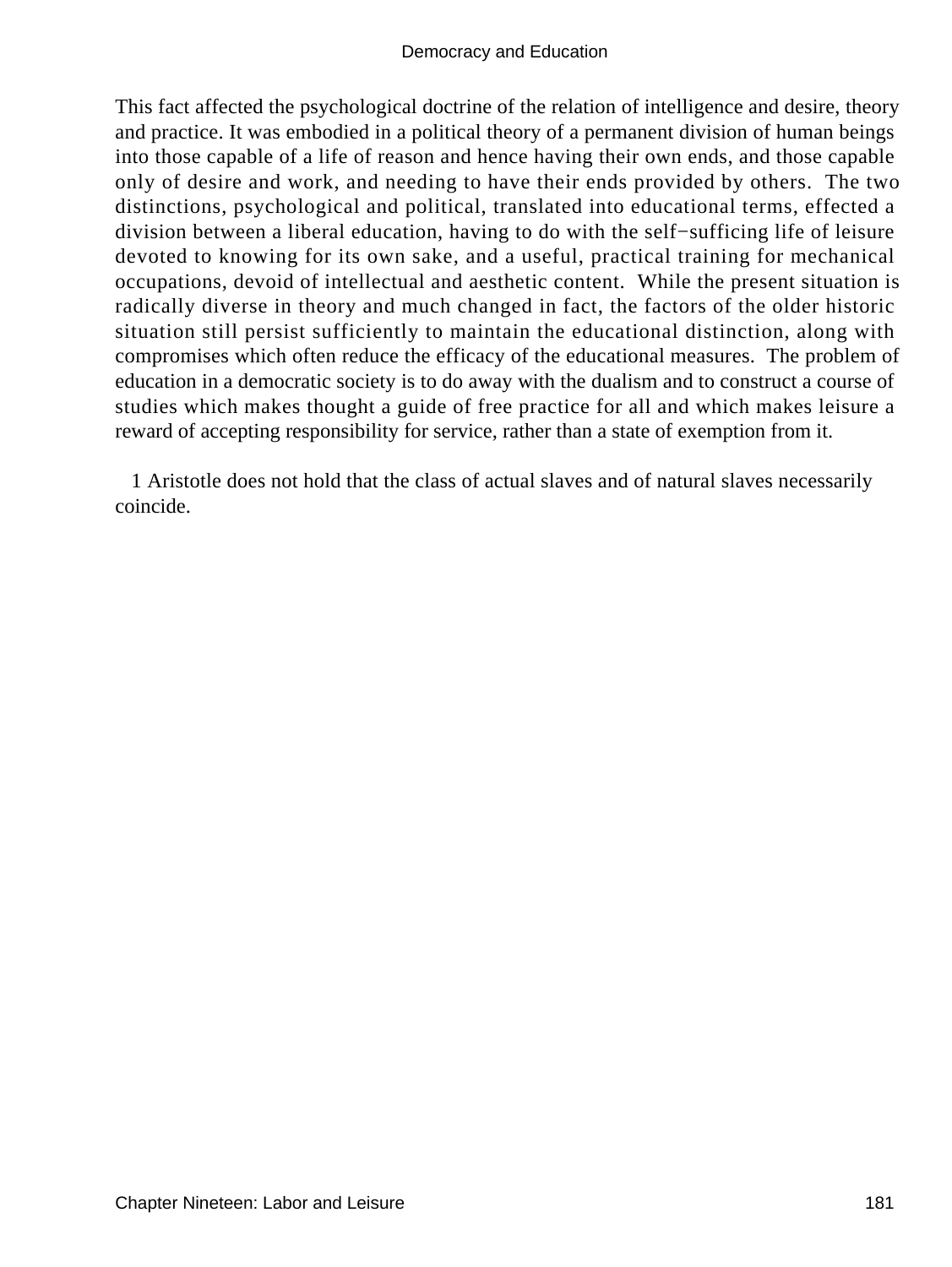# **[Chapter Twenty: Intellectual and Practical Studies](#page-248-0)**

*1. T*he Opposition of Experience and True Knowledge. As livelihood and leisure are opposed, so are theory and practice, intelligence and execution, knowledge and activity. The latter set of oppositions doubtless springs from the same social conditions which produce the former conflict; but certain definite problems of education connected with them make it desirable to discuss explicitly the matter of the relationship and alleged separation of knowing and doing.

 The notion that knowledge is derived from a higher source than is practical activity, and possesses a higher and more spiritual worth, has a long history. The history so far as conscious statement is concerned takes us back to the conceptions of experience and of reason formulated by Plato and Aristotle. Much as these thinkers differed in many respects, they agreed in identifying experience with purely practical concerns; and hence with material interests as to its purpose and with the body as to its organ. Knowledge, on the other hand, existed for its own sake free from practical reference, and found its source and organ in a purely immaterial mind; it had to do with spiritual or ideal interests. Again, experience always involved lack, need, desire; it was never self−sufficing. Rational knowing on the other hand, was complete and comprehensive within itself. Hence the practical life was in a condition of perpetual flux, while intellectual knowledge concerned eternal truth.

 This sharp antithesis is connected with the fact that Athenian philosophy began as a criticism of custom and tradition as standards of knowledge and conduct. In a search for something to replace them, it hit upon reason as the only adequate guide of belief and activity. Since custom and tradition were identified with experience, it followed at once that reason was superior to experience. Moreover, experience, not content with its proper position of subordination, was the great foe to the acknowledgment of the authority of reason. Since custom and traditionary beliefs held men in bondage, the struggle of reason for its legitimate supremacy could be won only by showing the inherently unstable and inadequate nature of experience. The statement of Plato that philosophers should be kings may best be understood as a statement that rational intelligence and not habit, appetite, impulse, and emotion should regulate human affairs. The former secures unity, order, and law; the latter signify multiplicity and discord, irrational fluctuations from one estate to another.

 The grounds for the identification of experience with the unsatisfactory condition of things, the state of affairs represented by rule of mere custom, are not far to seek. Increasing trade and travel, colonizations, migrations and wars, had broadened the intellectual horizon. The customs and beliefs of different communities were found to diverge sharply from one another. Civil disturbance had become a custom in Athens; the fortunes of the city seemed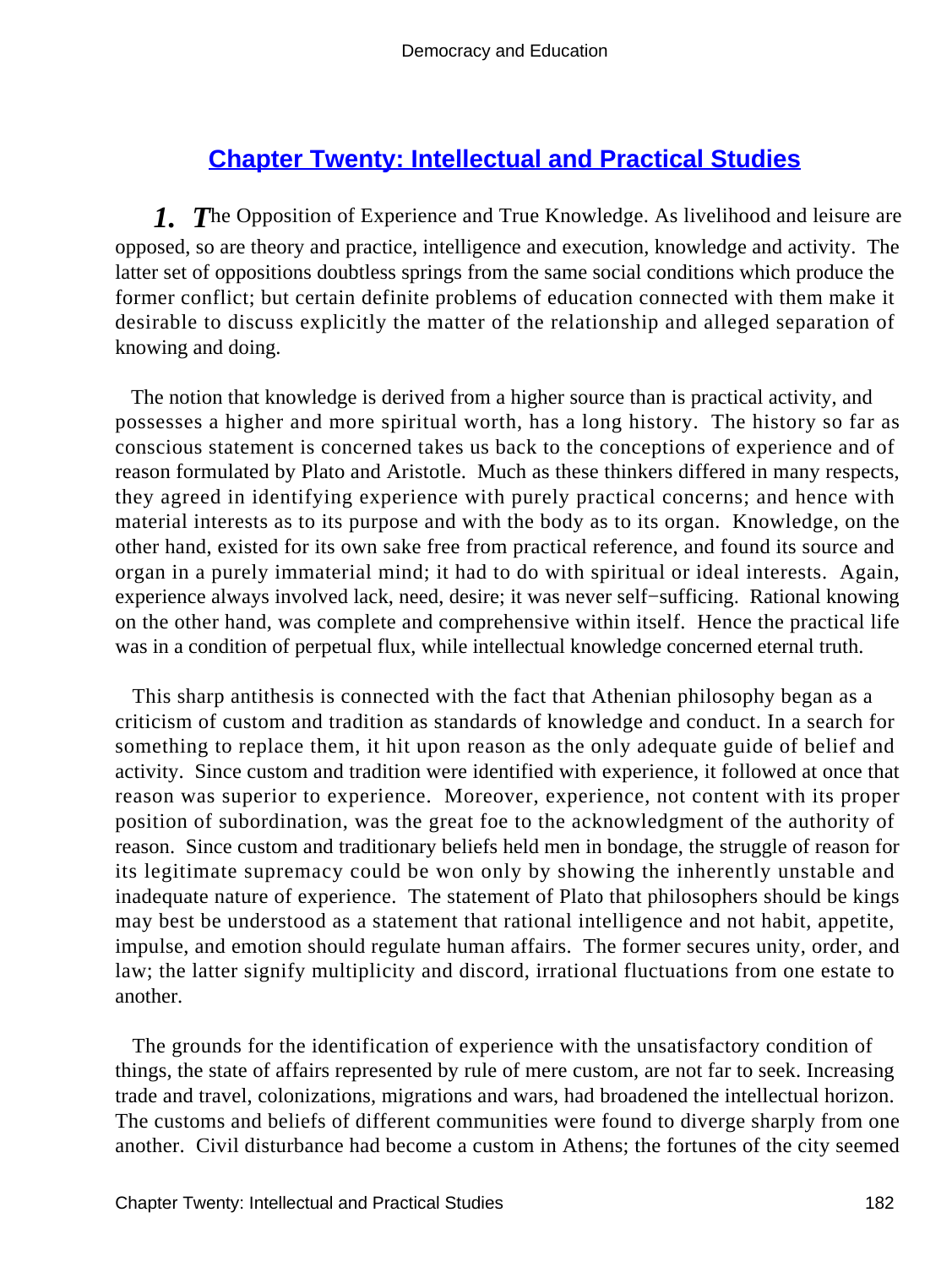given over to strife of factions. The increase of leisure coinciding with the broadening of the horizon had brought into ken many new facts of nature and had stimulated curiosity and speculation. The situation tended to raise the question as to the existence of anything constant and universal in the realm of nature and society. Reason was the faculty by which the universal principle and essence is apprehended; while the senses were the organs of perceiving change, – the unstable and the diverse as against the permanent and uniform. The results of the work of the senses, preserved in memory and imagination, and applied in the skill given by habit, constituted experience.

 Experience at its best is thus represented in the various handicrafts – the arts of peace and war. The cobbler, the flute player, the soldier, have undergone the discipline of experience to acquire the skill they have. This means that the bodily organs, particularly the senses, have had repeated contact with things and that the result of these contacts has been preserved and consolidated till ability in foresight and in practice had been secured. Such was the essential meaning of the term «empirical.» It suggested a knowledge and an ability not based upon insight into principles, but expressing the result of a large number of separate trials. It expressed the idea now conveyed by «method of trial and error,» with especial emphasis upon the more or less accidental character of the trials. So far as ability of control, of management, was concerned, it amounted to rule−of−thumb procedure, to routine. If new circumstances resembled the past, it might work well enough; in the degree in which they deviated, failure was likely. Even to−day to speak of a physician as an empiricist is to imply that he lacks scientific training, and that he is proceeding simply on the basis of what he happens to have got out of the chance medley of his past practice. Just because of the lack of science or reason in «experience» it is hard to keep it at its poor best. The empiric easily degenerates into the quack. He does not know where his knowledge begins or leaves off, and so when he gets beyond routine conditions he begins to pretend – to make claims for which there is no justification, and to trust to luck and to ability to impose upon others – to «bluff.» Moreover, he assumes that because he has learned one thing, he knows others – as the history of Athens showed that the common craftsmen thought they could manage household affairs, education, and politics, because they had learned to do the specific things of their trades. Experience is always hovering, then, on the edge of pretense, of sham, of seeming, and appearance, in distinction from the reality upon which reason lays hold.

 The philosophers soon reached certain generalizations from this state of affairs. The senses are connected with the appetites, with wants and desires. They lay hold not on the reality of things but on the relation which things have to our pleasures and pains, to the satisfaction of wants and the welfare of the body. They are important only for the life of the body, which is but a fixed substratum for a higher life. Experience thus has a definitely material character; it has to do with physical things in relation to the body. In contrast, reason, or science, lays hold of the immaterial, the ideal, the spiritual. There is something morally dangerous about experience, as such words as sensual, carnal, material, worldly, interests suggest; while pure reason and spirit connote something morally praiseworthy.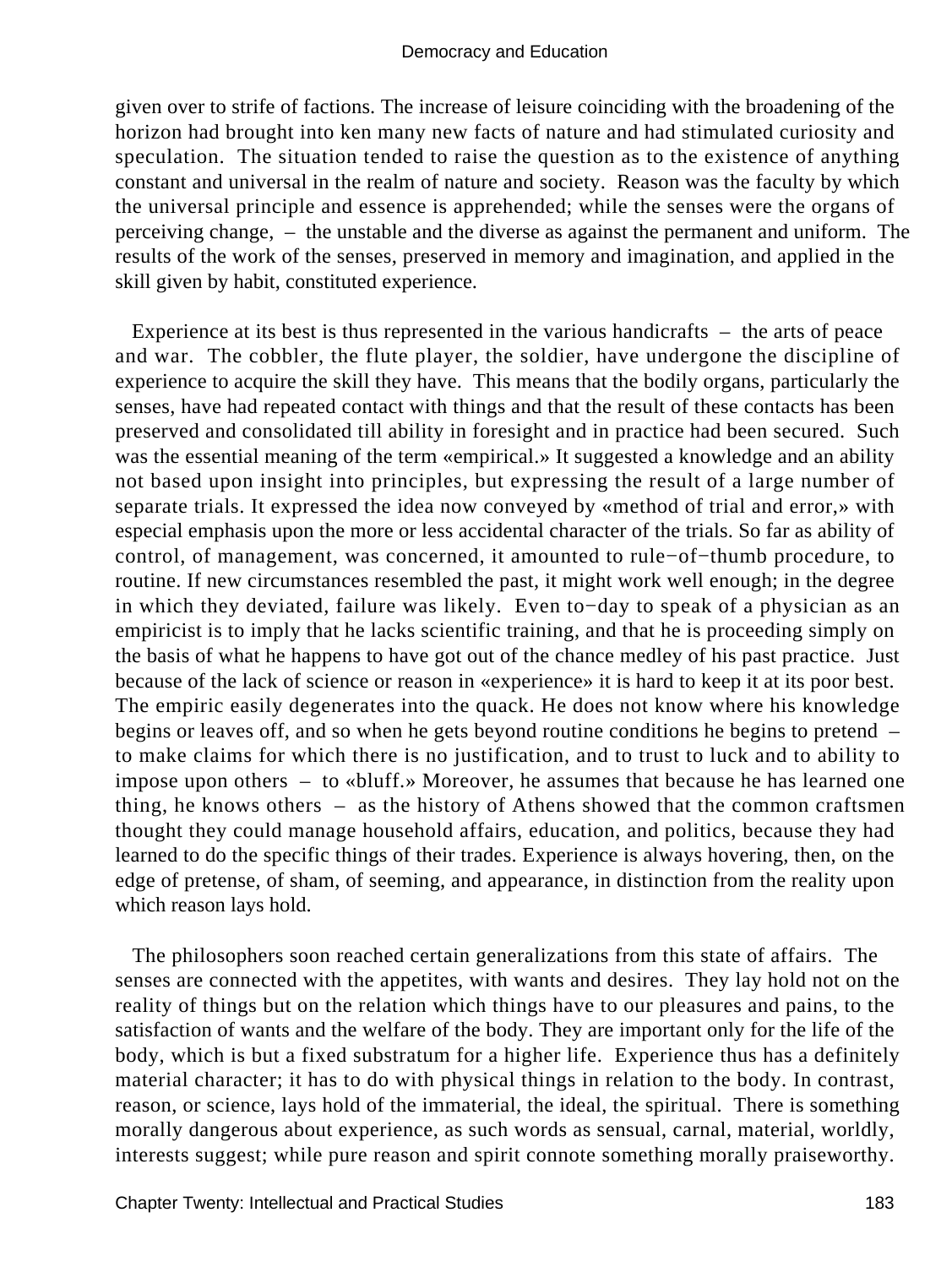Moreover, ineradicable connection with the changing, the inexplicably shifting, and with the manifold, the diverse, clings to experience. Its material is inherently variable and untrustworthy. It is anarchic, because unstable. The man who trusts to experience does not know what he depends upon, since it changes from person to person, from day to day, to say nothing of from country to country. Its connection with the «many,» with various particulars, has the same effect, and also carries conflict in its train.

 Only the single, the uniform, assures coherence and harmony. Out of experience come warrings, the conflict of opinions and acts within the individual and between individuals. From experience no standard of belief can issue, because it is the very nature of experience to instigate all kinds of contrary beliefs, as varieties of local custom proved. Its logical outcome is that anything is good and true to the particular individual which his experience leads him to believe true and good at a particular time and place. Finally practice falls of necessity within experience. Doing proceeds from needs and aims at change. To produce or to make is to alter something; to consume is to alter. All the obnoxious characters of change and diversity thus attach themselves to doing while knowing is as permanent as its object. To know, to grasp a thing intellectually or theoretically, is to be out of the region of vicissitude, chance, and diversity. Truth has no lack; it is untouched by the perturbations of the world of sense. It deals with the eternal and the universal. And the world of experience can be brought under control, can be steadied and ordered, only through subjection to its law of reason.

 It would not do, of course, to say that all these distinctions persisted in full technical definiteness. But they all of them profoundly influenced men's subsequent thinking and their ideas about education. The contempt for physical as compared with mathematical and logical science, for the senses and sense observation; the feeling that knowledge is high and worthy in the degree in which it deals with ideal symbols instead of with the concrete; the scorn of particulars except as they are deductively brought under a universal; the disregard for the body; the depreciation of arts and crafts as intellectual instrumentalities, all sought shelter and found sanction under this estimate of the respective values of experience and reason – or, what came to the same thing, of the practical and the intellectual. Medieval philosophy continued and reinforced the tradition. To know reality meant to be in relation to the supreme reality, or God, and to enjoy the eternal bliss of that relation. Contemplation of supreme reality was the ultimate end of man to which action is subordinate. Experience had to do with mundane, profane, and secular affairs, practically necessary indeed, but of little import in comparison with supernatural objects of knowledge. When we add to this motive the force derived from the literary character of the Roman education and the Greek philosophic tradition, and conjoin to them the preference for studies which obviously demarcated the aristocratic class from the lower classes, we can readily understand the tremendous power exercised by the persistent preference of the «intellectual» over the «practical» not simply in educational philosophies but in the higher schools. 2. The Modern Theory of Experience and Knowledge. As we shall see later, the development of experimentation as a method of knowledge makes possible and necessitates a radical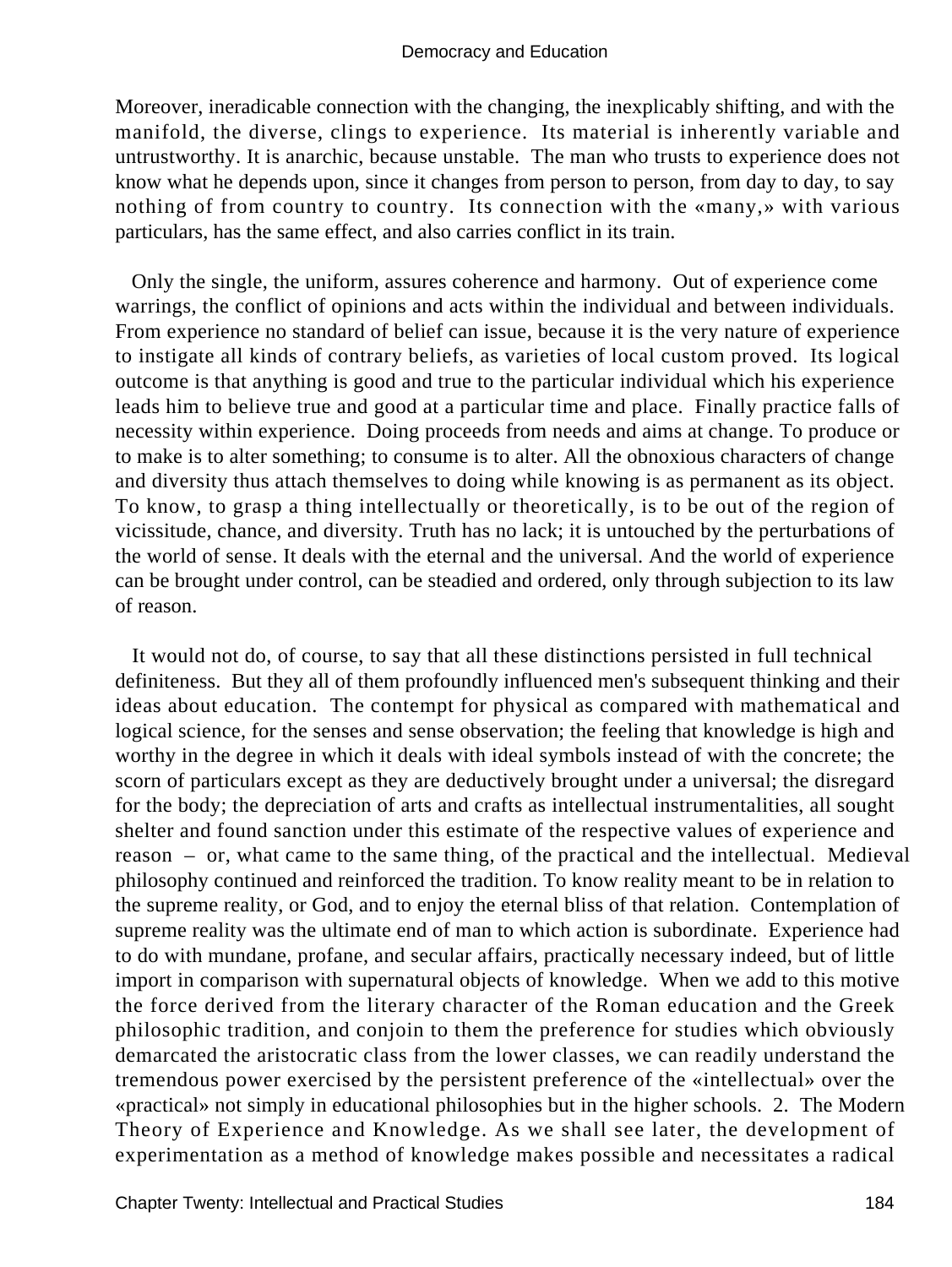transformation of the view just set forth. But before coming to that, we have to note the theory of experience and knowledge developed in the seventeenth and eighteenth centuries. In general, it presents us with an almost complete reversal of the classic doctrine of the relations of experience and reason. To Plato experience meant habituation, or the conservation of the net product of a lot of past chance trials. Reason meant the principle of reform, of progress, of increase of control. Devotion to the cause of reason meant breaking through the limitations of custom and getting at things as they really were. To the modern reformers, the situation was the other way around. Reason, universal principles, a priori notions, meant either blank forms which had to be filled in by experience, by sense observations, in order to get significance and validity; or else were mere indurated prejudices, dogmas imposed by authority, which masqueraded and found protection under august names. The great need was to break way from captivity to conceptions which, as Bacon put it, «anticipated nature» and imposed merely human opinions upon her, and to resort to experience to find out what nature was like. Appeal to experience marked the breach with authority. It meant openness to new impressions; eagerness in discovery and invention instead of absorption in tabulating and systematizing received ideas and «proving» them by means of the relations they sustained to one another. It was the irruption into the mind of the things as they really were, free from the veil cast over them by preconceived ideas.

 The change was twofold. Experience lost the practical meaning which it had borne from the time of Plato. It ceased to mean ways of doing and being done to, and became a name for something intellectual and cognitive. It meant the apprehension of material which should ballast and check the exercise of reasoning. By the modern philosophic empiricist and by his opponent, experience has been looked upon just as a way of knowing. The only question was how good a way it is. The result was an even greater «intellectualism» than is found in ancient philosophy, if that word be used to designate an emphatic and almost exclusive interest in knowledge in its isolation. Practice was not so much subordinated to knowledge as treated as a kind of tag−end or aftermath of knowledge. The educational result was only to confirm the exclusion of active pursuits from the school, save as they might be brought in for purely utilitarian ends – the acquisition by drill of certain habits. In the second place, the interest in experience as a means of basing truth upon objects, upon nature, led to looking at the mind as purely receptive. The more passive the mind is, the more truly objects will impress themselves upon it. For the mind to take a hand, so to speak, would be for it in the very process of knowing to vitiate true knowledge – to defeat its own purpose. The ideal was a maximum of receptivity. Since the impressions made upon the mind by objects were generally termed sensations, empiricism thus became a doctrine of sensationalism – that is to say, a doctrine which identified knowledge with the reception and association of sensory impressions. In John Locke, the most influential of the empiricists, we find this sensationalism mitigated by a recognition of certain mental faculties, like discernment or discrimination, comparison, abstraction, and generalization which work up the material of sense into definite and organized forms and which even evolve new ideas on their own account, such as the fundamental conceptions of morals and mathematics. (See ante, p. 61.)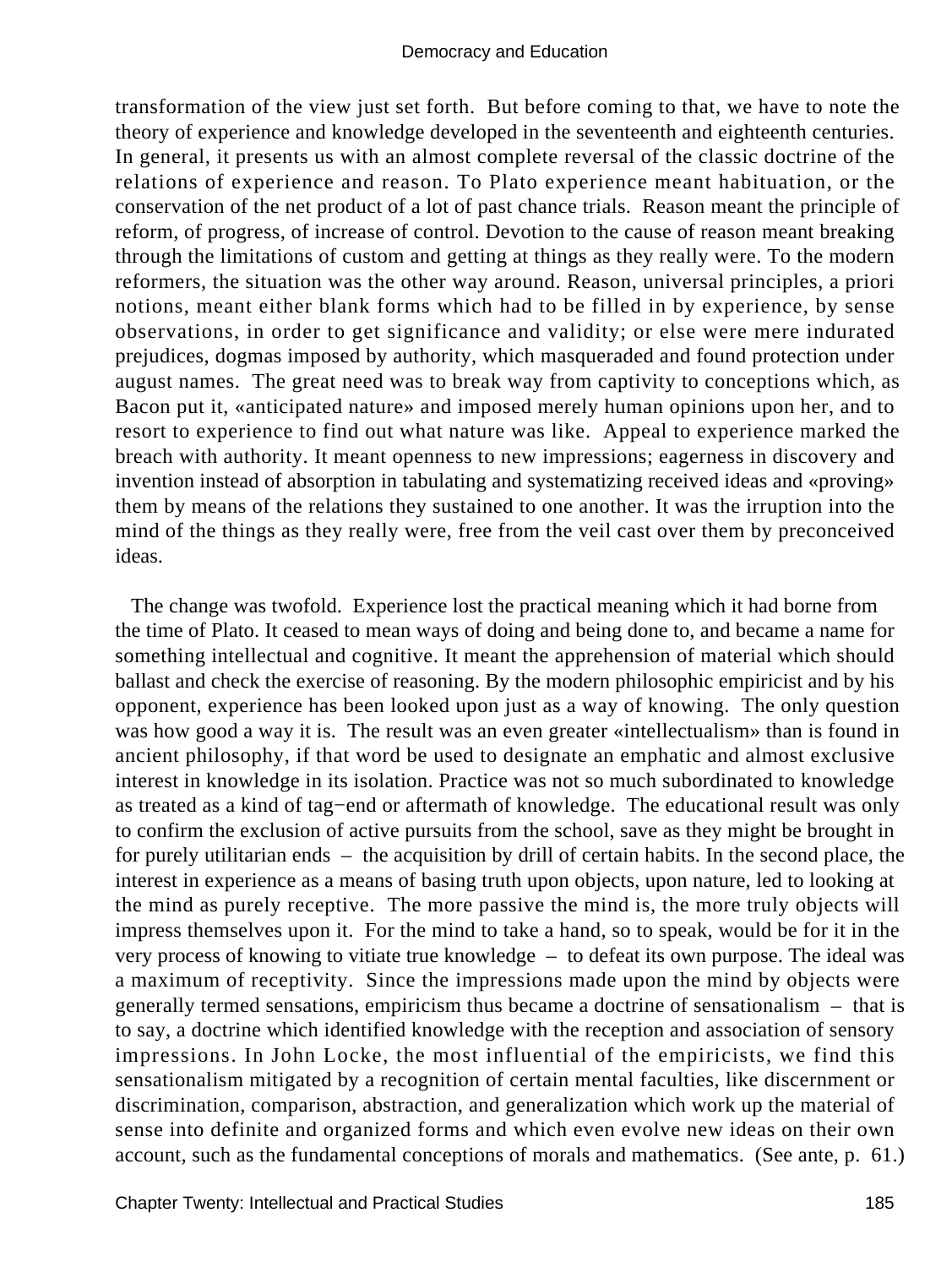But some of his successors, especially in France in the latter part of the eighteenth century, carried his doctrine to the limit; they regarded discernment and judgment as peculiar sensations made in us by the conjoint presence of other sensations. Locke had held that the mind is a blank piece of paper, or a wax tablet with nothing engraved on it at birth (a tabula rasa) so far as any contents of ideas were concerned, but had endowed it with activities to be exercised upon the material received. His French successors razed away the powers and derived them also from impressions received.

 As we have earlier noted, this notion was fostered by the new interest in education as method of social reform. (See ante, p. 93.) The emptier the mind to begin with, the more it may be made anything we wish by bringing the right influences to bear upon it. Thus Helvetius, perhaps the most extreme and consistent sensationalist, proclaimed that education could do anything – that it was omnipotent. Within the sphere of school instruction, empiricism found its directly beneficial office in protesting against mere book learning. If knowledge comes from the impressions made upon us by natural objects, it is impossible to procure knowledge without the use of objects which impress the mind. Words, all kinds of linguistic symbols, in the lack of prior presentations of objects with which they may be associated, convey nothing but sensations of their own shape and color – certainly not a very instructive kind of knowledge. Sensationalism was an extremely handy weapon with which to combat doctrines and opinions resting wholly upon tradition and authority. With respect to all of them, it set up a test: Where are the real objects from which these ideas and beliefs are received? If such objects could not be produced, ideas were explained as the result of false associations and combinations. Empiricism also insisted upon a first−hand element. The impression must be made upon me, upon my mind. The further we get away from this direct, first−hand source of knowledge, the more numerous the sources of error, and the vaguer the resulting idea.

 As might be expected, however, the philosophy was weak upon the positive side. Of course, the value of natural objects and firsthand acquaintance was not dependent upon the truth of the theory. Introduced into the schools they would do their work, even if the sensational theory about the way in which they did it was quite wrong. So far, there is nothing to complain of. But the emphasis upon sensationalism also operated to influence the way in which natural objects were employed, and to prevent full good being got from them. «Object lessons» tended to isolate the mere sense−activity and make it an end in itself. The more isolated the object, the more isolated the sensory quality, the more distinct the sense−impression as a unit of knowledge. The theory worked not only in the direction of this mechanical isolation, which tended to reduce instruction to a kind of physical gymnastic of the sense−organs (good like any gymnastic of bodily organs, but not more so), but also to the neglect of thinking. According to the theory there was no need of thinking in connection with sense−observation; in fact, in strict theory such thinking would be impossible till afterwards, for thinking consisted simply in combining and separating sensory units which had been received without any participation of judgment.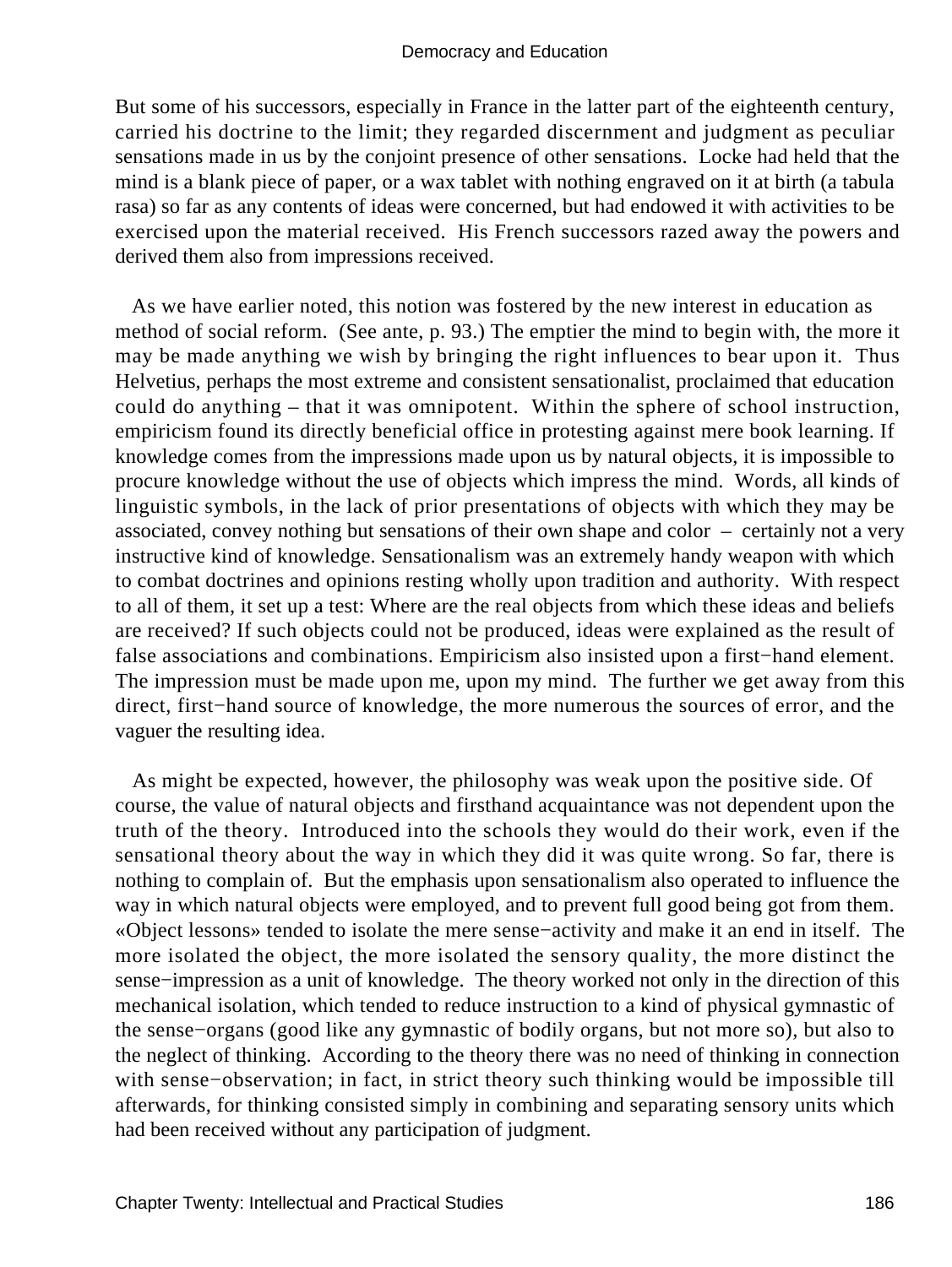As a matter of fact, accordingly, practically no scheme of education upon a purely sensory basis has ever been systematically tried, at least after the early years of infancy. Its obvious deficiencies have caused it to be resorted to simply for filling in «rationalistic» knowledge (that is to say, knowledge of definitions, rules, classifications, and modes of application conveyed through symbols), and as a device for lending greater «interest» to barren symbols. There are at least three serious defects of sensationalistic empiricism as an educational philosophy of knowledge. (a) the historical value of the theory was critical; it was a dissolvent of current beliefs about the world and political institutions. It was a destructive organ of criticism of hard and fast dogmas. But the work of education is constructive, not critical. It assumes not old beliefs to be eliminated and revised, but the need of building up new experience into intellectual habitudes as correct as possible from the start. Sensationalism is highly unfitted for this constructive task. Mind, understanding, denotes responsiveness to meanings (ante, p. 29), not response to direct physical stimuli. And meaning exists only with reference to a context, which is excluded by any scheme which identifies knowledge with a combination of sense−impressions. The theory, so far as educationally applied, led either to a magnification of mere physical excitations or else to a mere heaping up of isolated objects and qualities.

 (b) While direct impression has the advantage of being first hand, it also has the disadvantage of being limited in range. Direct acquaintance with the natural surroundings of the home environment so as to give reality to ideas about portions of the earth beyond the reach of the senses, and as a means of arousing intellectual curiosity, is one thing. As an end−all and be−all of geographical knowledge it is fatally restricted. In precisely analogous fashion, beans, shoe pegs, and counters may be helpful aids to a realization of numerical relations, but when employed except as aids to thought – the apprehension of meaning – they become an obstacle to the growth of arithmetical understanding. They arrest growth on a low plane, the plane of specific physical symbols. Just as the race developed especial symbols as tools of calculation and mathematical reasonings, because the use of the fingers as numerical symbols got in the way, so the individual must progress from concrete to abstract symbols – that is, symbols whose meaning is realized only through conceptual thinking. And undue absorption at the outset in the physical object of sense hampers this growth. (c) A thoroughly false psychology of mental development underlay sensationalistic empiricism. Experience is in truth a matter of activities, instinctive and impulsive, in their interactions with things. What even an infant «experiences» is not a passively received quality impressed by an object, but the effect which some activity of handling, throwing, pounding, tearing, etc., has upon an object, and the consequent effect of the object upon the direction of activities. (See ante, p. 140.) Fundamentally (as we shall see in more detail), the ancient notion of experience as a practical matter is truer to fact that the modern notion of it as a mode of knowing by means of sensations. The neglect of the deep−seated active and motor factors of experience is a fatal defect of the traditional empirical philosophy. Nothing is more uninteresting and mechanical than a scheme of object lessons which ignores and as far as may be excludes the natural tendency to learn about the qualities of objects by the uses to which they are put through trying to do something with them.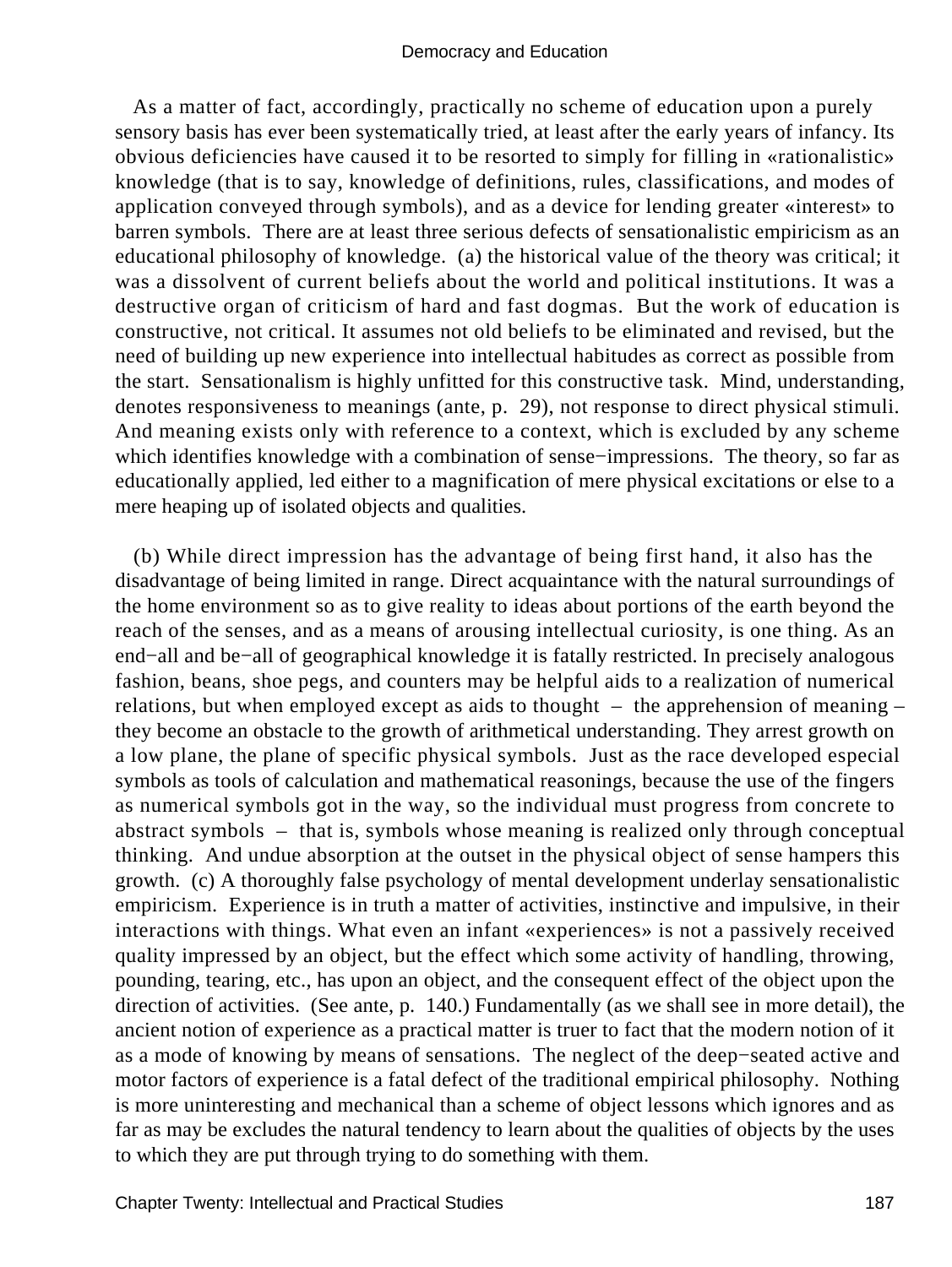It is obvious, accordingly, that even if the philosophy of experience represented by modern empiricism had received more general theoretical assent than has been accorded to it, it could not have furnished a satisfactory philosophy of the learning process. Its educational influence was confined to injecting a new factor into the older curriculum, with incidental modifications of the older studies and methods. It introduced greater regard for observation of things directly and through pictures and graphic descriptions, and it reduced the importance attached to verbal symbolization. But its own scope was so meager that it required supplementation by information concerning matters outside of sense−perception and by matters which appealed more directly to thought. Consequently it left unimpaired the scope of informational and abstract, or «rationalistic» studies.

 3. Experience as Experimentation. It has already been intimated that sensational empiricism represents neither the idea of experience justified by modern psychology nor the idea of knowledge suggested by modern scientific procedure. With respect to the former, it omits the primary position of active response which puts things to use and which learns about them through discovering the consequences that result from use. It would seem as if five minutes' unprejudiced observation of the way an infant gains knowledge would have sufficed to overthrow the notion that he is passively engaged in receiving impressions of isolated ready−made qualities of sound, color, hardness, etc. For it would be seen that the infant reacts to stimuli by activities of handling, reaching, etc., in order to see what results follow upon motor response to a sensory stimulation; it would be seen that what is learned are not isolated qualities, but the behavior which may be expected from a thing, and the changes in things and persons which an activity may be expected to produce. In other words, what he learns are connections. Even such qualities as red color, sound of a high pitch, have to be discriminated and identified on the basis of the activities they call forth and the consequences these activities effect. We learn what things are hard and what are soft by finding out through active experimentation what they respectively will do and what can be done and what cannot be done with them. In like fashion, children learn about persons by finding out what responsive activities these persons exact and what these persons will do in reply to the children's activities. And the combination of what things do to us (not in impressing qualities on a passive mind) in modifying our actions, furthering some of them and resisting and checking others, and what we can do to them in producing new changes constitutes experience. The methods of science by which the revolution in our knowledge of the world dating from the seventeenth century, was brought about, teach the same lesson. For these methods are nothing but experimentation carried out under conditions of deliberate control. To the Greek, it seemed absurd that such an activity as, say, the cobbler punching holes in leather, or using wax and needle and thread, could give an adequate knowledge of the world. It seemed almost axiomatic that for true knowledge we must have recourse to concepts coming from a reason above experience. But the introduction of the experimental method signified precisely that such operations, carried on under conditions of control, are just the ways in which fruitful ideas about nature are obtained and tested. In other words, it is only needed to conduct such an operation as the pouring of an acid on a metal for the purpose of getting knowledge instead of for the purpose of getting a trade result, in order to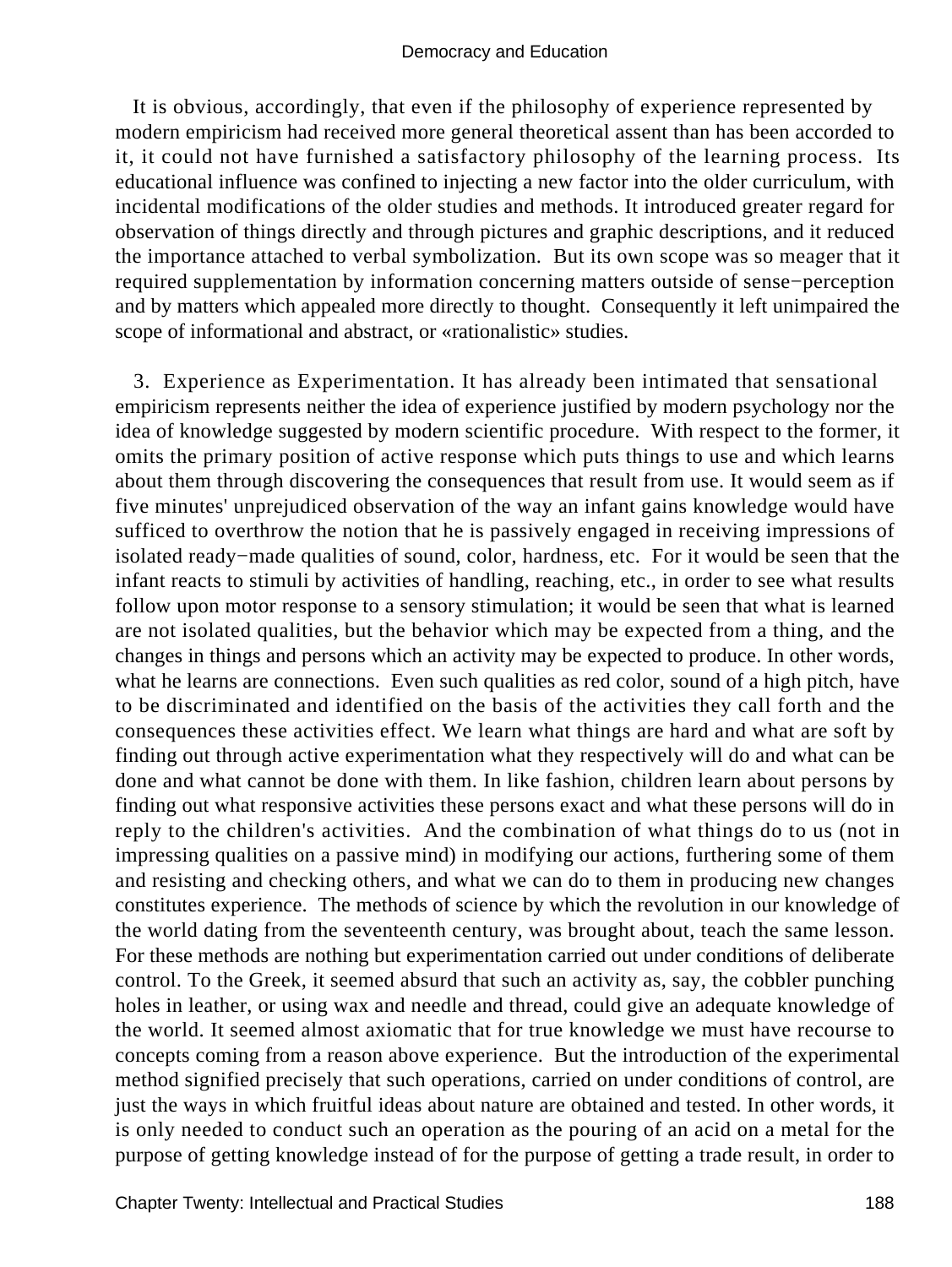lay hold of the principle upon which the science of nature was henceforth to depend. Sense perceptions were indeed indispensable, but there was less reliance upon sense perceptions in their natural or customary form than in the older science. They were no longer regarded as containing within themselves some «form» or «species» of universal kind in a disguised mask of sense which could be stripped off by rational thought. On the contrary, the first thing was to alter and extend the data of sense perception: to act upon the given objects of sense by the lens of the telescope and microscope, and by all sorts of experimental devices. To accomplish this in a way which would arouse new ideas (hypotheses, theories) required even more general ideas (like those of mathematics) than were at the command of ancient science. But these general conceptions were no longer taken to give knowledge in themselves. They were implements for instituting, conducting, interpreting experimental inquiries and formulating their results.

 The logical outcome is a new philosophy of experience and knowledge, a philosophy which no longer puts experience in opposition to rational knowledge and explanation. Experience is no longer a mere summarizing of what has been done in a more or less chance way in the past; it is a deliberate control of what is done with reference to making what happens to us and what we do to things as fertile as possible of suggestions (of suggested meanings) and a means for trying out the validity of the suggestions. When trying, or experimenting, ceases to be blinded by impulse or custom, when it is guided by an aim and conducted by measure and method, it becomes reasonable – rational. When what we suffer from things, what we undergo at their hands, ceases to be a matter of chance circumstance, when it is transformed into a consequence of our own prior purposive endeavors, it becomes rationally significant – enlightening and instructive. The antithesis of empiricism and rationalism loses the support of the human situation which once gave it meaning and relative justification.

 The bearing of this change upon the opposition of purely practical and purely intellectual studies is self−evident. The distinction is not intrinsic but is dependent upon conditions, and upon conditions which can be regulated. Practical activities may be intellectually narrow and trivial; they will be so in so far as they are routine, carried on under the dictates of authority, and having in view merely some external result. But childhood and youth, the period of schooling, is just the time when it is possible to carry them on in a different spirit. It is inexpedient to repeat the discussions of our previous chapters on thinking and on the evolution of educative subject matter from childlike work and play to logically organized subject matter. The discussions of this chapter and the prior one should, however, give an added meaning to those results.

 (i) Experience itself primarily consists of the active relations subsisting between a human being and his natural and social surroundings. In some cases, the initiative in activity is on the side of the environment; the human being undergoes or suffers certain checkings and deflections of endeavors. In other cases, the behavior of surrounding things and persons carries to a successful issue the active tendencies of the individual, so that in the end what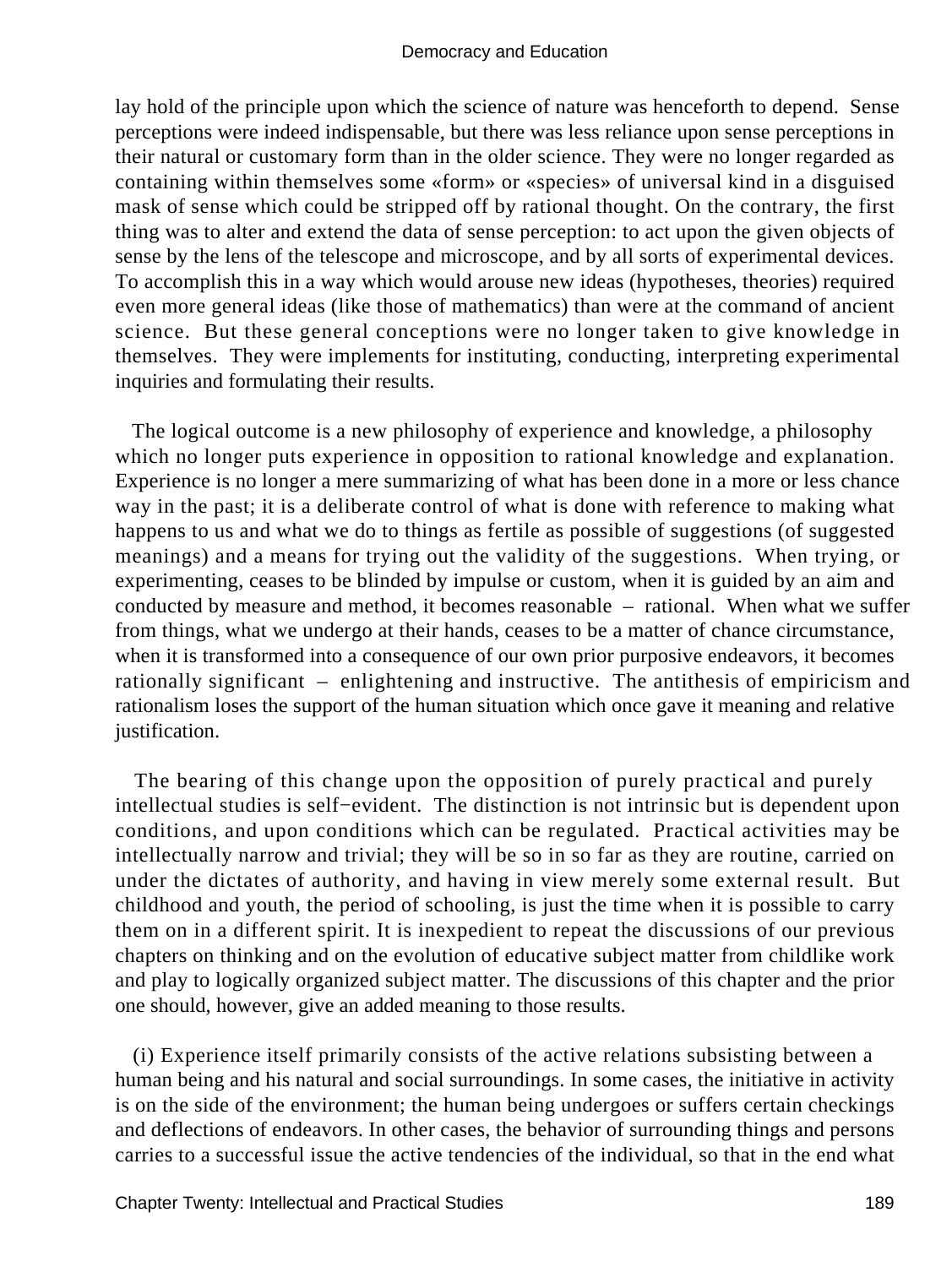the individual undergoes are consequences which he has himself tried to produce. In just the degree in which connections are established between what happens to a person and what he does in response, and between what he does to his environment and what it does in response to him, his acts and the things about him acquire meaning. He learns to understand both himself and the world of men and things. Purposive education or schooling should present such an environment that this interaction will effect acquisition of those meanings which are so important that they become, in turn, instruments of further learnings. (ante, Ch. XI.) As has been repeatedly pointed out, activity out of school is carried on under conditions which have not been deliberately adapted to promoting the function of understanding and formation of effective intellectual dispositions. The results are vital and genuine as far as they go, but they are limited by all kinds of circumstances. Some powers are left quite undeveloped and undirected; others get only occasional and whimsical stimulations; others are formed into habits of a routine skill at the expense of aims and resourceful initiative and inventiveness. It is not the business of the school to transport youth from an environment of activity into one of cramped study of the records of other men's learning; but to transport them from an environment of relatively chance activities (accidental in the relation they bear to insight and thought) into one of activities selected with reference to guidance of learning. A slight inspection of the improved methods which have already shown themselves effective in education will reveal that they have laid hold, more or less consciously, upon the fact that «intellectual» studies instead of being opposed to active pursuits represent an intellectualizing of practical pursuits. It remains to grasp the principle with greater firmness.

 (ii) The changes which are taking place in the content of social life tremendously facilitate selection of the sort of activities which will intellectualize the play and work of the school. When one bears in mind the social environment of the Greeks and the people of the Middle Ages, where such practical activities as could be successfully carried on were mostly of a routine and external sort and even servile in nature, one is not surprised that educators turned their backs upon them as unfitted to cultivate intelligence. But now that even the occupations of the household, agriculture, and manufacturing as well as transportation and intercourse are instinct with applied science, the case stands otherwise. It is true that many of those who now engage in them are not aware of the intellectual content upon which their personal actions depend. But this fact only gives an added reason why schooling should use these pursuits so as to enable the coming generation to acquire a comprehension now too generally lacking, and thus enable persons to carry on their pursuits intelligently instead of blindly. (iii) The most direct blow at the traditional separation of doing and knowing and at the traditional prestige of purely «intellectual» studies, however, has been given by the progress of experimental science. If this progress has demonstrated anything, it is that there is no such thing as genuine knowledge and fruitful understanding except as the offspring of doing. The analysis and rearrangement of facts which is indispensable to the growth of knowledge and power of explanation and right classification cannot be attained purely mentally – just inside the head. Men have to do something to the things when they wish to find out something; they have to alter conditions. This is the lesson of the laboratory method, and the lesson which all education has to learn. The laboratory is a discovery of the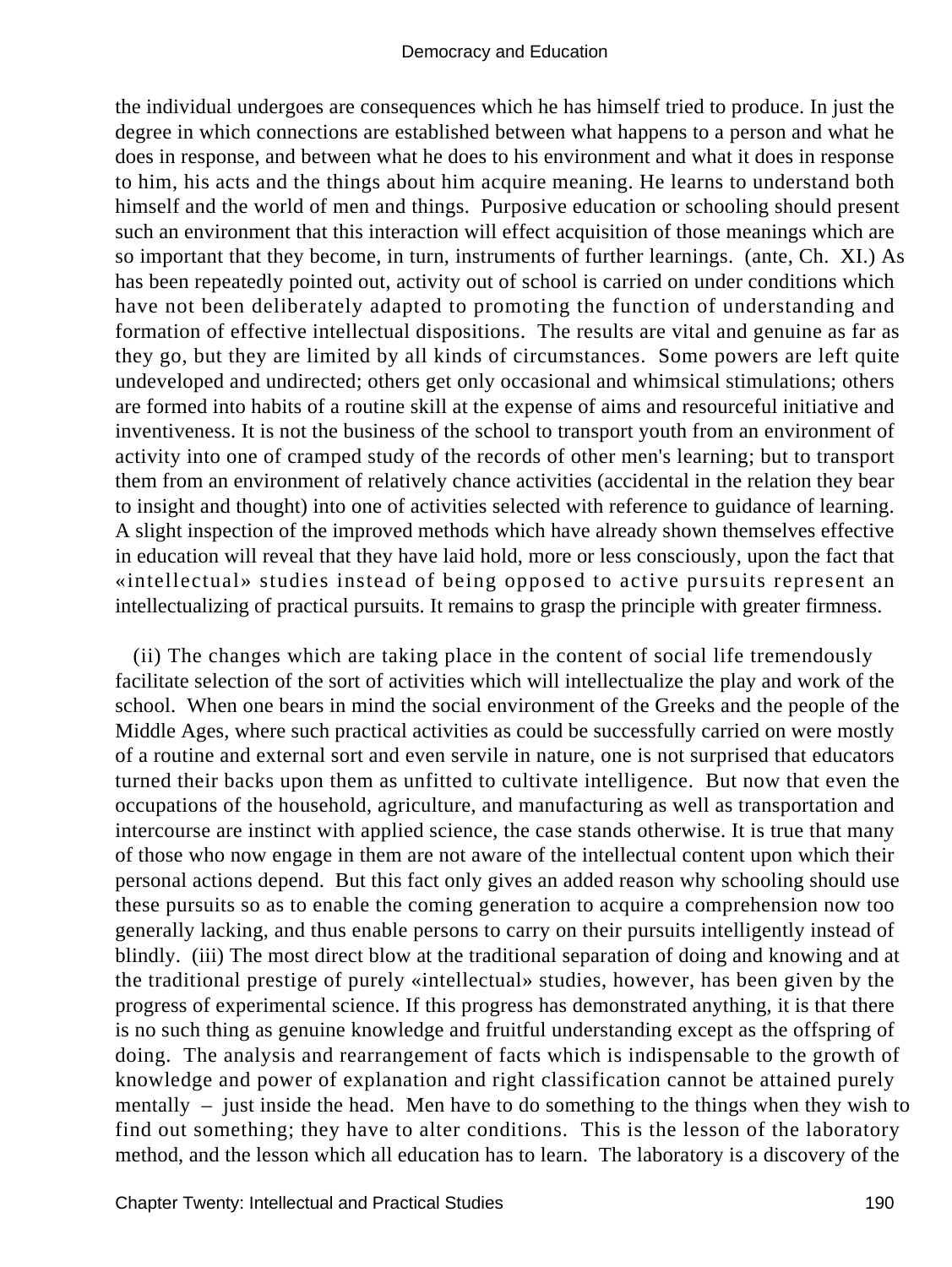condition under which labor may become intellectually fruitful and not merely externally productive. If, in too many cases at present, it results only in the acquisition of an additional mode of technical skill, that is because it still remains too largely but an isolated resource, not resorted to until pupils are mostly too old to get the full advantage of it, and even then is surrounded by other studies where traditional methods isolate intellect from activity.

 Summary. The Greeks were induced to philosophize by the increasing failure of their traditional customs and beliefs to regulate life. Thus they were led to criticize custom adversely and to look for some other source of authority in life and belief. Since they desired a rational standard for the latter, and had identified with experience the customs which had proved unsatisfactory supports, they were led to a flat opposition of reason and experience. The more the former was exalted, the more the latter was depreciated. Since experience was identified with what men do and suffer in particular and changing situations of life, doing shared in the philosophic depreciation. This influence fell in with many others to magnify, in higher education, all the methods and topics which involved the least use of sense−observation and bodily activity. The modern age began with a revolt against this point of view, with an appeal to experience, and an attack upon so−called purely rational concepts on the ground that they either needed to be ballasted by the results of concrete experiences, or else were mere expressions of prejudice and institutionalized class interest, calling themselves rational for protection. But various circumstances led to considering experience as pure cognition, leaving out of account its intrinsic active and emotional phases, and to identifying it with a passive reception of isolated «sensations.» Hence the education reform effected by the new theory was confined mainly to doing away with some of the bookishness of prior methods; it did not accomplish a consistent reorganization.

 Meantime, the advance of psychology, of industrial methods, and of the experimental method in science makes another conception of experience explicitly desirable and possible. This theory reinstates the idea of the ancients that experience is primarily practical, not cognitive – a matter of doing and undergoing the consequences of doing. But the ancient theory is transformed by realizing that doing may be directed so as to take up into its own content all which thought suggests, and so as to result in securely tested knowledge. «Experience» then ceases to be empirical and becomes experimental. Reason ceases to be a remote and ideal faculty, and signifies all the resources by which activity is made fruitful in meaning. Educationally, this change denotes such a plan for the studies and method of instruction as has been developed in the previous chapters.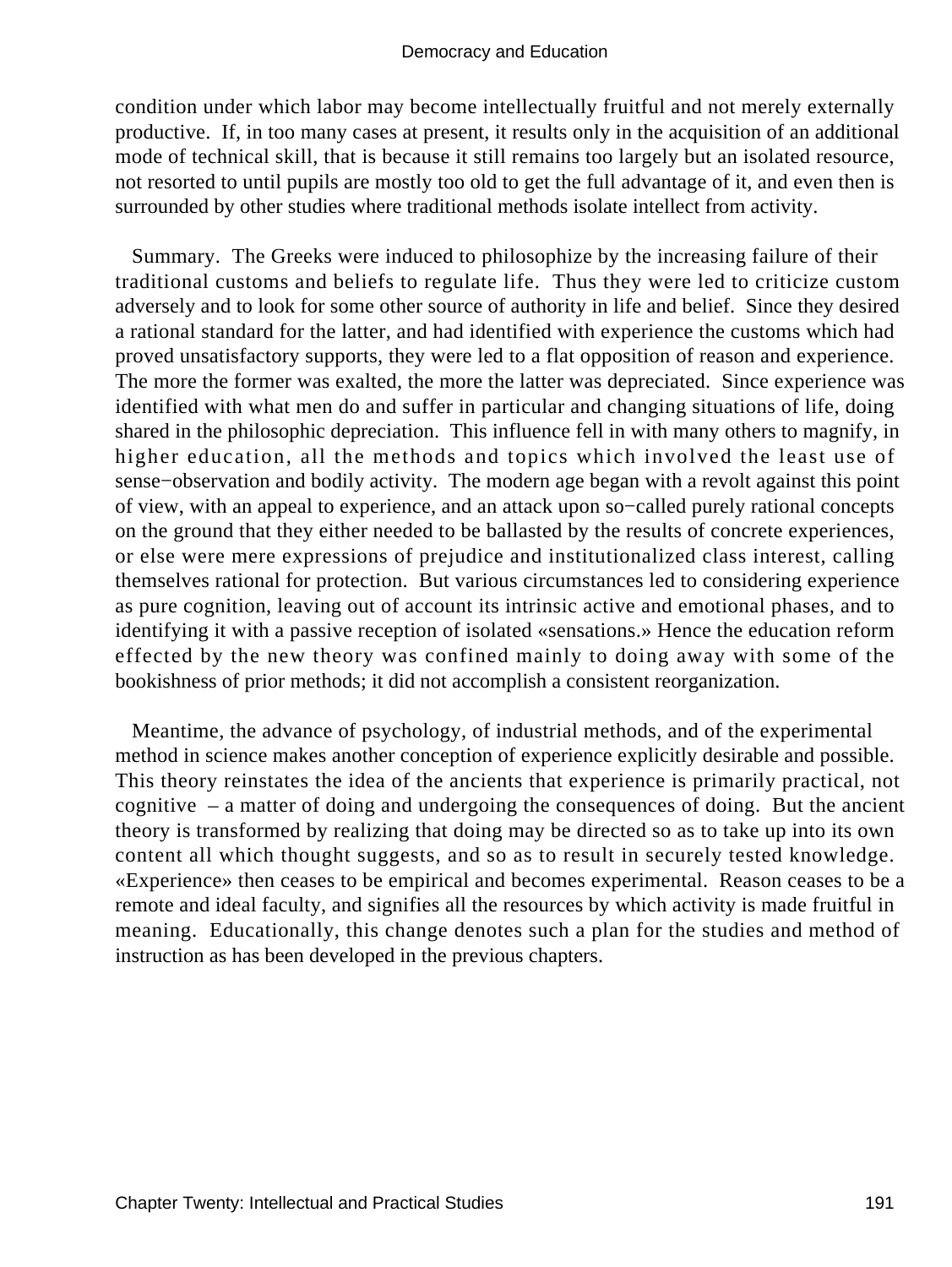# **[Chapter Twenty−one: Physical and Social Studies: Naturalism](#page-249-0) [and](#page-249-0)**

# *H*umanism

**ALLUSION** has already been made to the conflict of natural science with literary studies for a place in the curriculum. The solution thus far reached consists essentially in a somewhat mechanical compromise whereby the field is divided between studies having nature and studies having man as their theme. The situation thus presents us with another instance of the external adjustment of educational values, and focuses attention upon the philosophy of the connection of nature with human affairs. In general, it may be said that the educational division finds a reflection in the dualistic philosophies. Mind and the world are regarded as two independent realms of existence having certain points of contact with each other. From this point of view it is natural that each sphere of existence should have its own separate group of studies connected with it; it is even natural that the growth of scientific studies should be viewed with suspicion as marking a tendency of materialistic philosophy to encroach upon the domain of spirit. Any theory of education which contemplates a more unified scheme of education than now exists is under the necessity of facing the question of the relation of man to nature.

 1. The Historic Background of Humanistic Study. It is noteworthy that classic Greek philosophy does not present the problem in its modern form. Socrates indeed appears to have thought that science of nature was not attainable and not very important. The chief thing to know is the nature and end of man. Upon that knowledge hangs all that is of deep significance – all moral and social achievement. Plato, however, makes right knowledge of man and society depend upon knowledge of the essential features of nature. His chief treatise, entitled the Republic, is at once a treatise on morals, on social organization, and on the metaphysics and science of nature. Since he accepts the Socratic doctrine that right achievement in the former depends upon rational knowledge, he is compelled to discuss the nature of knowledge. Since he accepts the idea that the ultimate object of knowledge is the discovery of the good or end of man, and is discontented with the Socratic conviction that all we know is our own ignorance, he connects the discussion of the good of man with consideration of the essential good or end of nature itself. To attempt to determine the end of man apart from a knowledge of the ruling end which gives law and unity to nature is impossible. It is thus quite consistent with his philosophy that he subordinates literary studies (under the name of music) to mathematics and to physics as well as to logic and metaphysics. But on the other hand, knowledge of nature is not an end in itself; it is a necessary stage in bringing the mind to a realization of the supreme purpose of existence as the law of human action, corporate and individual. To use the modern phraseology, naturalistic studies are indispensable, but they are in the interests of humanistic and ideal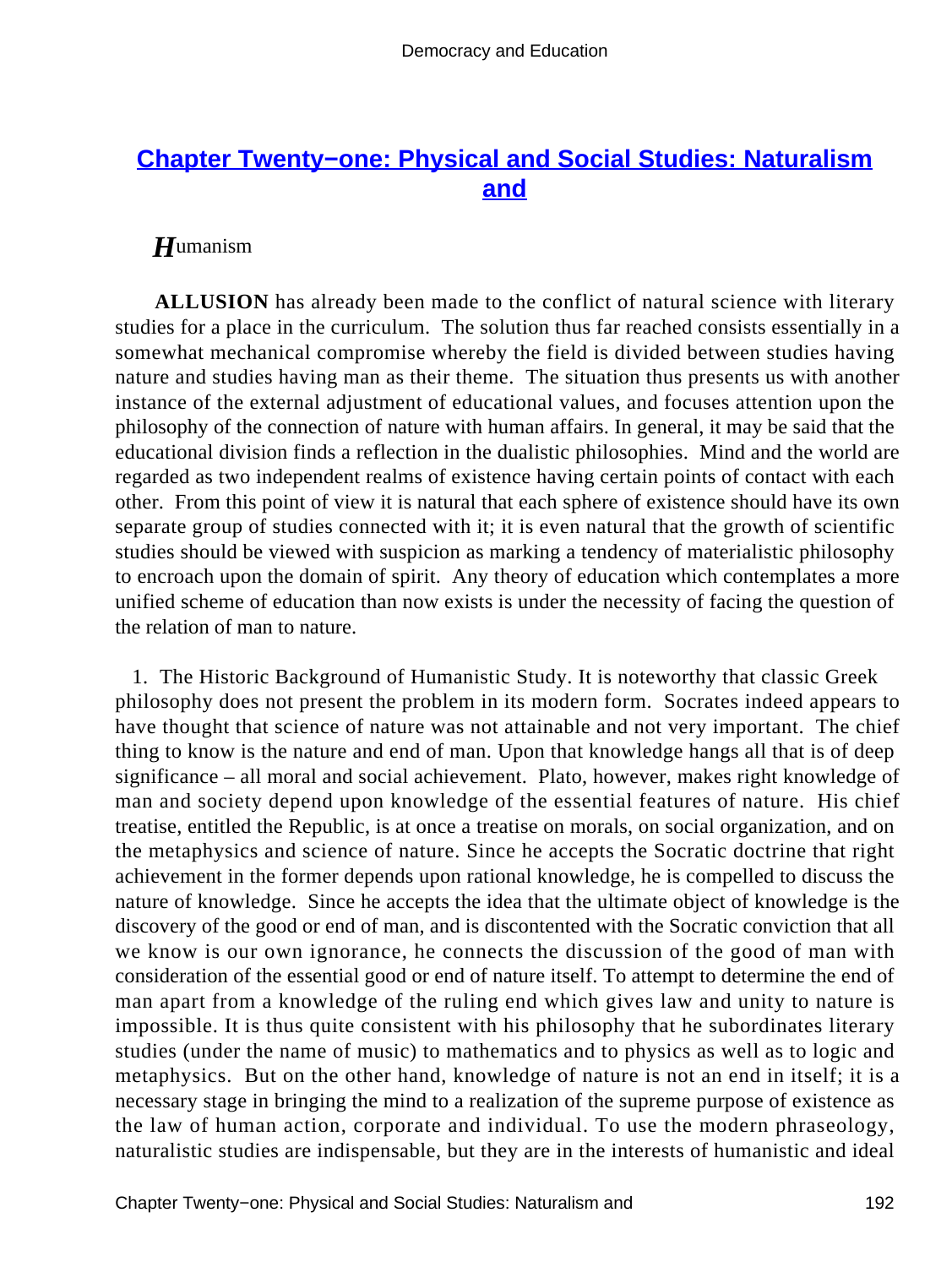ends.

 Aristotle goes even farther, if anything, in the direction of naturalistic studies. He subordinates (ante, p. 254) civic relations to the purely cognitive life. The highest end of man is not human but divine – participation in pure knowing which constitutes the divine life. Such knowing deals with what is universal and necessary, and finds, therefore, a more adequate subject matter in nature at its best than in the transient things of man. If we take what the philosophers stood for in Greek life, rather than the details of what they say, we might summarize by saying that the Greeks were too much interested in free inquiry into natural fact and in the aesthetic enjoyment of nature, and were too deeply conscious of the extent in which society is rooted in nature and subject to its laws, to think of bringing man and nature into conflict. Two factors conspire in the later period of ancient life, however, to exalt literary and humanistic studies. One is the increasingly reminiscent and borrowed character of culture; the other is the political and rhetorical bent of Roman life.

 Greek achievement in civilization was native; the civilization of the Alexandrians and Romans was inherited from alien sources. Consequently it looked back to the records upon which it drew, instead of looking out directly upon nature and society, for material and inspiration. We cannot do better than quote the words of Hatch to indicate the consequences for educational theory and practice. «Greece on one hand had lost political power, and on the other possessed in her splendid literature an inalienable heritage. It was natural that she should turn to letters. It was natural also that the study of letters should be reflected upon speech. The mass of men in the Greek world tended to lay stress on that acquaintance with the literature of bygone generations, and that habit of cultivated speech, which has ever since been commonly spoken of as education. Our own comes by direct tradition from it. It set a fashion which until recently has uniformly prevailed over the entire civilized world. We study literature rather than nature because the Greeks did so, and because when the Romans and the Roman provincials resolved to educate their sons, they employed Greek teachers and followed in Greek paths.» 1

 The so−called practical bent of the Romans worked in the same direction. In falling back upon the recorded ideas of the Greeks, they not only took the short path to attaining a cultural development, but they procured just the kind of material and method suited to their administrative talents. For their practical genius was not directed to the conquest and control of nature but to the conquest and control of men.

 Mr. Hatch, in the passage quoted, takes a good deal of history for granted in saying that we have studied literature rather than nature because the Greeks, and the Romans whom they taught, did so. What is the link that spans the intervening centuries? The question suggests that barbarian Europe but repeated on a larger scale and with increased intensity the Roman situation. It had to go to school to Greco−Roman civilization; it also borrowed rather than evolved its culture. Not merely for its general ideas and their artistic presentation but for its models of law it went to the records of alien peoples. And its dependence upon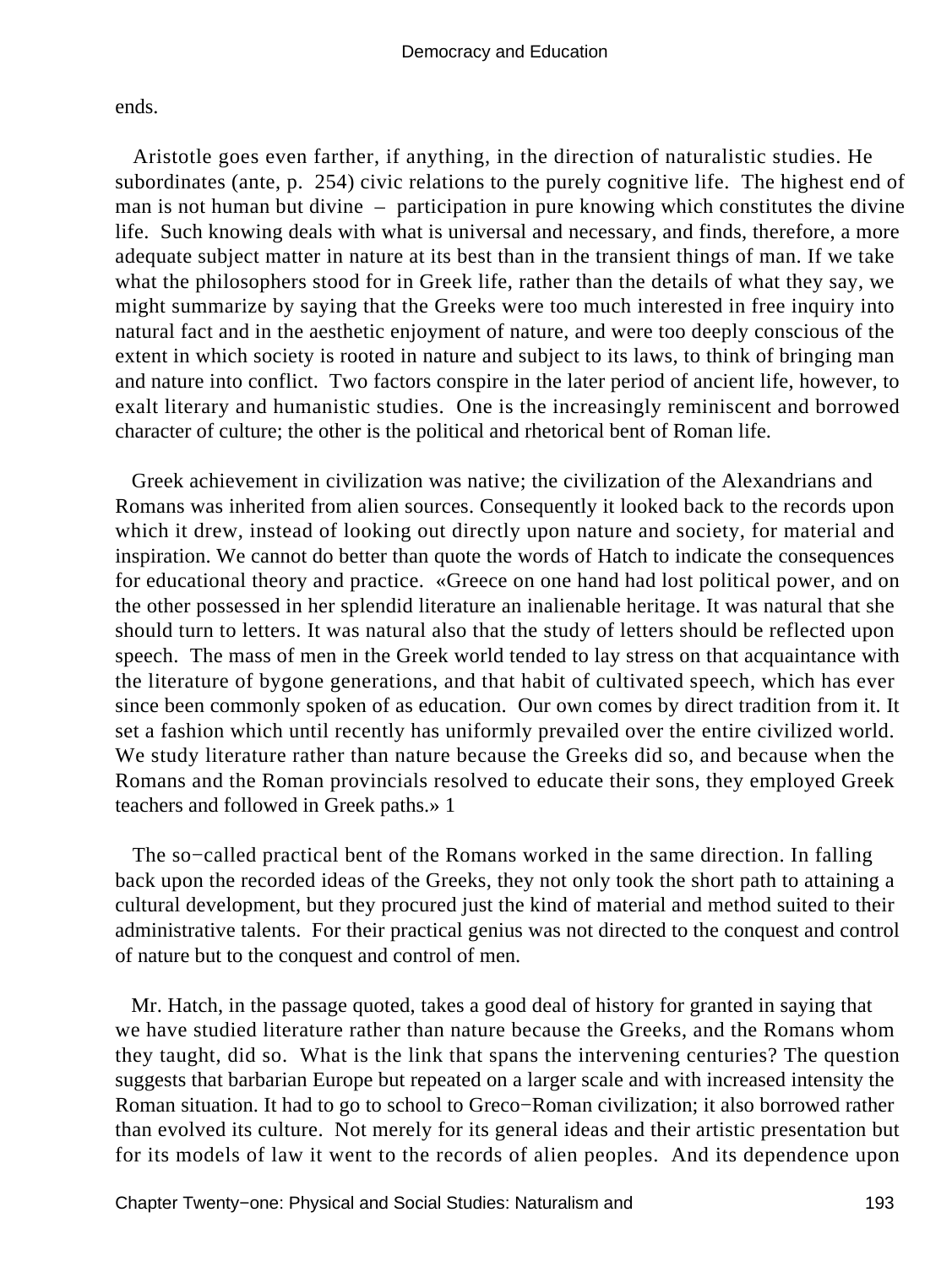tradition was increased by the dominant theological interests of the period. For the authorities to which the Church appealed were literatures composed in foreign tongues. Everything converged to identify learning with linguistic training and to make the language of the learned a literary language instead of the mother speech.

 The full scope of this fact escapes us, moreover, until we recognize that this subject matter compelled recourse to a dialectical method. Scholasticism frequently has been used since the time of the revival of learning as a term of reproach. But all that it means is the method of The Schools, or of the School Men. In its essence, it is nothing but a highly effective systematization of the methods of teaching and learning which are appropriate to transmit an authoritative body of truths. Where literature rather than contemporary nature and society furnishes material of study, methods must be adapted to defining, expounding, and interpreting the received material, rather than to inquiry, discovery, and invention. And at bottom what is called Scholasticism is the whole−hearted and consistent formulation and application of the methods which are suited to instruction when the material of instruction is taken ready−made, rather than as something which students are to find out for themselves. So far as schools still teach from textbooks and rely upon the principle of authority and acquisition rather than upon that of discovery and inquiry, their methods are Scholastic – minus the logical accuracy and system of Scholasticism at its best. Aside from laxity of method and statement, the only difference is that geographies and histories and botanies and astronomies are now part of the authoritative literature which is to be mastered.

 As a consequence, the Greek tradition was lost in which a humanistic interest was used as a basis of interest in nature, and a knowledge of nature used to support the distinctively human aims of man. Life found its support in authority, not in nature. The latter was moreover an object of considerable suspicion. Contemplation of it was dangerous, for it tended to draw man away from reliance upon the documents in which the rules of living were already contained. Moreover nature could be known only through observation; it appealed to the senses – which were merely material as opposed to a purely immaterial mind. Furthermore, the utilities of a knowledge of nature were purely physical and secular; they connected with the bodily and temporal welfare of man, while the literary tradition concerned his spiritual and eternal well−being.

 2. The Modern Scientific Interest in Nature. The movement of the fifteenth century which is variously termed the revival of learning and the renascence was characterized by a new interest in man's present life, and accordingly by a new interest in his relationships with nature. It was naturalistic, in the sense that it turned against the dominant supernaturalistic interest. It is possible that the influence of a return to classic Greek pagan literature in bringing about this changed mind has been overestimated. Undoubtedly the change was mainly a product of contemporary conditions. But there can be no doubt that educated men, filled with the new point of view, turned eagerly to Greek literature for congenial sustenance and reinforcement. And to a considerable extent, this interest in Greek thought was not in literature for its own sake, but in the spirit it expressed. The mental freedom, the sense of the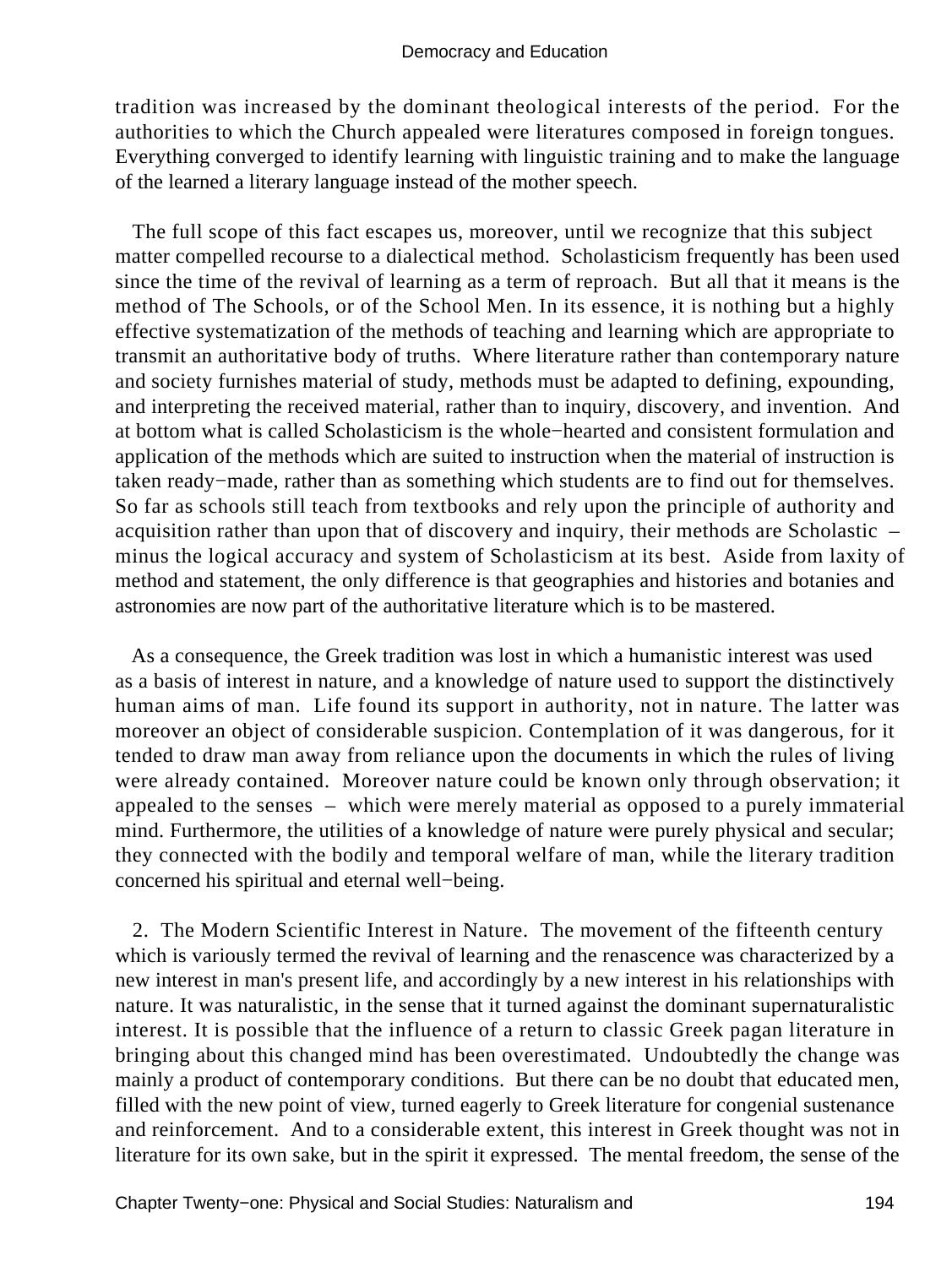order and beauty of nature, which animated Greek expression, aroused men to think and observe in a similar untrammeled fashion. The history of science in the sixteenth century shows that the dawning sciences of physical nature largely borrowed their points of departure from the new interest in Greek literature. As Windelband has said, the new science of nature was the daughter of humanism. The favorite notion of the time was that man was in microcosm that which the universe was in macrocosm.

 This fact raises anew the question of how it was that nature and man were later separated and a sharp division made between language and literature and the physical sciences. Four reasons may be suggested. (a) The old tradition was firmly entrenched in institutions,. Politics, law, and diplomacy remained of necessity branches of authoritative literature, for the social sciences did not develop until the methods of the sciences of physics and chemistry, to say nothing of biology, were much further advanced. The same is largely true of history. Moreover, the methods used for effective teaching of the languages were well developed; the inertia of academic custom was on their side. Just as the new interest in literature, especially Greek, had not been allowed at first to find lodgment in the scholastically organized universities, so when it found its way into them it joined hands with the older learning to minimize the influence of experimental science. The men who taught were rarely trained in science; the men who were scientifically competent worked in private laboratories and through the medium of academies which promoted research, but which were not organized as teaching bodies. Finally, the aristocratic tradition which looked down upon material things and upon the senses and the hands was still mighty.

 (b) The Protestant revolt brought with it an immense increase of interest in theological discussion and controversies. The appeal on both sides was to literary documents. Each side had to train men in ability to study and expound the records which were relied upon. The demand for training men who could defend the chosen faith against the other side, who were able to propagandize and to prevent the encroachments of the other side, was such that it is not too much to say that by the middle of the seventeenth century the linguistic training of gymnasia and universities had been captured by the revived theological interest, and used as a tool of religious education and ecclesiastical controversy. Thus the educational descent of the languages as they are found in education to−day is not direct from the revival of learning, but from its adaptation to theological ends.

 (c) The natural sciences were themselves conceived in a way which sharpened the opposition of man and nature. Francis Bacon presents an almost perfect example of the union of naturalistic and humanistic interest. Science, adopting the methods of observation and experimentation, was to give up the attempt to «anticipate» nature – to impose preconceived notions upon her – and was to become her humble interpreter. In obeying nature intellectually, man would learn to command her practically. «Knowledge is power.» This aphorism meant that through science man is to control nature and turn her energies to the execution of his own ends. Bacon attacked the old learning and logic as purely controversial, having to do with victory in argument, not with discovery of the unknown.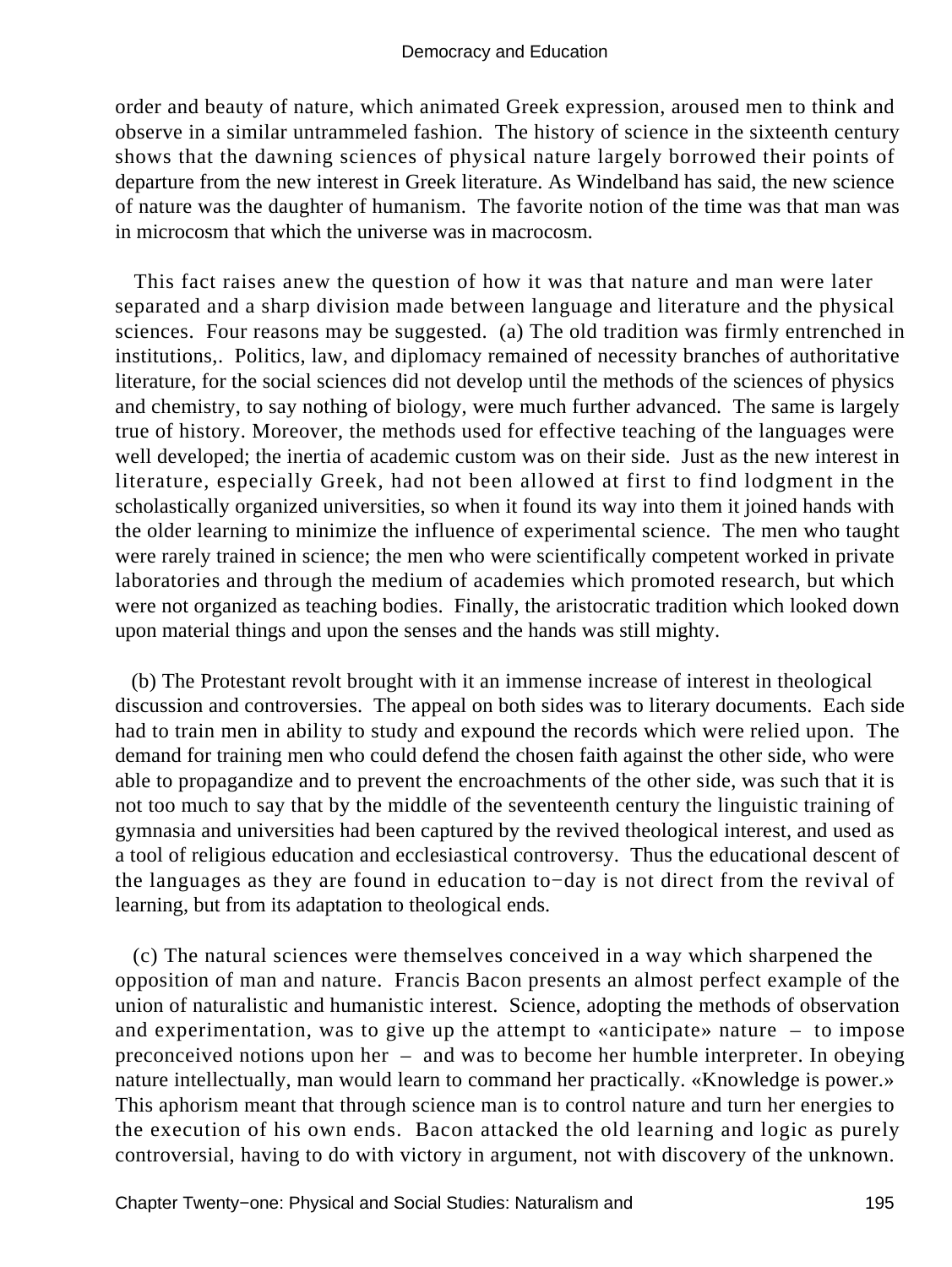Through the new method of thought which was set forth in his new logic an era of expansive discoveries was to emerge, and these discoveries were to bear fruit in inventions for the service of man. Men were to give up their futile, never−finished effort to dominate one another to engage in the cooperative task of dominating nature in the interests of humanity.

 In the main, Bacon prophesied the direction of subsequent progress. But he «anticipated» the advance. He did not see that the new science was for a long time to be worked in the interest of old ends of human exploitation. He thought that it would rapidly give man new ends. Instead, it put at the disposal of a class the means to secure their old ends of aggrandizement at the expense of another class. The industrial revolution followed, as he foresaw, upon a revolution in scientific method. But it is taking the revolution many centuries to produce a new mind. Feudalism was doomed by the applications of the new science, for they transferred power from the landed nobility to the manufacturing centers. But capitalism rather than a social humanism took its place. Production and commerce were carried on as if the new science had no moral lesson, but only technical lessons as to economies in production and utilization of saving in self−interest. Naturally, this application of physical science (which was the most conspicuously perceptible one) strengthened the claims of professed humanists that science was materialistic in its tendencies. It left a void as to man's distinctively human interests which go beyond making, saving, and expending money; and languages and literature put in their claim to represent the moral and ideal interests of humanity.

 (d) Moreover, the philosophy which professed itself based upon science, which gave itself out as the accredited representative of the net significance of science, was either dualistic in character, marked by a sharp division between mind (characterizing man) and matter, constituting nature; or else it was openly mechanical, reducing the signal features of human life to illusion. In the former case, it allowed the claims of certain studies to be peculiar consignees of mental values, and indirectly strengthened their claim to superiority, since human beings would incline to regard human affairs as of chief importance at least to themselves. In the latter case, it called out a reaction which threw doubt and suspicion upon the value of physical science, giving occasion for treating it as an enemy to man's higher interests.

 Greek and medieval knowledge accepted the world in its qualitative variety, and regarded nature's processes as having ends, or in technical phrase as teleological. New science was expounded so as to deny the reality of all qualities in real, or objective, existence. Sounds, colors, ends, as well as goods and bads, were regarded as purely subjective – as mere impressions in the mind. Objective existence was then treated as having only quantitative aspects – as so much mass in motion, its only differences being that at one point in space there was a larger aggregate mass than at another, and that in some spots there were greater rates of motion than at others. Lacking qualitative distinctions, nature lacked significant variety. Uniformities were emphasized, not diversities; the ideal was supposed to be the discovery of a single mathematical formula applying to the whole universe at once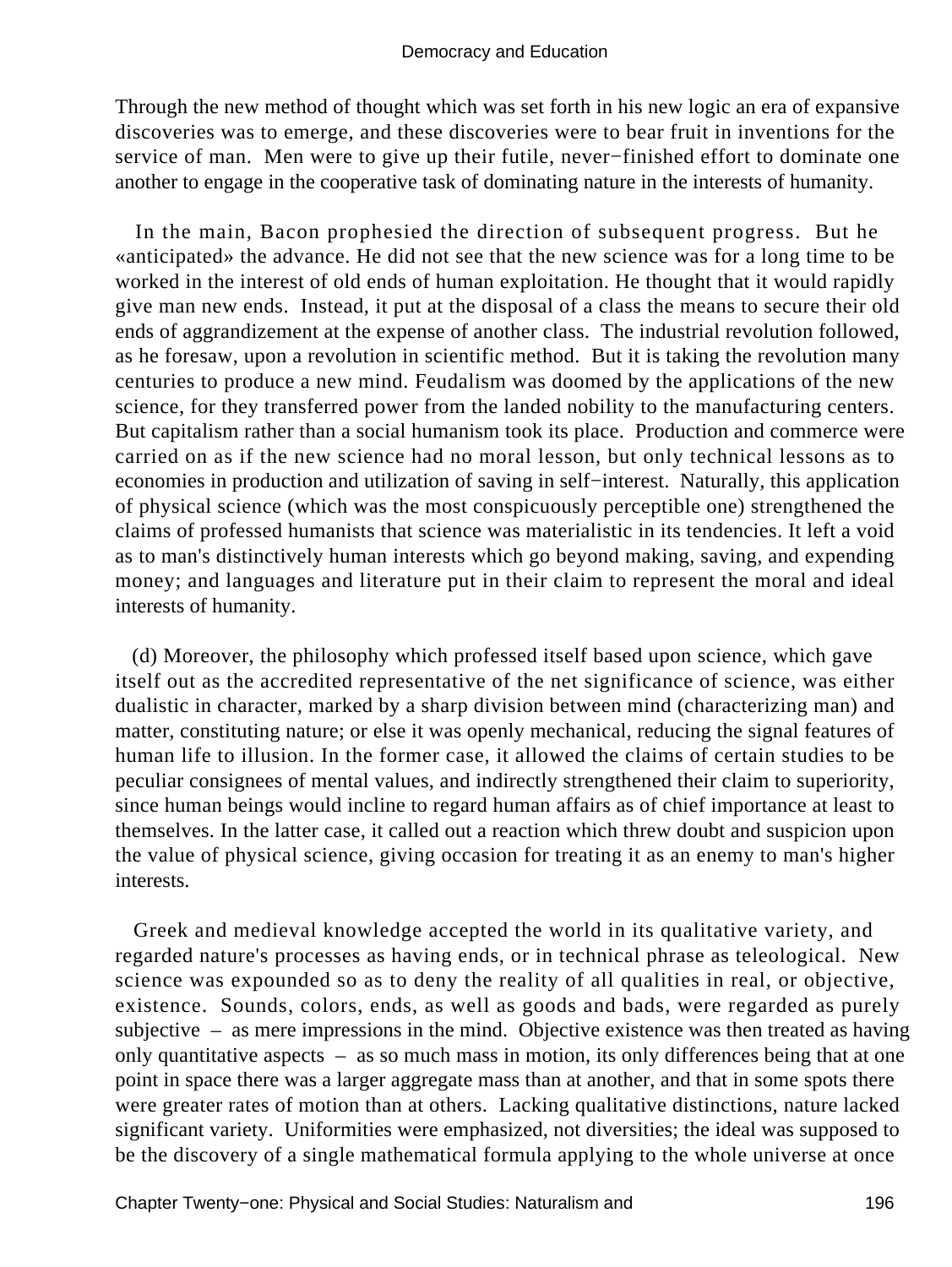from which all the seeming variety of phenomena could be derived. This is what a mechanical philosophy means.

 Such a philosophy does not represent the genuine purport of science. It takes the technique for the thing itself; the apparatus and the terminology for reality, the method for its subject matter. Science does confine its statements to conditions which enable us to predict and control the happening of events, ignoring the qualities of the events. Hence its mechanical and quantitative character. But in leaving them out of account, it does not exclude them from reality, nor relegate them to a purely mental region; it only furnishes means utilizable for ends. Thus while in fact the progress of science was increasing man's power over nature, enabling him to place his cherished ends on a firmer basis than ever before, and also to diversify his activities almost at will, the philosophy which professed to formulate its accomplishments reduced the world to a barren and monotonous redistribution of matter in space. Thus the immediate effect of modern science was to accentuate the dualism of matter and mind, and thereby to establish the physical and the humanistic studies as two disconnected groups. Since the difference between better and worse is bound up with the qualities of experience, any philosophy of science which excludes them from the genuine content of reality is bound to leave out what is most interesting and most important to mankind.

 3. The Present Educational Problem. In truth, experience knows no division between human concerns and a purely mechanical physical world. Man's home is nature; his purposes and aims are dependent for execution upon natural conditions. Separated from such conditions they become empty dreams and idle indulgences of fancy. From the standpoint of human experience, and hence of educational endeavor, any distinction which can be justly made between nature and man is a distinction between the conditions which have to be reckoned with in the formation and execution of our practical aims, and the aims themselves. This philosophy is vouched for by the doctrine of biological development which shows that man is continuous with nature, not an alien entering her processes from without. It is reinforced by the experimental method of science which shows that knowledge accrues in virtue of an attempt to direct physical energies in accord with ideas suggested in dealing with natural objects in behalf of social uses. Every step forward in the social sciences – the studies termed history, economics, politics, sociology – shows that social questions are capable of being intelligently coped with only in the degree in which we employ the method of collected data, forming hypotheses, and testing them in action which is characteristic of natural science, and in the degree in which we utilize in behalf of the promotion of social welfare the technical knowledge ascertained by physics and chemistry. Advanced methods of dealing with such perplexing problems as insanity, intemperance, poverty, public sanitation, city planning, the conservation of natural resources, the constructive use of governmental agencies for furthering the public good without weakening personal initiative, all illustrate the direct dependence of our important social concerns upon the methods and results of natural science.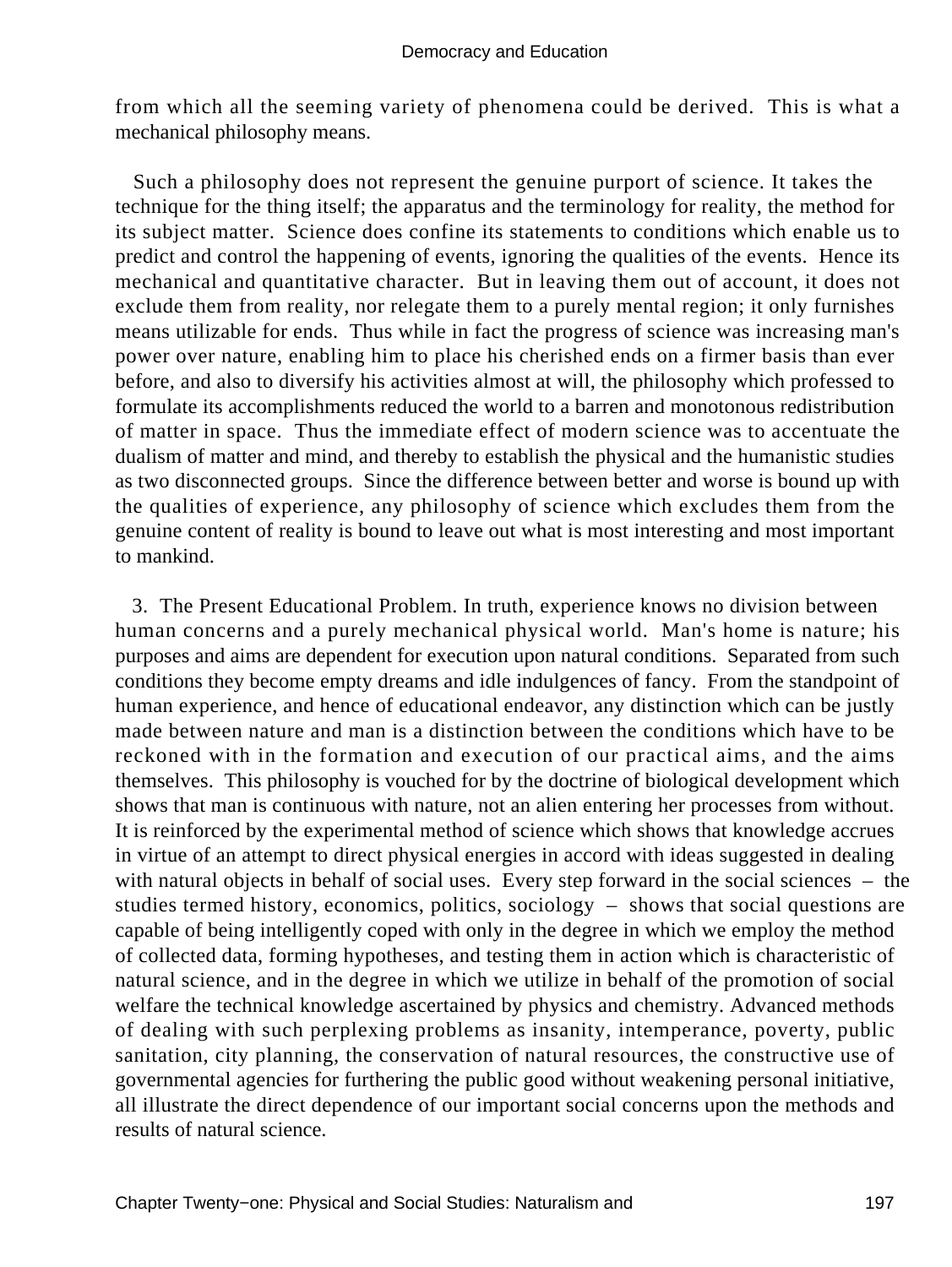With respect then to both humanistic and naturalistic studies, education should take its departure from this close interdependence. It should aim not at keeping science as a study of nature apart from literature as a record of human interests, but at cross−fertilizing both the natural sciences and the various human disciplines such as history, literature, economics, and politics. Pedagogically, the problem is simpler than the attempt to teach the sciences as mere technical bodies of information and technical forms of physical manipulation, on one side; and to teach humanistic studies as isolated subjects, on the other. For the latter procedure institutes an artificial separation in the pupils' experience. Outside of school pupils meet with natural facts and principles in connection with various modes of human action. (See ante, p. 30.) In all the social activities in which they have shared they have had to understand the material and processes involved. To start them in school with a rupture of this intimate association breaks the continuity of mental development, makes the student feel an indescribable unreality in his studies, and deprives him of the normal motive for interest in them.

 There is no doubt, of course, that the opportunities of education should be such that all should have a chance who have the disposition to advance to specialized ability in science, and thus devote themselves to its pursuit as their particular occupation in life. But at present, the pupil too often has a choice only between beginning with a study of the results of prior specialization where the material is isolated from his daily experiences, or with miscellaneous nature study, where material is presented at haphazard and does not lead anywhere in particular. The habit of introducing college pupils into segregated scientific subject matter, such as is appropriate to the man who wishes to become an expert in a given field, is carried back into the high schools. Pupils in the latter simply get a more elementary treatment of the same thing, with difficulties smoothed over and topics reduced to the level of their supposed ability. The cause of this procedure lies in following tradition, rather than in conscious adherence to a dualistic philosophy. But the effect is the same as if the purpose were to inculcate an idea that the sciences which deal with nature have nothing to do with man, and vice versa. A large part of the comparative ineffectiveness of the teaching of the sciences, for those who never become scientific specialists, is the result of a separation which is unavoidable when one begins with technically organized subject matter. Even if all students were embryonic scientific specialists, it is questionable whether this is the most effective procedure. Considering that the great majority are concerned with the study of sciences only for its effect upon their mental habits – in making them more alert, more open−minded, more inclined to tentative acceptance and to testing of ideas propounded or suggested, – and for achieving a better understanding of their daily environment, it is certainly ill−advised. Too often the pupil comes out with a smattering which is too superficial to be scientific and too technical to be applicable to ordinary affairs.

 The utilization of ordinary experience to secure an advance into scientific material and method, while keeping the latter connected with familiar human interests, is easier to−day than it ever was before. The usual experience of all persons in civilized communities to−day is intimately associated with industrial processes and results. These in turn are so many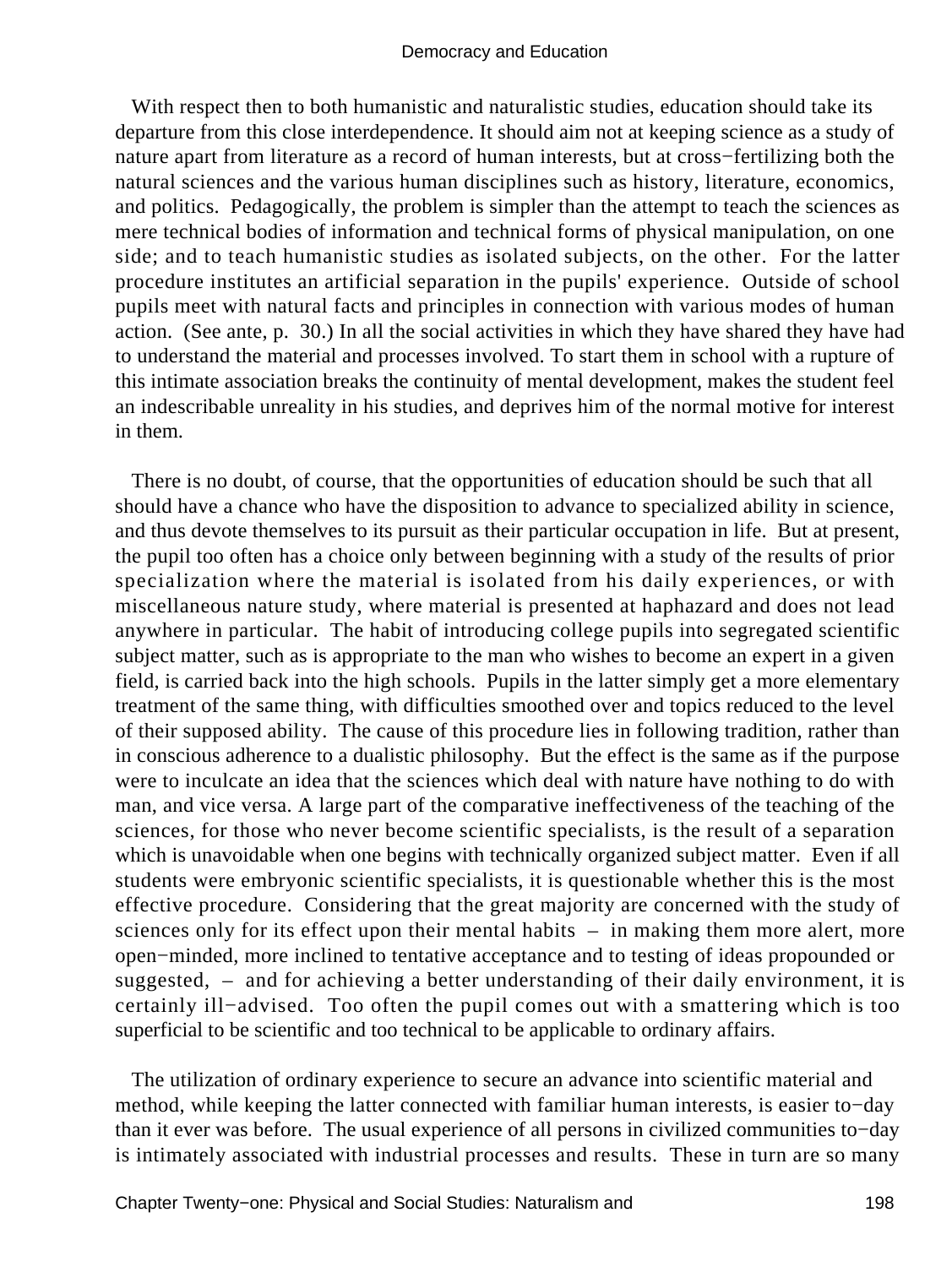cases of science in action. The stationary and traction steam engine, gasoline engine, automobile, telegraph and telephone, the electric motor enter directly into the lives of most individuals. Pupils at an early age are practically acquainted with these things. Not only does the business occupation of their parents depend upon scientific applications, but household pursuits, the maintenance of health, the sights seen upon the streets, embody scientific achievements and stimulate interest in the connected scientific principles. The obvious pedagogical starting point of scientific instruction is not to teach things labeled science, but to utilize the familiar occupations and appliances to direct observation and experiment, until pupils have arrived at a knowledge of some fundamental principles by understanding them in their familiar practical workings.

 The opinion sometimes advanced that it is a derogation from the «purity» of science to study it in its active incarnation, instead of in theoretical abstraction, rests upon a misunderstanding. AS matter of fact, any subject is cultural in the degree in which it is apprehended in its widest possible range of meanings. Perception of meanings depends upon perception of connections, of context. To see a scientific fact or law in its human as well as in its physical and technical context is to enlarge its significance and give it increased cultural value. Its direct economic application, if by economic is meant something having money worth, is incidental and secondary, but a part of its actual connections. The important thing is that the fact be grasped in its social connections – its function in life.

 On the other hand, «humanism» means at bottom being imbued with an intelligent sense of human interests. The social interest, identical in its deepest meaning with a moral interest, is necessarily supreme with man. Knowledge about man, information as to his past, familiarity with his documented records of literature, may be as technical a possession as the accumulation of physical details. Men may keep busy in a variety of ways, making money, acquiring facility in laboratory manipulation, or in amassing a store of facts about linguistic matters, or the chronology of literary productions. Unless such activity reacts to enlarge the imaginative vision of life, it is on a level with the busy work of children. It has the letter without the spirit of activity. It readily degenerates itself into a miser's accumulation, and a man prides himself on what he has, and not on the meaning he finds in the affairs of life. Any study so pursued that it increases concern for the values of life, any study producing greater sensitiveness to social well−being and greater ability to promote that well−being is humane study. The humanistic spirit of the Greeks was native and intense but it was narrow in scope. Everybody outside the Hellenic circle was a barbarian, and negligible save as a possible enemy. Acute as were the social observations and speculations of Greek thinkers, there is not a word in their writings to indicate that Greek civilization was not self−inclosed and self−sufficient. There was, apparently, no suspicion that its future was at the mercy of the despised outsider. Within the Greek community, the intense social spirit was limited by the fact that higher culture was based on a substratum of slavery and economic serfdom – classes necessary to the existence of the state, as Aristotle declared, and yet not genuine parts of it. The development of science has produced an industrial revolution which has brought different peoples in such close contact with one another through colonization and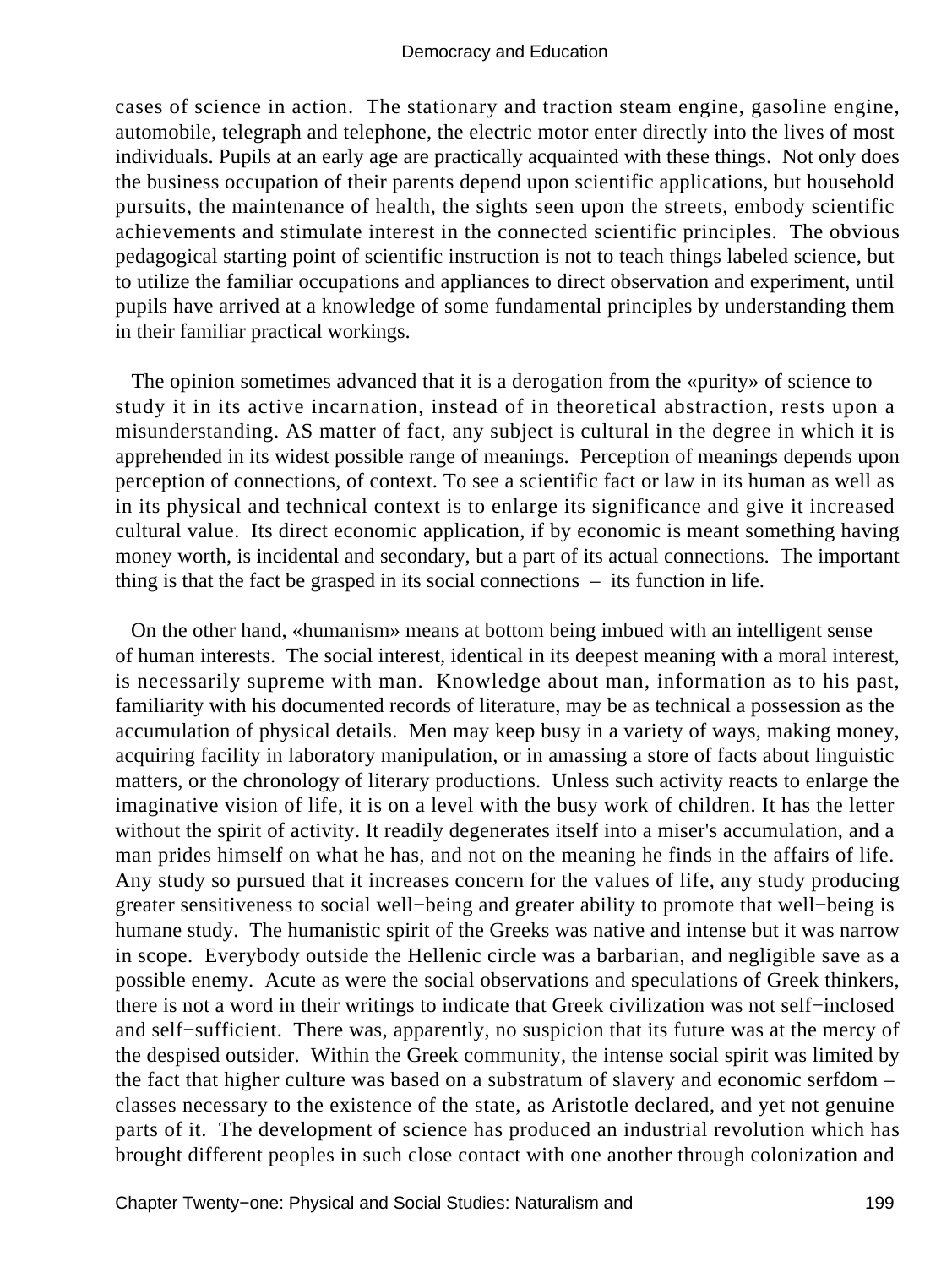commerce that no matter how some nations may still look down upon others, no country can harbor the illusion that its career is decided wholly within itself. The same revolution has abolished agricultural serfdom, and created a class of more or less organized factory laborers with recognized political rights, and who make claims for a responsible role in the control of industry – claims which receive sympathetic attention from many among the well−to− do, since they have been brought into closer connections with the less fortunate classes through the breaking down of class barriers.

 This state of affairs may be formulated by saying that the older humanism omitted economic and industrial conditions from its purview. Consequently, it was one sided. Culture, under such circumstances, inevitably represented the intellectual and moral outlook of the class which was in direct social control. Such a tradition as to culture is, as we have seen (ante, p. 260), aristocratic; it emphasizes what marks off one class from another, rather than fundamental common interests. Its standards are in the past; for the aim is to preserve what has been gained rather than widely to extend the range of culture.

 The modifications which spring from taking greater account of industry and of whatever has to do with making a living are frequently condemned as attacks upon the culture derived from the past. But a wider educational outlook would conceive industrial activities as agencies for making intellectual resources more accessible to the masses, and giving greater solidity to the culture of those having superior resources. In short, when we consider the close connection between science and industrial development on the one hand, and between literary and aesthetic cultivation and an aristocratic social organization on the other, we get light on the opposition between technical scientific studies and refining literary studies. We have before us the need of overcoming this separation in education if society is to be truly democratic.

 Summary. The philosophic dualism between man and nature is reflected in the division of studies between the naturalistic and the humanistic with a tendency to reduce the latter to the literary records of the past. This dualism is not characteristic (as were the others which we have noted) of Greek thought. It arose partly because of the fact that the culture of Rome and of barbarian Europe was not a native product, being borrowed directly or indirectly from Greece, and partly because political and ecclesiastic conditions emphasized dependence upon the authority of past knowledge as that was transmitted in literary documents.

 At the outset, the rise of modern science prophesied a restoration of the intimate connection of nature and humanity, for it viewed knowledge of nature as the means of securing human progress and well−being. But the more immediate applications of science were in the interests of a class rather than of men in common; and the received philosophic formulations of scientific doctrine tended either to mark it off as merely material from man as spiritual and immaterial, or else to reduce mind to a subjective illusion. In education, accordingly, the tendency was to treat the sciences as a separate body of studies, consisting of technical information regarding the physical world, and to reserve the older literary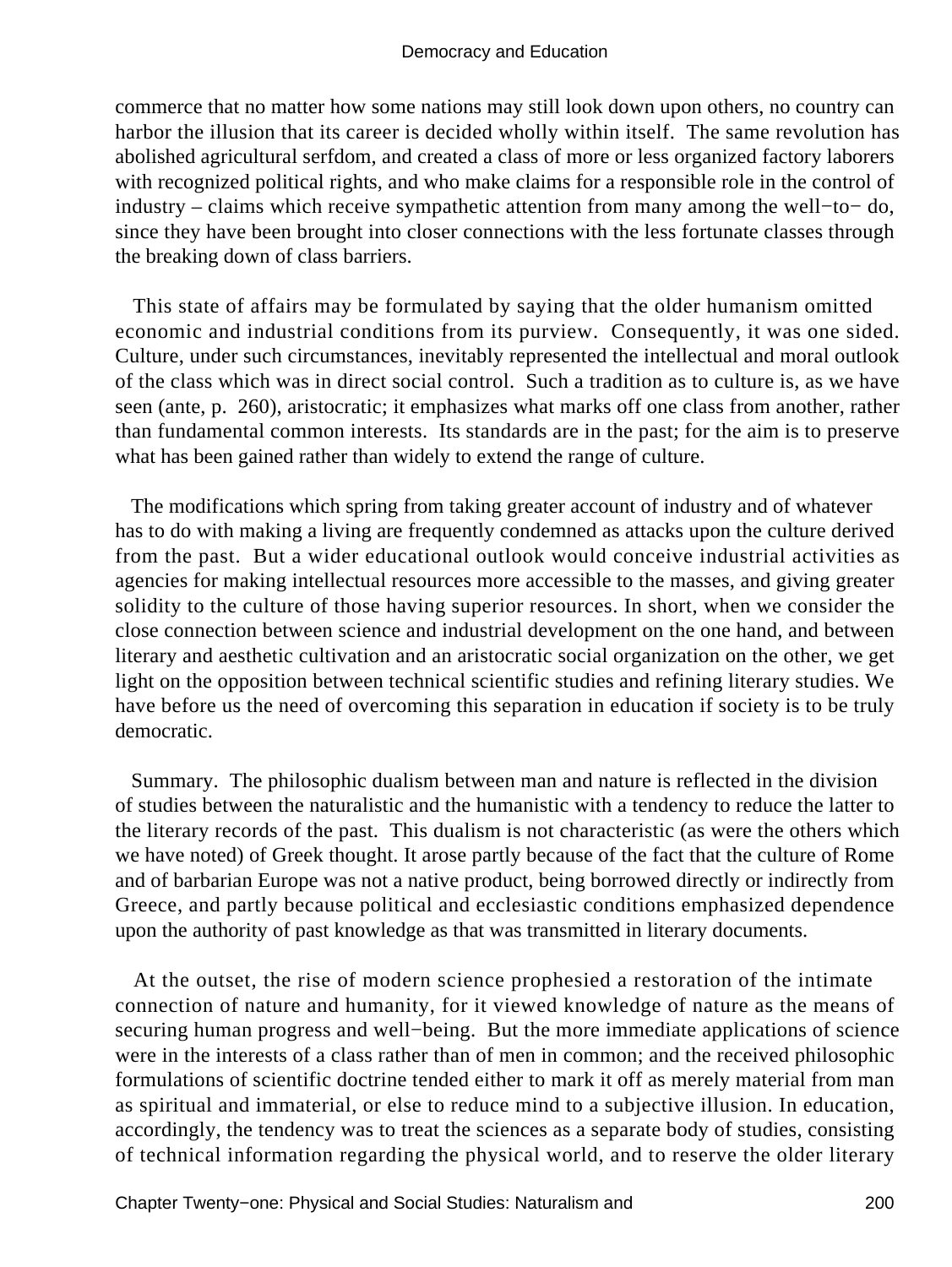studies as distinctively humanistic. The account previously given of the evolution of knowledge, and of the educational scheme of studies based upon it, are designed to overcome the separation, and to secure recognition of the place occupied by the subject matter of the natural sciences in human affairs.

1 The Influence of Greek Ideas and Usages upon the Christian Church. pp. 43−44.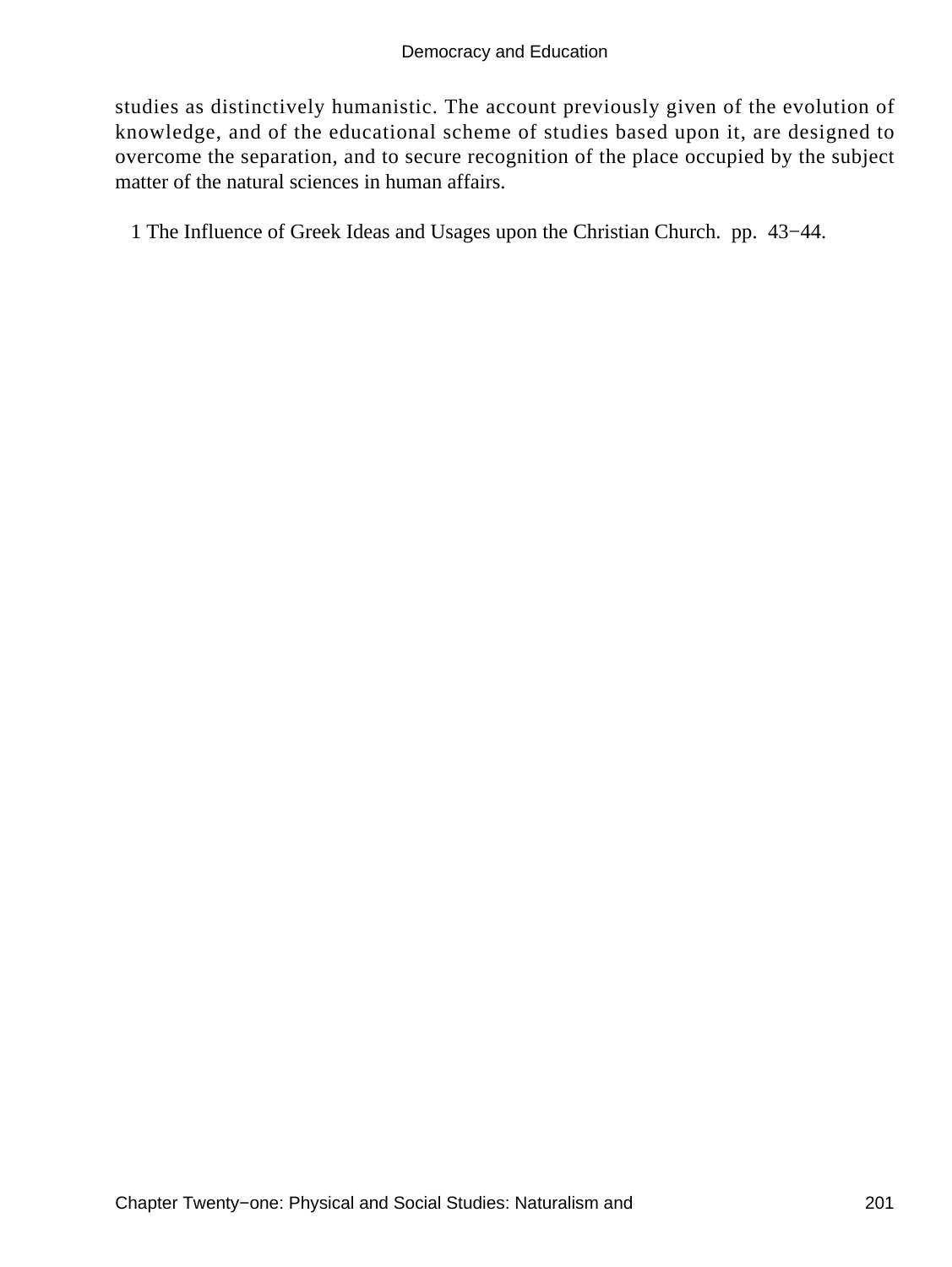# **[Chapter Twenty−two: The Individual and the World](#page-249-0)**

*1.* M ind as Purely Individual. We have been concerned with the influences which have effected a division between work and leisure, knowing and doing, man and nature. These influences have resulted in splitting up the subject matter of education into separate studies. They have also found formulation in various philosophies which have opposed to each other body and mind, theoretical knowledge and practice, physical mechanism and ideal purpose. Upon the philosophical side, these various dualisms culminate in a sharp demarcation of individual minds from the world, and hence from one another. While the connection of this philosophical position with educational procedure is not so obvious as is that of the points considered in the last three chapters, there are certain educational considerations which correspond to it; such as the antithesis supposed to exist between subject matter (the counterpart of the world) and method (the counterpart of mind); such as the tendency to treat interest as something purely private, without intrinsic connection with the material studied. Aside from incidental educational bearings, it will be shown in this chapter that the dualistic philosophy of mind and the world implies an erroneous conception of the relationship between knowledge and social interests, and between individuality or freedom, and social control and authority. The identification of the mind with the individual self and of the latter with a private psychic consciousness is comparatively modern. In both the Greek and medieval periods, the rule was to regard the individual as a channel through which a universal and divine intelligence operated. The individual was in no true sense the knower; the knower was the «Reason» which operated through him. The individual interfered at his peril, and only to the detriment of the truth. In the degree in which the individual rather than reason «knew,» conceit, error, and opinion were substituted for true knowledge. In Greek life, observation was acute and alert; and thinking was free almost to the point of irresponsible speculations. Accordingly the consequences of the theory were only such as were consequent upon the lack of an experimental method. Without such a method individuals could not engage in knowing, and be checked up by the results of the inquiries of others. Without such liability to test by others, the minds of men could not be intellectually responsible; results were to be accepted because of their aesthetic consistency, agreeable quality, or the prestige of their authors. In the barbarian period, individuals were in a still more humble attitude to truth; important knowledge was supposed to be divinely revealed, and nothing remained for the minds of individuals except to work it over after it had been received on authority. Aside from the more consciously philosophic aspects of these movements, it never occurs to any one to identify mind and the personal self wherever beliefs are transmitted by custom.

 In the medieval period there was a religious individualism. The deepest concern of life was the salvation of the individual soul. In the later Middle Ages, this latent individualism found conscious formulation in the nominalistic philosophies, which treated the structure of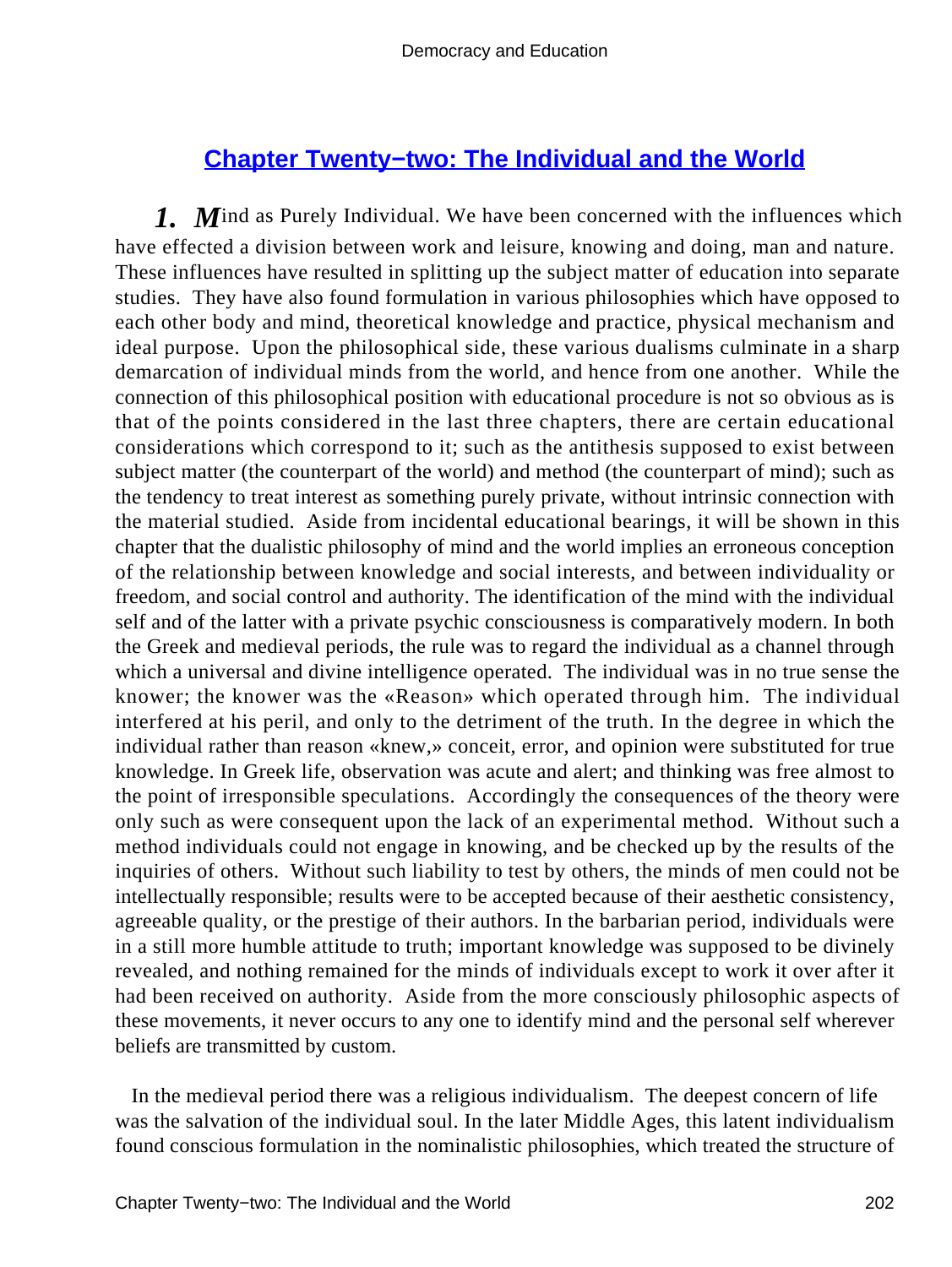knowledge as something built up within the individual through his own acts, and mental states. With the rise of economic and political individualism after the sixteenth century, and with the development of Protestantism, the times were ripe for an emphasis upon the rights and duties of the individual in achieving knowledge for himself. This led to the view that knowledge is won wholly through personal and private experiences. As a consequence, mind, the source and possessor of knowledge, was thought of as wholly individual. Thus upon the educational side, we find educational reformers, like Montaigne, Bacon, Locke, henceforth vehemently denouncing all learning which is acquired on hearsay, and asserting that even if beliefs happen to be true, they do not constitute knowledge unless they have grown up in and been tested by personal experience. The reaction against authority in all spheres of life, and the intensity of the struggle, against great odds, for freedom of action and inquiry, led to such an emphasis upon personal observations and ideas as in effect to isolate mind, and set it apart from the world to be known.

 This isolation is reflected in the great development of that branch of philosophy known as epistemology – the theory of knowledge. The identification of mind with the self, and the setting up of the self as something independent and self−sufficient, created such a gulf between the knowing mind and the world that it became a question how knowledge was possible at all. Given a subject − − the knower – and an object – the thing to be known – wholly separate from one another, it is necessary to frame a theory to explain how they get into connection with each other so that valid knowledge may result. This problem, with the allied one of the possibility of the world acting upon the mind and the mind acting upon the world, became almost the exclusive preoccupation of philosophic thought.

 The theories that we cannot know the world as it really is but only the impressions made upon the mind, or that there is no world beyond the individual mind, or that knowledge is only a certain association of the mind's own states, were products of this preoccupation. We are not directly concerned with their truth; but the fact that such desperate solutions were widely accepted is evidence of the extent to which mind had been set over the world of realities. The increasing use of the term «consciousness» as an equivalent for mind, in the supposition that there is an inner world of conscious states and processes, independent of any relationship to nature and society, an inner world more truly and immediately known than anything else, is evidence of the same fact. In short, practical individualism, or struggle for greater freedom of thought in action, was translated into philosophic subjectivism.

 2. Individual Mind as the Agent of Reorganization. It should be obvious that this philosophic movement misconceived the significance of the practical movement. Instead of being its transcript, it was a perversion. Men were not actually engaged in the absurdity of striving to be free from connection with nature and one another. They were striving for greater freedom in nature and society. They wanted greater power to initiate changes in the world of things and fellow beings; greater scope of movement and consequently greater freedom in observations and ideas implied in movement. They wanted not isolation from the world, but a more intimate connection with it. They wanted to form their beliefs about it at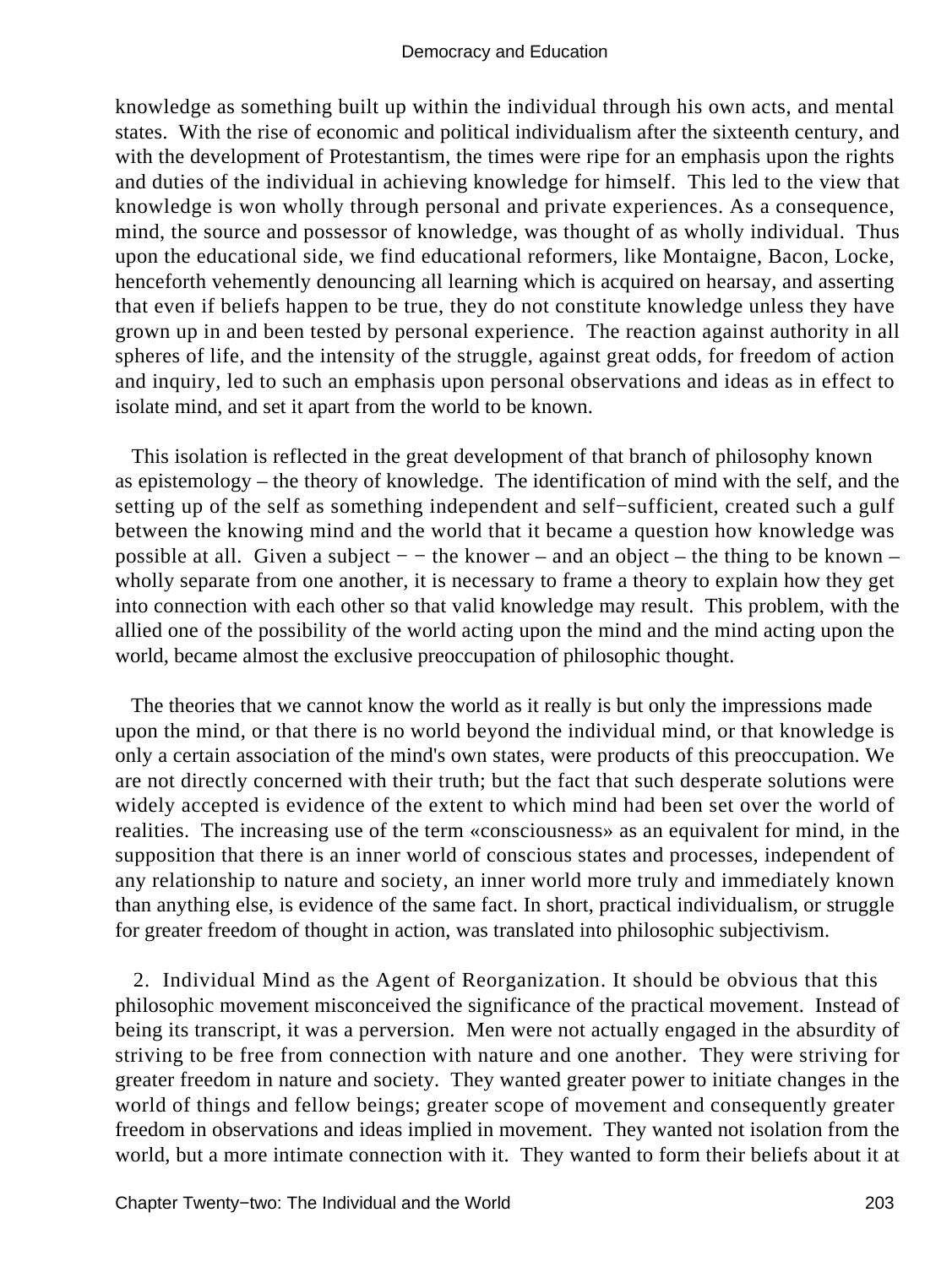first hand, instead of through tradition. They wanted closer union with their fellows so that they might influence one another more effectively and might combine their respective actions for mutual aims.

 So far as their beliefs were concerned, they felt that a great deal which passed for knowledge was merely the accumulated opinions of the past, much of it absurd and its correct portions not understood when accepted on authority. Men must observe for themselves, and form their own theories and personally test them. Such a method was the only alternative to the imposition of dogma as truth, a procedure which reduced mind to the formal act of acquiescing in truth. Such is the meaning of what is sometimes called the substitution of inductive experimental methods of knowing for deductive. In some sense, men had always used an inductive method in dealing with their immediate practical concerns. Architecture, agriculture, manufacture, etc. , had to be based upon observation of the activities of natural objects, and ideas about such affairs had to be checked, to some extent, by results. But even in such things there was an undue reliance upon mere custom, followed blindly rather than understandingly. And this observational−experimental method was restricted to these «practical» matters, and a sharp distinction maintained between practice and theoretical knowledge or truth. (See Ch. XX.) The rise of free cities, the development of travel, exploration, and commerce, the evolution of new methods of producing commodities and doing business, threw men definitely upon their own resources. The reformers of science like Galileo, Descartes, and their successors, carried analogous methods into ascertaining the facts about nature. An interest in discovery took the place of an interest in systematizing and «proving» received beliefs.

 A just philosophic interpretation of these movements would, indeed, have emphasized the rights and responsibilities of the individual in gaining knowledge and personally testing beliefs, no matter by what authorities they were vouched for. But it would not have isolated the individual from the world, and consequently isolated individuals – in theory – from one another. It would have perceived that such disconnection, such rupture of continuity, denied in advance the possibility of success in their endeavors. As matter of fact every individual has grown up, and always must grow up, in a social medium. His responses grow intelligent, or gain meaning, simply because he lives and acts in a medium of accepted meanings and values. (See ante, p. 30.) Through social intercourse, through sharing in the activities embodying beliefs, he gradually acquires a mind of his own. The conception of mind as a purely isolated possession of the self is at the very antipodes of the truth. The self achieves mind in the degree in which knowledge of things is incarnate in the life about him; the self is not a separate mind building up knowledge anew on its own account.

 Yet there is a valid distinction between knowledge which is objective and impersonal, and thinking which is subjective and personal. In one sense, knowledge is that which we take for granted. It is that which is settled, disposed of, established, under control. What we fully know, we do not need to think about. In common phrase, it is certain, assured. And this does not mean a mere feeling of certainty. It denotes not a sentiment, but a practical attitude,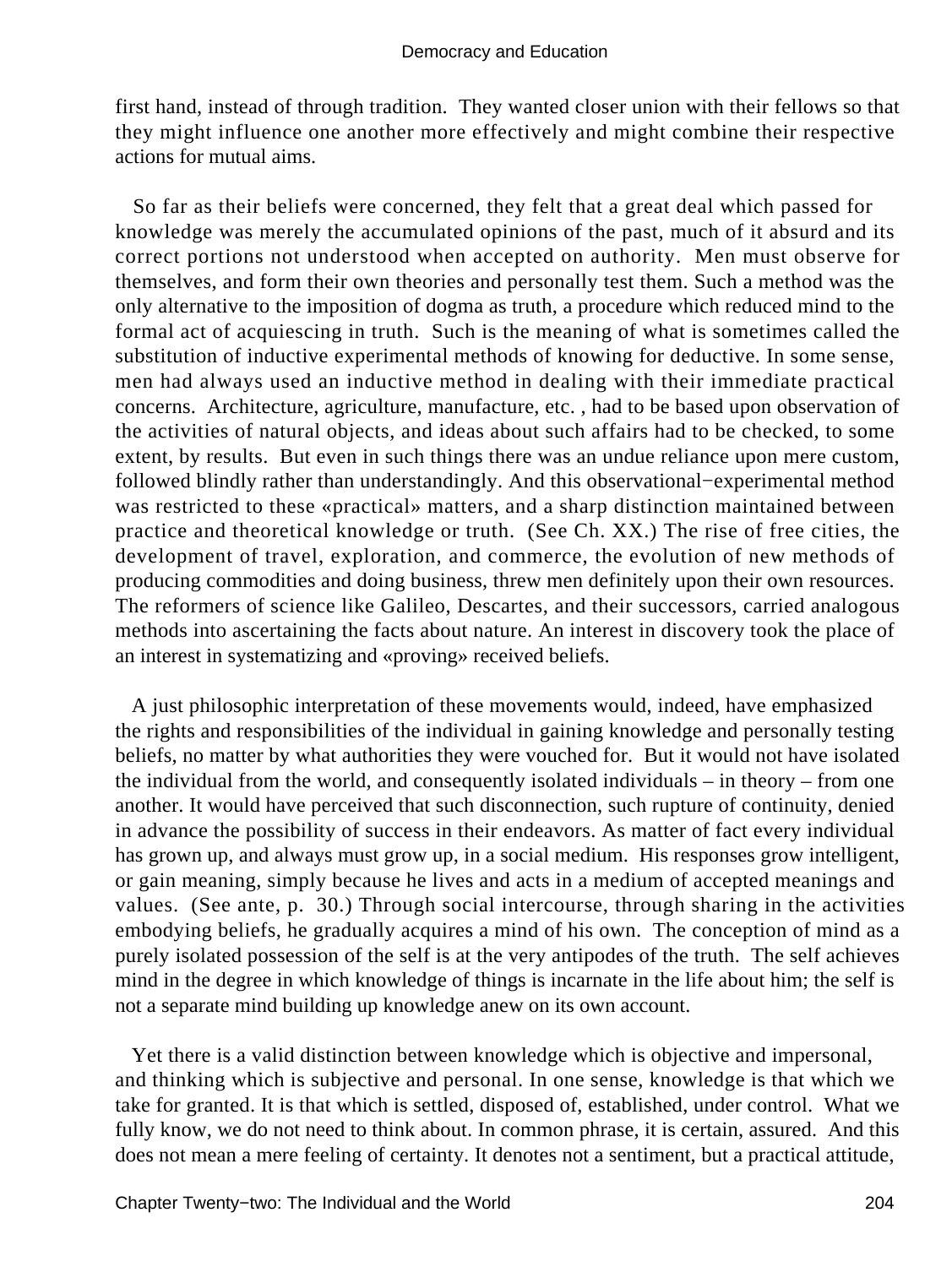a readiness to act without reserve or quibble. Of course we may be mistaken. What is taken for knowledge – for fact and truth – at a given time may not be such. But everything which is assumed without question, which is taken for granted in our intercourse with one another and nature is what, at the given time, is called knowledge. Thinking on the contrary, starts, as we have seen, from doubt or uncertainty. It marks an inquiring, hunting, searching attitude, instead of one of mastery and possession. Through its critical process true knowledge is revised and extended, and our convictions as to the state of things reorganized. Clearly the last few centuries have been typically a period of revision and reorganization of beliefs. Men did not really throw away all transmitted beliefs concerning the realities of existence, and start afresh upon the basis of their private, exclusive sensations and ideas. They could not have done so if they had wished to, and if it had been possible general imbecility would have been the only outcome. Men set out from what had passed as knowledge, and critically investigated the grounds upon which it rested; they noted exceptions; they used new mechanical appliances to bring to light data inconsistent with what had been believed; they used their imaginations to conceive a world different from that in which their forefathers had put their trust. The work was a piecemeal, a retail, business. One problem was tackled at a time. The net results of all the revisions amounted, however, to a revolution of prior conceptions of the world. What occurred was a reorganization of prior intellectual habitudes, infinitely more efficient than a cutting loose from all connections would have been.

 This state of affairs suggests a definition of the role of the individual, or the self, in knowledge; namely, the redirection, or reconstruction of accepted beliefs. Every new idea, every conception of things differing from that authorized by current belief, must have its origin in an individual. New ideas are doubtless always sprouting, but a society governed by custom does not encourage their development. On the contrary, it tends to suppress them, just because they are deviations from what is current. The man who looks at things differently from others is in such a community a suspect character; for him to persist is generally fatal. Even when social censorship of beliefs is not so strict, social conditions may fail to provide the appliances which are requisite if new ideas are to be adequately elaborated; or they may fail to provide any material support and reward to those who entertain them. Hence they remain mere fancies, romantic castles in the air, or aimless speculations. The freedom of observation and imagination involved in the modern scientific revolution were not easily secured; they had to be fought for; many suffered for their intellectual independence. But, upon the whole, modern European society first permitted, and then, in some fields at least, deliberately encouraged the individual reactions which deviate from what custom prescribes. Discovery, research, inquiry in new lines, inventions, finally came to be either the social fashion, or in some degree tolerable. However, as we have already noted, philosophic theories of knowledge were not content to conceive mind in the individual as the pivot upon which reconstruction of beliefs turned, thus maintaining the continuity of the individual with the world of nature and fellow men. They regarded the individual mind as a separate entity, complete in each person, and isolated from nature and hence from other minds. Thus a legitimate intellectual individualism, the attitude of critical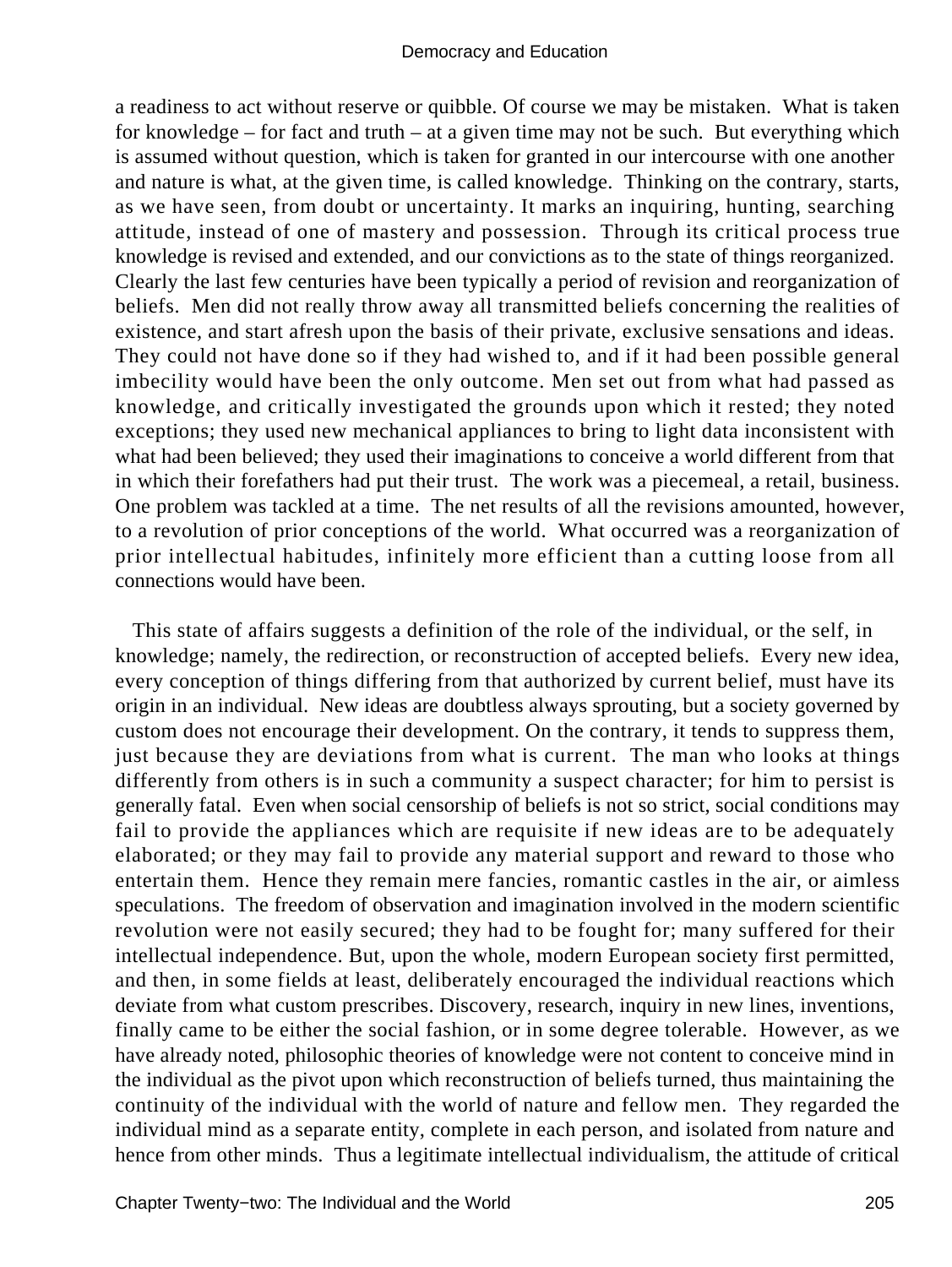revision of former beliefs which is indispensable to progress, was explicitly formulated as a moral and social individualism. When the activities of mind set out from customary beliefs and strive to effect transformations of them which will in turn win general conviction, there is no opposition between the individual and the social. The intellectual variations of the individual in observation, imagination, judgment, and invention are simply the agencies of social progress, just as conformity to habit is the agency of social conservation. But when knowledge is regarded as originating and developing within an individual, the ties which bind the mental life of one to that of his fellows are ignored and denied.

 When the social quality of individualized mental operations is denied, it becomes a problem to find connections which will unite an individual with his fellows. Moral individualism is set up by the conscious separation of different centers of life. It has its roots in the notion that the consciousness of each person is wholly private, a self−inclosed continent, intrinsically independent of the ideas, wishes, purposes of everybody else. But when men act, they act in a common and public world. This is the problem to which the theory of isolated and independent conscious minds gave rise: Given feelings, ideas, desires, which have nothing to do with one another, how can actions proceeding from them be controlled in a social or public interest? Given an egoistic consciousness, how can action which has regard for others take place?

 Moral philosophies which have started from such premises have developed four typical ways of dealing with the question. (i) One method represents the survival of the older authoritative position, with such concessions and compromises as the progress of events has made absolutely inevitable. The deviations and departures characterizing an individual are still looked upon with suspicion; in principle they are evidences of the disturbances, revolts, and corruptions inhering in an individual apart from external authoritative guidance. In fact, as distinct from principle, intellectual individualism is tolerated in certain technical regions – in subjects like mathematics and physics and astronomy, and in the technical inventions resulting therefrom. But the applicability of a similar method to morals, social, legal, and political matters, is denied. In such matters, dogma is still to be supreme; certain eternal truths made known by revelation, intuition, or the wisdom of our forefathers set unpassable limits to individual observation and speculation. The evils from which society suffers are set down to the efforts of misguided individuals to transgress these boundaries. Between the physical and the moral sciences, lie intermediate sciences of life, where the territory is only grudgingly yielded to freedom of inquiry under the pressure of accomplished fact. Although past history has demonstrated that the possibilities of human good are widened and made more secure by trusting to a responsibility built up within the very process of inquiry, the «authority» theory sets apart a sacred domain of truth which must be protected from the inroads of variation of beliefs. Educationally, emphasis may not be put on eternal truth, but it is put on the authority of book and teacher, and individual variation is discouraged.

 (ii) Another method is sometimes termed rationalism or abstract intellectualism. A formal logical faculty is set up in distinction from tradition and history and all concrete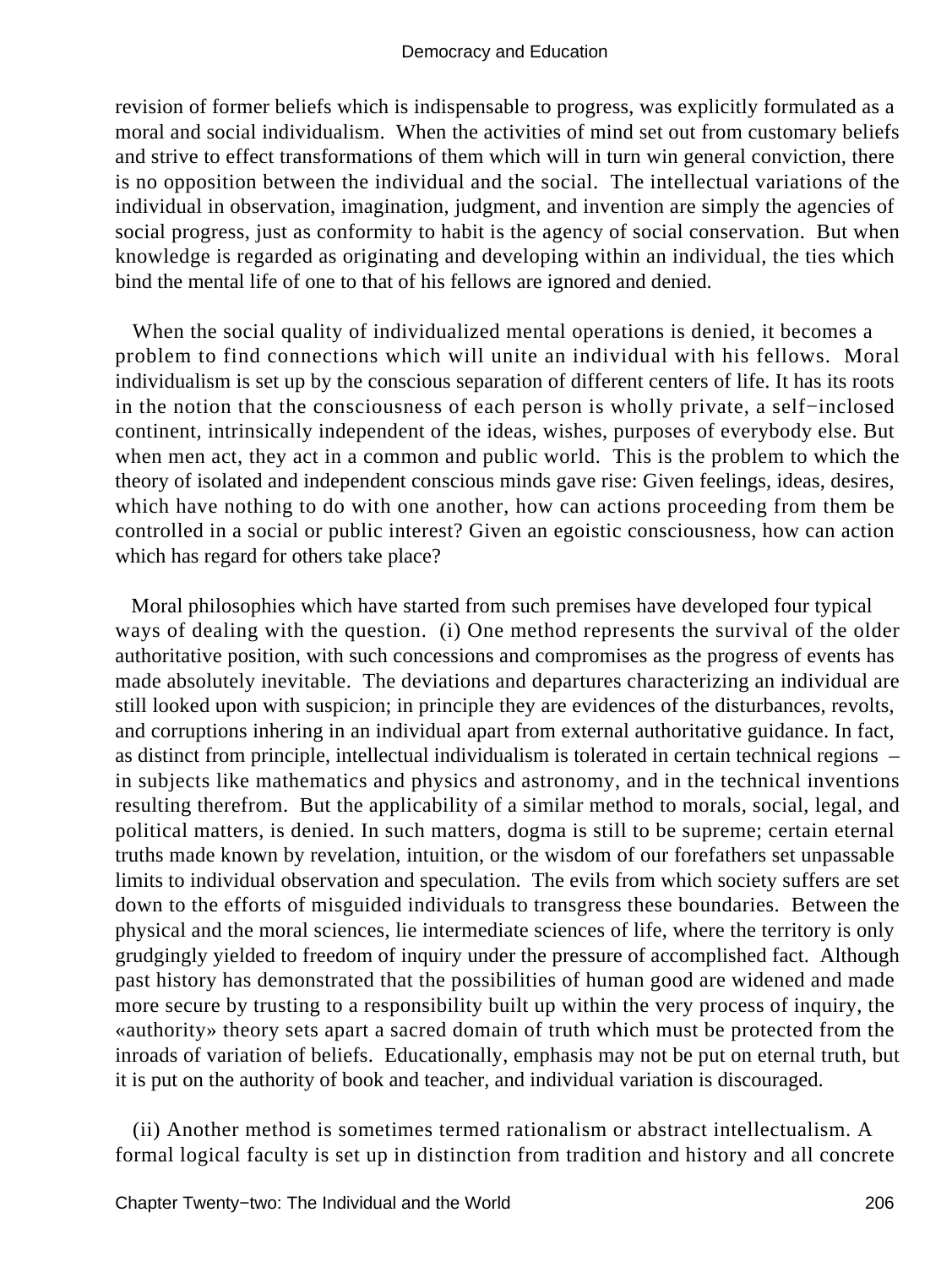subject matter. This faculty of reason is endowed with power to influence conduct directly. Since it deals wholly with general and impersonal forms, when different persons act in accord with logical findings, their activities will be externally consistent. There is no doubt of the services rendered by this philosophy. It was a powerful factor in the negative and dissolving criticism of doctrines having nothing but tradition and class interest behind them; it accustomed men to freedom of discussion and to the notion that beliefs had to be submitted to criteria of reasonableness. It undermined the power of prejudice, superstition, and brute force, by habituating men to reliance upon argument, discussion. and persuasion. It made for clarity and order of exposition. But its influence was greater in destruction of old falsities than in the construction of new ties and associations among men. Its formal and empty nature, due to conceiving reason as something complete in itself apart from subject matter, its hostile attitude toward historical institutions, its disregard of the influence of habit, instinct, and emotion, as operative factors in life, left it impotent in the suggestion of specific aims and methods. Bare logic, however important in arranging and criticizing existing subject matter, cannot spin new subject matter out of itself. In education, the correlative is trust in general ready−made rules and principles to secure agreement, irrespective of seeing to it that the pupil's ideas really agree with one another.

 (iii) While this rationalistic philosophy was developing in France, English thought appealed to the intelligent self−interest of individuals in order to secure outer unity in the acts which issued from isolated streams of consciousness. Legal arrangements, especially penal administration, and governmental regulations, were to be such as to prevent the acts which proceeded from regard for one's own private sensations from interfering with the feelings of others. Education was to instill in individuals a sense that non−interference with others and some degree of positive regard for their welfare were necessary for security in the pursuit of one's own happiness. Chief emphasis was put, however, upon trade as a means of bringing the conduct of one into harmony with that of others. In commerce, each aims at the satisfaction of his own wants, but can gain his own profit only by furnishing some commodity or service to another. Thus in aiming at the increase of his own private pleasurable states of consciousness, he contributes to the consciousness of others. Again there is no doubt that this view expressed and furthered a heightened perception of the values of conscious life, and a recognition that institutional arrangements are ultimately to be judged by the contributions which they make to intensifying and enlarging the scope of conscious experience. It also did much to rescue work, industry, and mechanical devices from the contempt in which they had been held in communities founded upon the control of a leisure class. In both ways, this philosophy promoted a wider and more democratic social concern. But it was tainted by the narrowness of its fundamental premise: the doctrine that every individual acts only from regard for his own pleasures and pains, and that so−called generous and sympathetic acts are only indirect ways of procuring and assuring one's own comfort. In other words, it made explicit the consequences inhering in any doctrine which makes mental life a self−inclosed thing, instead of an attempt to redirect and readapt common concerns. It made union among men a matter of calculation of externals. It lent itself to the contemptuous assertions of Carlyle that it was a doctrine of anarchy plus a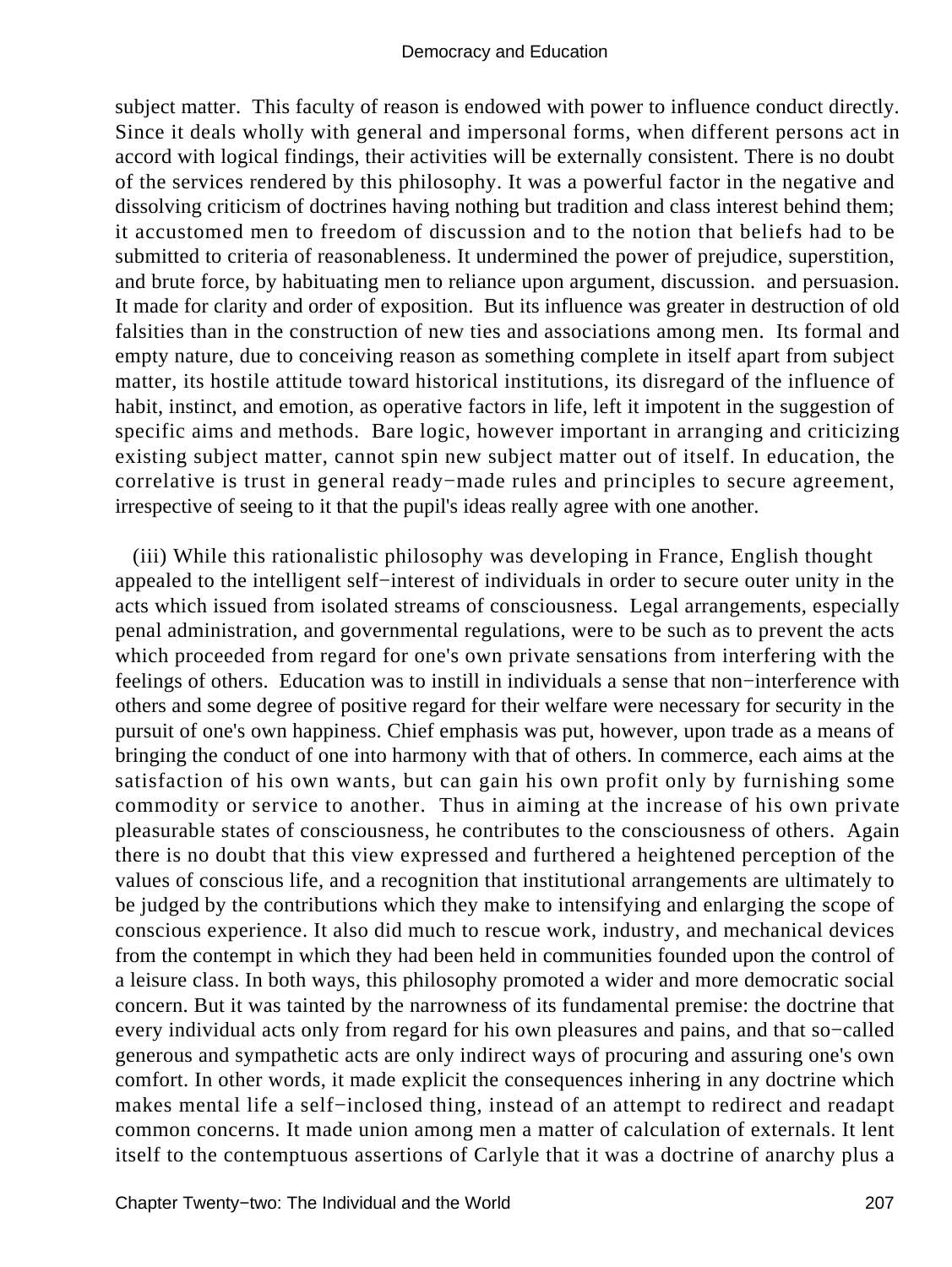constable, and recognized only a «cash nexus» among men. The educational equivalents of this doctrine in the uses made of pleasurable rewards and painful penalties are only too obvious. (iv) Typical German philosophy followed another path. It started from what was essentially the rationalistic philosophy of Descartes and his French successors. But while French thought upon the whole developed the idea of reason in opposition to the religious conception of a divine mind residing in individuals, German thought (as in Hegel) made a synthesis of the two. Reason is absolute. Nature is incarnate reason. History is reason in its progressive unfolding in man. An individual becomes rational only as he absorbs into himself the content of rationality in nature and in social institutions. For an absolute reason is not, like the reason of rationalism, purely formal and empty; as absolute it must include all content within itself. Thus the real problem is not that of controlling individual freedom so that some measure of social order and concord may result, but of achieving individual freedom through developing individual convictions in accord with the universal law found in the organization of the state as objective Reason. While this philosophy is usually termed absolute or objective idealism, it might better be termed, for educational purposes at least, institutional idealism. (See ante, p. 59.) It idealized historical institutions by conceiving them as incarnations of an immanent absolute mind. There can be no doubt that this philosophy was a powerful influence in rescuing philosophy in the beginning of the nineteenth century from the isolated individualism into which it had fallen in France and England. It served also to make the organization of the state more constructively interested in matters of public concern. It left less to chance, less to mere individual logical conviction, less to the workings of private self−interest. It brought intelligence to bear upon the conduct of affairs; it accentuated the need of nationally organized education in the interests of the corporate state. It sanctioned and promoted freedom of inquiry in all technical details of natural and historical phenomena. But in all ultimate moral matters, it tended to reinstate the principle of authority. It made for efficiency of organization more than did any of the types of philosophy previously mentioned, but it made no provision for free experimental modification of this organization. Political democracy, with its belief in the right of individual desire and purpose to take part in readapting even the fundamental constitution of society, was foreign to it.

 3. Educational Equivalents. It is not necessary to consider in detail the educational counterparts of the various defects found in these various types of philosophy. It suffices to say that in general the school has been the institution which exhibited with greatest clearness the assumed antithesis between purely individualistic methods of learning and social action, and between freedom and social control. The antithesis is reflected in the absence of a social atmosphere and motive for learning, and the consequent separation, in the conduct of the school, between method of instruction and methods of government; and in the slight opportunity afforded individual variations. When learning is a phase of active undertakings which involve mutual exchange, social control enters into the very process of learning. When the social factor is absent, learning becomes a carrying over of some presented material into a purely individual consciousness, and there is no inherent reason why it should give a more socialized direction to mental and emotional disposition. There is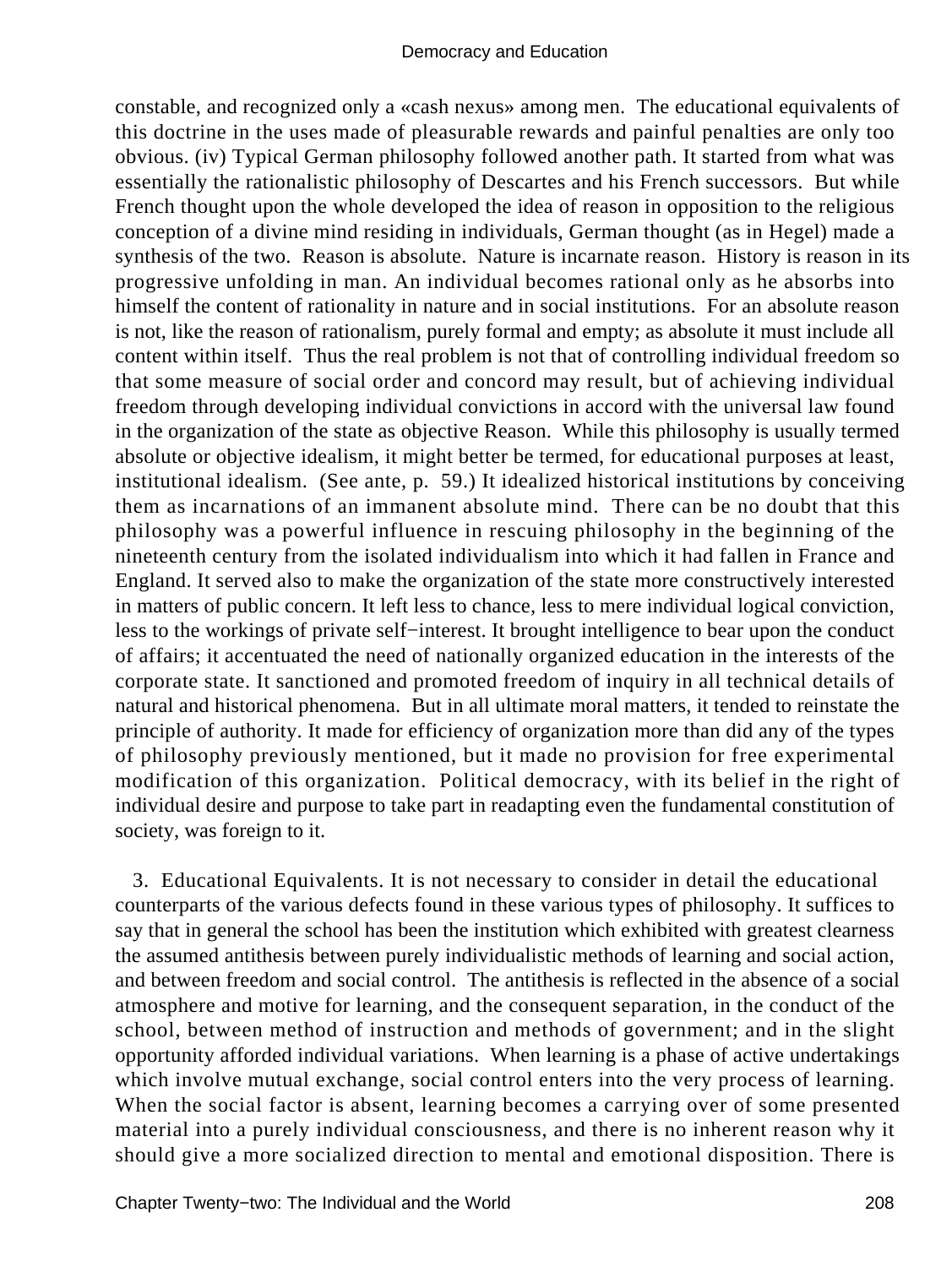tendency on the part of both the upholders and the opponents of freedom in school to identify it with absence of social direction, or, sometimes, with merely physical unconstraint of movement. But the essence of the demand for freedom is the need of conditions which will enable an individual to make his own special contribution to a group interest, and to partake of its activities in such ways that social guidance shall be a matter of his own mental attitude, and not a mere authoritative dictation of his acts. Because what is often called discipline and «government» has to do with the external side of conduct alone, a similar meaning is attached, by reaction, to freedom. But when it is perceived that each idea signifies the quality of mind expressed in action, the supposed opposition between them falls away. Freedom means essentially the part played by thinking – which is personal – in learning: – it means intellectual initiative, independence in observation, judicious invention, foresight of consequences, and ingenuity of adaptation to them.

But because these are the mental phase of behavior, the needed play of individuality – or freedom – cannot be separated from opportunity for free play of physical movements. Enforced physical quietude may be unfavorable to realization of a problem, to undertaking the observations needed to define it, and to performance of the experiments which test the ideas suggested. Much has been said about the importance of «self−activity» in education, but the conception has too frequently been restricted to something merely internal – something excluding the free use of sensory and motor organs. Those who are at the stage of learning from symbols, or who are engaged in elaborating the implications of a problem or idea preliminary to more carefully thought−out activity, may need little perceptible overt activity. But the whole cycle of self−activity demands an opportunity for investigation and experimentation, for trying out one's ideas upon things, discovering what can be done with materials and appliances. And this is incompatible with closely restricted physical activity. Individual activity has sometimes been taken as meaning leaving a pupil to work by himself or alone. Relief from need of attending to what any one else is doing is truly required to secure calm and concentration. Children, like grown persons, require a judicious amount of being let alone. But the time, place, and amount of such separate work is a matter of detail, not of principle. There is no inherent opposition between working with others and working as an individual. On the contrary, certain capacities of an individual are not brought out except under the stimulus of associating with others. That a child must work alone and not engage in group activities in order to be free and let his individuality develop, is a notion which measures individuality by spatial distance and makes a physical thing of it.

 Individuality as a factor to be respected in education has a double meaning. In the first place, one is mentally an individual only as he has his own purpose and problem, and does his own thinking. The phrase "think for one's self' is a pleonasm. Unless one does it for one's self, it isn't thinking. Only by a pupil's own observations, reflections, framing and testing of suggestions can what he already knows be amplified and rectified. Thinking is as much an individual matter as is the digestion of food. In the second place, there are variations of point of view, of appeal of objects, and of mode of attack, from person to person. When these variations are suppressed in the alleged interests of uniformity, and an attempt is made to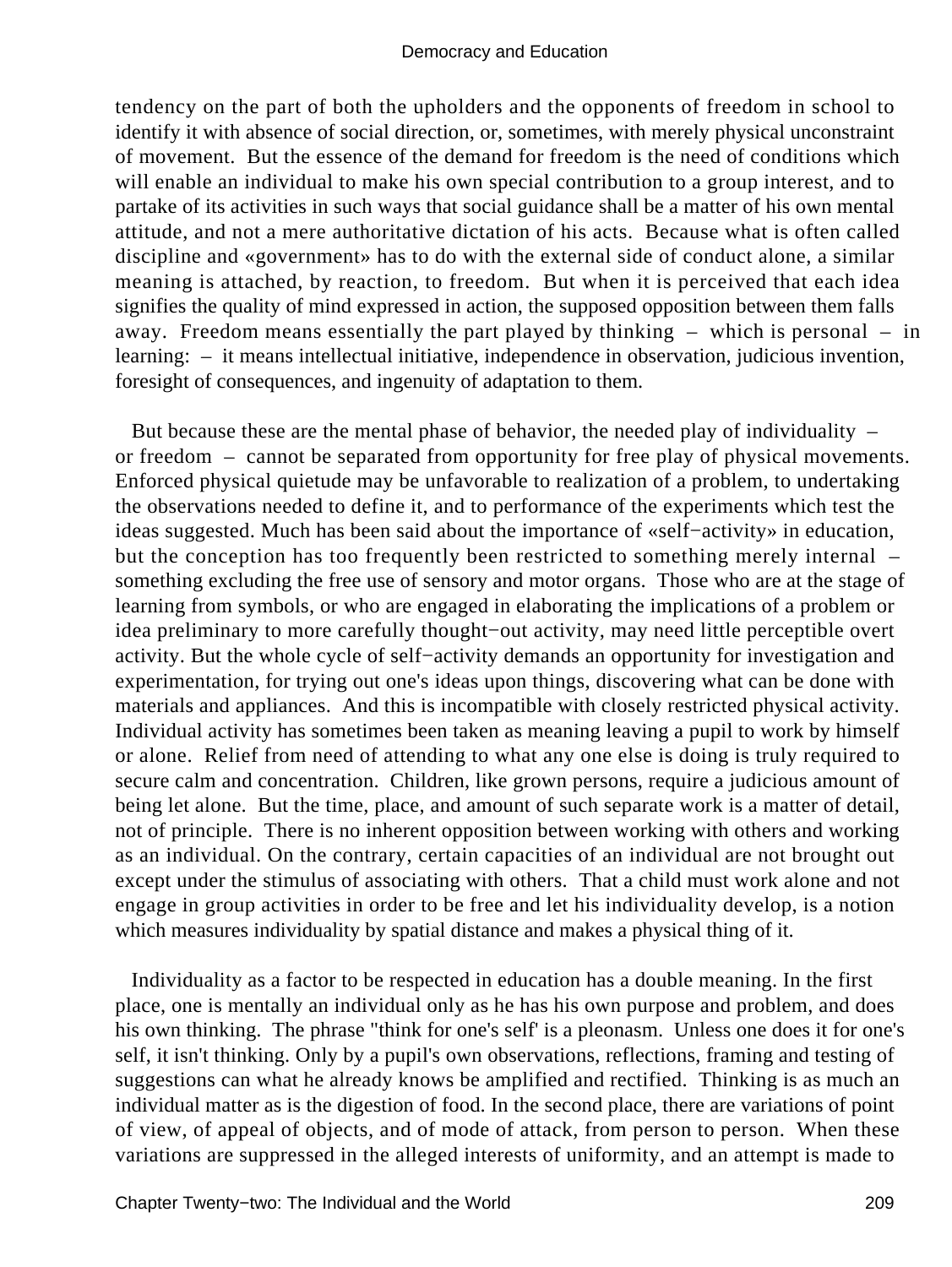have a single mold of method of study and recitation, mental confusion and artificiality inevitably result. Originality is gradually destroyed, confidence in one's own quality of mental operation is undermined, and a docile subjection to the opinion of others is inculcated, or else ideas run wild. The harm is greater now than when the whole community was governed by customary beliefs, because the contrast between methods of learning in school and those relied upon outside the school is greater. That systematic advance in scientific discovery began when individuals were allowed, and then encouraged, to utilize their own peculiarities of response to subject matter, no one will deny. If it is said in objection, that pupils in school are not capable of any such originality, and hence must be confined to appropriating and reproducing things already known by the better informed, the reply is twofold. (i) We are concerned with originality of attitude which is equivalent to the unforced response of one's own individuality, not with originality as measured by product. No one expects the young to make original discoveries of just the same facts and principles as are embodied in the sciences of nature and man. But it is not unreasonable to expect that learning may take place under such conditions that from the standpoint of the learner there is genuine discovery. While immature students will not make discoveries from the standpoint of advanced students, they make them from their own standpoint, whenever there is genuine learning. (ii) In the normal process of becoming acquainted with subject matter already known to others, even young pupils react in unexpected ways. There is something fresh, something not capable of being fully anticipated by even the most experienced teacher, in the ways they go at the topic, and in the particular ways in which things strike them. Too often all this is brushed aside as irrelevant; pupils are deliberately held to rehearsing material in the exact form in which the older person conceives it. The result is that what is instinctively original in individuality, that which marks off one from another, goes unused and undirected. Teaching then ceases to be an educative process for the teacher. At most he learns simply to improve his existing technique; he does not get new points of view; he fails to experience any intellectual companionship. Hence both teaching and learning tend to become conventional and mechanical with all the nervous strain on both sides therein implied.

 As maturity increases and as the student has a greater background of familiarity upon which a new topic is projected, the scope of more or less random physical experimentation is reduced. Activity is defined or specialized in certain channels. To the eyes of others, the student may be in a position of complete physical quietude, because his energies are confined to nerve channels and to the connected apparatus of the eyes and vocal organs. But because this attitude is evidence of intense mental concentration on the part of the trained person, it does not follow that it should be set up as a model for students who still have to find their intellectual way about. And even with the adult, it does not cover the whole circuit of mental energy. It marks an intermediate period, capable of being lengthened with increased mastery of a subject, but always coming between an earlier period of more general and conspicuous organic action and a later time of putting to use what has been apprehended.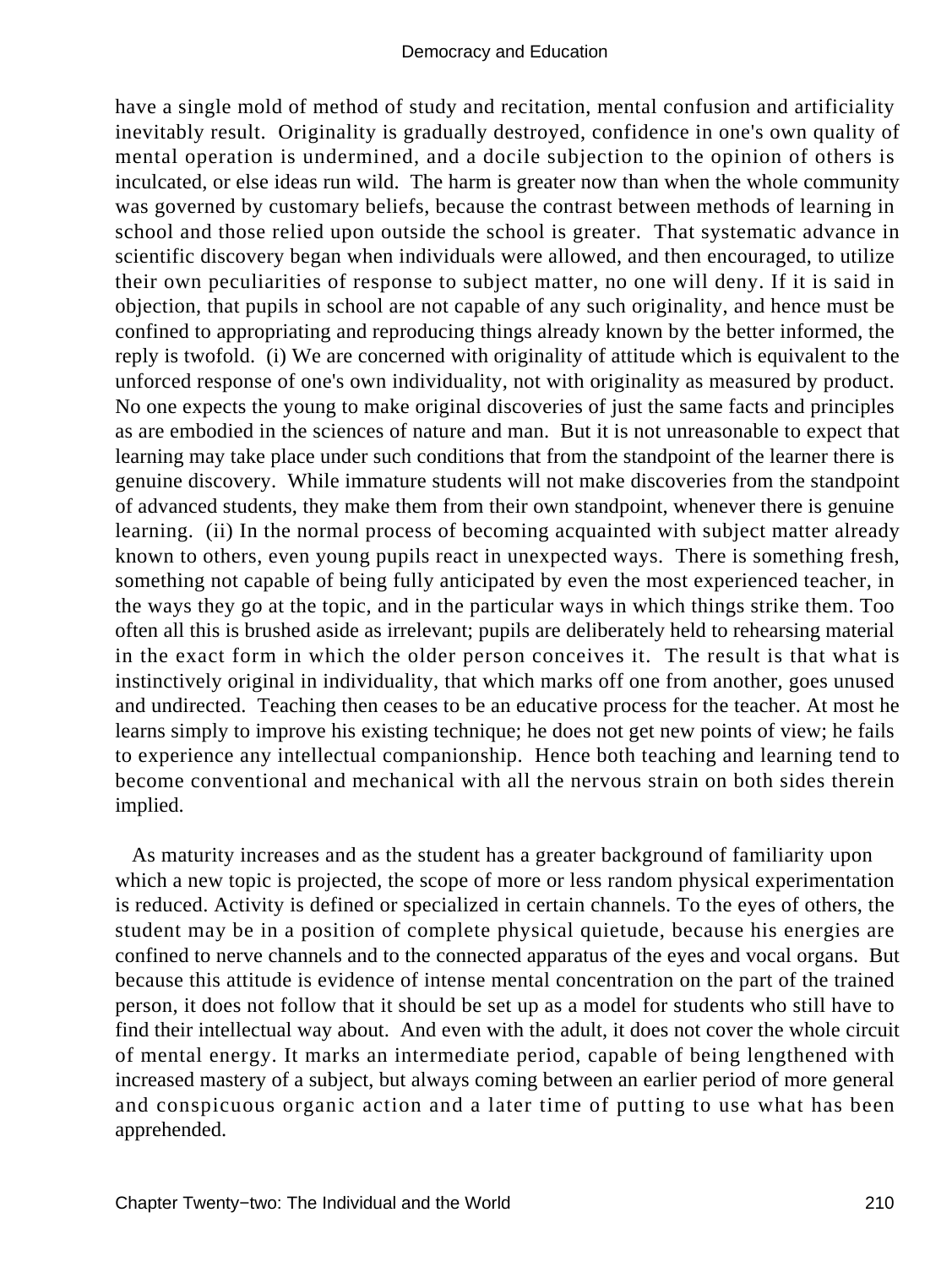When, however, education takes cognizance of the union of mind and body in acquiring knowledge, we are not obliged to insist upon the need of obvious, or external, freedom. It is enough to identify the freedom which is involved in teaching and studying with the thinking by which what a person already knows and believes is enlarged and refined. If attention is centered upon the conditions which have to be met in order to secure a situation favorable to effective thinking, freedom will take care of itself. The individual who has a question which being really a question to him instigates his curiosity, which feeds his eagerness for information that will help him cope with it, and who has at command an equipment which will permit these interests to take effect, is intellectually free. Whatever initiative and imaginative vision he possesses will be called into play and control his impulses and habits. His own purposes will direct his actions. Otherwise, his seeming attention, his docility, his memorizings and reproductions, will partake of intellectual servility. Such a condition of intellectual subjection is needed for fitting the masses into a society where the many are not expected to have aims or ideas of their own, but to take orders from the few set in authority. It is not adapted to a society which intends to be democratic.

 Summary. True individualism is a product of the relaxation of the grip of the authority of custom and traditions as standards of belief. Aside from sporadic instances, like the height of Greek thought, it is a comparatively modern manifestation. Not but that there have always been individual diversities, but that a society dominated by conservative custom represses them or at least does not utilize them and promote them. For various reasons, however, the new individualism was interpreted philosophically not as meaning development of agencies for revising and transforming previously accepted beliefs, but as an assertion that each individual's mind was complete in isolation from everything else. In the theoretical phase of philosophy, this produced the epistemological problem: the question as to the possibility of any cognitive relationship of the individual to the world. In its practical phase, it generated the problem of the possibility of a purely individual consciousness acting on behalf of general or social interests, – the problem of social direction. While the philosophies which have been elaborated to deal with these questions have not affected education directly, the assumptions underlying them have found expression in the separation frequently made between study and government and between freedom of individuality and control by others. Regarding freedom, the important thing to bear in mind is that it designates a mental attitude rather than external unconstraint of movements, but that this quality of mind cannot develop without a fair leeway of movements in exploration, experimentation, application, etc. A society based on custom will utilize individual variations only up to a limit of conformity with usage; uniformity is the chief ideal within each class. A progressive society counts individual variations as precious since it finds in them the means of its own growth. Hence a democratic society must, in consistency with its ideal, allow for intellectual freedom and the play of diverse gifts and interests in its educational measures.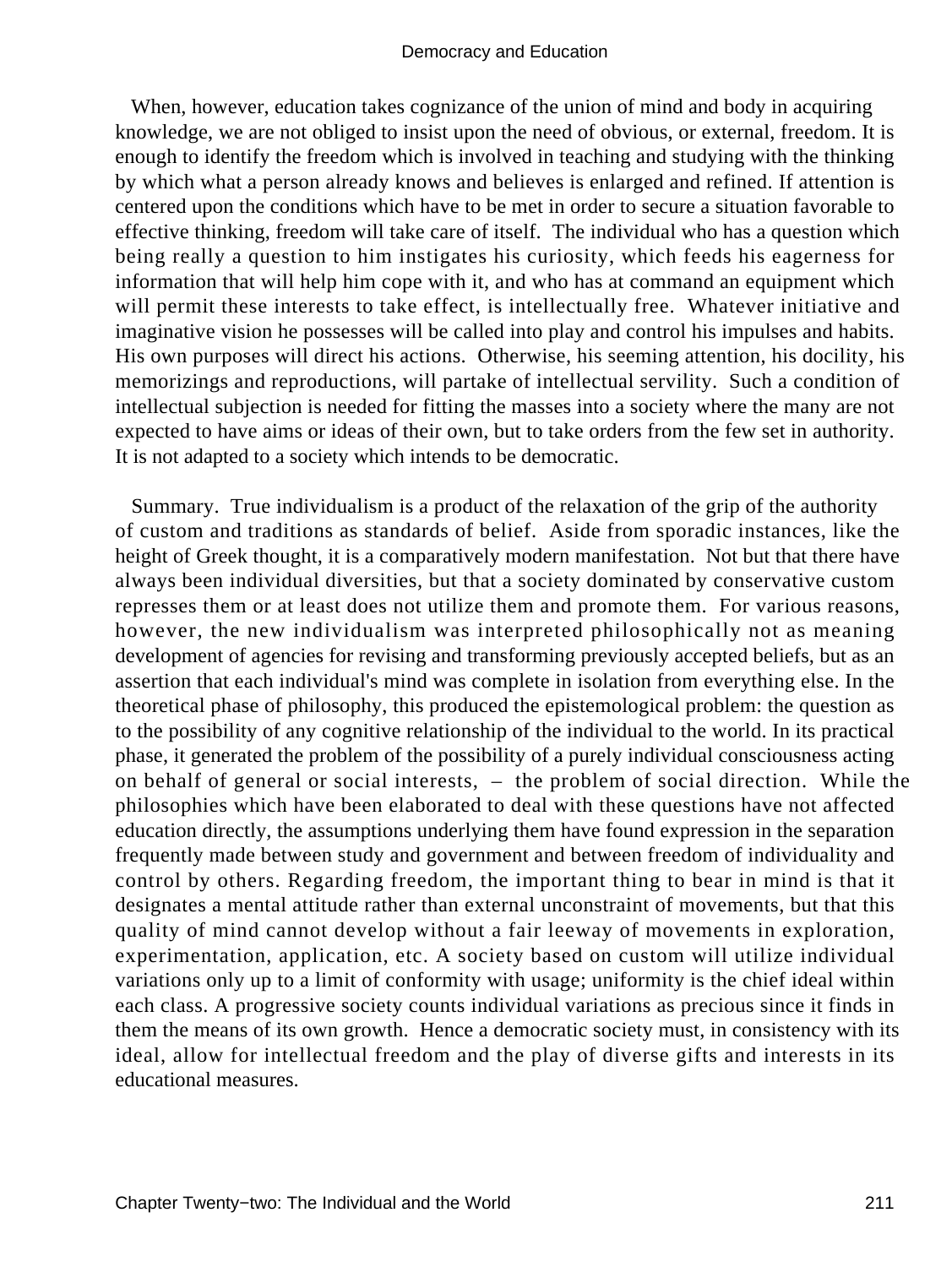# **[Chapter Twenty−Three: Vocational Aspects of Education](#page-249-0)**

*1. T*he Meaning of Vocation. At the present time the conflict of philosophic theories focuses in discussion of the proper place and function of vocational factors in education. The

 bald statement that significant differences in fundamental philosophical conceptions find their chief issue in connection with this point may arouse incredulity: there seems to be too great a gap between the remote and general terms in which philosophic ideas are formulated and the practical and concrete details of vocational education. But a mental review of the intellectual presuppositions underlying the oppositions in education of labor and leisure, theory and practice, body and mind, mental states and the world, will show that they culminate in the antithesis of vocational and cultural education. Traditionally, liberal culture has been linked to the notions of leisure, purely contemplative knowledge and a spiritual activity not involving the active use of bodily organs. Culture has also tended, latterly, to be associated with a purely private refinement, a cultivation of certain states and attitudes of consciousness, separate from either social direction or service. It has been an escape from the former, and a solace for the necessity of the latter.

 So deeply entangled are these philosophic dualisms with the whole subject of vocational education, that it is necessary to define the meaning of vocation with some fullness in order to avoid the impression that an education which centers about it is narrowly practical, if not merely pecuniary. A vocation means nothing but such a direction of life activities as renders them perceptibly significant to a person, because of the consequences they accomplish, and also useful to his associates. The opposite of a career is neither leisure nor culture, but aimlessness, capriciousness, the absence of cumulative achievement in experience, on the personal side, and idle display, parasitic dependence upon the others, on the social side. Occupation is a concrete term for continuity. It includes the development of artistic capacity of any kind, of special scientific ability, of effective citizenship, as well as professional and business occupations, to say nothing of mechanical labor or engagement in gainful pursuits.

We must avoid not only limitation of conception of vocation to the occupations where immediately tangible commodities are produced, but also the notion that vocations are distributed in an exclusive way, one and only one to each person. Such restricted specialism is impossible; nothing could be more absurd than to try to educate individuals with an eye to only one line of activity. In the first place, each individual has of necessity a variety of callings, in each of which he should be intelligently effective; and in the second place any one occupation loses its meaning and becomes a routine keeping busy at something in the degree in which it is isolated from other interests. (i) No one is just an artist and nothing else, and in so far as one approximates that condition, he is so much the less developed human being; he is a kind of monstrosity. He must, at some period of his life, be a member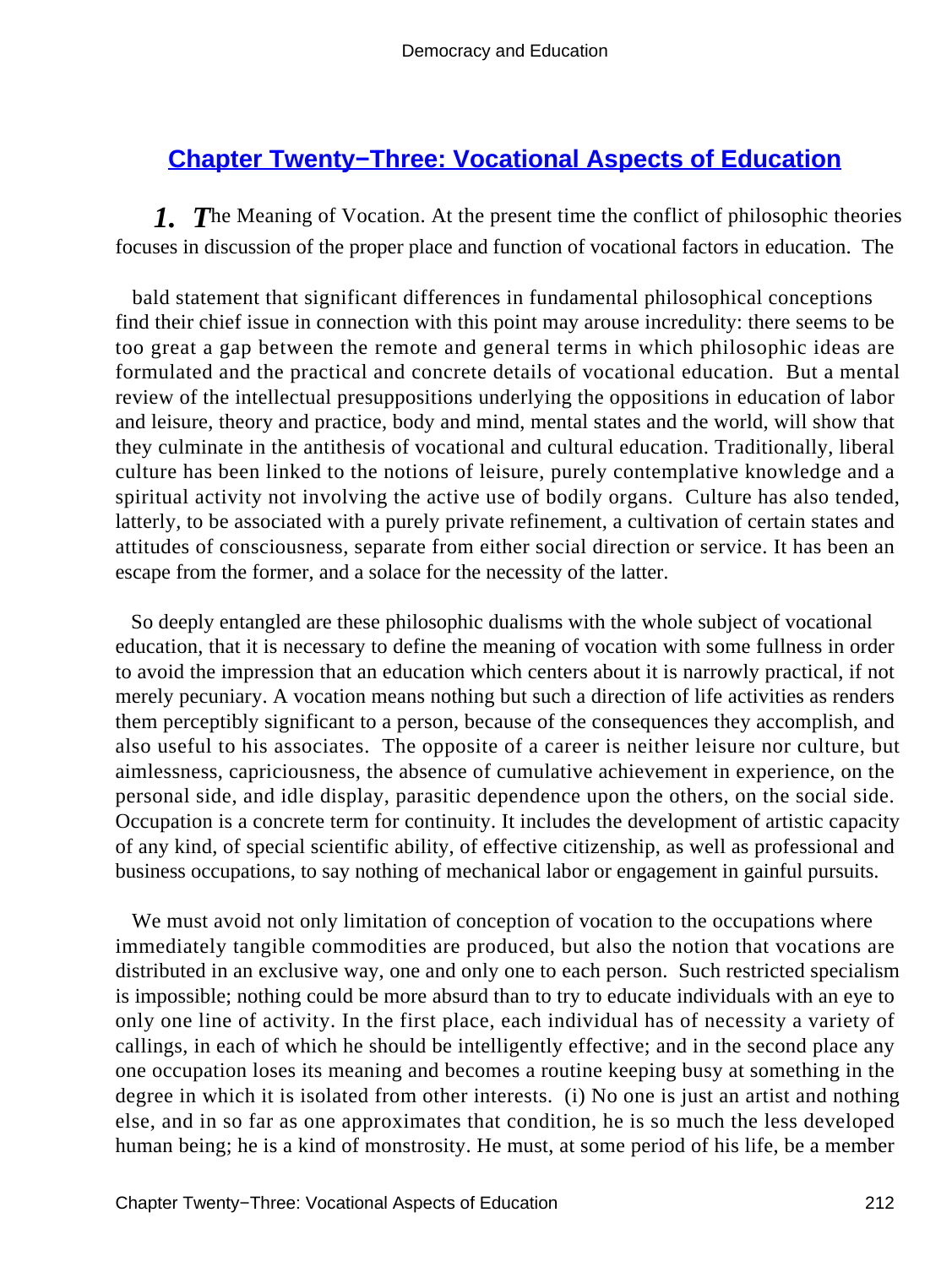of a family; he must have friends and companions; he must either support himself or be supported by others, and thus he has a business career. He is a member of some organized political unit, and so on. We naturally name his vocation from that one of the callings which distinguishes him, rather than from those which he has in common with all others. But we should not allow ourselves to be so subject to words as to ignore and virtually deny his other callings when it comes to a consideration of the vocational phases of education.

 (ii) As a man's vocation as artist is but the emphatically specialized phase of his diverse and variegated vocational activities, so his efficiency in it, in the humane sense of efficiency, is determined by its association with other callings. A person must have experience, he must live, if his artistry is to be more than a technical accomplishment. He cannot find the subject matter of his artistic activity within his art; this must be an expression of what he suffers and enjoys in other relationships – a thing which depends in turn upon the alertness and sympathy of his interests. What is true of an artist is true of any other special calling. There is doubtless – in general accord with the principle of habit – a tendency for every distinctive vocation to become too dominant, too exclusive and absorbing in its specialized aspect. This means emphasis upon skill or technical method at the expense of meaning. Hence it is not the business of education to foster this tendency, but rather to safeguard against it, so that the scientific inquirer shall not be merely the scientist, the teacher merely the pedagogue, the clergyman merely one who wears the cloth, and so on.

 2. The Place of Vocational Aims in Education. Bearing in mind the varied and connected content of the vocation, and the broad background upon which a particular calling is projected, we shall now consider education for the more distinctive activity of an individual.

 1. An occupation is the only thing which balances the distinctive capacity of an individual with his social service. To find out what one is fitted to do and to secure an opportunity to do it is the key to happiness. Nothing is more tragic than failure to discover one's true business in life, or to find that one has drifted or been forced by circumstance into an uncongenial calling. A right occupation means simply that the aptitudes of a person are in adequate play, working with the minimum of friction and the maximum of satisfaction. With reference to other members of a community, this adequacy of action signifies, of course, that they are getting the best service the person can render. It is generally believed, for example, that slave labor was ultimately wasteful even from the purely economic point of view – that there was not sufficient stimulus to direct the energies of slaves, and that there was consequent wastage. Moreover, since slaves were confined to certain prescribed callings, much talent must have remained unavailable to the community, and hence there was a dead loss. Slavery only illustrates on an obvious scale what happens in some degree whenever an individual does not find himself in his work. And he cannot completely find himself when vocations are looked upon with contempt, and a conventional ideal of a culture which is essentially the same for all is maintained. Plato (ante, p. 88) laid down the fundamental principle of a philosophy of education when he asserted that it was the business of education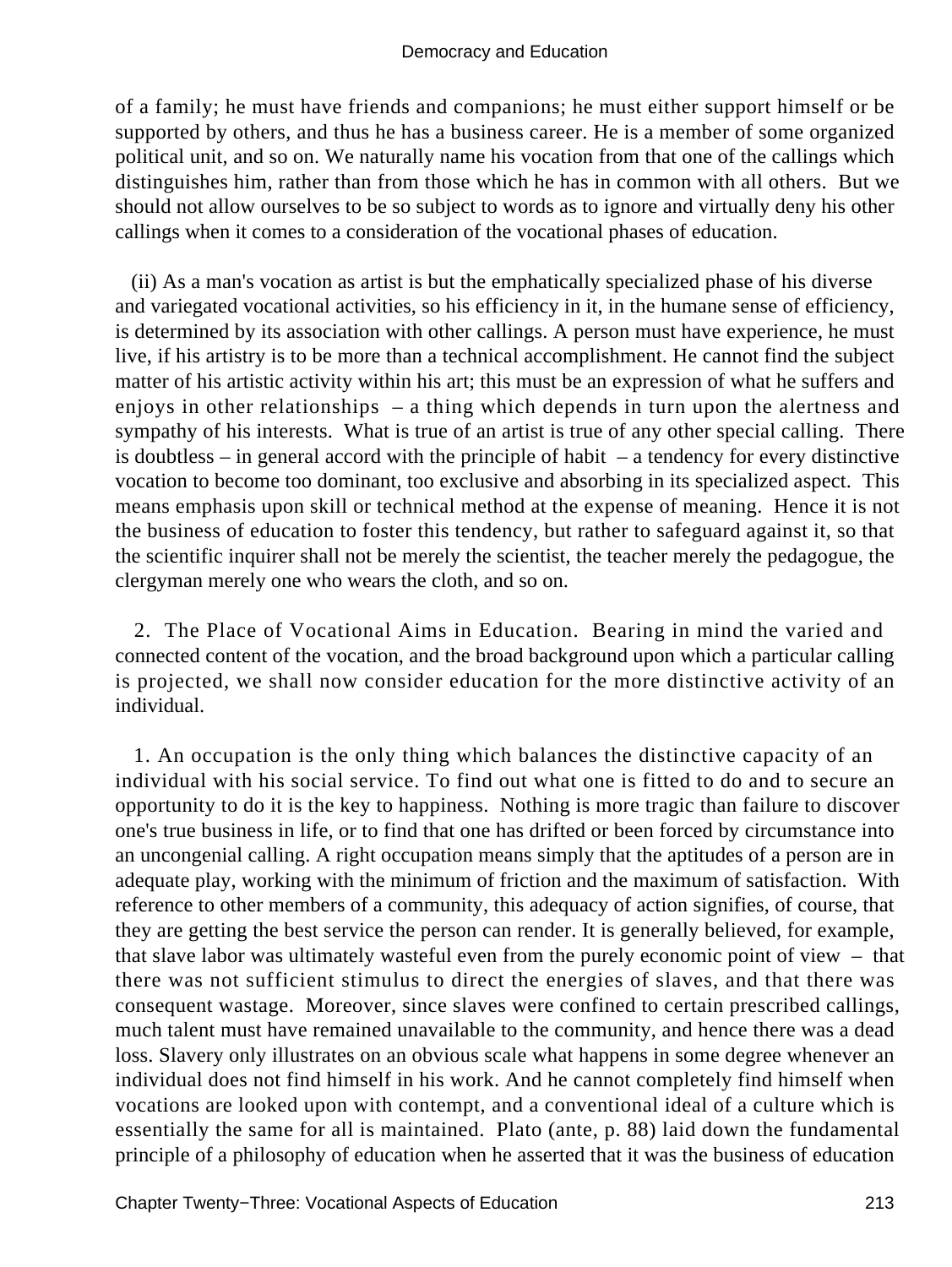to discover what each person is good for, and to train him to mastery of that mode of excellence, because such development would also secure the fulfillment of social needs in the most harmonious way. His error was not in qualitative principle, but in his limited conception of the scope of vocations socially needed; a limitation of vision which reacted to obscure his perception of the infinite variety of capacities found in different individuals.

 2. An occupation is a continuous activity having a purpose. Education through occupations consequently combines within itself more of the factors conducive to learning than any other method. It calls instincts and habits into play; it is a foe to passive receptivity. It has an end in view; results are to be accomplished. Hence it appeals to thought; it demands that an idea of an end be steadily maintained, so that activity cannot be either routine or capricious. Since the movement of activity must be progressive, leading from one stage to another, observation and ingenuity are required at each stage to overcome obstacles and to discover and readapt means of execution. In short, an occupation, pursued under conditions where the realization of the activity rather than merely the external product is the aim, fulfills the requirements which were laid down earlier in connection with the discussion of aims, interest, and thinking. (See Chapters **VIII,** X, XII.)

 A calling is also of necessity an organizing principle for information and ideas; for knowledge and intellectual growth. It provides an axis which runs through an immense diversity of detail; it causes different experiences, facts, items of information to fall into order with one another. The lawyer, the physician, the laboratory investigator in some branch of chemistry, the parent, the citizen interested in his own locality, has a constant working stimulus to note and relate whatever has to do with his concern. He unconsciously, from the motivation of his occupation, reaches out for all relevant information, and holds to it. The vocation acts as both magnet to attract and as glue to hold. Such organization of knowledge is vital, because it has reference to needs; it is so expressed and readjusted in action that it never becomes stagnant. No classification, no selection and arrangement of facts, which is consciously worked out for purely abstract ends, can ever compare in solidity or effectiveness with that knit under the stress of an occupation; in comparison the former sort is formal, superficial, and cold.

 3. The only adequate training for occupations is training through occupations. The principle stated early in this book (see Chapter VI) that the educative process is its own end, and that the only sufficient preparation for later responsibilities comes by making the most of immediately present life, applies in full force to the vocational phases of education. The dominant vocation of all human beings at all times is living – intellectual and moral growth. In childhood and youth, with their relative freedom from economic stress, this fact is naked and unconcealed. To predetermine some future occupation for which education is to be a strict preparation is to injure the possibilities of present development and thereby to reduce the adequacy of preparation for a future right employment. To repeat the principle we have had occasion to appeal to so often, such training may develop a machine−like skill in routine lines (it is far from being sure to do so, since it may develop distaste, aversion, and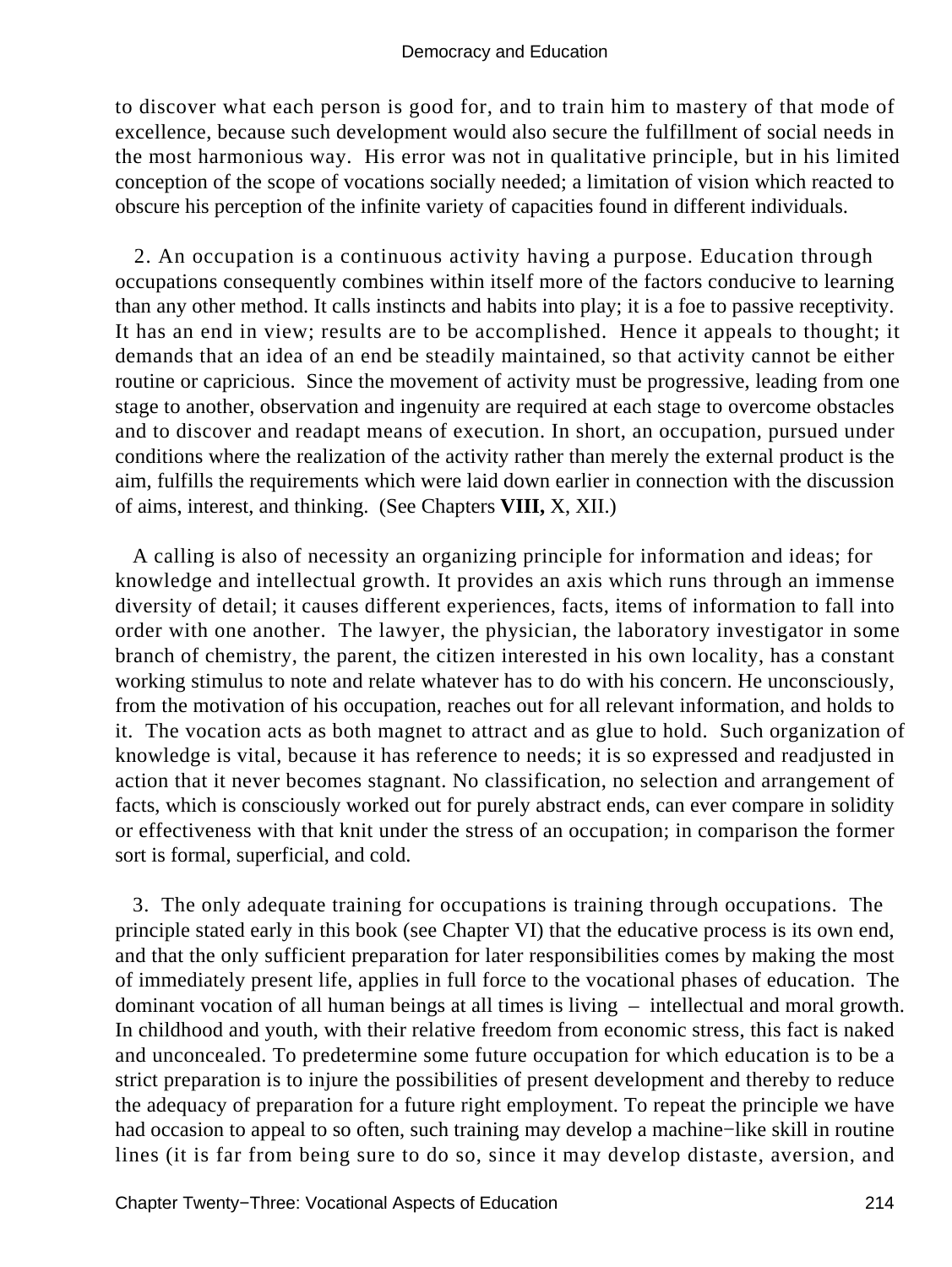carelessness), but it will be at the expense of those qualities of alert observation and coherent and ingenious planning which make an occupation intellectually rewarding. In an autocratically managed society, it is often a conscious object to prevent the development of freedom and responsibility, a few do the planning and ordering, the others follow directions and are deliberately confined to narrow and prescribed channels of endeavor. However much such a scheme may inure to the prestige and profit of a class, it is evident that it limits the development of the subject class; hardens and confines the opportunities for learning through experience of the master class, and in both ways hampers the life of the society as a whole. (See ante, p. 260.)

 The only alternative is that all the earlier preparation for vocations be indirect rather than direct; namely, through engaging in those active occupations which are indicated by the needs and interests of the pupil at the time. Only in this way can there be on the part of the educator and of the one educated a genuine discovery of personal aptitudes so that the proper choice of a specialized pursuit in later life may be indicated. Moreover, the discovery of capacity and aptitude will be a constant process as long as growth continues. It is a conventional and arbitrary view which assumes that discovery of the work to be chosen for adult life is made once for all at some particular date. One has discovered in himself, say, an interest, intellectual and social, in the things which have to do with engineering and has decided to make that his calling. At most, this only blocks out in outline the field in which further growth is to be directed. It is a sort of rough sketch for use in direction of further activities. It is the discovery of a profession in the sense in which Columbus discovered America when he touched its shores. Future explorations of an indefinitely more detailed and extensive sort remain to be made. When educators conceive vocational guidance as something which leads up to a definitive, irretrievable, and complete choice, both education and the chosen vocation are likely to be rigid, hampering further growth. In so far, the calling chosen will be such as to leave the person concerned in a permanently subordinate position, executing the intelligence of others who have a calling which permits more flexible play and readjustment. And while ordinary usages of language may not justify terming a flexible attitude of readjustment a choice of a new and further calling, it is such in effect. If even adults have to be on the lookout to see that their calling does not shut down on them and fossilize them, educators must certainly be careful that the vocational preparation of youth is such as to engage them in a continuous reorganization of aims and methods.

 3. Present Opportunities and Dangers. In the past, education has been much more vocational in fact than in name. (i) The education of the masses was distinctly utilitarian. It was called apprenticeship rather than education, or else just learning from experience. The schools devoted themselves to the three R's in the degree in which ability to go through the forms of reading, writing, and figuring were common elements in all kinds of labor. Taking part in some special line of work, under the direction of others, was the out−of−school phase of this education. The two supplemented each other; the school work in its narrow and formal character was as much a part of apprenticeship to a calling as that explicitly so termed.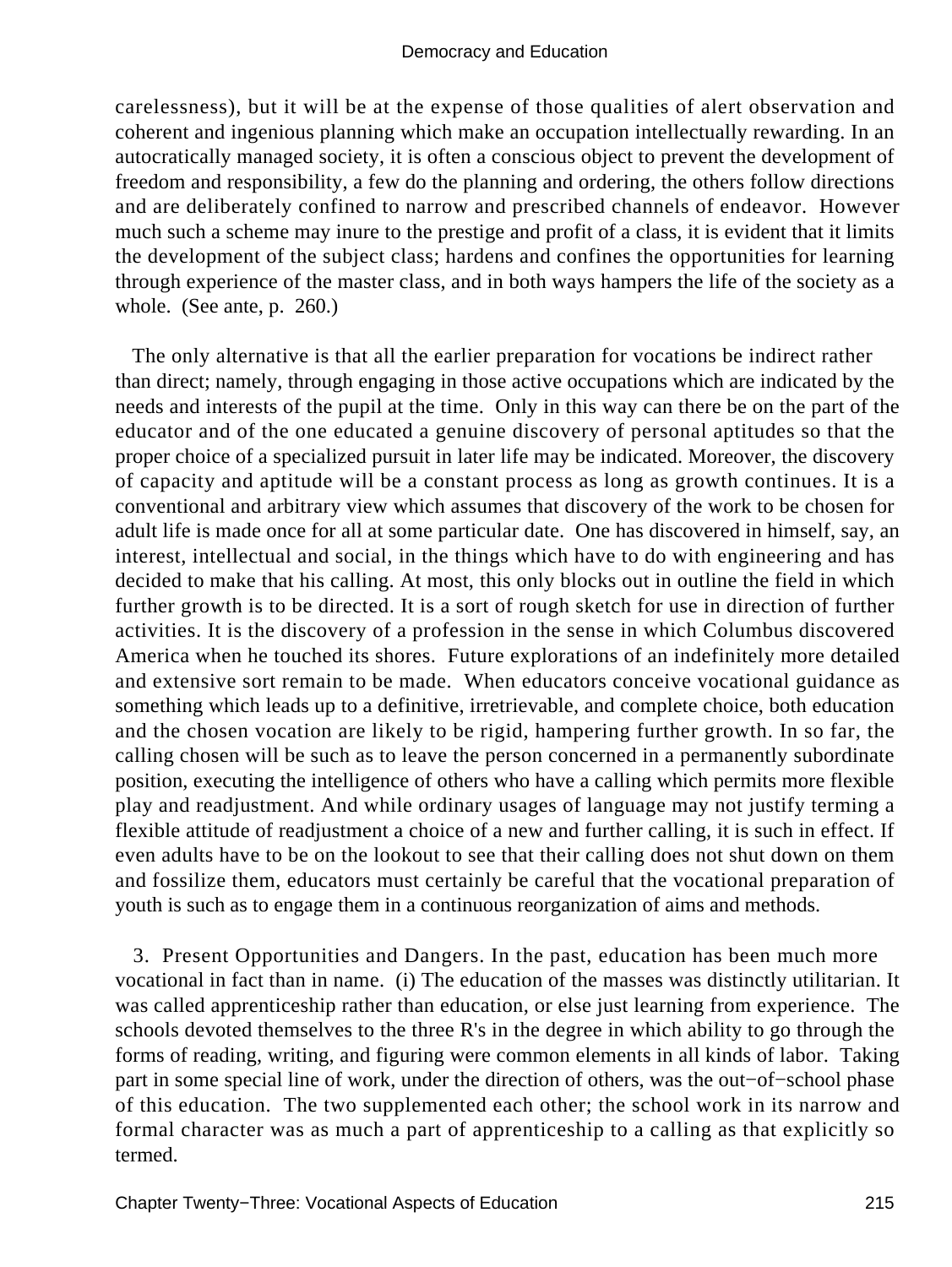(ii) To a considerable extent, the education of the dominant classes was essentially vocational – it only happened that their pursuits of ruling and of enjoying were not called professions. For only those things were named vocations or employments which involved manual labor, laboring for a reward in keep, or its commuted money equivalent, or the rendering of personal services to specific persons. For a long time, for example, the profession of the surgeon and physician ranked almost with that of the valet or barber – partly because it had so much to do with the body, and partly because it involved rendering direct service for pay to some definite person. But if we go behind words, the business of directing social concerns, whether politically or economically, whether in war or peace, is as much a calling as anything else; and where education has not been completely under the thumb of tradition, higher schools in the past have been upon the whole calculated to give preparation for this business. Moreover, display, the adornment of person, the kind of social companionship and entertainment which give prestige, and the spending of money, have been made into definite callings. Unconsciously to themselves the higher institutions of learning have been made to contribute to preparation for these employments. Even at present, what is called higher education is for a certain class (much smaller than it once was) mainly preparation for engaging effectively in these pursuits.

 In other respects, it is largely, especially in the most advanced work, training for the calling of teaching and special research. By a peculiar superstition, education which has to do chiefly with preparation for the pursuit of conspicuous idleness, for teaching, and for literary callings, and for leadership, has been regarded as non−vocational and even as peculiarly cultural. The literary training which indirectly fits for authorship, whether of books, newspaper editorials, or magazine articles, is especially subject to this superstition: many a teacher and author writes and argues in behalf of a cultural and humane education against the encroachments of a specialized practical education, without recognizing that his own education, which he calls liberal, has been mainly training for his own particular calling. He has simply got into the habit of regarding his own business as essentially cultural and of overlooking the cultural possibilities of other employments. At the bottom of these distinctions is undoubtedly the tradition which recognizes as employment only those pursuits where one is responsible for his work to a specific employer, rather than to the ultimate employer, the community.

 There are, however, obvious causes for the present conscious emphasis upon vocational education – for the disposition to make explicit and deliberate vocational implications previously tacit. (i) In the first place, there is an increased esteem, in democratic communities, of whatever has to do with manual labor, commercial occupations, and the rendering of tangible services to society. In theory, men and women are now expected to do something in return for their support – intellectual and economic – by society. Labor is extolled; service is a much−lauded moral ideal. While there is still much admiration and envy of those who can pursue lives of idle conspicuous display, better moral sentiment condemns such lives. Social responsibility for the use of time and personal capacity is more generally recognized than it used to be.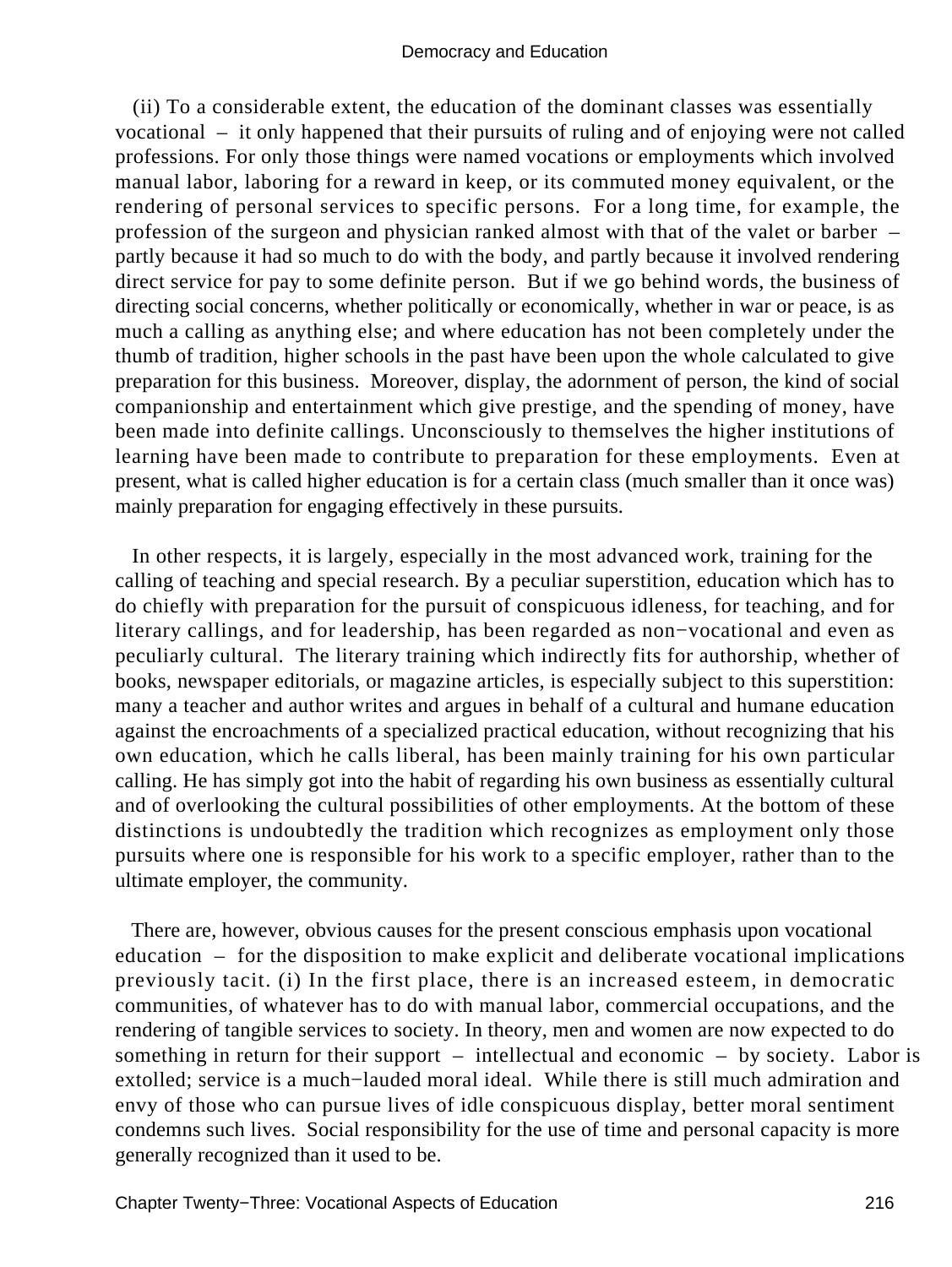(ii) In the second place, those vocations which are specifically industrial have gained tremendously in importance in the last century and a half. Manufacturing and commerce are no longer domestic and local, and consequently more or less incidental, but are world−wide. They engage the best energies of an increasingly large number of persons. The manufacturer, banker, and captain of industry have practically displaced a hereditary landed gentry as the immediate directors of social affairs. The problem of social readjustment is openly industrial, having to do with the relations of capital and labor. The great increase in the social importance of conspicuous industrial processes has inevitably brought to the front questions having to do with the relationship of schooling to industrial life. No such vast social readjustment could occur without offering a challenge to an education inherited from different social conditions, and without putting up to education new problems.

 (iii) In the third place, there is the fact already repeatedly mentioned: Industry has ceased to be essentially an empirical, rule−of−thumb procedure, handed down by custom. Its technique is now technological: that is to say, based upon machinery resulting from discoveries in mathematics, physics, chemistry, bacteriology, etc. The economic revolution has stimulated science by setting problems for solution, by producing greater intellectual respect for mechanical appliances. And industry received back payment from science with compound interest. As a consequence, industrial occupations have infinitely greater intellectual content and infinitely larger cultural possibilities than they used to possess. The demand for such education as will acquaint workers with the scientific and social bases and bearings of their pursuits becomes imperative, since those who are without it inevitably sink to the role of appendages to the machines they operate. Under the old regime all workers in a craft were approximately equals in their knowledge and outlook. Personal knowledge and ingenuity were developed within at least a narrow range, because work was done with tools under the direct command of the worker. Now the operator has to adjust himself to his machine, instead of his tool to his own purposes. While the intellectual possibilities of industry have multiplied, industrial conditions tend to make industry, for great masses, less of an educative resource than it was in the days of hand production for local markets. The burden of realizing the intellectual possibilities inhering in work is thus thrown back on the school.

 (iv) In the fourth place, the pursuit of knowledge has become, in science, more experimental, less dependent upon literary tradition, and less associated with dialectical methods of reasoning, and with symbols. As a result, the subject matter of industrial occupation presents not only more of the content of science than it used to, but greater opportunity for familiarity with the method by which knowledge is made. The ordinary worker in the factory is of course under too immediate economic pressure to have a chance to produce a knowledge like that of the worker in the laboratory. But in schools, association with machines and industrial processes may be had under conditions where the chief conscious concern of the students is insight. The separation of shop and laboratory, where these conditions are fulfilled, is largely conventional, the laboratory having the advantage of permitting the following up of any intellectual interest a problem may suggest; the shop the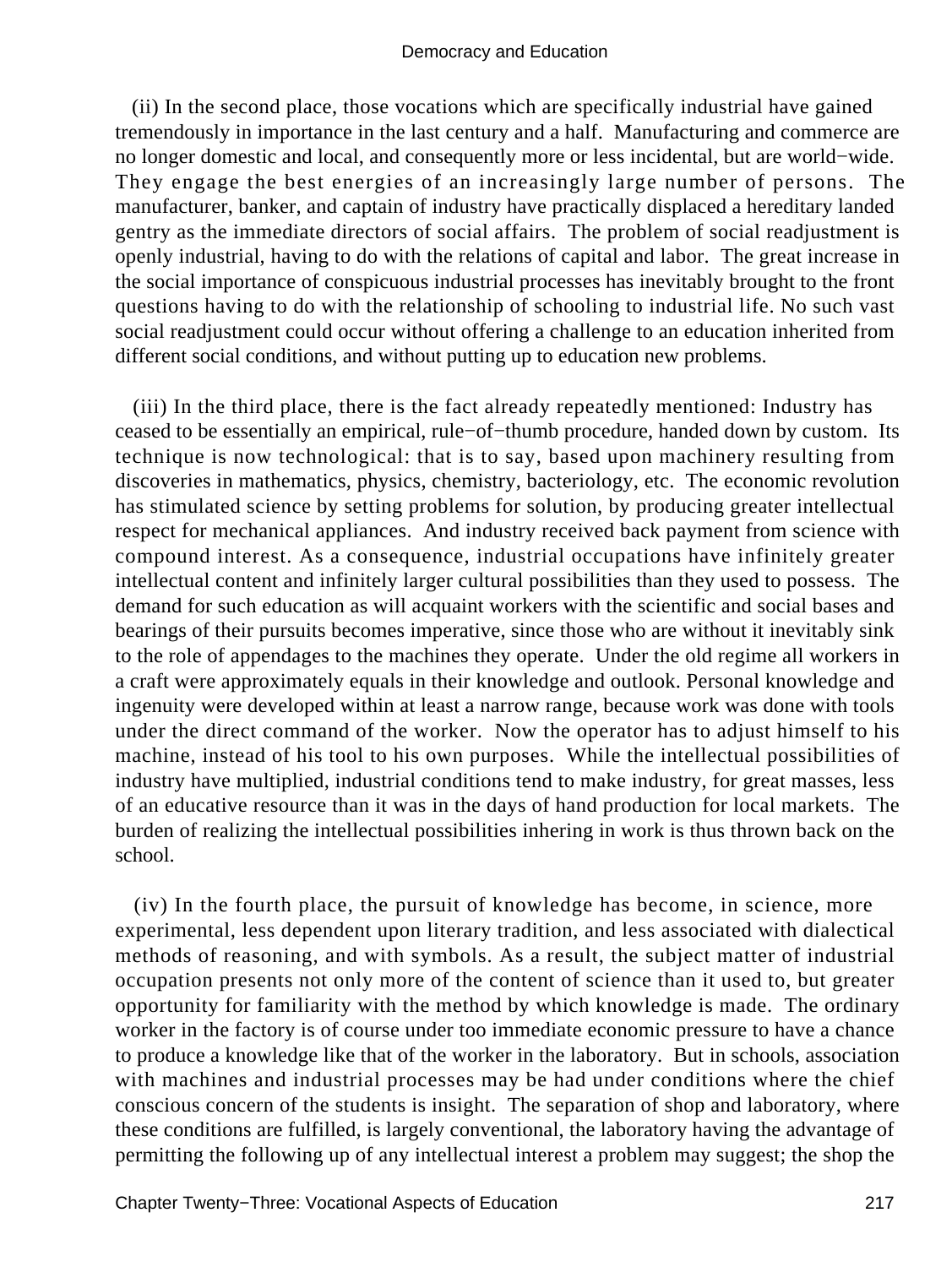advantage of emphasizing the social bearings of the scientific principle, as well as, with many pupils, of stimulating a livelier interest.

 (v) Finally, the advances which have been made in the psychology of learning in general and of childhood in particular fall into line with the increased importance of industry in life. For modern psychology emphasizes the radical importance of primitive unlearned instincts of exploring, experimentation, and «trying on.» It reveals that learning is not the work of something ready−made called mind, but that mind itself is an organization of original capacities into activities having significance. As we have already seen (ante, p. 204), in older pupils work is to educative development of raw native activities what play is for younger pupils. Moreover, the passage from play to work should be gradual, not involving a radical change of attitude but carrying into work the elements of play, plus continuous reorganization in behalf of greater control. The reader will remark that these five points practically resume the main contentions of the previous part of the work. Both practically and philosophically, the key to the present educational situation lies in a gradual reconstruction of school materials and methods so as to utilize various forms of occupation typifying social callings, and to bring out their intellectual and moral content. This reconstruction must relegate purely literary methods – including textbooks – and dialectical methods to the position of necessary auxiliary tools in the intelligent development of consecutive and cumulative activities.

 But our discussion has emphasized the fact that this educational reorganization cannot be accomplished by merely trying to give a technical preparation for industries and professions as they now operate, much less by merely reproducing existing industrial conditions in the school. The problem is not that of making the schools an adjunct to manufacture and commerce, but of utilizing the factors of industry to make school life more active, more full of immediate meaning, more connected with out−of−school experience. The problem is not easy of solution. There is a standing danger that education will perpetuate the older traditions for a select few, and effect its adjustment to the newer economic conditions more or less on the basis of acquiescence in the untransformed, unrationalized, and unsocialized phases of our defective industrial regime. Put in concrete terms, there is danger that vocational education will be interpreted in theory and practice as trade education: as a means of securing technical efficiency in specialized future pursuits. Education would then become an instrument of perpetuating unchanged the existing industrial order of society, instead of operating as a means of its transformation. The desired transformation is not difficult to define in a formal way. It signifies a society in which every person shall be occupied in something which makes the lives of others better worth living, and which accordingly makes the ties which bind persons together more perceptible – which breaks down the barriers of distance between them. It denotes a state of affairs in which the interest of each in his work is uncoerced and intelligent: based upon its congeniality to his own aptitudes. It goes without saying that we are far from such a social state; in a literal and quantitative sense, we may never arrive at it. But in principle, the quality of social changes already accomplished lies in this direction. There are more ample resources for its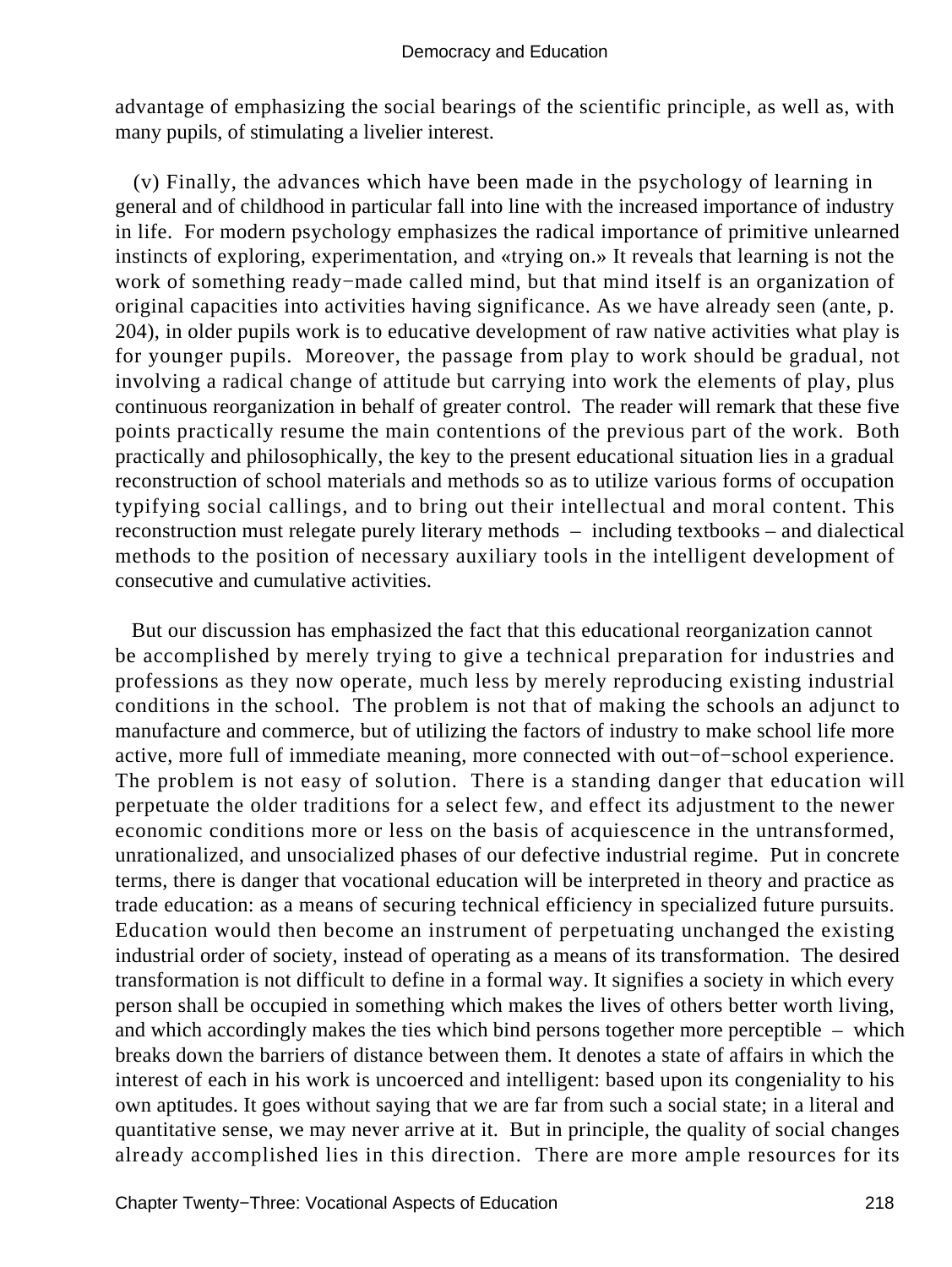achievement now than ever there have been before. No insuperable obstacles, given the intelligent will for its realization, stand in the way.

 Success or failure in its realization depends more upon the adoption of educational methods calculated to effect the change than upon anything else. For the change is essentially a change in the quality of mental disposition – an educative change. This does not mean that we can change character and mind by direct instruction and exhortation, apart from a change in industrial and political conditions. Such a conception contradicts our basic idea that character and mind are attitudes of participative response in social affairs. But it does mean that we may produce in schools a projection in type of the society we should like to realize, and by forming minds in accord with it gradually modify the larger and more recalcitrant features of adult society. Sentimentally, it may seem harsh to say that the greatest evil of the present regime is not found in poverty and in the suffering which it entails, but in the fact that so many persons have callings which make no appeal to them, which are pursued simply for the money reward that accrues. For such callings constantly provoke one to aversion, ill will, and a desire to slight and evade. Neither men's hearts nor their minds are in their work. On the other hand, those who are not only much better off in worldly goods, but who are in excessive, if not monopolistic, control of the activities of the many are shut off from equality and generality of social intercourse. They are stimulated to pursuits of indulgence and display; they try to make up for the distance which separates them from others by the impression of force and superior possession and enjoyment which they can make upon others.

 It would be quite possible for a narrowly conceived scheme of vocational education to perpetuate this division in a hardened form. Taking its stand upon a dogma of social predestination, it would assume that some are to continue to be wage earners under economic conditions like the present, and would aim simply to give them what is termed a trade education – that is, greater technical efficiency. Technical proficiency is often sadly lacking, and is surely desirable on all accounts – not merely for the sake of the production of better goods at less cost, but for the greater happiness found in work. For no one cares for what one cannot half do. But there is a great difference between a proficiency limited to immediate work, and a competency extended to insight into its social bearings; between efficiency in carrying out the plans of others and in one forming one's own. At present, intellectual and emotional limitation characterizes both the employing and the employed class. While the latter often have no concern with their occupation beyond the money return it brings, the former's outlook may be confined to profit and power. The latter interest generally involves much greater intellectual initiation and larger survey of conditions. For it involves the direction and combination of a large number of diverse factors, while the interest in wages is restricted to certain direct muscular movements. But none the less there is a limitation of intelligence to technical and non− humane, non−liberal channels, so far as the work does not take in its social bearings. And when the animating motive is desire for private profit or personal power, this limitation is inevitable. In fact, the advantage in immediate social sympathy and humane disposition often lies with the economically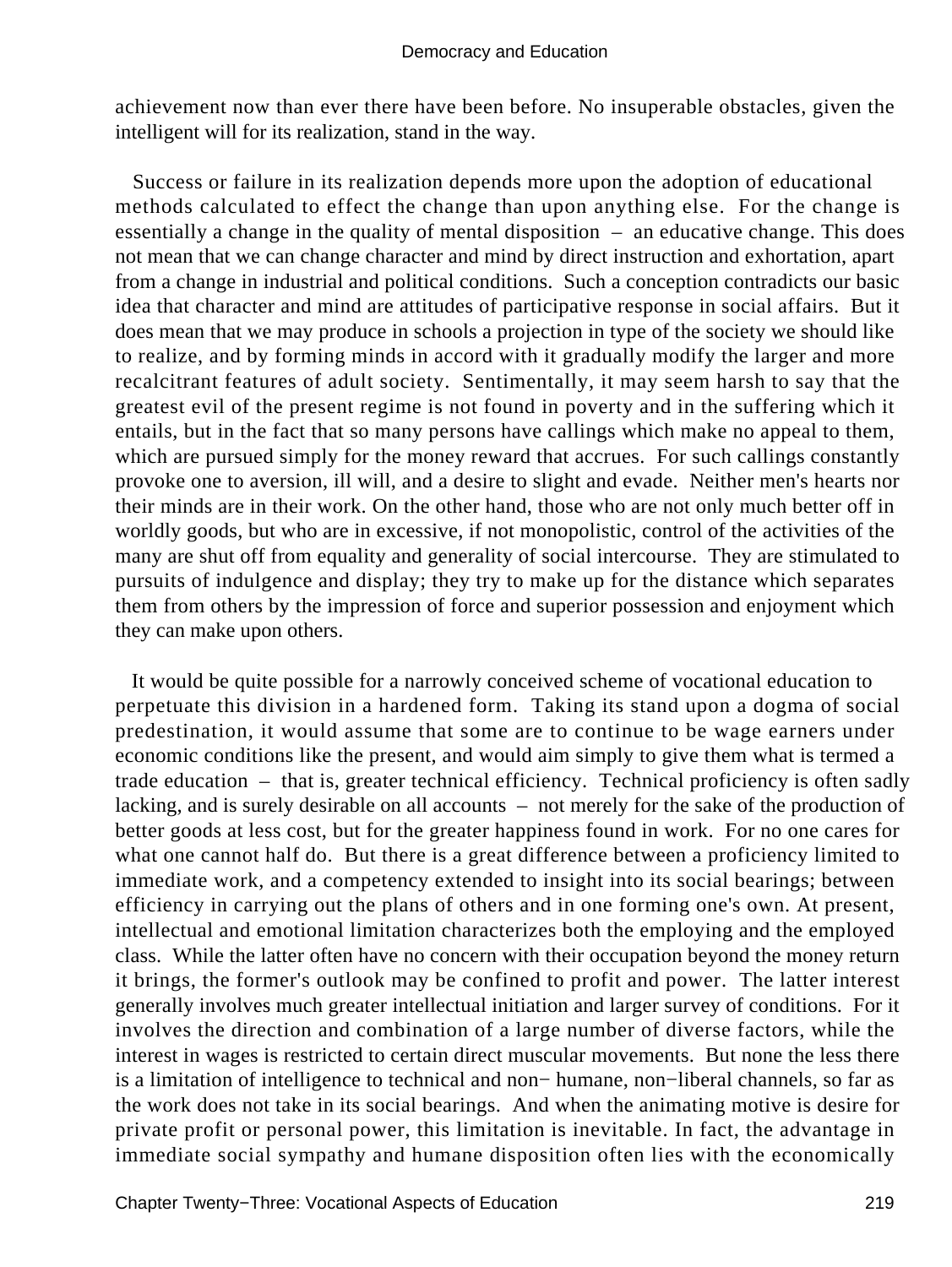unfortunate, who have not experienced the hardening effects of a one−sided control of the affairs of others.

 Any scheme for vocational education which takes its point of departure from the industrial regime that now exists, is likely to assume and to perpetuate its divisions and weaknesses, and thus to become an instrument in accomplishing the feudal dogma of social predestination. Those who are in a position to make their wishes good, will demand a liberal, a cultural occupation, and one which fits for directive power the youth in whom they are directly interested. To split the system, and give to others, less fortunately situated, an education conceived mainly as specific trade preparation, is to treat the schools as an agency for transferring the older division of labor and leisure, culture and service, mind and body, directed and directive class, into a society nominally democratic. Such a vocational education inevitably discounts the scientific and historic human connections of the materials and processes dealt with. To include such things in narrow trade education would be to waste time; concern for them would not be «practical.» They are reserved for those who have leisure at command – the leisure due to superior economic resources. Such things might even be dangerous to the interests of the controlling class, arousing discontent or ambitions «beyond the station» of those working under the direction of others. But an education which acknowledges the full intellectual and social meaning of a vocation would include instruction in the historic background of present conditions; training in science to give intelligence and initiative in dealing with material and agencies of production; and study of economics, civics, and politics, to bring the future worker into touch with the problems of the day and the various methods proposed for its improvement. Above all, it would train power of readaptation to changing conditions so that future workers would not become blindly subject to a fate imposed upon them. This ideal has to contend not only with the inertia of existing educational traditions, but also with the opposition of those who are entrenched in command of the industrial machinery, and who realize that such an educational system if made general would threaten their ability to use others for their own ends. But this very fact is the presage of a more equitable and enlightened social order, for it gives evidence of the dependence of social reorganization upon educational reconstruction. It is accordingly an encouragement to those believing in a better order to undertake the promotion of a vocational education which does not subject youth to the demands and standards of the present system, but which utilizes its scientific and social factors to develop a courageous intelligence, and to make intelligence practical and executive.

 Summary. A vocation signifies any form of continuous activity which renders service to others and engages personal powers in behalf of the accomplishment of results. The question of the relation of vocation to education brings to a focus the various problems previously discussed regarding the connection of thought with bodily activity; of individual conscious development with associated life; of theoretical culture with practical behavior having definite results; of making a livelihood with the worthy enjoyment of leisure. In general, the opposition to recognition of the vocational phases of life in education (except for the utilitarian three R's in elementary schooling) accompanies the conservation of aristocratic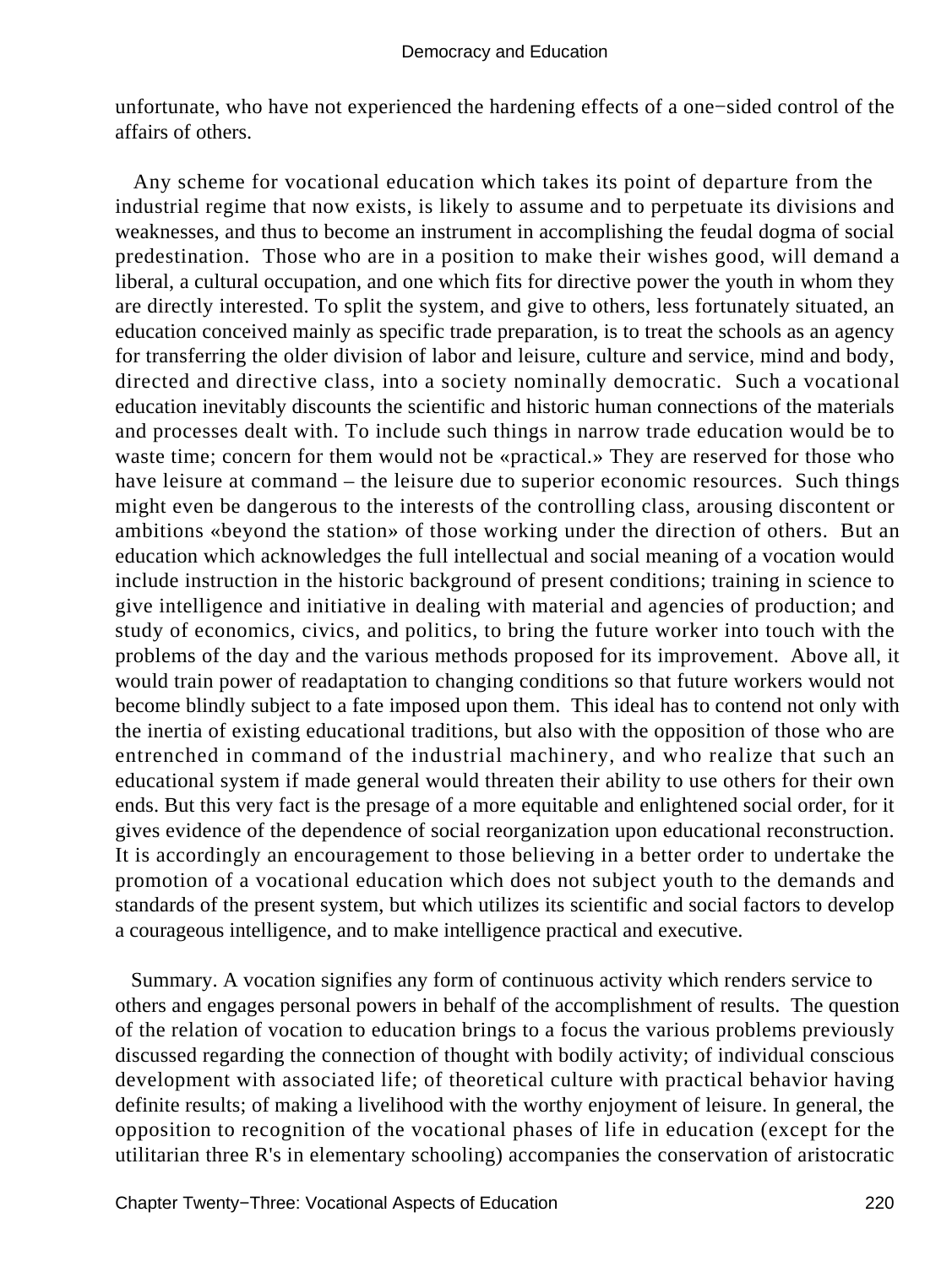ideals of the past. But, at the present juncture, there is a movement in behalf of something called vocational training which, if carried into effect, would harden these ideas into a form adapted to the existing industrial regime. This movement would continue the traditional liberal or cultural education for the few economically able to enjoy it, and would give to the masses a narrow technical trade education for specialized callings, carried on under the control of others. This scheme denotes, of course, simply a perpetuation of the older social division, with its counterpart intellectual and moral dualisms. But it means its continuation under conditions where it has much less justification for existence. For industrial life is now so dependent upon science and so intimately affects all forms of social intercourse, that there is an opportunity to utilize it for development of mind and character. Moreover, a right educational use of it would react upon intelligence and interest so as to modify, in connection with legislation and administration, the socially obnoxious features of the present industrial and commercial order. It would turn the increasing fund of social sympathy to constructive account, instead of leaving it a somewhat blind philanthropic sentiment.

 It would give those who engage in industrial callings desire and ability to share in social control, and ability to become masters of their industrial fate. It would enable them to saturate with meaning the technical and mechanical features which are so marked a feature of our machine system of production and distribution. So much for those who now have the poorer economic opportunities. With the representatives of the more privileged portion of the community, it would increase sympathy for labor, create a disposition of mind which can discover the culturing elements in useful activity, and increase a sense of social responsibility. The crucial position of the question of vocational education at present is due, in other words, to the fact that it concentrates in a specific issue two fundamental questions: – Whether intelligence is best exercised apart from or within activity which puts nature to human use, and whether individual culture is best secured under egoistic or social conditions. No discussion of details is undertaken in this chapter, because this conclusion but summarizes the discussion of the previous chapters, XV to **XXII,** inclusive.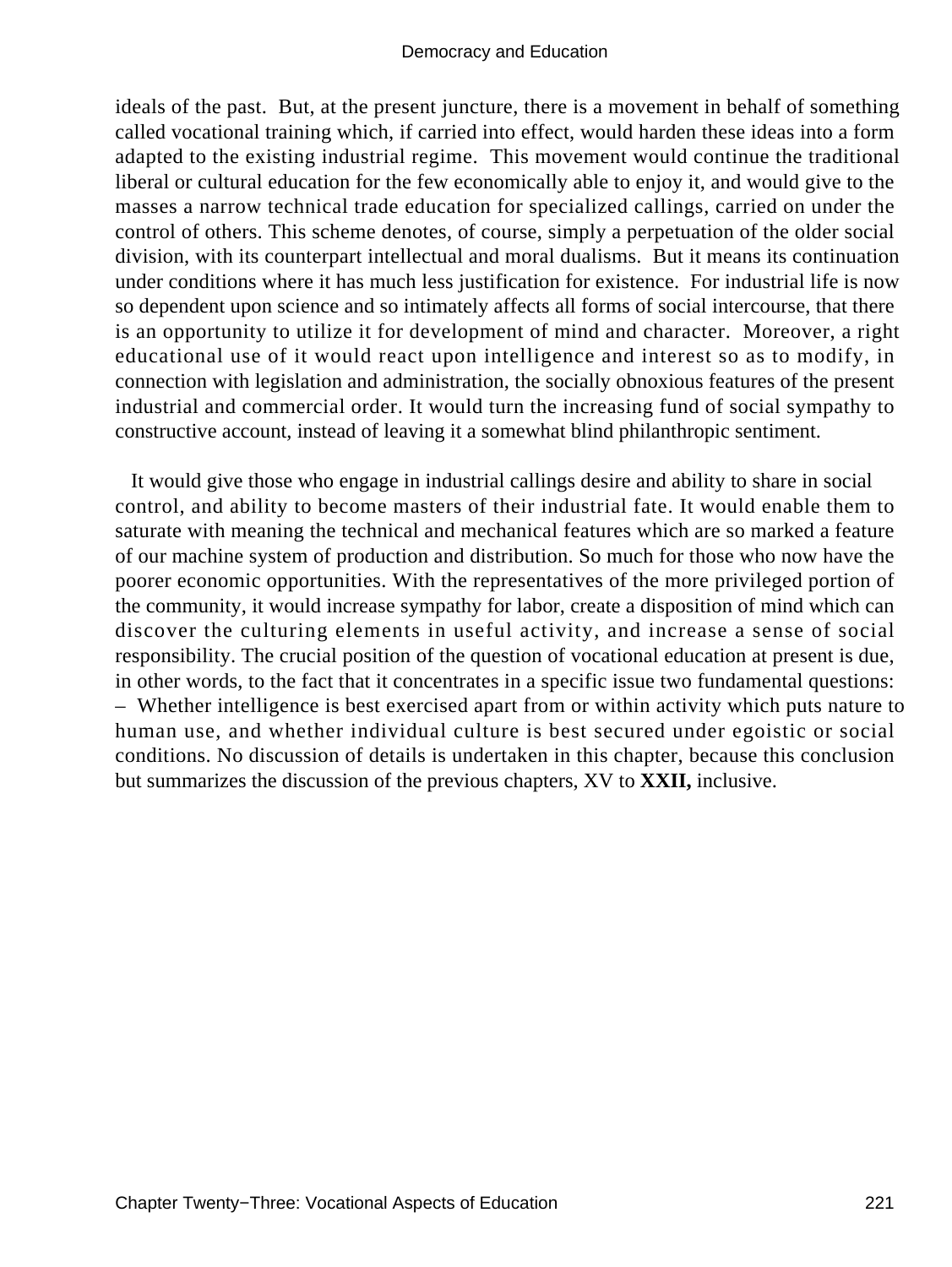# **[Chapter Twenty−four: Philosophy of Education](#page-249-0)**

<span id="page-222-0"></span>*1. A* Critical Review. Although we are dealing with the philosophy of education, DO definition of philosophy has yet been given; nor has there been an explicit consideration of the nature of a philosophy of education. This topic is now introduced by a summary account of the logical order implied in the previous discussions, for the purpose of bringing out the philosophic issues involved. Afterwards we shall undertake a brief discussion, in more specifically philosophical terms, of the theories of knowledge and of morals implied in different educational ideals as they operate in practice. The prior chapters fall logically into three parts.

 I. The first chapters deal with education as a social need and function. Their purpose is to outline the general features of education as the process by which social groups maintain their continuous existence. Education was shown to be a process of renewal of the meanings of experience through a process of transmission, partly incidental to the ordinary companionship or intercourse of adults and youth, partly deliberately instituted to effect social continuity. This process was seen to involve control and growth of both the immature individual and the group in which he lives.

 This consideration was formal in that it took no specific account of the quality of the social group concerned – the kind of society aiming at its own perpetuation through education. The general discussion was then specified by application to social groups which are intentionally progressive, and which aim at a greater variety of mutually shared interests in distinction from those which aim simply at the preservation of established customs. Such societies were found to be democratic in quality, because of the greater freedom allowed the constituent members, and the conscious need of securing in individuals a consciously socialized interest, instead of trusting mainly to the force of customs operating under the control of a superior class. The sort of education appropriate to the development of a democratic community was then explicitly taken as the criterion of the further, more detailed analysis of education.

 II. This analysis, based upon the democratic criterion, was seen to imply the ideal of a continuous reconstruction or reorganizing of experience, of such a nature as to increase its recognized meaning or social content, and as to increase the capacity of individuals to act as directive guardians of this reorganization. (See Chapters VI−VII.) This distinction was then used to outline the respective characters of subject matter and method. It also defined their unity, since method in study and learning upon this basis is just the consciously directed movement of reorganization of the subject matter of experience. From this point of view the main principles of method and subject matter of learning were developed (Chapters XIII−XIV.)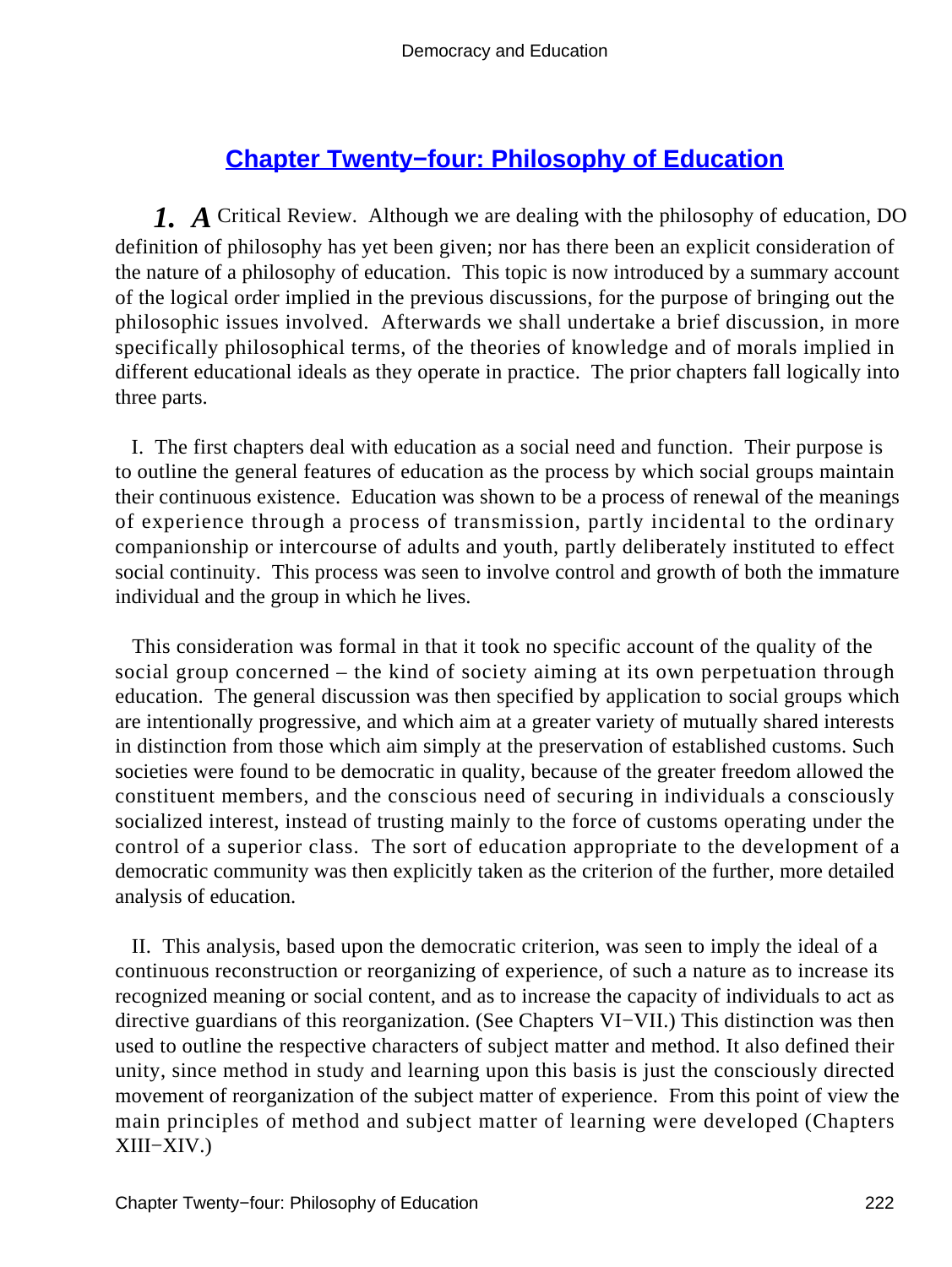III. Save for incidental criticisms designed to illustrate principles by force of contrast, this phase of the discussion took for granted the democratic criterion and its application in present social life. In the subsequent chapters (XVIII−XXII) we considered the present limitation of its actual realization. They were found to spring from the notion that experience consists of a variety of segregated domains, or interests, each having its own independent value, material, and method, each checking every other, and, when each is kept properly bounded by the others, forming a kind of «balance of powers» in education. We then proceeded to an analysis of the various assumptions underlying this segregation. On the practical side, they were found to have their cause in the divisions of society into more or less rigidly marked−off classes and groups – in other words, in obstruction to full and flexible social interaction and intercourse. These social ruptures of continuity were seen to have their intellectual formulation in various dualisms or antitheses – such as that of labor and leisure, practical and intellectual activity, man and nature, individuality and association, culture and vocation. In this discussion, we found that these different issues have their counterparts in formulations which have been made in classic philosophic systems; and that they involve the chief problems of philosophy – such as mind (or spirit) and matter, body and mind, the mind and the world, the individual and his relationships to others, etc. Underlying these various separations we found the fundamental assumption to be an isolation of mind from activity involving physical conditions, bodily organs, material appliances, and natural objects. Consequently, there was indicated a philosophy which recognizes the origin, place, and function of mind in an activity which controls the environment. Thus we have completed the circuit and returned to the conceptions of the first portion of this book: such as the biological continuity of human impulses and instincts with natural energies; the dependence of the growth of mind upon participation in conjoint activities having a common purpose; the influence of the physical environment through the uses made of it in the social medium; the necessity of utilization of individual variations in desire and thinking for a progressively developing society; the essential unity of method and subject matter; the intrinsic continuity of ends and means; the recognition of mind as thinking which perceives and tests the meanings of behavior. These conceptions are consistent with the philosophy which sees intelligence to be the purposive reorganization, through action, of the material of experience; and they are inconsistent with each of the dualistic philosophies mentioned.

 2. The Nature of Philosophy. Our further task is to extract and make explicit the idea of philosophy implicit in these considerations. We have already virtually described, though not defined, philosophy in terms of the problems with which it deals: and that thing nor even to the aggregate of known things, but to the considerations which govern conduct.

 Hence philosophy cannot be defined simply from the side of subject matter. For this reason, the definition of such conceptions as generality, totality, and ultimateness is most readily reached from the side of the disposition toward the world which they connote. In any literal and quantitative sense, these terms do not apply to the subject matter of knowledge, for completeness and finality are out of the question. The very nature of experience as an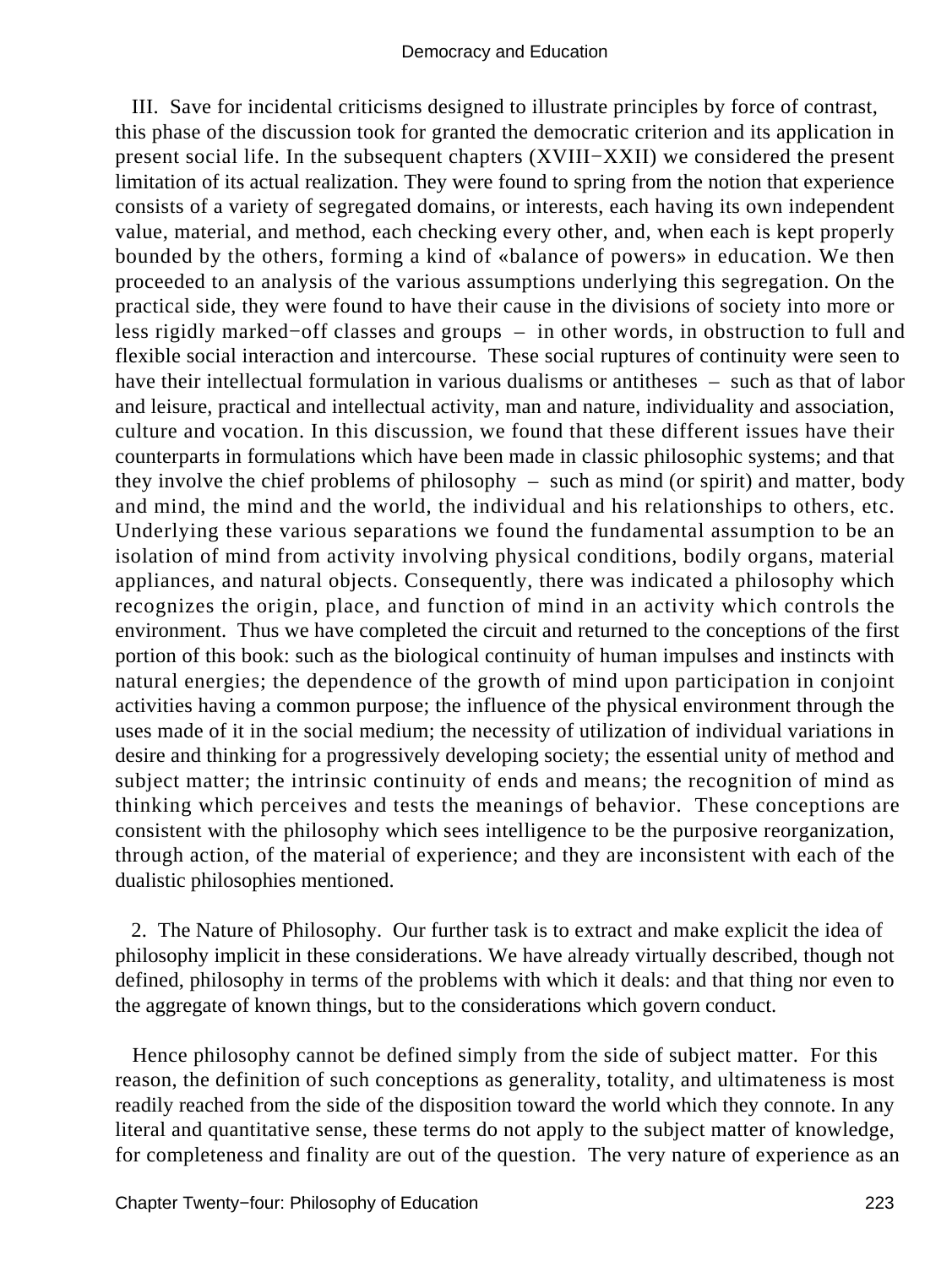ongoing, changing process forbids. In a less rigid sense, they apply to science rather than to philosophy. For obviously it is to mathematics, physics, chemistry, biology, anthropology, history, etc. that we must go, not to philosophy, to find out the facts of the world. It is for the sciences to say what generalizations are tenable about the world and what they specifically are. But when we ask what sort of permanent disposition of action toward the world the scientific disclosures exact of us we are raising a philosophic question.

 From this point of view, «totality» does not mean the hopeless task of a quantitative summation. It means rather consistency of mode of response in reference to the plurality of events which occur. Consistency does not mean literal identity; for since the same thing does not happen twice, an exact repetition of a reaction involves some maladjustment. Totality means continuity – the carrying on of a former habit of action with the readaptation necessary to keep it alive and growing. Instead of signifying a ready−made complete scheme of action, it means keeping the balance in a multitude of diverse actions, so that each borrows and gives significance to every other. Any person who is open−minded and sensitive to new perceptions, and who has concentration and responsibility in connecting them has, in so far, a philosophic disposition. One of the popular senses of philosophy is calm and endurance in the face of difficulty and loss; it is even supposed to be a power to bear pain without complaint. This meaning is a tribute to the influence of the Stoic philosophy rather than an attribute of philosophy in general. But in so far as it suggests that the wholeness characteristic of philosophy is a power to learn, or to extract meaning, from even the unpleasant vicissitudes of experience and to embody what is learned in an ability to go on learning, it is justified in any scheme. An analogous interpretation

 applies to the generality and ultimateness of philosophy. Taken literally, they are absurd pretensions; they indicate insanity. Finality does not mean, however, that experience is ended and exhausted, but means the disposition to penetrate to deeper levels of meaning – to go below the surface and find out the connections of any event or object, and to keep at it. In like manner the philosophic attitude is general in the sense that it is averse to taking anything as isolated; it tries to place an act in its context – which constitutes its significance. It is of assistance to connect philosophy with thinking in its distinction from knowledge. Knowledge, grounded knowledge, is science; it represents objects which have been settled, ordered, disposed of rationally. Thinking, on the other hand, is prospective in reference. It is occasioned by an unsettlement and it aims at overcoming a disturbance. Philosophy is thinking what the known demands of us – what responsive attitude it exacts. It is an idea of what is possible, not a record of accomplished fact. Hence it is hypothetical, like all thinking. It presents an assignment of something to be done – something to be tried. Its value lies not in furnishing solutions (which can be achieved only in action) but in defining difficulties and suggesting methods for dealing with them. Philosophy might almost be described as thinking which has become conscious of itself – which has generalized its place, function, and value in experience.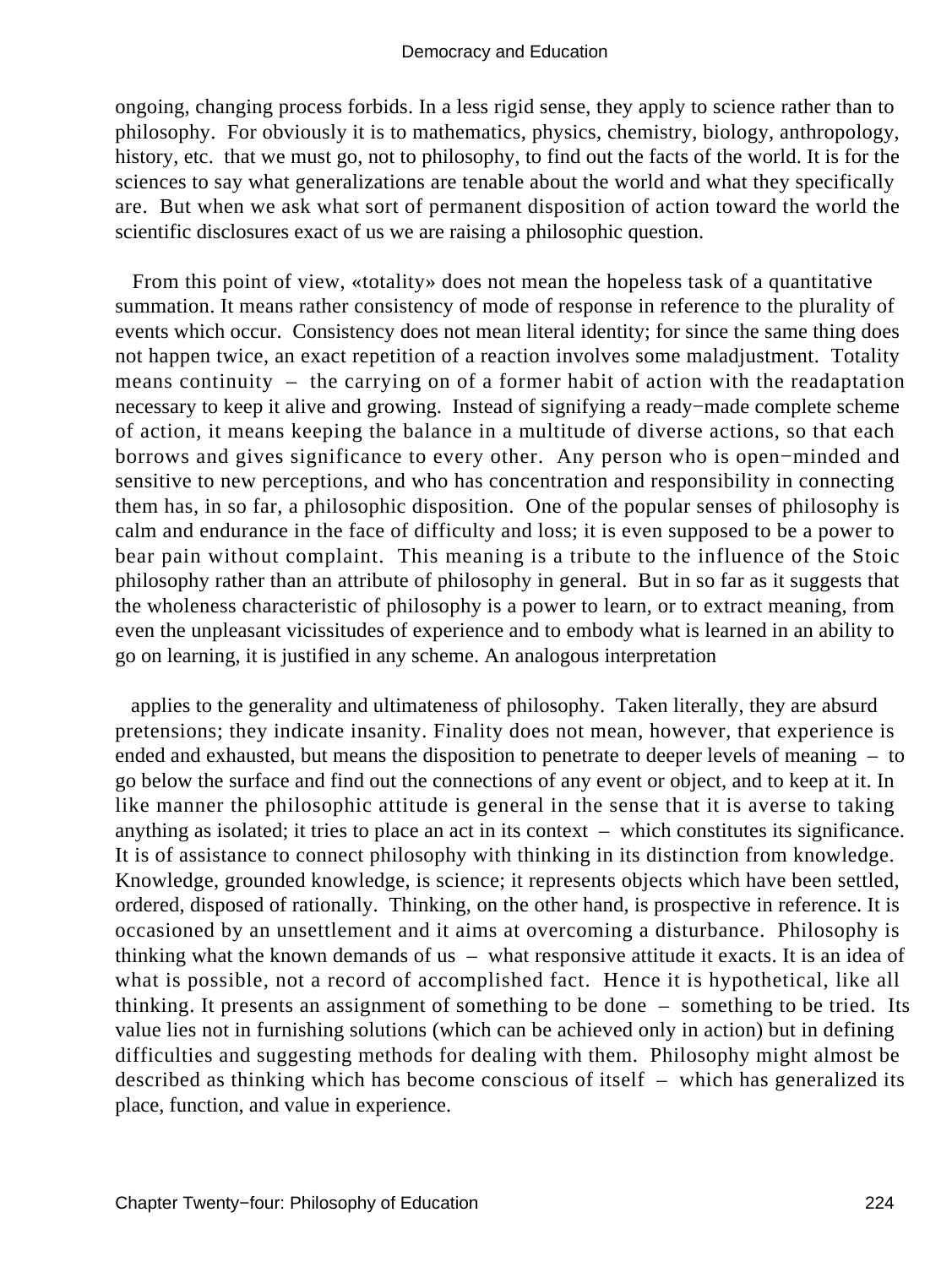More specifically, the demand for a «total» attitude arises because there is the need of integration in action of the conflicting various interests in life. Where interests are so superficial that they glide readily into one another, or where they are not sufficiently organized to come into conflict with one another, the need for philosophy is not perceptible. But when the scientific interest conflicts with, say, the religious, or the economic with the scientific or aesthetic, or when the conservative concern for order is at odds with the progressive interest in freedom, or when institutionalism clashes with individuality, there is a stimulus to discover some more comprehensive point of view from which the divergencies may be brought together, and consistency or continuity of experience recovered. Often these clashes may be settled by an individual for himself; the area of the struggle of aims is limited and a person works out his own rough accommodations. Such homespun philosophies are genuine and often adequate. But they do not result in systems of philosophy. These arise when the discrepant claims of different ideals of conduct affect the community as a whole, and the need for readjustment is general. These traits explain some things which are often brought as objections against philosophies, such as the part played in them by individual speculation, and their controversial diversity, as well as the fact that philosophy seems to be repeatedly occupied with much the same questions differently stated. Without doubt, all these things characterize historic philosophies more or less. But they are not objections to philosophy so much as they are to human nature, and even to the world in which human nature is set. If there are genuine uncertainties in life, philosophies must reflect that uncertainty. If there are different diagnoses of the cause of a difficulty, and different proposals for dealing with it; if, that is, the conflict of interests is more or less embodied in different sets of persons, there must be divergent competing philosophies. With respect to what has happened, sufficient evidence is all that is needed to bring agreement and certainty. The thing itself is sure. But with reference to what it is wise to do in a complicated situation, discussion is inevitable precisely because the thing itself is still indeterminate. One would not expect a ruling class living at ease to have the same philosophy of life as those who were having a hard struggle for existence. If the possessing and the dispossessed had the same fundamental disposition toward the world, it would argue either insincerity or lack of seriousness. A community devoted to industrial pursuits, active in business and commerce, is not likely to see the needs and possibilities of life in the same way as a country with high aesthetic culture and little enterprise in turning the energies of nature to mechanical account. A social group with a fairly continuous history will respond mentally to a crisis in a very different way from one which has felt the shock of abrupt breaks. Even if the same data were present, they would be evaluated differently. But the different sorts of experience attending different types of life prevent just the same data from presenting themselves, as well as lead to a different scheme of values. As for the similarity of problems, this is often more a matter of appearance than of fact, due to old discussions being translated into the terms of contemporary perplexities. But in certain fundamental respects the same predicaments of life recur from time to time with only such changes as are due to change of social context, including the growth of the sciences.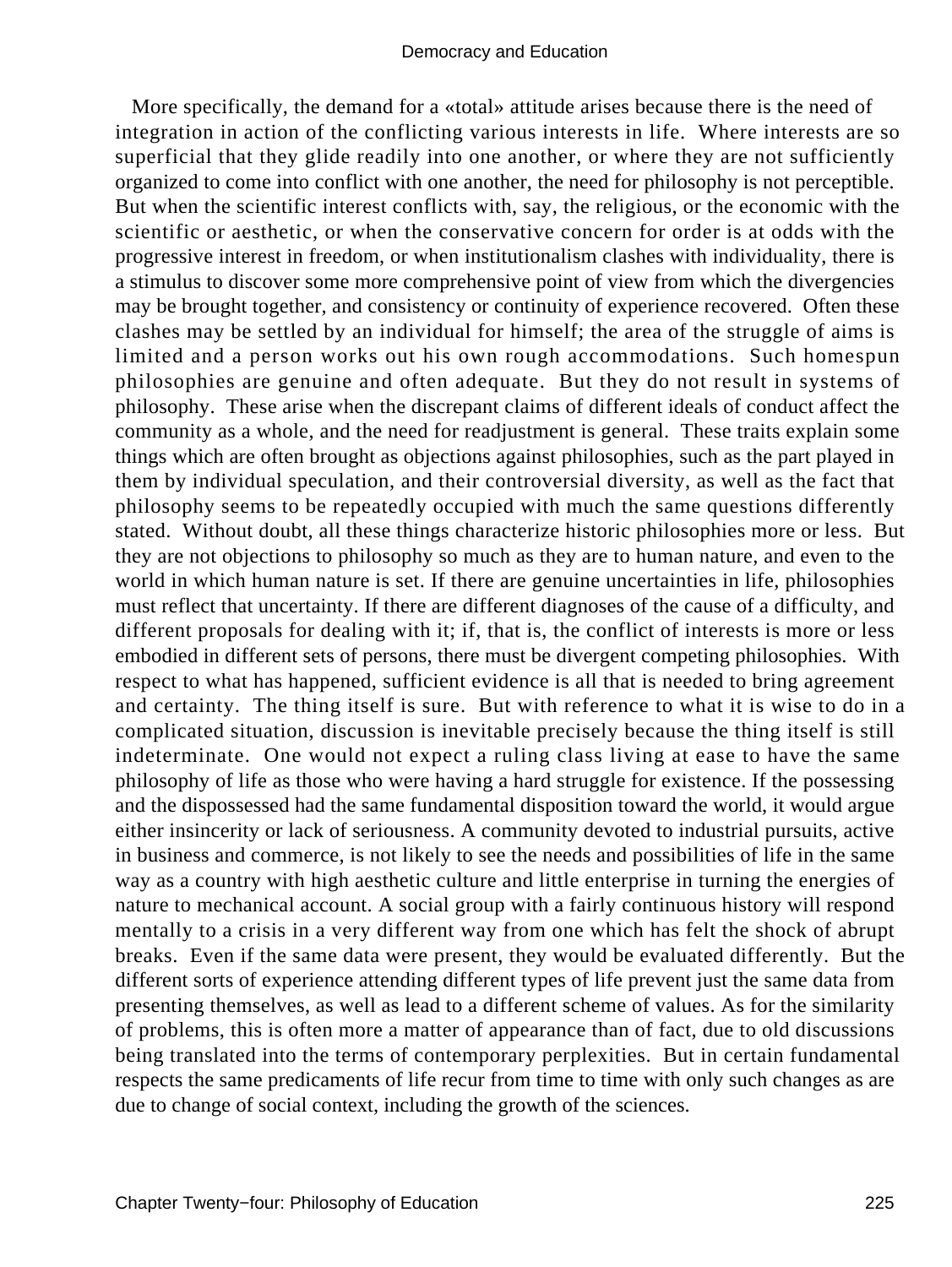The fact that philosophic problems arise because of widespread and widely felt difficulties in social practice is disguised because philosophers become a specialized class which uses a technical language, unlike the vocabulary in which the direct difficulties are stated. But where a system becomes influential, its connection with a conflict of interests calling for some program of social adjustment may always be discovered. At this point, the intimate connection between philosophy and education appears. In fact, education offers a vantage ground from which to penetrate to the human, as distinct from the technical, significance of philosophic discussions. The student of philosophy "in itself' is always in danger of taking it as so much nimble or severe intellectual exercise – as something said by philosophers and concerning them alone. But when philosophic issues are approached from the side of the kind of mental disposition to which they correspond, or the differences in educational practice they make when acted upon, the life−situations which they formulate can never be far from view. If a theory makes no difference in educational endeavor, it must be artificial. The educational point of view enables one to envisage the philosophic problems where they arise and thrive, where they are at home, and where acceptance or rejection makes a difference in practice. If we are willing to conceive education as the process of forming fundamental dispositions, intellectual and emotional, toward nature and fellow men, philosophy may even be defined as the general theory of education. Unless a philosophy is to remain symbolic – or verbal – or a sentimental indulgence for a few, or else mere arbitrary dogma, its auditing of past experience and its program of values must take effect in conduct. Public agitation, propaganda, legislative and administrative action are effective in producing the change of disposition which a philosophy indicates as desirable, but only in the degree in which they are educative  $-$  that is to say, in the degree in which they modify mental and moral attitudes. And at the best, such methods are compromised by the fact they are used with those whose habits are already largely set, while education of youth has a fairer and freer field of operation. On the other side, the business of schooling tends to become a routine empirical affair unless its aims and methods are animated by such a broad and sympathetic survey of its place in contemporary life as it is the business of philosophy to provide. Positive science always implies practically the ends which the community is concerned to achieve. Isolated from such ends, it is matter of indifference whether its disclosures are used to cure disease or to spread it; to increase the means of sustenance of life or to manufacture war material to wipe life out. If society is interested in one of these things rather than another, science shows the way of attainment. Philosophy thus has a double task: that of criticizing existing aims with respect to the existing state of science, pointing out values which have become obsolete with the command of new resources, showing what values are merely sentimental because there are no means for their realization; and also that of interpreting the results of specialized science in their bearing on future social endeavor. It is impossible that it should have any success in these tasks without educational equivalents as to what to do and what not to do. For philosophic theory has no Aladdin's lamp to summon into immediate existence the values which it intellectually constructs. In the mechanical arts, the sciences become methods of managing things so as to utilize their energies for recognized aims. By the educative arts philosophy may generate methods of utilizing the energies of human beings in accord with serious and thoughtful conceptions of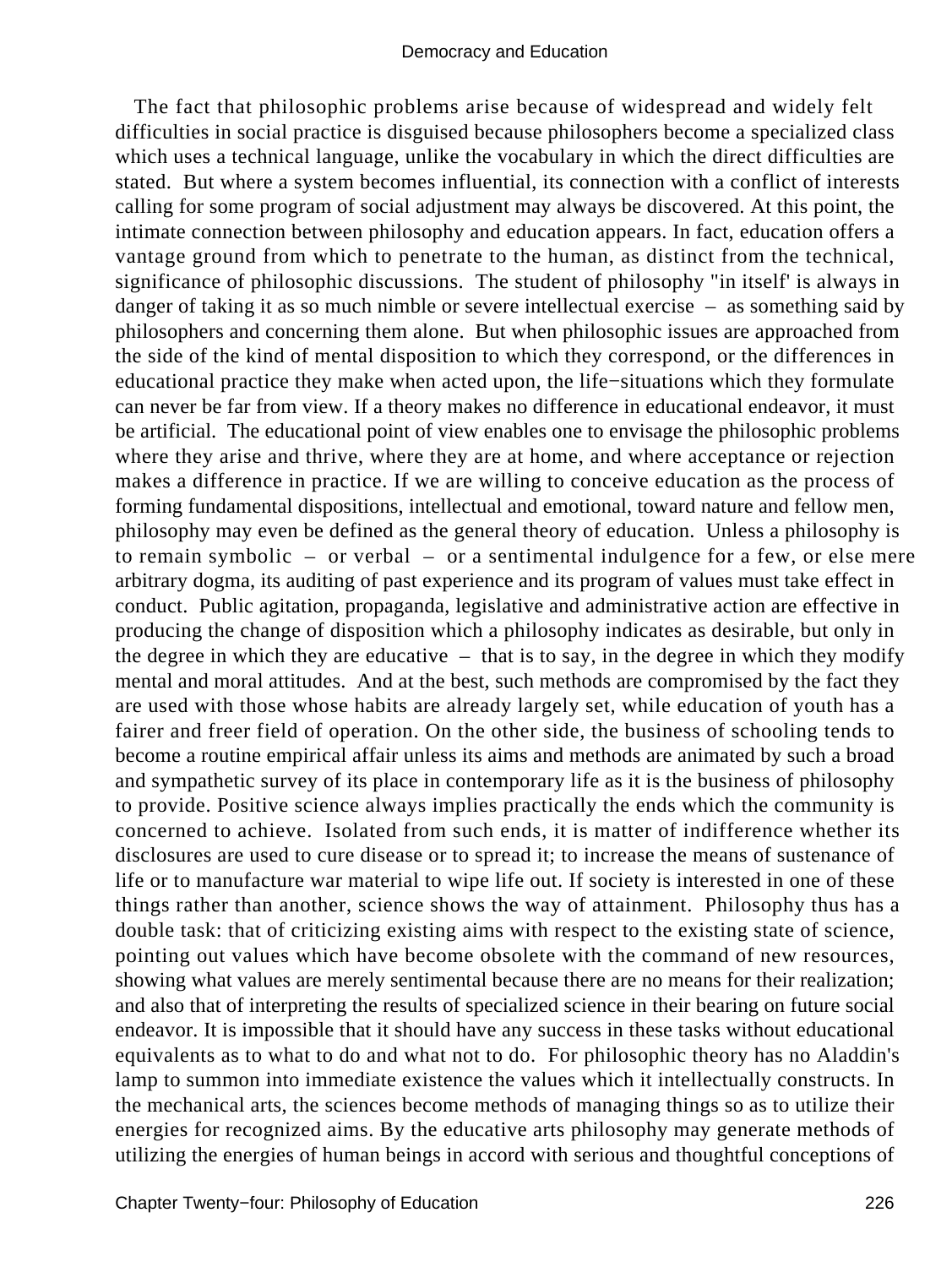life. Education is the laboratory in which philosophic distinctions become concrete and are tested.

 It is suggestive that European philosophy originated (among the Athenians) under the direct pressure of educational questions. The earlier history of philosophy, developed by the Greeks in Asia Minor and Italy, so far as its range of topics is concerned, is mainly a chapter in the history of science rather than of philosophy as that word is understood to−day. It had nature for its subject, and speculated as to how things are made and changed. Later the traveling teachers, known as the Sophists, began to apply the results and the methods of the natural philosophers to human conduct.

 When the Sophists, the first body of professional educators in Europe, instructed the youth in virtue, the political arts, and the management of city and household, philosophy began to deal with the relation of the individual to the universal, to some comprehensive class, or to some group; the relation of man and nature, of tradition and reflection, of knowledge and action. Can virtue, approved excellence in any line, be learned, they asked? What is learning? It has to do with knowledge. What, then, is knowledge? How is it achieved? Through the senses, or by apprenticeship in some form of doing, or by reason that has undergone a preliminary logical discipline? Since learning is coming to know, it involves a passage from ignorance to wisdom, from privation to fullness from defect to perfection, from non−being to being, in the Greek way of putting it. How is such a transition possible? Is change, becoming, development really possible and if so, how? And supposing such questions answered, what is the relation of instruction, of knowledge, to virtue? This last question led to opening the problem of the relation of reason to action, of theory to practice, since virtue clearly dwelt in action. Was not knowing, the activity of reason, the noblest attribute of man? And consequently was not purely intellectual activity itself the highest of all excellences, compared with which the virtues of neighborliness and the citizen's life were secondary? Or, on the other hand, was the vaunted intellectual knowledge more than empty and vain pretense, demoralizing to character and destructive of the social ties that bound men together in their community life? Was not the only true, because the only moral, life gained through obedient habituation to the customary practices of the community? And was not the new education an enemy to good citizenship, because it set up a rival standard to the established traditions of the community?

 In the course of two or three generations such questions were cut loose from their original practical bearing upon education and were discussed on their own account; that is, as matters of philosophy as an independent branch of inquiry. But the fact that the stream of European philosophical thought arose as a theory of educational procedure remains an eloquent witness to the intimate connection of philosophy and education. «Philosophy of education» is not an external application of ready−made ideas to a system of practice having a radically different origin and purpose: it is only an explicit formulation of the problems of the formation of right mental and moral habitudes in respect to the difficulties of contemporary social life. The most penetrating definition of philosophy which can be given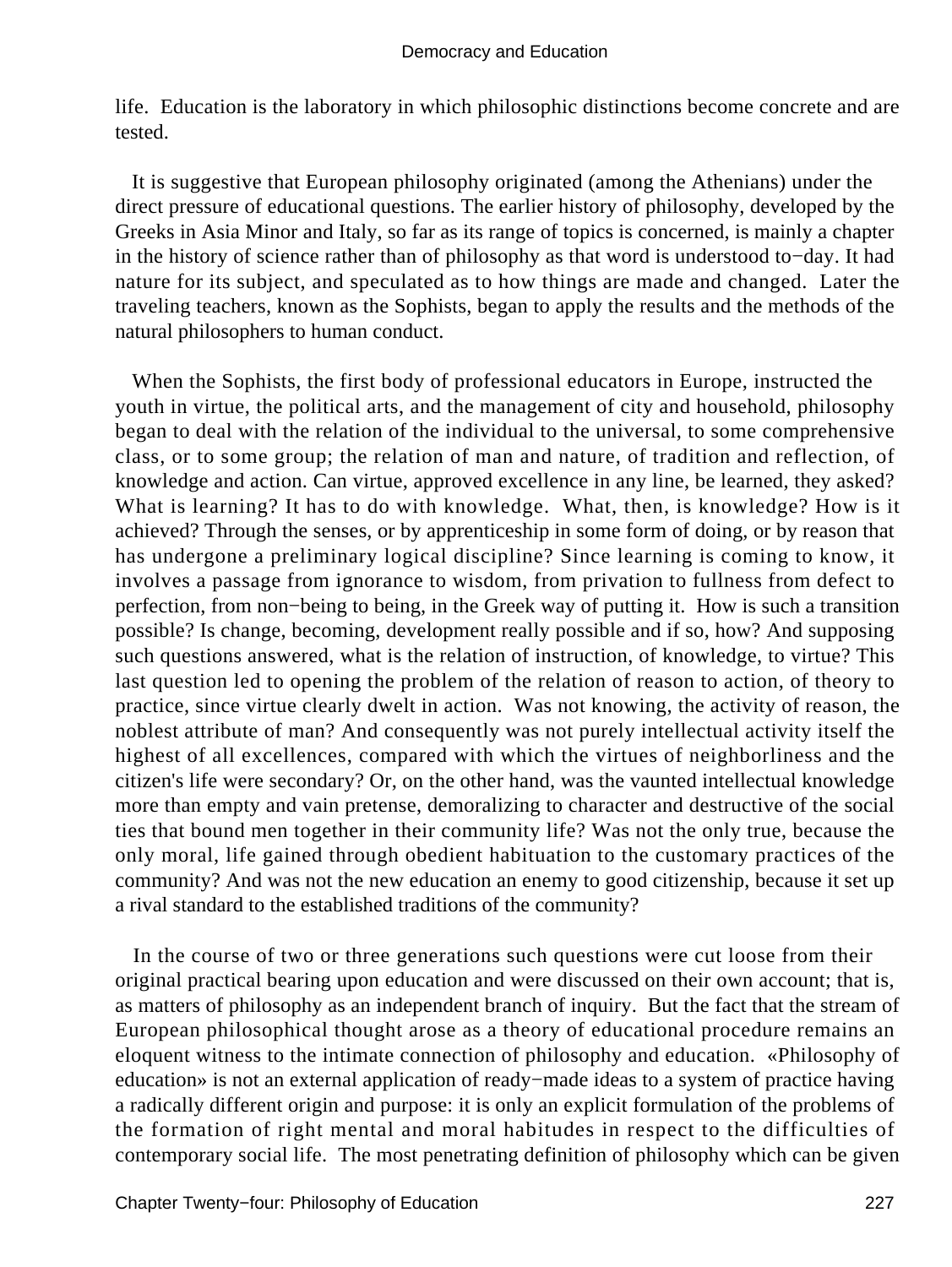is, then, that it is the theory of education in its most general phases.

 The reconstruction of philosophy, of education, and of social ideals and methods thus go hand in hand. If there is especial need of educational reconstruction at the present time, if this need makes urgent a reconsideration of the basic ideas of traditional philosophic systems, it is because of the thoroughgoing change in social life accompanying the advance of science, the industrial revolution, and the development of democracy. Such practical changes cannot take place without demanding an educational reformation to meet them, and without leading men to ask what ideas and ideals are implicit in these social changes, and what revisions they require of the ideas and ideals which are inherited from older and unlike cultures. Incidentally throughout the whole book, explicitly in the last few chapters, we have been dealing with just these questions as they affect the relationship of mind and body, theory and practice, man and nature, the individual and social, etc. In our concluding chapters we shall sum up the prior discussions with respect first to the philosophy of knowledge, and then to the philosophy of morals.

 Summary. After a review designed to bring out the philosophic issues implicit in the previous discussions, philosophy was defined as the generalized theory of education. Philosophy was stated to be a form of thinking, which, like all thinking, finds its origin in what is uncertain in the subject matter of experience, which aims to locate the nature of the perplexity and to frame hypotheses for its clearing up to be tested in action. Philosophic thinking has for its differentia the fact that the uncertainties with which it deals are found in widespread social conditions and aims, consisting in a conflict of organized interests and institutional claims. Since the only way of bringing about a harmonious readjustment of the opposed tendencies is through a modification of emotional and intellectual disposition, philosophy is at once an explicit formulation of the various interests of life and a propounding of points of view and methods through which a better balance of interests may be effected. Since education is the process through which the needed transformation may be accomplished and not remain a mere hypothesis as to what is desirable, we reach a justification of the statement that philosophy is the theory of education as a deliberately conducted practice.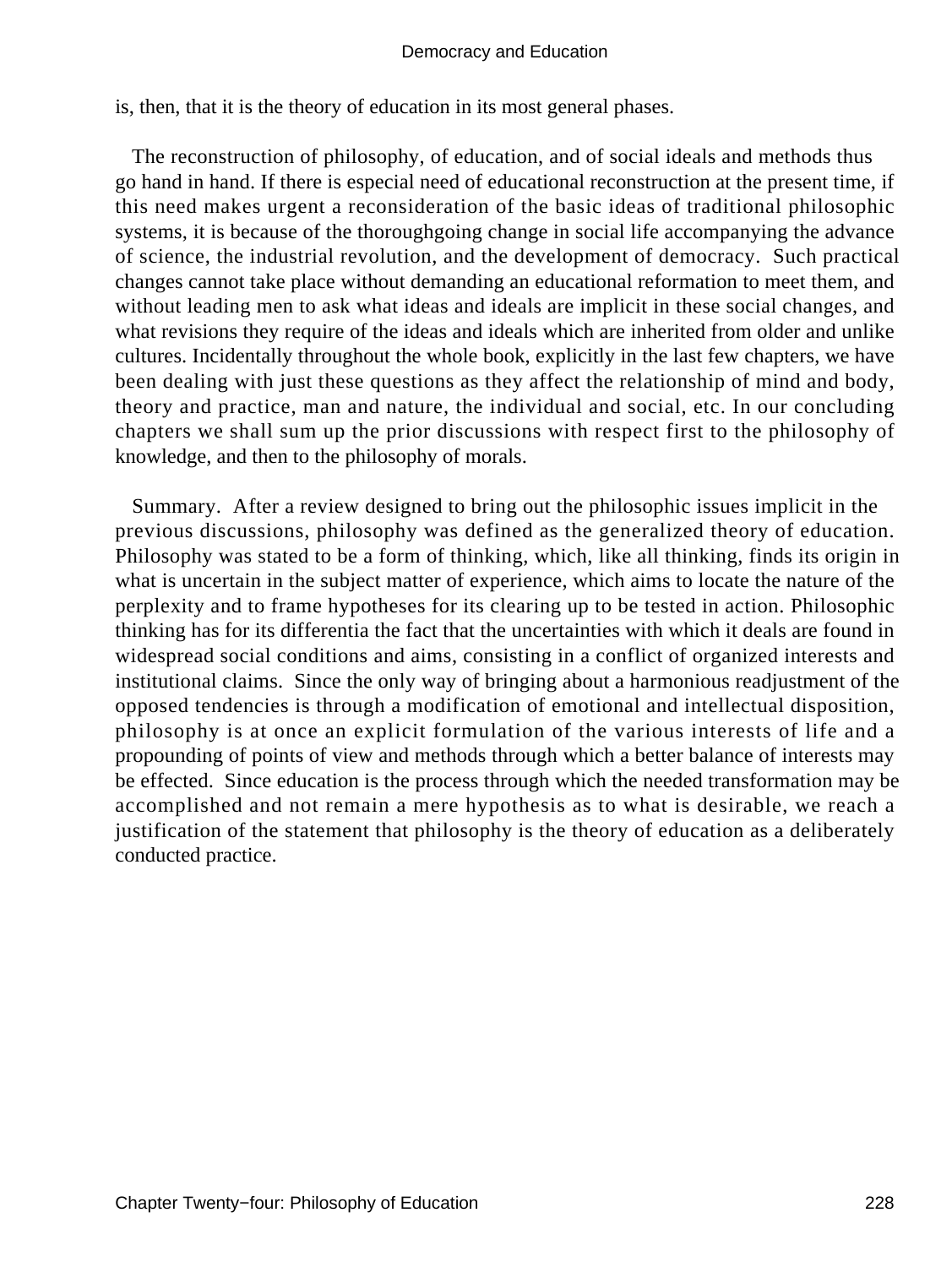## **[Chapter Twenty−five: Theories of Knowledge](#page-249-0)**

<span id="page-229-0"></span>*1. C*ontinuity versus Dualism. A number of theories of knowing have been criticized in the previous pages. In spite of their differences from one another, they all agree in one fundamental respect which contrasts with the theory which has been positively advanced. The latter assumes continuity; the former state or imply certain basic divisions, separations, or antitheses, technically called dualisms. The origin of these divisions we have found in the hard and fast walls which mark off social groups and classes within a group: like those between rich and poor, men and women, noble and baseborn, ruler and ruled. These barriers mean absence of fluent and free intercourse. This absence is equivalent to the setting up of different types of life−experience, each with isolated subject matter, aim, and standard of values. Every such social condition must be formulated in a dualistic philosophy, if philosophy is to be a sincere account of experience. When it gets beyond dualism – as many philosophies do in form – it can only be by appeal to something higher than anything found in experience, by a flight to some transcendental realm. And in denying duality in name such theories restore it in fact, for they end in a division between things of this world as mere appearances and an inaccessible essence of reality.

 So far as these divisions persist and others are added to them, each leaves its mark upon the educational system, until the scheme of education, taken as a whole, is a deposit of various purposes and procedures. The outcome is that kind of check and balance of segregated factors and values which has been described. (See Chapter XVIII.) The present discussion is simply a formulation, in the terminology of philosophy, of various antithetical conceptions involved in the theory of knowing. In the first place, there is the opposition of empirical and higher rational knowing. The first is connected with everyday affairs, serves the purposes of the ordinary individual who has no specialized intellectual

 pursuit, and brings his wants into some kind of working connection with the immediate environment. Such knowing is depreciated, if not despised, as purely utilitarian, lacking in cultural significance. Rational knowledge is supposed to be something which touches reality in ultimate, intellectual fashion; to be pursued for its own sake and properly to terminate in purely theoretical insight, not debased by application in behavior. Socially, the distinction corresponds to that of the intelligence used by the working classes and that used by a learned class remote from concern with the means of living. Philosophically, the difference turns about the distinction of the particular and universal. Experience is an aggregate of more or less isolated particulars, acquaintance with each of which must be separately made. Reason deals with universals, with general principles, with laws, which lie above the welter of concrete details. In the educational precipitate, the pupil is supposed to have to learn, on one hand, a lot of items of specific information, each standing by itself, and upon the other hand, to become familiar with a certain number of laws and general relationships. Geography, as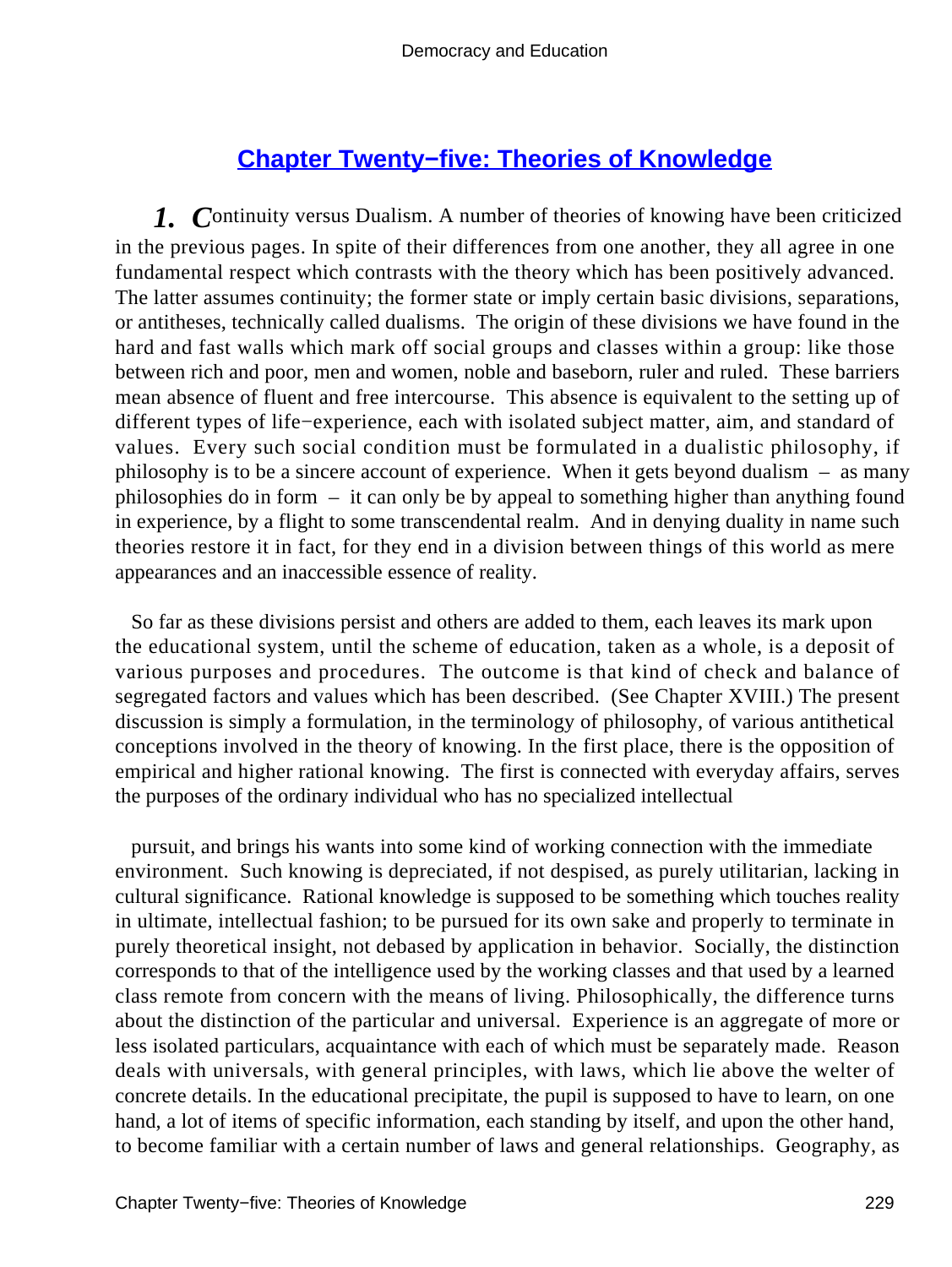often taught, illustrates the former; mathematics, beyond the rudiments of figuring, the latter. For all practical purposes, they represent two independent worlds.

 Another antithesis is suggested by the two senses of the word «learning.» On the one hand, learning is the sum total of what is known, as that is handed down by books and learned men. It is something external, an accumulation of cognitions as one might store material commodities in a warehouse. Truth exists ready− made somewhere. Study is then the process by which an individual draws on what is in storage. On the other hand, learning means something which the individual does when he studies. It is an active, personally conducted affair. The dualism here is between knowledge as something external, or, as it is often called, objective, and knowing as something purely internal, subjective, psychical. There is, on one side, a body of truth, ready−made, and, on the other, a ready−made mind equipped with a faculty of knowing – if it only wills to exercise it, which it is often strangely loath to do. The separation, often touched upon, between subject matter and method is the educational equivalent of this dualism. Socially the distinction has to do with the part of life which is dependent upon authority and that where individuals are free to advance. Another dualism is that of activity and passivity in knowing. Purely empirical and physical things are often supposed to be known by receiving impressions. Physical things somehow stamp themselves upon the mind or convey themselves into consciousness by means of the sense organs. Rational knowledge and knowledge of spiritual things is supposed, on the contrary, to spring from activity initiated within the mind, an activity carried on better if it is kept remote from all sullying touch of the senses and external objects. The distinction between sense training and object lessons and laboratory exercises, and pure ideas contained in books, and appropriated – so it is thought – by some miraculous output of mental energy, is a fair expression in education of this distinction. Socially, it reflects a division between those who are controlled by direct concern with things and those who are free to cultivate. themselves.

 Another current opposition is that said to exist between the intellect and the emotions. The emotions are conceived to be purely private and personal, having nothing to do with the work of pure intelligence in apprehending facts and truths,  $-$  except perhaps the single emotion of intellectual curiosity. The intellect is a pure light; the emotions are a disturbing heat. The mind turns outward to truth; the emotions turn inward to considerations of personal advantage and loss. Thus in education we have that systematic depreciation of interest which has been noted, plus the necessity in practice, with most pupils, of recourse to extraneous and irrelevant rewards and penalties in order to induce the person who has a mind (much as his clothes have a pocket) to apply that mind to the truths to be known. Thus we have the spectacle of professional educators decrying appeal to interest while they uphold with great dignity the need of reliance upon examinations, marks, promotions and emotions, prizes, and the time−honored paraphernalia of rewards and punishments. The effect of this situation in crippling the teacher's sense of humor has not received the attention which it deserves.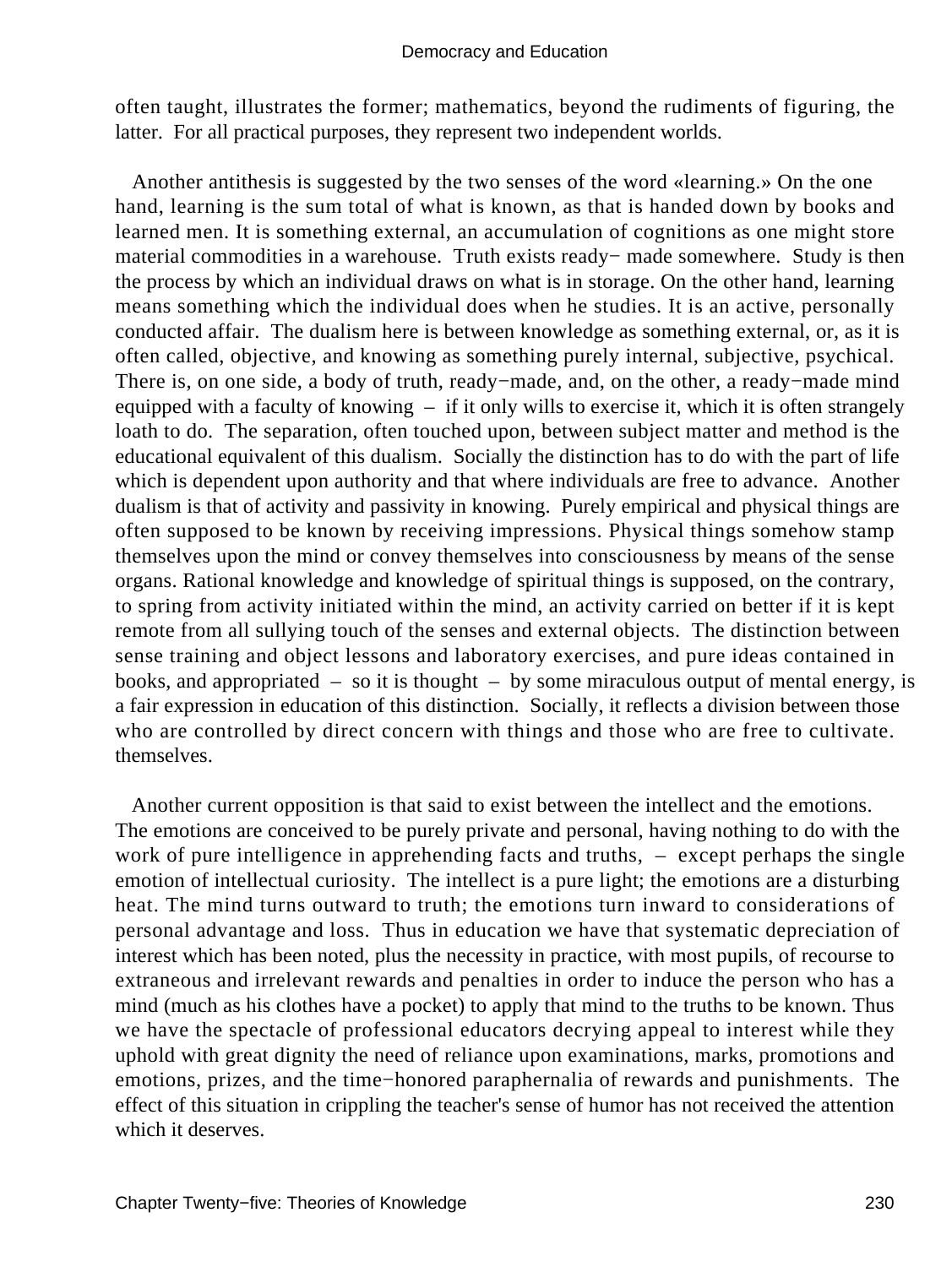All of these separations culminate in one between knowing and doing, theory and practice, between mind as the end and spirit of action and the body as its organ and means. We shall not repeat what has been said about the source of this dualism in the division of society into a class laboring with their muscles for material sustenance and a class which, relieved from economic pressure, devotes itself to the arts of expression and social direction. Nor is it necessary to speak again of the educational evils which spring from the separation. We shall be content to summarize the forces which tend to make the untenability of this conception obvious and to replace it by the idea of continuity. (i) The advance of physiology and the psychology associated with it have shown the connection of mental activity with that of the nervous system. Too often recognition of connection has stopped short at this point; the older dualism of soul and body has been replaced by that of the brain and the rest of the body. But in fact the nervous system is only a specialized mechanism for keeping all bodily activities working together. Instead of being isolated from them, as an organ of knowing from organs of motor response, it is the organ by which they interact responsively with one another. The brain is essentially an organ for effecting the reciprocal adjustment to each other of the stimuli received from the environment and responses directed upon it. Note that the adjusting is reciprocal; the brain not only enables organic activity to be brought to bear upon any object of the environment in response to a sensory stimulation, but this response also determines what the next stimulus will be. See what happens, for example, when a carpenter is at work upon a board, or an etcher upon his plate – or in any case of a consecutive activity. While each motor response is adjusted to the state of affairs indicated through the sense organs, that motor response shapes the next sensory stimulus. Generalizing this illustration, the brain is the machinery for a constant reorganizing of activity so as to maintain its continuity; that is to say, to make such modifications in future action as are required because of what has already been done. The continuity of the work of the carpenter distinguishes it from a routine repetition of identically the same motion, and from a random activity where there is nothing cumulative. What makes it continuous, consecutive, or concentrated is that each earlier act prepares the way for later acts, while these take account of or reckon with the results already attained – the basis of all responsibility. No one who has realized the full force of the facts of the connection of knowing with the nervous system and of the nervous system with the readjusting of activity continuously to meet new conditions, will doubt that knowing has to do with reorganizing activity, instead of being something isolated from all activity, complete on its own account.

 (ii) The development of biology clinches this lesson, with its discovery of evolution. For the philosophic significance of the doctrine of evolution lies precisely in its emphasis upon continuity of simpler and more complex organic forms until we reach man. The development of organic forms begins with structures where the adjustment of environment and organism is obvious, and where anything which can be called mind is at a minimum. As activity becomes more complex, coordinating a greater number of factors in space and time, intelligence plays a more and more marked role, for it has a larger span of the future to forecast and plan for. The effect upon the theory of knowing is to displace the notion that it is the activity of a mere onlooker or spectator of the world, the notion which goes with the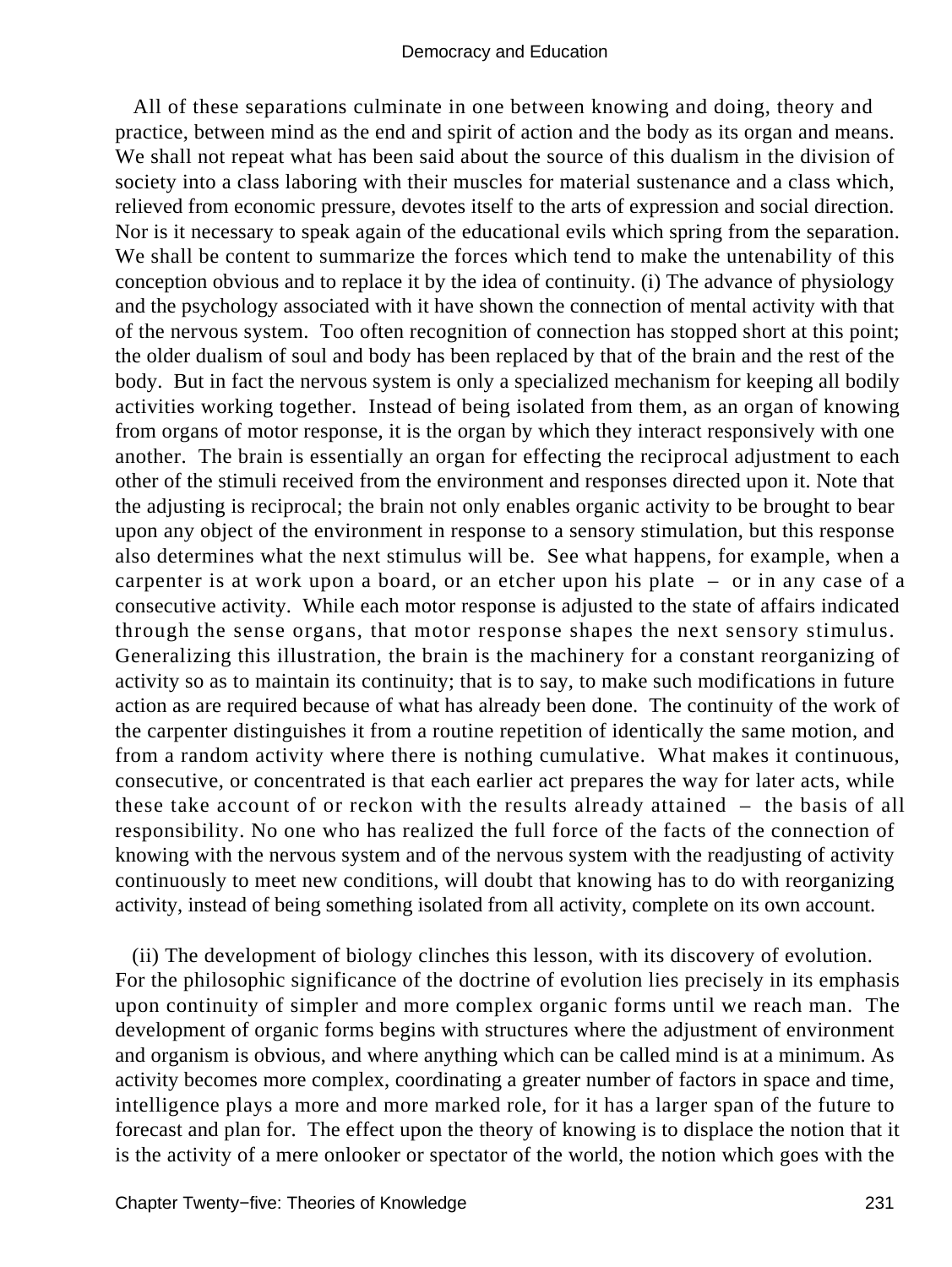idea of knowing as something complete in itself. For the doctrine of organic development means that the living creature is a part of the world, sharing its vicissitudes and fortunes, and making itself secure in its precarious dependence only as it intellectually identifies itself with the things about it, and, forecasting the future consequences of what is going on, shapes its own activities accordingly. If the living, experiencing being is an intimate participant in the activities of the world to which it belongs, then knowledge is a mode of participation, valuable in the degree in which it is effective. It cannot be the idle view of an unconcerned spectator.

 (iii) The development of the experimental method as the method of getting knowledge and of making sure it is knowledge, and not mere opinion – the method of both discovery and proof – is the remaining great force in bringing about a transformation in the theory of knowledge. The experimental method has two sides. (i) On one hand, it means that we have no right to call anything knowledge except where our activity has actually produced certain physical changes in things, which agree with and confirm the conception entertained. Short of such specific changes, our beliefs are only hypotheses, theories, suggestions, guesses, and are to be entertained tentatively and to be utilized as indications of experiments to be tried. (ii) On the other hand, the experimental method of thinking signifies that thinking is of avail; that it is of avail in just the degree in which the anticipation of future consequences is made on the basis of thorough observation of present conditions. Experimentation, in other words, is not equivalent to blind reacting. Such surplus activity  $-$  a surplus with reference to what has been observed and is now anticipated – is indeed an unescapable factor in all our behavior, but it is not experiment save as consequences are noted and are used to make predictions and plans in similar situations in the future. The more the meaning of the experimental method is perceived, the more our trying out of a certain way of treating the material resources and obstacles which confront us embodies a prior use of intelligence. What we call magic was with respect to many things the experimental method of the savage; but for him to try was to try his luck, not his ideas. The scientific experimental method is, on the contrary, a trial of ideas; hence even when practically  $-$  or immediately  $-$  unsuccessful, it is intellectual, fruitful; for we learn from our failures when our endeavors are seriously thoughtful.

 The experimental method is new as a scientific resource – as a systematized means of making knowledge, though as old as life as a practical device. Hence it is not surprising that men have not recognized its full scope. For the most part, its significance is regarded as belonging to certain technical and merely physical matters. It will doubtless take a long time to secure the perception that it holds equally as to the forming and testing of ideas in social and moral matters. Men still want the crutch of dogma, of beliefs fixed by authority, to relieve them of the trouble of thinking and the responsibility of directing their activity by thought. They tend to confine their own thinking to a consideration of which one among the rival systems of dogma they will accept. Hence the schools are better adapted, as John Stuart Mill said, to make disciples than inquirers. But every advance in the influence of the experimental method is sure to aid in outlawing the literary, dialectic, and authoritative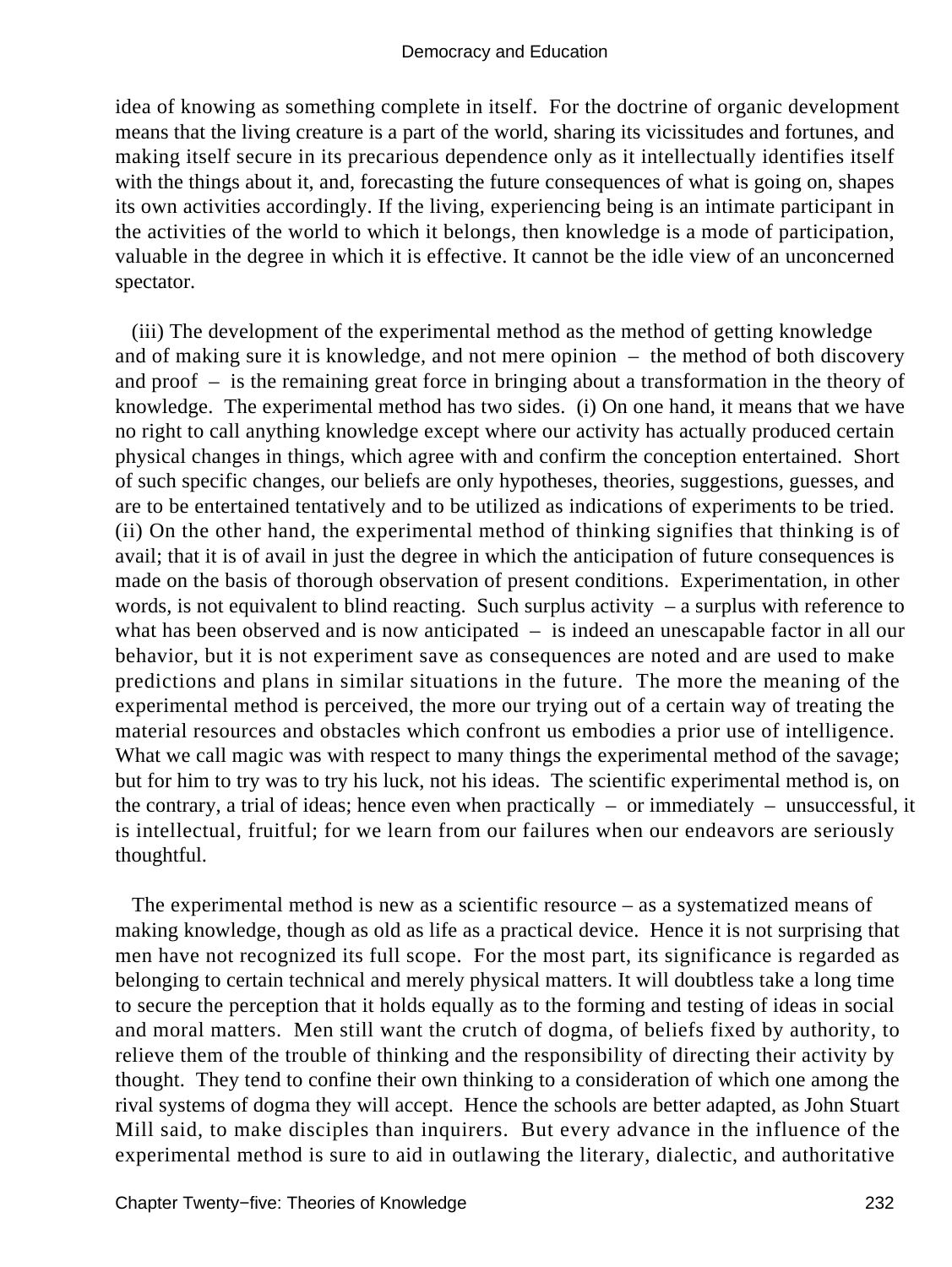methods of forming beliefs which have governed the schools of the past, and to transfer their prestige to methods which will procure an active concern with things and persons, directed by aims of increasing temporal reach and deploying greater range of things in space. In time the theory of knowing must be derived from the practice which is most successful in making knowledge; and then that theory will be employed to improve the methods which are less successful.

 2. Schools of Method. There are various systems of philosophy with characteristically different conceptions of the method of knowing. Some of them are named scholasticism, sensationalism, rationalism, idealism, realism, empiricism, transcendentalism, pragmatism, etc. Many of them have been criticized in connection with the discussion of some educational problem. We are here concerned with them as involving deviations from that method which has proved most effective in achieving knowledge, for a consideration of the deviations may render clearer the true place of knowledge in experience. In brief, the function of knowledge is to make one experience freely available in other experiences. The word «freely» marks the difference between the principle of knowledge and that of habit. Habit means that an individual undergoes a modification through an experience, which modification forms a predisposition to easier and more effective action in a like direction in the future. Thus it also has the function of making one experience available in subsequent experiences. Within certain limits, it performs this function successfully. But habit, apart from knowledge, does not make allowance for change of conditions, for novelty. Prevision of change is not part of its scope, for habit assumes the essential likeness of the new situation with the old. Consequently it often leads astray, or comes between a person and the successful performance of his task, just as the skill, based on habit alone, of the mechanic will desert him when something unexpected occurs in the running of the machine. But a man who understands the machine is the man who knows what he is about. He knows the conditions under which a given habit works, and is in a position to introduce the changes which will readapt it to new conditions.

 In other words, knowledge is a perception of those connections of an object which determine its applicability in a given situation. To take an extreme example; savages react to a flaming comet as they are accustomed to react to other events which threaten the security of their life. Since they try to frighten wild animals or their enemies by shrieks, beating of gongs, brandishing of weapons, etc., they use the same methods to scare away the comet. To us, the method is plainly absurd – so absurd that we fail to note that savages are simply falling back upon habit in a way which exhibits its limitations. The only reason we do not act in some analogous fashion is because we do not take the comet as an isolated, disconnected event, but apprehend it in its connections with other events. We place it, as we say, in the astronomical system. We respond to its connections and not simply to the immediate occurrence. Thus our attitude to it is much freer. We may approach it, so to speak, from any one of the angles provided by its connections. We can bring into play, as we deem wise, any one of the habits appropriate to any one of the connected objects. Thus we get at a new event indirectly instead of immediately – by invention, ingenuity,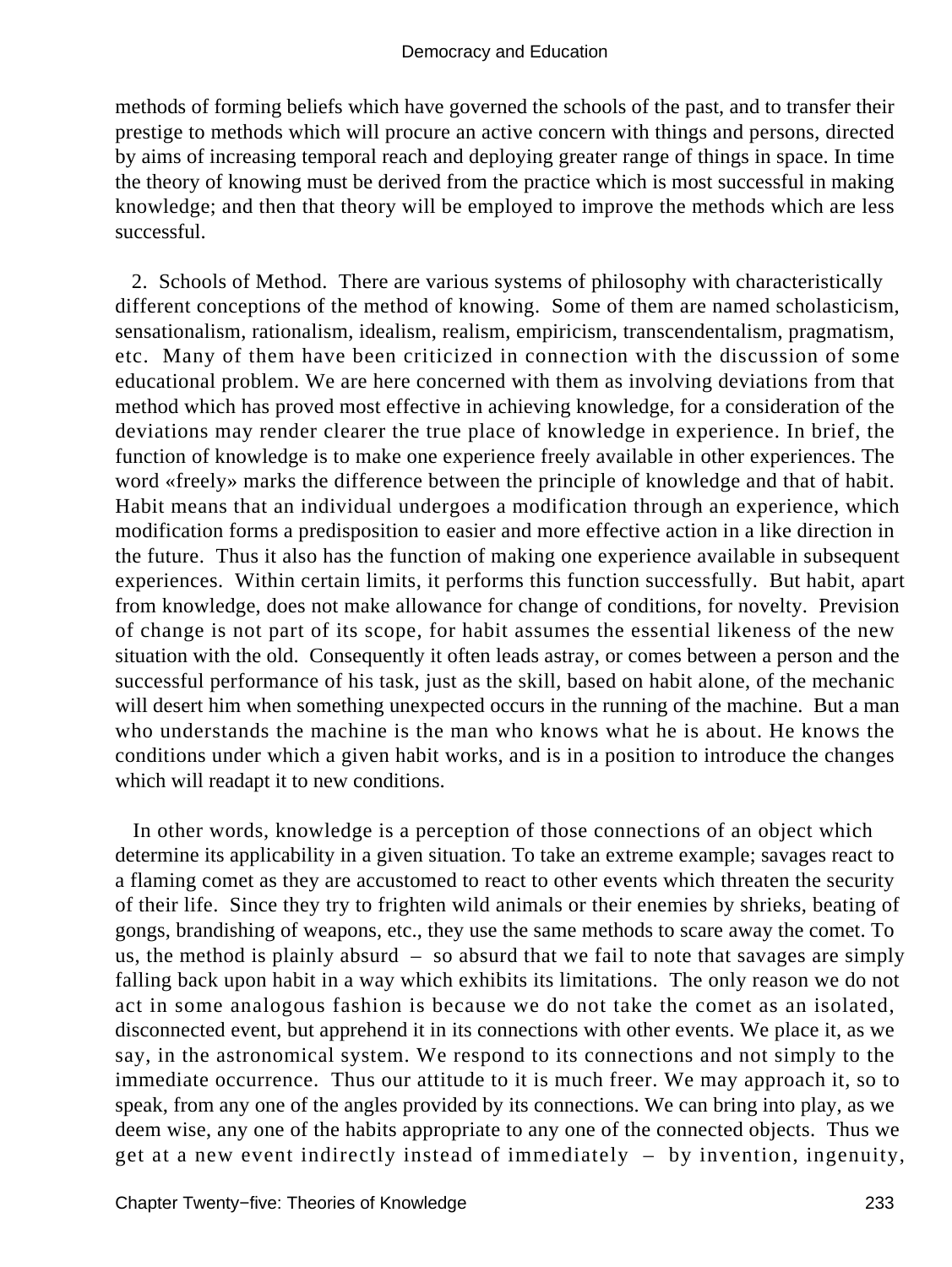resourcefulness. An ideally perfect knowledge would represent such a network of interconnections that any past experience would offer a point of advantage from which to get at the problem presented in a new experience. In fine, while a habit apart from knowledge supplies us with a single fixed method of attack, knowledge means that selection may be made from a much wider range of habits.

 Two aspects of this more general and freer availability of former experiences for subsequent ones may be distinguished. (See ante, p. 77.) (i) One, the more tangible, is increased power of control. What cannot be managed directly may be handled indirectly; or we can interpose barriers between us and undesirable consequences; or we may evade them if we cannot overcome them. Genuine knowledge has all the practical value attaching to efficient habits in any case. (ii) But it also increases the meaning, the experienced significance, attaching to an experience. A situation to which we respond capriciously or by routine has only a minimum of conscious significance; we get nothing mentally from it. But wherever knowledge comes into play in determining a new experience there is mental reward; even if we fail practically in getting the needed control we have the satisfaction of experiencing a meaning instead of merely reacting physically.

 While the content of knowledge is what has happened, what is taken as finished and hence settled and sure, the reference of knowledge is future or prospective. For knowledge furnishes the means of understanding or giving meaning to what is still going on and what is to be done. The knowledge of a physician is what he has found out by personal acquaintance and by study of what others have ascertained and recorded. But it is knowledge to him because it supplies the resources by which he interprets the unknown things which confront him, fills out the partial obvious facts with connected suggested phenomena, foresees their probable future, and makes plans accordingly. When knowledge is cut off from use in giving meaning to what is blind and baffling, it drops out of consciousness entirely or else becomes an object of aesthetic contemplation. There is much emotional satisfaction to be had from a survey of the symmetry and order of possessed knowledge, and the satisfaction is a legitimate one. But this contemplative attitude is aesthetic, not intellectual. It is the same sort of joy that comes from viewing a finished picture or a well composed landscape. It would make no difference if the subject matter were totally different, provided it had the same harmonious organization. Indeed, it would make no difference if it were wholly invented, a play of fancy. Applicability to the world means not applicability to what is past and gone – that is out of the question by the nature of the case; it means applicability to what is still going on, what is still unsettled, in the moving scene in which we are implicated. The very fact that we so easily overlook this trait, and regard statements of what is past and out of reach as knowledge is because we assume the continuity of past and future. We cannot entertain the conception of a world in which knowledge of its past would not be helpful in forecasting and giving meaning to its future. We ignore the prospective reference just because it is so irretrievably implied.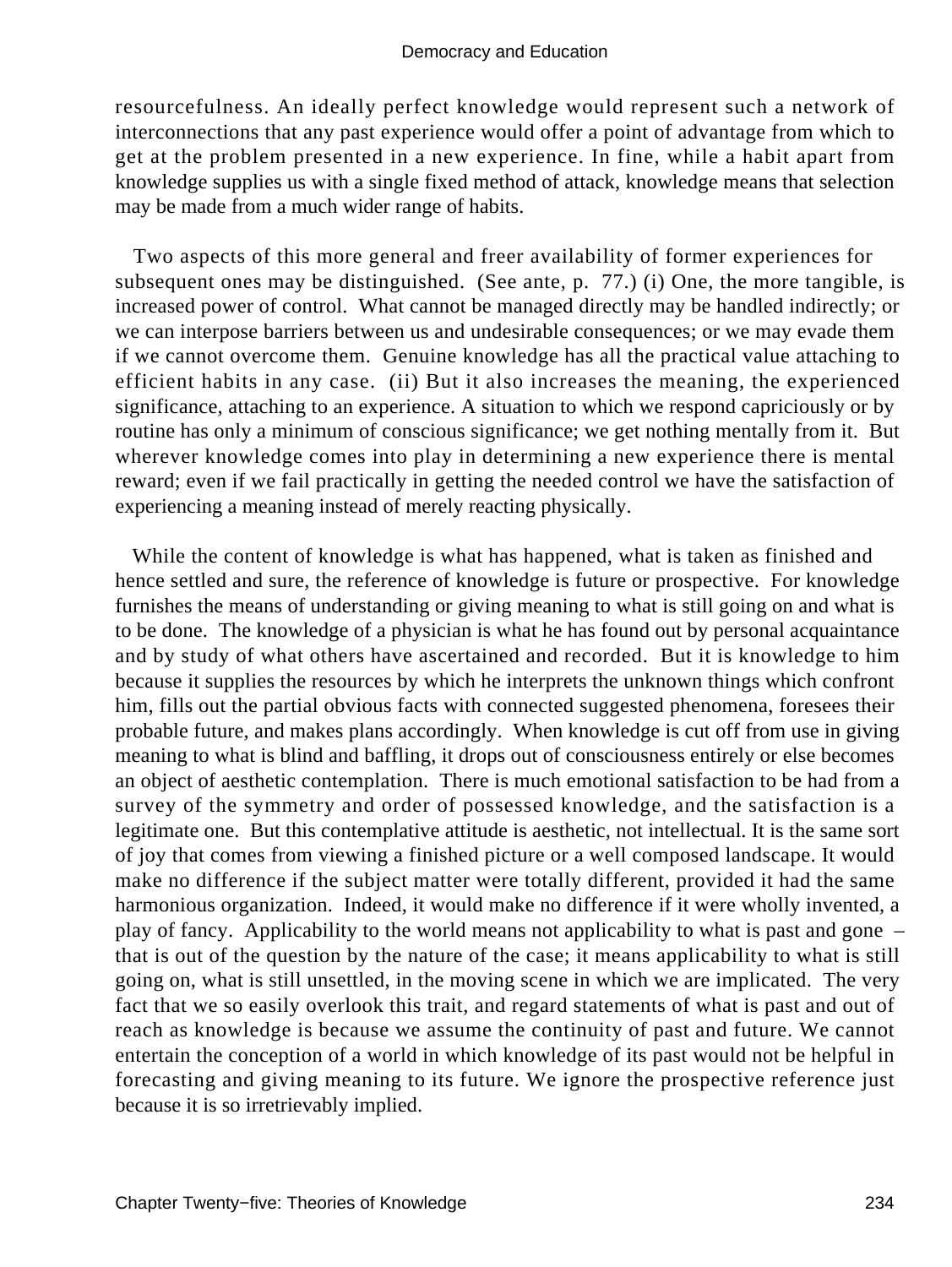Yet many of the philosophic schools of method which have been mentioned transform the ignoring into a virtual denial. They regard knowledge as something complete in itself irrespective of its availability in dealing with what is yet to be. And it is this omission which vitiates them and which makes them stand as sponsors for educational methods which an adequate conception of knowledge condemns. For one has only to call to mind what is sometimes treated in schools as acquisition of knowledge to realize how lacking it is in any fruitful connection with the ongoing experience of the students – how largely it seems to be believed that the mere appropriation of subject matter which happens to be stored in books constitutes knowledge. No matter how true what is learned to those who found it out and in whose experience it functioned, there is nothing which makes it knowledge to the pupils. It might as well be something about Mars or about some fanciful country unless it fructifies in the individual's own life.

 At the time when scholastic method developed, it had relevancy to social conditions. It was a method for systematizing and lending rational sanction to material accepted on authority. This subject matter meant so much that it vitalized the defining and systematizing brought to bear upon it. Under present conditions the scholastic method, for most persons, means a form of knowing which has no especial connection with any particular subject matter. It includes making distinctions, definitions, divisions, and classifications for the mere sake of making them – with no objective in experience. The view of thought as a purely physical activity having its own forms, which are applied to any material as a seal may be stamped on any plastic stuff, the view which underlies what is termed formal logic is essentially the scholastic method generalized. The doctrine of formal discipline in education is the natural counterpart of the scholastic method.

 The contrasting theories of the method of knowledge which go by the name of sensationalism and rationalism correspond to an exclusive emphasis upon the particular and the general respectively – or upon bare facts on one side and bare relations on the other. In real knowledge, there is a particularizing and a generalizing function working together. So far as a situation is confused, it has to be cleared up; it has to be resolved into details, as sharply defined as possible. Specified facts and qualities constitute the elements of the problem to be dealt with, and it is through our sense organs that they are specified. As setting forth the problem, they may well be termed particulars, for they are fragmentary. Since our task is to discover their connections and to recombine them, for us at the time they are partial. They are to be given meaning; hence, just as they stand, they lack it. Anything which is to be known, whose meaning has still to be made out, offers itself as particular. But what is already known, if it has been worked over with a view to making it applicable to intellectually mastering new particulars, is general in function. Its function of introducing connection into what is otherwise unconnected constitutes its generality. Any fact is general if we use it to give meaning to the elements of a new experience. «Reason» is just the ability to bring the subject matter of prior experience to bear to perceive the significance of the subject matter of a new experience. A person is reasonable in the degree in which he is habitually open to seeing an event which immediately strikes his senses not as an isolated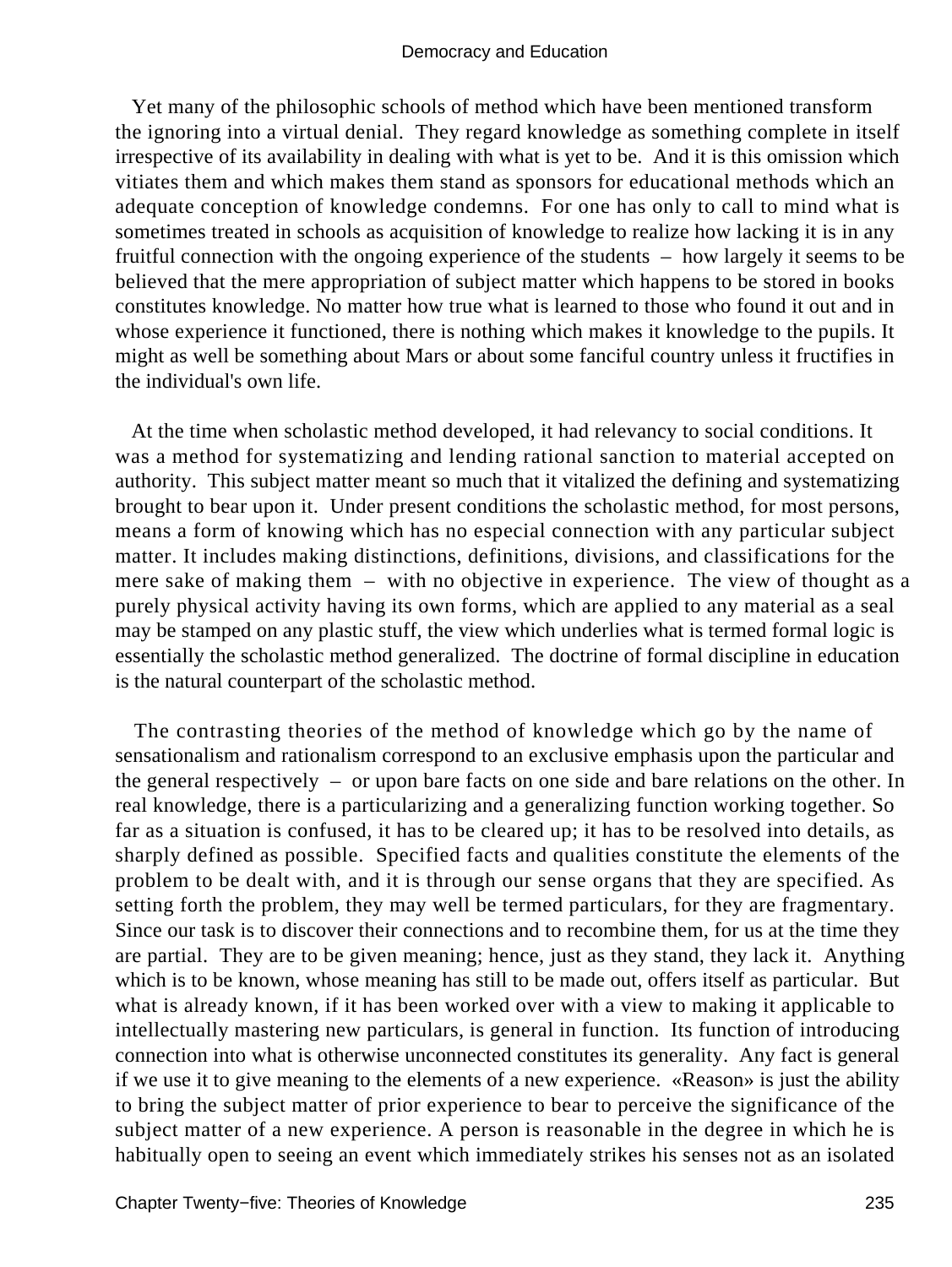thing but in its connection with the common experience of mankind.

 Without the particulars as they are discriminated by the active responses of sense organs, there is no material for knowing and no intellectual growth. Without placing these particulars in the context of the meanings wrought out in the larger experience of the past – without the use of reason or thought – particulars are mere excitations or irritations. The mistake alike of the sensational and the rationalistic schools is that each fails to see that the function of sensory stimulation and thought is relative to reorganizing experience in applying the old to the new, thereby maintaining the continuity or consistency of life. The theory of the method of knowing which is advanced in these pages may be termed pragmatic. Its essential feature is to maintain the continuity of knowing with an activity which purposely modifies the environment. It holds that knowledge in its strict sense of something possessed consists of our intellectual resources – of all the habits that render our action intelligent. Only that which has been organized into our disposition so as to enable us to adapt the environment to our needs and to adapt our aims and desires to the situation in which we live is really knowledge. Knowledge is not just something which we are now conscious of, but consists of the dispositions we consciously use in understanding what now happens. Knowledge as an act is bringing some of our dispositions to consciousness with a view to straightening out a perplexity, by conceiving the connection between ourselves and the world in which we live.

 Summary. Such social divisions as interfere with free and full intercourse react to make the intelligence and knowing of members of the separated classes one−sided. Those whose experience has to do with utilities cut off from the larger end they subserve are practical empiricists; those who enjoy the contemplation of a realm of meanings in whose active production they have had no share are practical rationalists. Those who come in direct contact with things and have to adapt their activities to them immediately are, in effect, realists; those who isolate the meanings of these things and put them in a religious or so−called spiritual world aloof from things are, in effect, idealists. Those concerned with progress, who are striving to change received beliefs, emphasize the individual factor in knowing; those whose chief business it is to withstand change and conserve received truth emphasize the universal and the fixed – and so on. Philosophic systems in their opposed theories of knowledge present an explicit formulation of the traits characteristic of these cut−off and one−sided segments of experience – one−sided because barriers to intercourse prevent the experience of one from being enriched and supplemented by that of others who are differently situated.

 In an analogous way, since democracy stands in principle for free interchange, for social continuity, it must develop a theory of knowledge which sees in knowledge the method by which one experience is made available in giving direction and meaning to another. The recent advances in physiology, biology, and the logic of the experimental sciences supply the specific intellectual instrumentalities demanded to work out and formulate such a theory. Their educational equivalent is the connection of the acquisition of knowledge in the schools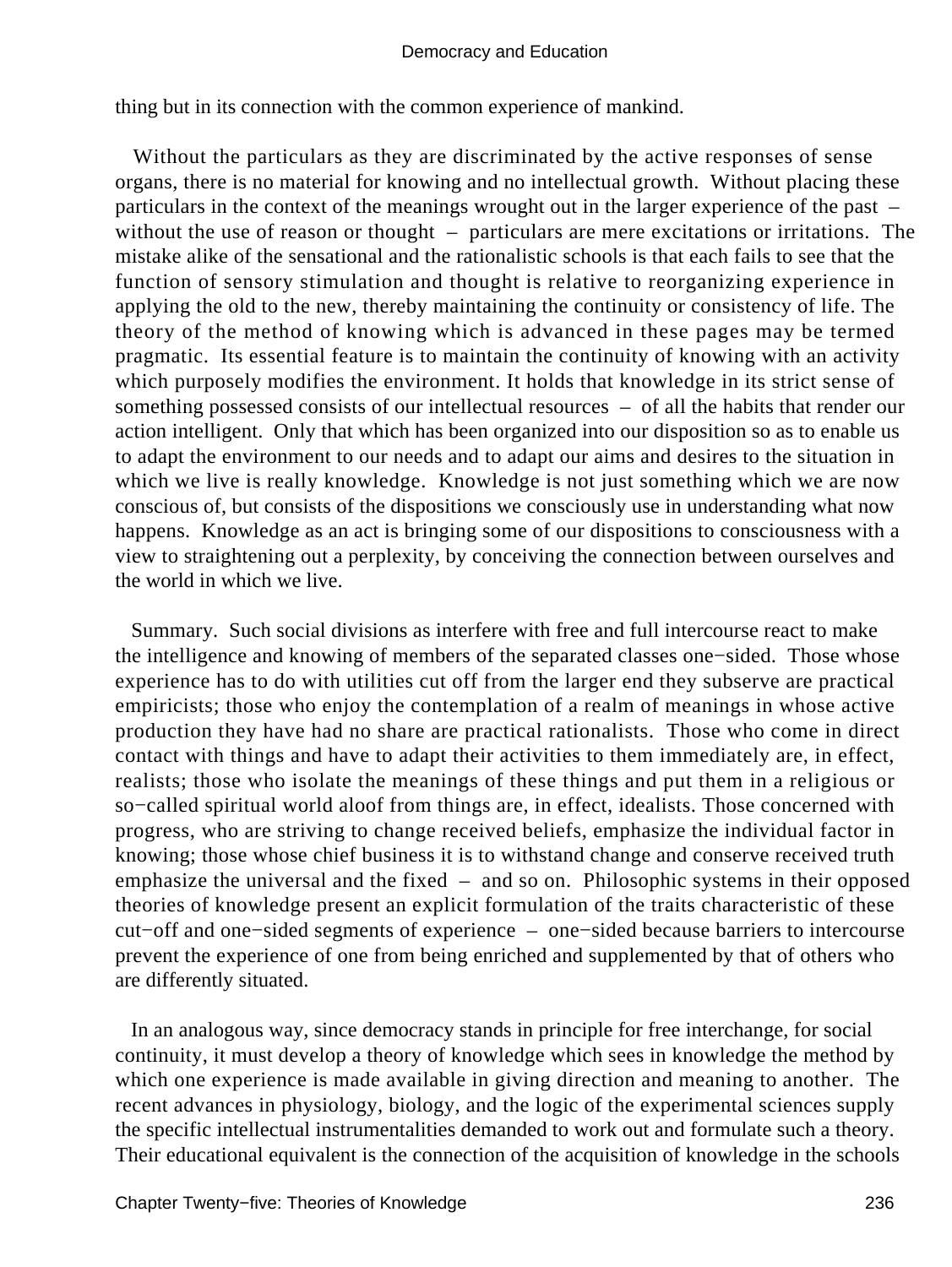with activities, or occupations, carried on in a medium of associated life.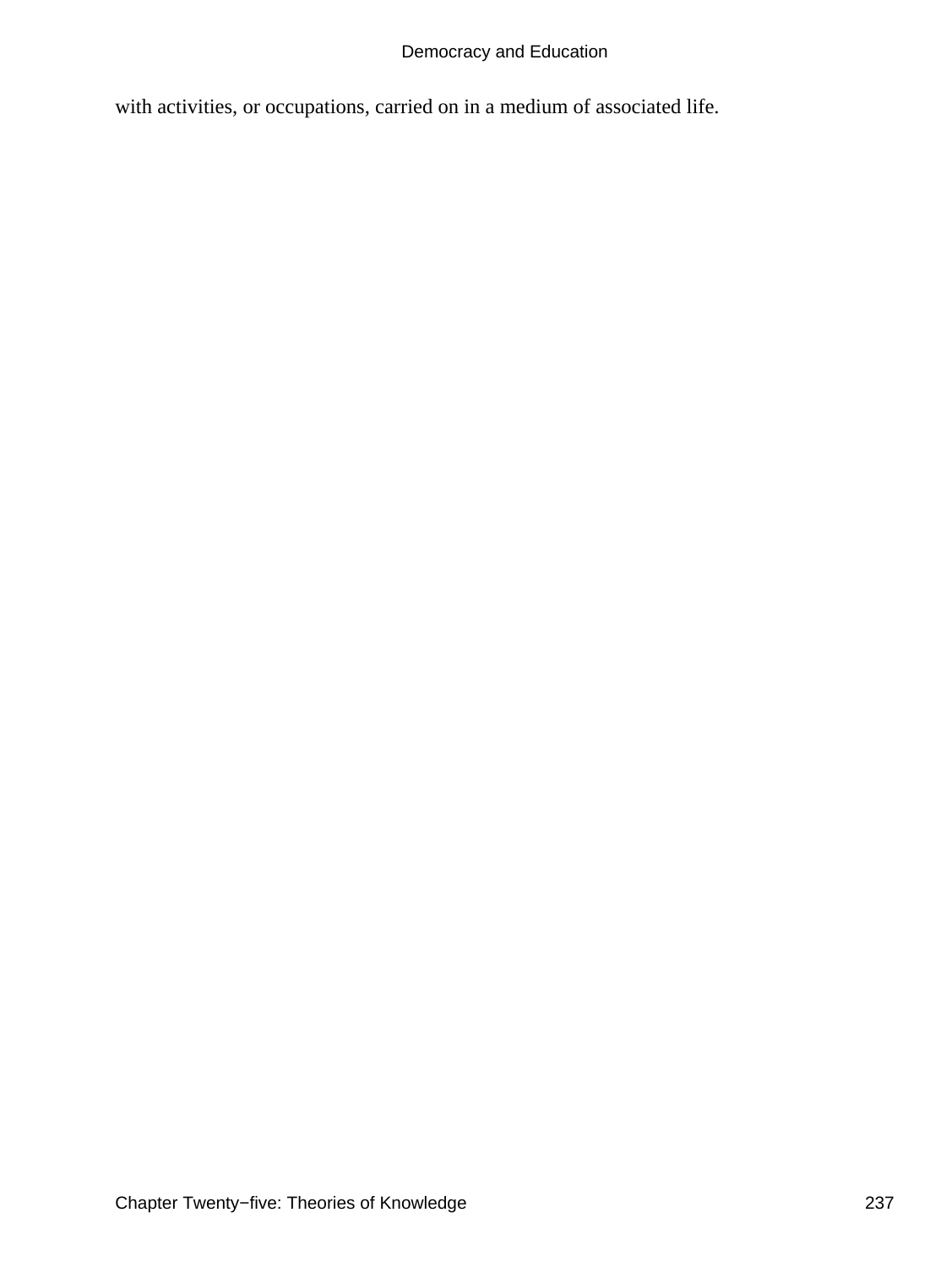### **[Chapter Twenty−six: Theories of Morals](#page-249-0)**

### <span id="page-238-0"></span>*1. T*he Inner and the Outer.

 Since morality is concerned with conduct, any dualisms which are set up between mind and activity must reflect themselves in the theory of morals. Since the formulations of the separation in the philosophic theory of morals are used to justify and idealize the practices employed in moral training, a brief critical discussion is in place. It is a commonplace of educational theory that the establishing of character is a comprehensive aim of school instruction and discipline. Hence it is important that we should be on our guard against a conception of the relations of intelligence to character which hampers the realization of the aim, and on the look−out for the conditions which have to be provided in order that the aim may be successfully acted upon. The first obstruction which meets us is the currency of moral ideas which split the course of activity into two opposed factors, often named respectively the inner and outer, or the spiritual and the physical. This division is a culmination of the dualism of mind and the world, soul and body, end and means, which we have so frequently noted. In morals it takes the form of a sharp demarcation of the motive of action from its consequences, and of character from conduct. Motive and character are regarded as something purely «inner,» existing exclusively in consciousness, while consequences and conduct are regarded as outside of mind, conduct having to do simply with the movements which carry out motives; consequences with what happens as a result. Different schools identify morality with either the inner state of mind or the outer act and results, each in separation from the other. Action with a purpose is deliberate; it involves a consciously foreseen end and a mental weighing of considerations pro and eon. It also involves a conscious state of longing or desire for the end. The deliberate choice of an aim and of a settled disposition of desire takes time. During this time complete overt action is suspended. A person who does not have his mind made up, does not know what to do. Consequently he postpones definite action so far as possible. His position may be compared to that of a man considering jumping across a ditch. If he were sure he could or could not make it, definite activity in some direction would occur. But if he considers, he is in doubt; he hesitates. During the time in which a single overt line of action is in suspense, his activities are confined to such redistributions of energy within the organism as will prepare a determinate course of action. He measures the ditch with his eyes; he brings himself taut to get a feel of the energy at his disposal; he looks about for other ways across, he reflects upon the importance of getting across. All this means an accentuation of consciousness; it means a turning in upon the individual's own attitudes, powers, wishes, etc.

 Obviously, however, this surging up of personal factors into conscious recognition is a part of the whole activity in its temporal development. There is not first a purely psychical process, followed abruptly by a radically different physical one. There is one continuous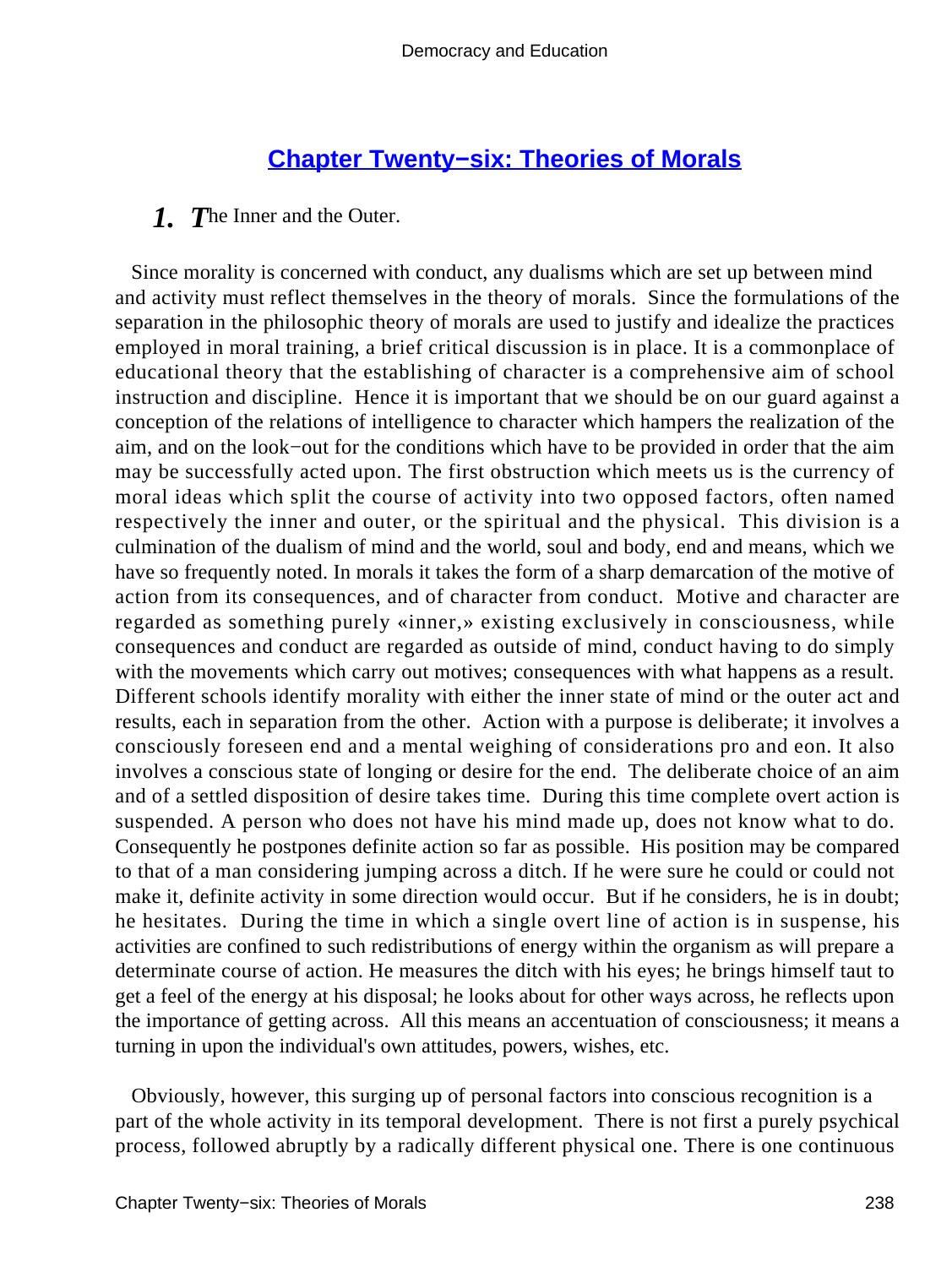behavior, proceeding from a more uncertain, divided, hesitating state to a more overt, determinate, or complete state. The activity at first consists mainly of certain tensions and adjustments within the organism; as these are coordinated into a unified attitude, the organism as a whole acts – some definite act is undertaken. We may distinguish, of course, the more explicitly conscious phase of the continuous activity as mental or psychical. But that only identifies the mental or psychical to mean the indeterminate, formative state of an activity which in its fullness involves putting forth of overt energy to modify the environment.

 Our conscious thoughts, observations, wishes, aversions are important, because they represent inchoate, nascent activities. They fulfill their destiny in issuing, later on, into specific and perceptible acts. And these inchoate, budding organic readjustments are important because they are our sole escape from the dominion of routine habits and blind impulse. They are activities having a new meaning in process of development. Hence, normally, there is an accentuation of personal consciousness whenever our instincts and ready formed habits find themselves blocked by novel conditions. Then we are thrown back upon ourselves to reorganize our own attitude before proceeding to a definite and irretrievable course of action. Unless we try to drive our way through by sheer brute force, we must modify our organic resources to adapt them to the specific features of the situation in which we find ourselves. The conscious deliberating and desiring which precede overt action are, then, the methodic personal readjustment implied in activity in uncertain situations. This role of mind in continuous activity is not always maintained, however. Desires for something different, aversion to the given state of things caused by the blocking of successful activity, stimulates the imagination. The picture of a different state of things does not always function to aid ingenious observation and recollection to find a way out and on. Except where there is a disciplined disposition, the tendency is for the imagination to run loose. Instead of its objects being checked up by conditions with reference to their practicability in execution, they are allowed to develop because of the immediate emotional satisfaction which they yield. When we find the successful display of our energies checked by uncongenial surroundings, natural and social, the easiest way out is to build castles in the air and let them be a substitute for an actual achievement which involves the pains of thought. So in overt action we acquiesce, and build up an imaginary world in, mind. This break between thought and conduct is reflected in those theories which make a sharp separation between mind as inner and conduct and consequences as merely outer.

 For the split may be more than an incident of a particular individual's experience. The social situation may be such as to throw the class given to articulate reflection back into their own thoughts and desires without providing the means by which these ideas and aspirations can be used to reorganize the environment. Under such conditions, men take revenge, as it were, upon the alien and hostile environment by cultivating contempt for it, by giving it a bad name. They seek refuge and consolation within their own states of mind, their own imaginings and wishes, which they compliment by calling both more real and more ideal than the despised outer world. Such periods have recurred in history. In the early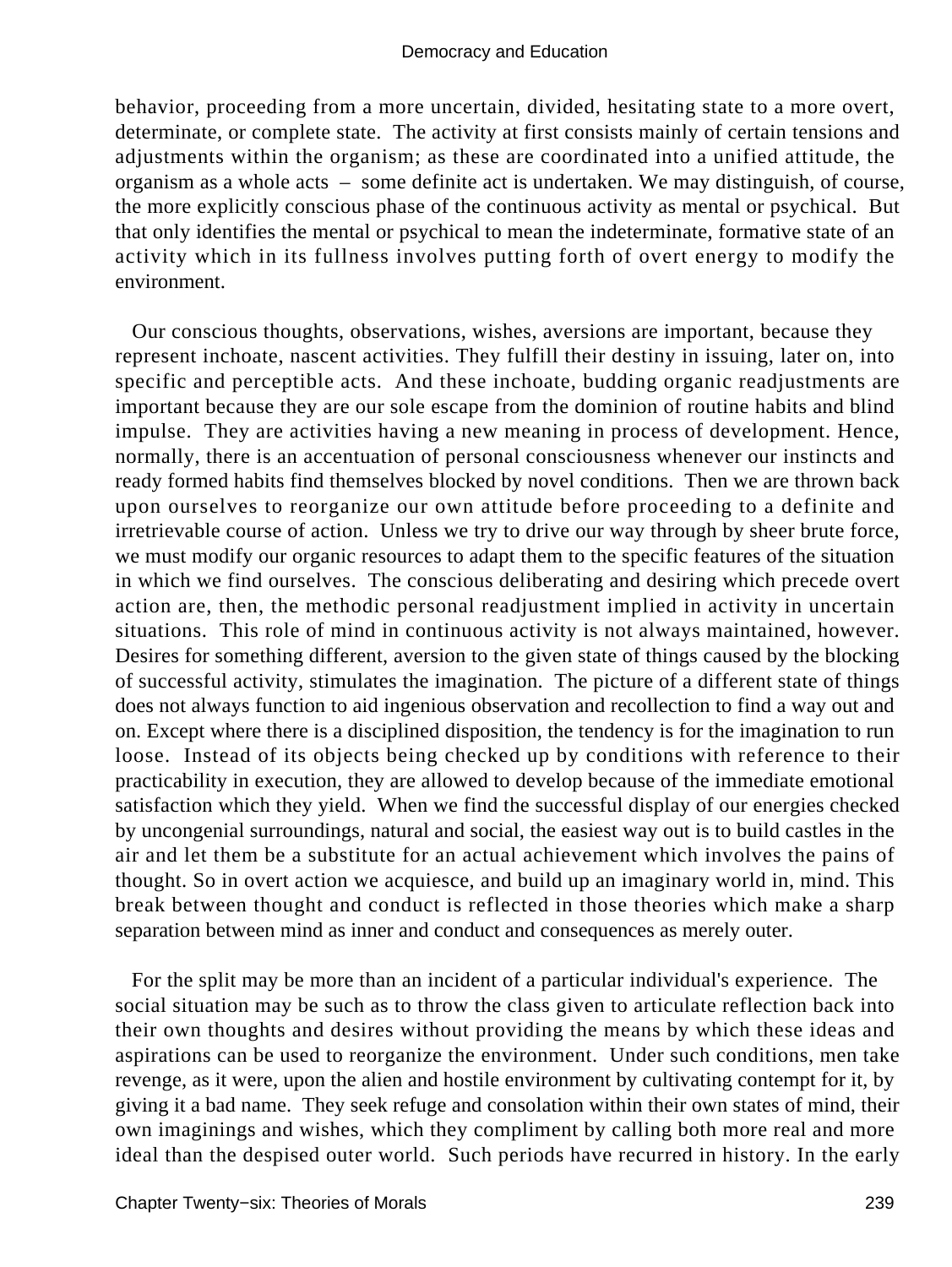centuries of the Christian era, the influential moral systems of Stoicism, of monastic and popular Christianity and other religious movements of the day, took shape under the influence of such conditions. The more action which might express prevailing ideals was checked, the more the inner possession and cultivation of ideals was regarded as self−sufficient – as the essence of morality. The external world in which activity belongs was thought of as morally indifferent. Everything lay in having the right motive, even though that motive was not a moving force in the world. Much the same sort of situation recurred in Germany in the later eighteenth and early nineteenth centuries; it led to the Kantian insistence upon the good will as the sole moral good, the will being regarded as something complete in itself, apart from action and from the changes or consequences effected in the world. Later it led to any idealization of existing institutions as themselves the embodiment of reason.

 The purely internal morality of «meaning well,» of having a good disposition regardless of what comes of it, naturally led to a reaction. This is generally known as either hedonism or utilitarianism. It was said in effect that the important thing morally is not what a man is inside of his own consciousness, but what he does – the consequences which issue, the charges he actually effects. Inner morality was attacked as sentimental, arbitrary, dogmatic, subjective – as giving men leave to dignify and shield any dogma congenial to their self–interest or any caprice occurring to imagination by calling it an intuition or an ideal of conscience. Results, conduct, are what counts; they afford the sole measure of morality. Ordinary morality, and hence that of the schoolroom, is likely to be an inconsistent compromise of both views. On one hand, certain states of feeling are made much of; the individual must «mean well,» and if his intentions are good, if he had the right sort of emotional consciousness, he may be relieved of responsibility for full results in conduct. But since, on the other hand, certain things have to be done to meet the convenience and the requirements of others, and of social order in general, there is great insistence upon the doing of certain things, irrespective of whether the individual has any concern or intelligence in their doing. He must toe the mark; he must have his nose held to the grindstone; he must obey; he must form useful habits; he must learn self−control, – all of these precepts being understood in a way which emphasizes simply the immediate thing tangibly done, irrespective of the spirit of thought and desire in which it is done, and irrespective therefore of its effect upon other less obvious doings.

 It is hoped that the prior discussion has sufficiently elaborated the method by which both of these evils are avoided. One or both of these evils must result wherever individuals, whether young or old, cannot engage in a progressively cumulative undertaking under conditions which engage their interest and require their reflection. For only in such cases is it possible that the disposition of desire and thinking should be an organic factor in overt and obvious conduct. Given a consecutive activity embodying the student's own interest, where a definite result is to be obtained, and where neither routine habit nor the following of dictated directions nor capricious improvising will suffice, and there the rise of conscious purpose, conscious desire, and deliberate reflection are inevitable. They are inevitable as the spirit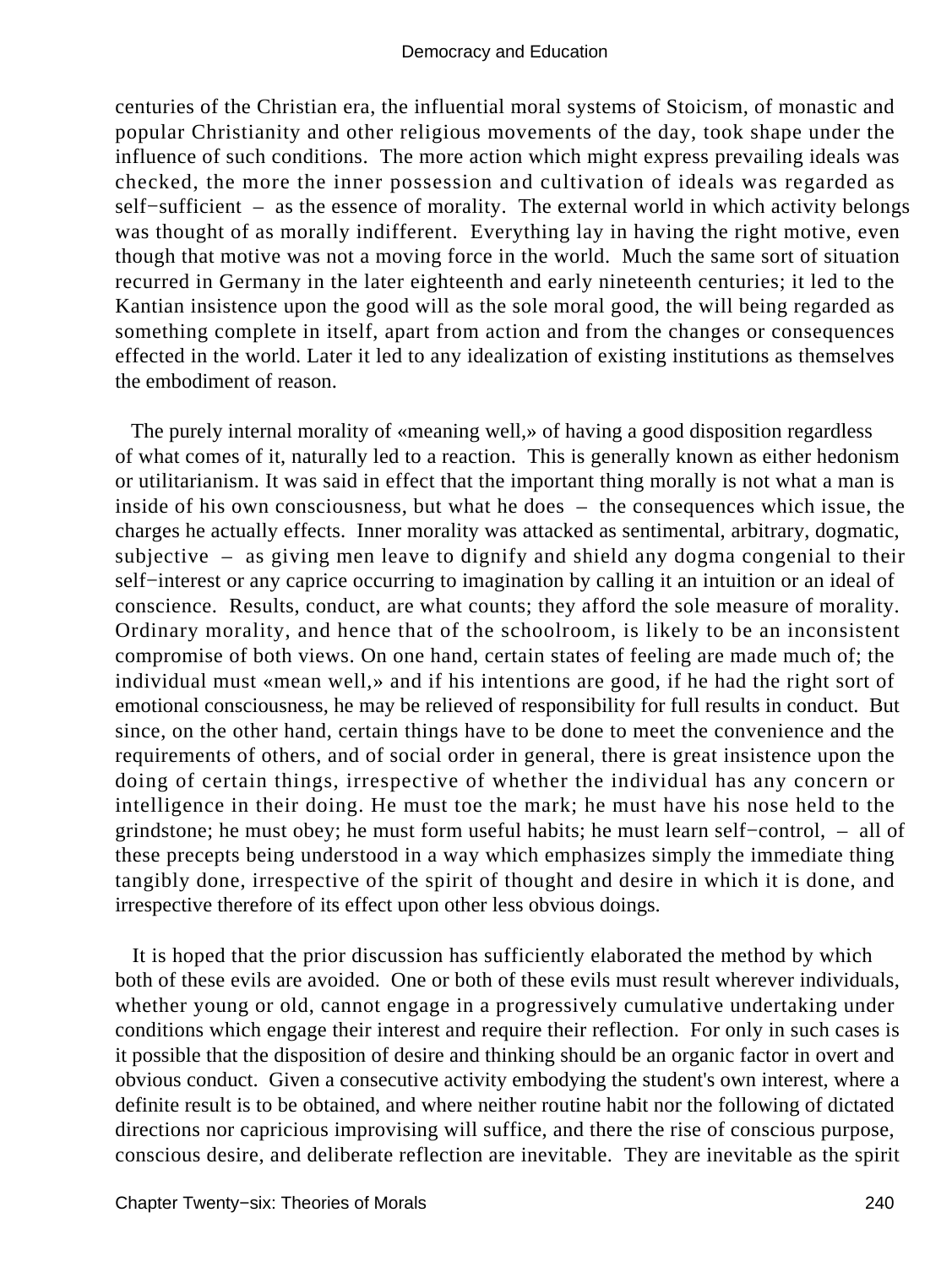and quality of an activity having specific consequences, not as forming an isolated realm of inner consciousness.

 2. The Opposition of Duty and Interest. Probably there is no antithesis more often set up in moral discussion than that between acting from «principle» and from «interest.» To act on principle is to act disinterestedly, according to a general law, which is above all personal considerations. To act according to interest is, so the allegation runs, to act selfishly, with one's own personal profit in view. It substitutes the changing expediency of the moment for devotion to unswerving moral law. The false idea of interest underlying this opposition has already been criticized (See Chapter X), but some moral aspects of the question will now be considered. A clew to the matter may be found in the fact that the supporters of the «interest» side of the controversy habitually use the term «self−interest.» Starting from the premises that unless there is interest in an object or idea, there is no motive force, they end with the conclusion that even when a person claims to be acting from principle or from a sense of duty, he really acts as he does because there «is something in it» for himself. The premise is sound; the conclusion false. In reply the other school argues that since man is capable of generous self−forgetting and even self−sacrificing action, he is capable of acting without interest. Again the premise is sound, and the conclusion false. The error on both sides lies in a false notion of the relation of interest and the self.

 Both sides assume that the self is a fixed and hence isolated quantity. As a consequence, there is a rigid dilemma between acting for an interest of the self and without interest. If the self is something fixed antecedent to action, then acting from interest means trying to get more in the way of possessions for the self – whether in the way of fame, approval of others, power over others, pecuniary profit, or pleasure. Then the reaction from this view as a cynical depreciation of human nature leads to the view that men who act nobly act with no interest at all. Yet to an unbiased judgment it would appear plain that a man must be interested in what he is doing or he would not do it. A physician who continues to serve the sick in a plague at almost certain danger to his own life must be interested in the efficient performance of his profession – more interested in that than in the safety of his own bodily life. But it is distorting facts to say that this interest is merely a mask for an interest in something else which he gets by continuing his customary services – such as money or good repute or virtue; that it is only a means to an ulterior selfish end. The moment we recognize that the self is not something ready−made, but something in continuous formation through choice of action, the whole situation clears up. A man's interest in keeping at his work in spite of danger to life means that his self is found in that work; if he finally gave up, and preferred his personal safety or comfort, it would mean that he preferred to be that kind of a self. The mistake lies in making a separation between interest and self, and supposing that the latter is the end to which interest in objects and acts and others is a mere means. In fact, self and interest are two names for the same fact; the kind and amount of interest actively taken in a thing reveals and measures the quality of selfhood which exists. Bear in mind that interest means the active or moving identity of the self with a certain object, and the whole alleged dilemma falls to the ground.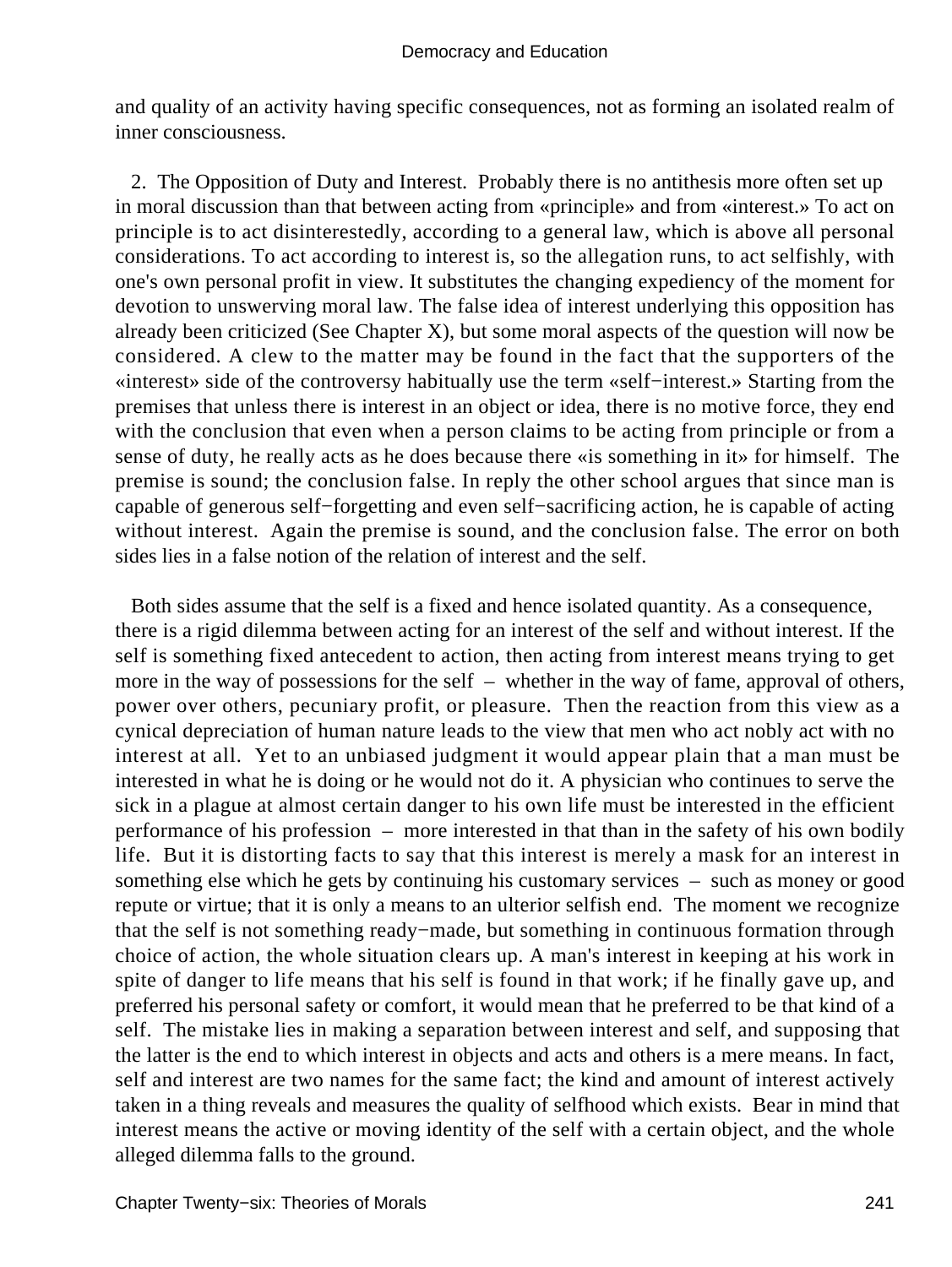Unselfishness, for example, signifies neither lack of interest in what is done (that would mean only machine−like indifference) nor selflessness – which would mean absence of virility and character. As employed everywhere outside of this particular theoretical controversy, the term «unselfishness» refers to the kind of aims and objects which habitually interest a man. And if we make a mental survey of the kind of interests which evoke the use of this epithet, we shall see that they have two intimately associated features. (i) The generous self consciously identifies itself with the full range of relationships implied in its activity, instead of drawing a sharp line between itself and considerations which are excluded as alien or indifferent; (ii) it readjusts and expands its past ideas of itself to take in new consequences as they become perceptible. When the physician began his career he may not have thought of a pestilence; he may not have consciously identified himself with service under such conditions. But, if he has a normally growing or active self, when he finds that his vocation involves such risks, he willingly adopts them as integral portions of his activity. The wider or larger self which means inclusion instead of denial of relationships is identical with a self which enlarges in order to assume previously unforeseen ties.

In such crises of readjustment – and the crisis may be slight as well as great – there may be a transitional conflict of «principle» with «interest.» It is the nature of a habit to involve ease in the accustomed line of activity. It is the nature of a readjusting of habit to involve an effort which is disagreeable – something to which a man has deliberately to hold himself. In other words, there is a tendency to identify the self – or take interest – in what one has got used to, and to turn away the mind with aversion or irritation when an unexpected thing which involves an unpleasant modification of habit comes up. Since in the past one has done one's duty without having to face such a disagreeable circumstance, why not go on as one has been? To yield to this temptation means to narrow and isolate the thought of the self – to treat it as complete. Any habit, no matter how efficient in the past, which has become set, may at any time bring this temptation with it. To act from principle in such an emergency is not to act on some abstract principle, or duty at large; it is to act upon the principle of a course of action, instead of upon the circumstances which have attended it. The principle of a physician's conduct is its animating aim and spirit – the care for the diseased. The principle is not what justifies an activity, for the principle is but another name for the continuity of the activity. If the activity as manifested in its consequences is undesirable, to act upon principle is to accentuate its evil. And a man who prides himself upon acting upon principle is likely to be a man who insists upon having his own way without learning from experience what is the better way. He fancies that some abstract principle justifies his course of action without recognizing that his principle needs justification.

 Assuming, however, that school conditions are such as to provide desirable occupations, it is interest in the occupation as a whole – that is, in its continuous development – which keeps a pupil at his work in spite of temporary diversions and unpleasant obstacles. Where there is no activity having a growing significance, appeal to principle is either purely verbal, or a form of obstinate pride or an appeal to extraneous considerations clothed with a dignified title. Undoubtedly there are junctures where momentary interest ceases and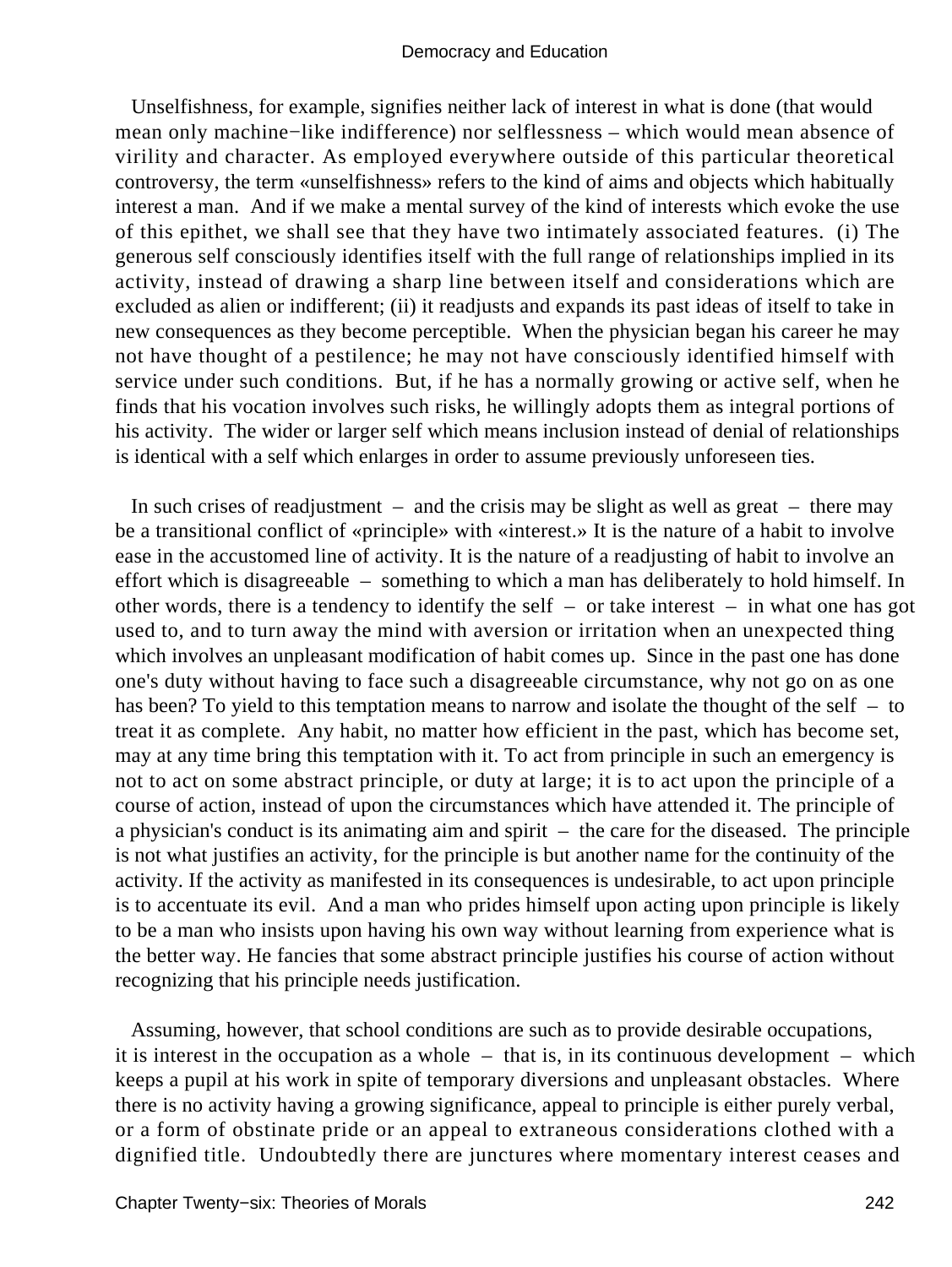attention flags, and where reinforcement is needed. But what carries a person over these hard stretches is not loyalty to duty in the abstract, but interest in his occupation. Duties are «offices» – they are the specific acts needed for the fulfilling of a function – or, in homely language – doing one's job. And the man who is genuinely interested in his job is the man who is able to stand temporary discouragement, to persist in the face of obstacles, to take the lean with the fat: he makes an interest out of meeting and overcoming difficulties and distraction.

 3. Intelligence and Character. A noteworthy paradox often accompanies discussions of morals. On the one hand, there is an identification of the moral with the rational. Reason is set up as a faculty from which proceed ultimate moral intuitions, and sometimes, as in the Kantian theory, it is said to supply the only proper moral motive. On the other hand, the value of concrete, everyday intelligence is constantly underestimated, and even deliberately depreciated. Morals is often thought to be an affair with which ordinary knowledge has nothing to do. Moral knowledge is thought to be a thing apart, and conscience is thought of as something radically different from consciousness. This separation, if valid, is of especial significance for education. Moral education in school is practically hopeless when we set up the development of character as a supreme end, and at the same time treat the acquiring of knowledge and the development of understanding, which of necessity occupy the chief part of school time, as having nothing to do with character. On such a basis, moral education is inevitably reduced to some kind of catechetical instruction, or lessons about morals. Lessons «about morals» signify as matter of course lessons in what other people think about virtues and duties. It amounts to something only in the degree in which pupils happen to be already animated by a sympathetic and dignified regard for the sentiments of others. Without such a regard, it has no more influence on character than information about the mountains of Asia; with a servile regard, it increases dependence upon others, and throws upon those in authority the responsibility for conduct. As a matter of fact, direct instruction in morals has been effective only in social groups where it was a part of the authoritative control of the many by the few. Not the teaching as such but the reinforcement of it by the whole regime of which it was an incident made it effective. To attempt to get similar results from lessons about morals in a democratic society is to rely upon sentimental magic.

 At the other end of the scale stands the Socratic−Platonic teaching which identifies knowledge and virtue – which holds that no man does evil knowingly but only because of ignorance of the good. This doctrine is commonly attacked on the ground that nothing is more common than for a man to know the good and yet do the bad: not knowledge, but habituation or practice, and motive are what is required. Aristotle, in fact, at once attacked the Platonic teaching on the ground that moral virtue is like an art, such as medicine; the experienced practitioner is better than a man who has theoretical knowledge but no practical experience of disease and remedies. The issue turns, however, upon what is meant by knowledge. Aristotle's objection ignored the gist of Plato's teaching to the effect that man could not attain a theoretical insight into the good except as he had passed through years of practical habituation and strenuous discipline. Knowledge of the good was not a thing to be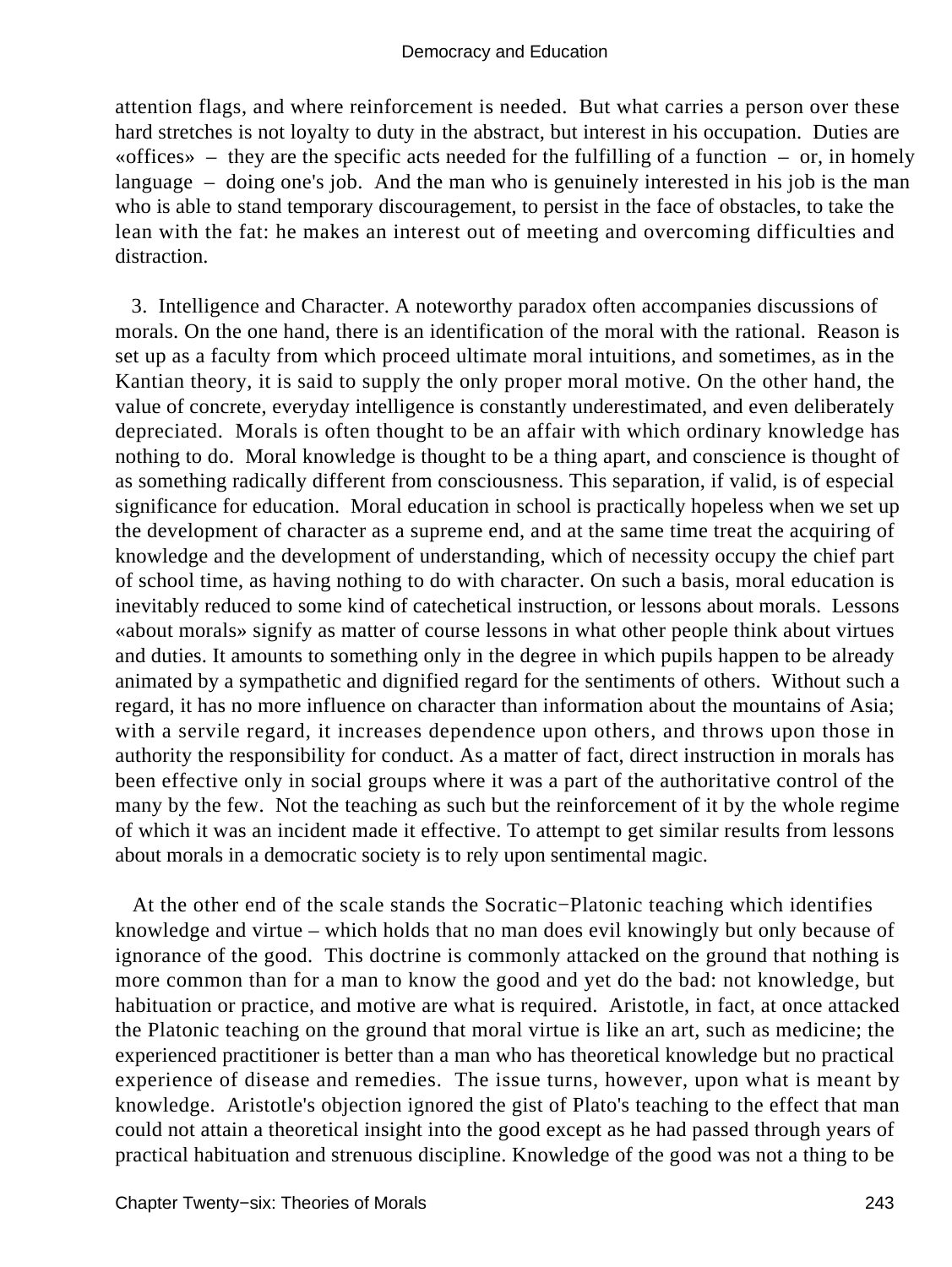got either from books or from others, but was achieved through a prolonged education. It was the final and culminating grace of a mature experience of life. Irrespective of Plato's position, it is easy to perceive that the term knowledge is used to denote things as far apart as intimate and vital personal realization, – a conviction gained and tested in experience, – and a second− handed, largely symbolic, recognition that persons in general believe so and so – a devitalized remote information. That the latter does not guarantee conduct, that it does not profoundly affect character, goes without saying. But if knowledge means something of the same sort as our conviction gained by trying and testing that sugar is sweet and quinine bitter, the case stands otherwise. Every time a man sits on a chair rather than on a stove, carries an umbrella when it rains, consults a doctor when ill – or in short performs any of the thousand acts which make up his daily life, he proves that knowledge of a certain kind finds direct issue in conduct. There is every reason to suppose that the same sort of knowledge of good has a like expression; in fact «good» is an empty term unless it includes the satisfactions experienced in such situations as those mentioned. Knowledge that other persons are supposed to know something might lead one to act so as to win the approbation others attach to certain actions, or at least so as to give others the impression that one agrees with them; there is no reason why it should lead to personal initiative and loyalty in behalf of the beliefs attributed to them.

 It is not necessary, accordingly, to dispute about the proper meaning of the term knowledge. It is enough for educational purposes to note the different qualities covered by the one name, to realize that it is knowledge gained at first hand through the exigencies of experience which affects conduct in significant ways. If a pupil learns things from books simply in connection with school lessons and for the sake of reciting what he has learned when called upon, then knowledge will have effect upon some conduct – namely upon that of reproducing statements at the demand of others. There is nothing surprising that such «knowledge» should not have much influence in the life out of school. But this is not a reason for making a divorce between knowledge and conduct, but for holding in low esteem this kind of knowledge. The same thing may be said of knowledge which relates merely to an isolated and technical specialty; it modifies action but only in its own narrow line. In truth, the problem of moral education in the schools is one with the problem of securing knowledge – the knowledge connected with the system of impulses and habits. For the use to which any known fact is put depends upon its connections. The knowledge of dynamite of a safecracker may be identical in verbal form with that of a chemist; in fact, it is different, for it is knit into connection with different aims and habits, and thus has a different import.

 Our prior discussion of subject−matter as proceeding from direct activity having an immediate aim, to the enlargement of meaning found in geography and history, and then to scientifically organized knowledge, was based upon the idea of maintaining a vital connection between knowledge and activity. What is learned and employed in an occupation having an aim and involving cooperation with others is moral knowledge, whether consciously so regarded or not. For it builds up a social interest and confers the intelligence needed to make that interest effective in practice. Just because the studies of the curriculum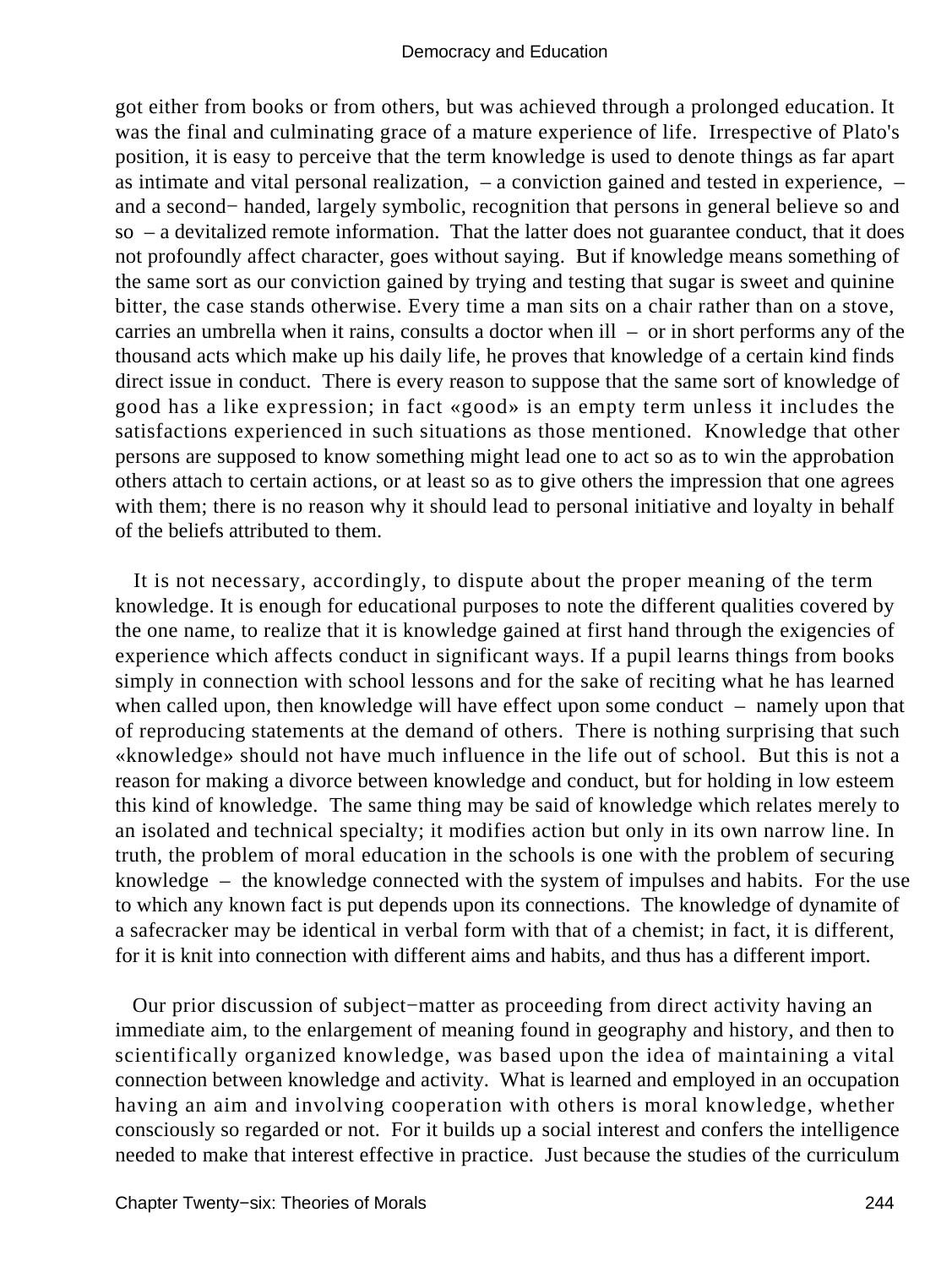represent standard factors in social life, they are organs of initiation into social values. As mere school studies, their acquisition has only a technical worth. Acquired under conditions where their social significance is realized, they feed moral interest and develop moral insight. Moreover, the qualities of mind discussed under the topic of method of learning are all of them intrinsically moral qualities. Open−mindedness, single−mindedness, sincerity, breadth of outlook, thoroughness, assumption of responsibility for developing the consequences of ideas which are accepted, are moral traits. The habit of identifying moral characteristics with external conformity to authoritative prescriptions may lead us to ignore the ethical value of these intellectual attitudes, but the same habit tends to reduce morals to a dead and machinelike routine. Consequently while such an attitude has moral results, the results are morally undesirable – above all in a democratic society where so much depends upon personal disposition.

 4. The Social and the Moral. All of the separations which we have been criticizing – and which the idea of education set forth in the previous chapters is designed to avoid – spring from taking morals too narrowly, – giving them, on one side, a sentimental goody−goody turn without reference to effective ability to do what is socially needed, and, on the other side, overemphasizing convention and tradition so as to limit morals to a list of definitely stated acts. As a matter of fact, morals are as broad as acts which concern our relationships with others. And potentially this includes all our acts, even though their social bearing may not be thought of at the time of performance. For every act, by the principle of habit, modifies disposition – it sets up a certain kind of inclination and desire. And it is impossible to tell when the habit thus strengthened may have a direct and perceptible influence on our association with others. Certain traits of character have such an obvious connection with our social relationships that we call them «moral» in an emphatic sense – truthfulness, honesty, chastity, amiability, etc. But this only means that they are, as compared with some other attitudes, central: – that they carry other attitudes with them. They are moral in an emphatic sense not because they are isolated and exclusive, but because they are so intimately connected with thousands of other attitudes which we do not explicitly recognize – which perhaps we have not even names for. To call them virtues in their isolation is like taking the skeleton for the living body. The bones are certainly important, but their importance lies in the fact that they support other organs of the body in such a way as to make them capable of integrated effective activity. And the same is true of the qualities of character which we specifically designate virtues. Morals concern nothing less than the whole character, and the whole character is identical with the man in all his concrete make−up and manifestations. To possess virtue does not signify to have cultivated a few namable and exclusive traits; it means to be fully and adequately what one is capable of becoming through association with others in all the offices of life.

 The moral and the social quality of conduct are, in the last analysis, identical with each other. It is then but to restate explicitly the import of our earlier chapters regarding the social function of education to say that the measure of the worth of the administration, curriculum, and methods of instruction of the school is the extent to which they are animated by a social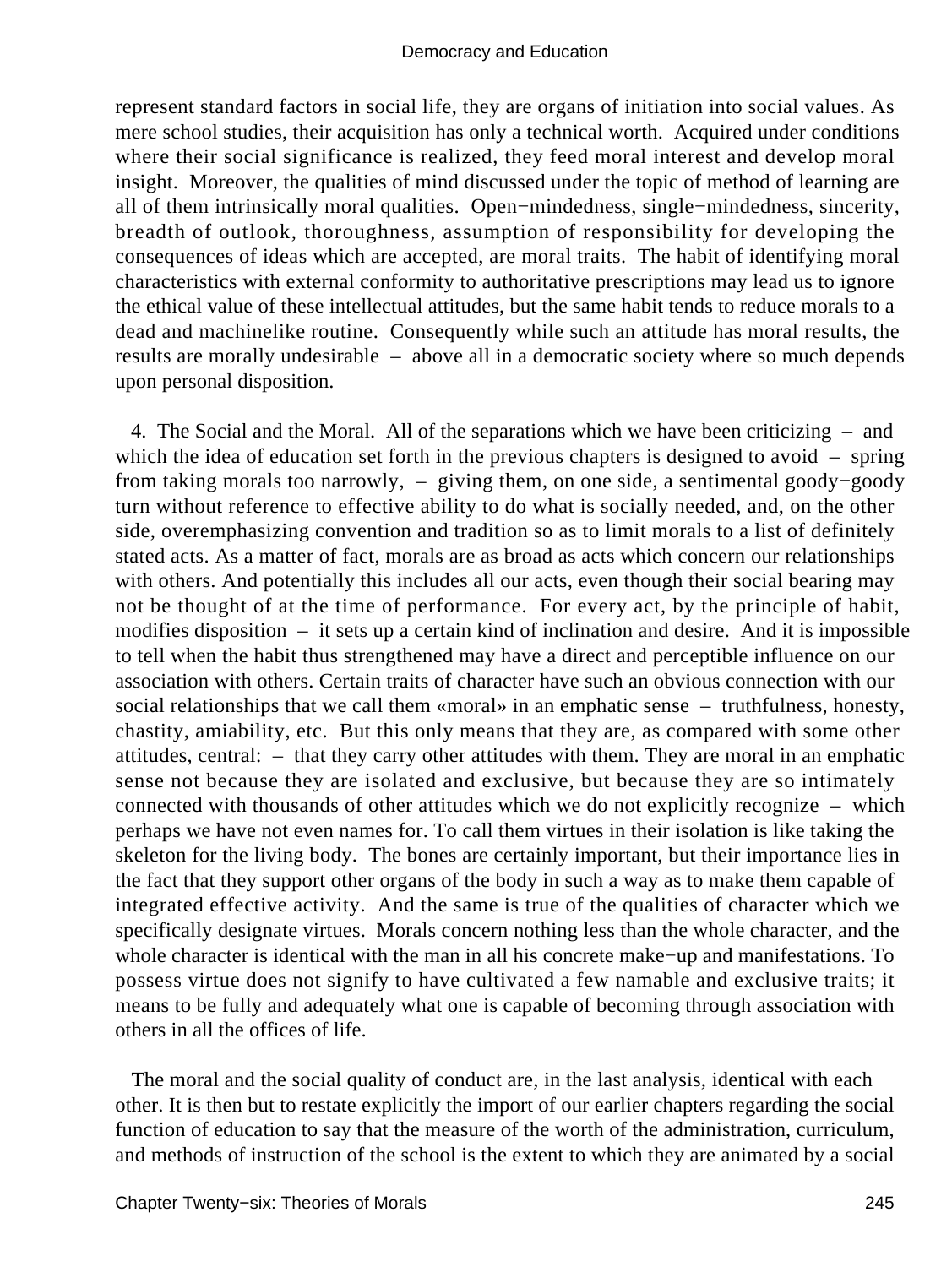spirit. And the great danger which threatens school work is the absence of conditions which make possible a permeating social spirit; this is the great enemy of effective moral training. For this spirit can be actively present only when certain conditions are met.

 (i) In the first place, the school must itself be a community life in all which that implies. Social perceptions and interests can be developed only in a genuinely social medium – one where there is give and take in the building up of a common experience. Informational statements about things can be acquired in relative isolation by any one who previously has had enough intercourse with others to have learned language. But realization of the meaning of the linguistic signs is quite another matter. That involves a context of work and play in association with others. The plea which has been made for education through continued constructive activities in this book rests upon the fact they afford an opportunity for a social atmosphere. In place of a school set apart from life as a place for learning lessons, we have a miniature social group in which study and growth are incidents of present shared experience. Playgrounds, shops, workrooms, laboratories not only direct the natural active tendencies of youth, but they involve intercourse, communication, and cooperation, – all extending the perception of connections.

 (ii) The learning in school should be continuous with that out of school. There should be a free interplay between the two. This is possible only when there are numerous points of contact between the social interests of the one and of the other. A school is conceivable in which there should be a spirit of companionship and shared activity, but where its social life would no more represent or typify that of the world beyond the school walls than that of a monastery. Social concern and understanding would be developed, but they would not be available outside; they would not carry over. The proverbial separation of town and gown, the cultivation of academic seclusion, operate in this direction. So does such adherence to the culture of the past as generates a reminiscent social spirit, for this makes an individual feel more at home in the life of other days than in his own. A professedly cultural education is peculiarly exposed to this danger. An idealized past becomes the refuge and solace of the spirit; present−day concerns are found sordid, and unworthy of attention. But as a rule, the absence of a social environment in connection with which learning is a need and a reward is the chief reason for the isolation of the school; and this isolation renders school knowledge inapplicable to life and so infertile in character.

 A narrow and moralistic view of morals is responsible for the failure to recognize that all the aims and values which are desirable in education are themselves moral. Discipline, natural development, culture, social efficiency, are moral traits – marks of a person who is a worthy member of that society which it is the business of education to further. There is an old saying to the effect that it is not enough for a man to be good; he must be good for something. The something for which a man must be good is capacity to live as a social member so that what he gets from living with others balances with what he contributes. What he gets and gives as a human being, a being with desires, emotions, and ideas, is not external possessions, but a widening and deepening of conscious life – a more intense,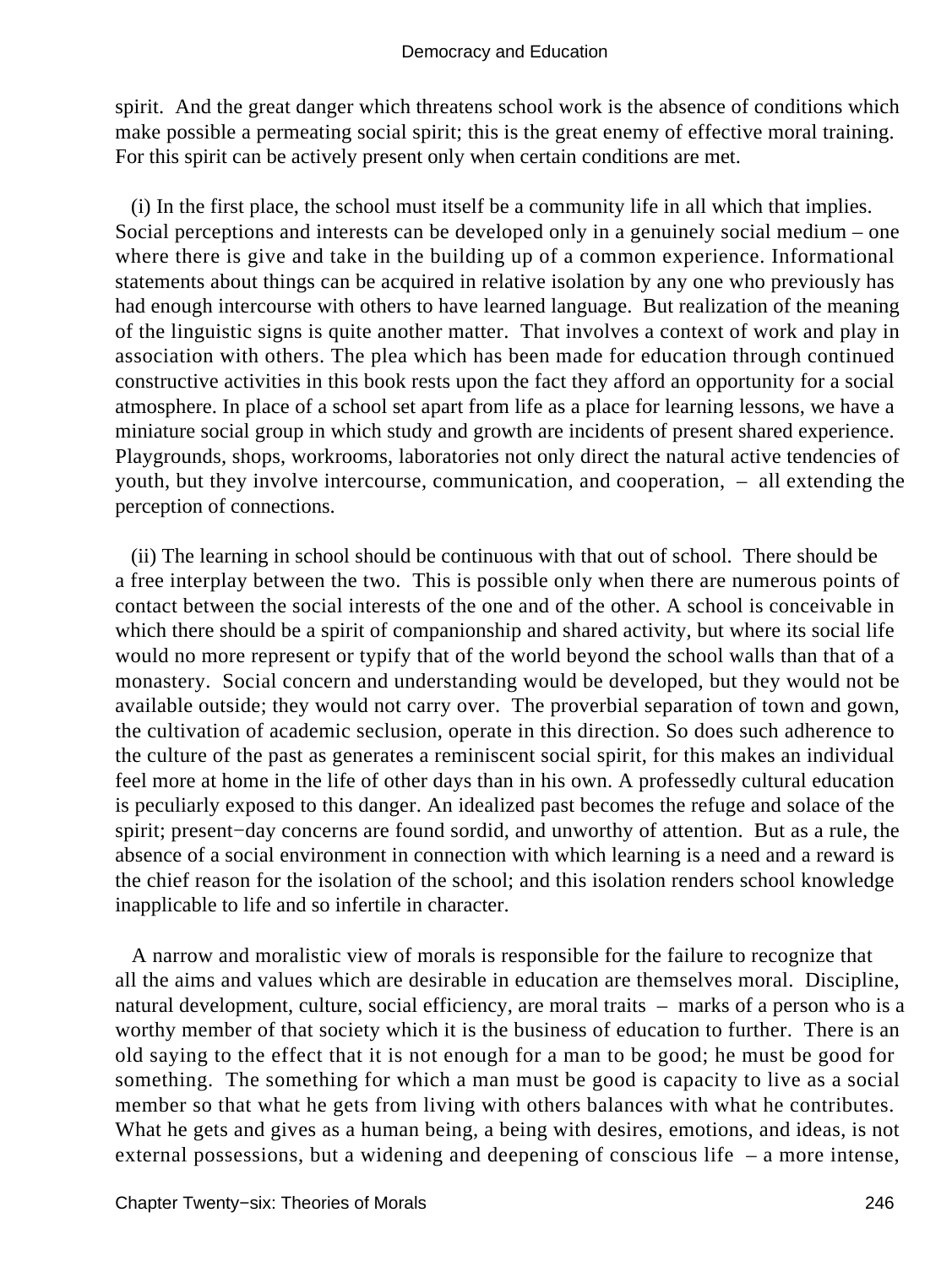disciplined, and expanding realization of meanings. What he materially receives and gives is at most opportunities and means for the evolution of conscious life. Otherwise, it is neither giving nor taking, but a shifting about of the position of things in space, like the stirring of water and sand with a stick. Discipline, culture, social efficiency, personal refinement, improvement of character are but phases of the growth of capacity nobly to share in such a balanced experience. And education is not a mere means to such a life. Education is such a life. To maintain capacity for such education is the essence of morals. For conscious life is a continual beginning afresh.

 Summary. The most important problem of moral education in the school concerns the relationship of knowledge and conduct. For unless the learning which accrues in the regular course of study affects character, it is futile to conceive the moral end as the unifying and culminating end of education. When there is no intimate organic connection between the methods and materials of knowledge and moral growth, particular lessons and modes of discipline have to be resorted to: knowledge is not integrated into the usual springs of action and the outlook on life, while morals become moralistic – a scheme of separate virtues.

 The two theories chiefly associated with the separation of learning from activity, and hence from morals, are those which cut off inner disposition and motive – the conscious personal factor – and deeds as purely physical and outer; and which set action from interest in opposition to that from principle. Both of these separations are overcome in an educational scheme where learning is the accompaniment of continuous activities or occupations which have a social aim and utilize the materials of typical social situations. For under such conditions, the school becomes itself a form of social life, a miniature community and one in close interaction with other modes of associated experience beyond school walls. All education which develops power to share effectively in social life is moral. It forms a character which not only does the particular deed socially necessary but one which is interested in that continuous readjustment which is essential to growth. Interest in learning from all the contacts of life is the essential moral interest.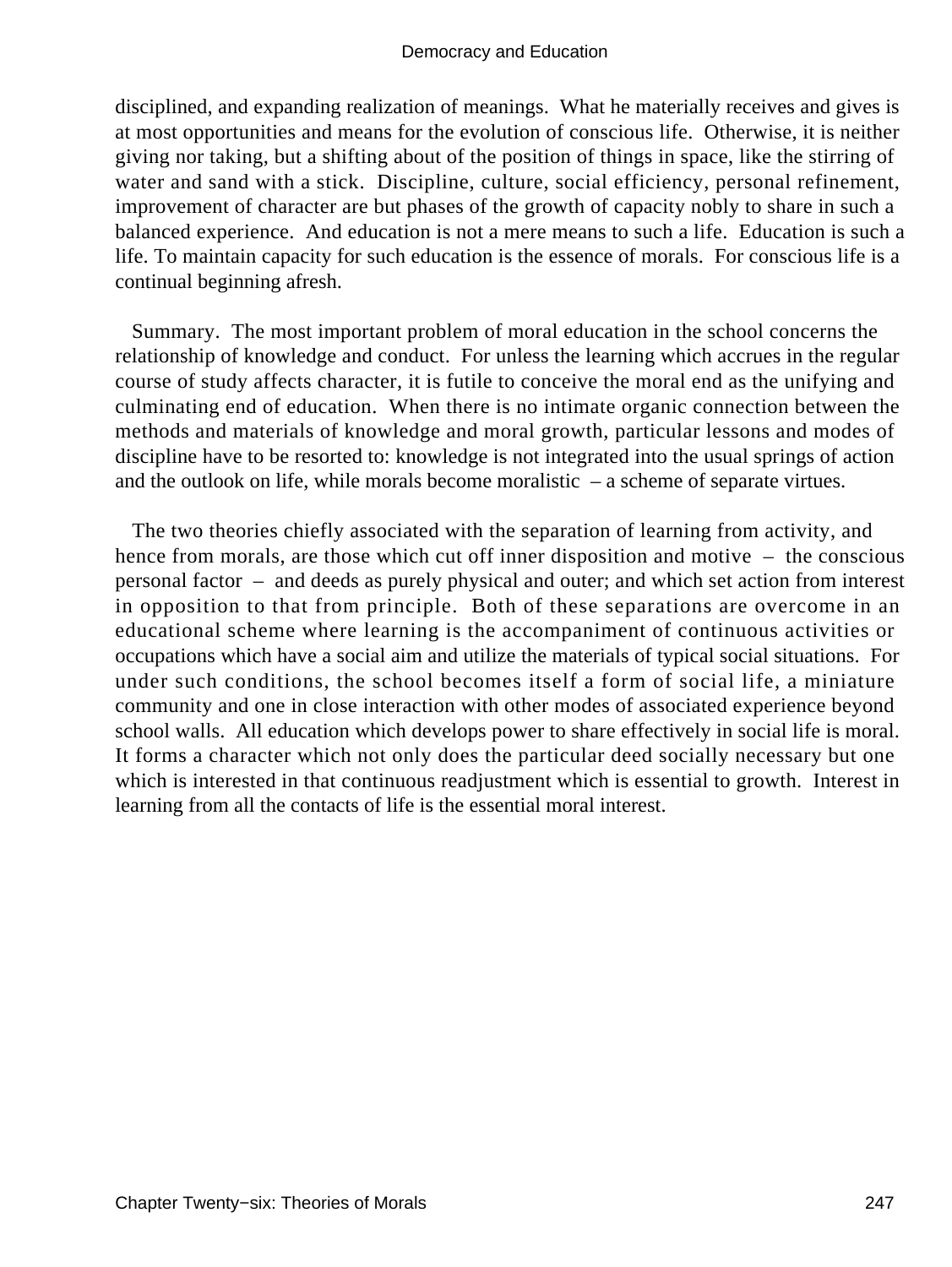# **Table Of Content**

**[Chapter One: Education as a Necessity of Life](#page-3-0)**

**[Chapter Two: Education as a Social Function](#page-10-0)**

**[Chapter Three: Education as Direction](#page-19-0)**

**[Chapter Four: Education as Growth](#page-31-0)**

**[Chapter Five: Preparation, Unfolding, and Formal Discipline](#page-40-0)**

**[Chapter Six: Education as Conservative and Progressive](#page-51-0)**

**[Chapter Seven: The Democratic Conception in Education](#page-59-0)**

**[Chapter Eight: Aims in Education](#page-72-0)**

**[Chapter Nine: Natural Development and Social Efficiency as Aims](#page-80-0)**

**[Chapter Ten: Interest and Discipline](#page-89-0)**

**[Chapter Eleven: Experience and Thinking](#page-99-0)**

**[Chapter Twelve: Thinking in Education](#page-108-0)**

**[Chapter Thirteen: The Nature of Method](#page-116-0)**

**[Chapter Fourteen: The Nature of Subject Matter](#page-127-0)**

**[Chapter Fifteen: Play and Work in the Curriculum](#page-136-0)**

**[Chapter Sixteen: The Significance of Geography and History](#page-145-0)**

**[Chapter Seventeen: Science in the Course of Study](#page-153-0)**

**[Chapter Eighteen: Educational Values](#page-161-0)**

**[Chapter Nineteen: Labor and Leisure](#page-174-0)**

**[Chapter Twenty: Intellectual and Practical Studies](#page-182-0)**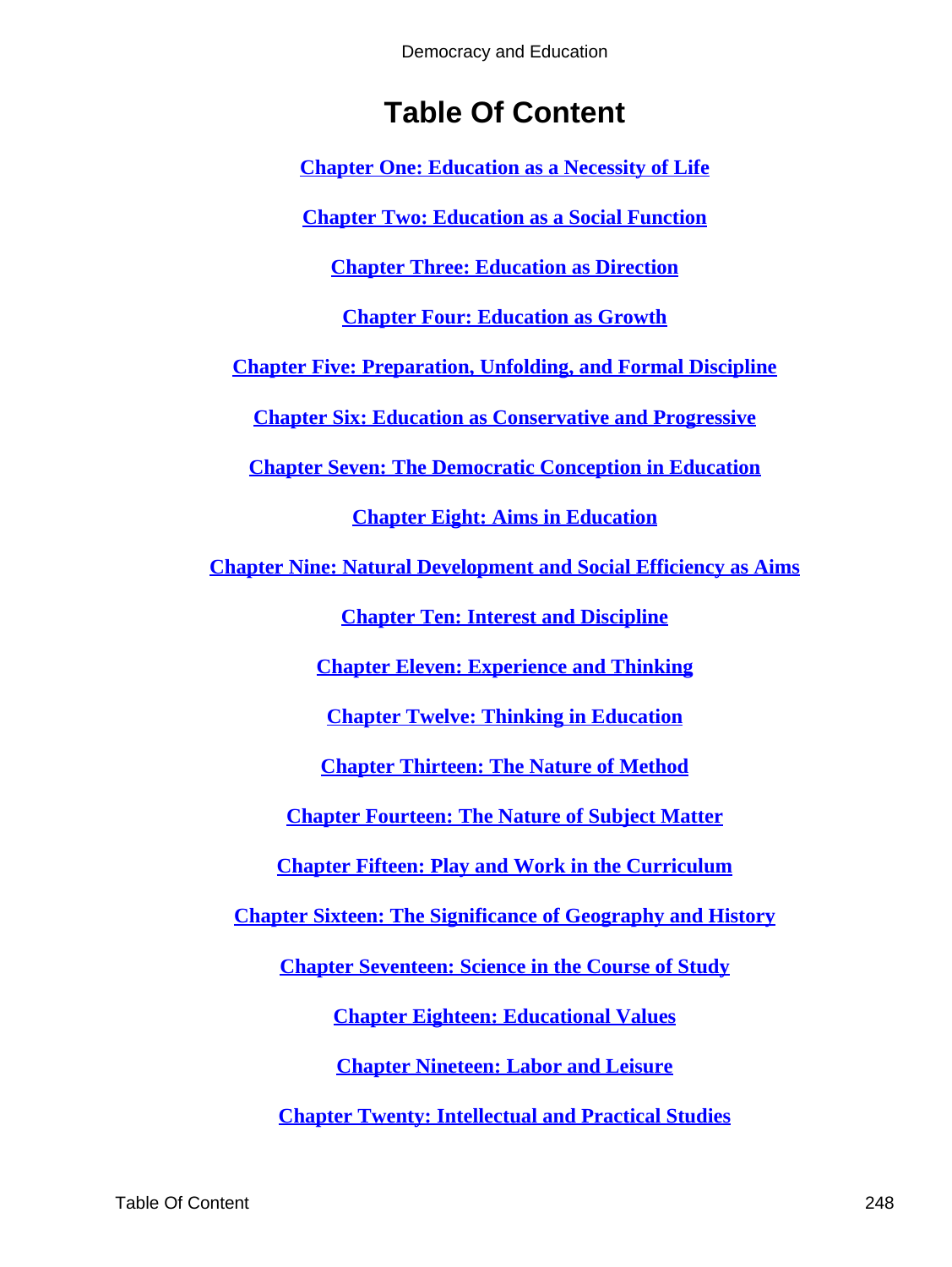<span id="page-249-0"></span>**[Chapter Twenty−one: Physical and Social Studies: Naturalism and](#page-192-0)**

**[Chapter Twenty−two: The Individual and the World](#page-202-0)**

**[Chapter Twenty−Three: Vocational Aspects of Education](#page-212-0)**

**[Chapter Twenty−four: Philosophy of Education](#page-222-0)**

**[Chapter Twenty−five: Theories of Knowledge](#page-229-0)**

**[Chapter Twenty−six: Theories of Morals](#page-238-0)**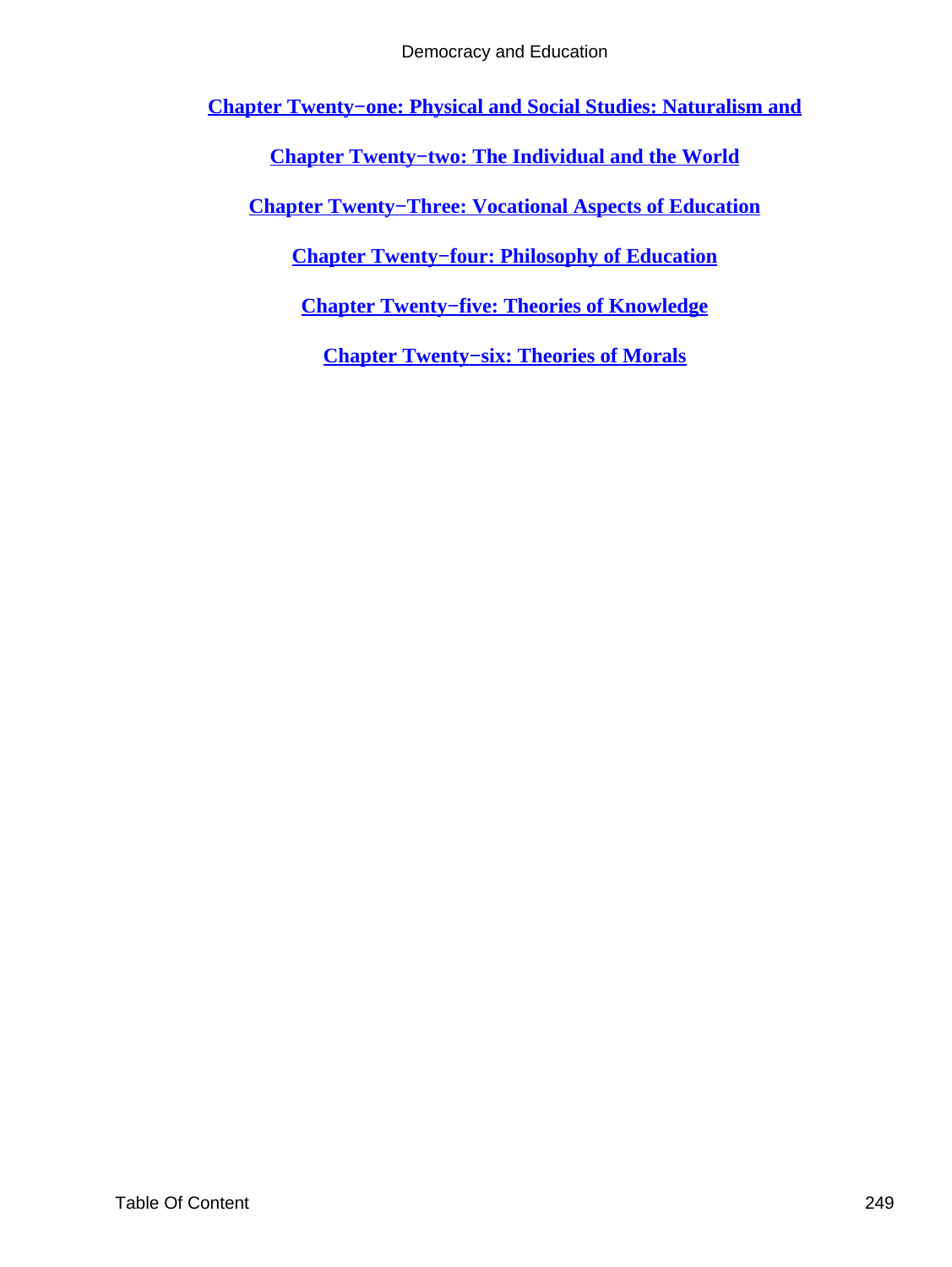## **You are reading a Phoenix Edition:**

It was converted from clean and standard xhtml/xml files. It uses metatags to identify content, and other data. The available resources specific to each ebook format were used to give the reader a pleasant reading experience.

More detais available at Phoenix−Library.org website.

Any suggestion that helps us to improve these editions are welcome.

**The Phoenix−Library Team**